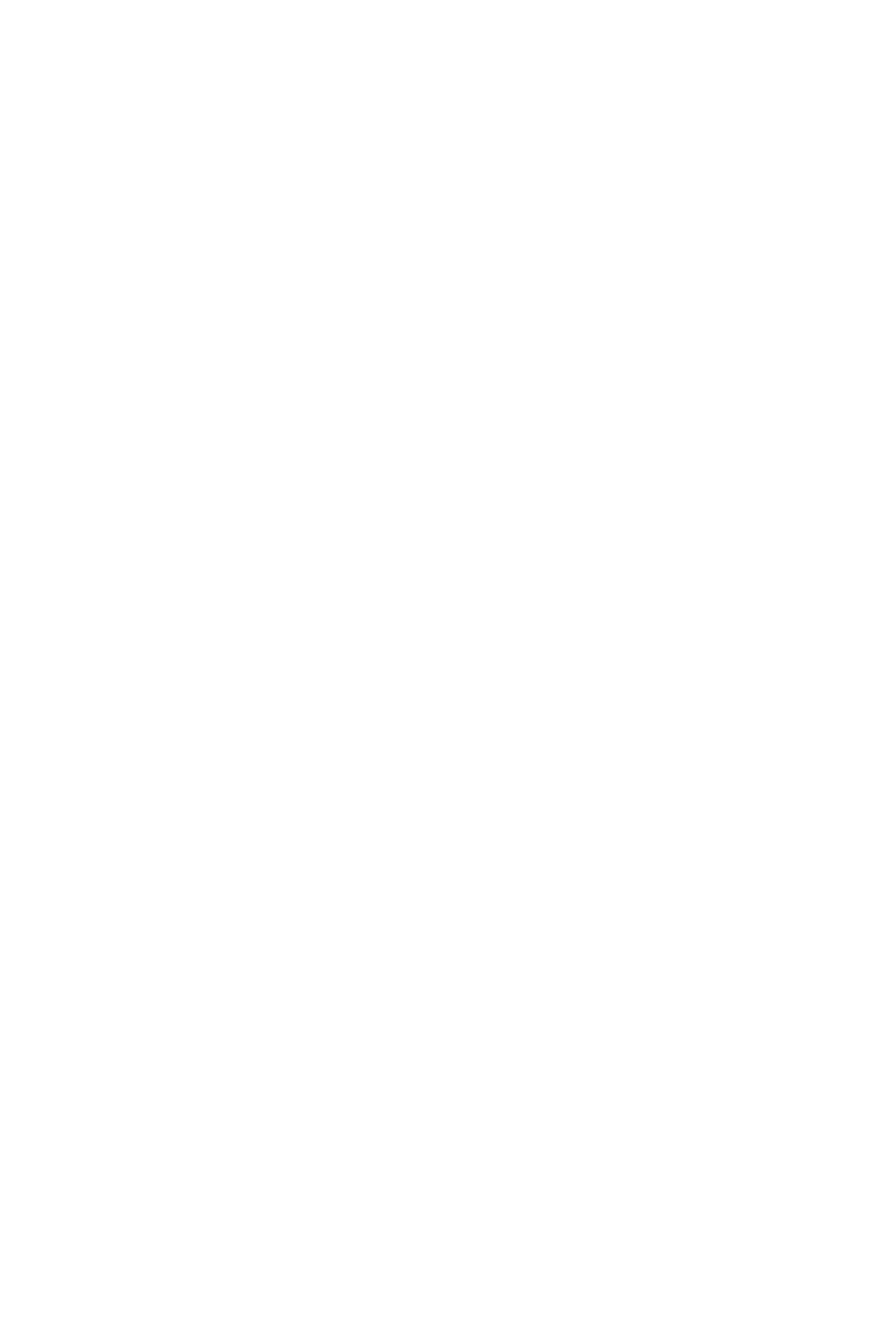### Islamic State Practices, International Law and the Threat from Terrorism

A Critique of the 'Clash of Civilisations' in the New World Order

> Javaid Rehman *University of Ulster*



OXFORD AND PORTLAND, OREGON 2005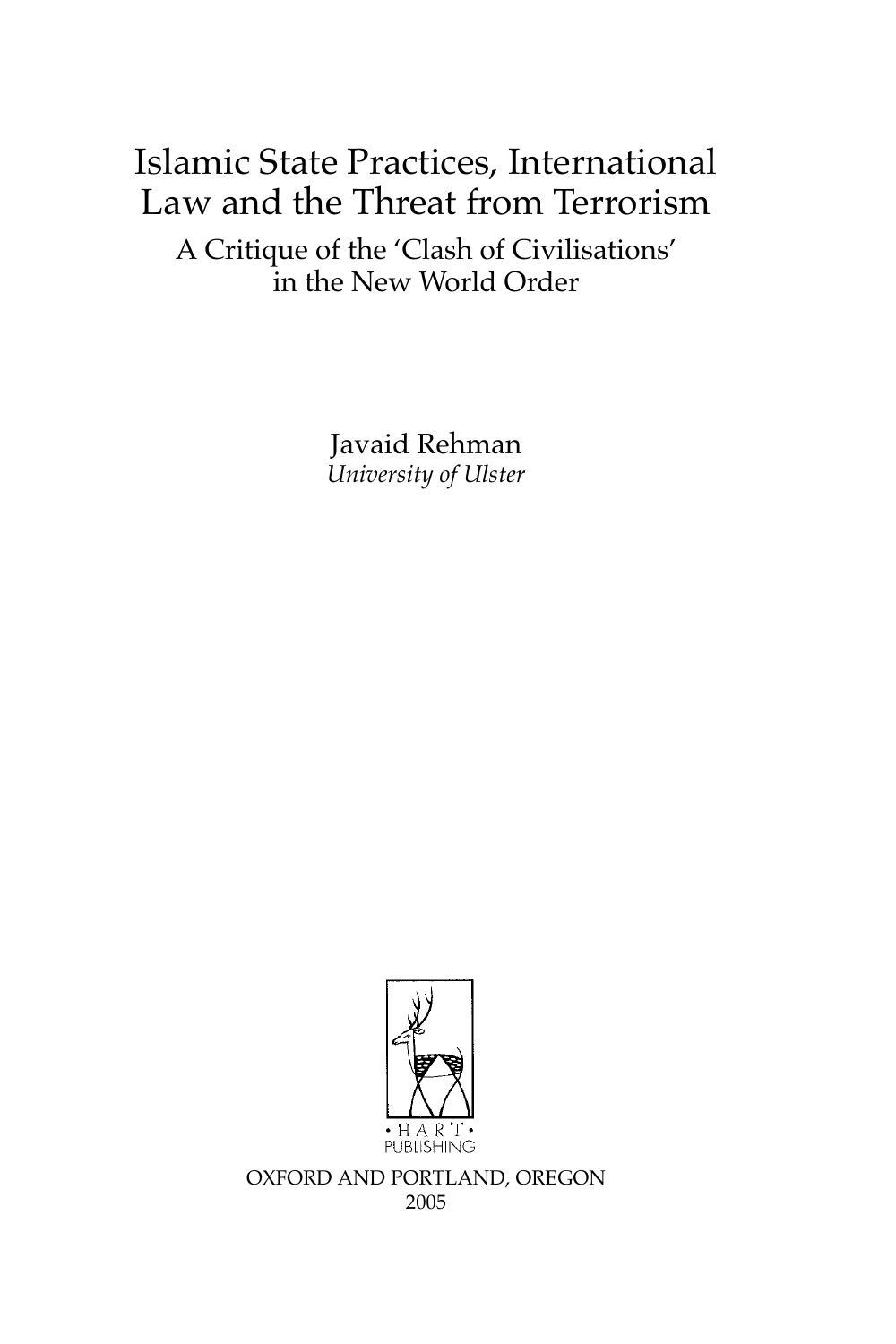#### Hart Publishing Oxford and Portland, Oregon

Published in North America (US and Canada) by Hart Publishing c/o International Specialized Book Services 5804 NE Hassalo Street Portland, Oregon 97213-3644 USA

© Javaid Rehman, 2005

Javaid Rehman has asserted his right under the Copyright, Designs and Patents Act 1988, to be identified as the author of this work

Hart Publishing is a specialist legal publisher based in Oxford, England. To order further copies of this book or to request a list of other publications please write to:

Hart Publishing, Salter's Boatyard, Folly Bridge, Abingdon Road, Oxford OX1 4LB Telephone: +44 (0)1865 245533 or Fax: +44 (0)1865 794882 e-mail: mail@hartpub.co.uk WEBSITE: http//www.hartpub.co.uk

British Library Cataloguing in Publication Data Data Available ISBN 1–84113–501–1 (hardback)

Typeset by Hope Services (Abingdon) Ltd. Printed and bound in Great Britain by MPG Books, Bodmin, Cornwall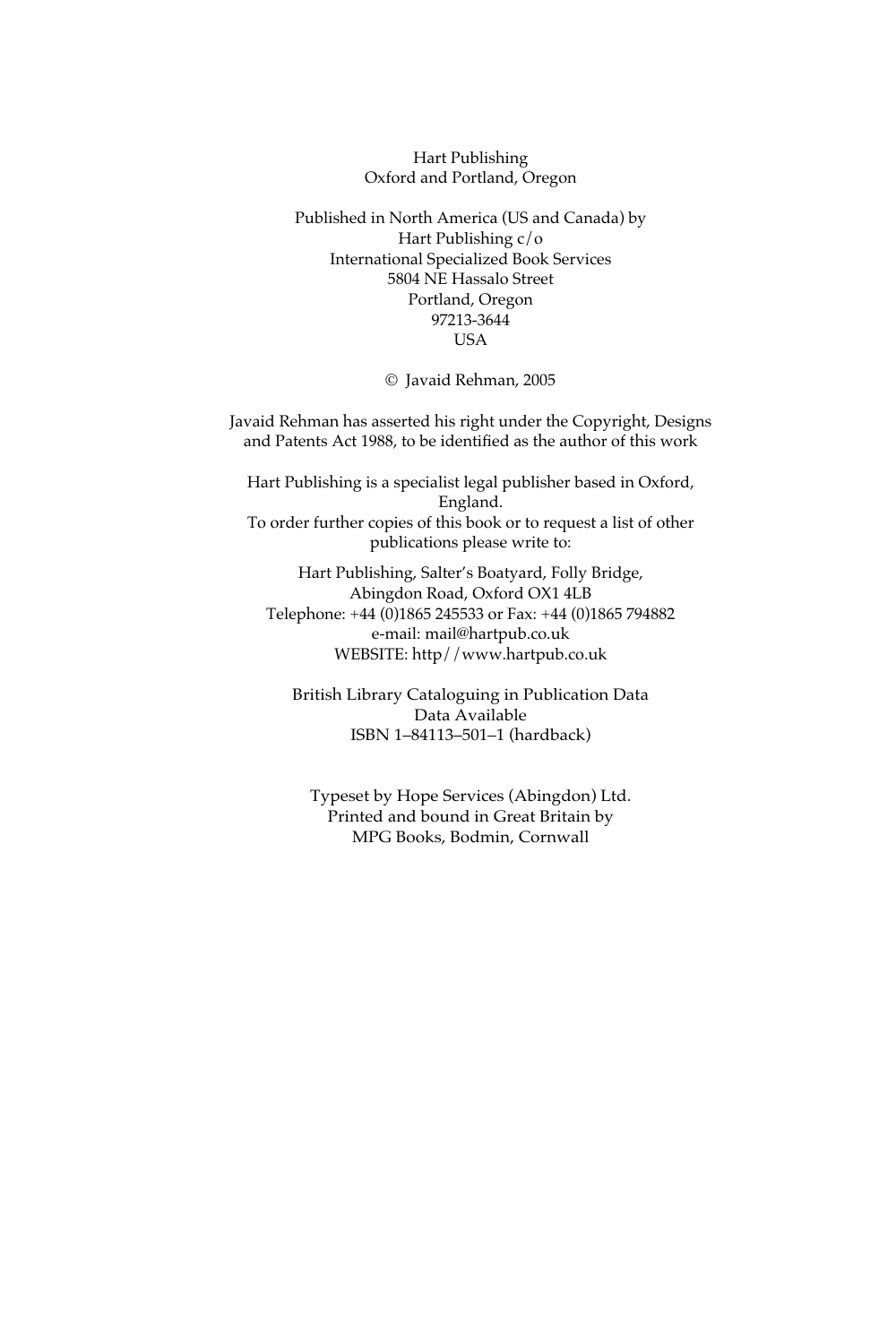### *'The best form of Jihad is through persuasion'*

*Hadith* of Prophet Mohammed, the Prophet of Islam (Peace be Upon Him)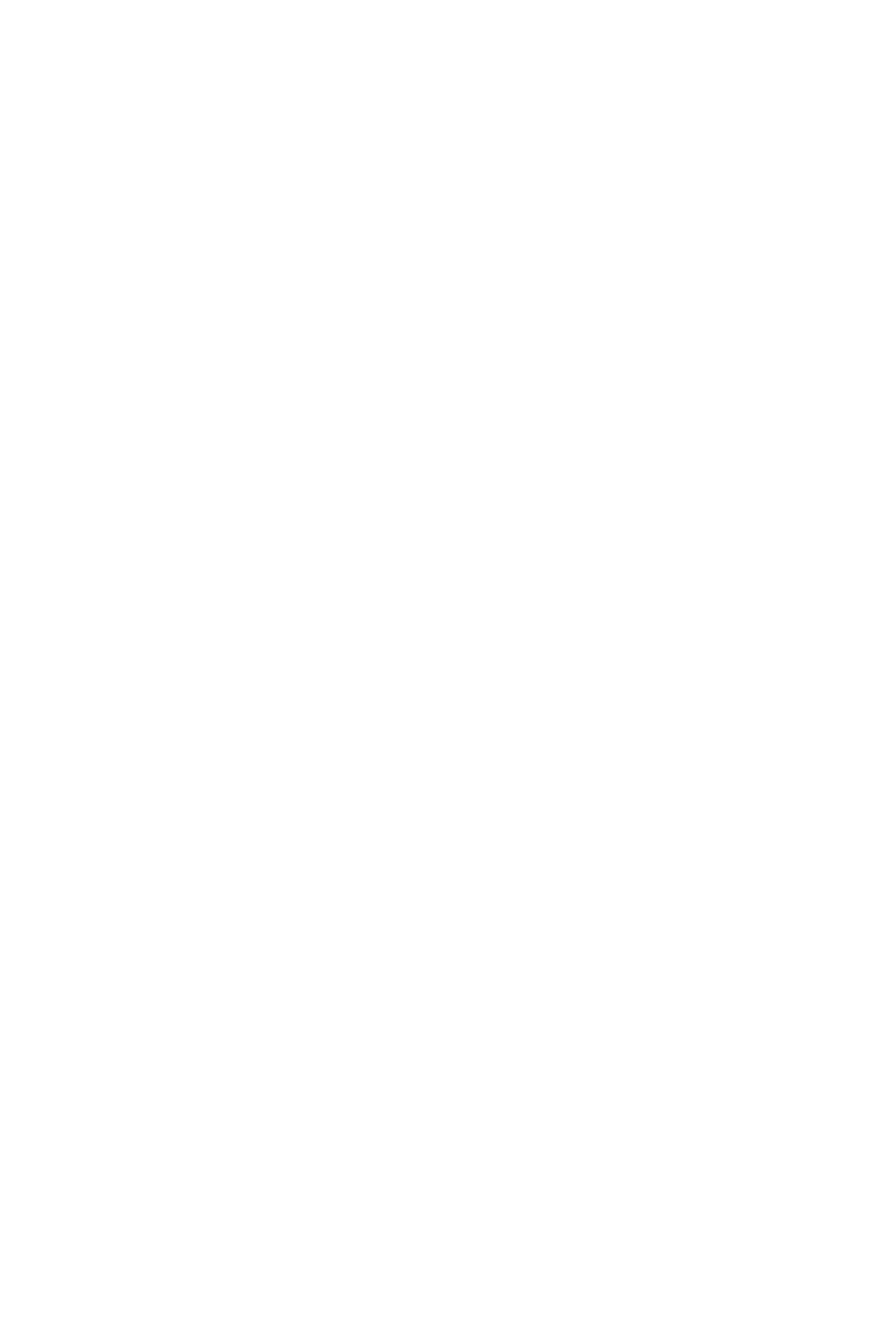### *Acknowledgements*

This book is a result of my personal and longstanding interest in the field of international human rights law and Islamic law. After the terrorist attacks of 9/11 Islam and Muslims have increasingly been associated with international terrorism. It is nevertheless surprising to notice the lack of legal scholarship that deals directly with the possible relationship between Islamic law, Islamic State practices and international terrorism—a subject which in the post  $9/11$  legal and political environment has taken centre stage, and deserves a critical and detailed examination. Furthermore, in any such debate it is important to take account of the position of legal scholars from the world of Islam. While aiming to adopt an objective view of international law, the present study aims to reflect the positions, values and concerns emanating from Muslim legal scholars and jurists.

The immediate incentive for working on a book project was provided through a grant made by the British Academy in June 2002. I am grateful for the generosity of the Academy for this award. The award allowed me to conduct very concentrated and detailed research into this area and to have the privilege of excellent research assistance. I was also able to conduct research visits, consult documentation and in some cases interview experts on the subject in a number of countries.

Many individuals and institutions have supported me in developing my ideas and for completing of this work. Special thanks are due to Professor John Bell (Cambridge University) for his kind support and encouragement during all these years. I would like to thank my colleagues, in particular Professor Christine Bell, Dermot Feenan, Jacinta Miller, Aisling Norrby and Ivan Topping from the University of Ulster for their time and support. I am grateful to the Library at the University of Ulster (Magee Campus) for providing me with all the relevant documentation. In this regard, I would like to thank Janice McQuilkin (the Law Librarian at Magee) who has very patiently and generously supported me, addressing all my enquires.

I am very thankful to Professor Abdullahi Ahmed An-Na'im and Professor Martha Fineman (both at Emory University, USA) for their kindness and generous support. I am also very thankful to colleagues at the International Islamic University (Malaysia), Dhaka University (Bangladesh), Peshawar University (Pakistan) and Cornell Law School (United States) for their invitations and for allowing me to benefit from their research resources. I am grateful to Professor Danielle Conway-Jones (Hawaii Law School), Mr Kamran Arif (Peshawar University) and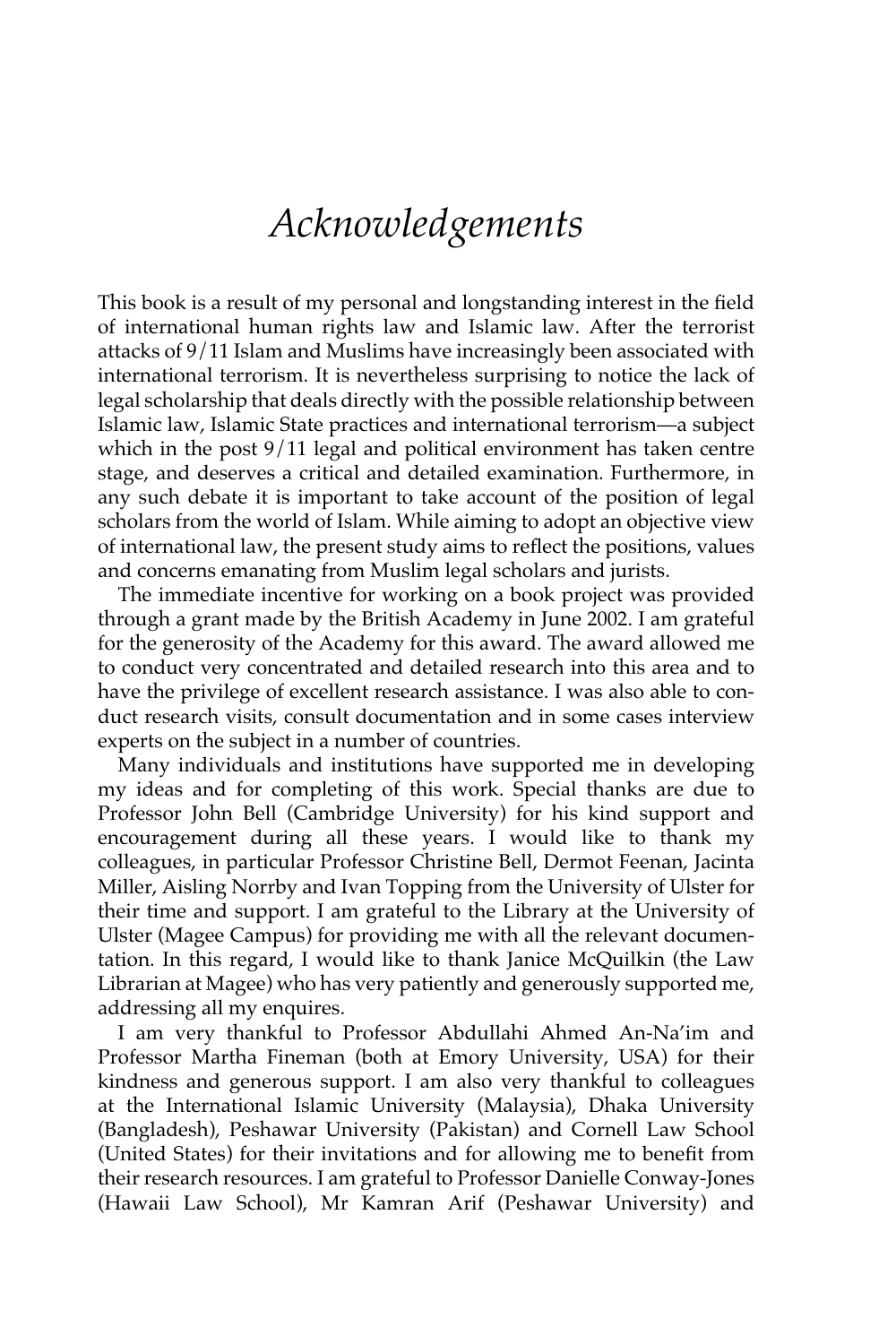Mr Saman Mosafi (an Iranian scholar based in London) for their comments and support in the completion of this book. I am extremely thankful to my research assistants Daisy Cooper, Patrick Ferrari and Rocio de la Calle Porta for their hard work and enormous support. I am enormously grateful to Richard Hart, Mel Hamill and other colleagues at Hart Publishing for their generous support and for agreeing to publish this book at very short notice. Finally, and most importantly, I would like to thank my family for their patience and understanding while I have been working on this difficult, complex and potentially controversial project. I would like to thank Maleeha, my parents, my sisters and their families for their love, kindness and support. I undertake responsibility for any errors and omissions. I have been able to take account of law and information available to me up until the end of October 2004, although minor amendments have been possible at proof stage.

> Javaid Rehman City of Derry, Northern Ireland February 2005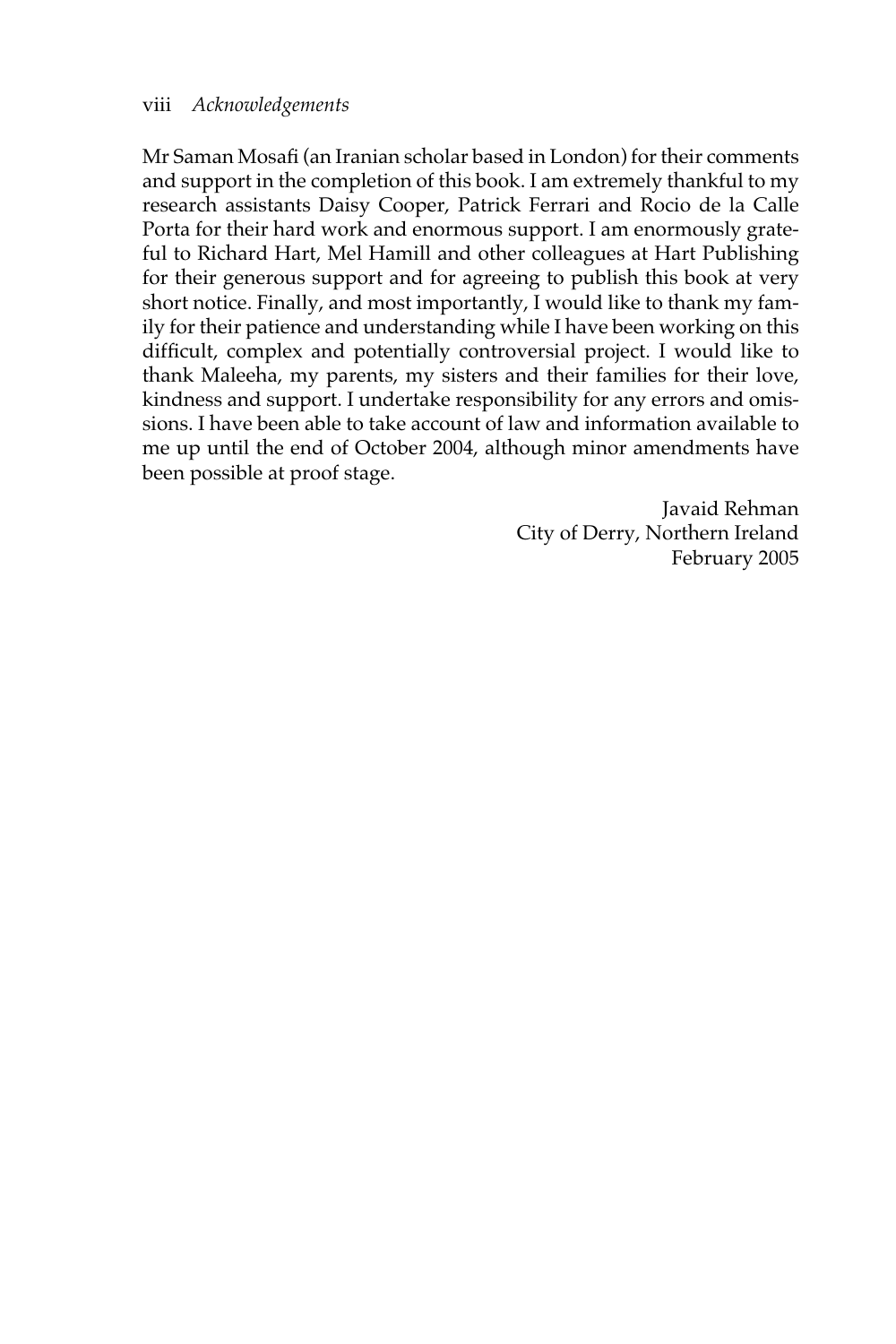## *Contents*

| Acknowledgements<br>Table of Cases<br>Table of Treaties<br>Glossary                                                                                                                                                                                                                                                                                                                                                                                                                                                                                                                                                                                                                | vii<br>xiii<br>XV<br>$x$ ix                                                                        |
|------------------------------------------------------------------------------------------------------------------------------------------------------------------------------------------------------------------------------------------------------------------------------------------------------------------------------------------------------------------------------------------------------------------------------------------------------------------------------------------------------------------------------------------------------------------------------------------------------------------------------------------------------------------------------------|----------------------------------------------------------------------------------------------------|
| Introductory Reflections and the Scope of the Study                                                                                                                                                                                                                                                                                                                                                                                                                                                                                                                                                                                                                                | 1                                                                                                  |
| Scope of the Study<br>Structure of the Book                                                                                                                                                                                                                                                                                                                                                                                                                                                                                                                                                                                                                                        | 3<br>$\overline{4}$                                                                                |
| The 'Clash of Civilisations' and the 'New World Order'                                                                                                                                                                                                                                                                                                                                                                                                                                                                                                                                                                                                                             | 7                                                                                                  |
| 1 The Sources of <i>Sharia</i> and the Ethos of an 'Islamic' Identity 10                                                                                                                                                                                                                                                                                                                                                                                                                                                                                                                                                                                                           |                                                                                                    |
| Introduction<br>The Sources of the Sharia and Siyar<br>Secondary Sources of Sharia<br>Understanding the Content and Scope of the Sharia<br><b>Extrapolating Legal Norms from Religious Sources</b><br>Permutations of Legal Schools of Thought<br><b>Surveying Islamic State Practices</b><br>Impact of European Imperialism upon the Muslim Peoples<br>Modern Islamic States and Issues of Islamic Identity<br>The Organisation of the Islamic Conference (OIC)<br>Institutions of the OIC<br>Subsidiary Organs of the OIC<br><b>Affiliated Insitutions</b><br><b>Additional Institutions</b><br>Specialised Institutions and Organs<br><b>Standing Committees</b><br>Conclusions | 10<br>11<br>14<br>15<br>17<br>18<br>21<br>24<br>26<br>27<br>28<br>30<br>33<br>37<br>37<br>40<br>42 |
| 2 The <i>Sharia</i> and <i>Siyar</i> in the Development of the<br><b>Law of Nations</b>                                                                                                                                                                                                                                                                                                                                                                                                                                                                                                                                                                                            | 44                                                                                                 |
| Introduction<br>Sharia and the Law of Nations<br>Jihad, Violence and International Terrorism: Articulation of Legal                                                                                                                                                                                                                                                                                                                                                                                                                                                                                                                                                                | 44<br>45                                                                                           |
| Principles<br>Contextualising Jihad and the Use of Force: Intertemporal Law and<br>Compatibilities with Modern Norms of International Law                                                                                                                                                                                                                                                                                                                                                                                                                                                                                                                                          | 51<br>53                                                                                           |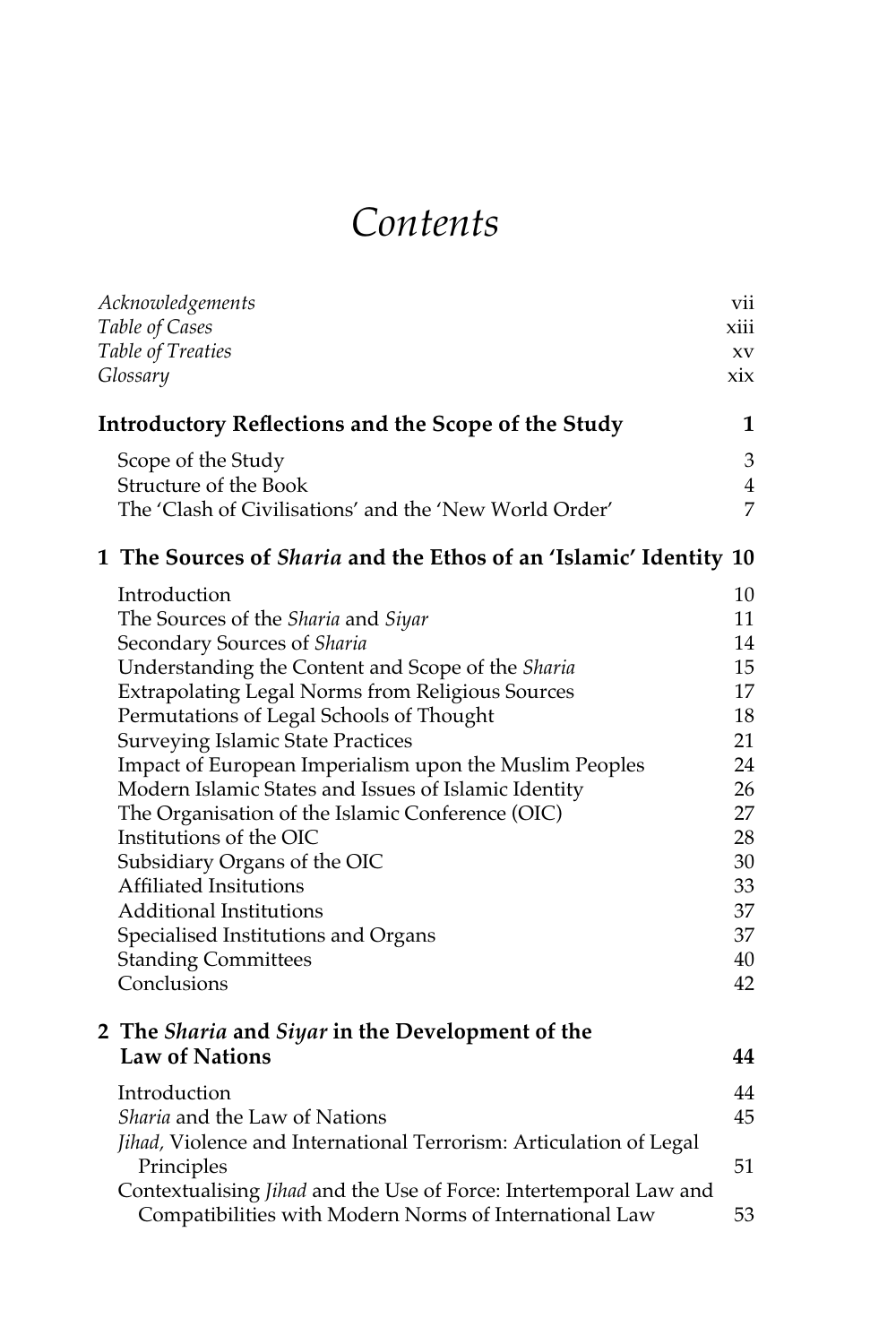x *Contents*

| The Use of Force and Religious Tolerance                                                           | 60         |
|----------------------------------------------------------------------------------------------------|------------|
| Ideology of Tolerance and Modern State Practices                                                   | 65         |
| Conclusions                                                                                        | 69         |
| 3 Conceptualising Terrorism in the International Legal Order 71                                    |            |
| Introduction                                                                                       | 71         |
| The Definitional Issues                                                                            | 73         |
| Recent Developments on Definitional Issues                                                         | 77         |
| Review of Comparative Regional Perspectives on Terrorism                                           | 79         |
| Examining the Substance of Terrorism in the Development of                                         |            |
| International Law                                                                                  | 83         |
| International Efforts to Formulate Legal Principles Prohibiting<br>All Forms of Terrorism          | 85         |
| Dealing with Specific Terrorist Activities                                                         | 92         |
| Conclusions                                                                                        | 95         |
|                                                                                                    |            |
| 4 Hostage-Taking in International Law and Terrorism<br>against 'Internationally Protected Persons' | 97         |
| Introduction                                                                                       | 97         |
| Hostage Taking: Denial of Fundamental Human Rights and the                                         |            |
| Breach of Peremptory Norms of International Law                                                    | 98         |
| Islamic Perspectives on the Convention                                                             | 101        |
| Internationally Protected Persons and International Law                                            | 112        |
| The New York Convention and Internationally Protected Persons                                      | 113        |
| Islamic Perspectives on the Protection of Diplomats                                                | 117        |
| Articulation of the Rights of Internationally Protected Persons                                    |            |
| Under Islamic Law                                                                                  | 119        |
| The Sharia and Hostage-Taking of Internationally Protected<br>Persons                              | 123        |
| Abuse of Immunity by Internationally Protected Persons                                             | 126        |
| Conclusions                                                                                        | 129        |
|                                                                                                    |            |
| 5 Aerial and Maritime Terrorism                                                                    | 130        |
| Introduction                                                                                       | 130        |
| <b>Aerial Terrorism</b>                                                                            | 131        |
| <b>Combating Aerial Terrorism</b>                                                                  | 132        |
| Dealing with Aerial Sabotage                                                                       | 136        |
| Islamic Treaty Ratifications on Aerial Terrorism                                                   | 139        |
| Incidents of Conflict and Islamic States                                                           | 141        |
| Judiciousness and Approaches to Accountability<br>Accountability for Terrorist Offences            | 142<br>151 |
| Maritime Terrorism                                                                                 | 152        |
|                                                                                                    |            |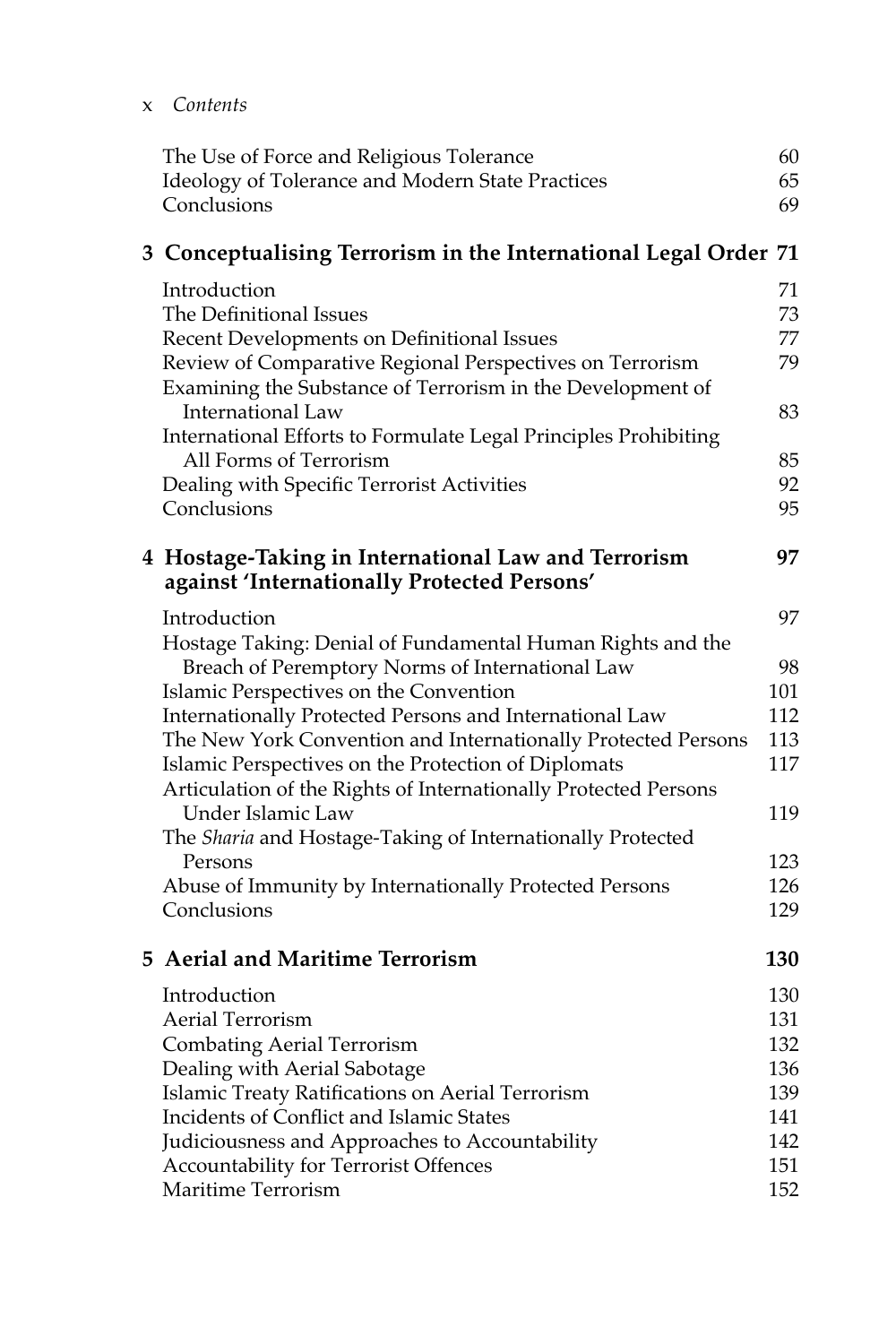| The Achille Lauro Incident and Islamic State Practices              | 153 |
|---------------------------------------------------------------------|-----|
| Examining the Legitimacy of the US Use of Force                     | 155 |
| The Adoption of the Convention                                      | 155 |
| Human Rights Concerns                                               | 157 |
| Islamic States' Involvement with the Maritime Convention            | 159 |
| Conclusions                                                         | 161 |
| 6 Financing of International Terrorism                              | 163 |
| Introduction                                                        | 163 |
| The United Nations and Attempts to Curb Financing of                |     |
| <b>International Terrorism</b>                                      | 165 |
| Combating Financing of Terrorism: The International Convention      |     |
| for the Suppression of the Financing of Terrorism (1999)            | 168 |
| 9/11 and Implications for Islamic Communities and Institutions      | 183 |
| Curbing the Financing of Terrorism and Islamic State Practices      | 186 |
| Conclusions                                                         | 189 |
| 7 The OIC and Approaches to International Terrorism                 | 191 |
| Introduction                                                        | 191 |
| Terrorism, Antagonism and a Lack of Trust Amongst Islamic States    | 192 |
| The Establishment of the OIC: Reacting to External Aggression       | 194 |
| Aggression and Terrorism versus the Right to Self-determination:    |     |
| <b>Cases of Crises</b>                                              | 200 |
| The OIC and Legal Instruments Combating International               |     |
| Terrorism                                                           | 210 |
| The Role of the OIC and its Member States in the Aftermath of       |     |
| 11 September 2001                                                   | 217 |
| Conclusions                                                         | 220 |
| 8 Concluding Observations                                           | 221 |
| Positioning Islam within the Context of International Terrorism     | 221 |
| Rationalising the debate on a Culture of Conflict and the 'Clash of |     |
| Civilisations'                                                      | 223 |
| 11 September 2001, Islamophobia and the Future for Muslims          | 227 |
|                                                                     |     |
| Select Bibliography                                                 | 231 |
| Index                                                               | 247 |
|                                                                     |     |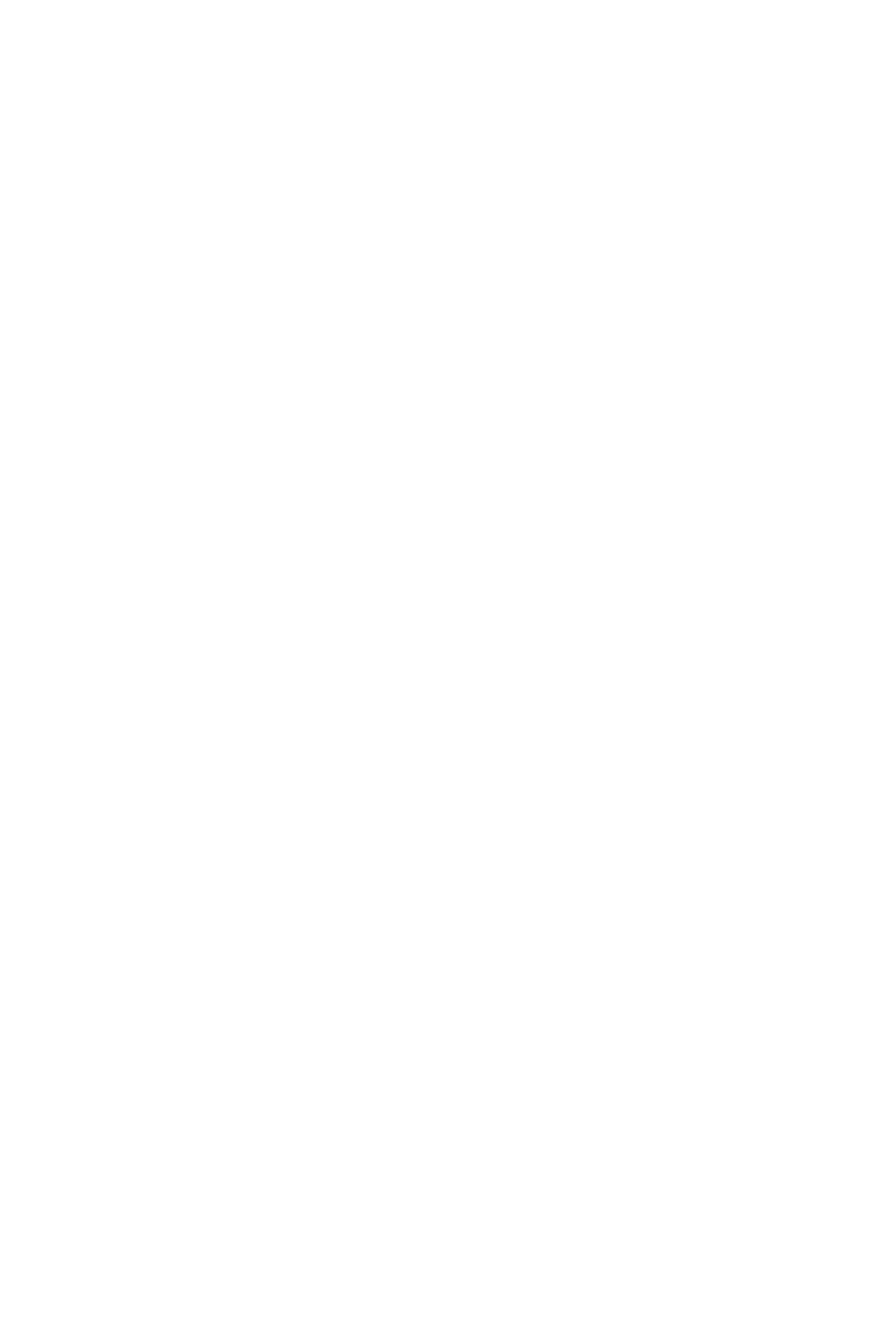## *Table of Cases*

| 767 Third Avenue Associates v Permanent Mission of the Republic of Zaire to                                                                                                                                      |  |
|------------------------------------------------------------------------------------------------------------------------------------------------------------------------------------------------------------------|--|
| Abbasi (R on application of) v Secretary of State for the Foreign and<br>Aden and Others v Council and Commission T-306/01 R1  185                                                                               |  |
| Aerial Incident of 3 July 1988 (Islamic Republic of Iran v United States                                                                                                                                         |  |
| Al-Megrahi v HM Advocate, Opinion in Appeal against Conviction,                                                                                                                                                  |  |
| Arbitral Award of 31 July 1989 (Guinea-Bissau v Senegal) [1990]                                                                                                                                                  |  |
| Barcelona Traction, Light and Power Co (Belgium v Spain) [1970]                                                                                                                                                  |  |
| Case Concerning the Aerial Incident of 3 July 1988, Islamic Republic<br>of Iran v United States of America, 22 February 1996, General                                                                            |  |
| Case Concerning Questions of Interpretation and Application of the 1971<br>Montreal Convention Arising from the Aerial Incident at Lockerbie<br>(Libyan Arab Jimahuriya v United States of America) 10 September |  |
| Case Concerning United States Diplomatic and Consular Staff in Tehran<br>(United States of America v Iran) Request for the Indication of                                                                         |  |
| East Timor Case (Portugal v Australia) [1995] ICJ Rep 90  197<br>El Salvador v Honduras (Nicaragua Intervening) [1992] ICJ Rep 351  25                                                                           |  |
| Frontier Dispute Case (Burkina Faso v Republic of Mali) [1986]                                                                                                                                                   |  |
| Her Majesty's Advocate v Megrahi, No 1475/99 (2001) 40 ILM 582  150                                                                                                                                              |  |
| Legal Consequences for States of the Continued Presence of South Africa<br>in Namibia (South West Africa) Notwithstanding Security Council                                                                       |  |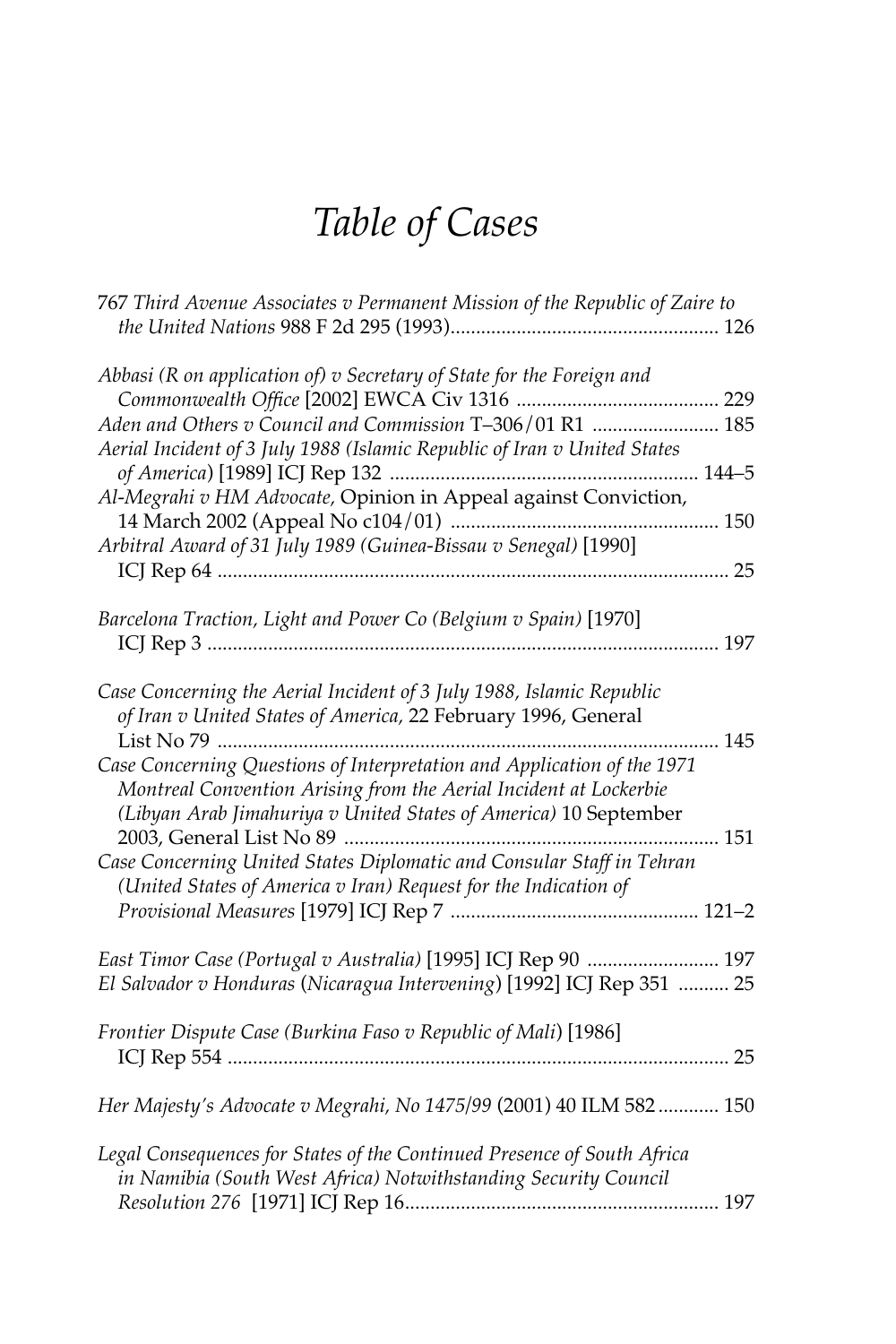| Legal Consequences of the Construction of a Wall in the Occupied<br>Palestinian Territory (2004) <http: <="" icjwww="" th="" www.icj-cij.org=""><th></th></http:> |  |
|-------------------------------------------------------------------------------------------------------------------------------------------------------------------|--|
|                                                                                                                                                                   |  |
| Libya v UK; Libya v US Question of Interpretation and Application<br>of the 1971 Montreal Convention Arising from the Aerial Incident                             |  |
| at Lockerbie, Order of 14 April 1992 [1992] ICJ Rep 3  148                                                                                                        |  |
|                                                                                                                                                                   |  |
|                                                                                                                                                                   |  |
| Questions of Interpretation and Application of the 1971 Montreal                                                                                                  |  |
| Convention arising from the Aerial Incident at Lockerbie, Libyan<br>Arab Jimahuriya v United Kingdom [1998] ICJ Rep 9  149                                        |  |
|                                                                                                                                                                   |  |
| South West Africa Cases (Second Phase) [1966] ICJ Rep 6  196<br>Sovereignty over Certain Frontiers (Belgium v the Netherlands)                                    |  |
|                                                                                                                                                                   |  |
| State Bank of India v The Custodian of Evacuee Property, West Pakistan                                                                                            |  |
|                                                                                                                                                                   |  |
|                                                                                                                                                                   |  |
| Temple of Peach Vihear Case (Merits) (Cambodia v Thailand) [1962]                                                                                                 |  |
|                                                                                                                                                                   |  |
| United States Diplomatic and Consular Staff in Tehran (United States                                                                                              |  |
|                                                                                                                                                                   |  |
|                                                                                                                                                                   |  |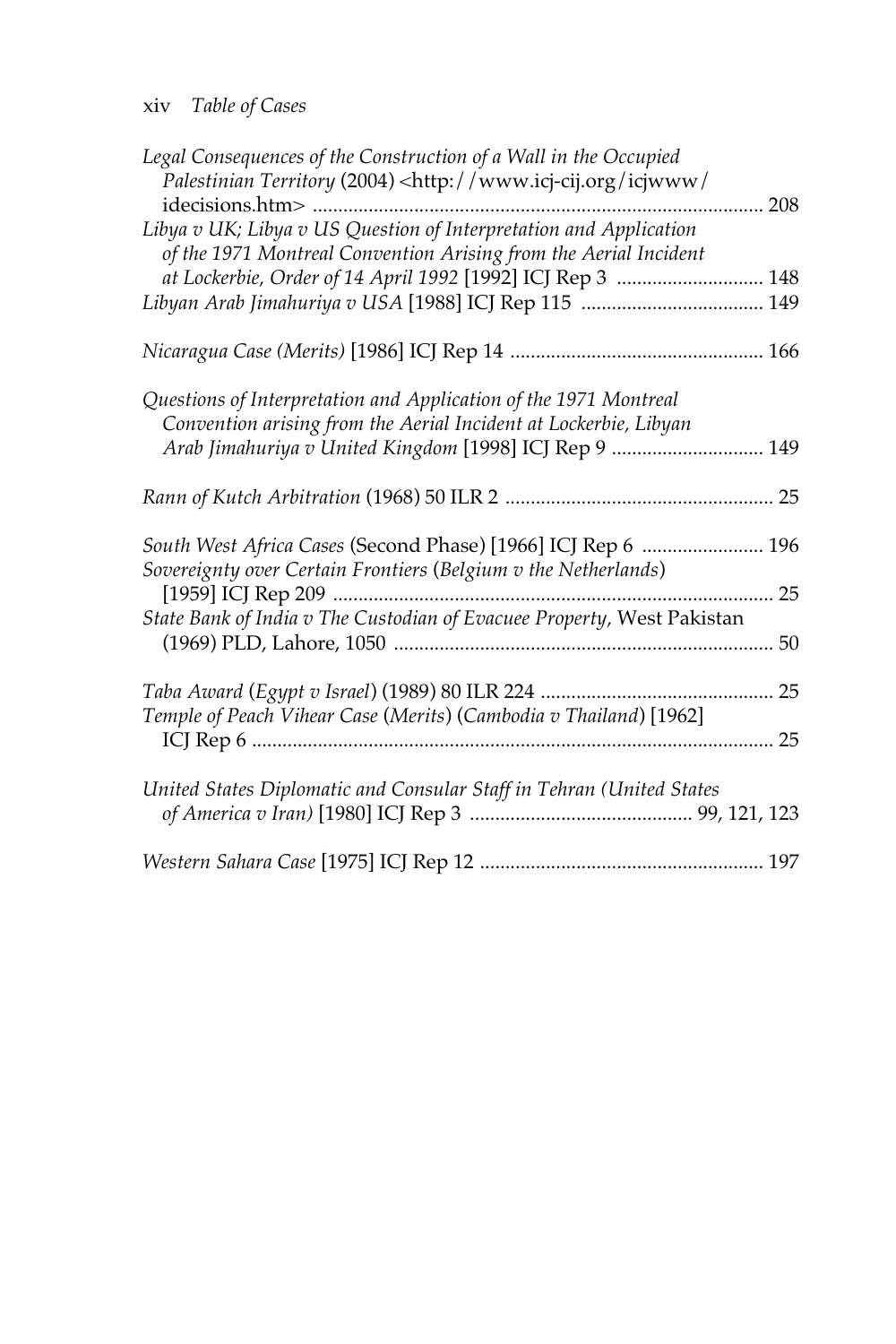# *Table of Treaties*

| 1535 | Treaty of Alliance (Between Sultan Sulayman, the Magnificent  |
|------|---------------------------------------------------------------|
|      | of the Ottoman Empire, and Francis I, King of France)  48     |
| 1648 |                                                               |
| 1937 | Convention for the Prevention and Punishment of               |
|      |                                                               |
| 1944 |                                                               |
| 1945 | Agreement for the Prosecution and Punishment of Major         |
|      | War Criminals (London Agreement) and Charter of the           |
|      | International Military Tribunal (Nuremberg)  86               |
| 1945 |                                                               |
| 1945 | Statute of the International Court of Justice  13, 14         |
| 1948 | Convention on the Prevention and Punishment of the Crime      |
|      |                                                               |
| 1949 | Geneva Convention I for the Amelioration of the Condition     |
|      | of the Wounded and the Sick in Armed Forces in the Field  105 |
| 1949 | Geneva Convention II for the Amelioration of the Condition    |
|      | of the Wounded, Sick and Shipwrecked of Armed Forces          |
|      |                                                               |
| 1949 | Geneva Convention III Relative to the Treatment of Prisoners  |
|      |                                                               |
| 1949 | Convention IV Relative to the Protection of Civilian Persons  |
|      |                                                               |
| 1950 | Agreement between India and Pakistan Concerning               |
|      |                                                               |
| 1958 |                                                               |
| 1961 | Vienna Convention on Diplomatic Relations  112, 119,          |
|      | 122, 125, 126-9                                               |
| 1963 | Vienna Convention on Consular Relations  112, 122-3, 129      |
| 1963 | Convention on Offences and Certain Other Acts Committed       |
|      |                                                               |
| 1964 | Universal Postal Union Convention and the Postal Parcels      |
|      | Agreement banning insertion of explosives, flammable or       |
|      |                                                               |
| 1965 | International Convention on the Elimination of All Forms      |
|      |                                                               |
| 1966 | International Covenant on Economic, Social and Cultural       |
|      |                                                               |
| 1966 | International Covenant on Civil and Political Rights  66      |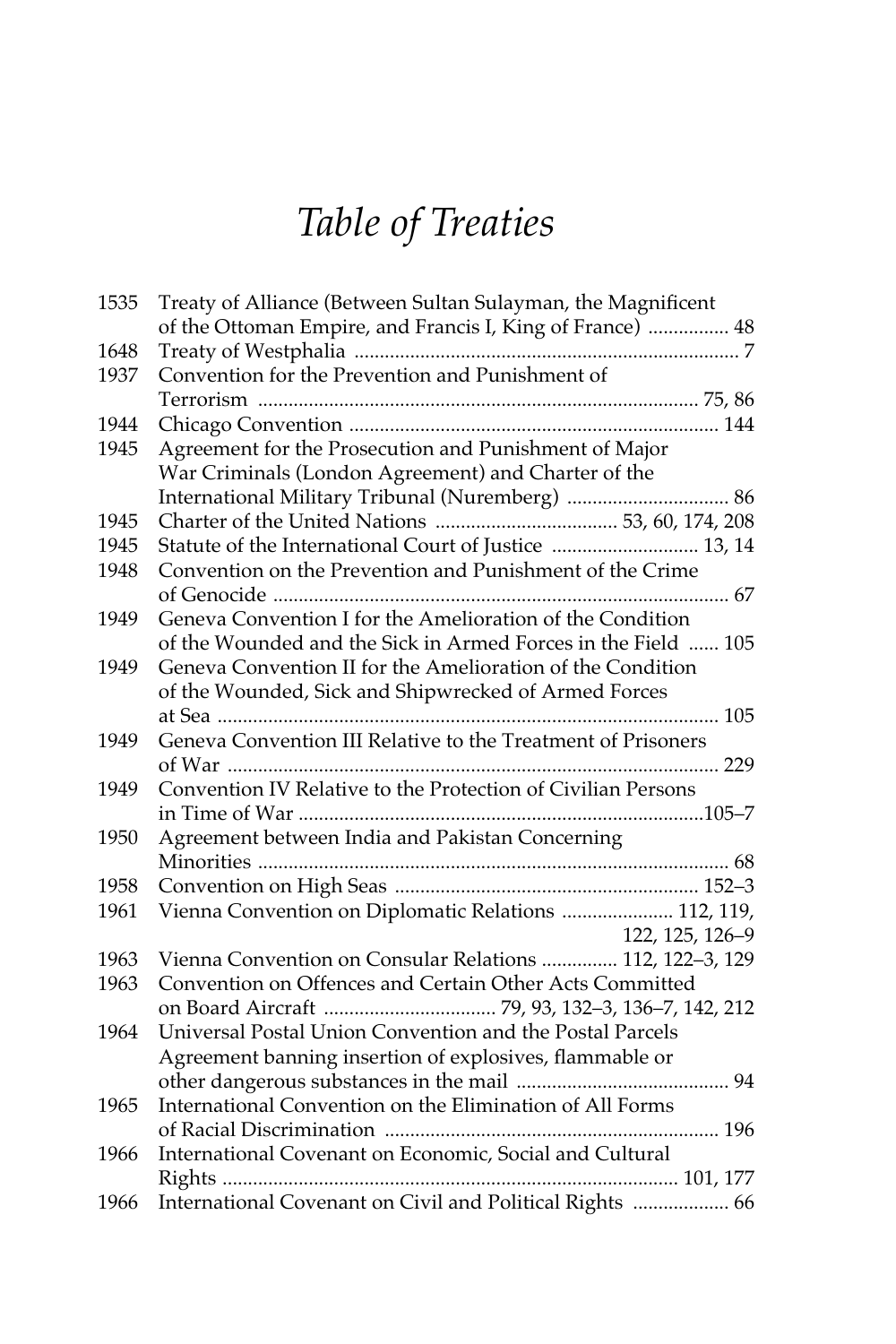#### xvi *Table of Treaties*

| 1969 |                                                                   |
|------|-------------------------------------------------------------------|
| 1970 | Convention for the Suppression of Unlawful Seizure of             |
|      |                                                                   |
| 1971 | OAS Convention to Prevent and Punish Acts of Terrorism            |
|      | Taking the Form of Crimes against Persons and Related             |
|      | Extortion that are of International Significance  93              |
| 1971 | Convention for the suppression of Unlawful Acts against           |
|      |                                                                   |
|      | 140, 142, 144-6, 156, 159, 169, 212                               |
| 1972 | Charter of the Organisation of the Islamic Conference  194-5      |
| 1972 | Convention on the Prohibition of the Development,                 |
|      | Production and Stockpiling of Bacteriological and Toxin           |
|      | 94                                                                |
| 1973 | International Convention on the Suppression and Punishment        |
|      |                                                                   |
| 1973 | Convention on the Prevention and Punishment of Crimes             |
|      | against Internationally Protected Persons, including              |
|      |                                                                   |
|      | 125, 129, 156, 159, 169, 212                                      |
| 1977 | European Convention on the Suppression of                         |
|      | Terrorism                                                         |
| 1977 | Protocol Additional to the Geneva Conventions of 12 August        |
|      | 1949, and Relating to the Protection of Victims of International  |
|      |                                                                   |
| 1977 | Protocol Additional to the Geneva Conventions of 12               |
|      | August 1949, and Relating to the Protection of Victims of         |
|      | Non-International Armed Conflicts (Protocol II)  106              |
| 1978 | Vienna Convention of State Succession in Respect of               |
|      | 25<br>Treaties                                                    |
| 1979 | International Convention against the Taking of                    |
|      | Hostages  77, 79, 92, 99, 103, 108, 129, 159, 161, 169, 212       |
| 1979 | Convention on the Physical Protection of Nuclear Materials  79    |
| 1979 | Convention on the Elimination of All Forms of Discrimination      |
|      |                                                                   |
| 1980 | Convention on the Physical Protection of Nuclear                  |
|      | Material<br>93, 169, 213                                          |
| 1981 | African Charter on Human and People's Rights  101                 |
| 1982 |                                                                   |
| 1987 | SAARC Regional Convention on Suppression of                       |
|      |                                                                   |
| 1988 | Protocol for the Suppression of Unlawful Acts of Violence         |
|      | at Airports Serving International Civil Aviation, supplementary   |
|      | to the Convention for the Suppression of Unlawful Acts            |
|      | against the Safety of Civil Aviation  93, 138, 140, 156, 169, 213 |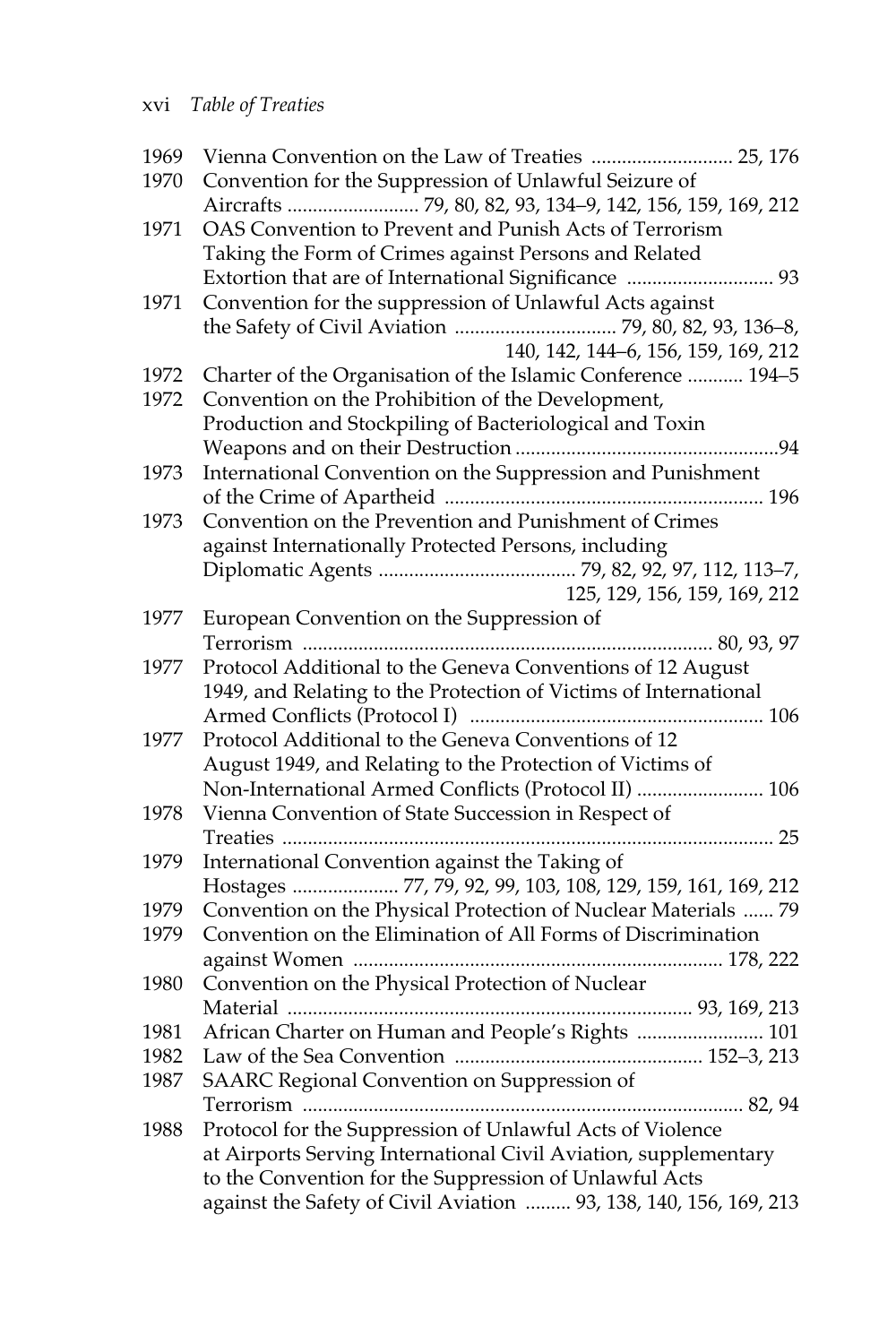| 1988 | Convention for the Suppression of Unlawful Acts against           |
|------|-------------------------------------------------------------------|
|      | the Safety of Maritime Navigation  79, 93, 155-7, 157-9, 169, 213 |
| 1988 | Protocol for the Suppression of Unlawful Acts against the         |
|      | Safety of Fixed Platforms Located on the Continental              |
|      |                                                                   |
| 1989 | United Nations Convention on the Rights of the Child  177         |
| 1991 | Convention on the Marking of Plastic Explosives for the           |
|      |                                                                   |
| 1993 | Convention on the Prohibition of the Development,                 |
|      | Production, Stockpiling and Use of Chemical Weapons               |
|      |                                                                   |
| 1997 | International Convention for the Suppression of Terrorist         |
|      |                                                                   |
| 1998 | Arab Convention on the Suppression of Terrorism  79, 93           |
| 1998 | Rome Statute of the International Criminal Court  108             |
| 1999 | OAU Convention on the Prevention and Combating of                 |
|      |                                                                   |
| 1999 | Convention of the Organisation of the Islamic Conference          |
|      | on Combating International Terrorism  186, 191, 210-20            |
| 1999 | International Convention for the Suppression of the               |
|      |                                                                   |
| 1999 | Treaty on Co-operation among States Members of the                |
|      | Commonwealth of Independent States in Combating                   |
|      |                                                                   |
| 1999 | Agreement between the Netherlands and the United Kingdom          |
|      | Concerning a Scottish Trial in the Netherlands  149               |
| 2000 |                                                                   |
|      |                                                                   |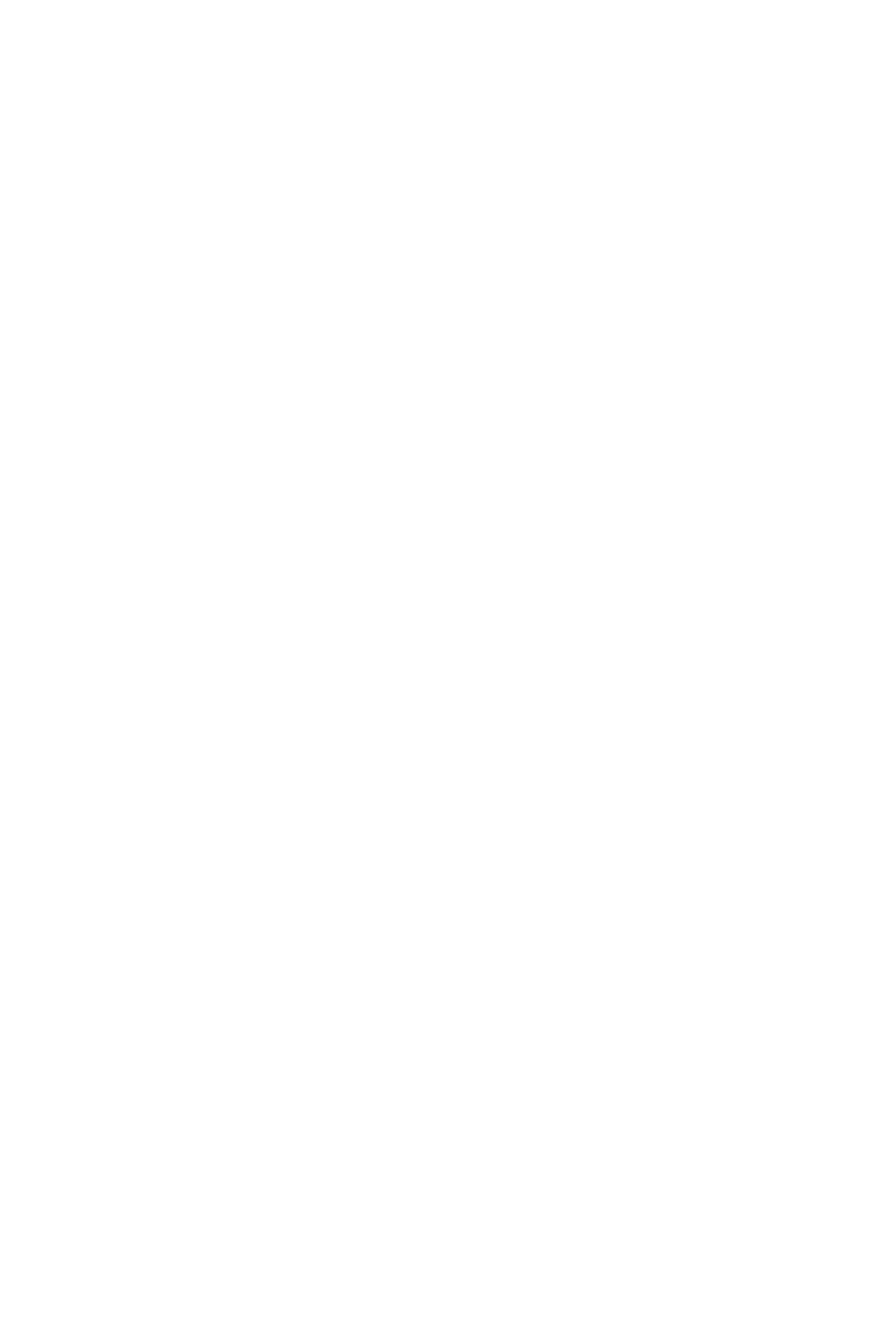# *Glossary*

| Ahal al-kitab   | The Peoples of the Book                                                                                                                         |
|-----------------|-------------------------------------------------------------------------------------------------------------------------------------------------|
| Allah           | God, the Creator                                                                                                                                |
| Amân            | Pledge of security and safe conduct                                                                                                             |
| Dar-ul-Harb     | The enemy territory; the territory at war with Islam                                                                                            |
| Dar-ul-Islam    | Territory of Islam                                                                                                                              |
| Dhimmi          | A member of one of the Peoples of the Book                                                                                                      |
| Figh            | The science of law, jurisprudence                                                                                                               |
| Hadd (Had)      | Limit; A crime against the Law of God for which prose-<br>cution and punishment in case of guilt is mandatory                                   |
| Hadith          | Saying; Event; Tradition (ie Tradition regarding the<br>Prophet Muhammad). A literary form that communicates<br>a Sunna of the Prophet Muhammad |
| Haram           | Forbidden                                                                                                                                       |
| Hawala          | 'to change or transform'; 'trust'; 'transfer of money<br>between two persons through a third person'; 'reference'                               |
| Hirabah         | Making War                                                                                                                                      |
| Hudood          | Plural of Hadd (Had)                                                                                                                            |
| Ijma            | Consensus of qualified legal scholars                                                                                                           |
| Ijtihad         | General process of endeavour to comprehend the divine<br>law; independent legal reasoning to formulate an opinion<br>or view                    |
| Isnad           | Source or Chain of narrators of Hadith                                                                                                          |
| <i>Istihsan</i> | <b>Equity; Juristic Preference</b>                                                                                                              |
| Jizya           | Capitulation tax; Poll tax                                                                                                                      |
| Kafir           | Non-Believer                                                                                                                                    |
| Madrasas        | Religious schools                                                                                                                               |
| Matin           | Substance of Hadith                                                                                                                             |
| Millet          | Nation                                                                                                                                          |
| Mjutahid        | One who engages in Ijtihad                                                                                                                      |
| Naskh           | Abrogation                                                                                                                                      |
| Qadi            | An Islamic Judge                                                                                                                                |
| Qisas           | Crimes against the person (murder, homicide, maiming,<br>serious bodily harm) for which retaliation or compensa-<br>tion (Diyya) is due         |
| Qiyas           | Application by analogy or deduction                                                                                                             |
| Qur'an          | The Holy Book; the principal source of Islamic Law                                                                                              |
| Riba            | Usury                                                                                                                                           |
| Salaat          | Prayer                                                                                                                                          |
|                 |                                                                                                                                                 |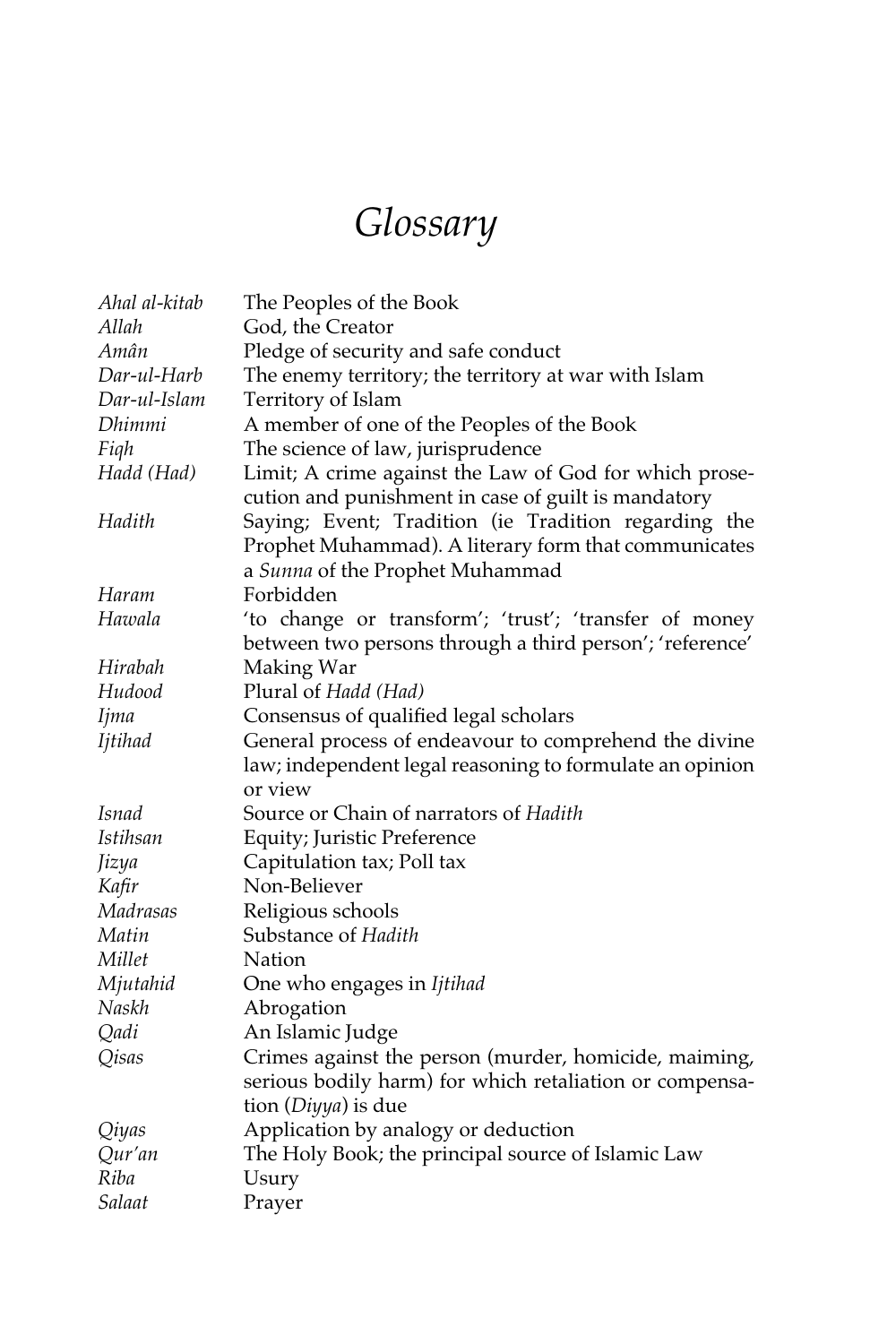xx *Glossary*

| Salem Aleikum | May Peace be on you                                                                                                                                                                                                                                                                                                        |
|---------------|----------------------------------------------------------------------------------------------------------------------------------------------------------------------------------------------------------------------------------------------------------------------------------------------------------------------------|
| Selm          | Peace                                                                                                                                                                                                                                                                                                                      |
| Sharia        | Islamic law; the right path; literal meaning 'the road to the                                                                                                                                                                                                                                                              |
|               | watering place'                                                                                                                                                                                                                                                                                                            |
| Siyar         | Islamic international law; branch of <i>Sharia</i> dealing with                                                                                                                                                                                                                                                            |
|               | international relations                                                                                                                                                                                                                                                                                                    |
| Sunna         | The tradition and practices of Prophet Muhammad                                                                                                                                                                                                                                                                            |
|               | (PBUH)                                                                                                                                                                                                                                                                                                                     |
| Surahs/Surras | Chapters of the Holy Book, the Qur'an                                                                                                                                                                                                                                                                                      |
| Tahkím        | Mediation                                                                                                                                                                                                                                                                                                                  |
| Taqlid        | Imitation; Legal conformity                                                                                                                                                                                                                                                                                                |
| Tazir         | The literal meaning is to admonish or to punish (with a<br>view to correcting). Refers to offences against public<br>welfare, morals and safety and those against private and<br>personal interests which can be categorised as neither<br>Hudood nor Qisas and for which prosecution and punish-<br>ment is discretionary |
| Ummah         | A community having a common religion. The Muslim<br>community                                                                                                                                                                                                                                                              |
| Usul          | Roots or Source of the Law                                                                                                                                                                                                                                                                                                 |
| Waqf          | Pious endowment; a charitable trust dedicated to some<br>pious, socially beneficial purpose                                                                                                                                                                                                                                |
| Zakat         | Legal Almsgiving, calculated on the basis of one's wealth                                                                                                                                                                                                                                                                  |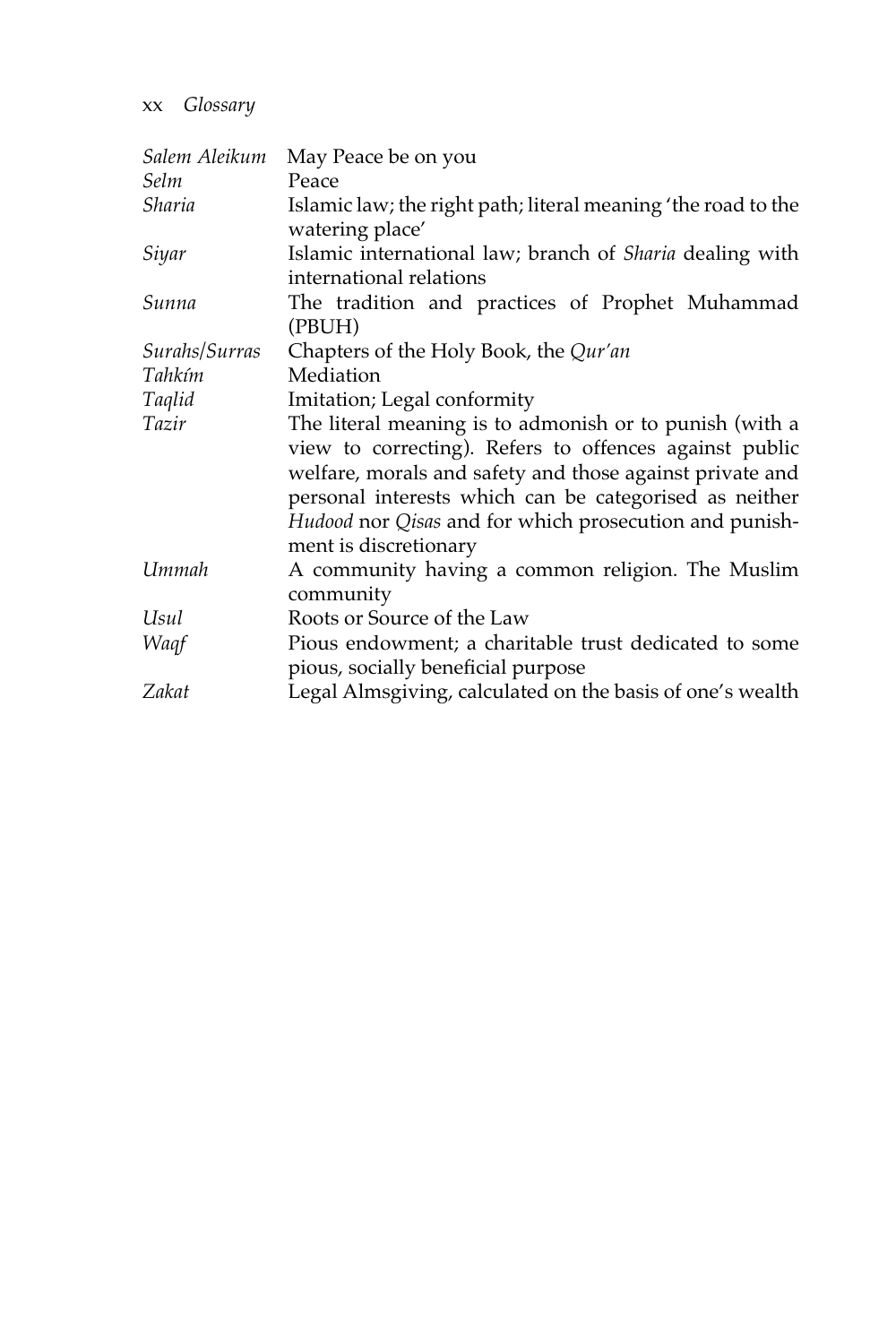## *Introductory Reflections and the Scope of the Study*

*We must be aware of the superiority of our civilisation, a system that has guaranteed well-being, respect for human rights—and in contrast with Islamic countries—respect for religious and political rights. Islamic civilisation is stuck where it was fourteen hundred years ago.*<sup>1</sup>

*It gives us great credibility to say to the Muslim world: Where have you been since 9/11? Where are your voices of reason? You humbly open all your prayers in the name of God of mercy and compassion. But when members of your faith, acting in the name of Islam, murdered Americans or committed suicide against 'infidels' your press extolled them as martyrs and your spiritual leaders were largely silent. Other than a few ritual condemnations, they offered no outcry in their mosques; they drew no moral red lines in their schools. That's a problem, because if there isn't a struggle within Islam—over norms and values—there is going to be a struggle between Islam and us*. 2

SLAM AND ISLAMIC law (the *Sharia*) continue to be the subjects of intense debate and controversy.<sup>3</sup> Since the events of 11 September 2001, and the subsequent military interventions in Afghanistan and Iraq by the United S SLAM AND ISLAMIC law (the *Sharia*) continue to be the subjects of intense debate and controversy.3 Since the events of 11 September 2001, Land the subsequent military interventions in Afghanistan and Iraq by become the focus of world attention. Critics of Islam argue that Islam per

<sup>1</sup> Italian Prime Minister, Silvio Berlusconi, comments made in Berlin, 26 September 2001. These comments have been cited extensively: see A Palmer, 'Is the West Really Best' *Sunday Telegraph* 30 September 2001 at 14; A Osburn, 'On the Brink of War: Reaction— Scorn Poured on Berlusconi Views—European and Muslim Leaders Express Disgust' *The Guardian* September 2001 at 4; BBC News 'EU deplores "Dangerous" Islam Jibe' <http://news.bbc.co.uk/1/hi/world/middle\_east/1565664.stm > (9 October 2004).

<sup>2</sup> TL Friedman, 'Noah and 9/11' *New York Times* 11 September 2002 at 33.

<sup>3</sup> AA An-Na'im, *Toward an Islamic Reformation: Civil Liberties, Human Rights and International Law* (Syracuse NY, Syracuse University Press, 1990); FM Denny, *An Introduction to Islam* (New York, Macmillan Pub Co, 1994); AE Mayer, *Islam and Human Rights: Tradition and Politics* 2nd edn (Boulder, Col, Westview Press, 1995); CG Weeramantry, *Islamic Jurisprudence: An International Perspective* (London, Macmillan Press, 1988); R Landau, *Islam and the Arabs* (London, George Allen and Unwin Ltd, 1958); MA Baderin, *International Human Rights and Islamic Law* (Oxford, Oxford University Press, 2003); R Afshari, 'An Essay on Islamic Cultural Relativism in the Discourse of Human Rights' (1994) 16 *Human Rights Quarterly* 235; PJ Riga, 'Islamic Law and Modernity: Conflict and Evolution' (1991) 36 *American Journal of Jurisprudence* 103; J Entelis, 'International Human Rights: Islam's Friend or Foe? Algeria as an Example of the Compatibility of International Human Rights regarding Women's Equality and Islamic Law' (1997) 20 *Fordham International Law Journal* 1251; SS Ali, *Gender and Human Rights in Islam and International Law: Equal Before Allah, Unequal Before Man?* (The Hague, Kluwer Law International, 2000).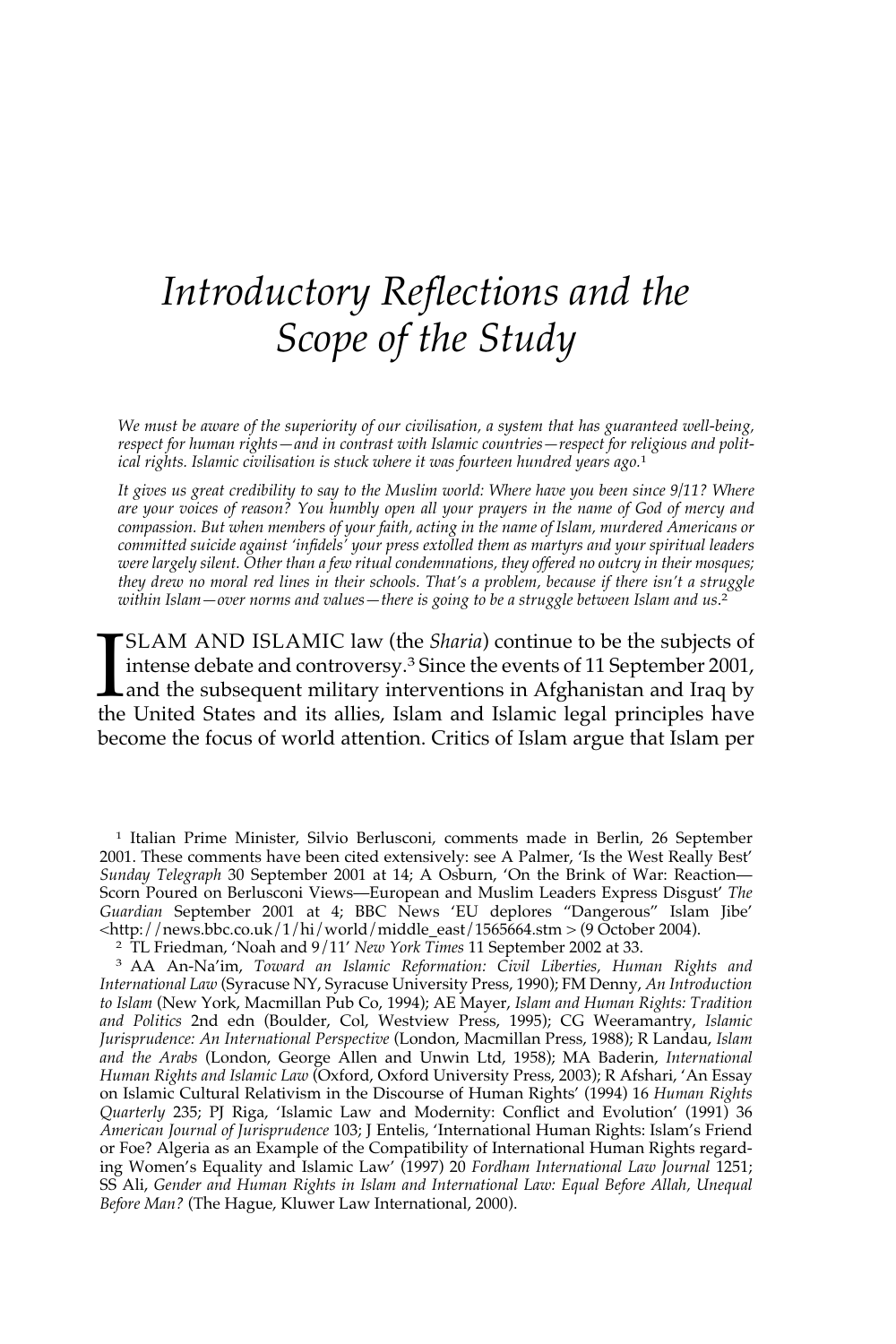se is an aggressive religion advocating recourse to violence, terrorism and destruction.<sup>4</sup> In order to reinforce their prejudices against Islam they point to a lack of constitutionalism, abuse of power, political manipulation and violations of fundamental human rights in many Islamic States. Doubts have also been expressed as to whether the *Sharia* is capable of accommodating global economic policies and dealing effectively with the challenges of modernisation. Classical Islamic banking with the prohibition on usury has been castigated as antiquated and impractical.5 Islamic financial institutions have, since 11 September 2001, been increasingly linked with terrorism and significant curbs have been placed upon schemes such as the *Hawala* system.6

More fundamentally, Islam as a religion has been equated with the wars of aggression, fanaticism, intolerance and violence.7 Islam is labelled as 'a religion of the sword [that glorifies] military virtues'.8 The 'violent origin' of Islam, according to one commentator, is 'stamped in the foundations of Islam'.9 Islamic civilisation has been symbolised as backward, insular, stagnant, unable to deal with the demands of the twenty-first century.10 The terrorist attacks of 11 September 2001 have unfortunately provided vital ammunition to those who had hitherto been restrained though deeply suspicious of Islam and Muslims. 'Islamabophia', a term of art, now finds a firm place both in societal discourses and in the psyche of State practices.11

<sup>4</sup> 'Many horrific acts have been, and continue to be carried out in the name of Islam, just as they have been in the name of Christianity. But unlike Islam, Christianity does not justify the use of all forms of violence. Islam does.' P Sookhdeo, 'A Religion that Sanctions Violence' *Daily Telegraph* 17 September 2001 at 22.

<sup>5</sup> See I Bantekas, 'The International Law of Terrorist Financing' (2003) 97 *American Journal of International Law* 315 at 320; B Zagaris, 'Financial Aspects of the War on Terror: The Merging of the Counter-Terrorism and Anti-Money Laundering Regimes' (2002) 34 *Law and Policy International Business* 45; J Rehman, 'Islamic Perspectives on International Economic Law' in AH Qureshi (ed), *Perspectives in International Economic Law* (The Hague, Kluwer Law International, 2002) 235–58.

<sup>6</sup> See Report by the International Bar Association's Task Force on International Terrorism, *International Terrorism: Legal Challenges and Responses* (Ardsley NY, Transnational Publishers, 2003) at 119.

<sup>7</sup> JL Esposito, *The Islamic Threat: Myth or Reality?* (Oxford, Oxford University Press, 1992) at 5; A Cassese, *Terrorism, Politics and Law: The Achille Lauro Affair* (Cambridge, Polity Press, 1989) at 1.

<sup>8</sup> SP Huntington, *The Clash of Civilizations and the Remaking of World Order* (London, Simon & Schuster, 1996) at 263.

<sup>9</sup> JL Payne, *Why Nations Arm* (Oxford, Basil Blackwell, 1989) at 127**.**

<sup>10</sup> Conor Cruise O'Brien echoes these views in a highly insensitive and offensive manner. He writes, 'Muslim society looks profoundly repulsive . . . It looks repulsive because it *is* repulsive . . . A Westerner who claims to admire Muslim society, while still adhering to Western values, is either a hypocrite or an ignoramus, or a bit of both . . . Arab and Muslim society is sick, and has been sick for a long time'. CC O'Brien, 'Sick Man of the World' *The Times* 11 May 1989.

<sup>11</sup> Muslim minorities in Europe and North American have been made victims of 'Islamophobia'. Concern for the Muslim diasporas in Europe and the United States has been so grave that in its fifty-ninth session the Human Rights Commission requested the Special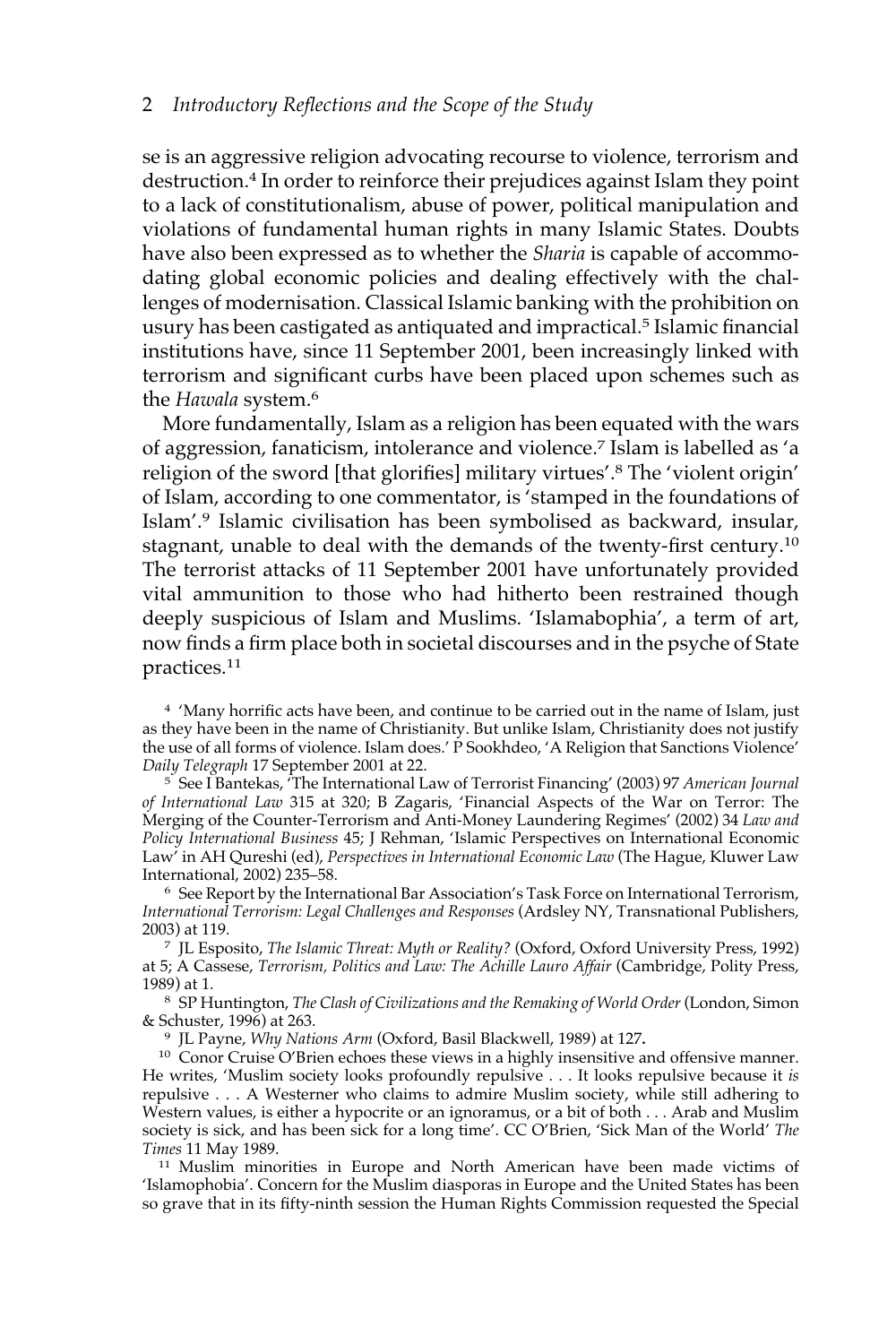The operatives of terrorism have invoked religion—chronicles of human history testify to the tragic involvement of religion with wars, violence and terrorism. In that sense, Islam, as an instrument of exploitation is no different from other religions and philosophies. Muslim history is littered with instances where acts of violence, terrorism and negation of human rights have been conducted ostensibly to promote Islam, the *Sharia* or the Islamic ideology.12 Many dictatorial regimes have thrived on the pretext of establishing an Islamic social and legal order.13

#### SCOPE OF THE STUDY

The present research is not an exercise in theology, nor is it an examination of the history and politics of Islam. The focus of this research is upon those aspects of Islamic law (the *Sharia*) and the *Siyar* (Islamic international law) that relate directly to international terrorism and violations of human rights. In conducting such an examination the fundamental objective is to eradicate existing misconceptions that have linked the Islamic legal systems per se with international terrorism. The study takes the view that notwithstanding considerable ideological and conceptual deviances, modern Islamic State practices are broadly in agreement with international laws prohibiting acts of terrorism. Indeed, in a number of instances, Islamic States have taken the lead in developing international

Rapporteur on the contemporary forms of racism, racial discrimination, xenophobia and related intolerance to examine the situation confronting Muslim and Arab peoples all over the world regarding physical assaults and other forms of attack against their places of worship, cultural places, businesses and properties since the events of 11 September 2001. See Commission on Human Rights, Sixtieth Session, Annotations of Provisional Agenda E/CN.4/2004/I/Add.1 para 29; for further analysis see J Rehman, 'International Terrorism, Sharia and Muslim Minorities in Europe: Islamophobia after 9/11' (2005) 3 *European Yearbook of Minority Issues* 217.

<sup>12</sup> Some of these harrowing memories emerge inter alia from the seizure of the Holy Grand Mosque in Mecca on 20 November 1979 by a dissident extremist faction with the apparent objective of 'cleansing' Islam—see 'Saudi Arabia—Occupation of the Grand Mosque' *Keesings Contemporary Archives* 16 May 1980, at 30247; the seizure of the American Diplomatic and Consular Staff in Tehran (1979)—see L Gross, 'The Case Concerning United States Diplomatic and Consular Staff in Tehran: Phase of Provisional Measures' (1980) 74 *American Journal of International Law* 395; K Grzybowski, 'The Regime of Diplomacy and the Tehran Hostages' (1981) 30 *International & Comparative Law Quarterly* 42; the attack on the Twin Towers (2001); and the Bali Bombing (2002)—see J Aglionby, 'Smiling Bomber to Face Firing Squad for Bali Blasts: Relatives in Court Cheer and Weep—But Fear Execution will Create a Martyr' *The Guardian Unlimited* (8 August 2003) <http://www.guardian.co.uk/ international/story/0,,1014406,00.html> (19 September 2004). For a useful summary of terrorist attacks see B Davies, *Terrorism: Inside a World Phenomenon* (London, Virgin Books, 2003) at 93–127.

<sup>&</sup>lt;sup>13</sup> J Rehman, 'Accommodating Religious Identities in an Islamic State: International Law, Freedom of Religion and the Rights of Religious Minorities' (2000) 7 *International Journal on Minority and Group Rights* at 139; J Rehman, 'Minority Rights and Constitutional Dilemmas of Pakistan' (2001) 19 *Netherlands Quarterly of Human Rights* 417.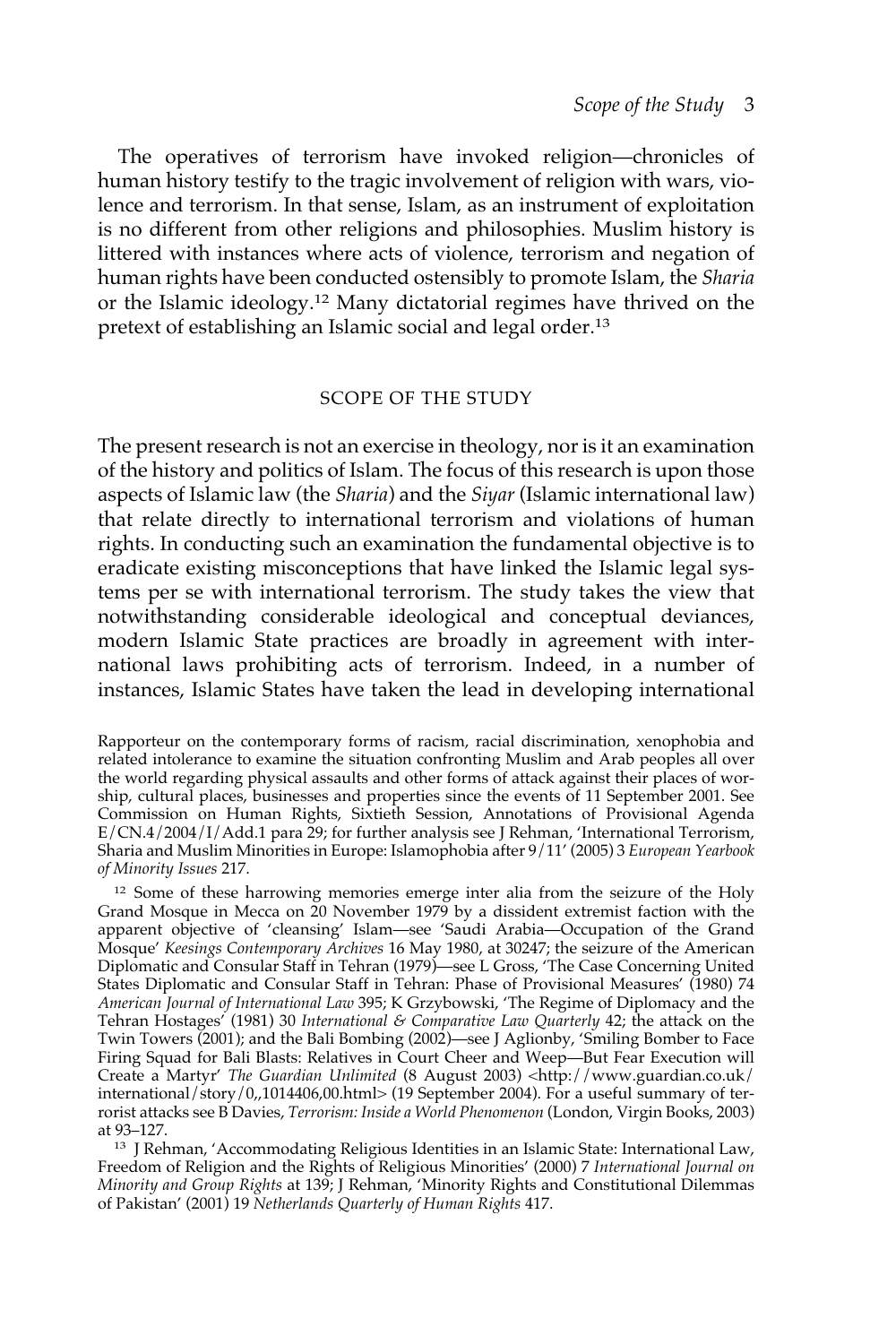#### 4 *Introductory Reflections and the Scope of the Study*

norms in combating terrorism. Therefore, as the thesis advances, Islam or the application of *Sharia* are not the most critical elements in the presence or escalation of terrorism emanating from the Islamic world; terrorism is a product of and a reaction to a whole host of factors, not least the presence of real or perceived exploitation and abuse.

Much of the debate centres around modern Islamic State practices, although in order to conduct a fruitful analysis a number of conceptual and historical factors have been assessed. It is important to have a basic understanding of the sources of Islamic law, the *Sharia*. The *Sharia*, as the study reveals, does not represent a monolithic body of legal regulations. The complex and amorphous nature of the Islamic legal systems has allowed a variety of interpretations. It is argued that while a narrow, insular view of the *Sharia* is antithetical to international law, there are considerable possibilities of reform and conformity within existing structures.

While the focus of this book is upon Islamic States, their practices in combating terrorism can only be evaluated and assessed in the light of contemporary international legal standards. These standards, reflected through both customary and treaty law, are analysed in significant detail. There is also a critical examination of the contributions of Islamic States in formulating these standards and advancing international law towards effective implementation.

#### STRUCTURE OF THE BOOK

The study consists of the present introductory comments and eight additional chapters. Chapter 1 provides a basic understanding of the primary and secondary sources of the *Sharia* and *Siyar*. It also examines the meaning and substance of a number of key concepts such as *Jihad*, freedom of religion and rights of minorities within *Sharia* and *Siyar*. The issue of identity for the Muslim world has been of critical significance. There is a highly charged debate as to the basis and rationale for claiming an Islamic identity. What makes a State 'Islamic'?14 Is the proportion of population claiming to practice a particular philosophy or religion the key indicator in determining the identity of the State they inhabit?<sup>15</sup> To what extent do minorities or other ethnically and racially differing communities have a role in forming this identity?<sup>16</sup>

<sup>14</sup> See M Kahf, 'International Trade Patterns of the Muslim Countries' in Islamic Council of Europe (ed), *The Muslim World and the Future Economic Order* (London, Islamic Council of Europe, 1979) 199–222; N Yalcintas, 'Trade and Co-operation among Muslim Countries', *ibid*, at 223–41.

<sup>&</sup>lt;sup>15</sup> J Rehman, 'Accommodating National Identity: New Approaches to International and Domestic Law—Concluding Reflections' (1999) 6 *International Journal on Minority and Group Rights* 267.

<sup>&</sup>lt;sup>16</sup> The identification and definition of 'minorities' itself has been a complex subject of international law: see J Rehman, 'Minority Rights in International Law: Raising the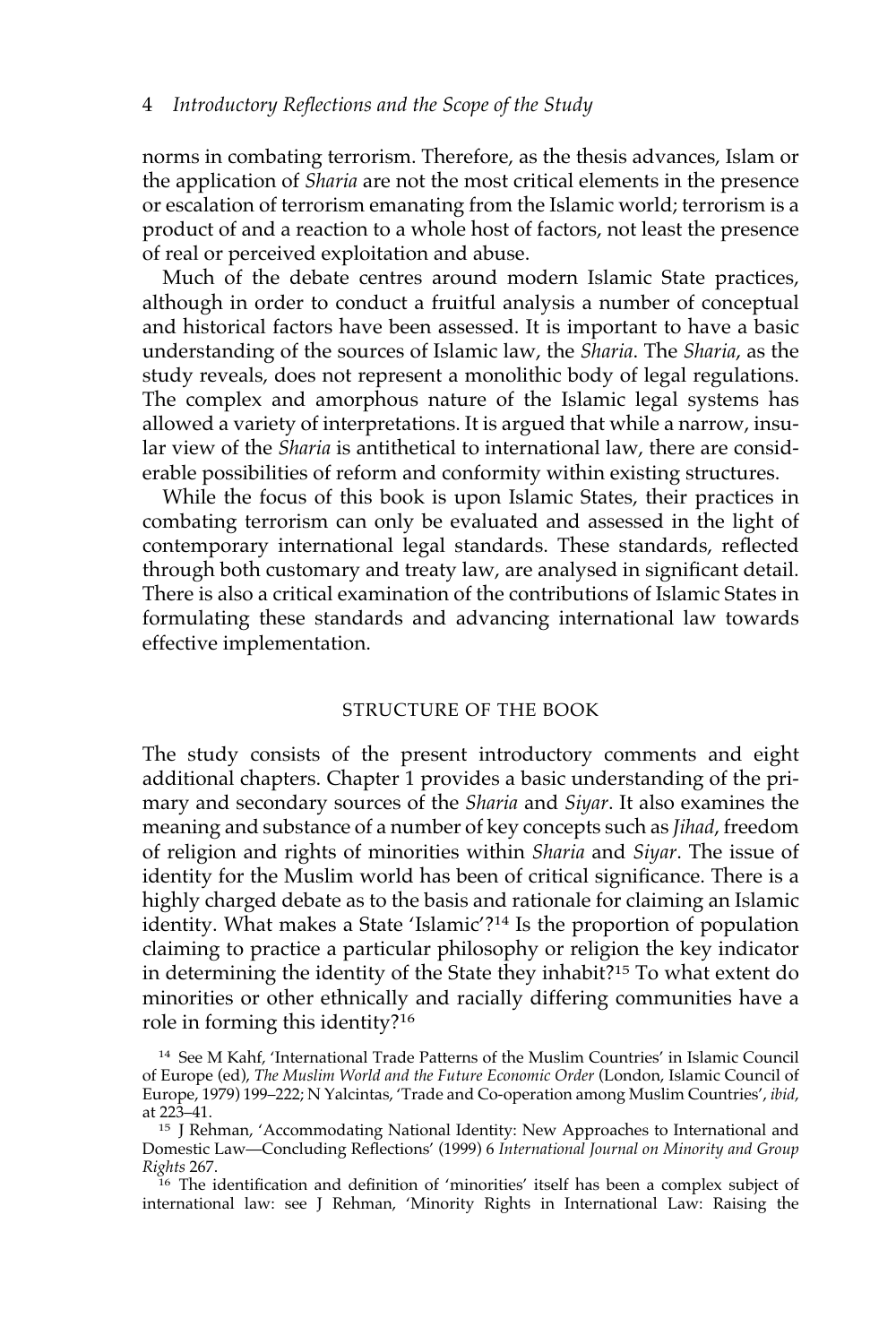During the colonial phases, Muslim communities remained under the shadow of alien rule, their sense of identity having being modified and manipulated by European encroachments. In the modern, post-colonial phase Islamic States have found it difficult to forge an identity. Having emerged from the rubble of colonisation, their geographical and political landscapes bear substantial marks of European imperialism. In their existing incarnation, the Islamic States, have to accept the dominance of western industrialised world. Their limited and frequently ineffectual position is evident in the workings of politically powerful and resourceful executive institutions such as the United Nations Security Council.

Although of relatively recent origins, a number of States have asserted an Islamic identity both at the domestic and international scenes. In emphasising upon an Islamic identity, these States have relied inter alia upon the role of the *Sharia* in their constitutional and legislative processes, religious beliefs and sentiments of their populations as well as their leanings and membership of international organisations that promote this identity.<sup>17</sup> The principal organisation, with a specific agenda of promoting the economic and political interests of Islamic States is The Organisation of Islamic Conference (OIC).18 With its exclusive focus on promoting the interests of Muslims, the OIC and its Member States project a unique Islamic identity. In the light of this commitment of the OIC Member States towards forging an Islamic identity, the present study focuses on the practices of these States.

In order for a proper assessment of Islamic State practices, an overall conceptual understanding of international terrorism remains of critical importance. Chapter 3 of the study is dedicated to an examination of the conceptual and definitional issues of terrorism in general international law. An engagement with this subject, however, reveals substantial complexities. There is no consensus definition of 'terrorism'. Perceptions vary in differentiating a 'terrorist' from a 'freedom fighter'.19 The conceptual disagreements have not only proved an impediment in drafting substantive legal provisions in combating terrorism, but they also impinge upon the extradition and trials of perpetrators of terror.

Conceptual Issues' (1998) 72 *Australian Law Journal* 615; J Rehman, 'International Law and Indigenous Peoples: Definitional and Practical Problems' (1998) 3 *Journal of Civil Liberties* 224.

<sup>17</sup> H Moinuddin, *The Charter of the Islamic Conference and Legal Framework of Economic Cooperation Among its Member States: A Study of the Charter, the General Agreement for Economic, Technical and Commercial Co-operation and the Agreement for Promotion, Protection and Guarantee of Investments Among Member States of the OIC* (Oxford, Clarendon Press, 1987); Rehman, n 5 above, at 235–58.

<sup>18</sup> Moinuddin, *ibid*.

<sup>19</sup> See G Levitt, 'Is "Terrorism" Worth Defining?' (1986) 13 *Ohio Northern University Law Review* 97; JF Murphy, 'Defining International Terrorism: A Way Out of the Quagmire' (1989) 19 *Israel Yearbook of Human Rights* 13.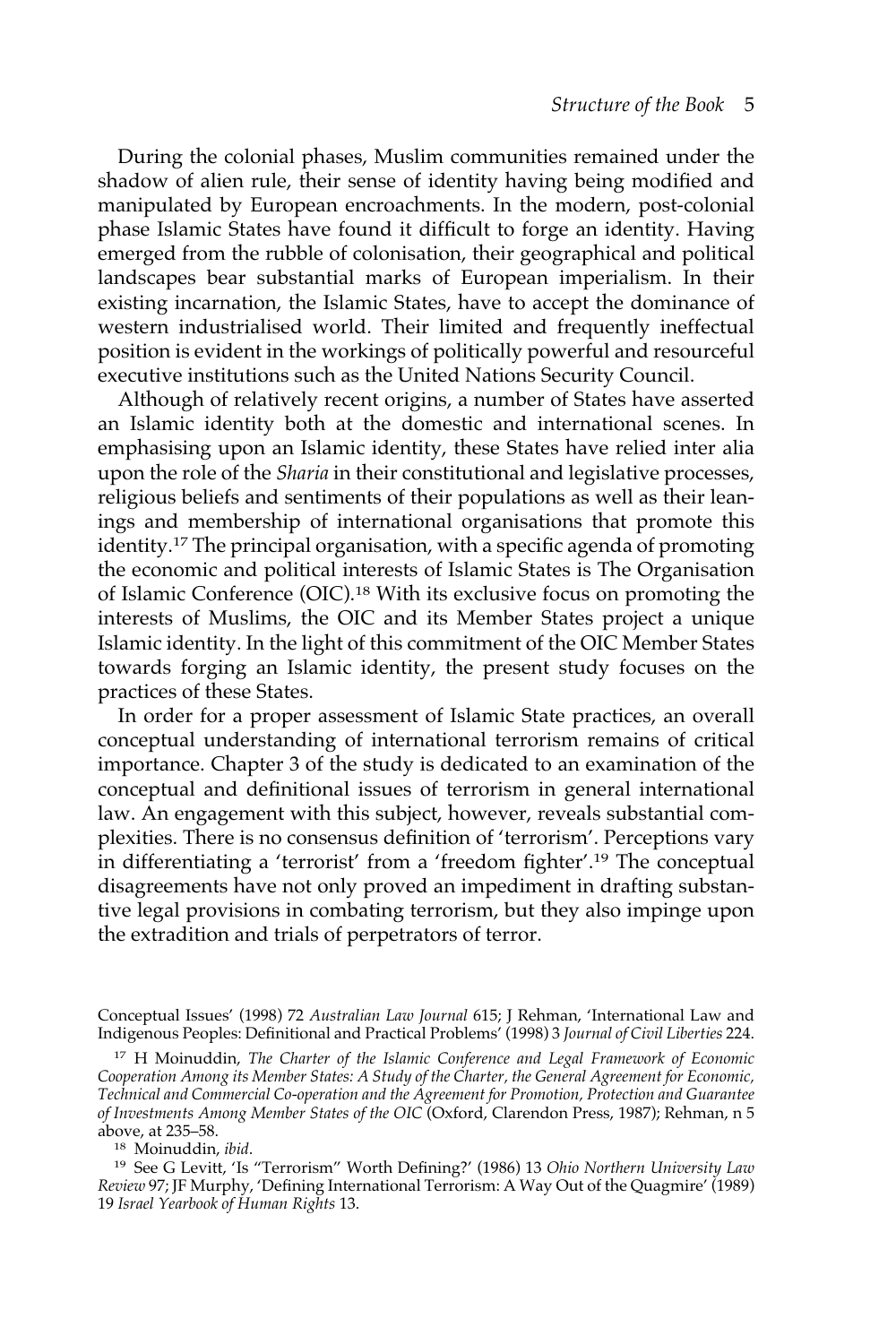#### 6 *Introductory Reflections and the Scope of the Study*

Chapter 4 evaluates the implications of terrorist acts of hostage taking and other violations on the rights of internationally protected persons. The study confirms that the protection of diplomats and the inviolability of their persons and properties is a principle enshrined within classical *Sharia*. Islamic States have been key contributors to developing norms of diplomatic immunities.20 In so far as the issue of hostage-taking is concerned, while there has been considerable involvement of Muslim States in the drafting the Convention on Hostage Taking, differences have surfaced over the exceptional position of National Liberation Movements  $(NLMs).<sup>21</sup>$ 

The phenomenon of Aerial and Maritime terrorism is considered in chapter 5 of the study. Aerial terrorism represents a troubling feature of modern civil aviation and in the aftermath of 11 September 2001 it is of absolute necessity to reassess the value of existing regulations on air transportation. While analysing the *Lockerbie* and the 11 September cases, the study highlights the difficulties in accountability for acts of terrorism.<sup>22</sup> The seizure of the *Achille Lauro*, and killing on board the ship of a disabled elderly hostage represents the most significant incident of maritime terrorism. The chapter investigates the details of the incident and assesses its implications upon international maritime law.23

Chapter 6 deals with the convoluted though crucial area of financing of international terrorists. The debate on financing terrorism has been volatile and international law of late has adopted stringent mechanisms to ensure banning of all forms of financial and economic support to those invoking violence and terrorism.24 However, as the study explains, the detection of all the financial avenues through which terrorism can be

<sup>22</sup> See SE Evans, 'The Lockerbie Incident Cases: Libyan-Sponsored Terrorism, Judicial Review and the Political Question Doctrine' (1994) 18 *Maryland Journal of International Law and Trade* 21; A Klip and M Mackarel, 'The Lockerbie Trial—A Court in the Netherlands' (1999) 70 *Revue International de Droit Penale* 777; R Black, 'Analysis: The Lockerbie Disaster' (1999) 3 *Edinburgh Law Review* 85.

<sup>23</sup> See A Cassese, n 7 above; MD Larsen, 'The Achille Lauro Incident and the Permissible Use of Force' (1987) 9 *Loyola of Los Angeles Journal of International and Comparative Law* 481; M Halberstam, 'Terrorism on the High Seas: The Achille Lauro, Piracy, and the IMO Convention on Maritime Safety' (1988) 82 *American Journal of International Law* 269.

<sup>24</sup> See E Rosand, 'Security Council Resolution 1373, the Counter-Terrorism Committee, and the Fight Against Terrorism' (2003) 97 *American Journal of International Law* 333, at 334; M Levitt, 'Iraq, US and the War on Terror: Stemming the Flow of Terrorist Financing: Practical and Conceptual Challenges' (2003) 27 *The Fletcher Forum of World Affairs Journal* 59.

<sup>20</sup> MC Bassiouni, 'Protection of Diplomats under Islamic Law' (1980) 74 *American Journal of International Law* 609 at 610.

<sup>21</sup> See J Lambert, *Terrorism and Hostages in International Law: A Commentary on the Hostages Convention 1979* (Cambridge, Grotius Publishers, 1990); E Chadwick, *Self-determination, Terrorism and the International Law of Armed Conflict* (The Hague, Martinus Nijhoff Publishers, 1996); WD Verwey, 'The International Hostages Convention and the International Liberation Movements' (1981) 75 *American Journal of International Law* 69.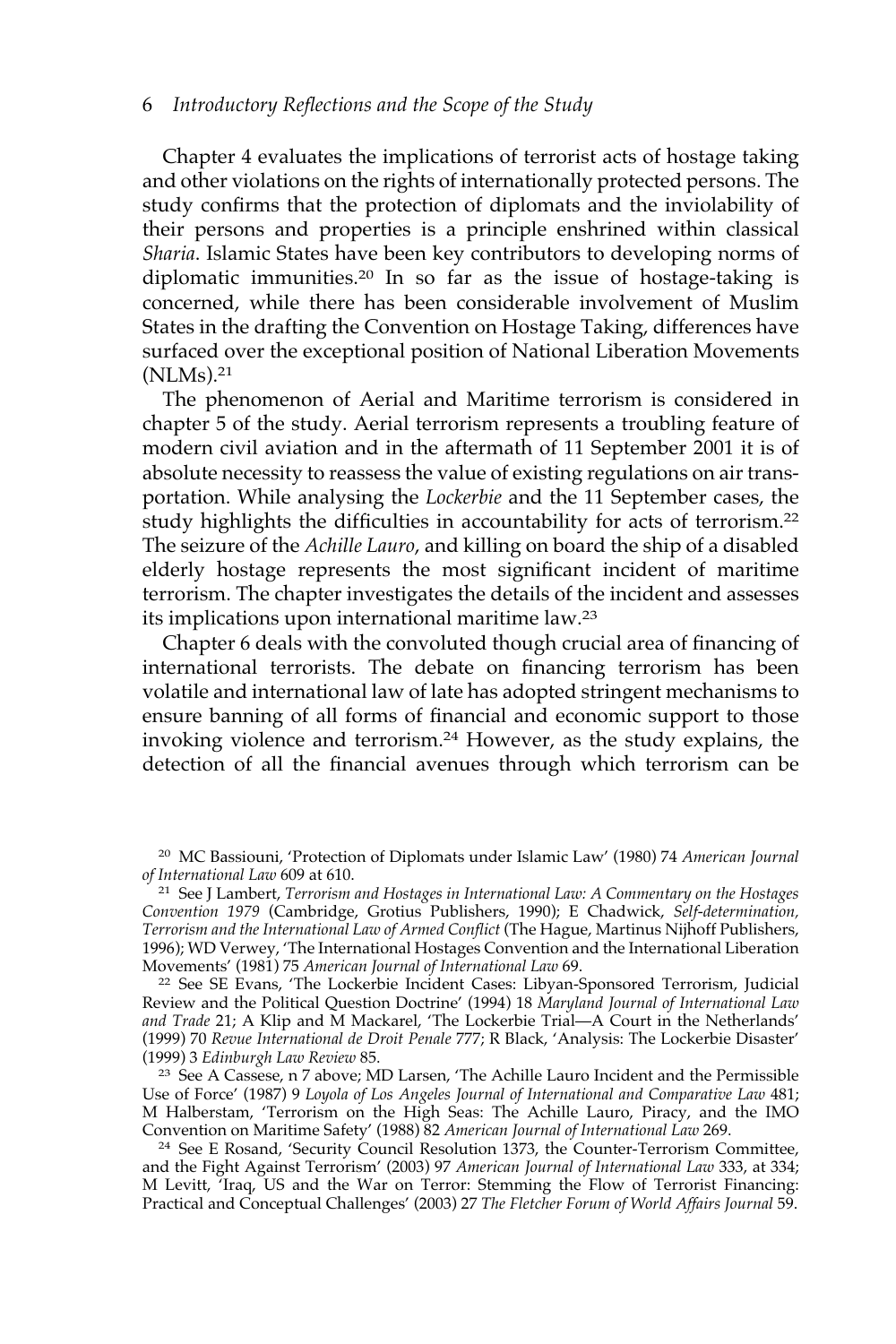supported remains problematic. An overzealous approach, as reflected in recent State practices of the United States and the United Kingdom, can result in undermining Islamic financial institutions and the rights of communities which have been reliant upon those institutions.

The position of the OIC, the premier Islamic organisation, is assessed and evaluated in chapter 7. As the chapter elaborates, the OIC has played a prominent role in resolving inter-State disputes such as the *Lockerbie* crisis.25 The OIC was also at the forefront of condemning the terrorist attacks of 11 September. In the aftermath of the tragedy in the US, the OIC made all possible efforts to mediate between the Taliban government and the United States administration for the extradition of Usama Bin Laden. At the inter-governmental level, the OIC has developed a detailed and comprehensive treaty on international terrorism. The chapter examines the various provisions of the OIC Convention on Terrorism. There is also a survey of the legislative and administrative practices undertaken by individual Member States of the organisation. The final chapter, chapter 8, advances a number of concluding observations on this subject. The involvement of modern Islamic States in international laws on the prohibition of terrorism has evolved over time. Evidence of this intercourse is reflected in the plethora of international, regional and national instruments.<sup>26</sup>

#### THE 'CLASH OF CIVILISATIONS' AND THE 'NEW WORLD ORDER'

There have been many phases in the modern developments of international law. Legal historians and analysts have varyingly classified the Treaty of Westphalia, the Congress of Vienna, the League of Nations, the establishment of the United Nations and the collapse of the Berlin Wall as milestones of international law.27 The present study advances the view that in a world under the domination of a single superpower, the most profound event has been in the form of terrorist attacks on 11 September 2001. The nature of these attacks was evil and horrific, and the international

<sup>25</sup> See A Aust, 'Lockerbie: The Other Case' (2000) 49 *International & Comparative Law Quarterly* 278, at 284.

<sup>26</sup> The most significant instruments can be located through a variety of sources. See United Nations Treaty Collection, Conventions on Terrorism <http://untreaty.un.org/English/ Terrorism.asp> (9 October 2004).

<sup>27</sup> On the development history of international law see SC Neff, 'A Short History of International Law' in MD Evans (ed), *International Law* (Oxford, Clarendon Press, 2003) 31–58; L Gross, 'The Peace of Westphalia 1648–1948' (1948) 42 *American Journal of International Law* 20; MN Shaw, *International Law* 5th edn (Cambridge, Cambridge University Press, 2003) 1–41; A Nussbaum, *A Concise History of the Law of Nations*, revised edn (New York, Macmillan Co, 1954); M Koskenniemi, *The Gentle Civilizer of Nations: The Rise and Fall of International Law, 1870–1960* (Cambridge, Cambridge University Press, 2002).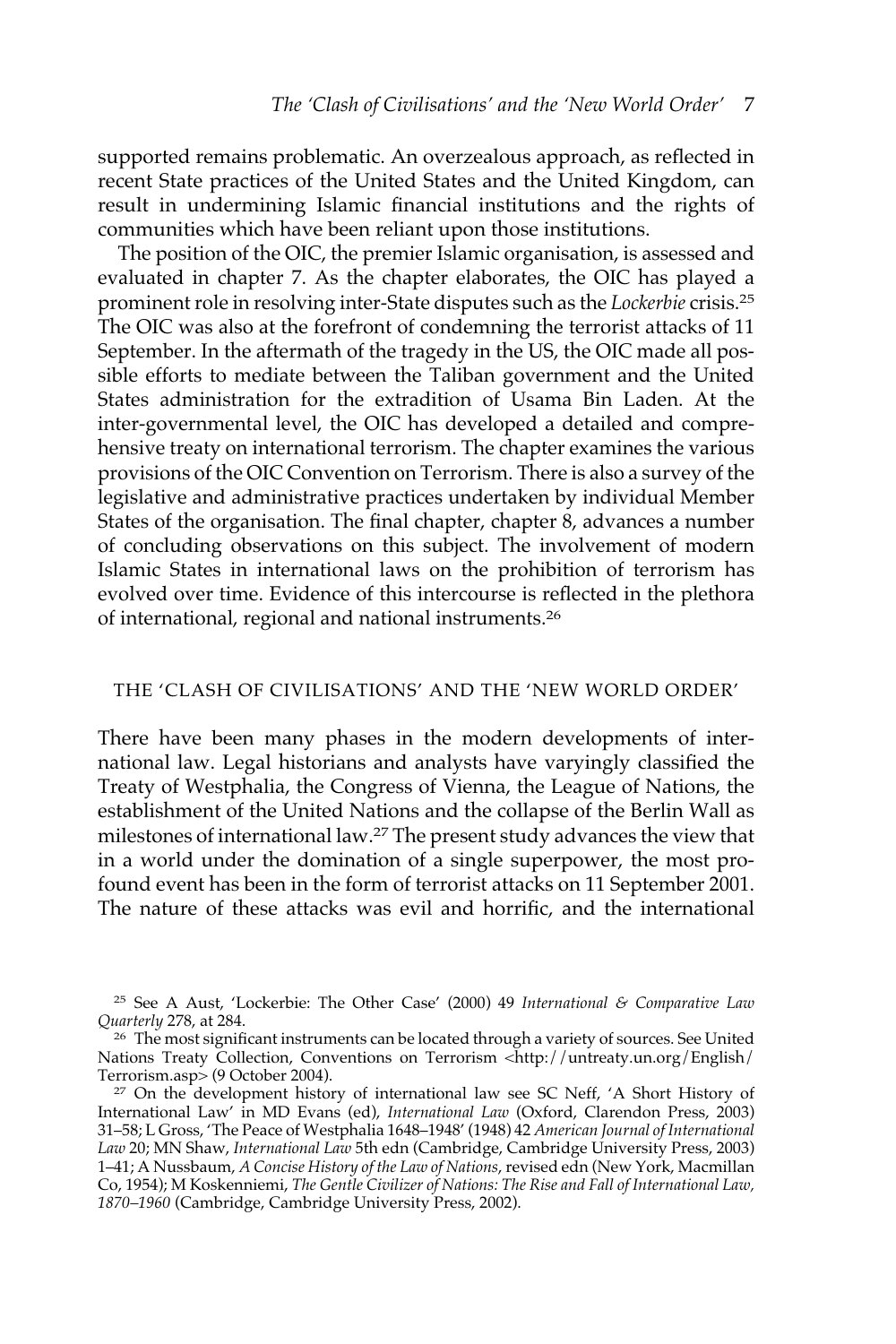community congregated in support of the United States to condemn and punish those involved in these atrocities. 11 September however allowed the United States to give up all its pretensions of working within the established framework of international law. Henceforth, the 'war on terrorism' would dominate international relations and development of laws. Arguments based on humanitarianism or human rights would be ineffective when dealing with perceived threats from terrorists. Since those engaged in the aerial attacks on 11 September were Arabs and Muslims, many individuals from the Islamic communities were stigmatised. The United States legislature preying upon its prejudices devised new laws and administrative policies, which targeted Arab and Muslims; thousands were arbitrarily arrested, detained and deported from the United States.28

The United States also embarked upon an expansionist and imperialist agenda. The invasion of Iraq took place in March 2003, and the United States deployed a range of arguments to justify its position.29 Notwithstanding overwhelming opposition from world public opinion, the United States insisted upon the righteousness of its decision to invade Iraq. The United Kingdom government, and a number of other western leaders, unfortunately provided full support to the American administration. The consequences of this invasion, and its impact upon both the peoples of Iraq and the wider international community, it would appear, were not thought through rationally.<sup>30</sup> The aftermath of the Iraq invasion has raised question-marks over the ability of the United Nations to act as an organisation effective in its role of saving 'succeeding generations from the scourge of war, which  $\ldots$  has brought untold sorrow to mankind'.<sup>31</sup>

The action from the United States has also tragically unleashed immeasurable forces of reaction and opposition in the Islamic world. Emerging

<sup>28</sup> See Amnesty International's Annual Report on the United States of America. The latest report details the violation of rights conducted by US authorities. AI Report, United States of America 2004 <http://web.amnesty.org/report2004/usa-summary-eng> (4 September 2004). According to Human Rights Watch, '[Since 11 September 2001 the USA] has witnessed a persistent, deliberate, and unwarranted erosion of basic rights against abusive governmental power that are guaranteed by the US Constitution and international human rights law. Most of those directly affected have been non-US citizens. Under Attorney General John Ashcroft, the Department of Justice has subjected them to arbitrary detention, violated due process in legal proceedings against them, and run roughshod over the presumption of innocence'. Human Rights Watch 'United States: Presumption of Guilt—Human Rights Abuses of Post-September 11 Detainees' <http://www.hrw.org/reports/2002/us911/ USA0802.htm#P86\_1667> (5 October 2004).

<sup>29</sup> See below chapter 8; see D McGoldrick, *From '9–11' to the 'Iraq War 2003': International Law in an Age of Complexity* (Oxford, Hart, 2004) 47–86.

<sup>&</sup>lt;sup>30</sup> 'Blair "lacked post-Saddam plan". The Daily Telegraph published leaked papers suggesting the prime minister was warned in 2002 that an invasion could lead to instability' BBC News <http://news.bbc.co.uk/1/hi/uk\_politics/3668776.stm> (18 September 2004).

<sup>&</sup>lt;sup>31</sup> Preamble to the Charter of the United Nations 1945; Charter of the United Nations (signed 26 June 1945, entered into force 24 October 1945) 59 Stat 1031, TS 993, 3 Bevans 1153, UNTS xvi (892 UNTS 119), UKTS (1946) 67.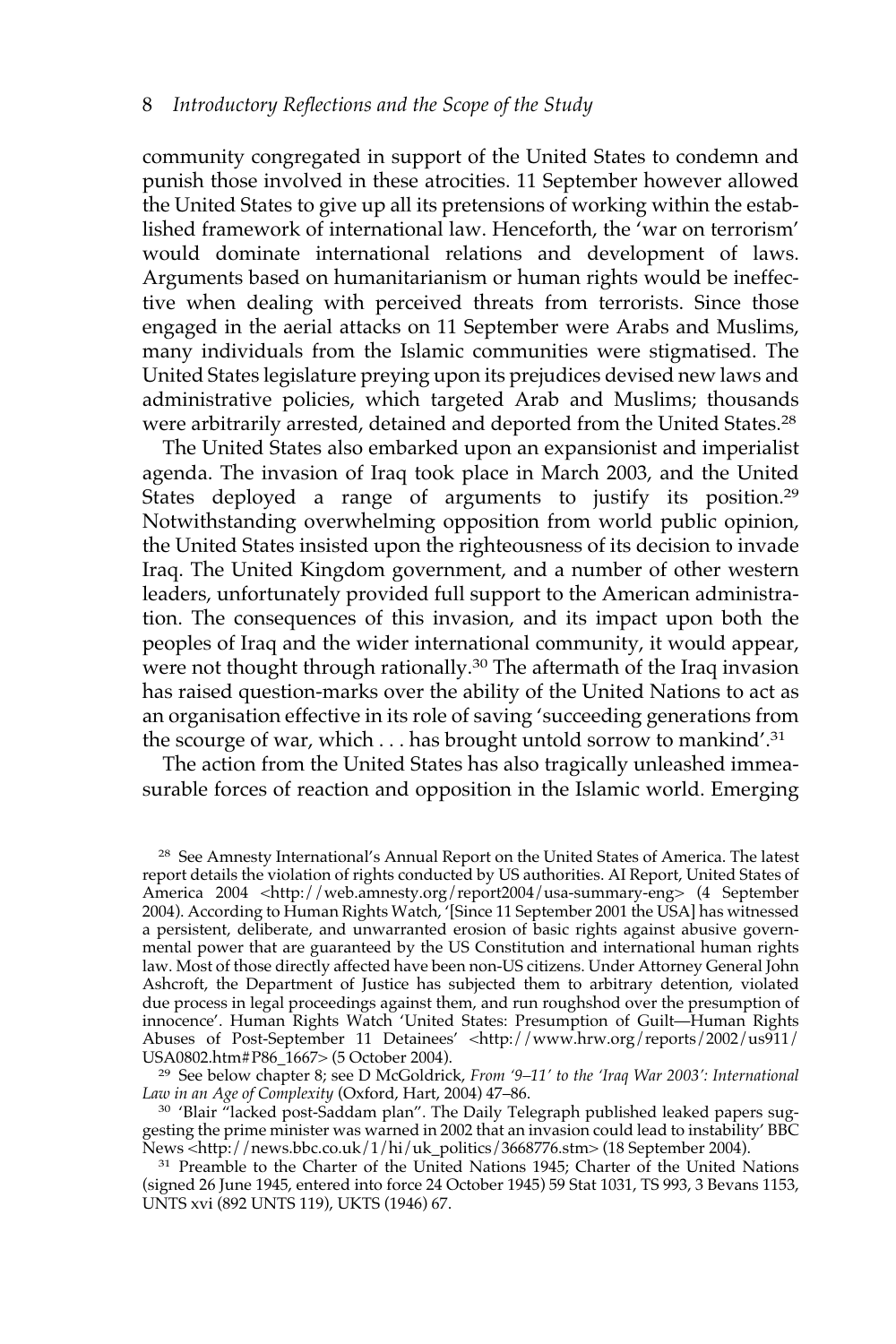news of exploitation and abuse of the thousands of men, women and children in Iraq, Afghanistan and elsewhere has shattered the trust and belief of Muslims. The continuous violations of the rights of Palestinians, and an occupation of their lands by Israel is being perceived as a United States driven imperialist agenda. It is now firmly established in the minds of many Muslims all around the globe that in the twenty-first century, the principal colonial ambition of the United States is the invasion of Islamic holy lands, an occupation of Muslim nations and undermining of their values and traditions. The 'new world order' presents a dangerous prognosis of the self-fulfilling prophecy of an inevitable 'clash of civilisations' between the Islamic world and the west  $32$ 

<sup>32</sup> See AA An-Na'im, 'Upholding International Legality Against Islamic and American Jihad' in K Booth and T Dunne (eds), *Worlds in Collision: Terror and the Future of Global Order* (London, Palgrave, 2002) 162–72, at 164.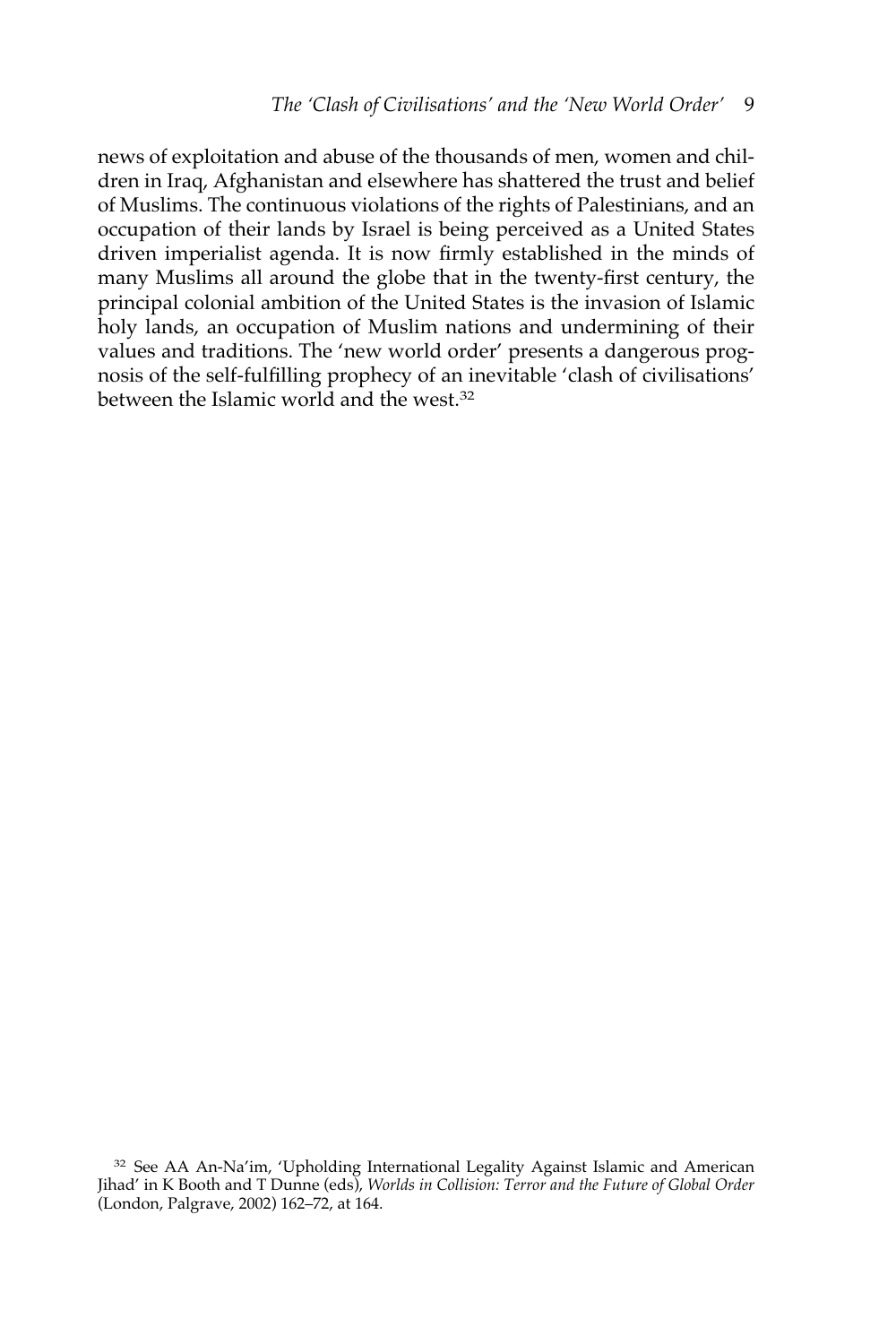## *The Sources of Sharia and the Ethos of an 'Islamic' Identity*

#### INTRODUCTION

 $\prod_{\text{tol}}$ SLAM MEANS 'SUBMISSION' or 'surrender' to the Almighty and the one who surrenders is called a Muslim.<sup>1</sup> Islamic law is often referred to as the *Sharia*. The concept of *Sharia,* however, is not confined to legal norms, but conveys a more holistic picture; the Arabic translation of *Sharia* is 'the road to the watering place'.2 Furthermore the *Sharia*, unlike Canon law or *Kirchenrecht*, does not simply represent religious laws, but covers a wide range of secular laws and ordinances.3 These include areas as diverse as international commercial law, criminal law, constitutional and administrative law, humanitarian and human rights law.4 The aspects of *Sharia* which regulate international law and the conduct of States

<sup>1</sup> FM Denny, *An Introduction to Islam* (New York, Macmillan Pub Co, 1994) 67; I Manzoor, *Lisa–n Al-Arab* vol XII (Beirut, Dar Sader, 1955) 293; DF Mulla, *Principles of Mahamedan Law* 18th edn (Lahore, PLD Publishers, 1990) xiv; HAR Gibb, *Mohammedanism: An Historical Survey* (London, Oxford University Press, 1949) 1; Bassiouni makes the pertinent point that Islam's 'derivation is from the word *Selm* or peace; wherefore the traditional Islamic greeting of *As Salam Aleikum*—May peace be on you'. MC Bassiouni, 'Sources of Islamic Law and the Protection of Human Rights in the Islamic Criminal Justice System' in MC Bassiouni (ed), *The Islamic Criminal Justice System* (London, Oceana Publications, 1982) 3–54, at 6.

<sup>2</sup> R Landau, *Islam and the Arabs* (London, George Allen and Unwin Ltd, 1958) 141; AA Oba, 'Islamic Law as Customary Law: The Changing Perspective in Nigeria' (2002) 51 *International & Comparative Law Quarterly* 817 at 819; AR Doi, *Sharíah: The Islamic Law* (London, Taha Publishers, 1997) 2; LW Adamec, *Historical Dictionary of Islam* (Lanham, Maryland and London, The Scarecrow Press, 2001) 241.

<sup>3</sup> H Moinuddin, *The Charter of the Islamic Conference and Legal Framework of Economic Cooperation Among its Member States: A Study of the Charter, the General Agreement for Economic, Technical and Commercial Co-operation and the Agreement for Promotion, Protection and Guarantee of Investments Among Member States of the OIC* (Oxford, Clarendon Press, 1987) 6; J Rehman, 'Islamic Perspectives on International Economic Law' in AH Qureshi (ed), *Perspectives in International Economic Law* (The Hague, Kluwer Law International, 2002) 235–58, at 236.

<sup>4</sup> S Mahmassani, 'The Principles of International Law in the Light of Islamic Doctrine' (1966) 117(1) *Recueil des cours de l'académie de droit international* 205 at 229; A Rahim, *The Principles of Muhammadan Jurisprudence According to the Hanafi, Maliki, Shafi'i and Hanbali Schools* (London, Luzac, 1911); GM Badr, 'Islamic Law: Its Relations to Other Legal Systems' (1978) 26 *American Journal of Comparative Law* 188.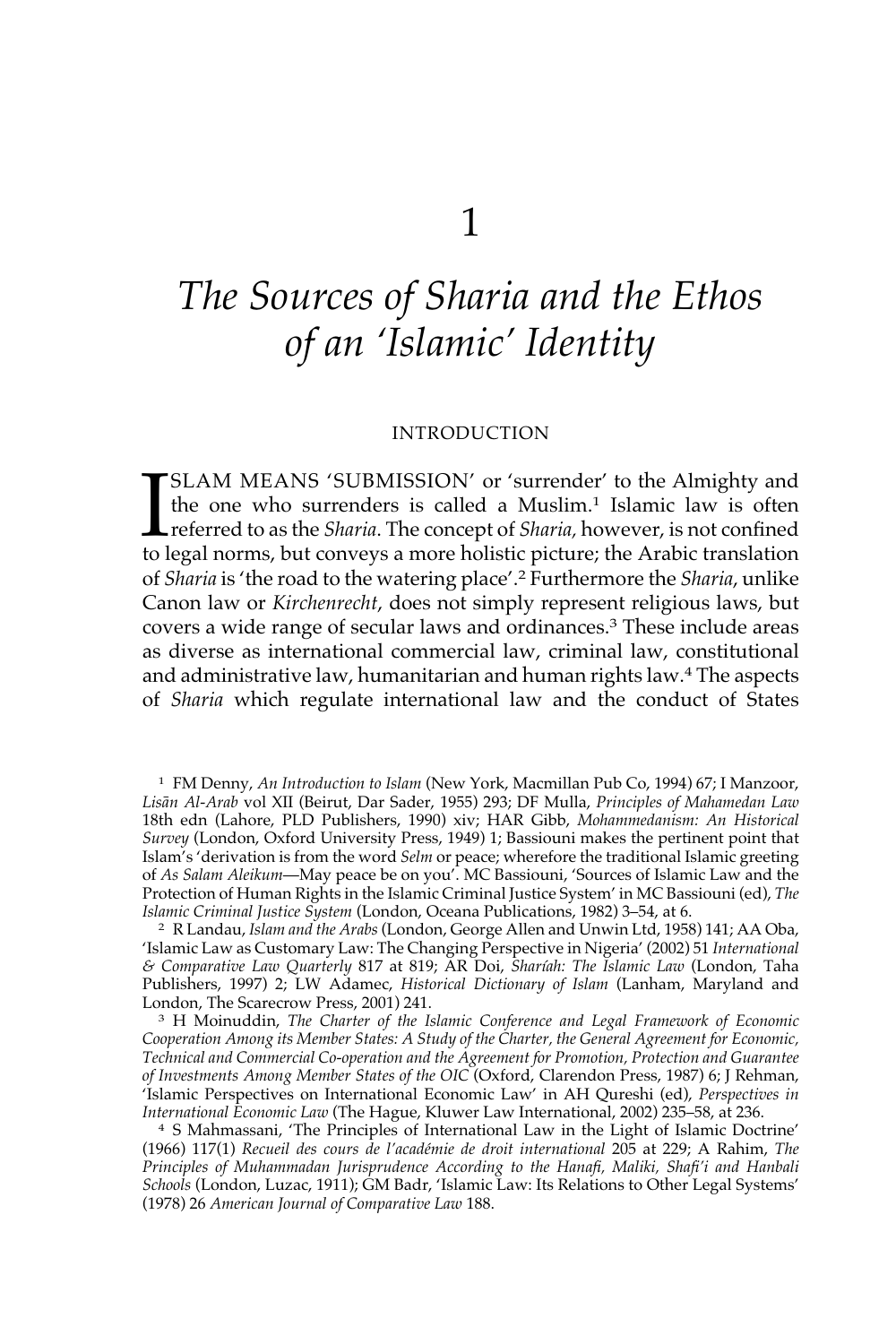towards each other are termed *Siyar*. <sup>5</sup> The *Siyar*, as we shall analyse, has been based on sources identical to the *Sharia*.

The present chapter has three fundamental objectives. Firstly, it examines the primary and secondary sources of the *Sharia* and the *Siyar*. As the present research establishes, extrapolating legal norms from the labyrinth of religious sources has been a taxing and complicated task for Islamic jurists and States in their practices. Secondly, the chapter aims to demonstrate that the *Sharia* and *Siyar* do not represent a monolithic system. Thirdly, there is the complex issue of an 'Islamic' identity. In their historical progression, many of the regions (where Islam survived and expanded) have undergone a metamorphosis; the transition into the period of modern international law has been difficult.<sup>6</sup> During this period, peoples within the Islamic faith had to accept changes in their legal and political status. Muslim Empires went through a phase of domination by European colonisation, and many of their religious and cultural values were undermined. The chapter addresses the question of Islamic 'identity' in this new world order.

#### THE SOURCES OF THE *SHARIA* AND *SIYAR*

A variety of primary and secondary sources constitute the *Sharia* and *Siyar*. <sup>7</sup> At the apex is the primary source of *Qur'an,*<sup>8</sup> which is accompanied and interpreted by the *Sunna* of Prophet Muhammad (Peace be Upon Him).<sup>9</sup> As we shall examine in due course, in addition to the primary sources *Ijma, Qiyas* and *Ijtihad* represent the secondary sources. Amongst these secondary sources for *Siyar*, jurists have also added the practices of Islamic rulers and caliphs, their official instruction to commanders and statesmen; constitutional laws and internal legislation of Islamic States both in the historic as well as in the modern era.<sup>10</sup>

<sup>5</sup> M Khadduri, *The Islamic Law of Nations* - Shaybānī's Siyar: Translated with an Introduction, *Notes and Appendices by M Khadduri* (Baltimore, Maryland, Johns Hopkins University Press, 1966) 5.

<sup>6</sup> See A Nussbaum, *A Concise History of the Law of Nations*, revised edn (New York, Macmillan Co, 1954); CH Alexandrowicz, *The European-African Confrontation: A Study in Treaty Making* (Leiden, Sijthof, 1973).

<sup>7</sup> NJ Coulson, *A History of Islamic Law* (Edinburgh, Edinburgh University Press, 1964) 9–20.

<sup>8</sup> On every occasion that the study mentions the *Qur'an*, reference to the terminology (the Holy Book) shall be assumed.

On every occasion that the study mentions Prophet Muhammad, reference to the terminology (Peace be Upon Him) shall be assumed.

<sup>10</sup> Bassiouni regards the consistent practice of Muslim Heads of State (*the Khalifas*) as secondary sources of Islam. See MC Bassiouni, 'Protection of Diplomats under Islamic Law' (1980) 74 *American Journal of International Law* 609 at 609; M Hamidullah, *Muslim Conduct of State: Being a Treatise on Siyar, that is Islamic Notion of Public International Law, Consisting of the Laws of Peace, War and Neutrality, Together with precedents from Orthodox Practices and Precedent by a Historical and General Introduction* (Lahore, Sh Muhammad Ashraf, 1977) 28; M Khadduri, *War and Peace in the Law of Islam* (Baltimore and London, Johns Hopkins University Press, 1955) 44; I Hussain, *Issues in Pakistan's Foreign Policy: An International Law Perspective* (Lahore, Progressive Publishers, 1988) 100.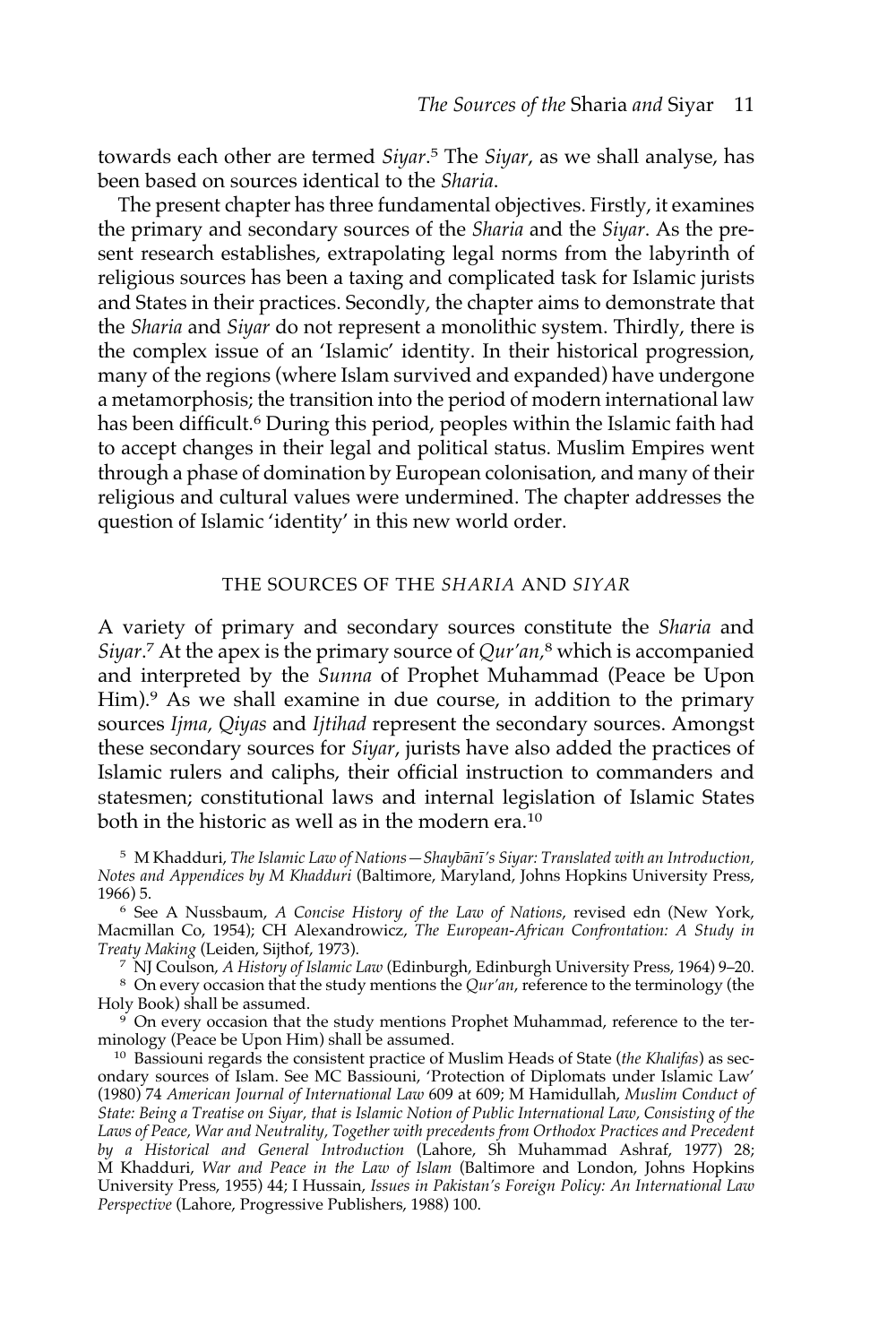#### 12 *Sources of* Sharia *and Ethos of 'Islamic' Identity*

The *Qur'an,* according to the Muslim belief, represents the accumulation of the verses revealed by God to Prophet Muhammad.11 According to the Muslim faith, every word of the Holy *Qur'an* is divine and cannot be challenged. Neither Prophet Muhammad nor any other human being had any influence over the divine book, save for its structuring and the names of the *Surahs* (chapters) which were established in the years that preceded the Prophet's death.<sup>12</sup> While meticulously noted down, and revealed in stages during the lifetime of the Prophet, the *Qur'an* was produced as an authentic text only during the currency of the third Caliph *Hazrat* Uthmān.<sup>13</sup> The *Qur'an* is aimed at establishing basic standards for Muslim societies and guiding these communities in terms of their rights and obligations. At the time of its revelation, it provided a set of progressive principles. It advances such values as compassion, good faith, justice and religious ethics. The *Qur'an*, however, is a religious text and is not a legal document per se. In reiterating these points, two leading comparative lawyers note that:

[o]nly a few of the statements in the Koran constitute rules of law capable of direct application. It consists mainly of precepts of proper ethical behaviour too generally phrased to have the precision and point of legal rules. For example, the Koran prescribes that a Muslim must act in good faith, that he must not bribe judges, and that he must abstain from usury and gambling, but it does not specify what legal consequences, if any, attach to a disregard of these commandments. Furthermore most of the rules of behaviour contained in the Koran concern the rituals of prayer, fasting and pilgrimage; even where it deals with legal problems in the narrow sense, such as those of family law, it does not offer an integrated system of rules but simply gives the solution of a few individual problems with which MUHAMMAD was concerned as a judge and prophet of the law.14

*The Sunna,* the second principal source of Islam, represents model behaviour and is referred to as the tradition and practices of Muhammad, the Prophet of Islam. The *Sunna* of the Prophet has been expanded through the practices of Prophet Muhammad's followers and other Islamic leaders.15 The concept of *Sunna* had been in vogue long before the birth of Prophet Muhammad and was actively practiced by contemporary Arab communities. While maintaining its characteristics, the application of

<sup>11</sup> CG Weeramantry, *Islamic Jurisprudence: An International Perspective* (London, Macmillan Press, 1988) 26; Denny, n 1 above, at 63; Landau, n 2 above, at 25; CB Lombardi, 'Islamic Law as a Source of Constitutional Law in Egypt: The Constitutionalization of the *Sharia* in a Modern Arab State' (1998) 37 *The Columbia Journal of Transnational Law* 81 at 92.

<sup>12</sup> Denny, n 1 above, at 63.

<sup>13</sup> Mahmassani, n 4 above, at 229; Coulson, n 7 above, at 13; K Zweigert and H Kötz, *Introduction to Comparative Law,* 3rd edn (Oxford, Clarendon Press, 1998) 305.

<sup>14</sup> *Ibid.*

<sup>15</sup> See below.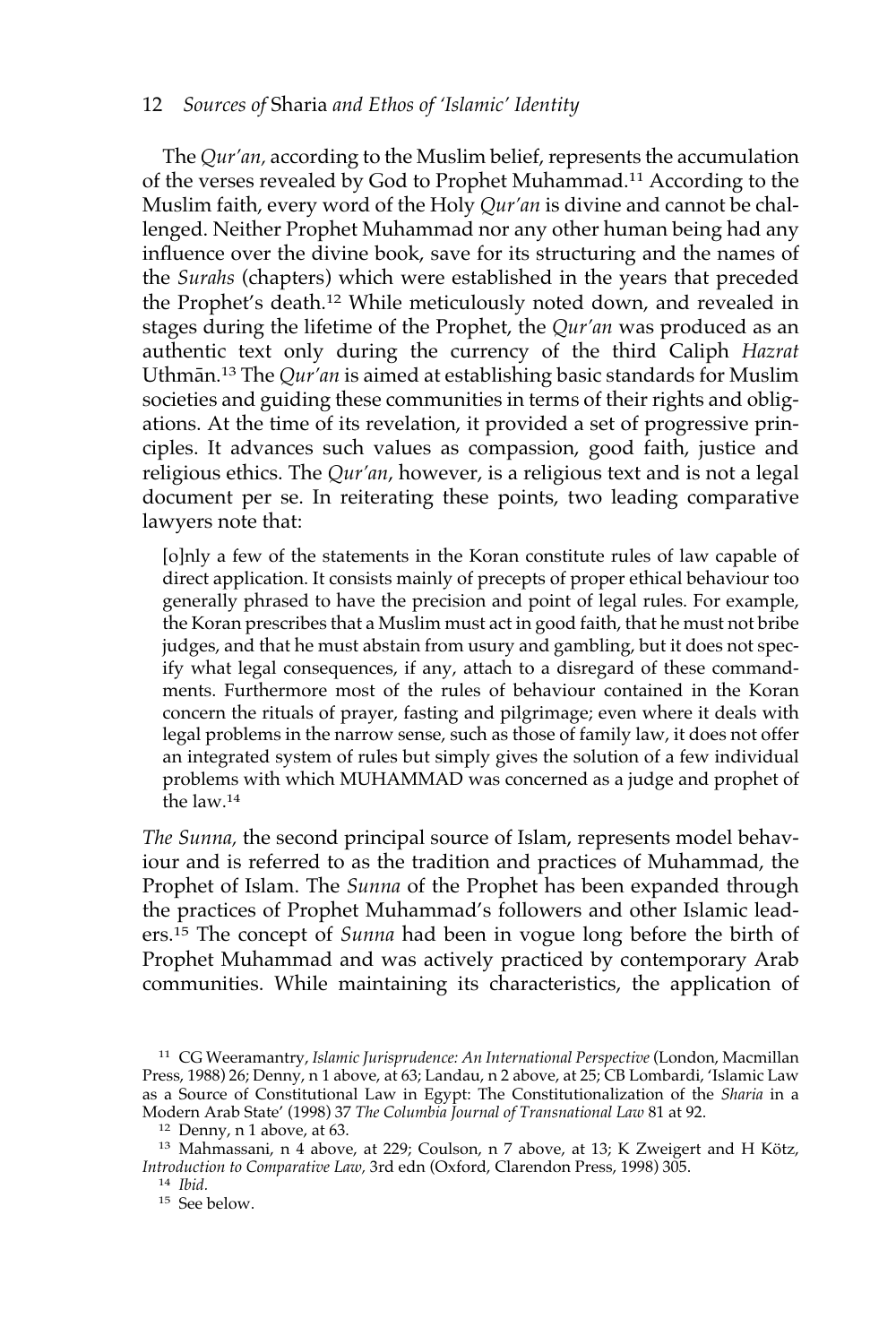Prophet Muhammad's *Sunna* took on board a more profound spiritual and religious meaning. It was to be, after the word of God, the most revered source of knowledge and legal acumen. The *Sunna* of Prophet Muhammad in the words of one scholar 'is an idea as well as a memory, and even it is an ideal for Muslim behavior. As such it is engrained in the lives of pious Muslims and handed down by example and personal teaching'.<sup>16</sup> The memorisation and transmission of the *Sunna* in a literary form is characterised as *Hadith*. The term *Hadith*, meaning 'occurring, taking place', represents the 'report' of Prophet Muhammad's *Sunna*. <sup>17</sup> The *Sunna* of Prophet Muhammad therefore is preserved and communicated to succeeding generations through the means of *Hadiths*. <sup>18</sup> While the *Qur'an* was recorded within a relatively short time, the recording of the *Sunna* took a much longer period.19 There is a significant debate over the authenticity and accuracy of some of the *Sunna* and there have been comments as to the possibility of fabrication in the recording of the *Sunna*. Commenting on this subject, Coulson makes the point that 'the extent of [Muhammad's] extra Our'anic law-making is the subject of the greatest single controversy in early Islamic legal theory'.20

If the concept of the *Qur'an* as providing binding ordinances and the *Sunna* of the Prophet is taken as the source of Islamic legal jurisprudence, then significant analogies can be drawn between the sources of the *Sharia* and that of modern international law. Article 38(1) of the Statute of the International Court of Justice, representing the sources of modern international law, provides for both treaties and customary law.21

<sup>18</sup> A *Hadith* consists of two parts. *Isnad* and *Matin*. *Isnad* refers to the link, the source or the chain of narrators of the *Hadith*. Hence a *Hadith* in its *Isnad* would report the person who acted as transmitters. The *Matin* contains the substance of the Prophet's sayings, deeds or actions. See Denny, n 1 above, at 160-1; SH Al-Mūsawi, *Manhajul-Fiqhil-Islami*, A Course in the *Islamic Jurisprudence* (Tehran, Islamic Culture and Relations Organisation, 1997) at 21–2.

- <sup>19</sup> Mahmassani, n 4 above, at 229.
- <sup>20</sup> Coulson, n 7 above, at 22.

 $^{21}$  According to Article 38(1): The Court, whose function is to decide in accordance with international law such disputes as are submitted to it, shall apply:

- (a) international conventions, whether general or particular, establishing rules expressly recognised by the contesting states;
- (b) international custom, as evidence of a general practice accepted as law;
- (c) the general principles of law recognized by civilized nations;
- (d) Subject to the provisions of Article 59, judicial decisions and the teachings of the most highly qualifies publicists of the various nations, as subsidiary means for the determination of rules of law.

Statute of the International Court of Justice (1945) UKTS 67 (1946) Cmnd 7015 (adopted 26 June 1945, entered into force 24 October 1945).

<sup>16</sup> Denny, n 1 above, at 159.

<sup>17</sup> Weeramantry, n 11 above, at 34.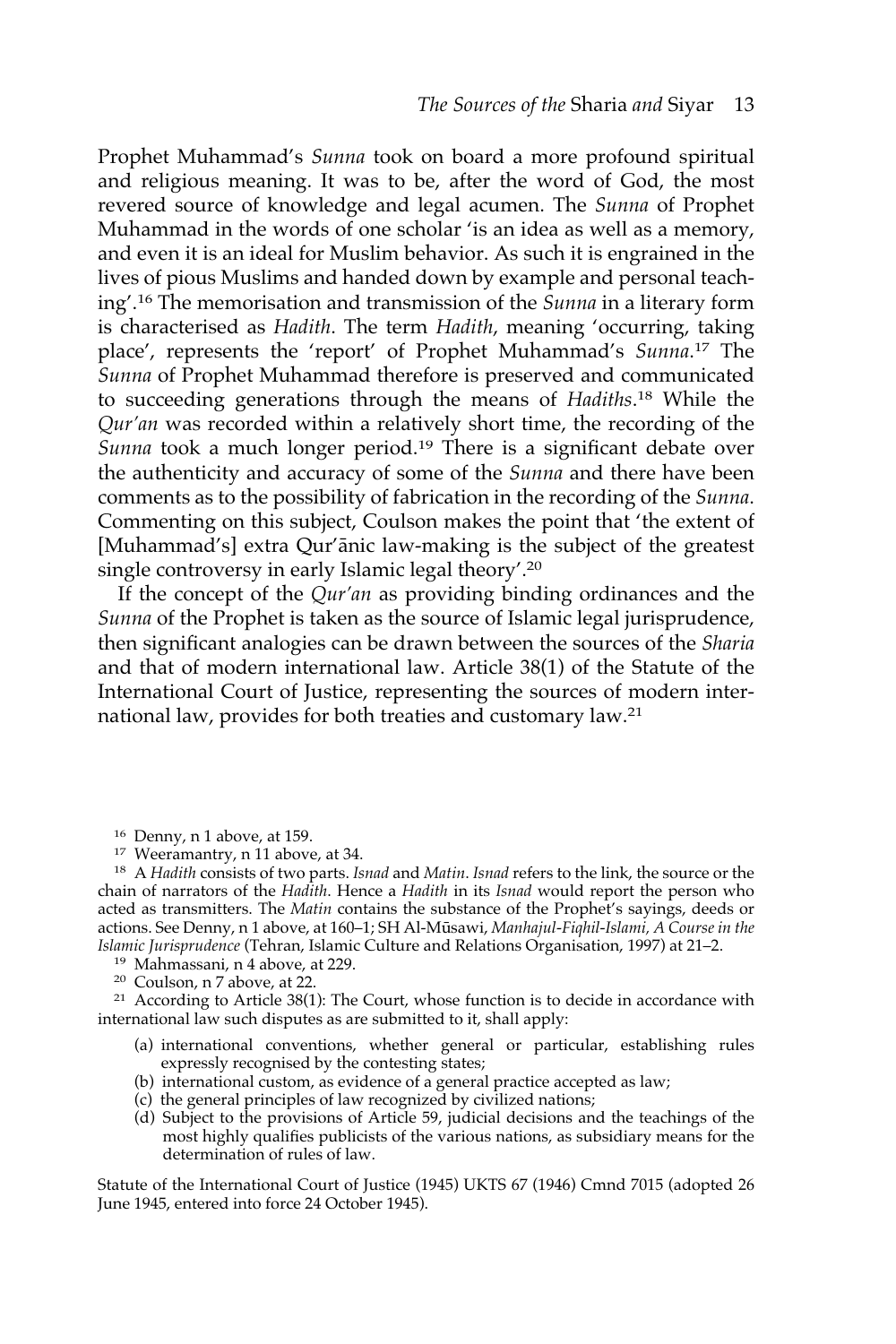#### SECONDARY SOURCES OF *SHARIA*

In addition to the primary sources of the *Sharia*, there are a range of secondary sources which include *Ijma*, *Qiyas* and *Ijtihad*. *Ijma,* meaning 'consensus', is an important secondary source: it provides the Islamic community with essential tools to reach agreements. It is a powerful source instrumental in the interpretation of the *Qur'an* and *Sunna*. Prophet Muhammad himself endorsed the validity of *Ijma*. According to one *Hadith*, the Prophet is reported to have said, 'My People will never agree together on an error'.22 Pursuing a comparative vision, further analogies can be drawn between the sources of modern international law and Islamic law: taking into account the views of jurists, *Ijma* can be regarded as akin to Article 38(1)(d) of the Statute of the International Court of Justice which allows for 'judicial decisions and the teachings of the most highly qualified publicists'.23 Difficult questions arise, however, when investigations are made to devise the basis of this consensus. It would be stretching the concept of *Ijma* were it to be regarded as analogous to modern day western liberal democracy. According to the classical jurisprudence, consent of the whole Muslim community is not required.24 *Ijma* became a powerful force for conformity and gradually dominated Islamic jurisprudence among the *Sunnis*, for whom it provided stability and a constant source of authentication. *Ijma*, as a doctrine, represents the traditional relationship with the community, the *Ummah*. Despite the undoubted value of *Ijma* as a source of the *Sharia*, debate has centred around the constituency of the *Ummah*, and the form of consensus. Does the *Ummah*, for example, only represent Muslims, or is the modern Islamic State under an obligation to seek and consider the opinion of its non-Muslim citizens?

A useful operation is also derived from *Qiyas*, which means application by analogy or deduction.25 In the absence of concrete answers from the *Qur'an* and *Hadith*, Muslim jurists would look for an analogous situation in which a decision had been made.<sup>26</sup> A further secondary source of the

<sup>22</sup> Ibn Majah, from his collection of Hadith, 'Fitan' section; also cited in Weeramantry, n 11 above, at 39.

<sup>&</sup>lt;sup>23</sup> Statute of the International Court of Justice, n 21 above, Article  $38(1)(d)$ .

<sup>24</sup> Coulson, n 7 above, at 77.

<sup>25</sup> MH Kamali, *Principles of Islamic Jurisprudence* (Cambridge, Islamic Texts Society, 1991) 197.

<sup>26</sup> According to a well-recited *Hadith*, the role of *Qiyas* was confirmed at the time when Prophet Muhammad (while sending Mu 'adh b. Jalal to Yemen to take the position of a *qadi*) asked him the following question: 'How will you decide when a question arises?' He replied, 'According to the Book of Allah'—'And if you do not find the answer in the Book of Allah?'— 'Then according to the *Sunna* of the Messenger of Allah'—'And if you do not find the answer either in the *Sunna* or in the Book?'—'Then I shall come to a decision according to my own opinion without hesitation.' Then the Messenger of Allah slapped Mu 'adh on the chest with his hand saying: 'Praise be to Allah who has led the Messenger of Allah to an answer that pleases him'. 'Kiyas' in HAR Gibb and JH Kramers (eds), *Shorter Encyclopaedia of Islam* (Ithaca, NY, Cornell University Press, 1953) 267.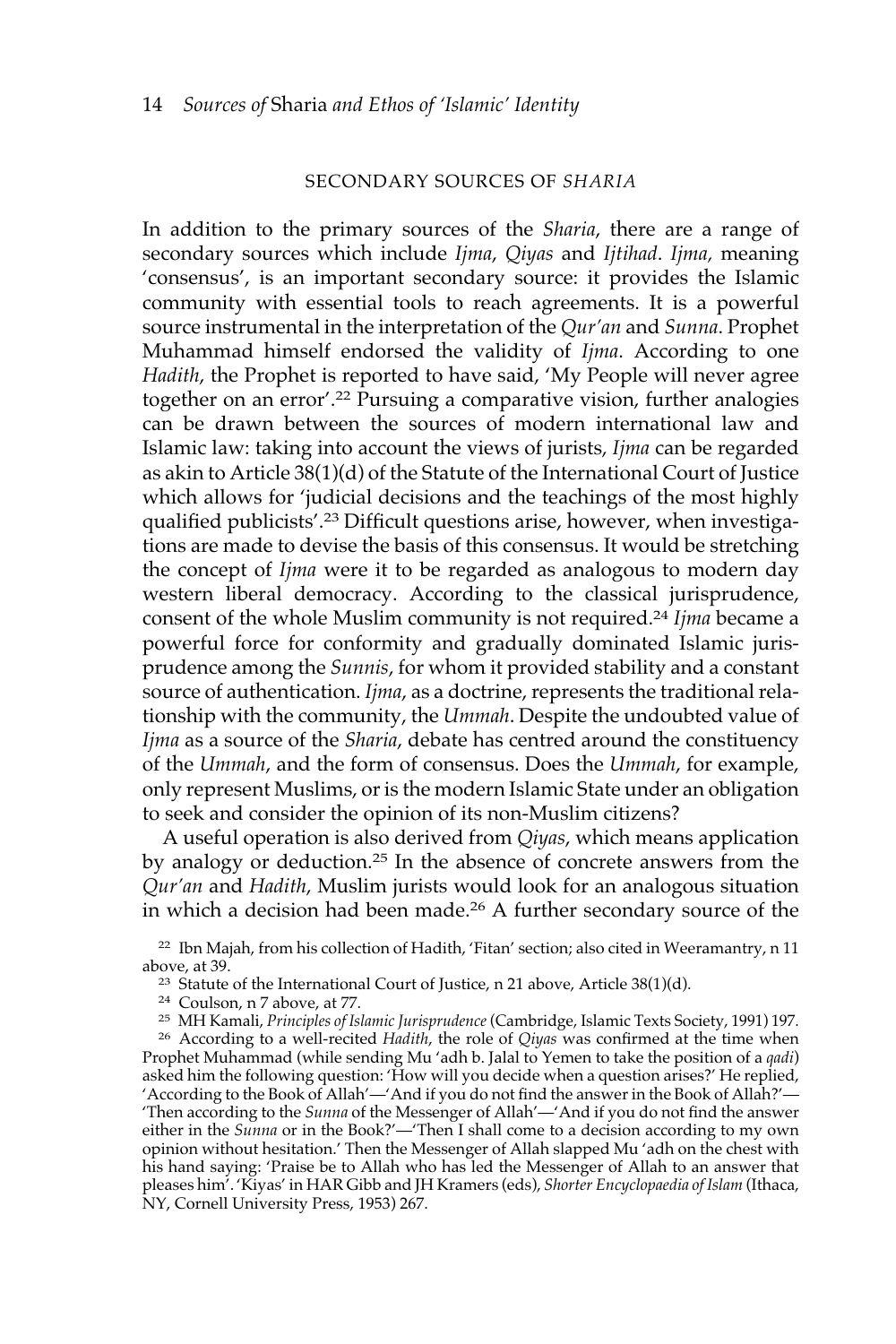*Sharia* is *Ijtihad*. *Ijtihad* is a term that refers to the use of independent legal reasoning in search of an opinion. *Ijtihad* conveys a sense of exertion, a struggle and has the same origins as *Jihad*. <sup>27</sup> Inherent in this self-exertion and struggle are the fundamentals for reforming society and its legal norms. *Ijtihad* and *Qiyas* are often used interchangeably, although the former represents a wider, more general undertaking. One who exercises *Ijtihad* is known as a *Mjutahid*. There were phases within the Islamic history when it was deemed that all doors towards *Ijtihad* had been closed; this development led to *Taqlid*, 'imitation' and acceptance of authority without engaging in original *Ijtihad*. After the inception of Islam, for centuries, Muslim scholars remained reluctant to rely upon the doctrine, since such an exercise implied questioning the time-honoured (though static) principles of the *Sharia*. <sup>28</sup> In order to make Islamic societies more compatible with the rapidly developing times, many scholars advocated the doctrine of *Ijtihad*. Foremost amongst these was the Egyptian jurist Muhammad 'Abduh, who advocated a reinterpretation of the *Sharia* to introduce legal reform.<sup>29</sup> Muhammad Iqbal, an Indian Muslim poet and scholar, argued that reliance upon *Ijtihad* was not only required but was also a duty of the Muslims if Islam was to adapt to the modern world.30

#### UNDERSTANDING THE CONTENT AND SCOPE OF THE *SHARIA*

There are a range of misconceptions regarding the meaning, content and scope of the *Sharia*. The first of these relates to a belief that the totality of Islamic law, its interpretation and application is the ultimate expression of the Almighty.<sup>31</sup> Islamic scholars have often found themselves restricted in a debate surrounding the *Sharia* because of existing perceptions that the totality of Islamic legal system is the word of God. Any analysis or attempts to review the *Sharia* would be tantamount to heresy. Such assertions are,

<sup>30</sup> MK Mas'ud, *Iqbal's Reconstruction of Ijtihad* (Islamabad, Islamic Research Institute, 1995); MA Chaudhri, *The Muslim Ummah and Iqbal* (Islamabad, National Institute of Historical and Cultural Research, 1994); Z Kauser, *Islam and Nationalism: An Analysis of the Views of Azad, Iqbal and Maududi* (Kuala Lumpur, AS Noordeen, 1994).

<sup>31</sup> AA An-Na'im, *Toward an Islamic Reformation: Civil Liberties, Human Rights and International Law* (New York, Syracuse University Press, 1990); '[t]here is often a traditional misconception about Islamic law being wholly divine and immutable' MA Baderin, *International Human Rights and Islamic Law* (Oxford, Oxford University Press, 2003) 33.

<sup>27</sup> B Weiss, 'Interpretation in Islamic Law: The Theory of Ijtihad' (1978) 26 *American Journal of Comparative Law* 367.

<sup>28</sup> See discussion by J Schacht, *An Introduction to Islamic Law* (Oxford, Clarendon Press, 1964) at 69; Coulson, n 7 above, at 80.

<sup>29</sup> MAZ Badawi, *The Reformers of Egypt* (London, Croom Helm, 1978) 35–95; JMS Baljon, *Modern Muslim Koran Interpretation* (Leiden, EJ Brill, 1968); E Kedourie, *Afghani and 'Abduh: An Essay on Religious Unbelief and Political Activism in Modern Islam* (London, Frank Cass & Co Ltd, 1997); M Asad, *The Message of the Qur'an*: *Translated and Explained by Muhammad Asad* (Gibraltar, Dar Al-Andalus, 1980).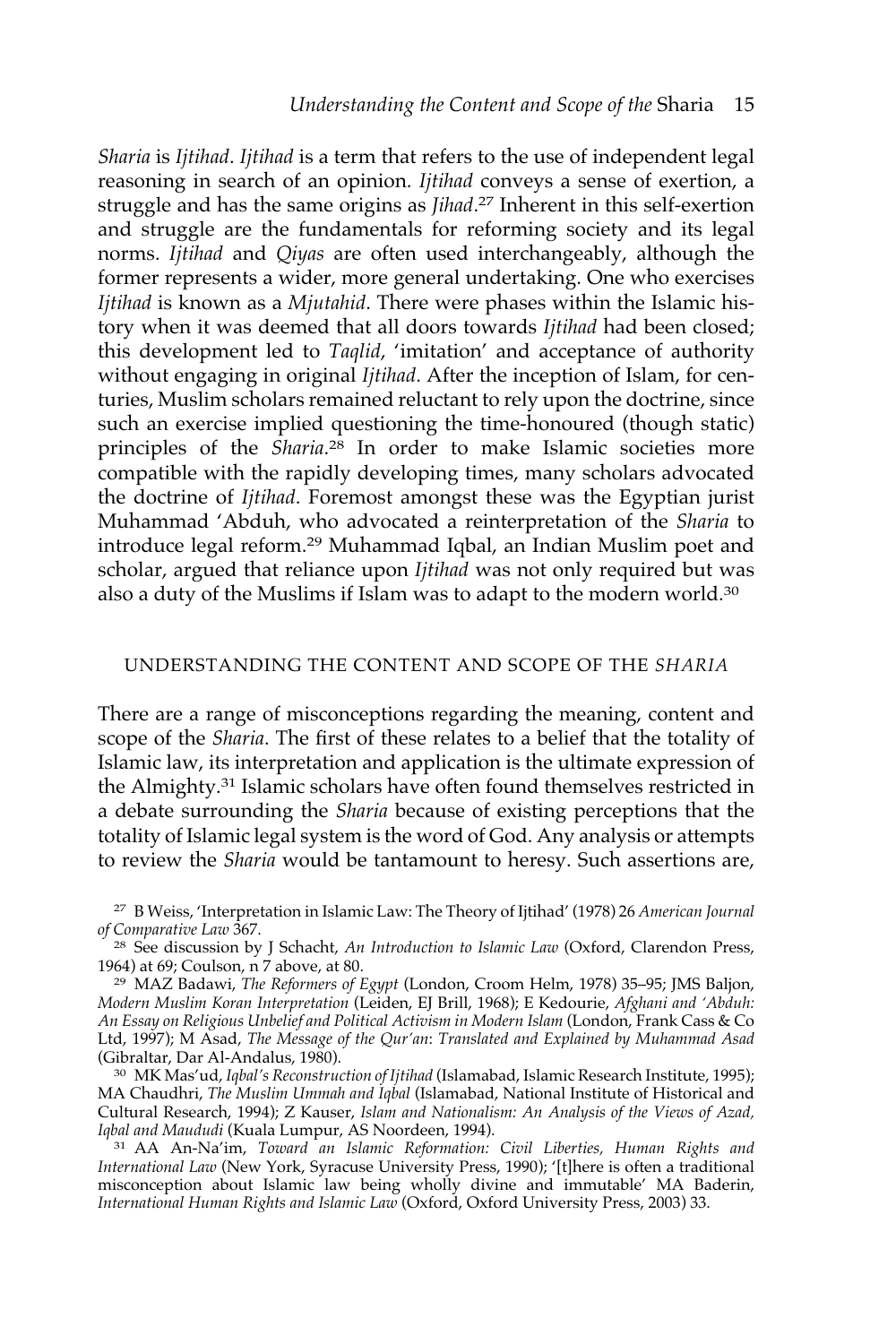however, misleading since there exists a clear distinction between the Islamic legal system (which represents evolutionary processes and in common with other legal systems needs constant review and change) and the fundamental principles of Islam, which remain unalterable. Thus, notwithstanding the fact that the *Sharia* regards the *Qur'an* and *Sunna* as its principal sources, distinctions between divine ordinances and man-made principles regulating societies are inevitable. *Sharia*, in this sense, is in fact no more than the understanding of early Muslims of the sources of Islam.32 The Muslim jurists who developed the *Sharia* during the second and third centuries did so in accordance with their personal understanding and comprehension of the word of God. It is arguable that *Sharia* represents the human endeavour to understand and implement the core values and principles specifically referred to in the principal sources of Islam. Thus while the man-made legal principles are not immutable, the word of God as contained in the *Qur'an* and expanded upon by the *Sunna* remains indelible, having been preserved for humanity.<sup>33</sup>

A related cause of significant confusion is the general belief that the *Sharia* is rigid, stagnant and cannot be made to apply to evolving situations.34 As subsequent discussion establishes, there is the substantial possibility of evolution in the Islamic legal systems. The true essence of the *Sharia* is brought out by Parwaz, who notes that '[t]he *Sharia* refers to a straight and clear path and also to a watering place where both humans and animals come to drink water, provided the source of water is a flowing stream or spring'.35 It is therefore, as another scholar agues, 'no slight irony and tragedy that the *Sharia*, which has the idea of mobility

<sup>32</sup> An-Na'im, *ibid*.

<sup>33</sup> Bernard Weiss makes the poignant remark that '[a]lthough the law is of divine provenance, the actual construction of the law is a human activity, and its results represent the law of God as humanly understood. Since the law does not descend from heaven ready-made, it is the human understanding of the law—the human fiqh—that must be normative for society' BG Weiss, *The Spirit of Islamic Law* (Athens, GA, University of Georgia Press, 1998) 116.

<sup>34</sup> The issue of human involvement and interpretation of the divine lines has been a subject of debate amongst both oriental and western scholars. Two leading scholars of comparative law make the point that '[o]ne of the consequences is that Islamic law is in principle immutable, for it is the law revealed by God. Western legal systems generally recognize that the content of law alters as it is adapted to changing needs by the legislator, the judges, and all other social forces which have a part in the creation of law, but Islam starts from the proposition that all existing law comes from ALLAH who at a certain moment in history revealed it to man through his prophet MUHAMMAD. Thus Islamic legal theory cannot accept the historical approach of studying law as a function of the changing conditions of life in a particular society. On the contrary, the law of ALLAH was given to man once and for all: society must adopt itself to the law rather than generate laws of its own as a response to the constantly changing stimulus of the problems of life.' Zweigert and Kötz, n 13 above, at 304.

<sup>35</sup> GA Parwez, *Lughat-ul-Quran: Lexicon of the Qur'an—In Four Volumes* (Lahore, 1960) at 941.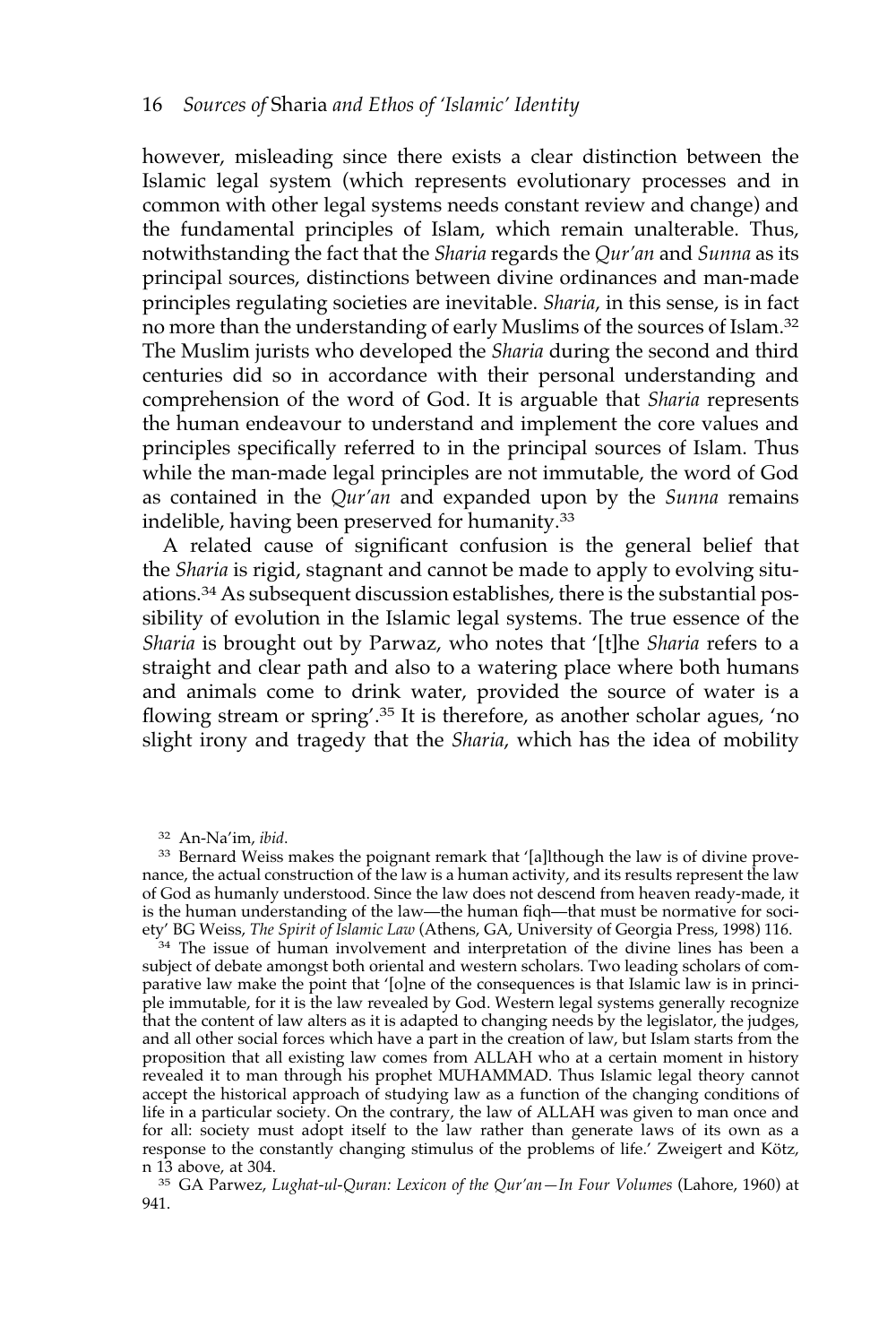built into its very meaning, should have become a symbol of rigidity for so many in the Muslim world'.36

#### EXTRAPOLATING LEGAL NORMS FROM RELIGIOUS SOURCES

One substantial complexity facing the early Islamic jurists in formulating principles of the *Sharia* related to finding compatibility between the legally authoritative though competing injunctions of the *Qur'anic* verses and the *Sunna*. <sup>37</sup> The *Qur'an* is not a legal text and in fact there is little in the *Qur'an* with strict legal content. From over 6000 verses of the *Qur'an,* strict legal content is arguably attached to only around 120 verses.<sup>38</sup> Save for a few specific offences there is no indication of criminal sanctions.39 Some detailed legal rules can be identified regarding civil law, for example on family law and inheritance, some of which have been the subject of intense debate and argumentation.

As noted earlier, particular complications have arisen in articulating legal principles from a range of Islamic legal sources, some of which overlap or are in competition with each other. A useful mechanism for dealing with competing norms and values has been through the adoption of *Naskh*. The principle of *Naskh* allows for a process of abrogation or repeal of the legal efficacy of a *Qur'anic* verse. The revelation of the *Qur'an* coincides with the metamorphosis undergone by the Arab community over a period of twenty-three years. During this phase, two broad processes are of particular significance in terms of the substance of the message contained in the holy book: the Meccan stage and the Medina stage.<sup>40</sup> The

<sup>36</sup> R Hassain, 'The Role and Responsibilities of Women in the Legal and Religious Tradition of Islam', paper presented at a biannual meeting of a Trialogue of Jewish-Christian-Muslim scholars on 14 October 1980 at the Joseph and Rose Kennedy Institute of Ethics, Washington, DC, USA at 4.

<sup>37</sup> There still remains controversy surrounding the marginal traditions in the *Sunna*. See An-Na'im, n 31 above, at 16.

<sup>38</sup> See GM Badr, 'Islamic Law: Its Relations to Other Legal Systems' (1978) 26 *American Journal of Comparative Law* 188, at 188. According to Ali the legal content can be considered to be only around 80 verses. SS Ali, 'The Conceptual Foundations of Human Rights: A Comparative Perspective' (1997) 3 *European Public Law* 261 at 266. Glenn makes the observation that 'the Koran has some law, but not much, and it's hard to find.' HP Glenn, *Legal Traditions of the World: Sustainable Diversity in Law* (Oxford, Oxford University Press, 2000) 159; 'the socalled legal matter . . . consists mainly of broad general propositions as to what the aims and aspirations of Muslim society should be. It is essentially the bare formulation of the Islamic religious ethic . . . In short, the primary purpose of the *Qur'an* is to regulate not the relationship of

<sup>39</sup> An-Na'im, n 31 above, at 20. Even in the context of the most serious crimes for which penalties are prescribed, the evidential requirements are stringent to ensure that punishment is awarded only in the absence of any doubt as to the commission of the crime by the accused through requisite mens rea. See generally Bassiouni, n 1 above, at 3–54.

<sup>40</sup> For further information on the content of the *Qur'an* and attempts at ascertainment of dates of the revelation of the various *surras* see Denny, n 1 above, at 138–43.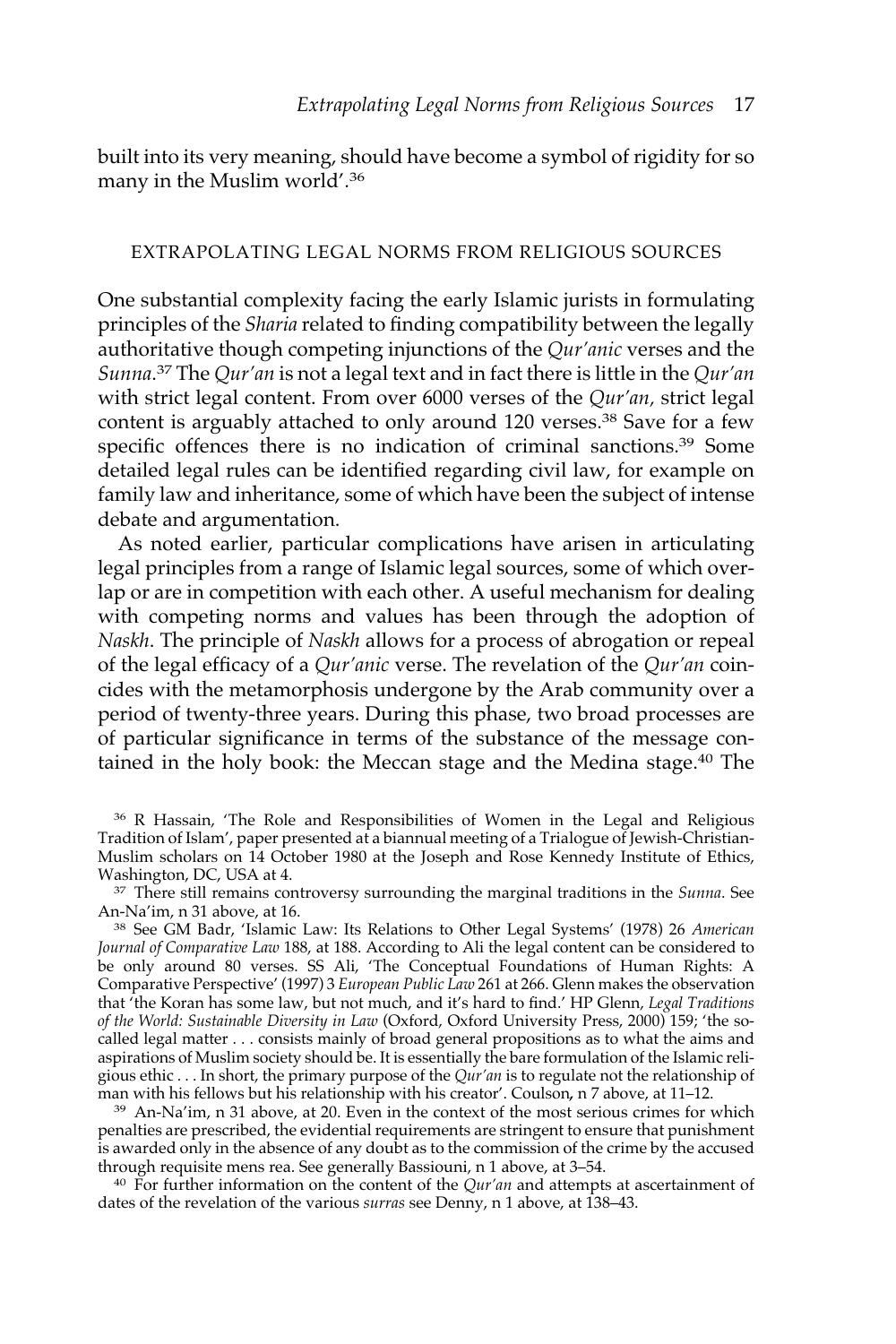Meccan *Surras* are more charitable, while the verses revealed in Medina show the strains of actual governance, and are reflective of concrete legal and administrative problems that were confronted during that phase. Because of the changes in the context of Islam through violent disruption in the otherwise peaceful message of Islam, there are noticeable differences of approach in the Mecca and Medina stages. While the validity of the verses of the *Qur'an* remains intact and not in doubt, the concept of *Naskh* has been deployed to challenge the legal efficacy of those verses which are deemed as being out of context, and not suited to contemporary requirements.

The aforementioned consideration establishes that without challenging the authenticity of the *Qur'an* and *Sunna*, considerable jurisprudential disagreements have arisen as to legal content within a number of their provisions.41 The process of distinguishing a body of positive rules proved a taxing exercise, leading to an emphasis upon *Ijtihad*. <sup>42</sup> To formulate a cohesive set of Islamic laws, differing weight was afforded to competing ordinances from the *Qur'an* and the *Sunna*, and jurists extensively relied on the techniques of analogy and deduction. Arguments about the application and the interpretation of the *Sharia* and *Siyar* nevertheless materialised, and over a period of time led to the creation of various schools of thought.<sup>43</sup>

## PERMUTATIONS OF LEGAL SCHOOLS OF THOUGHT

Islam, like other major religions of the world, has witnessed differences and variations within itself. While opinions vary as to how many sects and segments can be found within this great religion, the two principal branches are represented through the majority *Sunni* and the minority *Shia* communities. The fragmentation between *Sunnis* and *Shias* represents a historic disagreement over the issue of succession, a friction that became apparent soon after the death of Prophet Muhammad. Prophet Muhammad died in 632 AD, and as he had no established or recognised heir-apparent, Muslims were left without a leader and had to make a quick choice regarding his successor. Within the community itself, there

<sup>41</sup> See AA An-Na'im, 'Religious Minorities under Islamic Law and the Limits of Cultural Relativism' (1987) 9 *Human Rights Quarterly* 1 at 15; Ali, n 38 above, at 266.

<sup>42</sup> B Weiss, 'Interpretation of Islamic law: The Theory of Ijtihâd' (1978) 26 *American Journal of Comparative Law* 199, at 200.

<sup>43</sup> Weiss elaborates upon the crucial distinctions in the interpretation of the *Sharia* between *Sunni* and *Shia* schools of thought. *Ibid* 210–12. For a consideration of the *Shia* school of thought see RK Ramzani, 'The Shi'i System: Its Conflict and Inter-action with Other Systems' (1959) *Proceedings of the American Society of International Law* 53; S Qureshi, 'The Politics of *Shia* Minority in Pakistan: Context and Development' in D Vajpeyi and Y Malik (eds), *Religious and Ethnic Minority Politics in South Asia* (Glendale, Riverdale Company Publishers, 1989) 109–38.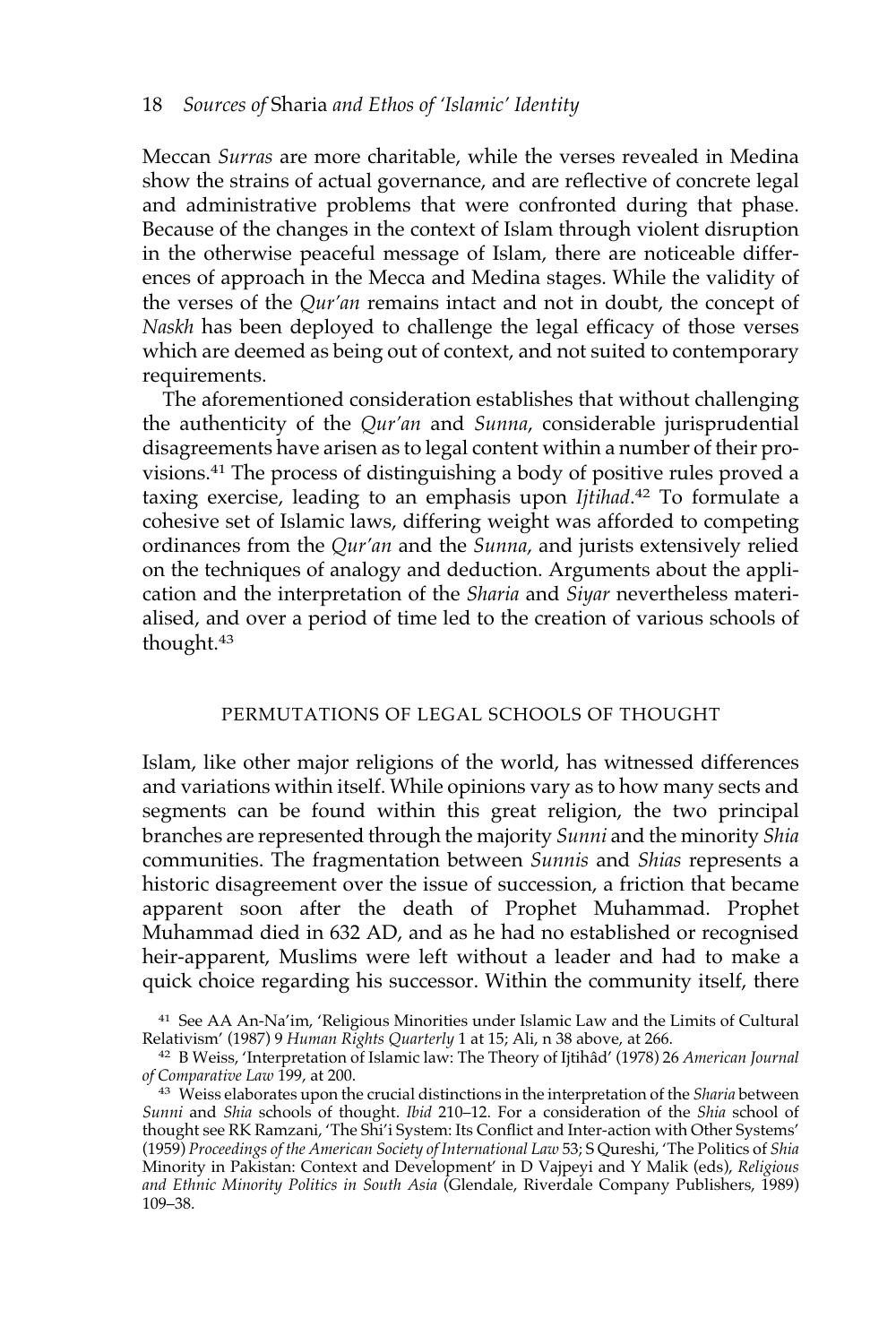were disagreements. Prophet Muhammad himself had no surviving male offspring, and even if he did have one, it is by no means certain that without the exceptional attributes of his father he would have been acceptable as his successor. In this chaos, a small committee of Prophet Muhammad's followers assigned the role of *Khalifa* to Abu Bakar. This appointment and the whole issue of succession to *Khalafat* led to bitter disputes within the Islamic community. The *Shias*, the party of Alı–, viewed the leadership of the Islamic community as a divine right, a right which they perceived as having been bestowed upon Ali by Prophet Muhammad. Others disagreed. Alī– Ibn Abī– Tālib ultimately became Caliph after Uthmān ibn 'Affan's death in 656 AD. Armies of Muawiya (the Syrian governor who refused to accept Alī's Caliphate and refused to step down in favour of his nominee) assassinated Ali in 661. After the death of Ali, his eldest son Hasan succeeded him for six months. However, later in 1661, Hasan abdicated his power to Muawiya, who ruled as Caliph throughout the Islamic world, forming part of the Ummayid dynasty.

According to *Shia* belief, Alī, the cousin and son-in-law of Muhammad, was appointed by the Prophet to be his successor, and succession was inherited by the heirs of the Prophet: Alī and his descendants.<sup>44</sup> Expanding on the distinctions between the *Sunnis* and the *Shias*, Professor Cherif Bassiouni makes the following observations:

[t]he essential distinction between the Shiite and *Sunni* doctrines lies in the claim to the *Khilafa* (the succession) and the powers of the Imam. The *Shias* claim that Ali Ibn Abi-Taleb, cousin and son-in-law of the Prophet, had a more legitimate claim to the *Khilafa* than all the others and that it should have been inherited by the heirs of the Prophet, thus Ali and his descendants. Disagreement between *Sunnis*, who believe in an elective *Khilafa*, and the *Shias*, who believe in succession, was therefore mainly political and has remained so throughout the history of Islam.45

Additional disagreements that have arisen between the *Sunnis* and the *Shias* have also been of a political nature.<sup>46</sup> There are limited differences, in so far as the *Sharia* and interpretation of the principal sources of Islamic law are concerned. The most prominent law school amongst the *Shias* is the *Jaffari*, named after its founder, *Jafar al-Sadiq*, the sixth Imam. While believing in the two principal sources, the *Shias* translate the *Ijtihad* exclusively through the medium of Imams. Amongst the *Sunnis*, the larger, more predominant Islamic community, *Maliki*, *Hanafi*, *Shafi'i* and *Hanbali* schools of law have emerged.<sup>47</sup>

<sup>44</sup> Bassiouni, n 10 above, at 617.

<sup>45</sup> *Ibid,* at 617–18.

<sup>46</sup> See HH Halm, *Shiism* (Edinburgh, Edinburgh University Press, 1991); MS Kramer (ed), *Shi'ism, Resistance and Revolution* (Boulder, Colo, Westview Press, 1987).

<sup>47</sup> Glenn, n 38 above, at 179–83.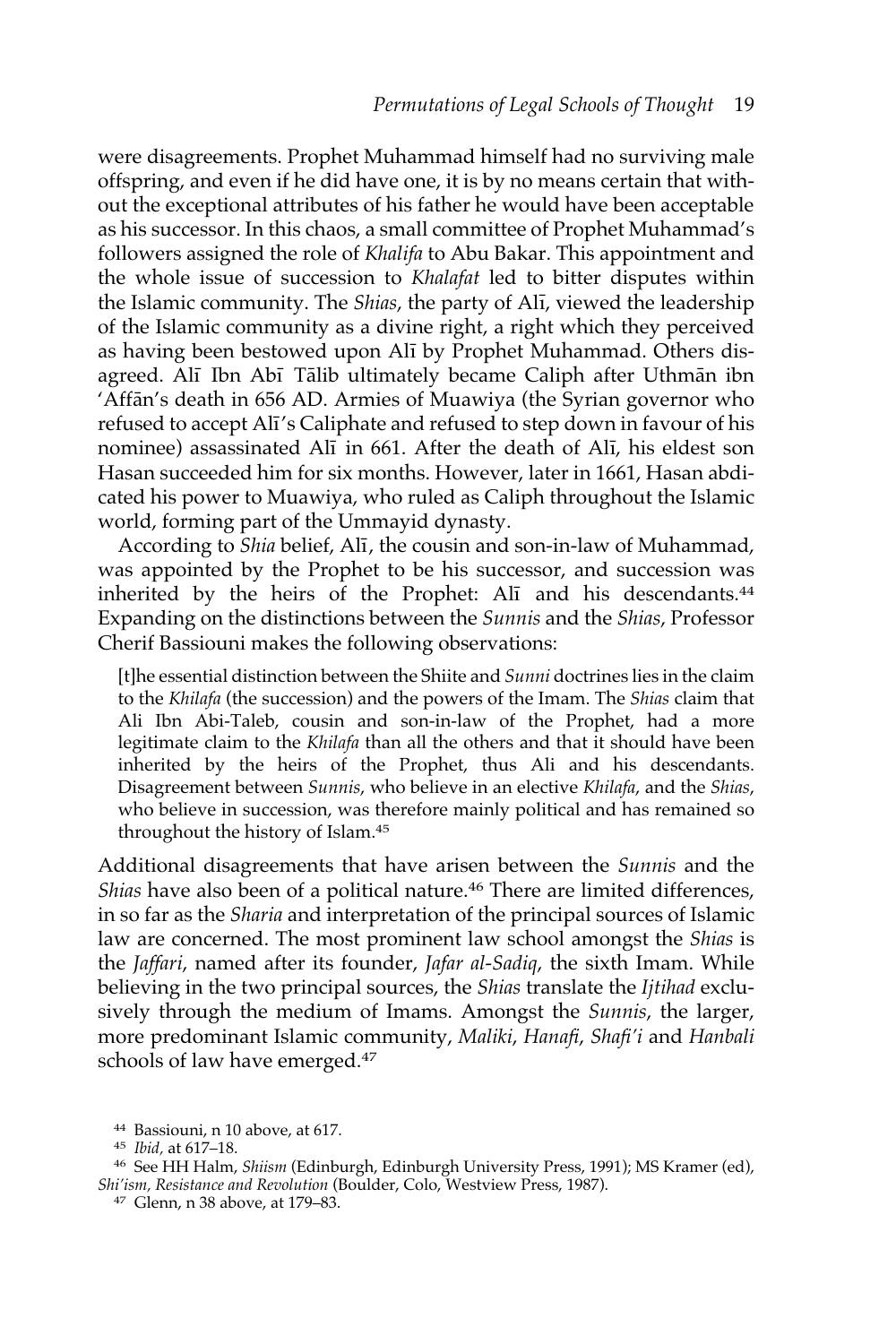#### 20 *Sources of* Sharia *and Ethos of 'Islamic' Identity*

The oldest school is the *Hanafi*, which was founded by Abu Hanifa (d 767/150) in early *Abassid* times. The *Hanafi* school is the most liberal and flexible of the four *Sunni* schools. There is an emphasis upon *Qiyas* as a means of formulating legal judgments, a practice that was deployed extensively by Abu Hanifa himself. Indeed the practice of *Qiyas* and reasoning was prevalent to such an extent in Abu Hanifa's teaching that his followers were labelled 'People of Opinion' as opposed to 'People of the Tradition', the latter taken to mean relying upon traditions.<sup>48</sup> This endorsement of logic and reasoning allowed the followers of the *Hanafi* school of thought to carry out detailed investigations of legal sources prior to forming juridical principles.<sup>49</sup> Abu Hanifa and subsequently members of his school are accredited with formulating and developing significant principles of *Siyar*. In contemporary terms, the *Hanafi* school is predominant in Central and Western Asia (Afghanistan to Turkey), Lower Egypt (Cairo and the Delta) and the Indian Sub-Continent.

The *Malaki* school was established in Medina and the Hejaz by Malik ibn Anas (d 795/179).50 Malik was a great collector of the *Hadith* and was a profound supporter of the 'living tradition of Medina'. In this regard Malik has been described as 'primarily a transmitter of earlier or contemporary doctrine, particularly the consensus of the Medinese jurists'.51 The *Maliki* school has followings in North Africa and Upper Egypt. The adherents of the *Maliki* school regard juristic preferences (*Istihsan*) and public interests (*al-masalih al-mursala*) as key sources for juridical decisions.52

The *Shafi* school was established by Muhammad ibn Idris al-Shafi (d 820/204). Al-Shafi hailed from southwest Palestine (Gaza), and travelled extensively, meditating under Malik in Medina, teaching and practising law in Baghdad, and finally taking up residence in Egypt where he produced his major works before his death there. Al-Shafi's greatest contribution was his preference for the prophetic *Hadith* in contrast to the 'living tradition' of Medina that his teacher Malik had cultivated. This resulted in the Prophet's prestige and authority rising ever higher and being second only to the *Qur'an* in theory and in some cases higher in practice. The close relationship in Islamic law between the *Qur'an* and the *Sunna* of the Prophet was highlighted through the teachings of al-Shafi. Al-Shafi refined the practices of *Qiyas* curtailing its usage hitherto encouraged and relied upon by the *Hanafi* school. In addition to the established

<sup>48</sup> JL Esposito, *The Oxford Encyclopaedia of the Modern Islamic World* vol II (New York, Oxford University Press, 1995) at 457.

<sup>49</sup> A Sachedina, 'The Ideal and Real in Islam' in RS Khare (ed), *Perspectives on Islamic Law, Justice and Society* (Lanham, Md, Rowman and Littlefield Publishers, 1999) 15–31 at 17.

<sup>50</sup> See A Hassan, *The Early Developments of Islamic Jurisprudence* (Islamabad, 1982) 51; M Walliullah, *Muslim Jurisprudence and the Quranic Law of Crimes* (Lahore, IBS, 1982) 57.

<sup>51</sup> WB Hallaq, *Authority, Continuity and Change in Islamic Law* (Cambridge, Cambridge University Press, 2001) at 30.

<sup>52</sup> Sachedina, n 49 above, at 18.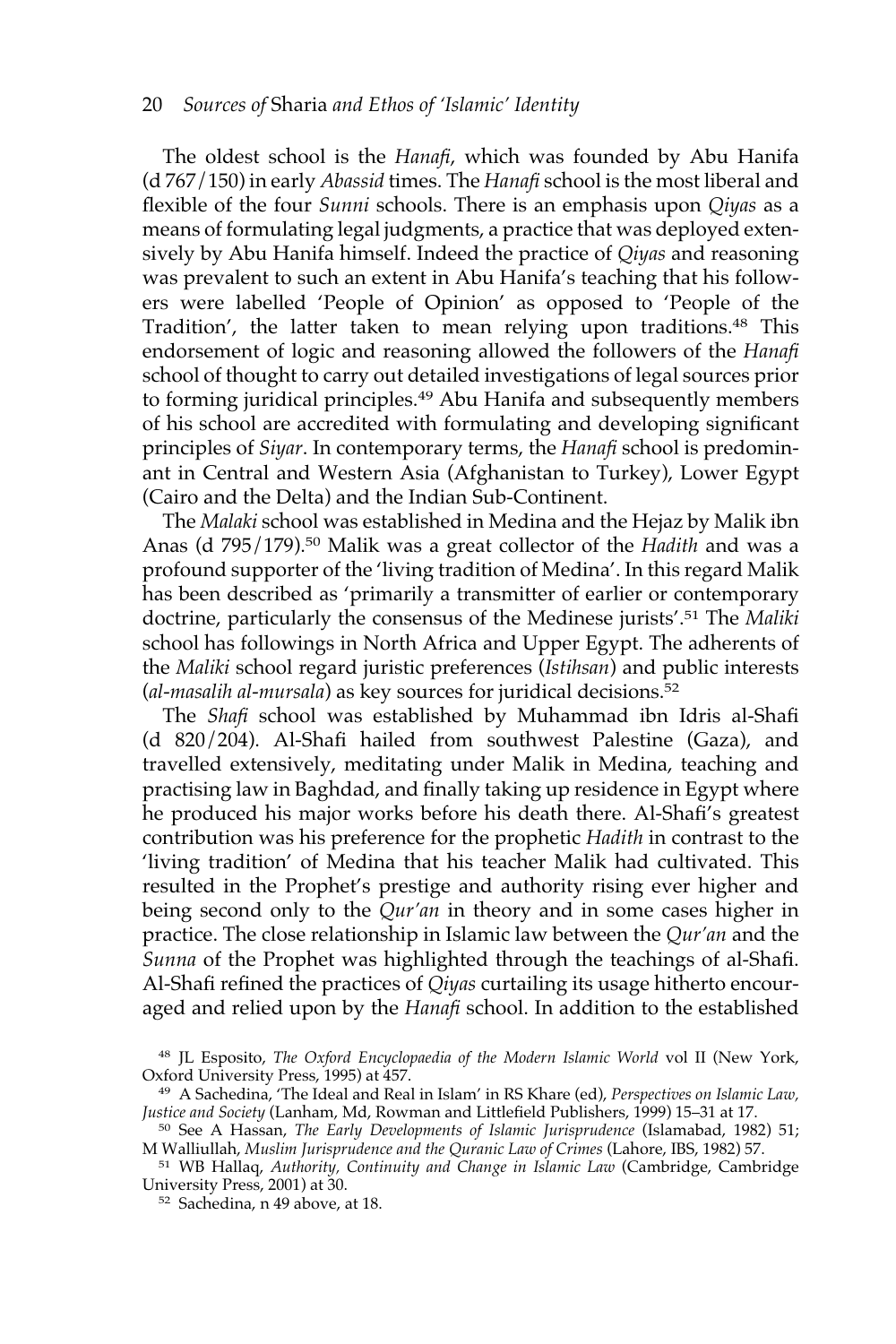Muhammad's *Sunna* as the second of the four 'roots' (*usul*) of law, al-Shafi defined *Ijma* in its classical form and invested it with the power that enabled it to oust *Ijtihad* from jurisprudence, except in the most limited sense. That is, *Ijma* came to be the principle as well as the procedure that the jurists of all the *Sunni* schools increasingly used in order to determine what was authentically Islamic. Thus *Ijma* extended even to the authentication of *Hadith*. It is in this context that the fateful *Hadith* attributed to the Prophet 'My people will never agree together in error' takes on meaning. If the earlier decisions of legal experts and judges were accepted through *Ijma* as definitive, then nothing more was to be attained from a survey of new cases save to utilise them for guidance as correct precedents. The *Shafi* school is predominant in Malaysia and Indonesia, Southern Arabia, East Africa, Lower Egypt and most of the Indian Ocean littoral.

The fourth school of thought, the *Hanabali* school, was founded by another contemporary of al-Shafi, Ahmad Hanbal (d 855/241) who carried Al-Shafi's enthusiasm to a new level. Hanbal was a thorough conservative and believed in a rigorous interpretation of Islam. He is regarded as a 'traditionalist and theologian, and his involvement with law as a technical discipline [was] rather minimal'.53 His deep convictions of the *Qur'an* and *Hadith* led him and his followers to have a rigid interpretation of the *Sharia*. His independent-mindedness and resistant theological approaches led him to suffer imprisonment and persecution by the ruling Caliph.<sup>54</sup> While primarily a theologian, his teachings were based largely around religiously ordained *Hadith*, and only rarely articulated in strict legal jargon. Ibn Taimiya, the thirteenth century self-proclaimed *Mujtahid*, was a disciple of Ahmad Hanabal. More significantly the seventeenth century *Wahabi* reformation in Arabia was influenced by his thoughts. The *Wahabi* school has continued and flourished in the Arabian Peninsula. It remains the dominant legal school of thought in northern and central Arabia (modern Saudi Arabia).

#### SURVEYING ISLAMIC STATE PRACTICES

Within a century of the death of Muhammad, Muslim empire spread across the continents. However, these developmental processes and expansion were not without their problems. We have already considered the divide over the issue of succession. The two major sects of Islam themselves were to branch out further into smaller sects and schools of thought, undermining the orthodox Islamic vision of a singular unified *Ummah*. As Islam progressed, the expansion led to further decentralisation,

<sup>53</sup> Hallaq, n 51 above, at 40.

<sup>54</sup> See Weeramantry, n 11 above, at 54.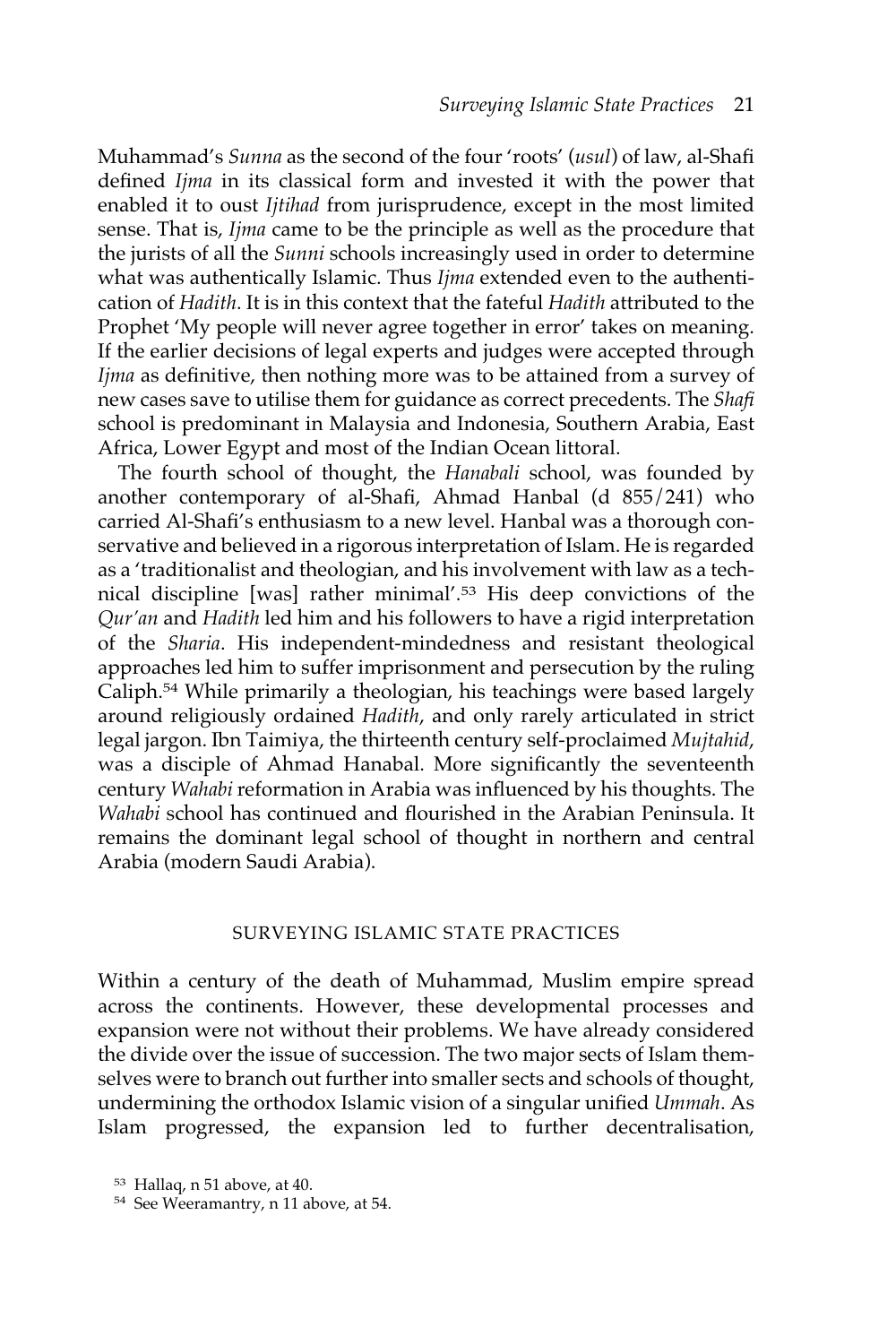diversification and division sanctifying the hitherto unanticipated 'illegitimacy of the Nation State'55 under the classical Islamic vision of the *Ummah*. <sup>56</sup> No longer was the central base of Islam concentrated in Arabia. Under the *Ummayids* in the seventh century, the capital shifted to Damascus. The expansion of the Islamic empire had also meant coming into contact with non-Arabs: the Turks, the Persians, the Mongols and the Indians. Tensions were generated in the treatment of non-Arab Muslims, and their discrimination and exclusion were major contributing factors to the downfall of the *Ummayid* household (661–750). The collapse of the *Ummayids* and the rise of the Baghdad-based *Abassids*in the eighth century (749–1258) resulted in further fragmentation of a unified Muslim empire. During the tenth century, secondary caliphates emerged in Cairo and Cordoba. This significant decentralisation was an impinging factor on a coherent body of laws. According to two commentators:

[I]n the course of time serious disagreements arose between [the then existing] schools of law. Individual scholars were originally allowed to make up their own mind on matters not foreclosed by the Koran and the Sunna, but the members of the different schools, which were geographically far apart, were influenced in their views by the style of life, the stage of development, and the legal practices of the surrounding population, so it was only natural that the schools should reach different views . . .57

As indicated above, the remnants of the *Ummayid* dynasty were able to establish themselves in Spain during the *Abassid* period. The Muslim rule in Spain lasted for over 500 years. In Egypt, a *Shia* dynasty, called the *Fatimids*, came to power in the tenth century, a rule which lasted in excess of a hundred years. The incursions towards Afghanistan and India that had commenced during the *Ummayid* and *Abassid* periods culminated in the founding of the Sultanate of Delhi in 1206. This not only marked the beginning of Islamic dominance over South Asia but also led to Islam's expansion to the Far East.

While the decentralisation of the Muslim empire continued, the mantle of caliphate itself was wrested away from the *Abassids* and shifted to the Turkish invaders. The Ottoman Turks, who had established their power during the fifteenth century with the capture of Constantinople (1453), swept across the Middle East and North Africa, establishing a new caliphate in 1517.<sup>58</sup> In addition to the medieval Islamic history that could be characterised as having under its umbrella the magnificent and versatile Ottoman dynasty of the Eastern Mediterranean, Asia Minor and South

<sup>&</sup>lt;sup>55</sup> SP Huntington, *The Clash of Civilizations and the Remaking of World Order* (London, Simon & Schuster, 1996) at 177.

<sup>56</sup> *Ibid.*

<sup>57</sup> Zweigert and Kötz, n 13 above, at 307.

<sup>58</sup> Huntington, n 55 above, at 177.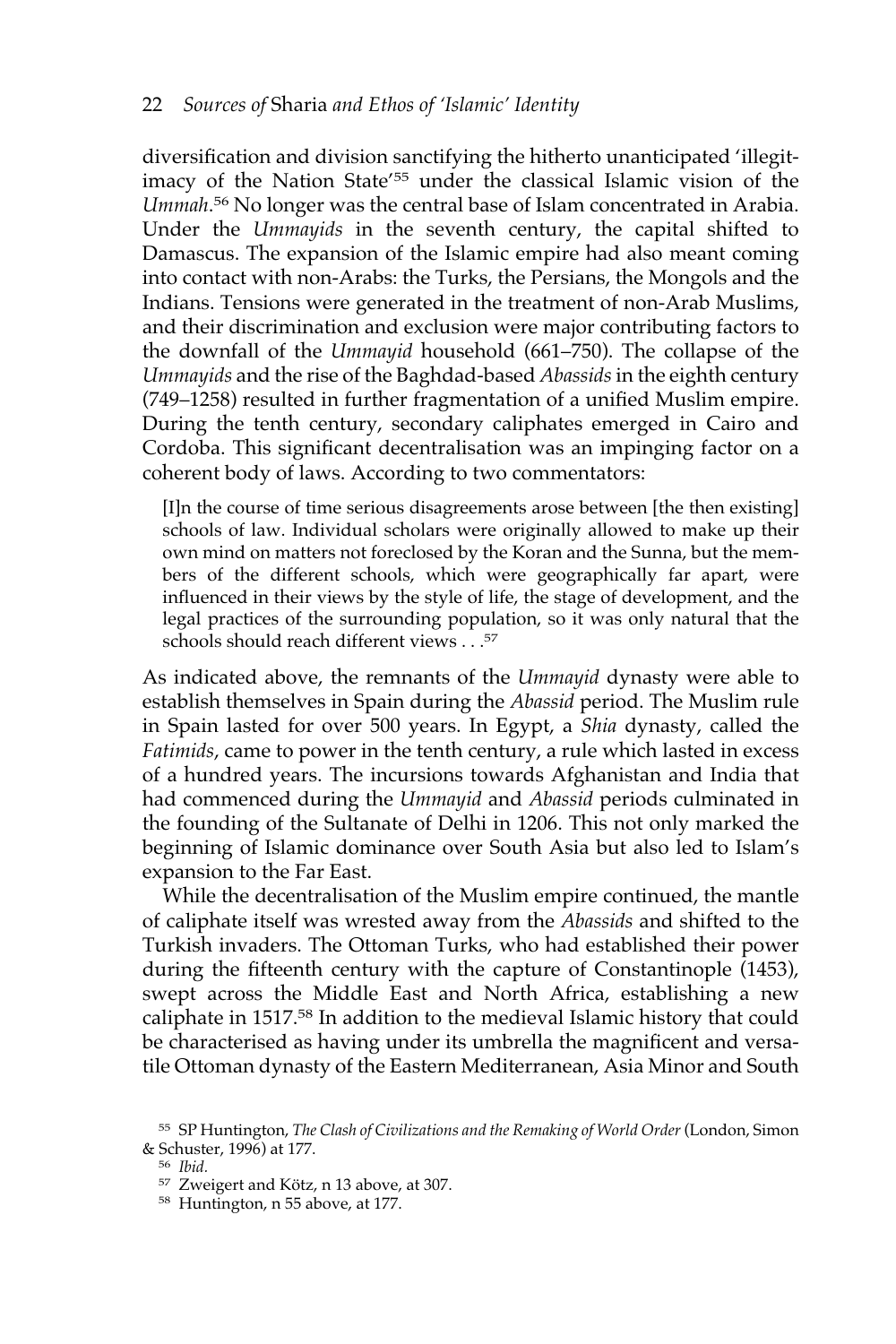Eastern Europe, it also included the *Mughal* empire of India and the *Safavid* dynasty of Iran. Although, technically under Muslim rule, each of these empires operated from differing ideological and political perspectives. The *Safavids* followed a vigorously *Shia* faith. The *Mughals* of India, as we shall consider, adopted a more benign and assimilationist approach. Thus the developmental processes of Islam with varied political, economical and ideological influences also produced divergent viewpoints on legal approaches towards *Sharia*. These divergences were evident not only in substantive areas such as the extent of prohibiting *riba* (usury) in commercial transactions, rules regarding the non-use of force, sanctions against trading with the non-Islamic world, and formulation of labour standard regulations for inter alia slaves, women and children, but also in the physical implementation of the *Sharia* itself. Politics also had a significant bearing on the development and application of the legal systems. The political elite showed an unwillingness to allow the judges or *qadis* to interpret *Sharia* that was detrimental to their own personal agenda. Commenting on the varied forms of interpretation and application, a scholar makes the following pertinent point:

[t]hough the theoretical frame of the Siyar was derived from Koranic provisions and utterances of the Prophet, the manner of interpretation and the doctrinal development supported by legal and methodological arguments rendered by the jurists left flexible room for expansion or critique. Thus the exposition of the rules of Siyar . . . by Muslim jurists was dictated neither by the needs of the Islamic State nor officially promoted by it. On the contrary, it was the individual and independent effort of Muslim jurists . . . to expound the Divine Law. The Shariah was deemed binding on the rulers of the Islamic State, but they were free to give preference to the opinions of any one of the prevailing schools of jurisprudence. In practice the rulers deviated from strict adherence to the Shariah whenever political self-interest dictated such a course.59

In addition to the political self-interest noted in the above passage, as indicated already, there were many other factors contributing to differing interpretations of *Siyar* or deviations from it. The developmental phase of Islam and its interaction with other traditions also influenced the principles of *Sharia* and *Siyar*. Islamic practices absorbed and assimilated many foreign concepts and ideals. Firstly, the *Umayyad* Empire utilised the Byzantine Market inspectors as *amil as-suq* magistrates with limited jurisdiction.60 From there emerged the office of *qadi,* a judge of a special kind. The office of *qadi* had a significant impact on developing the substantive law. In the application of local laws, the work and judgment of the *qadis*

<sup>59</sup> Moinuddin, n 3 above, at 38; according to Coulson 'the effective enforcement of the whole system of Sharia law was entirely dependent upon the whim of the de facto ruler' n 7 above, at 83.

<sup>60</sup> *Ibid*, at 28.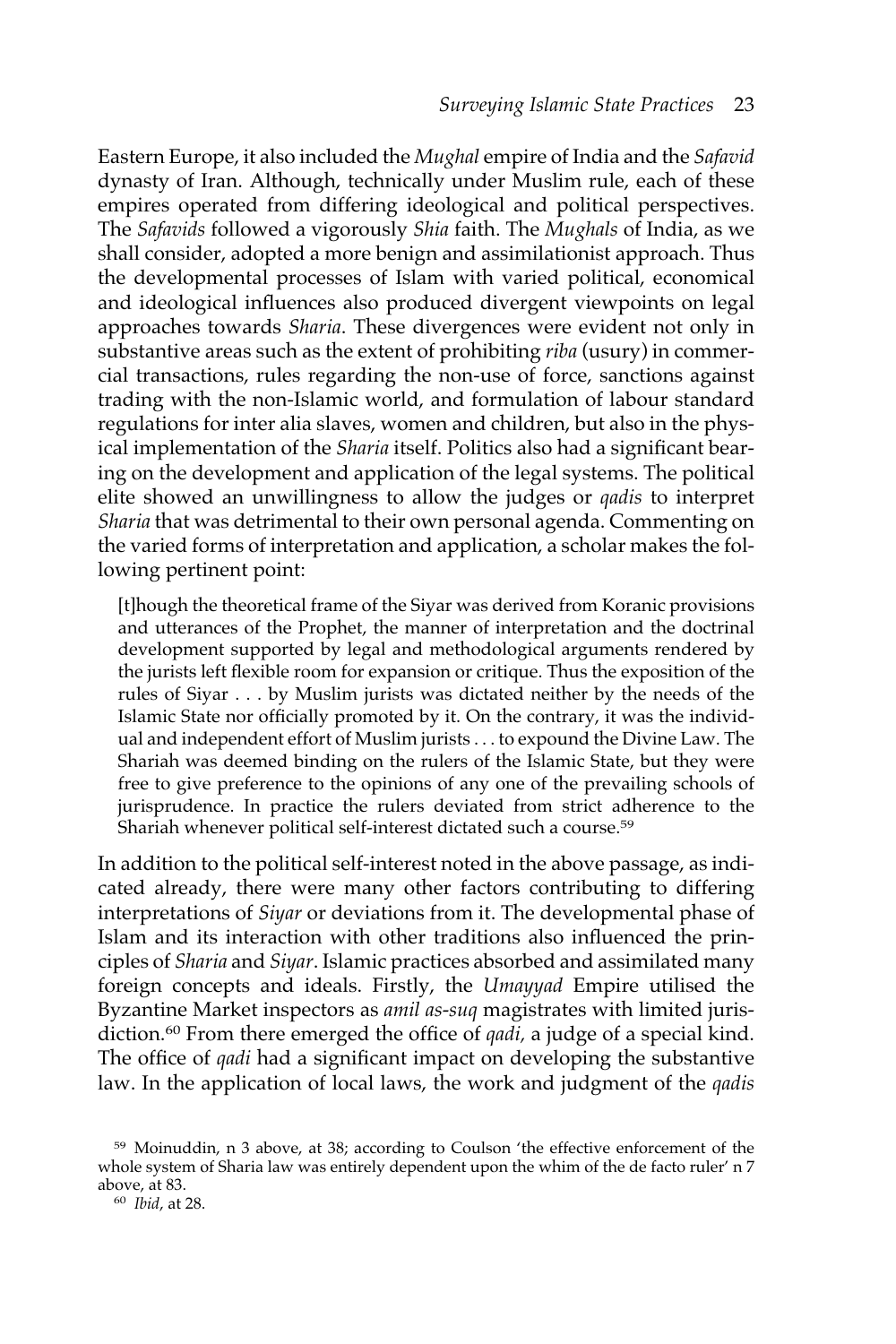reflected enormous diversity. Secondly, because the *qadis* were able to apply personal opinions (*ray*) they were able to add to existing Islamic jurisprudence.<sup>61</sup> The *qadi*s and subsequent jurists were also able to derive advantage from the apparently competing ordinances in the *Qur'an* and *Sunna*. The jurists in particular were sucessful in formulating subjective analogical deductions.

As Islam spread to territories alien to it, a number of influences became pre-eminent. While it was possible for many non-Arabic communities to embrace Islam, they were reluctant to give up their indigenous laws and norms of social and cultural interaction. In India, for example, the *Ismaili Khojas*, *Cutchi Memons* and *Bohras* continued to follow their practices of inheritance despite conversion to Islam. A similar pattern was followed in Java. In the face of some strong indigenous customs and traditions, the *Sharia* as well as the courts enforcing the *Sharia* had to make significant concessions.

### IMPACT OF EUROPEAN IMPERIALISM UPON THE MUSLIM PEOPLES

The doctrines of Islamic legal systems were adulterated by disturbances of colonialism. In the context of the British and French territorial possessions, Islamic laws were relegated to the position of customary laws; disengaged from their jurisprudential bases they were framed in a colonial legal system and court structure.62 In this process the classical structure of Islamic laws—established on divergent sources with flexible interpretations were replaced by a law which assured the dominance of a colonial elite.<sup>63</sup> The *Tanzimat* reforms brought within the Ottoman Empire during 1839–1876 reflected a substantial influence of the French Commercial and Penal Code.64 In order to apply these new codes *Nizamiyya* courts (a new set of secular courts) were established. The codification of law, based on European systems, led to further infiltration of European laws. Further changes were brought about when in 1926 Turkey implemented a criminal code, replicating Italian criminal law. Similar changes were also brought about in the territories which belonged to the Ottoman Empire.<sup>65</sup> With the imposition of imperial laws and values, and the consequent decline in the Ottoman and Mogul empires, the Muslims were submerged under European colonialism—a subjugation that produced political and legal undercurrents of enormous magnitude. Henceforth for considerable

<sup>65</sup> *Ibid*, 151.

<sup>61</sup> Moinuddin, n 3 above, at 30.

<sup>62</sup> Oba, n 2 above, at 819.

<sup>63</sup> J Strawson, 'Islamic Law and English Press' in J Strawson (ed), *Law After Ground Zero* (London, GlassHouse Press, 2002) 205–14, at 205.

<sup>64</sup> Coulson, n 7 above, at 151.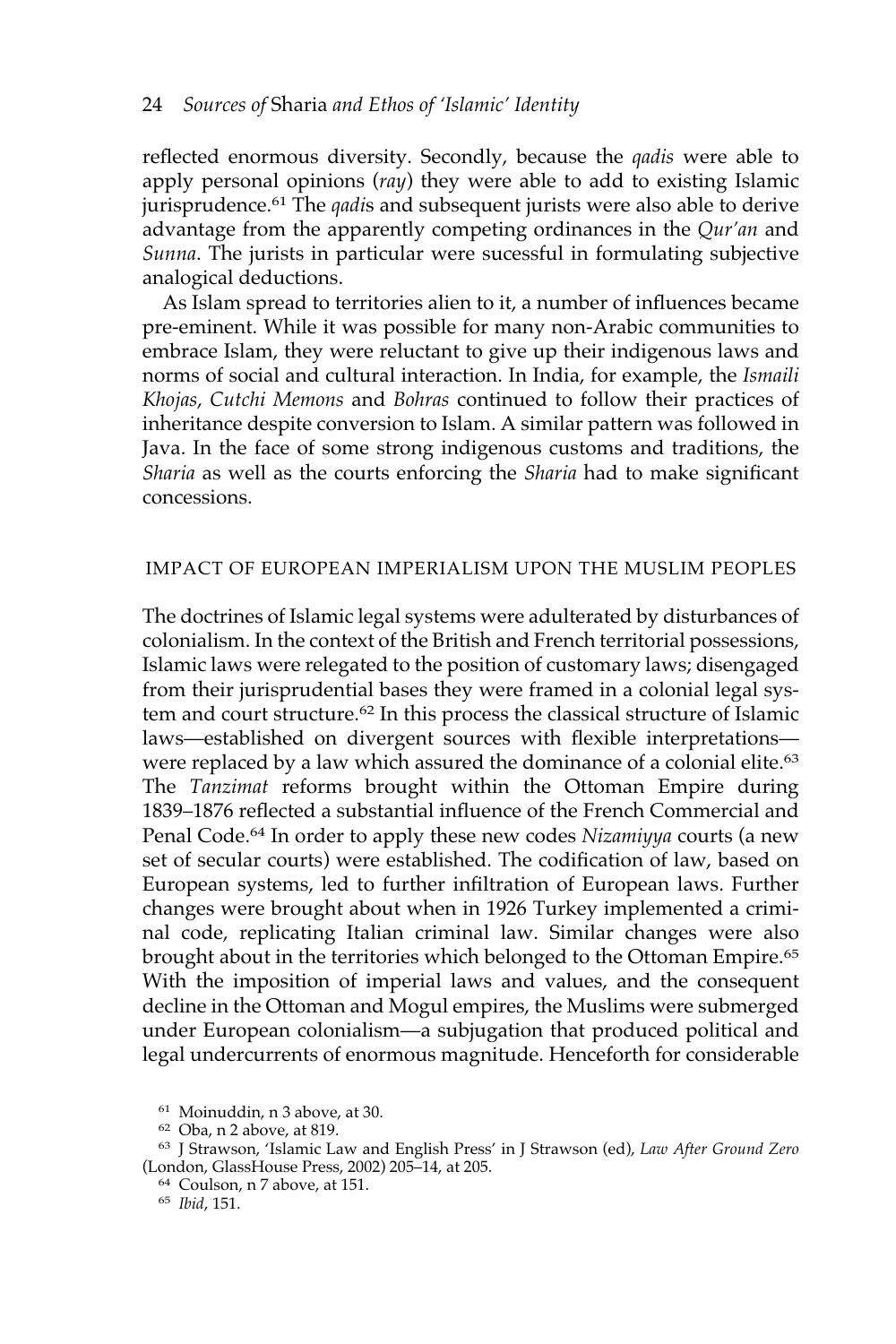periods the Muslim communities remained under the shadow of colonisation and alien rule, their indigenous legal and political systems being manipulated and modified by European encroachments. The imposition of European law was evident in the application of Dutch laws in Indonesia and the enforcement of the Indian Penal Code (1862) superseding Islamic criminal law and the Penal Code (1898) in the Sudan. In the overall scheme of things, Strawson's comment reflects a great measure of truth when he notes:

Colonialism bequeathed to the world's states legal systems, civil law and common law stamped with race, gender and the class discriminations of the European occupying power. International law emerged as colonialism and sought to legitimise conquest, slavery, ethnic cleansing, genocide and racism. In this process other systems of law became subordinate or were excluded. The legitimacy of current world order is compromised by this past. While we should not be held hostage to it, we do need to recognise it in shaping the new contours of legal discourse. This interactive task involves relocating privileged positions gained by political and military power but dressed as law.66

Much of the modern world was engineered and framed on doctrines devised by European colonisers; the principle of *uti possidetis* was applied in creating post-colonial States.<sup>67</sup> The end of colonialism and independent statehood for a majority of the Islamic States was rarely accompanied by political cohesion and economic stability. In the post-colonial phases, political instability, economic mismanagement and policies of doublestandards have led to enormous disillusionment not only with the

<sup>66</sup> J Strawson, 'Introduction: In the Name of Law' in J Strawson (ed), n 63 above, at xix–xx. <sup>67</sup> The origins of the principle of *uti possidetis* can be traced back to the early nineteenth century, whereby the newly independent successor States of the former Spanish Empire in South and Central America were considered to have inherited the administrative divisions of the colonial empire as their new territorial boundaries. For an affirmation of the principle see Article 3(b) the African Union, The Constitutive Act (adopted 11 July 2000); Principle III of Final Act of Helsinki Conference 1975 (adopted 1 August 1975) <http://www.osce.org/ docs/english/1990-1999/summits/helfa75e.htm>(20 September 2004); Article 62 2(2)(a) Vienna Convention on the Law of Treaties (adopted 22 May 1969, entered into force 1980) 1155 UNTS 331; 58 UKTS (1980), Cmnd 7964. Article 2 of the Vienna Convention of State Succession in Respect of Treaties 1978 17 ILM (1978) 1488, 1946 UNTS 3 (adopted 22 August 1978, entered into force 6 November 1996). For judicial acknowledgement of the principles see *Frontier Dispute Case (Burkina Faso v Mali*) [1986] ICJ Rep 554; GJ Naldi, 'The Case Concerning the Frontier Dispute (Burkina Faso/Republic of Mali): *Uti Possidetis*in an African Perspective' (1987) 36 *International & Comparative Law Quarterly* 893; *Temple of Peach Vihear Case* (*Merits*) (*Cambodia v Thailand*) [1962] ICJ Rep 6, at 16; *Rann of Kutch Arbitration* (1968) 50 ILR 2, at 408; *Arbitral Award of 31 July 1989 (Guinea-Bissau v Senegal)* [1990] ICJ Rep 64; *Land, Islands and Maritime Frontier Case: El Salvador v Honduras* (*Nicaragua Intervening*) [1992] ICJ Rep 351, at 380; also see *Sovereignty over Certain Frontiers* (*Belgium v the Netherlands*) [1959] ICJ Rep 209, in particular Judge Moeno Quitana's dissenting opinion, at 252; *Avis Nos 2 and 3 of the Arbitration Commission of the Yugoslavia Conference,* 31 ILM (1992) 1497, at 1499; *Taba Award* (*Egypt v Israel*) (1989) 80 ILR 224, in particular arbitrator Lapidoth's dissenting opinion; also see J Klabbers and R Lefeber 'Africa: Lost between Self-Determination and *Uti-Possidetis*' in C Brölmann, R Lefeber and M Zieck (eds), *Peoples and Minorities in International Law* (Dordrecht, Martinus Nijhoff Publishers, 1993) 33–76.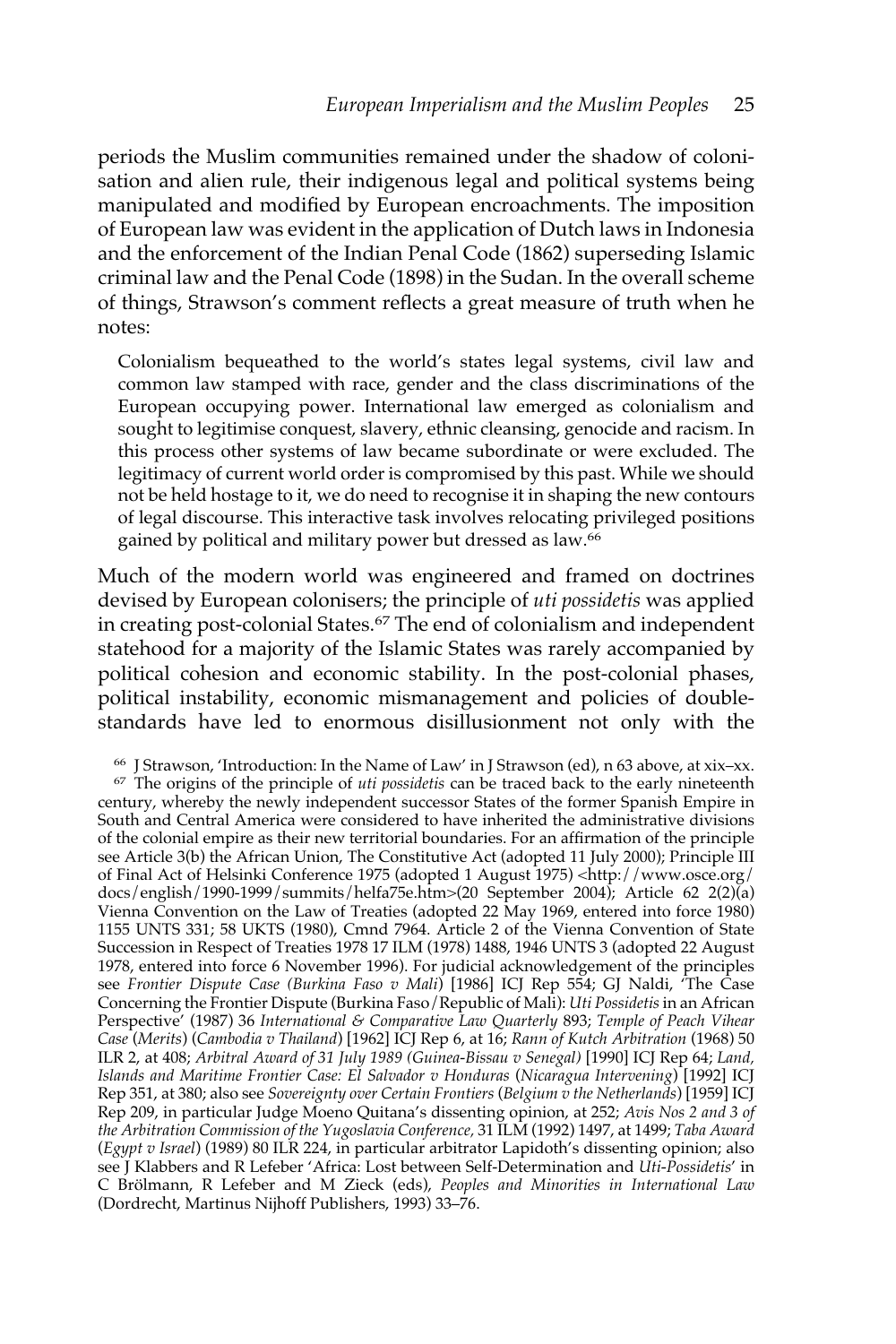governments but also with the State structures themselves. Many in the Islamic world perceive their governments as stooges of the 'west', with the 'west' having its own duplicitous agenda of exploitation, expansion and imperialism. It is in this environment, where peoples '. . . have no stake in government, no faith in the future, and harbor an easily exploitable discontent with the status quo'<sup>68</sup> that extremist and fanatical organisations such as Al-Qaeda have found a fertile breeding ground.

### MODERN ISLAMIC STATES AND ISSUES OF ISLAMIC IDENTITY

A number of modern States purport to place reliance on the principles of *Sharia* in implementing their domestic constitutional law and conducting their international relations. These States represent diverse geographical, historical, political, economic and cultural features. Islamic States also differ widely in their history and political systems, the catalogue ranging from States such as Afghanistan with a poor record of constitutionalism to Malaysia, a growing and powerful democratic State. There is also the example of Turkey. As a Muslim majority State, Turkey has put in place modern secular laws and is currently a strong contender for membership of the European Union.<sup>69</sup> Notwithstanding their wide-ranging differences, all Islamic States are members of the United Nations, and have affirmed the modern principles of international law.<sup>70</sup> Whilst endorsing the *Siyar* principles, these States have entered into a range of bilateral, multilateral or regional agreements relating to international law, pointing to the lack of incompatibility between the two systems. Within the United Nations system, the Islamic States have advanced international law, with emphasis on political and economic sovereignty, the right to selfdetermination, devolution of rights and responsibilities, and a right to development.<sup>71</sup> Islamic States have also been heavily involved in the work of the United Nations regional commissions operating under the auspices of the Economic and Social Council (ECOSOC), and the more specialised organisations and institutions such as the United Nations Conference on Trade and Development (UNCTAD), the Food and Agriculture

<sup>&</sup>lt;sup>68</sup> See the United States House of Representatives, Committee on International Relations, Sub-Committee on Africa, *Africa and the War on Global Terrorism: Hearing before the Sub-Committee on International Relations, House of Representatives, One Hundred Seventh Congress, First Session* (Washington, DC, United States, 2001) at 8.

<sup>69</sup> See JL Esposito, 'Contemporary Islam: Reformation or Revolution?' in JL Esposito (ed), *The Oxford History of Islam* (Oxford, Oxford University Press, 1999) 643.

<sup>70</sup> See M Khadduri, 'The Islamic System: Its Competition and Co-existence with Western Systems' (1959) *Proceedings of the American Society of International Law* 49, at 52; M Khadduri,

<sup>&#</sup>x27;Islam and the Modern Law of Nations' (1956) 50 *American Journal of International Law* 358.

<sup>71</sup> See below, chapters 4 and 7.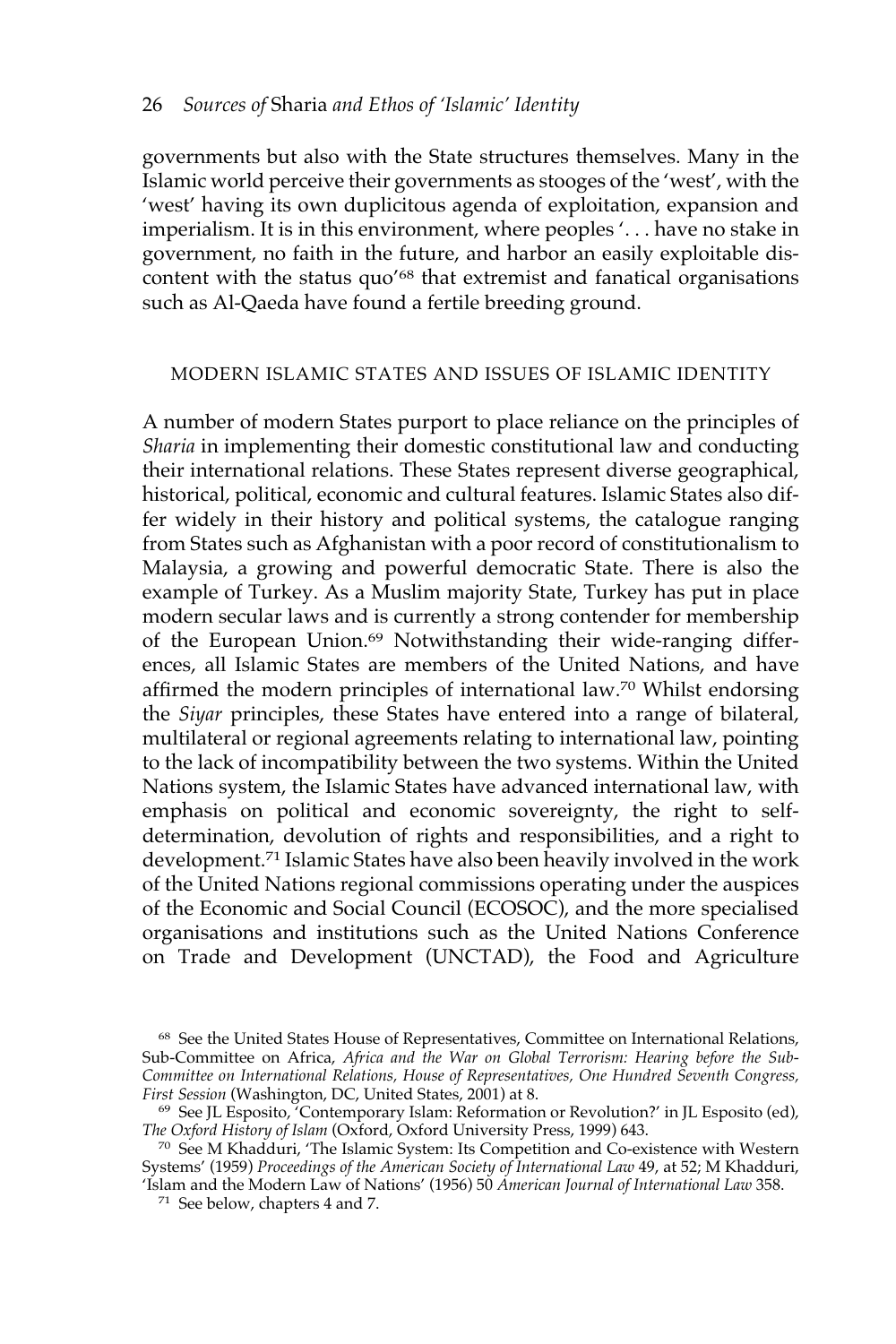Organisation (FAO) and the United Nations Development Programme (UNDP).<sup>72</sup>

The compatibility of international law and modern Islamic State practices, however, does not remove the central question of identity. How can a State be identified as 'Islamic'? In other words what are the attributes of an Islamic State? It is extremely difficult to address the question of identity. Indicators may point to the proportion of Muslims in a State or the system of government that is operative. Some advocates of Islamic identity would rely upon the question of whether *Sharia* is enforced in a State, others may acknowledge Islamic identity simply through hortatory statements in constitutional and legislative provisions. At present fifteen constitutions name Islam as the official religion; five States have declared themselves Islamic Republics.<sup>73</sup> The present study, while acknowledging the significance of Islamic identity amongst modern State practices, adopts a pragmatic approach. For the purposes of the present research, Islamic identity is associated with membership of an organisation, the Organisation of the Islamic Conference, which identifies itself with Islam; its primary objectives are to promote Islamic solidarity and to work for the furtherance of the interests of Muslims across the globe.74 While the membership of the OIC is not exclusively Muslim, a huge proportion of Member States do in fact have Muslim majorities. On the other hand, membership does not entail any obligations to implement the *Sharia* or have in place Islamic political, social or ethical frameworks.75 The discussion that follows examines the role and achievements of the OIC as an Islamic Organisation.

## THE ORGANISATION OF THE ISLAMIC CONFERENCE (OIC)

The OIC was established in Rabat, Kingdom of Morocco, on 12 Rajab 1389H (25 September 1969). Its establishment was a reaction against a Zionist arson attack upon *Al-Aqsa* in occupied Jerusalem on 21 August 1969. Motivated to defend the faith and integrity of the Muslim peoples, a large group of States united by this common cause covenanted in their first meeting held in Rabat to liberate Jerusalem and Al-Aqsa from Zionist occupation.76 Now existing as an inter-governmental organisation

<sup>72</sup> See P Malanczuk, *Akehurst's Modern Introduction to International Law* 7th rev edn (London, Routledge, 1997) 224.

 $73$  Baderin, n 31 above, at 8 (see text accompanying n 33). According to an earlier study, there are twenty-three countries recognising Islam as the State religion. See IR al-Fariqi (ed), *Historical Atlas of the Religions of the World* (New York, Macmillan, 1974) 279 cited in JL Payne, *Why Nations Arm* (Oxford, Basil Blackwell, 1989) at 122–3.

 $74$  The reliance upon OIC membership as identification of 'Islamic' States has been adopted by a number of scholars and jurists: see eg Baderin*,* n 31 above, at 8.

 $75$  Moinuddin, n 3 above, at 101.

<sup>76</sup> Huntington, n 55 above, at 176.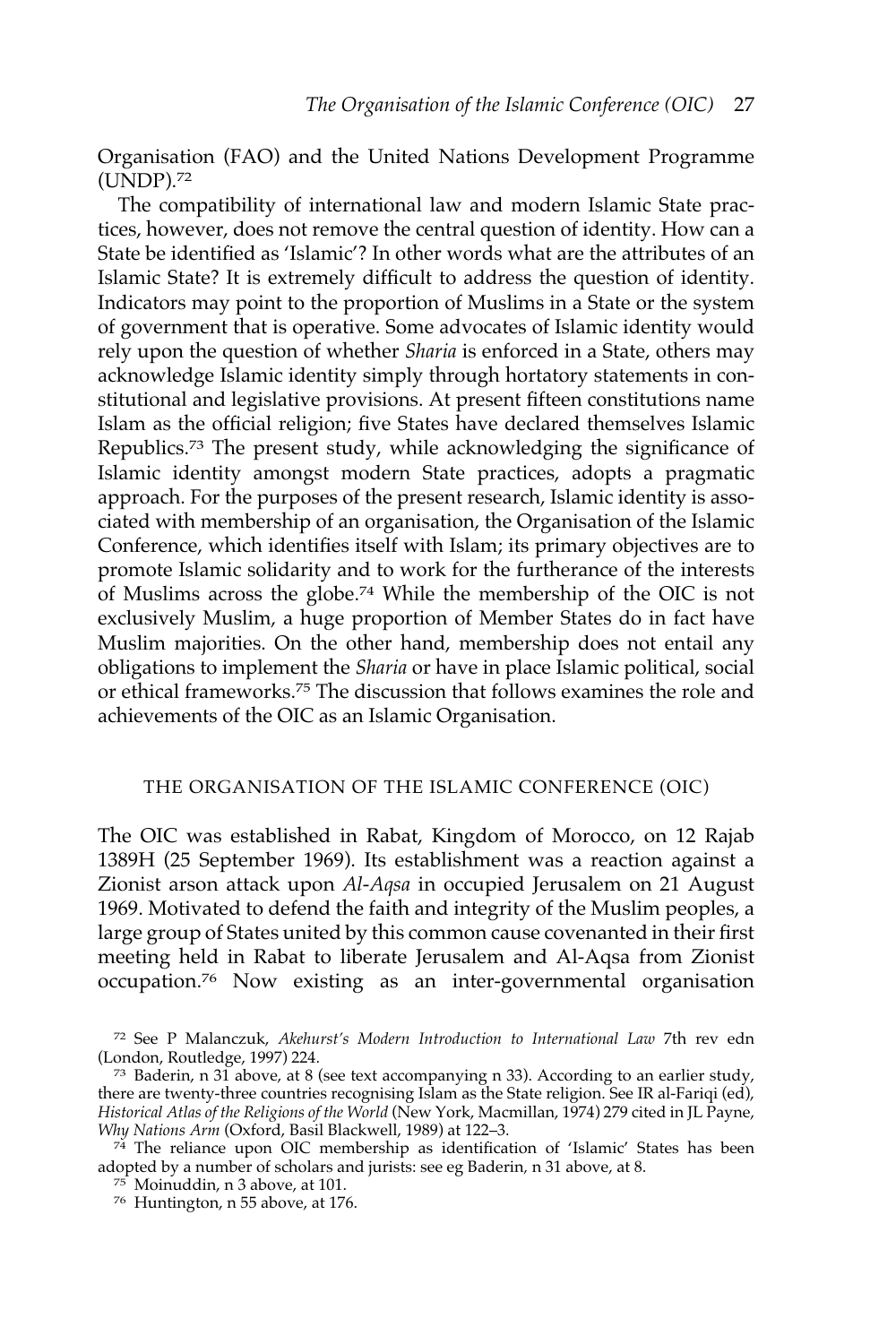numbering fifty-six states, the OIC continues to pool its resources and efforts in its endeavour to present a unified voice and protect the interests of Muslim peoples and the Muslim world community.

A permanent General Secretariat was created and a Secretary General was appointed at the First Islamic Conference of Ministers of Foreign Affairs. After the first epochal meeting in Rabat, the Islamic Conference of Foreign Ministers approved the Charter of the Organisation.<sup>77</sup> Pursuant to Article II of the Charter, the Organisation's objectives are:

- to promote Islamic solidarity among Member States;
- to consolidate co-operation among Member States in the economic, social cultural, scientific and other vital fields of activities, and to carry out consultations among Member States in international organisations;
- to endeavour to eliminate racial segregation, discrimination and to eradicate colonialism in all its forms;
- to take necessary measures to support international peace and security founded on justice;
- to co-ordinate efforts for the safeguarding of the Holy Places and support of the struggle of the people of Palestine, to help them regain their rights and liberate their land;
- to back the struggle of all Muslim peoples with a view to preserving their dignity, independence and national rights;
- to create a suitable atmosphere for the promotion of cooperation and understanding among Member States and other countries.

The Organisation is further impelled by the following principles:

- total equality between Member States;
- respect of the right of self-determination, and non-interference in the domestic affairs of Member States;
- respect of the sovereignty, independence and territorial integrity of each Member States;
- settlement of any conflict that may arise by peaceful means such as negotiation, mediation, reconciliation or arbitration;
- abstention from the threat or use of force against the territorial integrity, national unity or political independence of any Member States.

## INSTITUTIONS OF THE OIC

The Conference is composed of main bodies, secondary organs, specialised institutions and standing committees. Pursuant to Article III of the

<sup>77</sup> The OIC Charter was approved and adopted in the third Islamic Conference of Foreign Ministers held in Jeddah in March 1972. The Charter was registered in conformity with Article 102 of the United Nations Charter on 1 February 1974. For the text of the Charter see <http://www.oic-oci.org/> (2 October 2004); also see P Sands and P Klein, *Bowett's Law of International Institutions,* 5th edn (London, Sweet & Maxwell, 2001) 148.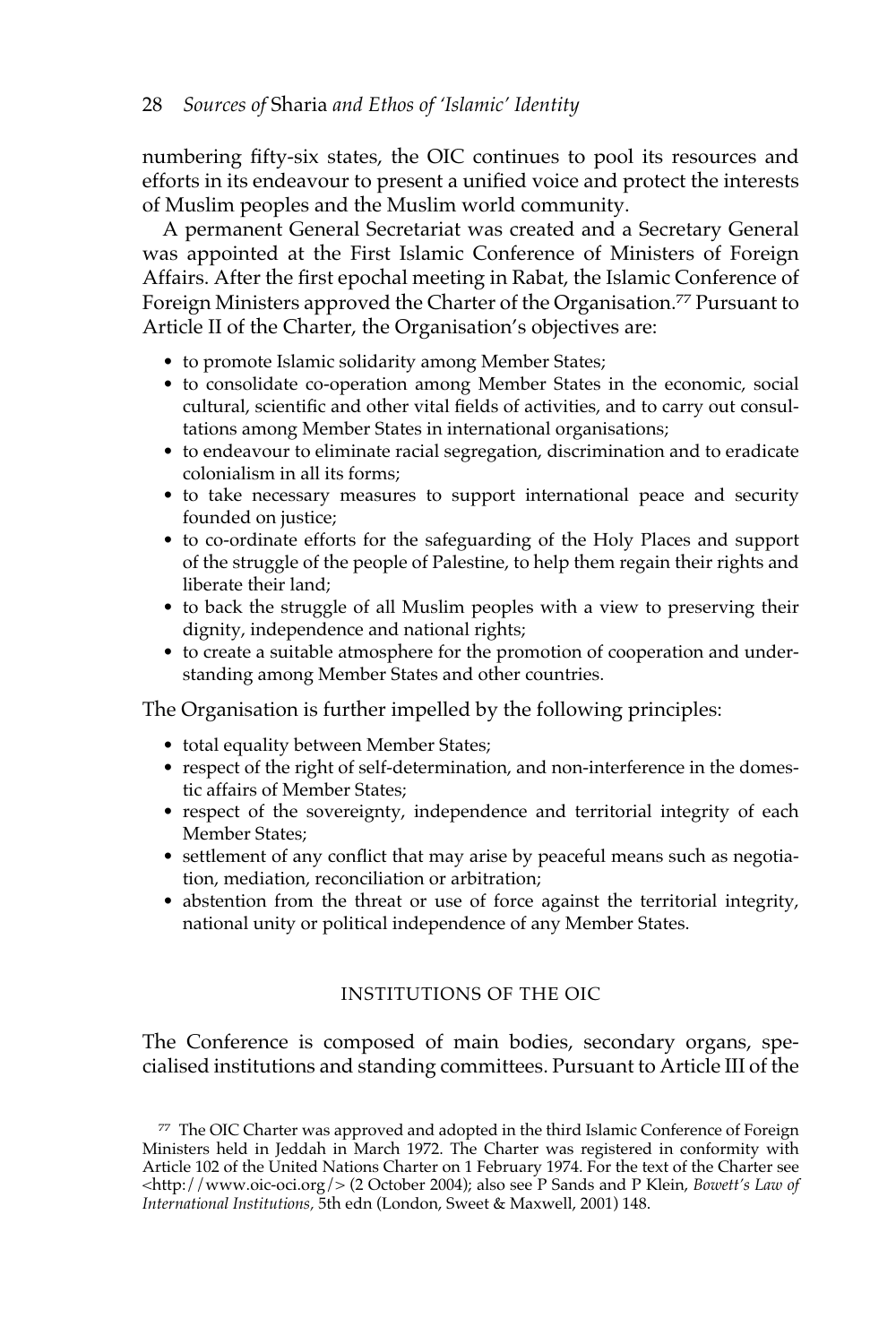OIC Charter, the Organisation establishes three main bodies: (i) the Conference of Kings and Heads of State and Government, (ii) the Conference of Foreign Ministers, and (iii) the General Secretariat and Subsidiary Organs. The Conference of Kings and Heads of State and Government is the supreme authority of the Organisation. It compulsorily meets once every three years, and additionally when the interests of Muslim nations warrant it, to lay down and co-ordinate the Organisation's policy.<sup>78</sup> The Conference of Foreign Ministers meets once a year and whenever the need arises, to consider means of implementing its general policy and resolutions, to adopt new resolutions, and to examine the report of the Financial Committee and approve the budget.79 The General Secretariat is the executive organ of the organisation. Headed by a General Secretary, the Secretariat is entrusted with the implementation of the decisions of the two aforementioned main bodies.<sup>80</sup>

A fourth main body is in the process of being created. The International Islamic Court of Justice (IICJ) will be located in Kuwait and will be the principal judicial organ of the OIC. It will consist of seven members elected by the Islamic Conference of Foreign Ministers (ICFM). The remit of the Court will be dispute settlement between Member States, the issuing of opinions as requested by the Islamic Summit, the ICFM or by any organ of the OIC with the prior approval of the ICFM, and the interpretation of the Charter of the Organisation.<sup>81</sup>

There are a number of secondary organs and institutions that collaboratively work towards the attainment of the Organisation's objectives: subsidiary organs, specialised institutions, affiliated institutions and standing committees (categorised by the degree of autonomy they each enjoy vis-à-vis the Organisation) have been proliferating steadily in both numbers and in terms of areas covered. Notably, by the third year of the World Decade for Cultural Development, an initiative inaugurated by the United Nations in 1988 under the auspices of UNESCO, the OIC had already built Islamic Colleges, and Cultural Institutes and Centres for the purpose of disseminating Islamic culture and proliferating the teaching of Arabic, the language of the Holy Qur'an, and other languages.

Several additional institutions have been established within the framework of the OIC and in accordance with the resolutions adopted by the ICFM. Member States automatically become members of these organs and their budgets are approved by the ICFM. As we shall consider shortly, these additional institutions include the Statistical, Economic, Social Research and Training Centre for Islamic Countries (located in Turkey),

<sup>78</sup> Article IV, OIC Charter.

<sup>79</sup> *Ibid.* Article V.

<sup>80</sup> *Ibid.* Article VI.

<sup>81</sup> For a critical examination see Hussain, n 10 above, at 90–117.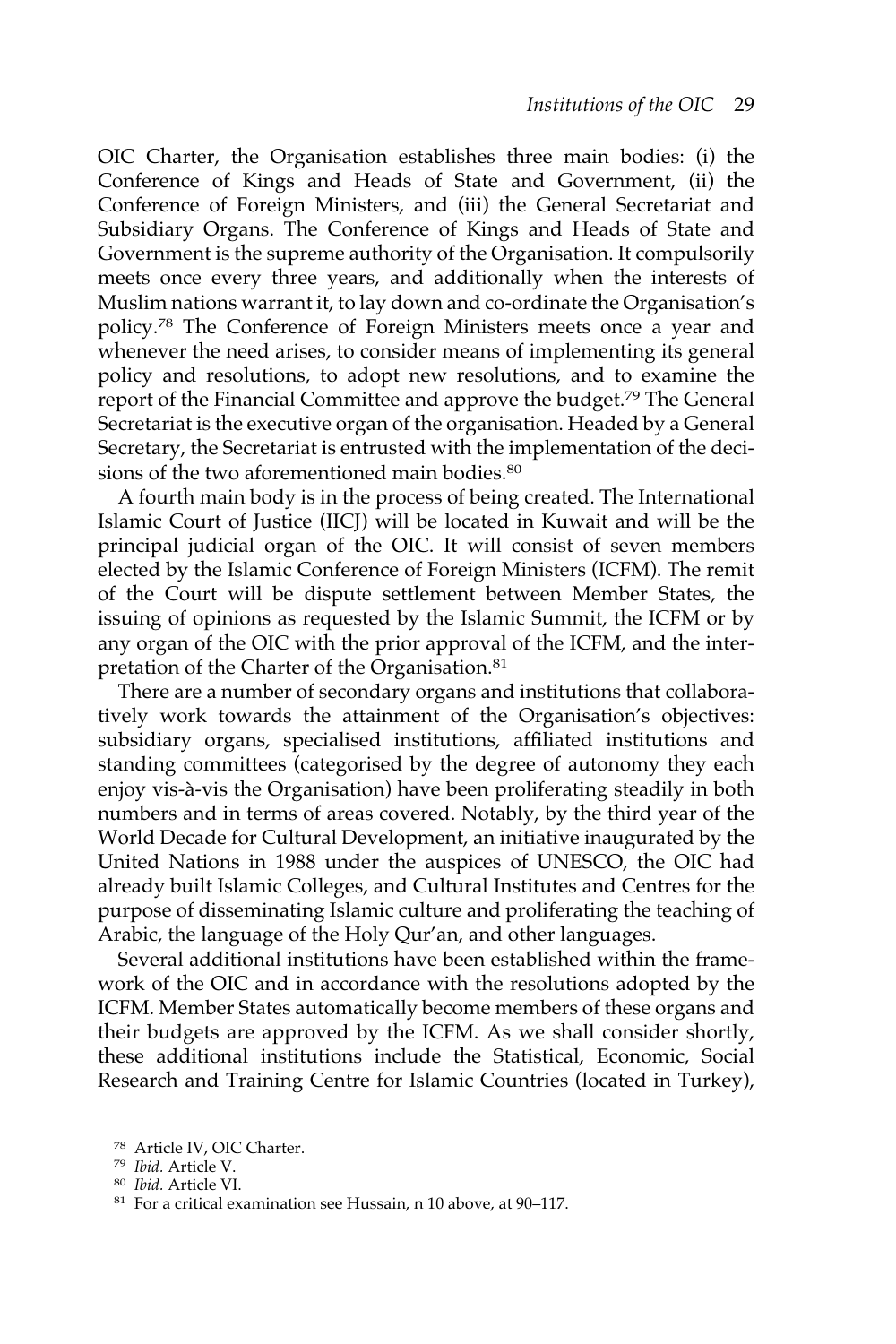the Islamic Institute of Technology, the Islamic Centre for the Development of Trade in Casablanca, Morocco and the International Commission for the Preservation of Cultural Heritage.

The remit of subsidiary organs is both research and operational. Several of the organs are creating and publishing databases of information collected through surveys and research. In their operational capacity, the organs set up programmes for the dissemination of expertise, training, and resources for the benefit of all Member States. At present there are ten subsidiary organs. In establishing these agencies, the OIC commented that:

The undermentioned Centres are established within the framework of the Organization of the Islamic Conference in accordance with a resolution adopted by the Islamic Conference of Kings and Heads of State and Government or the Islamic Conference of Foreign Ministers. Member States shall automatically become members of these organs and their budgets shall be approved by the Islamic Conference of Foreign Ministers.82

## SUBSIDIARY ORGANS OF THE OIC

## **The Statistical, Economic, Social Research and Training Centre for Islamic Countries (SESRTCIC)**

This Centre researches and compiles data regarding the economic and social structure of the Organisation's Member States. As well as exploring the potential for collaborative projects between Member States in the fields of commerce and industry, the Centre also examines social issues such as poverty, education, health and employment. Recent publications include the *Statistical Yearbook of the OIC Countries 2002*83 and *Basic Facts and Figures on OIC Member Countries 2002*. 84

## **The Research Centre for Islamic History, Art and Culture (IRCICA)**

This Centre provides a venue for the collaborative efforts of scholars, historians and research institutions of the Member States and other countries throughout the world to study, and exchange knowledge and information regarding the history, art, science and culture of the Muslim peoples. As the Secretariat and executive organ of the International

83 SESRTCIC Publications 2002.

<sup>82</sup> <www.oic-oci.org/english/main/subsidiary%20organs.htm> (20 September 2004).

<sup>84</sup> SESRTCIC Publications 2002.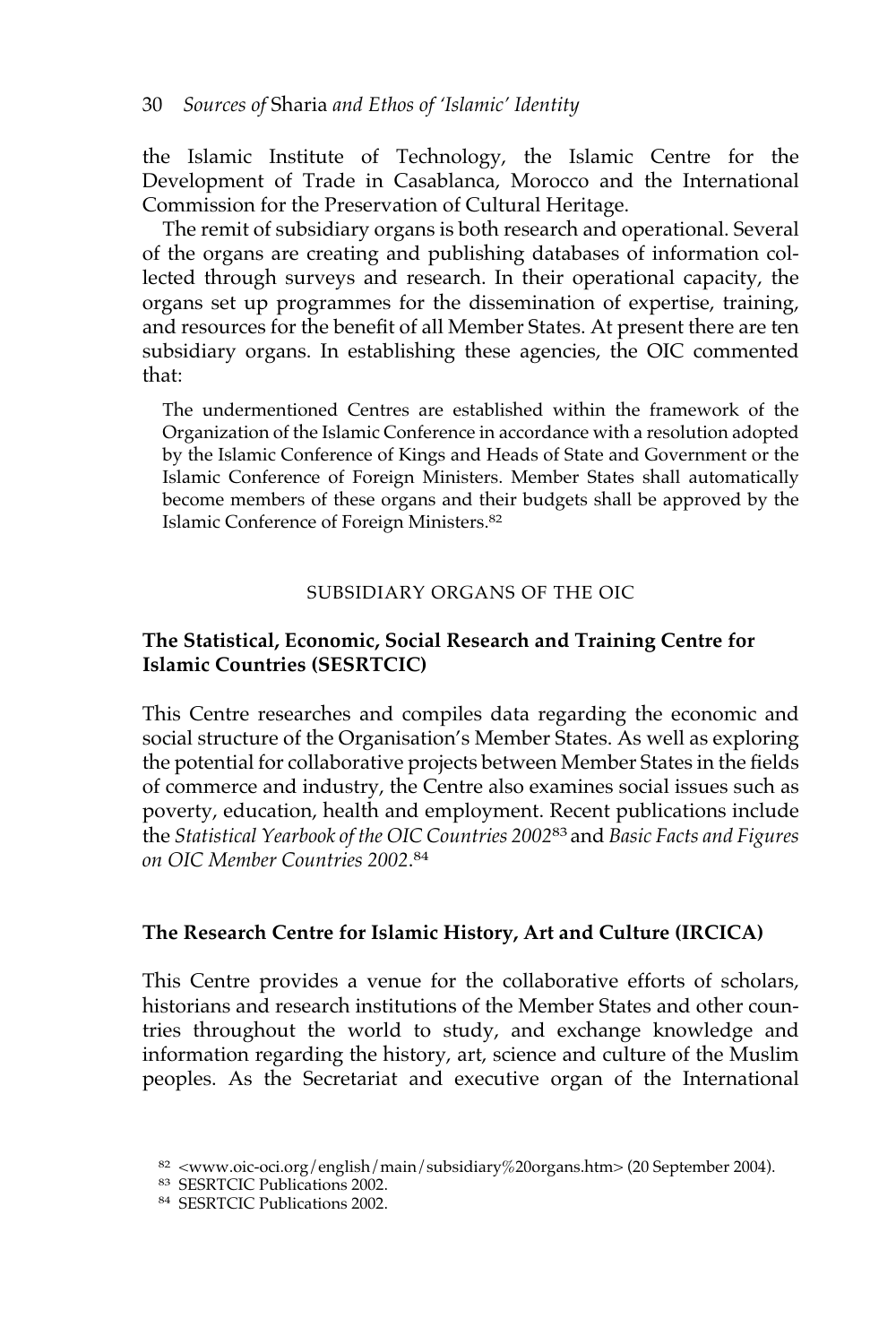Commission for the Preservation of Islamic Cultural Heritage (ICPICH), the Centre organises conferences and exhibitions, as well as training courses.

# **The Islamic Institute for Technology (IIT) (Formerly: Centre for Vocational and Technical Training and Research (ICTVTR)**

Providing technical and vocational training to industrial, technical and mechanical instructors from all Member States, this Institute aims to improve human resources within, and technical co-operation between, States. The latter objective is achieved through the exchange of skilled experts and training programmes, and through publications and practical workshops. Through conducting its own research in these technological fields, the Institute provides advisory and consultancy services for the benefit of any government or international organisation.

# **The Islamic Centre for the Development of Trade (ICDT)**

To promote trade between Member States, this centre provides both legal and practical advice as to how to proliferate both internal and international trade. Moreover, the Centre's efforts are in abundance: not only does it promulgate trade information vis-à-vis publications and bulletins, the centre organises seminars, trade fairs and exhibitions designed to encourage States to adopt expedient strategies for trading.

# **The Islamic** *Fiqh* **Academy**

The remit of this Academy is jurisprudential; it studies contentious contemporary issues and seeks solutions in accordance with the principles of the Islamic *Sharia*. Its findings are disseminated through the Muslim community using seminars and publications, and in doing so, the Academy endeavours to provide a proper understanding of the tenets of the Islamic faith.

# **The Executive Bureau of the Islamic Solidarity Fund (ISF)**

This subsidiary organ provides emergency aid when Member States suffer natural or man-made disasters. Moreover, as its title suggests, the Islamic Solidarity Fund advances monetary assistance to Islamic communities in non-Member States for the purposes of religious, socio-economic,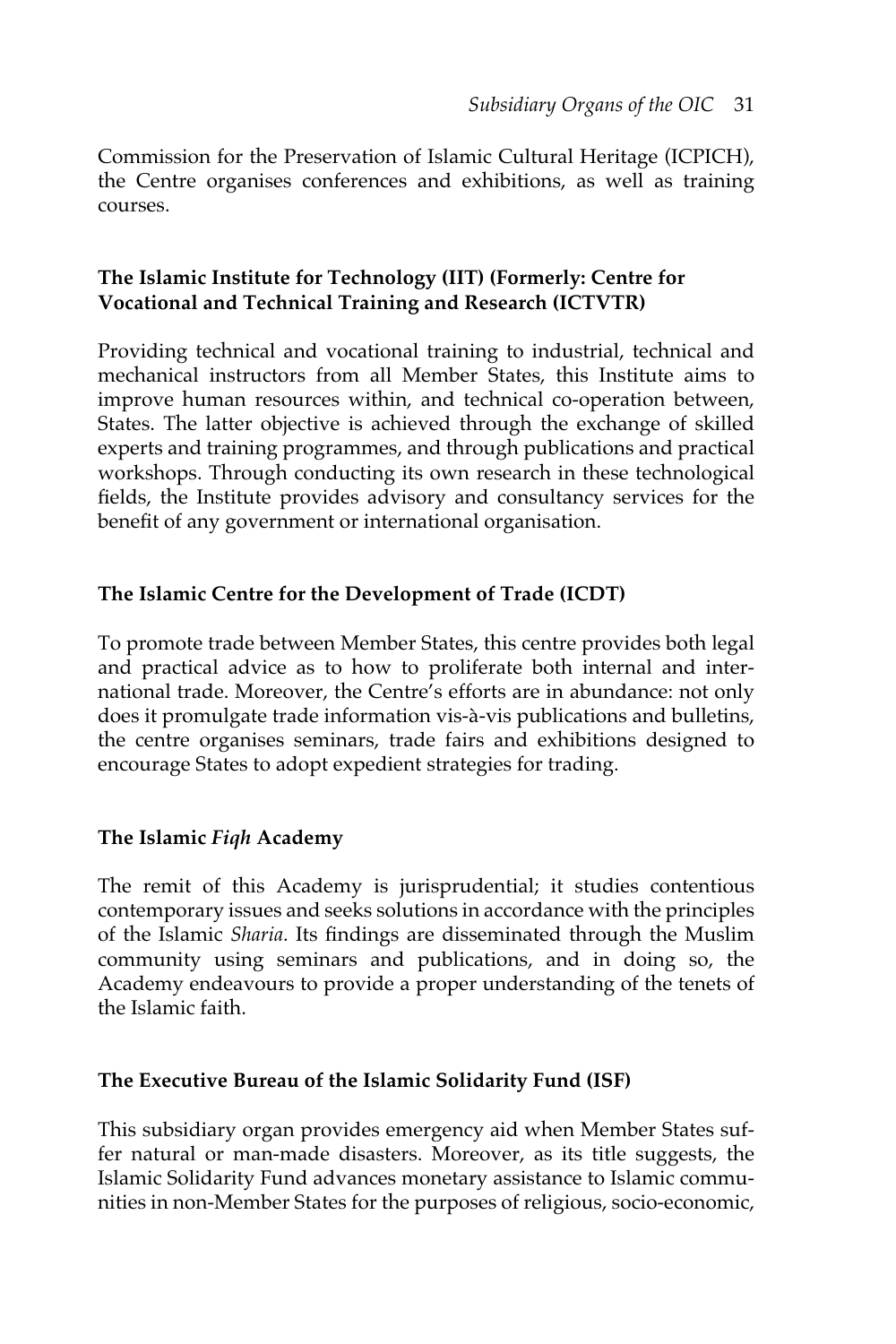## 32 *Sources of* Sharia *and Ethos of 'Islamic' Identity*

or cultural improvement. The Bureau strengthens its financial position by using its endowment, the *Waqf*, to acquire liquid assets; it also owns a number of fixed properties donated by the governments of Member States and by Muslim organisations.

# *Al-Quds* **(Jerusalem) Fund**

The purpose of this fund is two-fold. Firstly, it supports the Palestinian struggle for independence in and around Jerusalem, and secondly, it strives to preserve the Arab character of this city. Like the ISF, the *Al-Quds* Fund seeks to improve its financial position by investing in liquid assets, whilst acquiring fixed properties donated by the governments of Member States and by Muslim organisations. As shall be examined in due course, since the events of 11 September 2001, States have placed substantial restrictions on what they perceive as terrorist funding operations. It is troubling to note that doubts have been expressed as regards supporting the Palestinian cause. In the light of these negative developments the existence of *Al-Quds* Fund itself remains doubtful.

# **International Commission for the Preservation of Islamic Cultural Heritage (ICPICH)**

The Commission's mandate is to raise and then distribute funds to assist Member States, individually and collectively, in the preservation and restoration of items and places depicting Islamic cultural heritage, including the heritage of *Al-Quds Al-Sharif* (Holy Jerusalem). Such items and places include historic cities, libraries, manuscripts and monuments.

## **The Islamic University of Niger**

The *Oum Al-Qura* University was established with financial assistance from the Islamic Solidarity Fund. In developing facilities for teaching higher education and for research in both the arts and the sciences, the intention has been that the University will provide an adequate response to the growing need for higher education of Muslims in an Islamic academic environment, throughout the countries of West Africa.

# **The Islamic University of Uganda**

This University was established with the help of the OIC. In a fashion similar to the University of Niger, the University of Uganda was created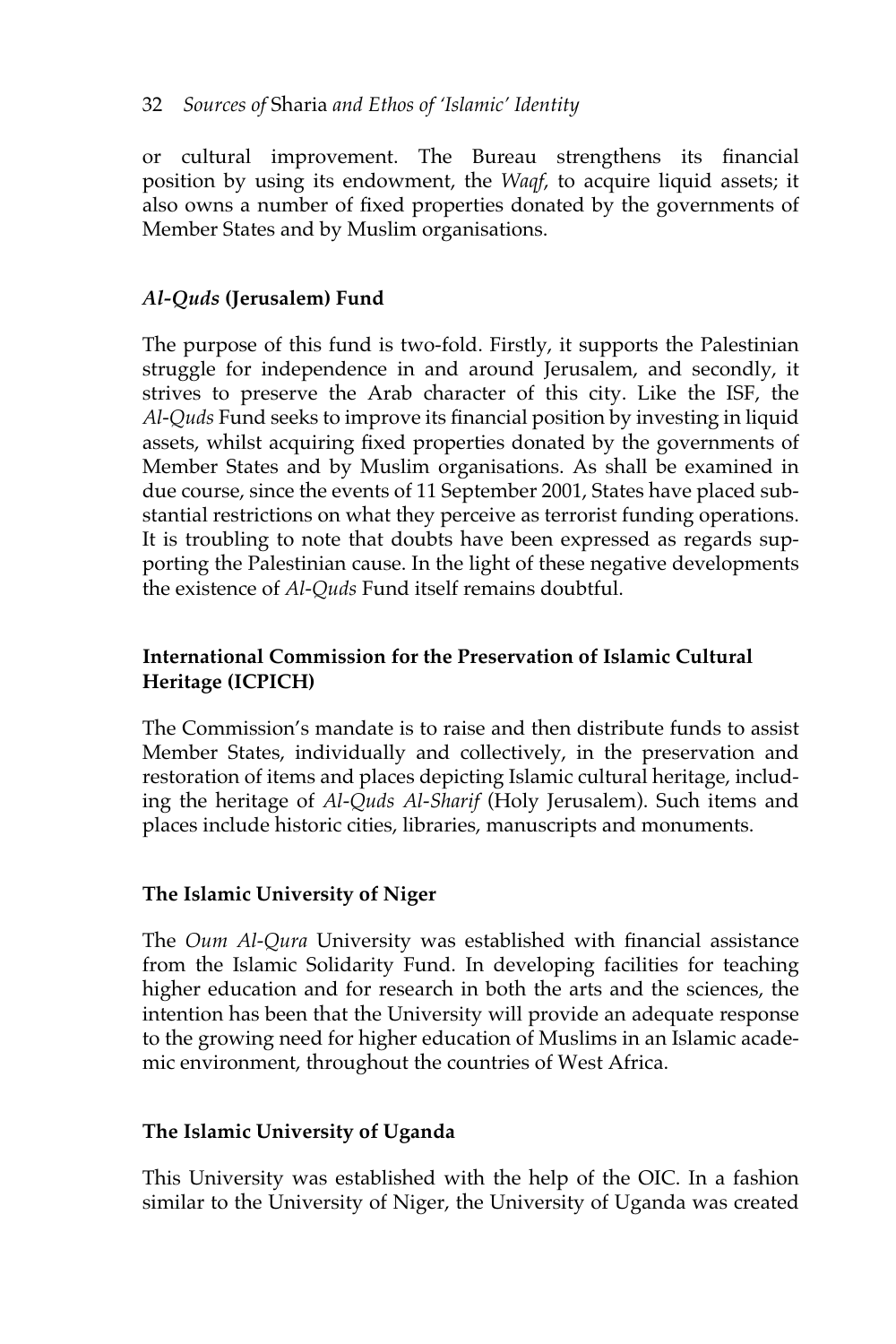with a view to developing facilities for higher education in both the arts and the sciences. Situated in Uganda, the University seeks to assist Muslims in the countries of Central and East Africa.

## AFFILIATED INSTITUTIONS

The Affiliated Institutions of the OIC consist of international governmental, professional and societal institutions of Member States that were founded under the auspices of the Organisation. The OIC states that collectively:

[t]hese group together entities or mortal persons. Membership to these institutions is optional and is open to institutions and organs of OIC Member States. Their budgets are independent of the budget of the Secretariat General and those of subsidiary and specialized organs. They were established under the auspices of the Islamic Conferences of Heads of State and Government or the Islamic Conference of Foreign Ministers. Affiliated institutions may be granted observer status by virtue of a resolution of the Islamic Conference of Foreign Ministers. They may obtain voluntary assistance from the subsidiary and specialized organs as well as from Member States.<sup>85</sup>

Located in different cities of the Islamic world, seven affiliated institutions have been established. They include the Islamic Chamber of Commerce, Industry and Community Exchange (ICCI) (Karachi), the International Association of Islamic Banks (Jeddah) and the Organisation of Islamic Capitals and Cities (Mekkah).

## **The Islamic Chamber of Commerce, Industry and Community Exchange (ICCI)**

The ICCI was established as a result of a resolution adopted by the Tenth Islamic Conference which took place in Fez, in May 1979.86 The General Secretariat of the ICCI is headed by the Secretary General. The Secretary General is appointed by the General Assembly, the governing body of the Islamic Chambers. As noted above, the ICCI has its headquarters in Karachi, Pakistan. Its objectives include inter alia to promote and encourage trade, industry and handicrafts among the Member States; to make recommendations for safeguarding the economic interests and commercial activities of the Islamic world; to promote co-operation between the Islamic Chambers and other international commercial, industrial and

<sup>85</sup> <www.oic-oci.org/english/main/Affiliated%20Institutions.htm> (20 September 2004).

<sup>86</sup> Resolution No 15/10–EC.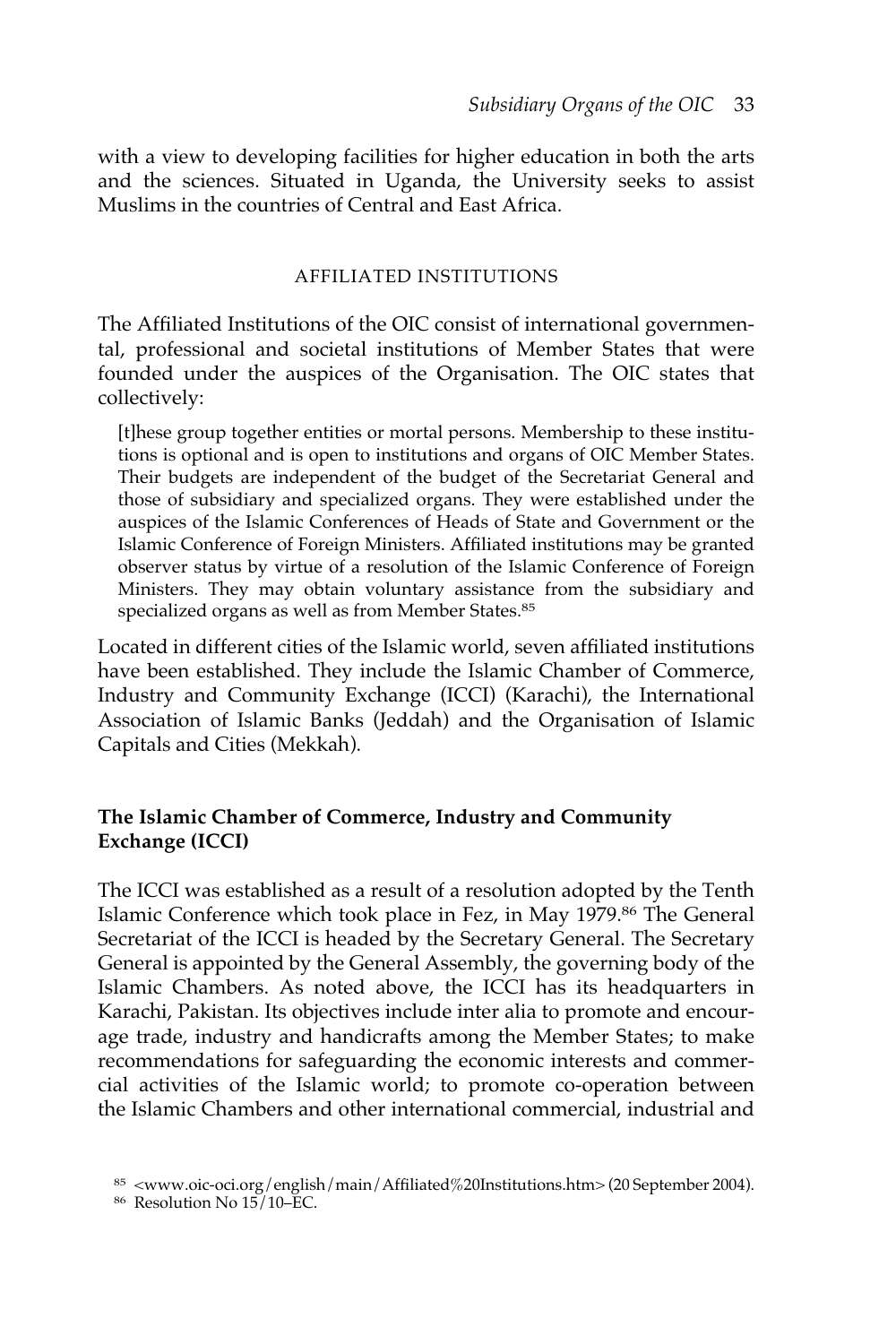agricultural organisations; to promote the exchange of commercial delegations and to organise trade fairs, exhibitions, seminars, lectures and publicity campaigns; to promote investment opportunities and joint ventures among the Member States and to provide for arbitration in the settlement of commercial and industrial disputes; and to promote exchange of commercial, technical, industrial, management and scientific information and know-how among Member States.

# **The International Association of Islamic Banks**

Under the umbrella of the OIC, another significant institution, the International Association of Islamic Banks, was established on 21 August 1977. Its central offices are in Jeddah, Saudi Arabia. The primary objectives of the Association are inter alia to promote Islamic banking, coordination amongst Islamic banks and to resolve operational constraints of standardisation and the application of the *Sharia*. <sup>87</sup> The Association also undertakes and facilitates research in Islamic economics, providing assistance in manpower development, maintaining a databank of all Islamic financial institutions and providing technical assistance in Islamic banking. The Association aims to advance and enforce the ties and links amongst Islamic financial institutions and to promote intra-co-ordination and intraco-operation. It is designed to ensure the institutions' Islamic observance and character in pursuance of achievement of the common and mutual goals.

# **The Organisation of Islamic Capitals and Cities**

The Organisation of Islamic Capitals and Cities was created by virtue of Resolution No 9/9–E which was adopted by the ICFM in Dakar, Republic of Senegal during April 1978. The Statute of this Organisation was approved by the ICFM in Fez, Morocco, on 8 May 1979. However it was not until the First General Conference of the Organisation held in Al Mukarramah in January 1980 that the Organisation of Islamic Capitals was officially inaugurated. Its objectives are as follows:

1 Strengthening the bonds of friendship, brotherhood and solidarity among Islamic Capitals and Cities;

2 Promoting, developing and expanding the scope of cooperation among the Islamic Capitals and Cities;

3 Preserving the identity and heritage of Islamic Capitals and Cities;

<sup>87</sup> On the doctrinal issues regarding Islamic Banking see below, chapter 6.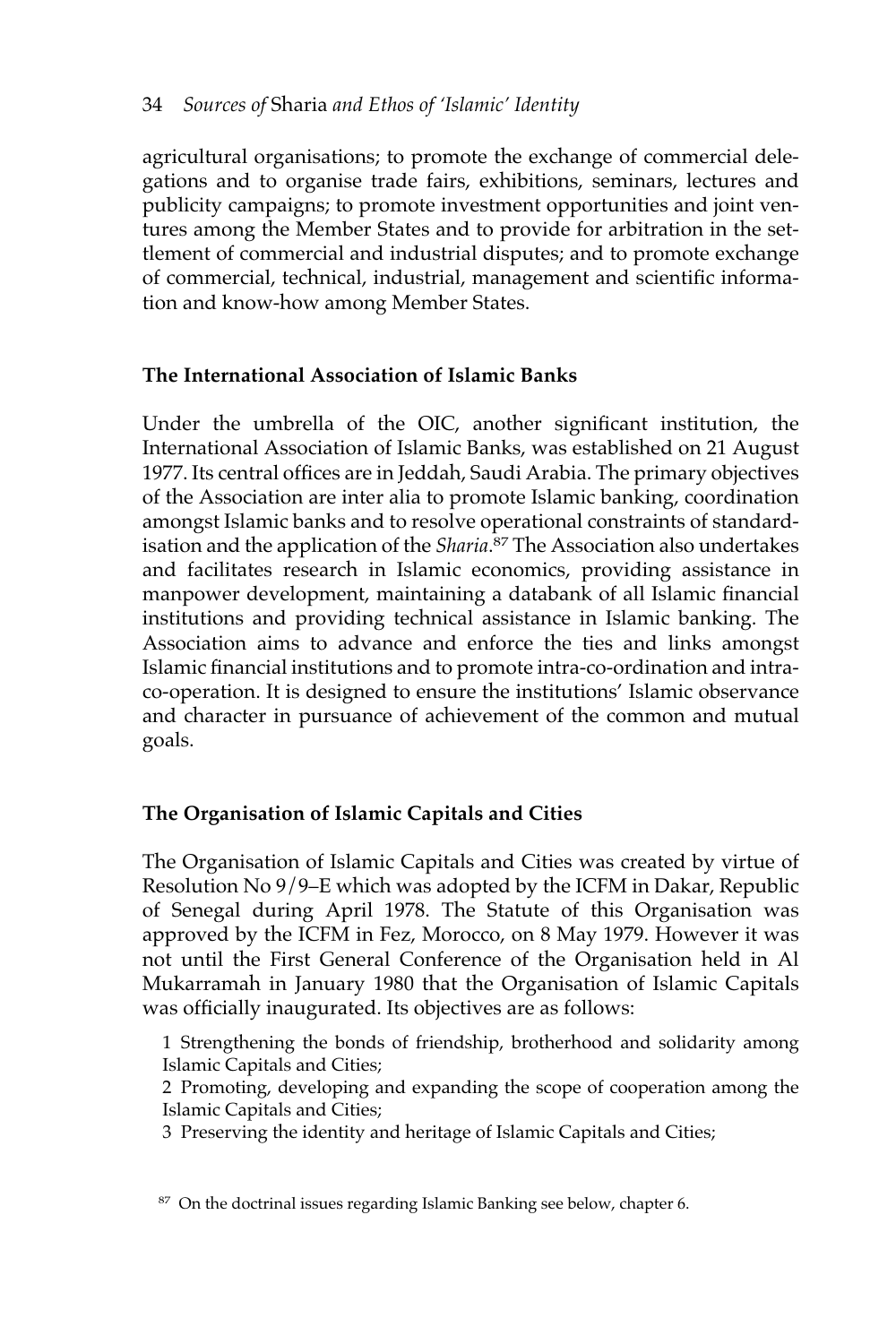4 Seeking to implement comprehensive urban, architectural plans which may guide the growth of Islamic Capitals and Cities in accordance with their actual economic, social, cultural and environmental characteristics;

5 Upgrading the standards of public services and utilities in the Islamic Capitals and Cities.88

## **The Sports Federation of Islamic Solidarity Games**

This Federation was established pursuant to Resolution No 17/11–C of the Eleventh Islamic Conference of Foreign Ministers (held in Islamabad, Pakistan, in May 1980 (1400H)), and Resolution No 7/3–C of the Third Islamic Summit (held in Makkah Al Mukarramah Tarif in January 1981 (1401H)). Its objectives are as follows:

1 To strengthen Islamic solidarity among youth in Member States and promote Islamic identity in the fields of sports;

2 To inculcate the principles of non-discrimination as to religion, race or class, in conformity with the precepts of Islam;

3 To reinforce the bonds of unity, amity and brotherhood among youth in Member States;

4 To unify positions in Olympic International and continental conferences and meetings and to cooperate with all the international and continent sports bodies and organisations;

5 To promote cooperation among Member States on matter of common interest in all fields of sports activities;

6 To preserve sports principles and to promote the Olympic sports movement in the Muslim world;

7 To make youth in Member States aware of the objectives of the OIC.89

## **The Islamic Committee for the International Crescent**

The Islamic Committee for the International Crescent was sanctioned during the Eighth Islamic Conference of Foreign Ministers which took place in Tripoli the capital of Libya, during May 1977. The Headquarters of the Islamic Committee are also established in Libya, in the city of Benghazi. The principal objectives of the Committee have been to alleviate the consequential distress and suffering of natural disasters, and war:

1 To provide medical assistance and to alleviate the sufferings caused by natural catastrophes and man-made disasters;

2 To offer all necessary assistance within its possibilities, to international and local organisations, serving humanity.

<sup>89</sup> *Ibid.*

<sup>88</sup> <http://www.oic-oci.org/> (1 October 2004).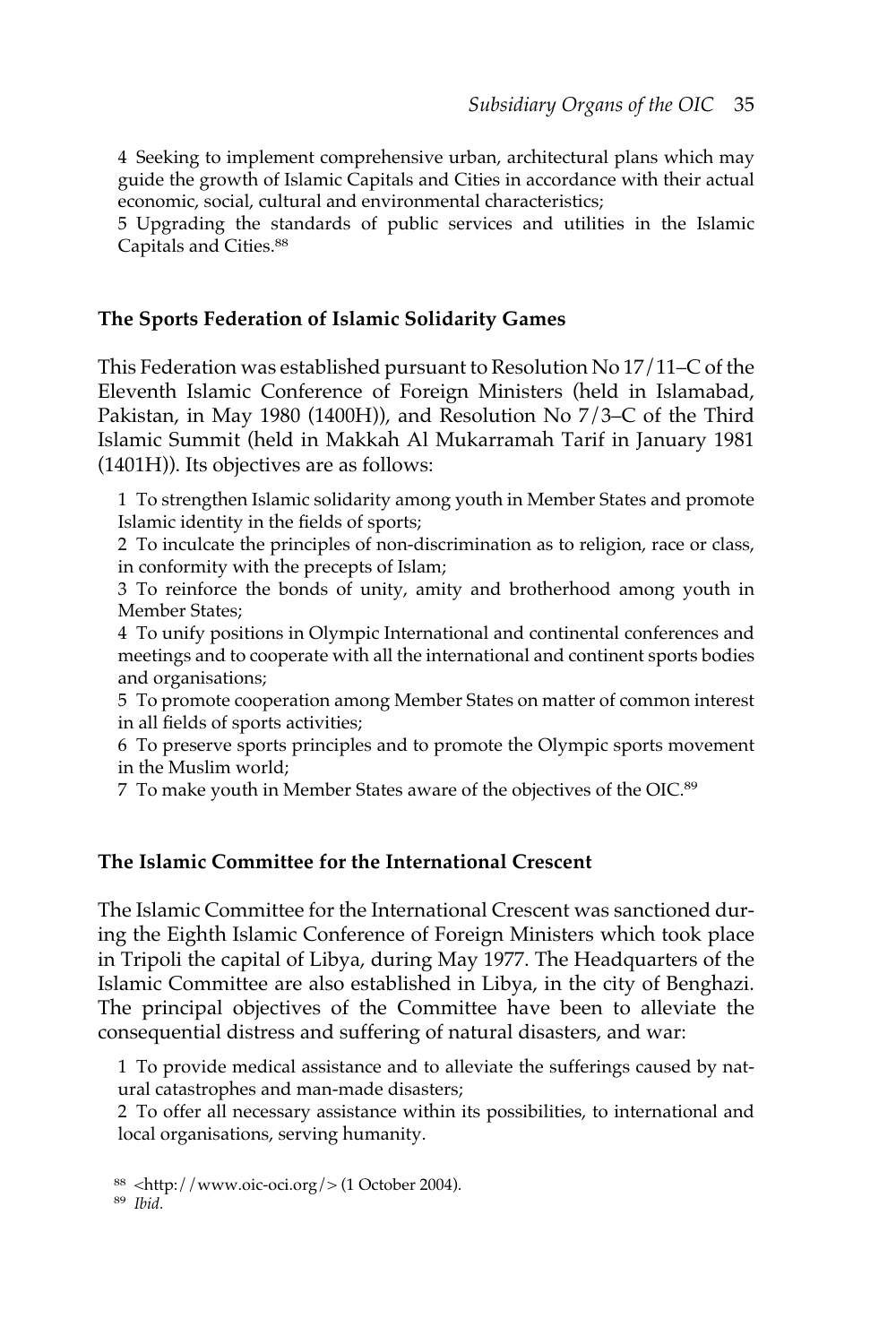## **The Islamic Shipowners' Association (ISA)**

ISA was established and approved by a Statute at the Third Islamic Summit Conference held in Makkah Al-Mukarramah/Taif (Kingdom of Saudi Arabia). Its mandate is:

1 To coordinate and unify the efforts of the members in realizing cooperation among the maritime companies, in Member States, to maximize profit;

2 To encourage members to set up joint maritime companies and shipping lines between Member States;

3 To establish contact between the Islamic world and other countries within an integrated maritime network;

4 To develop periodical and regular freight and passenger voyages between Islamic and other countries;

5 To assist in drawing up a unified policy for the Islamic maritime transporters; and

6 To conduct studies and research in the various disciplines of maritime transport.<sup>90</sup>

## **The World Federation of International Arabo-Islamic Schools**

The World Federation of International Arabo-Islamic Schools presents a useful example of the vision and foresight of the OIC. The establishment of the Federation was sanctioned at the Seventh Islamic Conference of Foreign Ministers, in Istanbul in May 1976. The Federation represents Arab-Islamic schools around the globe and the intention is to support and assist them. Amongst the principal objectives of the Federation are teaching of the Arabic language and the dissemination of Islamic culture and traditions. These objectives are attained inter alia through extending financial and moral support to the schools and cultural centres. The Federation has provided support for the setting up of many of the religious schools, the *Madrisas*. Whilst the objectives of the Federation are to be commended and applauded, there has been considerable debate regarding the role and contribution of *Madrisas* in enlightening the Muslim youth. Critics of the *Madrisas* have questioned the role of *Madrisas*. In particular there is criticism of the rigid, intolerant and stagnant version of the *Sharia* that is advanced in many of these *Madrisas*. In the modern phase of international law, a number of Islamic States have responded to this particular criticism by establishing a stricter regime of *Madrisas* and by developing a compulsory educational curriculum.<sup>91</sup> The Federation also has a signific-

<sup>90</sup> *Ibid.* Resolution 4/3 IS.

<sup>91</sup> *Ibid.* See *The Deeni Madirsa (Voluntary Registration and Regulation Ordinance)* 2002. For criticisms of the regulation see International Crisis Group, *Pakistan: Madrisas, Extremism and the*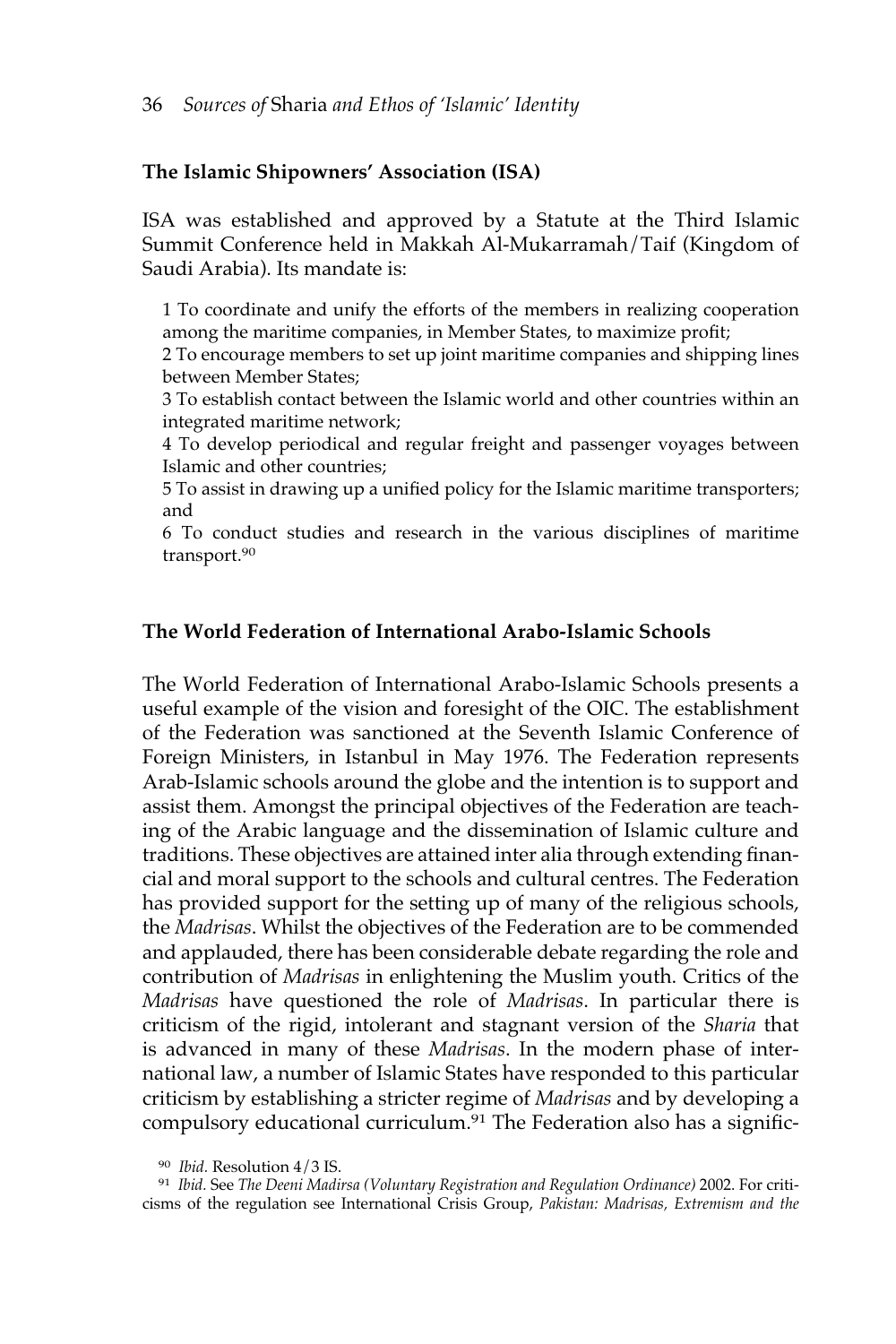ant role in the training of personnel capable of developing the Islamic ethos and culture in Arab-Islamic schools.

#### ADDITIONAL INSTITUTIONS

The OIC has also established a number of standing committees for economic and trade co-operation. The Ministerial level Committee was established to give effect to Resolution No 13/3–P (IS) adopted by the Third Islamic Summit, held in Mekkah in January 1981. The Committee is entrusted with the implementation of resolutions adopted by the Islamic Conference in economic and commercial fields, examining all possible means of strengthening co-operation in those fields among Muslim States and putting forward programmes and proposals likely to improve the capabilities of Islamic States in these sectors.

In addition to establishing agencies and affiliated institutions, the OIC has also taken significant steps towards economic co-operation through specific treaty arrangements. Two of these agreements are of particular importance. The General Agreement for Economic, Technical and Commercial Co-operation among Member States of the Islamic Conference was approved and adopted in the Eighth Conference of Foreign Ministers during 1977.<sup>92</sup> The second specific treaty agreement entered into under the auspices of the OIC is entitled the Agreement for the Promotion, Protection and Guarantee of Investments among Member States of the Organisation of the Islamic Conference.<sup>93</sup> The agreement is aimed at encouraging foreign investments and ensuring the securities of such investments against expropriation by the host State.<sup>94</sup>

### SPECIALISED INSTITUTIONS AND ORGANS

Specialised institutions are defined by the OIC as those that:

are established within the framework of the Organisation of the Islamic Conference in accordance with a resolution adopted by the Islamic Conference

<sup>92</sup> Doc ICFM 8–77/ICES-9.

<sup>93</sup> Doc Annex—I to ICMF 1281–E/D.6. The text of the agreement was finalised on 14–16 March 1981 and was approved by the Intergovernmental Conference of Foreign Ministers (ICFM) of the OIC held in June 1981 in Baghdad, Iraq.

<sup>94</sup> The Preamble of the agreement provides that the objective inter alia is *to provide and develop a favourable climate for investments*.

*Military* (Islamabad, Brussels, 2002) Report No 36; S Ahmed, *Pakistan's Unkept Promise: The Untamed Madrasas***,** *International Herald Tribune, The IHT online* (Cedex, France, 26 January 2004) **<**http://www.iht.com/articles/126492.html**>** (12 September 2004); 'Lessons in Jihad for Pakistani Youth: Religious Schools Resist Law to Curb Extremism' *The Washington Post* 14 July 2002 at A19  $\lt$ http://www.washingtonpost.com/ ac2/wp-dyn?pagename=article&contentId= A1568-2002Jul13&notFound=true> (5 September 2004).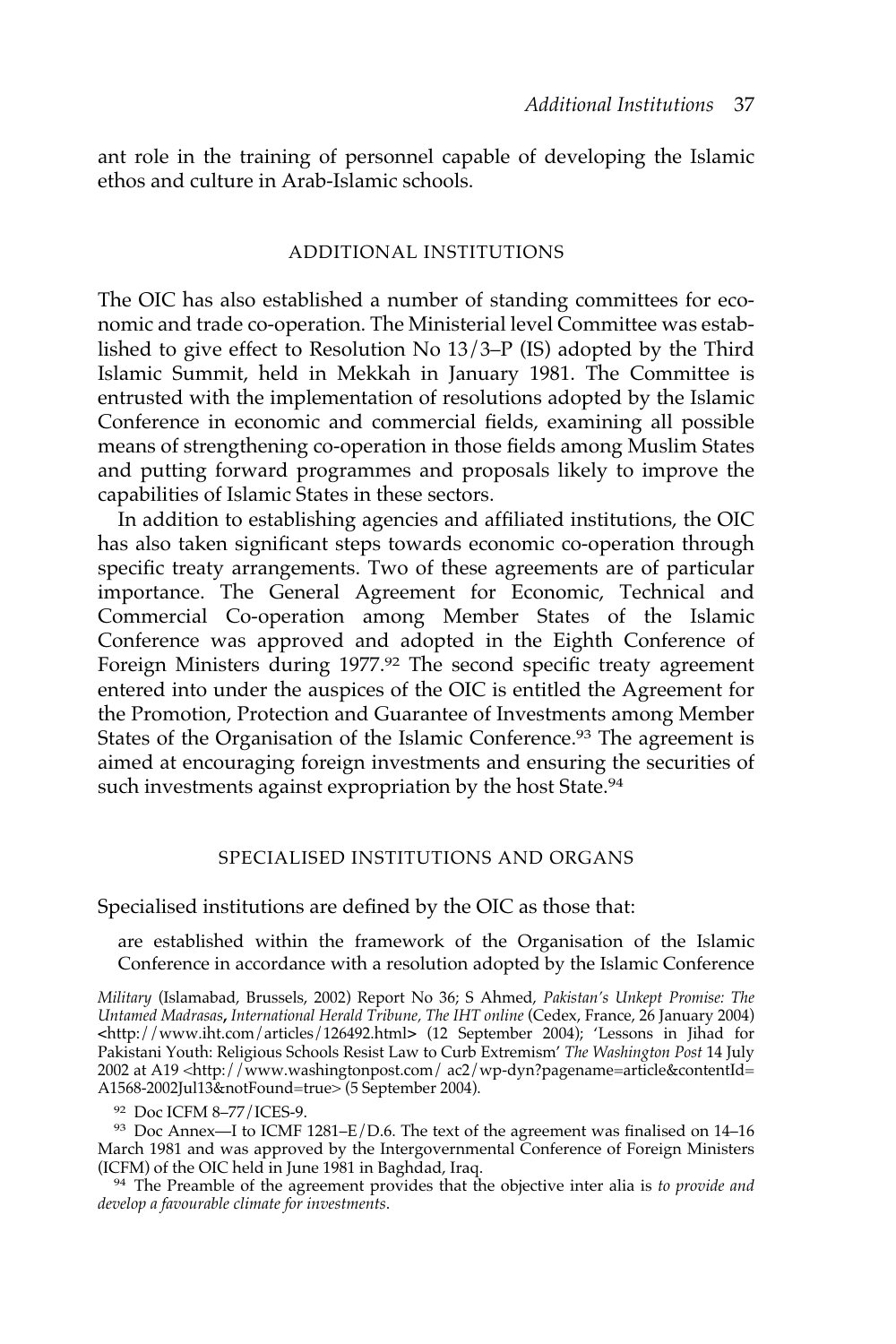of Kings and Heads of State and Government or Islamic Conference of Foreign Ministers. Membership to these organs is optional and open to OIC Member States. Their budgets are independent of the budget of the Secretariat General and those of the subsidiary organs and are approved by their respective legislative bodies as stipulated in their Statutes.95

Four specialised institutions have been established and they are located within the Islamic World:

- The Islamic Development Bank (IDB), in Jeddah (Kingdom of Saudi Arabia);
- The Islamic States Broadcasting Organization (ISBO), in Jeddah (Kingdom of Saudi Arabia);
- International Islamic News Agency (IINA), in Jeddah (Kingdom of Saudi Arabia);
- The Islamic Educational, Scientific and Cultural Organization (ISESCO), in Rabat (Kingdom of Morocco).

## **The Islamic Development Bank (IDB)**

The IDB is the international finance guild for the entire OIC.<sup>96</sup> Whilst offering services such as equity participation, non-interest loans and lease facilities, which contribute to the promotion of social and economic development within individual Member States and other Muslim communities throughout the world, the Bank also supports technical cooperation between Islamic Countries (TCIC). Moreover, like the Islamic Solidarity Fund (ISF), the Bank provides relief to Member States that suffer natural and man-made disasters.

The decision to establish the IDB originated from the efforts of Muslim Heads of State to establish a united Islamic economic and political bloc. The need for such a bloc was felt particularly strongly after the burning of the al-Aqsa mosque, the third holiest place for Muslim worship, during 1969. The al-Aqsa incident galvanised the Islamic community and prompted Muslim States to organise a series of conferences of Islamic Foreign Ministers under the auspices of the OIC. Two conferences were held in March and December 1970. These conferences proved to be precursors to the Cairo meeting of February 1972 in which an important document, 'the Institution of an Islamic Bank, Economics and Islamic Doctrine' (more widely known as the Egyptian Study) was approved.<sup>97</sup>

<sup>95</sup> <http://www.oic-oci.org/> (15 October 2004).

<sup>96</sup> For a detailed consideration see SA Meenai, *The Islamic Development Bank: A Case-Study of Islamic Co-operation* (London and New York, Kegan Paul International, 1989). Useful information can also be obtained from  $\langle$ http://www.isdb.org/ $>$  (7 May 2004).

<sup>97</sup> See A Saeed, *Islamic Banking and Interest: A Study of the Prohibition of Riba and its Contemporary Interpretation* (Leiden, Brill, 1999) 12–13.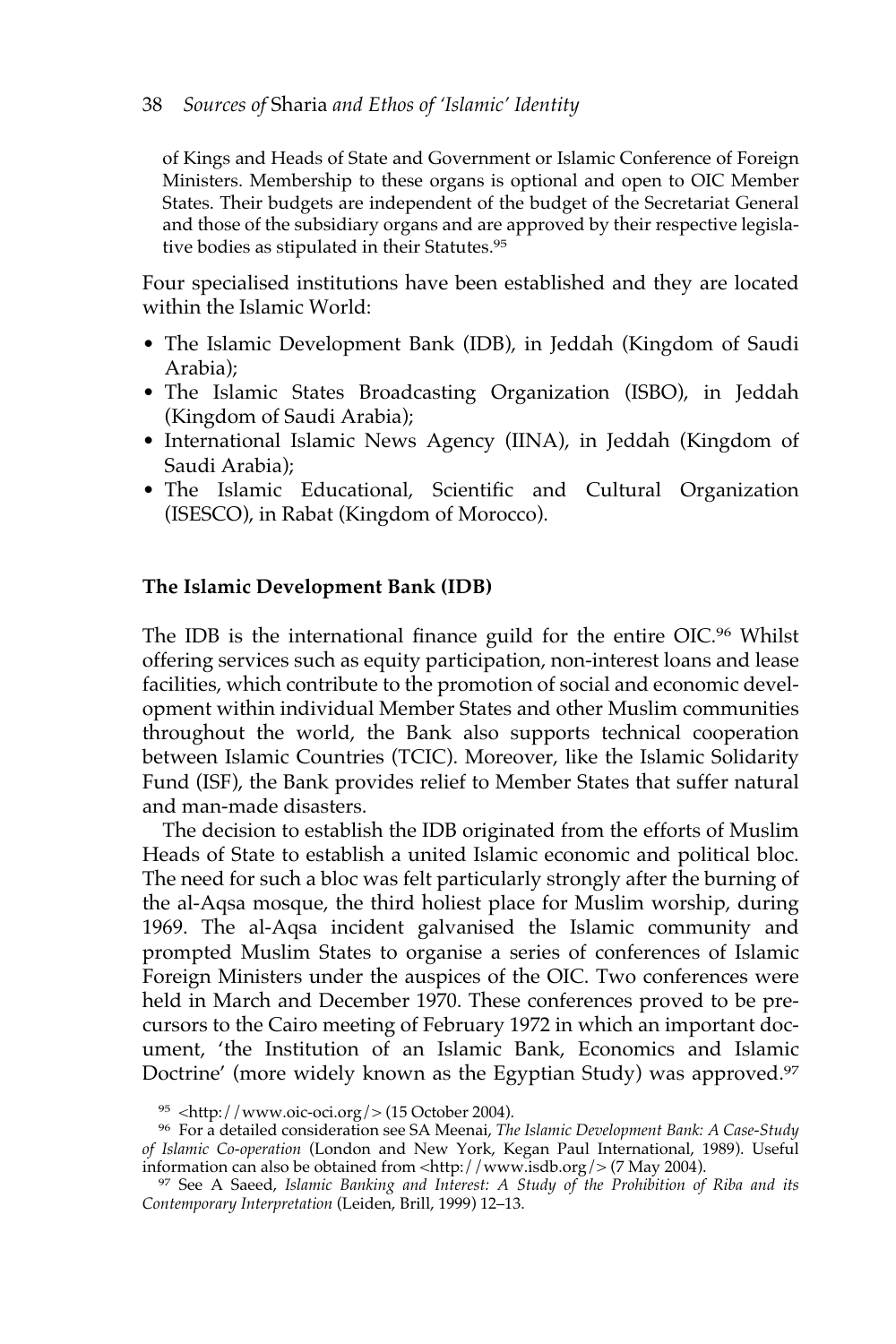The Egyptian Study proved instrumental in the drafting and ultimate adoption of the so-called 'Declaration of Intent for the establishment of the Islamic Development Bank' issued by the Conference of Finance Ministers of Islamic Countries (December 1973).98 The inaugural meeting of the Board of Governors took place in July, and the Bank was formally opened in October 1975.<sup>99</sup> There are currently 53 members of the Bank, all of them States Parties to the OIC. The Bank performs wide-ranging functions. These include participating in equity capital and granting loans for productive projects and enterprises to institutions within Member States. The Bank also assists Member States in promoting foreign trade, especially in capital goods. It provides technical assistance to Member States. The assistance of the Bank, however, is not restricted to Member States but stretches to Muslims all over the world; it has established special funds to assist Muslim communities in non-Member States.

The activities of the Bank include the implementation of the task-forces on intra-trading, training, health and literacy. The Bank has also provided assistance to member countries in relation to the World Trade Organization (WTO) and the new multilateral trading systems. Assistance through the Bank has been given to Muslim communities in non-member countries, and the Bank has encouraged new initiatives to promote cooperation with national, regional and international organisations.100 In addition, the Bank has invested resources in establishing such projects as the Islamic Banking Portfolio (IBP), the Unit Trust Investment Fund (UIF), the Infra-Structure Fund (ISF) and the Islamic Research and Training Institute (IRTI). These establishments, combined with recent structural and administrative changes, appear to have made the operations of the Bank significantly more effective.

## **The Islamic States Broadcasting Organization (ISBO)**

By encouraging co-operation between Member States in the field of broadcasting vis-à-vis the exchange of radio and television programmes among the broadcasting organisations of these countries, the ISBO nurtures co-operation amongst OIC Member States and also stimulates the habituation of Member States with each other's religious and cultural heritage, and social and economic progress. It also encourages the feeling of brotherhood among Muslim peoples and aims to unite them in the development of Islamic causes. Importantly, the ISBO promulgates the principles of the Islamic Dawa (invitation to Islam) and encourages the teaching of Arabic and other languages spoken in the Member States.

<sup>98</sup> See the Second Annual Report of the Islamic Development Bank (1976–1977) at 4.

<sup>99</sup> See the Annual Report of the Islamic Development Bank (1999–2000) at 6.

<sup>100</sup> *Ibid*, at 36.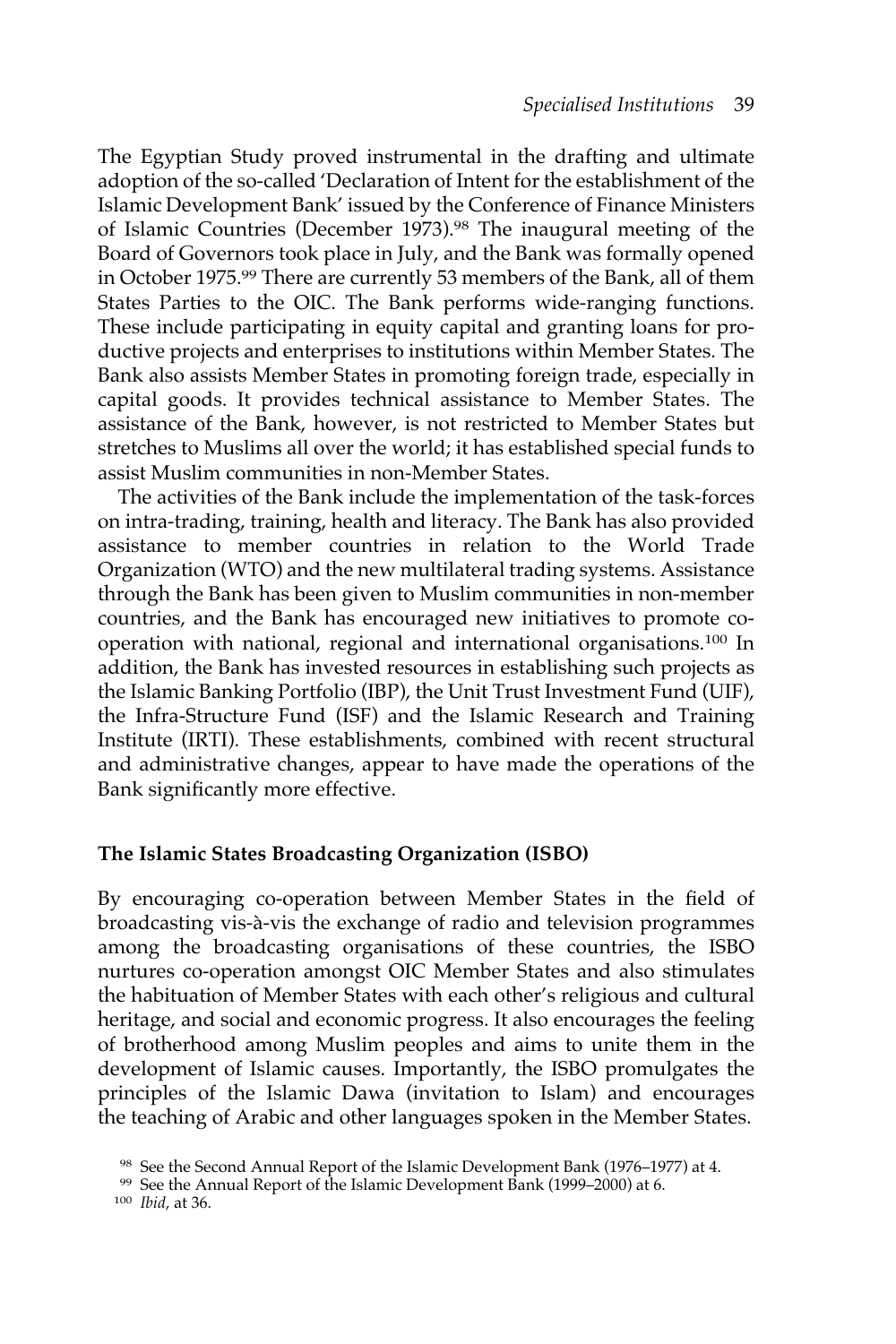# **International Islamic News Agency (IINA)**

The Agency was formally established at the third Islamic Conference held in Jeddah in March 1972. The principal objective of the Agency is to promote the exchange of information between news agencies vis-à-vis programmes of co-operation to ameliorate Member States' understanding of each other's political, economic and social situations. It also aims to raise the professional standards of the news media in all Member States in accordance with Islamic values.

# **The Islamic Educational, Scientific and Cultural Organization (ISESCO)**

The original idea of establishing the ISESCO was considered at the Tenth Conference of Islamic Foreign Ministers. It was formally adopted at the Eleventh Conference when Resolution No 2/11–C approved the Statute of this newly created institution. The Organization's headquarters are situated in Rabat, Kingdom of Morocco. The ISESCO aims to promote cooperation between Member States in the fields of education, science, and culture. Regarding education, the Organization recommends that Islamic ethics and values should be integrated into the school curriculum. In the area of science, the use of modern technology and the development of applied sciences are encouraged within the boundaries of Islamic ideals, whilst cultural and educational exchanges are organised with a view to promoting world peace and security.

## STANDING COMMITTEES

At present, there are four standing committees:

- *Al-Quds* Committee
- *•* The Standing Committee for Information and Cultural Affairs (COMIAC)
- *•* The Standing Committee for Economic and Trade Cooperation (COMCEC)
- *•* The Standing Committee for Scientific and Technological Affairs (COMSTECH).

## *Al-Quds* **Committee**<sup>101</sup>

The Committee was established as a consequence of Resolution No  $1/6 - P$ adopted at the Sixth Islamic Conference of Foreign Ministers. The Islamic

<sup>101</sup> See discussion above on *Al-Quds* Funds.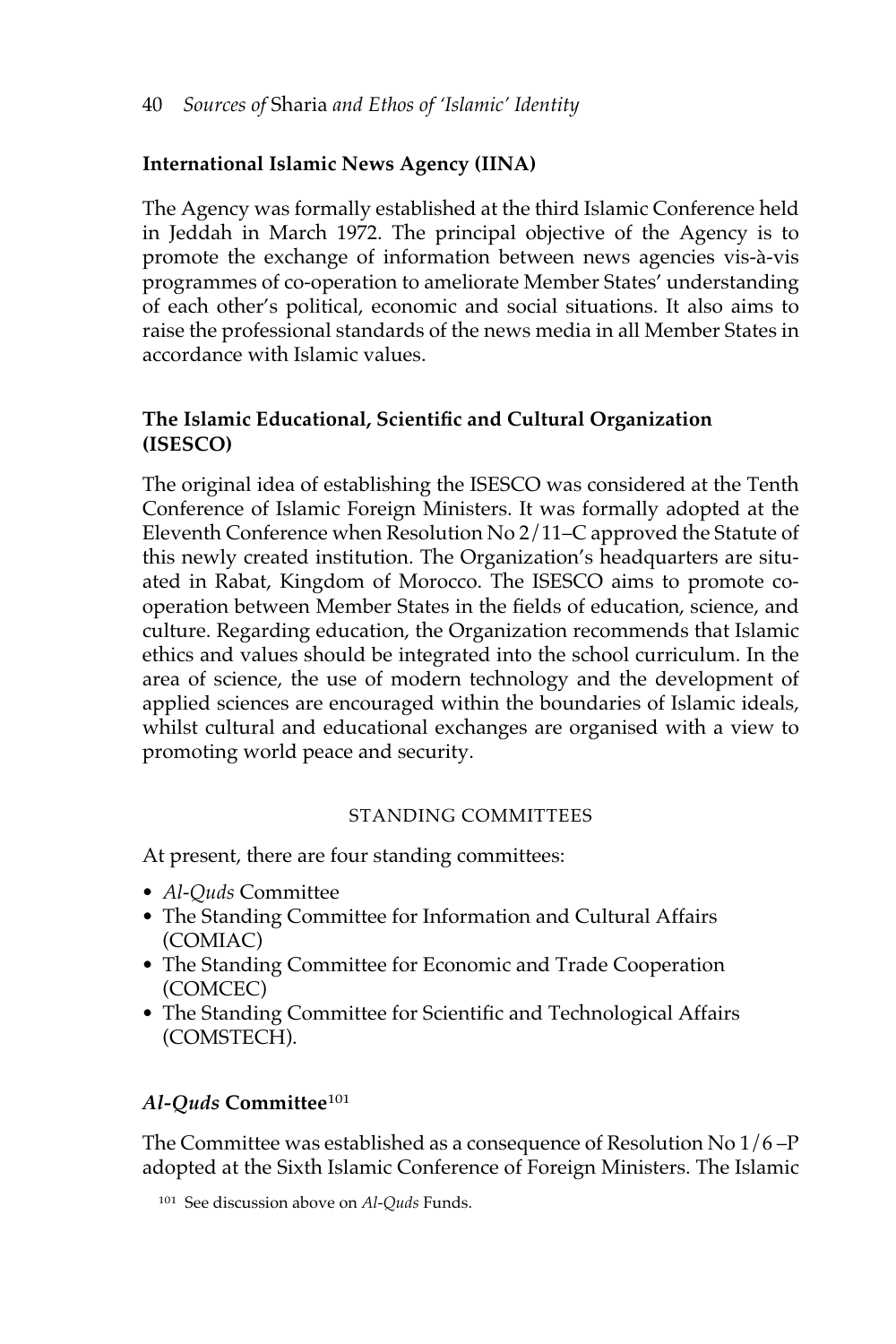Conference was convened on 12–15 July 1975. The *Al-Quds* Committee, also known as the Jerusalem Committee, was established with the following objectives:

- (i) to study the evolution of the situation in Jerusalem;
- (ii) to follow the implementation of resolutions adopted by the Islamic Conferences in this regard;
- (iii) to follow the implementation of resolutions adopted by various international bodies on Jerusalem;
- (iv) to make contacts with other international institutions that could play a role in safeguarding Jerusalem;
- (v) to put forward proposals to the Member States, as well as all bodies concerned on measures to be taken to ensure the implementation of these resolutions and to face new situations;
- (vi) to submit an annual report to the Islamic Conference of Foreign Ministers.

The Committee is currently chaired by King Mohamed VI of Morocco and comprises government ministers from sixteen of the OIC Member States: Bangladesh, Egypt, Guinea, Indonesia, Iran, Iraq, Jordan, Lebanon, Mauritania, Morocco, Niger, Pakistan, Palestine, Saudi Arabia, Senegal, and Syria. An annual report is submitted to the ICFM.

# **The Standing Committee for Information and Cultural Affairs (COMIAC)**

This Committee, like its two counterparts (COMCEC and COMSTECH), was established in accordance with Resolution No 13/3–P (IS) adopted at the Third Islamic Summit held in January 1981; all three committees are ministerial level committees and consist of representatives from the OIC Member States. This Committee's responsibilities are two-fold: firstly, it must observe and ensure the implementation of the OIC's resolutions on information and cultural affairs; secondly, it must suggest means of improving the proficiency of, and co-operation between, Member States in these areas. For example, it examines the problems of childcare and the upbringing of youth in an Islamic environment. Most notably, the Committee reviews the progress of the OIC's 'presentation aid progress' action plan to promote Islam as a religion of peace and progress. The Committee's policy recommendations are submitted to the ICFM. Chaired by the President of Senegal, the Committee is open to all Member States and holds its meetings in Dakar.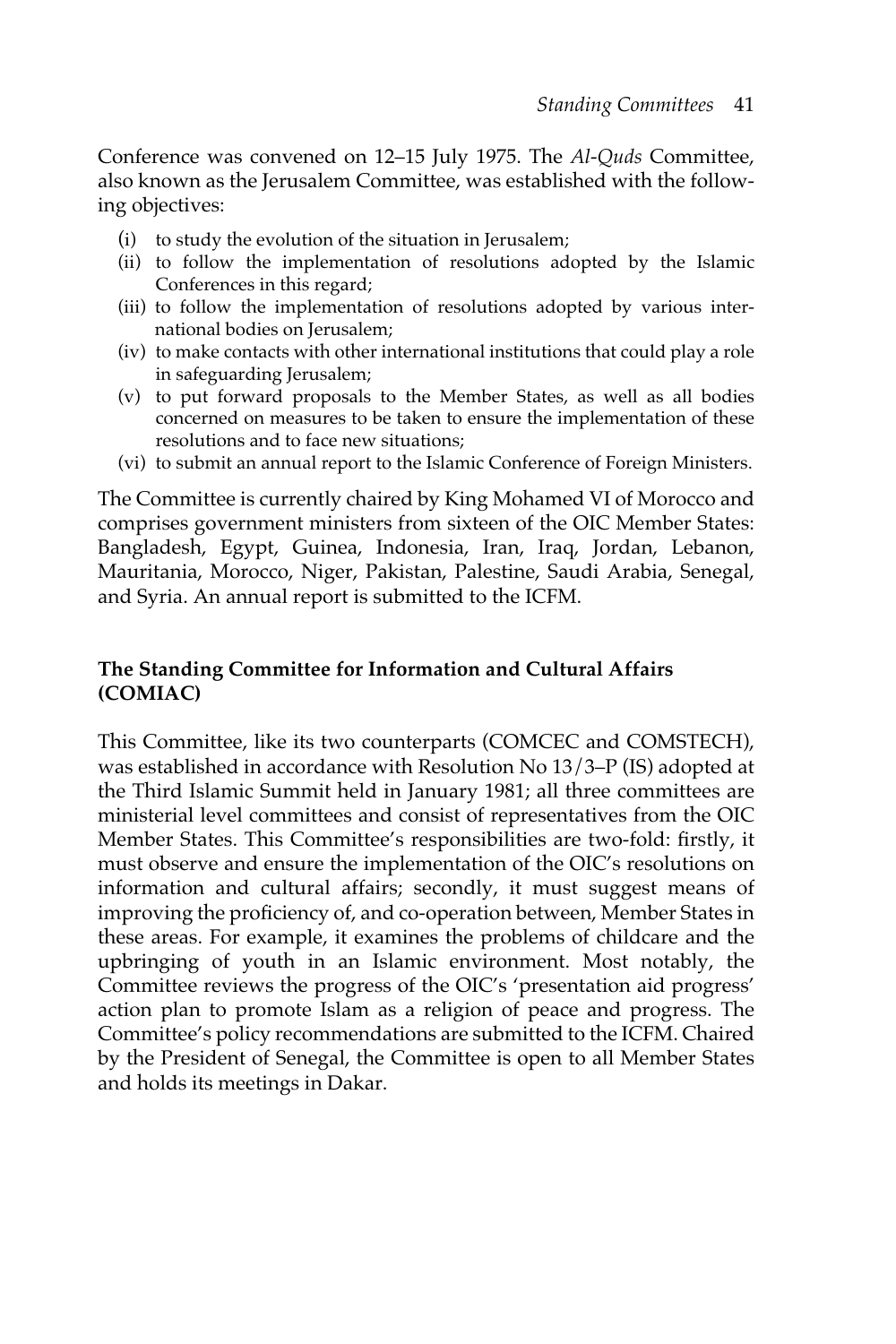## 42 *Sources of* Sharia *and Ethos of 'Islamic' Identity*

# **The Standing Committee for Economic and Trade Cooperation (COMCEC)**

As noted above, the Committee was established at the same time as COMIAC and COMSTECH. Its objectives include ensuring the implementation of the OIC's resolutions and encouraging co-operation between Member States, but it does so specifically in relation to the fields of economics and commerce: it develops guidelines for successful bilateral or multilateral agreements between Member States in economic areas such as agriculture, communication, industry, transport and tourism, in both the private and public sectors. On receiving reports from the appropriate subsidiary bodies, COMCEC provides feedback and recommendations for better progress. The President of Turkey chairs the Committee and its meetings are held in Istanbul. Its has held a series of meetings, the most recent being convened in 2003.

# **The Standing Committee for Scientific and Technological Affairs (COMSTECH)**

COMSTECH was conceived at the same time as the two aforementioned Committees. COMSTECH ensures the implementation of resolutions adopted by the Islamic Summit and the ICFM, and encourages the development of capabilities in individual Member States, and co-operation between them, in the areas of science and technology. These fields include education, health, housing, meteorology, and academic and applied research. Chaired by the President of Pakistan, COMSTECH holds its meetings in Islamabad; the Committee is open to all Member States. Recently, its meetings have generally been on a biannual basis, the latest being held in 2003.

## CONCLUSIONS

The present chapter has examined the sources of Islamic law—the *Sharia*, and Islamic international law—the *Siyar*. This exercise is fruitful for a variety of reasons. Firstly, this survey has highlighted the arduous processes and passages through which contemporary Islamic legal systems have evolved. Secondly, the analysis has refined our appreciation of the distinction between binding legal norms on the one hand and theological values and aspirations on the other. A systematic historical examination not only reflects the strength of Islam as a religion, but also affirms the tenacity of the *Sharia* which continues to flourish and 'be interpreted in the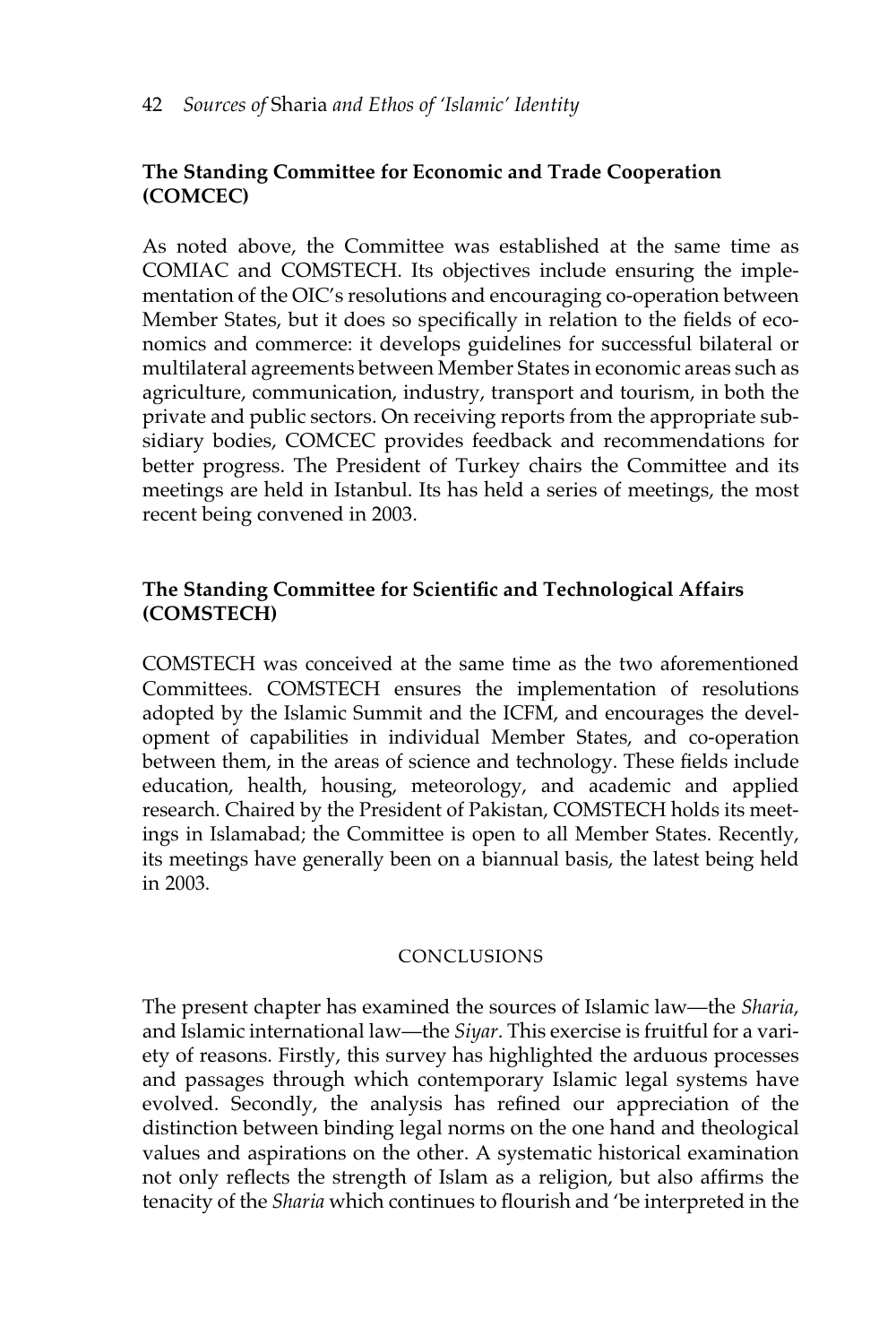light of societal changes';102 this tenacity and vibrancy of *Sharia* is also represented in the Islamic legal maxim *tatagayyar al-ahkam bi tagayaur al-zaman*, translated as 'legal ruling may change with changes in time'.103

Thirdly, a significant portion of the chapter has addressed the complex subject of Islamic identity. The issue of identity, particularly an identity based on a religious ethos, represents a vexed subject of general international law, where there is an increasing emphasis on secularism. In its attempts to configure and resolve the subject of identity, this study has placed reliance on the membership of an organisation which aims to promote the interest of Muslims and Islamic States. The critics of this study may advocate differing approaches. However, the present work advocates Islamic Identity of States to coincide with their membership of the OIC. We have examined the various institutions affiliated to the OIC, and its agenda in promoting the interests of Muslim States. A long-term, though improbable, aim of the drafters of the OIC Charter had been the economic and possibly political union of the Islamic States. This would have been a step towards forging an *Ummah*, which does not perceive boundaries between Islamic communities and does not validate the concept of nationality.<sup>104</sup> However, such idealistic conceptions are at present deemed impracticable and have not been addressed either by the provisions of the Charter or by the individual Member States. Short of major claims of economic and political union, the OIC nevertheless has a number of positive features encouraging economic co-operation through a range of diverse projects. Article II(A), 2 of the Charter represents the fundamental objective as being 'to consolidate co-operation among Muslim States in the economic, social, cultural, scientific and other vital fields of activities'.

Having been established with a religious as opposed to a regional focus, the OIC might appear limited when contrasted with, for example, the European Union (EU), the African Unity (AU), or the South Asian Association for Regional Cooperation (SAARC). Islam, the fastest growing religion in the world, nevertheless nurtures an overarching bond amongst its followers—the strength of this attachment is evident through the mechanics of this organisation. The OIC has played a critical role in dispute resolution amongst Islamic States themselves. As this study explores, it has also been instrumental in instituting mediation processes at the regional or global level. In so far as combating the scourge of terrorism is concerned, the work of the OIC requires a detailed analysis, a subject to be addressed in a subsequent chapter.105

<sup>102</sup> Baderin, n 31 above, at 30.

<sup>103</sup> *Ibid*.

<sup>104</sup> See generally CN Khan, 'Commonwealth of Muslim States' (1963) *Voices of Islam* 41; M Ahmad, 'Umma—The Idea of a Universal Community' (1975) *Islamic Studies* 27.

<sup>105</sup> See below, chapter 7.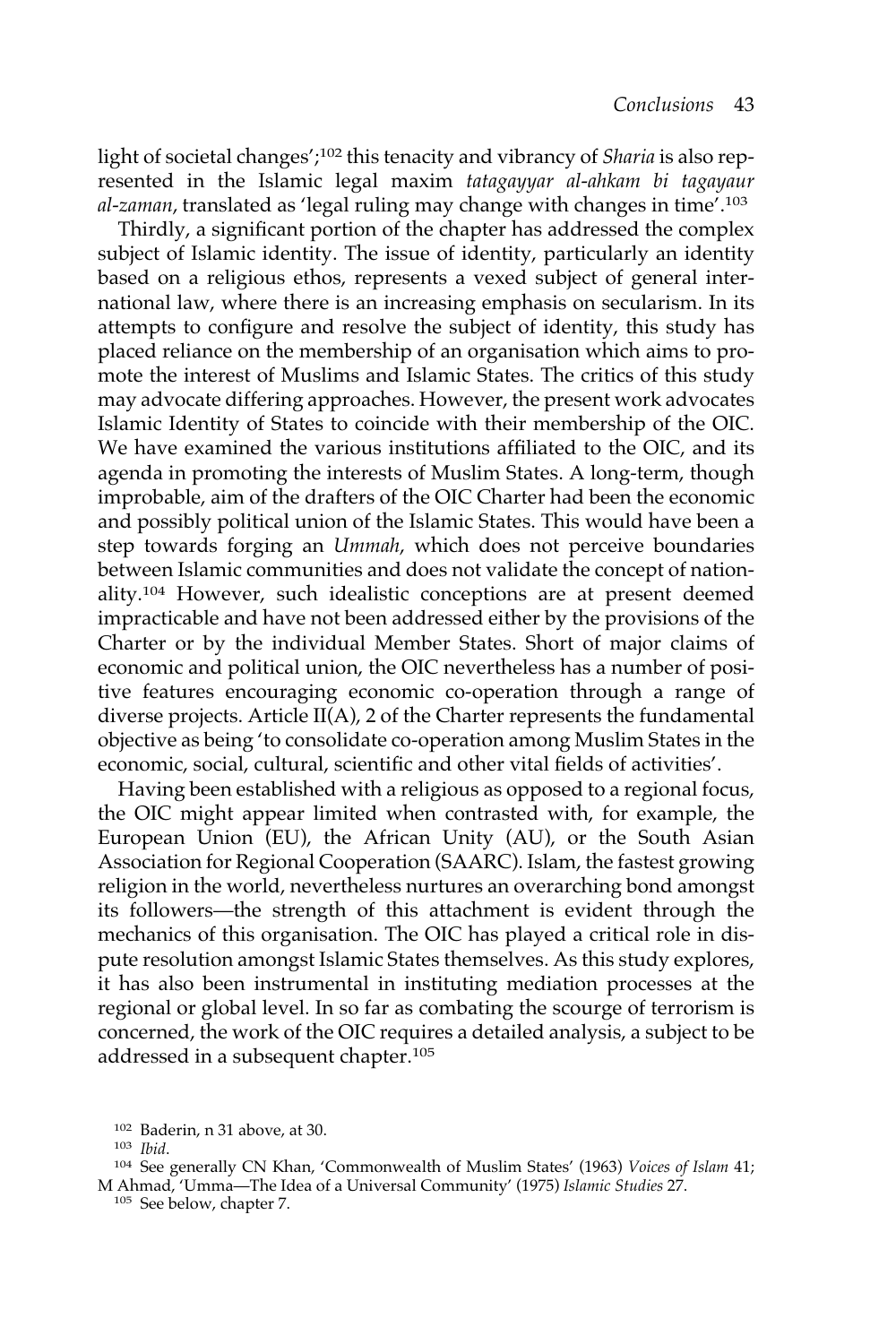# *The Sharia and Siyar in the Development of the Law of Nations*

## INTRODUCTION

**OUR EARLIER EXAMINATION** has highlighted the complexities inherent in enunciating absolute principles of the *Sharia* and the *Siyar*.<sup>1</sup> Notwithstanding complexities in formulating precise legal principles. it remains cl inherent in enunciating absolute principles of the *Sharia* and the *Siyar*. <sup>1</sup> Notwithstanding complexities in formulating precise legal principles, it remains clear that *Sharia* and *Siyar* have been intimately involved in the growth of international law. Significant legal norms, as this chapter examines, have their origins in the Islamic world. Many contemporary laws establishing inter alia commercial, contractual and humanitarian norms are informed by *Sharia*. <sup>2</sup> There is concern and disappointment with the 'eurocentricism' that has meant a negation of the contributions which other civilisations have made in shaping the law of nations.3 In the stereotypical negative images Islam is exclusively and invariably associated with destruction and violence. Insights into the profound spiritual and jurisprudential richness of the Muslim tradition are required to overcome existing preconceptions and prejudices towards Islam and Muslim States.

<sup>1</sup> See above, chapter 1.

<sup>3</sup> Professor Abdullahi Ahmed An-Na'im has reiterated the position in the following terms. He notes: '[i]n my view, there can only be one international law, but it has to be truly international by incorporating relevant principles from different legal traditions, instead of the exclusive Euro-centric concept, principles and institutions of international law as commonly known today' Workshop on Islamic Law: Islamic Law and International Law, Joint AALS, American Society of Comparative Law and Law and Society Association, 2004 (Annual Meeting) <http://www.aals.org/am2004/islamiclaw/international.htm> 2–6 January 2004 (19 May 2004); see also MN Shaw, *International Law* 5th edn (Cambridge, Cambridge University Press, 2003) at 26; for a rare, though useful contemporary European perspective on Islam see S Ferrari and A Bradney (eds), *Islam and European Legal Systems* (Aldershot, Ashgate, 2000).

<sup>2</sup> See MA Boisard, 'On the Probable Influence of Islam on Western Public and International Law' (1980) 11 *International Journal of Middle East Studies* 429; T Landscheidt, 'Der Einfluß des Islam auf die Entwicklung der Temperamenta Belli im europäischen Völkerrecht' (Göttingen, Unpublished Dissertation, 1955); MC Bassiouni, 'Protection of Diplomats under Islamic Law' (1980) 74 *American Journal of International Law* 609.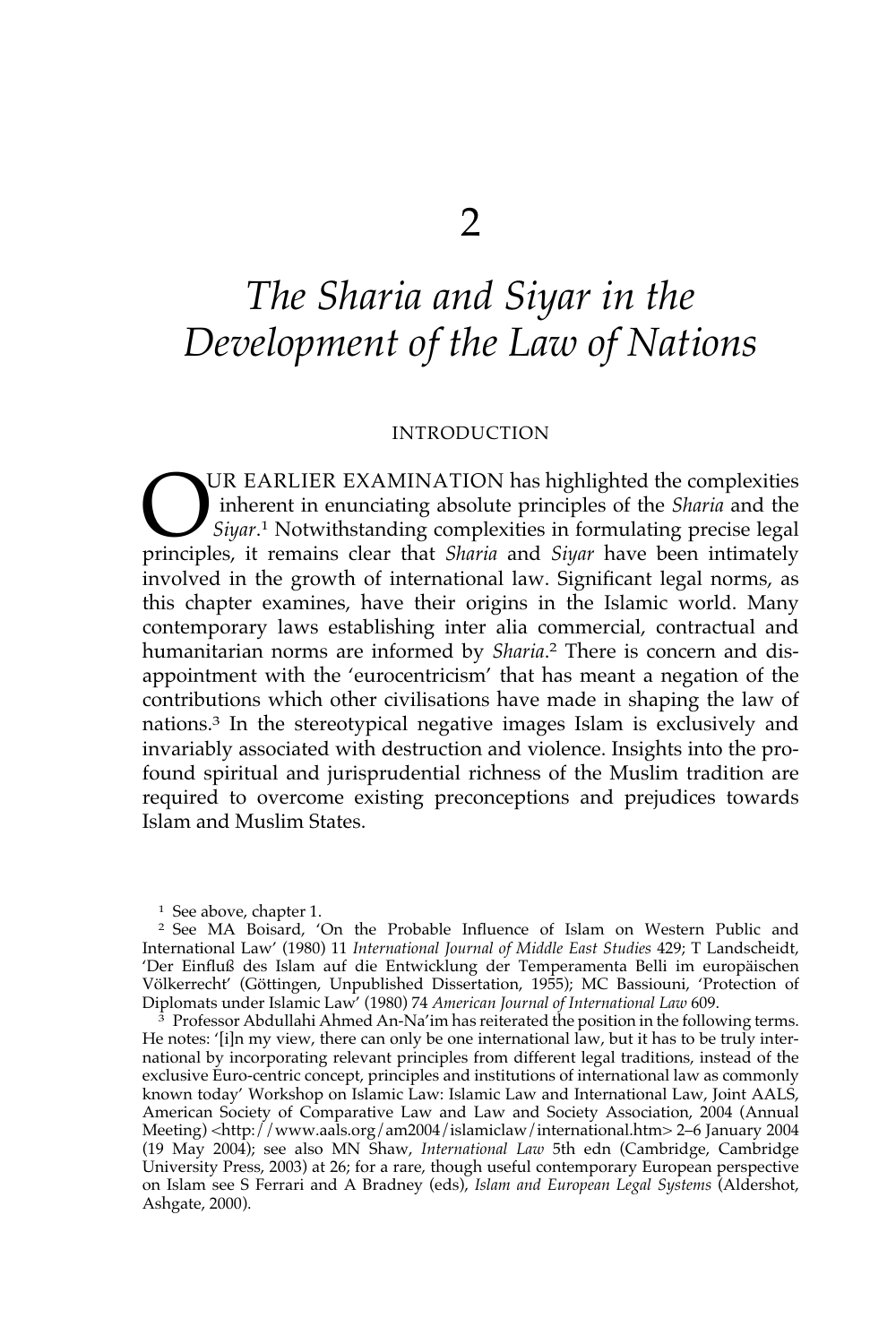A second defect—which needs urgent rectification—is the stereotypical representation of the Islamic concepts of *Jihad*, freedom of religion and minority rights. There is much adverse publicity that Islam advocates violence and terrorism. There are tensions from within the Muslim community and jurists differ as to the precise scope of the application of *Jihad*. Having taken account of these strains and stresses, as this chapter explores, it would still be erroneous to assume that terrorism and aggression form an inherent part of Islamic State practices. The concept of *Jihad*, as Islam's *bellum justum*, it is contended, has been fully absorbed in the United Nations prohibition on the use of force. The implementation of the norms of religious tolerance and minority rights have arguably been more controversial. As this chapter explores, different approaches have characterised the practices of modern Islamic States.

## *SHARIA* AND THE LAW OF NATIONS

Amidst the largely Christian oriented impressions which have been instrumental in formulating the principles of international law, there were a number of exceptions. One of the key exceptions was provided by the rise and spread of Islam.4 The present analysis projects the view that the *Sharia* and *Siyar* have not only had considerable interaction with international law, *Siyar* has in many ways been instrumental in developing the law of nations. The *Qur'an* and *Sunna* have confirmed the sanctity of treaties and devised legal principles on the treatment of aliens, freedom of the high seas, diplomatic protection and expropriation of property.5 The *Sharia* and *Siyar* have made invaluable contributions to modern environmental laws, and to the establishment of modern regimes of human rights law and international humanitarian laws.<sup>6</sup>

Within Islamic law, treaties are akin to contractual obligations governed by the following fundamental principles. Firstly, freedom to enter into treaties is subject to the proscription that the treaty must not contain

<sup>4</sup> See M Khadduri, 'Islam and the Modern Law of Nations' (1956) 50 *American Journal of International Law* 358; S Mahmassani, 'The Principles of International Law in the Light of Islamic Doctrine' (1966) 117(1) *Recueil des cours de l'académie de droit international* 205; S Verosta 'International Law in Europe and West Asia between 100 and 650 AD' (1964) 113(III) *Recueil des cours de l'académie de droit international* 491; CH Alexandrowicz, 'The Afro-Asian World and the Law of Nations' (1968) 123 (I) *Recueil des cours de l'académie de droit international* 121; HS Khalilieh, *Islamic Maritime Law: An Introduction* (Leiden, Brill, 1998).

<sup>5</sup> Mahmassani, *ibid*, at 227–73; also see J Rehman, 'Islamic Law and Environmental Regulations: An Analysis of the Rules and Principles contained in the *Sharia* and Modern Muslim States Practices' paper prepared for the University of Tezukayama (Japan), January 2004 (Unpublished, on file with the author).

<sup>6</sup> J Cockayne, 'Islam and International Humanitarian Law: From a Clash to a Conservation between Civilizations' (2002) 84 *International Review of the Red Cross* 597.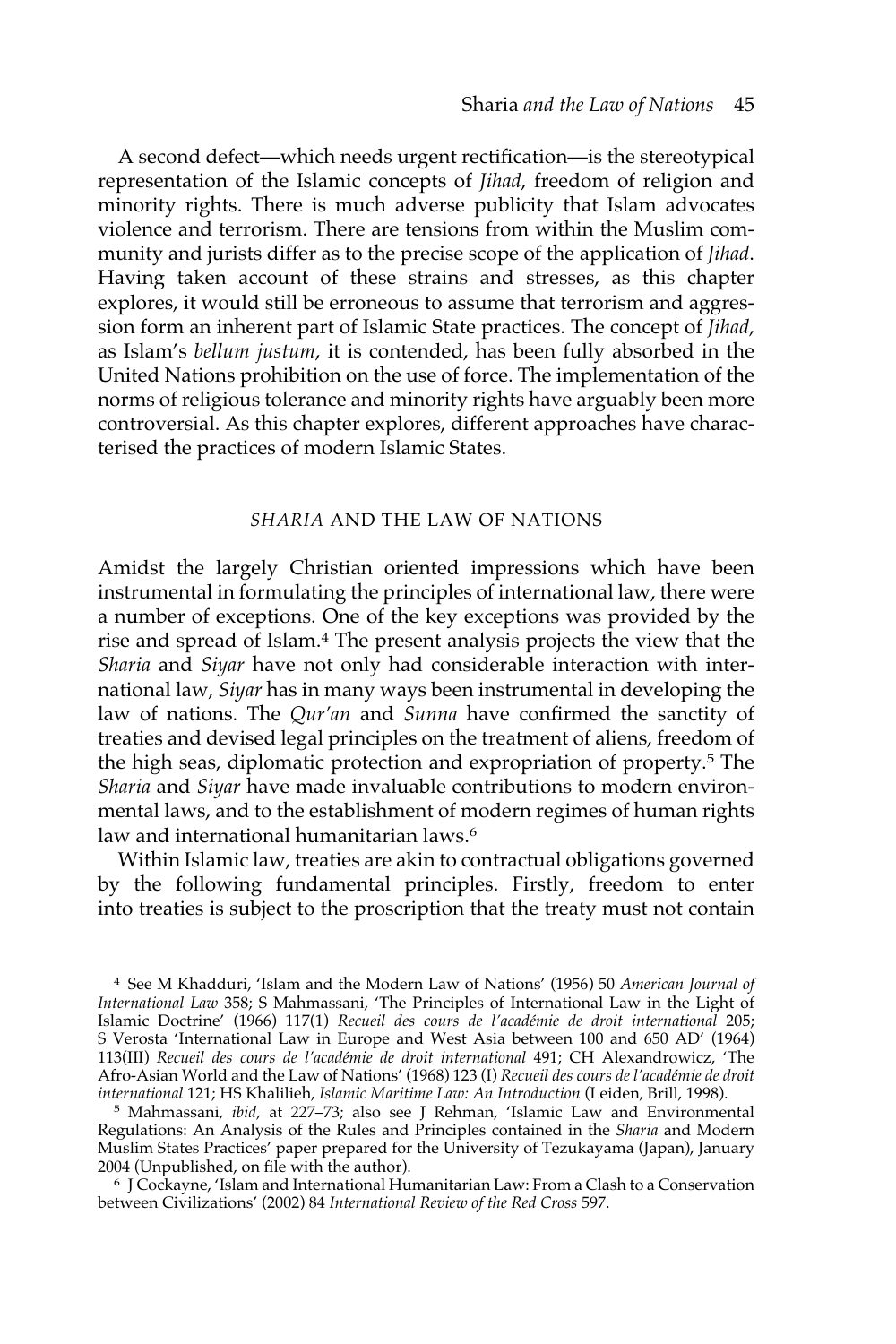provisions contrary to Islam. Secondly, all treaty obligations must be respected and be followed in good faith, representing the modern international legal norm of *pacta sunt servanda.*<sup>7</sup> The *Qur'an* ordains Muslims 'to fulfil the covenant of God when you have a covenant and break not oaths after their confirmation'.8 Indeed this law of respecting international obligations is so strong that it could even override traditional principles of *Jihad*. As the *Qur'an* commands, '. . . but if they seek your aid in religion it is your duty to help them, except against a people with whom ye have a treaty of mutual alliance'.9 The tradition derived from Prophet Muhammad also confirms the sanctity and observance of treaty obligations. As the founder and head of the first Islamic State, Prophet Muhammad entered into a range of international agreements. He also emphasised the need for compliance with all aspects of these pacts and agreements.<sup>10</sup> The sanctity of treaties now forms part of the established code of the State Practices of the international community, including all the Muslim States. Thirdly, Islamic law ordains that there must be genuine consent among parties entering into a treaty arrangement and its provisions must not be coercive, unjust or oppressive towards one party. The practices of Muhammad as head of the State again provide the primary example. In his treaty with the Christians of the town of *Najarn* in Arabia, the Prophet cancelled the *riba* (usury) accrued to their debts that had accumulated since pre-Islamic times.11

The significance of international trade and commerce also forms an essential feature of *Siyar*. The *Siyar* confirms and develops international trade and commerce and has a particular bias towards *laissez-faire.* According to one authority:

[a] dissertation has been written on the commercial language of the Koran, showing that the tradesman Prophet could not keep free of metaphors taken from his business. 'God' he repeatedly says, 'is good at accounts'. The Believers are doing a good business, the unbelievers a losing trade. Those who buy error for guidance make a bad bargain. . . . Even when he was sovereign at Medinah he did not disdain to buy goods wholesale and make a profit by selling them retail; while occasionally he consented to act as auctioneer.12

<sup>8</sup> The *Qur'an* (16: 91).

<sup>9</sup> The *Qur'an* (8: 72).

<sup>7</sup> 'The rule *pacta sunt servanda* is one of the fundamental principles of Islamic law' J Schacht, 'Islamic law in Contemporary States' (1959) 8 *American Journal of Comparative Law* 133, at 139. For the elaboration of the principle in general international law see JF O'Connor, *Good Faith in International Law* (Aldershot, Hants, 1991); MN Shaw, *International Law* 5th edn (Cambridge, Cambridge University Press, 1997) at 811.

<sup>&</sup>lt;sup>10</sup> See HM Zawati, *Is Jihād a Just War? War, Peace, and Human Rights Under Islamic and Public International Law* (Lewiston, NY, Edwin Mellen Press, 2001) at 55–8.

<sup>11</sup> A Saeed, *Islamic Banking and Interest: A Study of the Prohibition of Riba and its Contemporary Interpretation* (Leiden, Brill, 1999) 30.

<sup>&</sup>lt;sup>12</sup> DS Macgoliouth, *Muhammad and the Rise of Islam* (London and New York, GP Putnam Sons, 1905) 69.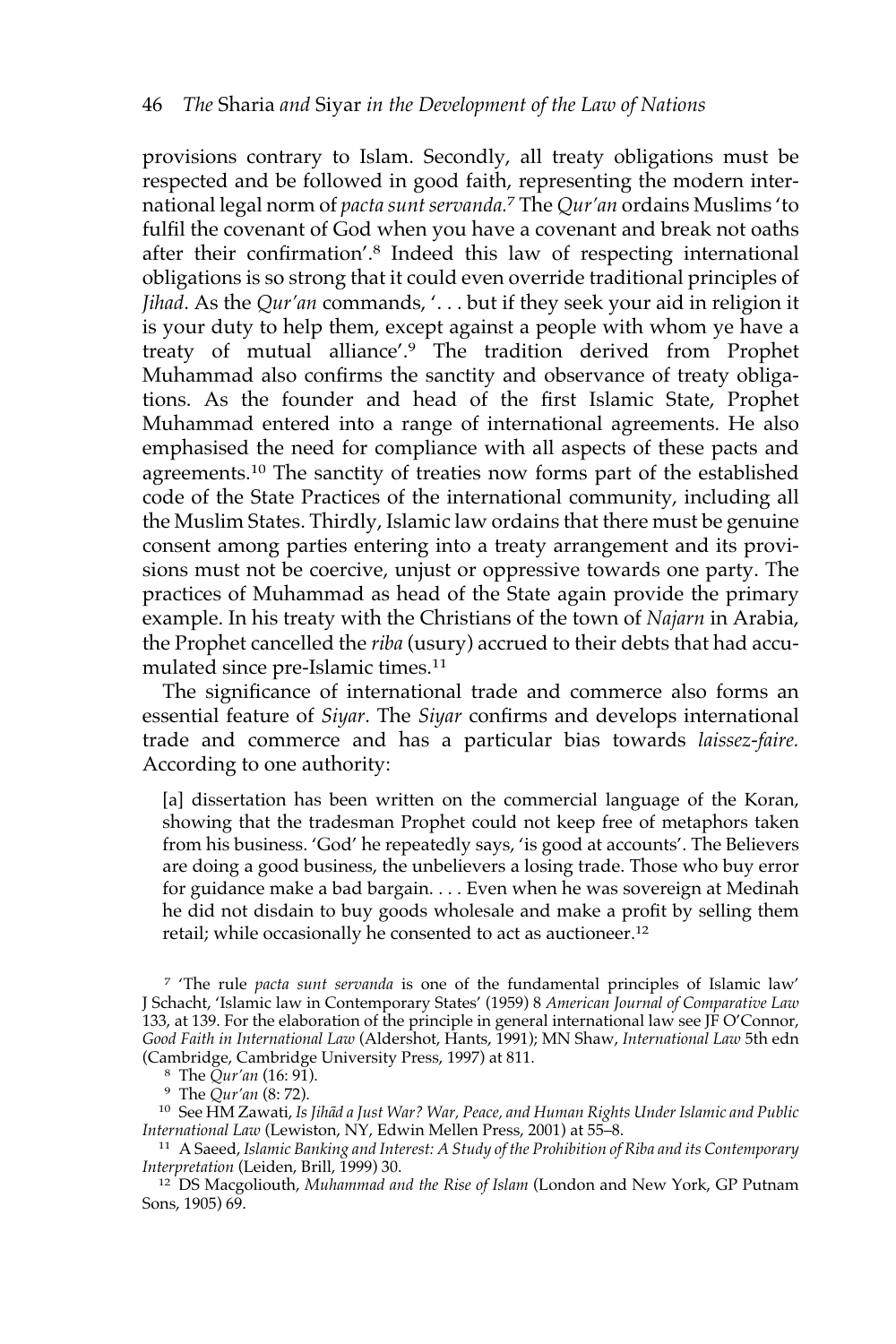From the *Sunna* of Muhammad, the interest of the Prophet in international trade and commerce becomes self-evident. It is well established that he had travelled and conducted business as a merchant in various countries.13 He chose his first wife Khadija, the wealthy businesswoman and financier, and established his reputation as an honest and committed trader. Subsequent Islamic practices reinforced these principles of international trade. International commerce and trade acted as important tools for the expansion of the frontiers of Islam. Islamic ideals of commerce as well as commodities were exported from Arabia to the West to China and the Far East. According to Udovitch, the ports of Basra and Baghdad emerged

[a]s the hub of a flourishing international trade with goods as prosaic as paper and ink and as exotic as panther skin and ostriches streaming into Mesopotamia from the four corners of the globe. Here they were either sold, or transhipped by caravan to the Mediterranean coast or by caravan or ship on to further East. Sustaining long distance trade . . . regardless of its absolute volume, implies a fairly advanced degree of commercial techniques available to those engaged in this trade. Conversely, a clear understanding of the framework within which commerce was, or could have been carried out would offer us a valuable indicator of the level of this aspect of economic life.14

The advanced commercial techniques, as referred to by Udovitch, were based on laws and regulations, some of which had a substantial impact on subsequent developments within international and national commercial norms. In its interaction with the West, Islamic commercial law left a substantial imprint. Bills of exchange and assignments of debts, also referred to as *hawalah,* were practised by Islamic States as early as the eighth century AD.15 The concepts and mechanisms derived from *hawalah* were introduced on the European continent during the twelfth century AD. The *Sharia* also developed the system of partnership laws, including the *mufawada* (unlimited, universal partnership) and *inân* (limited investment partnerships).<sup>16</sup> Islam impacted upon the development of trade and economic laws and commercial codes of the domestic legal systems of several European countries. Mahmassani alludes to French business transactions, pointing out that the concept known in France as *aval* is derived from the aforementioned term, *hawalah*. <sup>17</sup> The Islamic regulations of *inân*

<sup>13</sup> CG Weeramantry, *Islamic Jurisprudence: An International Perspective* (London, Macmillan Press, 1988) 3.

<sup>17</sup> Mahmassani, n 4 above, at 265–6.

<sup>14</sup> AL Udovitch 'Commercial Techniques in Early Medieval Islamic Trade' in DS Richards (ed), *Islam and the Trade of Asia: A Colloquium* (Oxford, Bruno Cassirer, 1970) 37–66 at 38.

<sup>15</sup> GM Badr, 'Islamic Law: Its Relations to Other Legal Systems' (1978) 26 *American Journal of Comparative Law* 188, at 196. On the broad application and scope of *hawalah* see below, chapter 6.

<sup>&</sup>lt;sup>16</sup> Mahmassani, n 4 above, at 271-2. According to Professor de Santillana, 'among our positive acquisitions from [Islamic] law, there are legal institutions such as limited partnerships and certain technicalities of commercial law'. D de Santillana, 'Law and Society' in J Schacht and CE Bosworth (eds), *The Legacy of Islam* (Oxford, Clarendon Press, 1974) 309–10.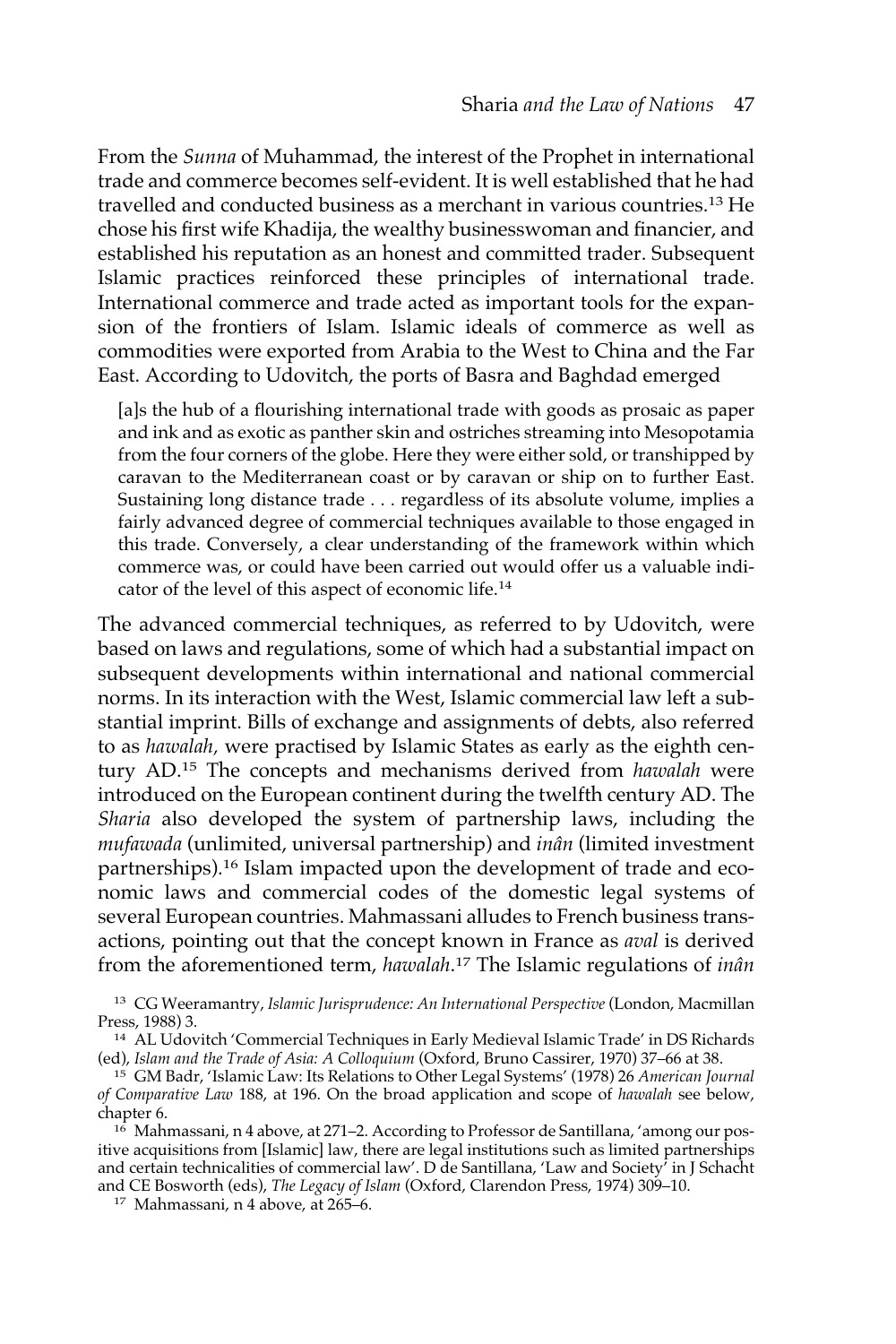appear to have influenced the development of English commercial laws regarding 'occasional partnership'18 and the doctrine of 'trust' has arguably derived from the *Sharia* principles of *waqf*. 19

As we have already commented, the principles of *Siyar* were further elaborated and expanded into a distinct legal discipline by the great Muslim jurist and philosopher Abu Hanifa.<sup>20</sup> Abu Hanifa encouraged his disciples to engage in jurisprudential understanding of *Siyar*. Although for much of the subsequent centuries, *Siyar* as an independent legal discipline was not promoted, Islamic States nevertheless had to formulate a series of laws in their relations with the outside world. With the expansion of the Muslim empire, Islamic trade also expanded and blossomed. In the second millennium, there emerged a network of commercial relations between the Islamic world and the non-Islamic nations of southern and central Europe. In order to encourage international trade and commercial transactions, Muslim rulers provided substantial privileges. The Ottoman rulers are renowned for initiating commercial privileges and special concessions to European nations.21 Once trade routes to India and the Far East were developed by the Europeans, resulting in a reduction in trade with the Ottoman Empire, the Ottoman Sultans provided liberal terms in their treaties to revive international trade and commerce. Thus the Treaty of Alliance between Sultan Sulayman the Magnificent and Francis I, King of France, signed in 1535, not only granted French subjects in the Ottoman territories the right to practise their religion but also accorded them exemptions from poll tax along with the right of trial in their consulates in accordance with their own laws. According to article 2 of the treaty, the King of France had the right to

. . . send to Constantinople or Pera or other places of the Empire a bailiff . . . The said bailiff and consul shall be received and maintained in proper authority so that each one of them may in his locality, and without being hindered by any judge, qadi, soubashi or other according to his faith and law, hear, judge and determine all causes, suits and differences both civil and criminal, which might arise between merchants and other subjects of the King (of France) . . . The qadi or other officers of the Grand Signior may not try any differences between the merchants and subjects of the King, even if the said merchants should request it, and if perchance the said qadis should hear a case their judgment shall be null and void.

<sup>18</sup> Mahmassani, n 4 above, at 265.

<sup>19</sup> Badr, n 15 above, at 196.

<sup>20</sup> See JL Esposito, *The Oxford Encyclopaedia of Modern Islamic World* vol II (New York, Oxford University Press, 1995) at 457. Also see above, chapter 1.

<sup>21</sup> See JC Hurewitz (ed), *The Middle East and North Africa in World Politics: A Documentary Record—European Expansion 1535–1914* (New Haven, Yale University Press, 1975); M Evans, *Religious Liberty and International Law in Europe* (Cambridge, Cambridge University Press, 1997) 60.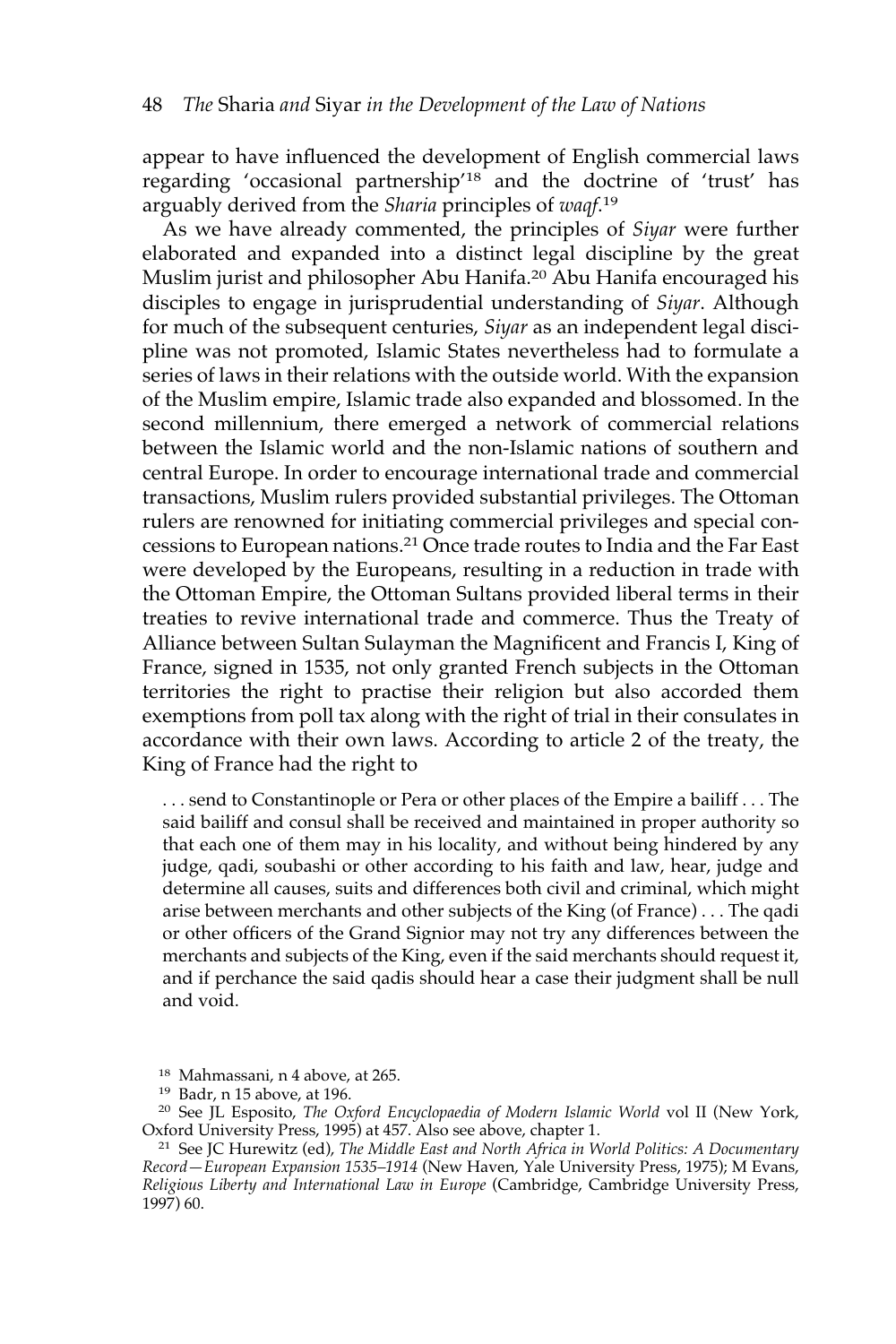This network of contacts and commercial relations was so strong that it led one authority to argue that:

centuries of peaceful contacts and commercial relations between Islamic and non-Islamic States prior to the admittance of the Ottoman Empire to the European concert in 1856 had led to the emergence of a body of 'regional or Islamic' customary rules which provided the underlying basis of such relations.<sup>22</sup>

An examination of the *Siyar* also confirms that Islam developed international laws pertaining to diplomatic missions and immunities.23 The subject of diplomatic immunities and the contributions of Islamic States in developing norms relating to diplomatic protection are particularly significant to our thesis. A detailed examination of this subject is reserved for a subsequent chapter.24 However, in the overall context of Islamic law, a brief comment is nevertheless pertinent.

Within the traditional *Sharia,* diplomats enjoy immunities not dissimilar to the ones provided for in modern international law. Furthermore, in its initial phase classical Islamic law granted widespread concessions to foreign diplomats and emissaries and their arrival was often a ceremonious occasion. According to Mahmassani,

[within] Islamic practice, diplomatic agents were generally received with gorgeous ceremony. Similar ceremonies were observed on their departure. These ceremonies were often accompanied by great hospitality and the display of extravagant pomp and lavish processions, in order to give the emissaries the impression of the grandeur and power of the State.25

To facilitate international relations, and to provide adequate securities to foreign diplomats and emissaries, the *Sharia* also devised the concept of *amân.* The pledge of *amân* allowed non-Muslims safety of their person and property whilst resident within the territory of Islam, the *Dar-ul-Islam*. The rights under *amân* were extensive in nature, including the right to life and property, and remained enforceable by the heirs and legal guardians of non-Muslim residents. The concept of *amân* presents a remarkable example of an egalitarian principle, a principle which continues to be invoked by modern judicial systems to protect the rights of aliens. Thus, in one case, the Pakistan High Court had to place reliance on the *amân* doctrine to

<sup>22</sup> H Moinuddin, *The Charter of the Islamic Conference and Legal Framework of Economic Cooperation Among its Member States: A Study of the Charter, the General Agreement for Economic, Technical and Commercial Co-operation and the Agreement for Promotion, Protection and Guarantee of Investments Among Member States of the OIC* (Oxford, Clarendon Press, 1987) at 39.

<sup>23</sup> See Bassiouni, n 2 above, at 609.

<sup>24</sup> See below, chapter 4.

<sup>25</sup> Mahmassani, n 4 above, 265–6; M Hamidullah, *Muslim Conduct of State: Being a Treatise on Siyar, that is Islamic Notion of Public International Law, Consisting of the Laws of Peace, War and Neutrality, Together with precedents from Orthodox Practices and Precedent by a Historical and General Introduction* (Lahore, Sh Muhammad Ashraf, 1977) 151.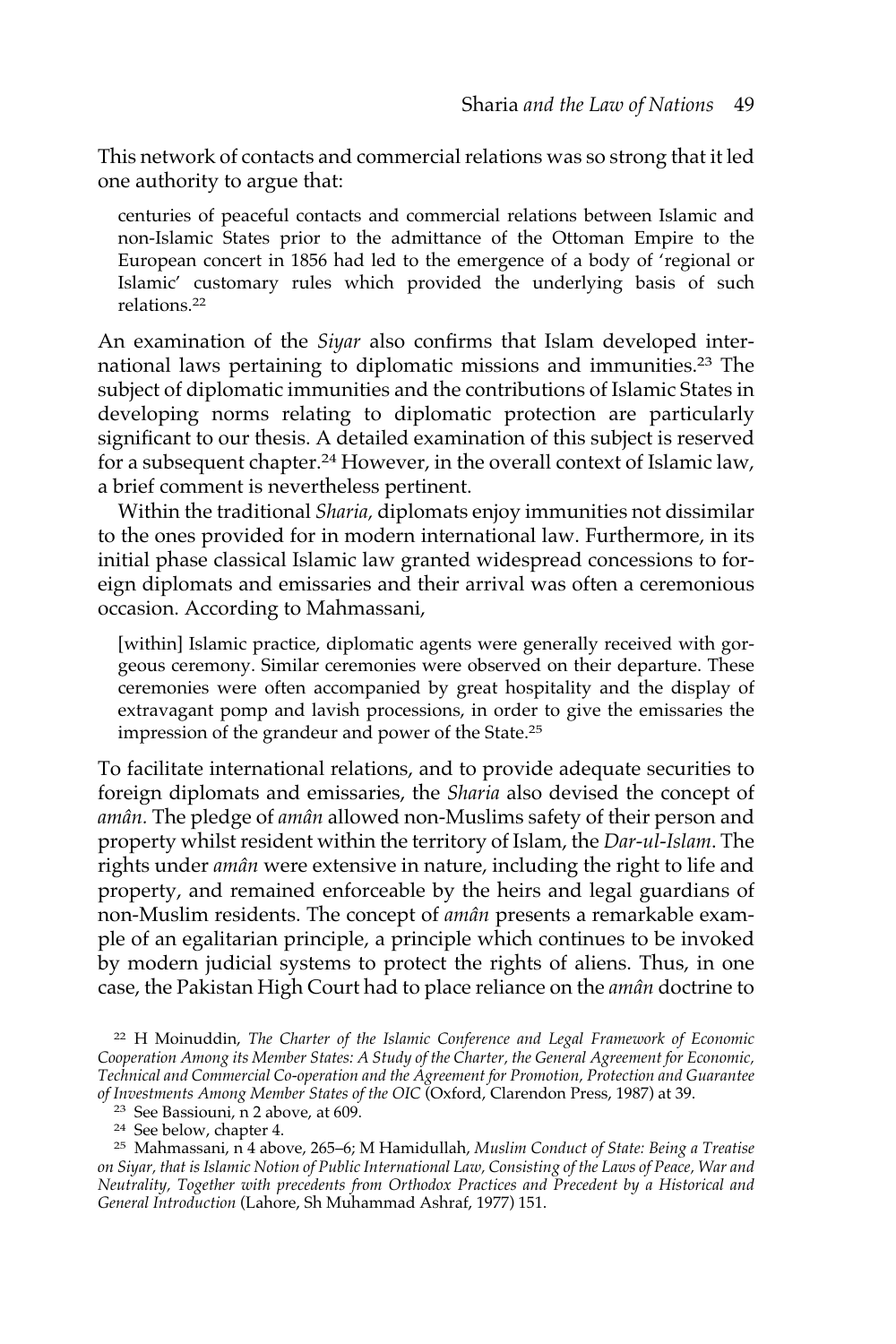accord legal capacity to the successor of *enemy aliens* to successfully challenge the confiscation of their property.<sup>26</sup>

The Court specifically noted its inability to find similar principles within the statutory provisions and within the common law. Whilst elaborating on the *amân* doctrine, the Court stated that '*amân* is a pledge of security by virtue of which an enemy alien would be entitled to protection while he is in the dar-ul-Islam, [and] no procedural technicality can take away [these] rights'.<sup>27</sup> The *amân* concept is further strengthened by the *Sharia* principles relating to expropriation of foreign property. Whilst the *Sharia* does not prohibit expropriation of property per se, there remain the essential prerequisites of establishing compulsion of necessity, non-discrimination in acquisition and an obligation to pay compensation—points which are dealt with by the sole arbitrator, Dr Mahmassani, in the LIAMCO award.28

The concepts of arbitration, *tahkím* and mediation were developed by Prophet Muhammad and regulated by *Sharia* as important mechanisms for dispute resolution.<sup>29</sup> Both the *Qur'an* and the *Sunna* project mechanisms of dispute resolution, including arbitration and mediation. Prophet Muhammad himself acted as arbitrator in resolving disputes on numerous occasions. Arbitration was known in early Arabia among the various tribes. It was the chief form of justice among individuals in a society where right often depended on might. Islamic law recognised the legality of arbitration as a peaceful means of settling disputes in both civil and public law. Prophet Muhammad was appointed as the arbitrator by the tribal chiefs of Mecca to settle disputes which arose between them about the sacred Black Stone. There was also arbitration taking place during the reign of the fourth Caliph Ali Ibn Abi Talib. According to an agreement, signed in year 37 H between Alī Ibn Abī Tālib and Muaiyah, the Governor of Syria, Caliph Alı– appointed Abu Mua al-Ash'ari and Muawiyah appointed 'Amr Ibn al-'Ass as arbitrators to resolve a political dispute.30

In expanding on the procedures of *tahkím* within Islamic law, Zawati notes:

According to Islamic law, *al-tahkím* procedure can be characterized as follows: first, the free selection of arbitrators; second, arbitrators must respect the rules of Islamic law; third, parties who agree to submit their dispute to arbitration must respect its ruling, and comply with its provisions; fourth, no arbitration in *al-hudūd* and *al-Qisās* (punishments stipulated in the *Qurān*); fifth, the award is

<sup>26</sup> *State Bank of India v The Custodian of Evacuee Property,* West Pakistan (1969) PLD, Lahore, 1050.

<sup>27</sup> *Ibid,* at 1062.

<sup>28</sup> (1981) 20 ILM 37 at 201. See RB Von Mehren and PN Kourides, 'International Arbitration Between States and Foreign Private Parties: The Libyan Nationalization Cases' (1981) 75 *American Journal of International Law* 478.

<sup>29</sup> Mahmassani, n 4 above, at 272–3.

<sup>30</sup> Zawati, n 10 above, at 70.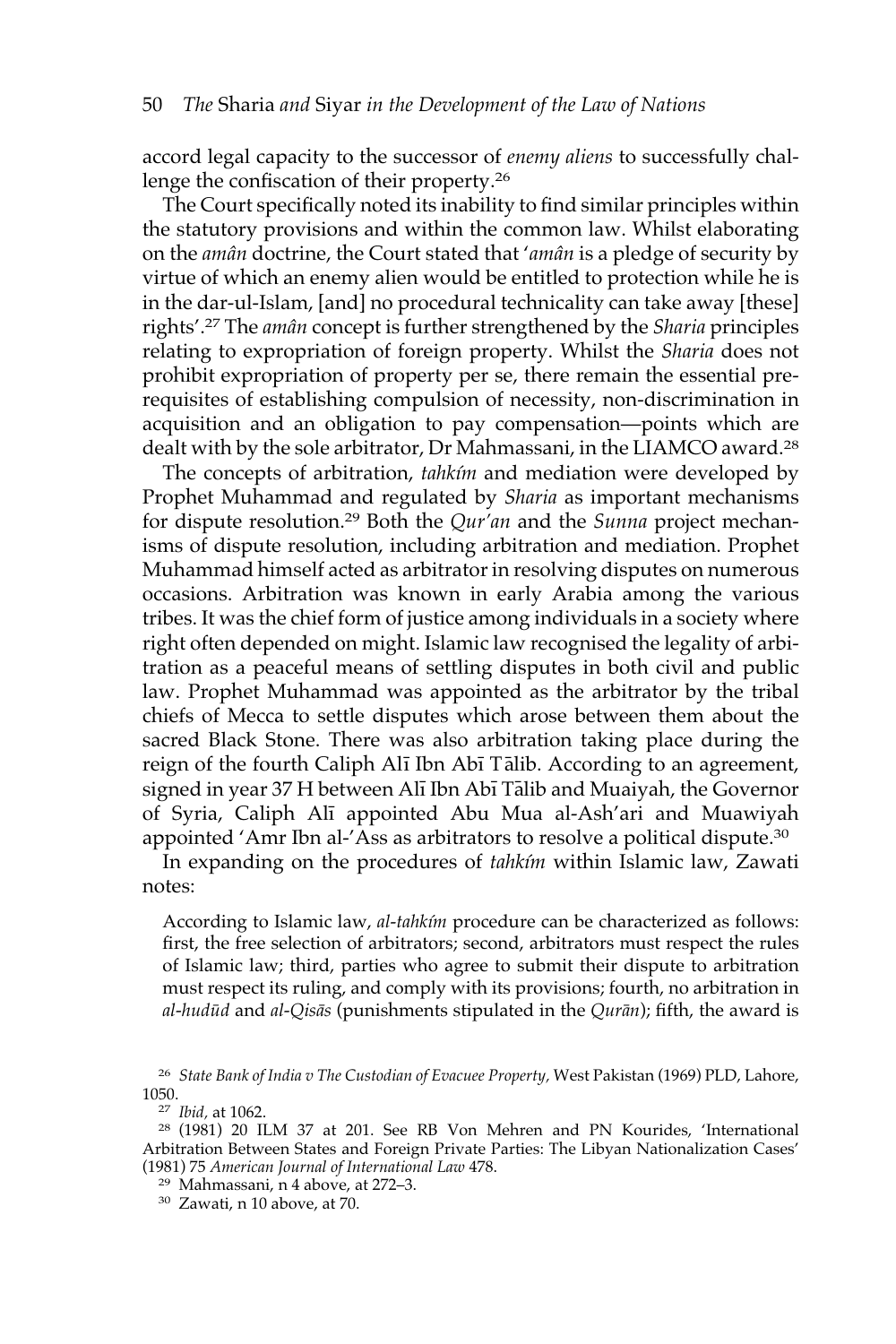considered null and void in two cases: if the arbitrator is not chosen freely by the parties, and if he is a close relative to one of the litigants; and finally, the arbitrator must be a wise and just believer.<sup>31</sup>

Arbitration is now a key mechanism for dispute resolution both in the international law arena and within the domestic legal systems of modern States, including Islamic countries.<sup>32</sup>

## *JIHAD*, VIOLENCE AND INTERNATIONAL TERRORISM: ARTICULATION OF LEGAL PRINCIPLES

There is considerable debate as to the extent to which *Sharia* and *Siyar* sanction aggression, violence and terrorism.<sup>33</sup> As indicated in the introductory sections of this work, critics of Islam regard it as promoting violence and aggression. Within the legal framework, the debate centres around the concept of *Jihad*. The terminology of *Jihad* is often erroneously applied as being synonymous with terrorism or violence. We have already noted that the term *Ijtihad* has the same origins as *Jihad*, *Ijtihad* meaning exerting one's faculties to form an opinion.<sup>34</sup> The term *Jihad* is adopted from the Arabic verb *Jahada*, which connotes exerting oneself, labour or toil. In essence *Jihad* is an expression of endeavour and struggle in the cause of Allah.35 This exertion and struggle is primarily through passive means; the word of God is to spread through non-violent means with persuasion as the principal avenue. Expanding on the content of *Jihad*, Prophet Muhammad in his *Hadith* observed that the strongest form of *Jihad* is through persuasion. While forming an integral part of *Jihad*, the use of force represents only one aspect of *Jihad*. In elaborating upon *Jihad*, the principal source of the *Sharia*, the *Qur'an* makes the following observations:

O Ye who believe! Shall I guide you to a commerce that will save you from painful chastisement? It is that you believe in Allah and His Messenger, and strive in the cause of Allah with your belongings and your persons. That is better for you. If ye have knowledge, He will forgive your sins, and will admit you to Gardens beneath which rivers flow, and to pure and pleasant dwellings in Gardens of Eternity. That is the supreme triumph.<sup>36</sup>

<sup>31</sup> *Ibid,* at 70.

<sup>32</sup> See AHA Soons (ed), *International Arbitration: Past and Prospects, A Symposium to Commemorate the Centenary of the Birth of Professor JHW Verzijl* (Dordrecht, Martinus Nijhoff Publishers, 1990); AM Stuyt, *Survey of International Arbitration 1794–1989* (Dordrecht, Martinus Nijhoff Publishers, 1990); JG Merrills, *International Dispute Settlement* (Cambridge, Cambridge University Press, 1998).

<sup>33</sup> SP Huntington, *The Clash of Civilizations and the Remaking of World Order* (London, Simon & Schuster, 1996) 263; JL Payne, *Why Nations Arm* (Oxford, Basil Blackwell, 1989) 121–33.

<sup>34</sup> See above, chapter 1.

<sup>35</sup> Zawati, n 10 above, at 13–14.

<sup>36</sup> The *Qur'an* (61: 11–13).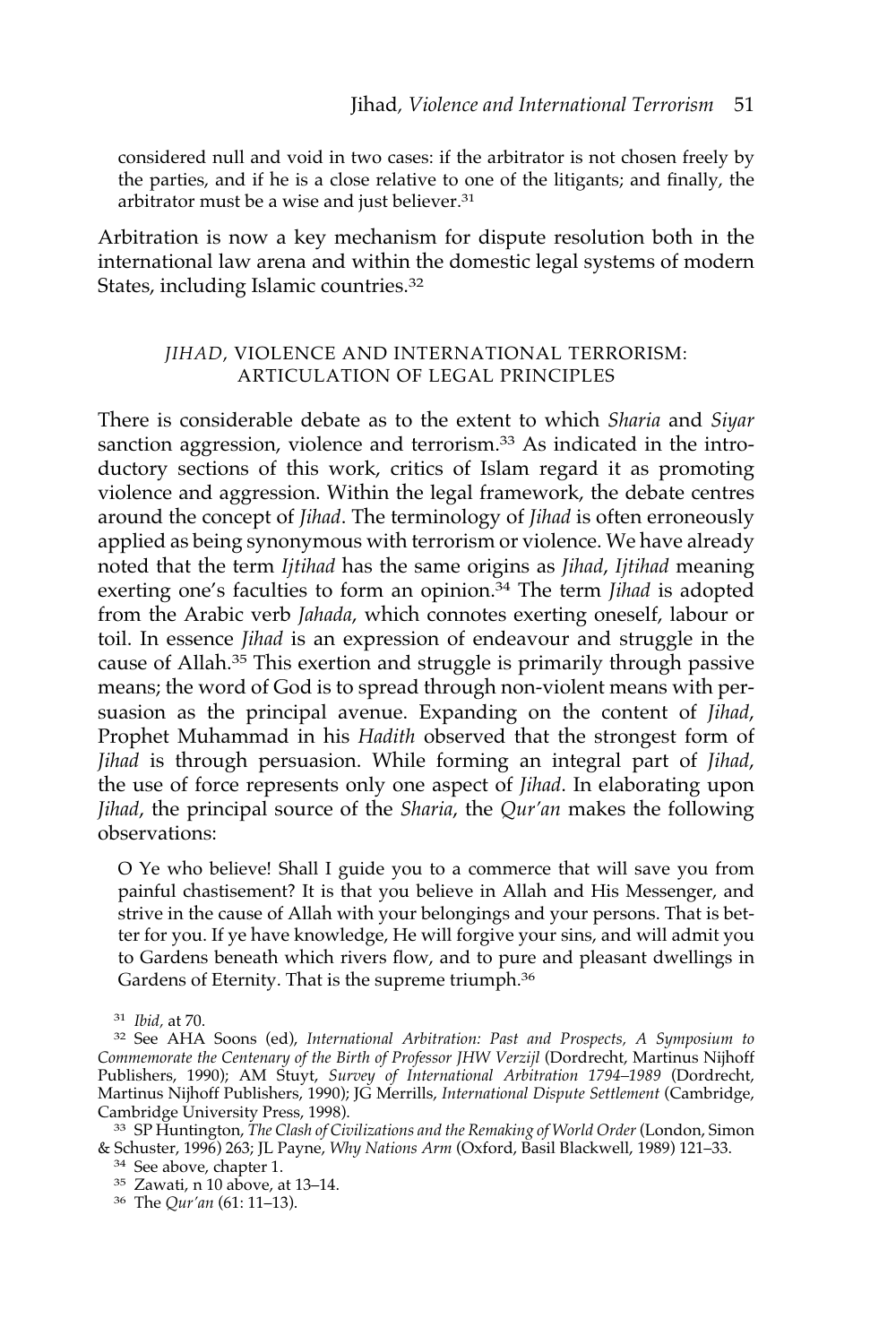#### 52 *The* Sharia *and* Siyar *in the Development of the Law of Nations*

This broad vision of *Jihad* is further explained by Islamic jurists. Majid Khadduri, in his leading work, *War and Peace in the Law of Islam*, provides the following re-statement of *Jihad*. He notes:

The term *Jihad* is derived from the verb jahada (abstract noun, juhd) which means 'exerted'. Its juridical-theological meaning is exertion of one's power in Allah's path, that is, the spread of the belief in Allah and in making His word supreme over this world. The individual's recompense would be the achievement of salvation, since the *Jihād* is Allah's direct way to paradise . . . *The Jihād*, *in the broad sense of exertion, does not necessarily mean war or fight, since exertion in Allah's path may be achieved by peaceful means as well as violent means. The Jiha*–*d may be regarded as a form of religious propaganda that can be carried on by persuasion or by sword*. 37

In his recent study, Dr Hilmi M Zawati writes as follows:

Linguistically speaking, the term Jihad is a verbal noun derived from the verb *jahada*, the abstract noun *juhd*, which means to exert oneself, and to strive in doing things to one's best capabilities. Its meaning is, in fact, extended to comprise all that is in one's power or capacity. Technically, however, Jihad denotes the exertion of one's power in Allah's path, encompassing the struggle against evil in whatever form or shape it arises'.

Another leading scholar, al-kāsāani, in examining the subject makes the observation that:

according to Islamic law (al-Shar'al-Islami), Jihad is used in expending ability and power in struggling in the path of Allah by means of life, property, words and more <sup>38</sup>

#### The *Oxford Encyclopaedia of the Modern Islamic World* notes that:

Jihad in Arabic simply means 'struggle' and it came to denote in Islamic history and classical jurisprudence the struggle on behalf of the cause of Islam.39

<sup>37</sup> M Khadduri, *War and Peace in the Law of Islam* (Baltimore and London, The John Hopkins Press, 1955) 55–6 (italics added, footnotes omitted). In another of his works, Khadduri reiterates the point that '[i]n technical language, it was an "exertion" of one's own power to fulfil a prescribed duty, and the believers recompense, in addition to worldly material rewards, would be the achievement of salvation, for the fulfilment of such a duty means the reward of Paradise. This participation might be fulfilled by the heart, the tongue, or the hands, as well as by the sword. The *Jihad* was accordingly a form of religious propaganda carried out by spiritual as well as material means'. M Khadduri, *The Islamic Law of Nations—Shaybānī's Siyar*: *Translated with an Introduction, Notes and Appendices by M Khadduri* (Baltimore, Maryland, The John Hopkins Press, 1966) at 15.

<sup>38</sup> Alã̃ al-Dān al-kāsāani*, Kitāb Badai' al-Sana'i fi Tartib al Shar'ia* vol 7 (Cario, al-Mtaba 'a al-Jamaliyya, 1910) at 97.

<sup>39</sup> Zawati, n 10 above, at 13-14. In al-kāsāani's analysis 'according to Islamic law (al-Shar' al-Islami), Jihad is used in expending ability and power in struggling in the path of Allah by means of life, property, words and more.' Ala al-Dan al-kasaani, n 38 above, at 97. JL Esposito, *The Oxford Encyclopaedia of the Modern Islamic World* vol II (New York, Oxford University Press, 1955) at 373.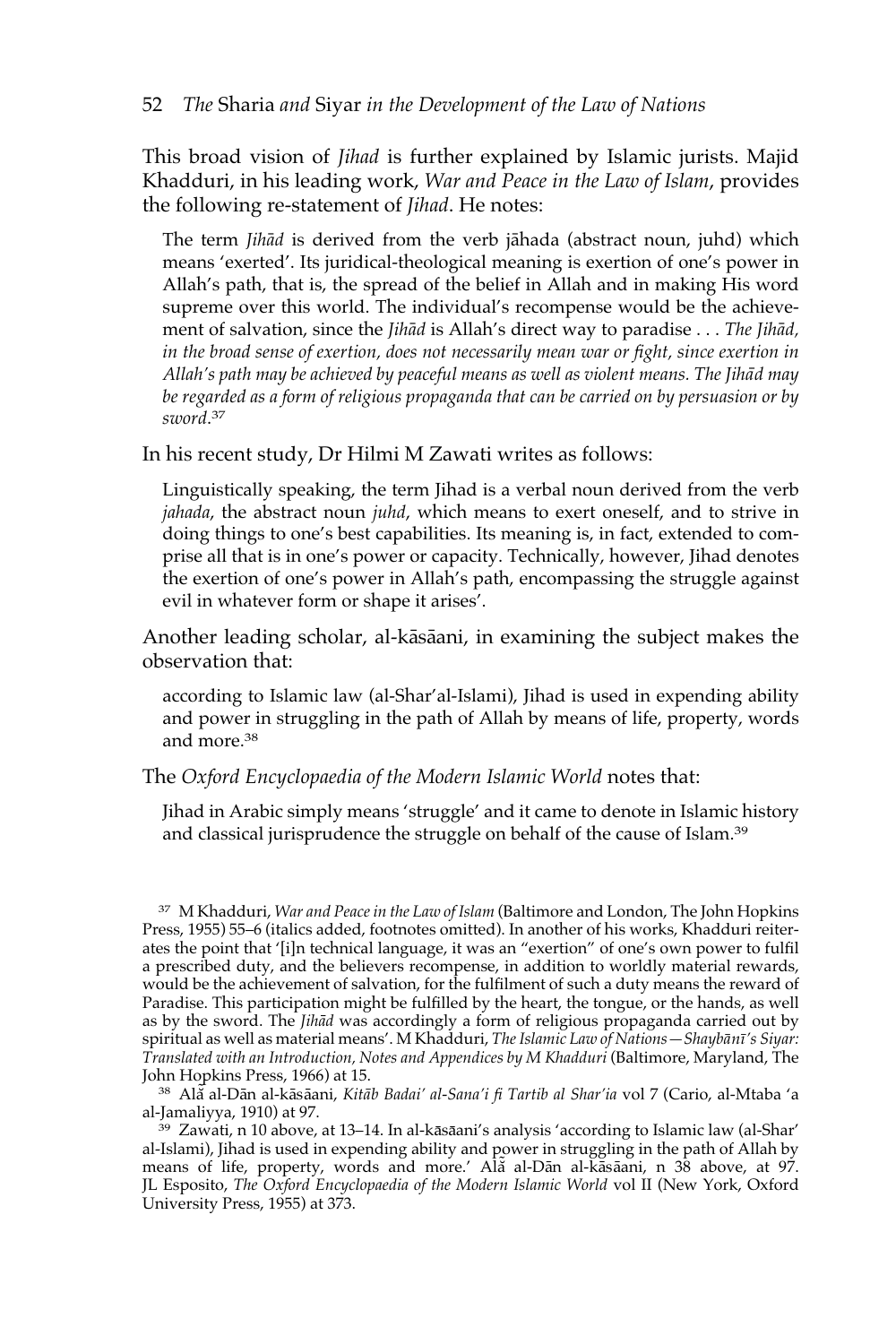## CONTEXTUALISING *JIHAD* AND THE USE OF FORCE: INTERTEMPORAL LAW AND COMPATIBILITIES WITH MODERN NORMS OF INTERNATIONAL LAW

The present discussion aims to answer two key questions which have been the source of much confusion: the identification of primary components of *Jihad* and the debate surrounding the compatibility of *Jihad* with modern norms of international law, particularly the prohibition on the use of force.<sup>40</sup> Before we start our enquiry we need to remind ourselves of a number of factors. First, any analysis has to take account of the context in which Islam was revealed and was able to preserve its existence. Islam was proclaimed in the seventh century AD in Arabia in an extremely hostile and intolerant environment.<sup>41</sup> Violence was the norm, the Arabs being particularly intolerant when challenged upon religious and ideological positions.42 There were few constraints on the manner and use of force in the international relations that existed at that particular time. In this sense it is to the credit of Islam and *Sharia* that it provided grounds for restricting the use of force, and regulated the conduct of hostilities with humanitarian value such as the ban on the killing of non-combatants, women, children and the elderly.

Having regard to the prevalent violence and terrorism, Islam, in its formative phases had to prepare for a difficult and uncertain future. Prophet

<sup>40</sup> The United Nations Charter prohibits the use of force in international relations. Article 2(4) provides—'All Members shall refrain in their international relations from the threat or use of force against the territorial integrity or political independence of any state, on in any other manner inconsistent with the Purposes of the United Nations'. The only exception to this prohibition on the use of force is provided in Article 51 according to which—'Nothing in the present Charter shall impair the inherent right of individual or collective self-defense if an armed attack occurs against a Member of the United Nations, until the Security Council has taken measures necessary to maintain international peace and security. Measures taken by Members in the exercise of this right of self-defense shall be immediately reported to the Security Council and shall not in any way affect the authority and responsibility of the Security Council under the present Charter to take at any time such action as it deems necessary in order to maintain or restore international peace and security'. Charter of the United Nations (signed 26 June 1945, entered into force 24 October 1945) 59 Stat 1031, TS 993, 3 Bevans 1153, UNTS xvi (892 UNTS 119), UKTS (1946) 67.

<sup>41</sup> See JB Glubb, *War in the Desert: RAF Frontier Campaign* (New York, WW Norton, 1961) at 31.

<sup>42</sup> Emphasising upon this point, Professor Abdullahi Ahmed An-Na'im makes the observation that '[t]he historical context within which *Sharia* was elaborated during the first three centuries of Islam was an extremely harsh and violent environment, where the use of force in intercommunal relations was the unquestioned norm. It was simply conceptually incoherent and practically impossible for *Sharia* regulation of intercommunal (international) relations to have been based on principles of peaceful co-existence and rule of law in the modern sense of these terms'. AA An-Na'im, 'Upholding International Legality Against Islamic and American Jihad' in K Booth and T Dunne (eds), *Worlds in Collision: Terror and the Future of Global Order* (London, Palgrave, 2002) 162–72, at 166.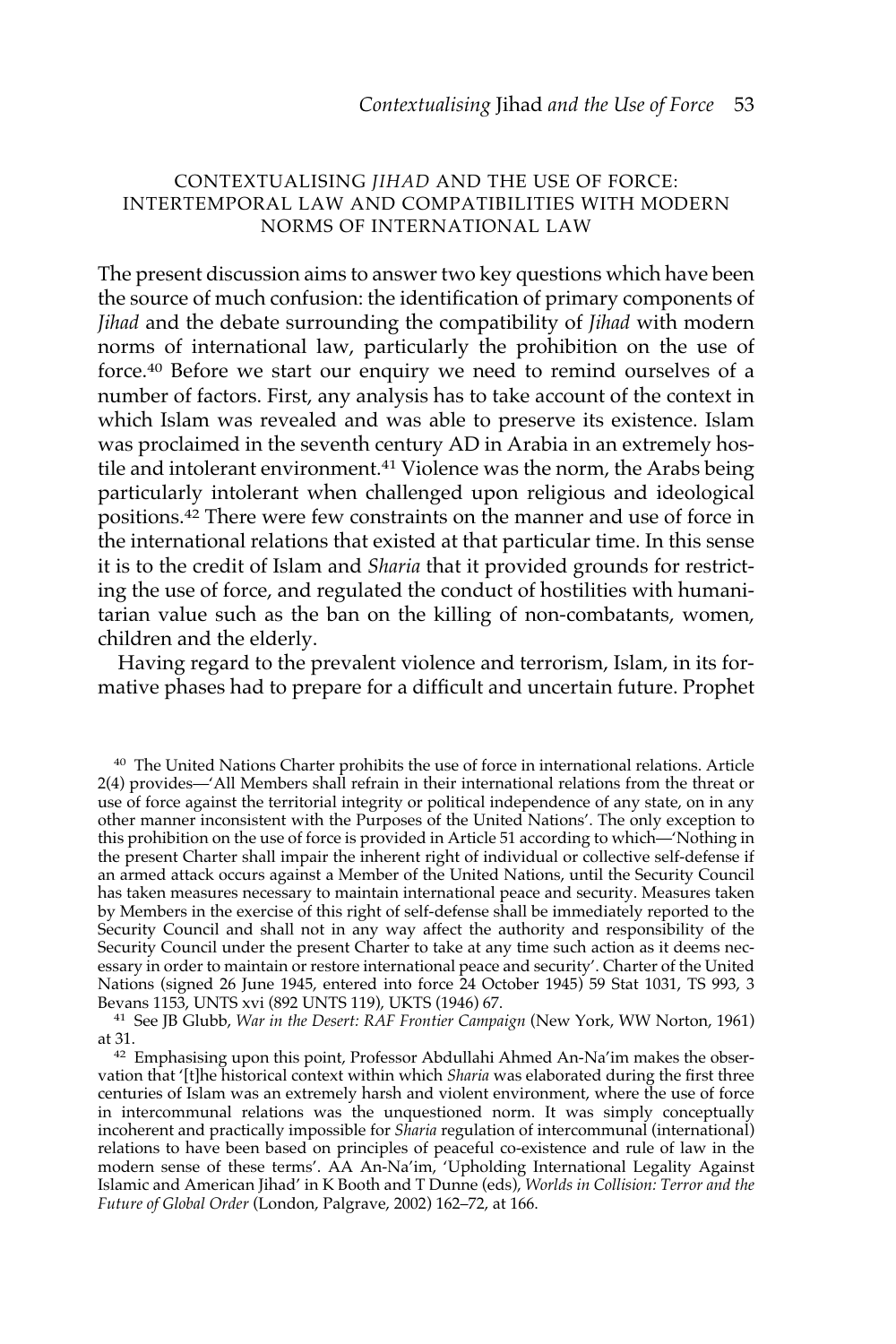Muhammad and his followers represented a community that faced extermination. Indeed, Muhammad himself was forced to migrate to Medina to avoid persecution and assassination, his migration marking the beginning of the Muslim calendar.43 It was this betrayal, attempted humiliation, and disregard for kinship and obligations on the part of the Quresh of Mecca that disillusioned Muhammad and the beleaguered Muslim community. The *Qur'an* make the observations:

How could there be a guarantee for the idolaters on the part of Allah and His Messenger, except in favour of those with whom you entered into an express treaty at the Sacred Mosque? So long as they carry out their obligations thereunder, you must carry out your obligations. Surely Allah loves those who are mindful of their obligations. How can there be a guarantee for the others, who, if they were to prevail against you, would have no regard for any tie of kinship or pact in respect of you. They seek to please you with words, while their hearts repudiate them; most of them are perfidious. They have bartered the Signs of Allah for small gains and hindered people from His way. Evil indeed is that which they have done. They show no regard for any tie of kinship or any pact in respect of a believer. If they repent and observe Prayer and pay the Zakat, then they are your brethren in faith. We expound Our commandments for a people who know.44

Against this backdrop of vulnerability and uncertainty it is to the credit of Islam that it adopted a balanced approach towards the use of force. A number of jurists and scholars have interpreted *Qur'anic* verses to advance the position that the classical *Siyar* advocates the necessity of the use of force to spread Islam as the primary expression of *Jihad*. The cited verses include:

Fight in the cause of Allah against those who fight against you, but transgress not. Surely, Allah loves not the transgressors. Once they start fighting, kill them wherever you meet them, and drive them out from where they have driven you out; for aggression is more heinous than killing. But fight them not in the proximity of the Sacred Mosque unless they fight you there-in; should they fight you even there, then fight them; such is the requital of these disbeliveers. Then if they desist, surely Allah is most Forgiving, Ever Merciful. Fight them until all aggression ceases and religion is professed for the pleasure of Allah alone. If they desist, then be mindful that no retaliation is permissible except against the aggressors.45

and

<sup>43</sup> Weeramantry, n 13 above, at 4–5; J Rehman, 'Self-Determination, State Building and the Muhajirs: An International Legal Perspective of the Role of the Indian Muslim Refugees in the Constitutional Development of Pakistan' (1994) 3 *Contemporary South Asia* 111–29, at 113.

<sup>44</sup> The *Qur'an* (9: 7–11).

<sup>45</sup> The *Qur'an* (2: 191–94).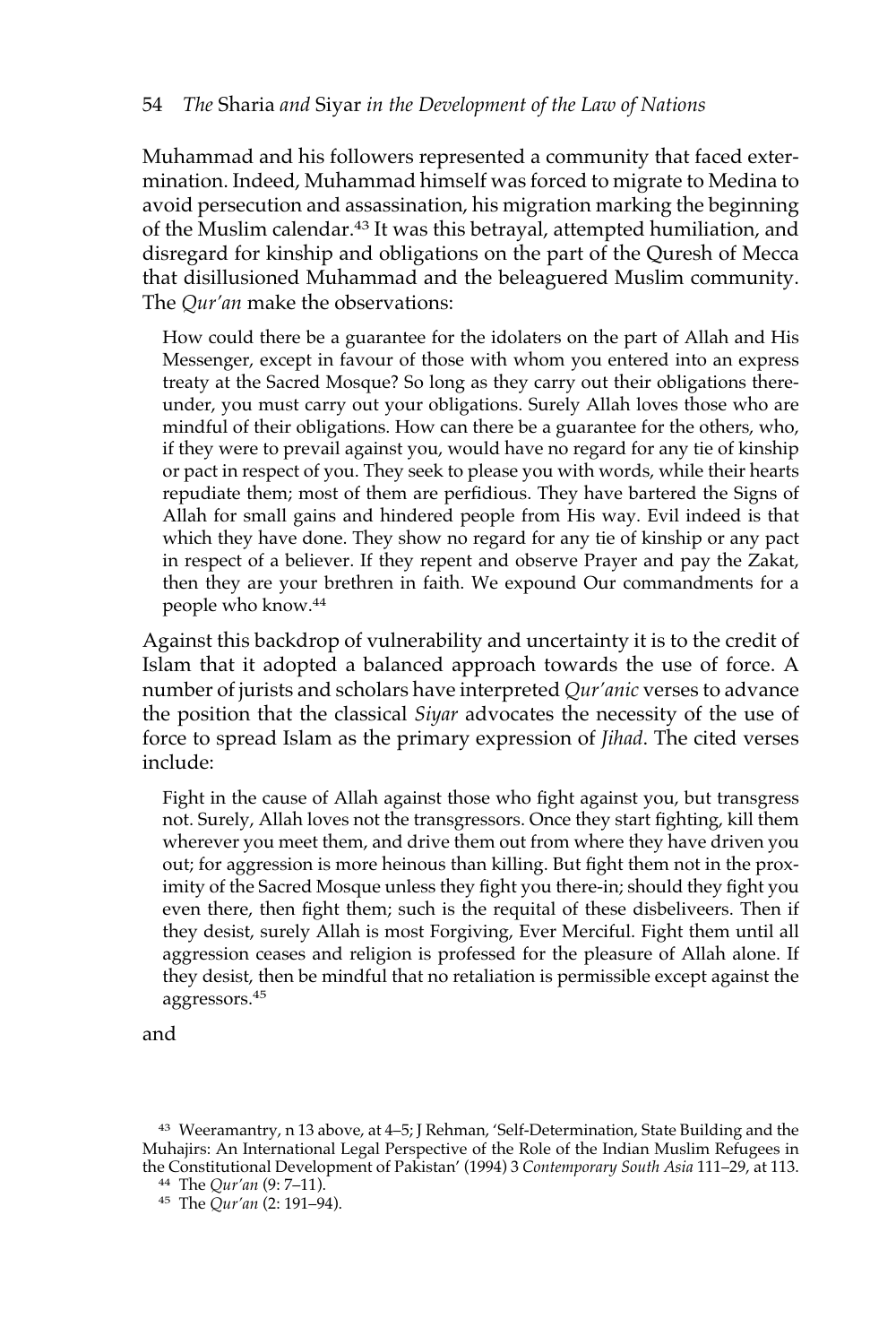Warn the disbelievers of a painful chastisement, excepting those of them with who you have a pact and who have not defaulted in any respect, nor supported anyone against you. Carry out the obligations you have assumed towards them till the end of their terms. Surely Allah loves those who are mindful of their obligations. When the period of four months during which hostilities are suspended expires, without the idolaters having settled the terms of peace with you, resume fighting with them and kill them wherever you find them and make them prisoners and beleaguer them, and lie in wait for them at every place of ambush. Then if they repent and observe Prayer and pay the Zakat, leave them alone. Surely Allah is Most Forgiving, Ever Merciful. If any one of the idolaters seeks asylum with thee, grant him asylum so that he may hear the Word of Allah; then convey him to a place of security for him, for they are a people who lack knowledge.46

From an examination of these verses the following points emerge. The use of force is permitted against aggressors and in self-defence. Muslims are obliged to continue *Jihad* with the use of force until the cessation of aggression, or the vindication of their rights as the case may be. However, does vindication of rights incorporate an eventual supremacy of Islam over other religions? In other words, is it justified to use force in order to enforce the word of God? Some leading scholars take the position that classical *Siyar* sanctions the use of force to spread Islam and implement the *Sharia*. Majid Khadduri, for instance, makes reference to *Dar-ul-Harb* (the enemy territory) and *Dar-ul-Islam* (the territory of Islam), pointing to an eventual objective of classical *Siyar* to continue the *Jihad* until all the *Darul-Harb* came under Islamic jurisdiction. There is also evidence that in jurisdictional expansion of Islam force was deployed, although aggression was not the sole motivating factor.<sup>47</sup> Indeed, religious zeal blended with a desire for egalitarianism and reform. Rom Landau's characterisation of the conquest of Damascus by Khalid-ibn-al-walid exemplifies the earlier phase of Islamic expansion. Landau notes:

[I]n an age when 'sack and pillage' was usual procedure followed by a victorious army on entering a conquered city, Khalid-ibn-al-walid's terms to Damascus were humane and very modest. In fact, it seems obvious that the Arab legions considered themselves as liberators of oppressed peoples as well as carriers of Islam.48

Whilst acknowledging the extraordinary nature of the religiousreformist zeal, differing academic interpretations have been advanced. Analysing the rationale for the use of force in this early period, Khadduri makes the point that:

<sup>46</sup> The *Qur'an* (9: 3–6).

<sup>47</sup> Khadduri, n 37 above, at 63.

<sup>48</sup> R Landau, *Islam and the Arabs* (London, George Allen and Unwin Ltd, 1958) at 41.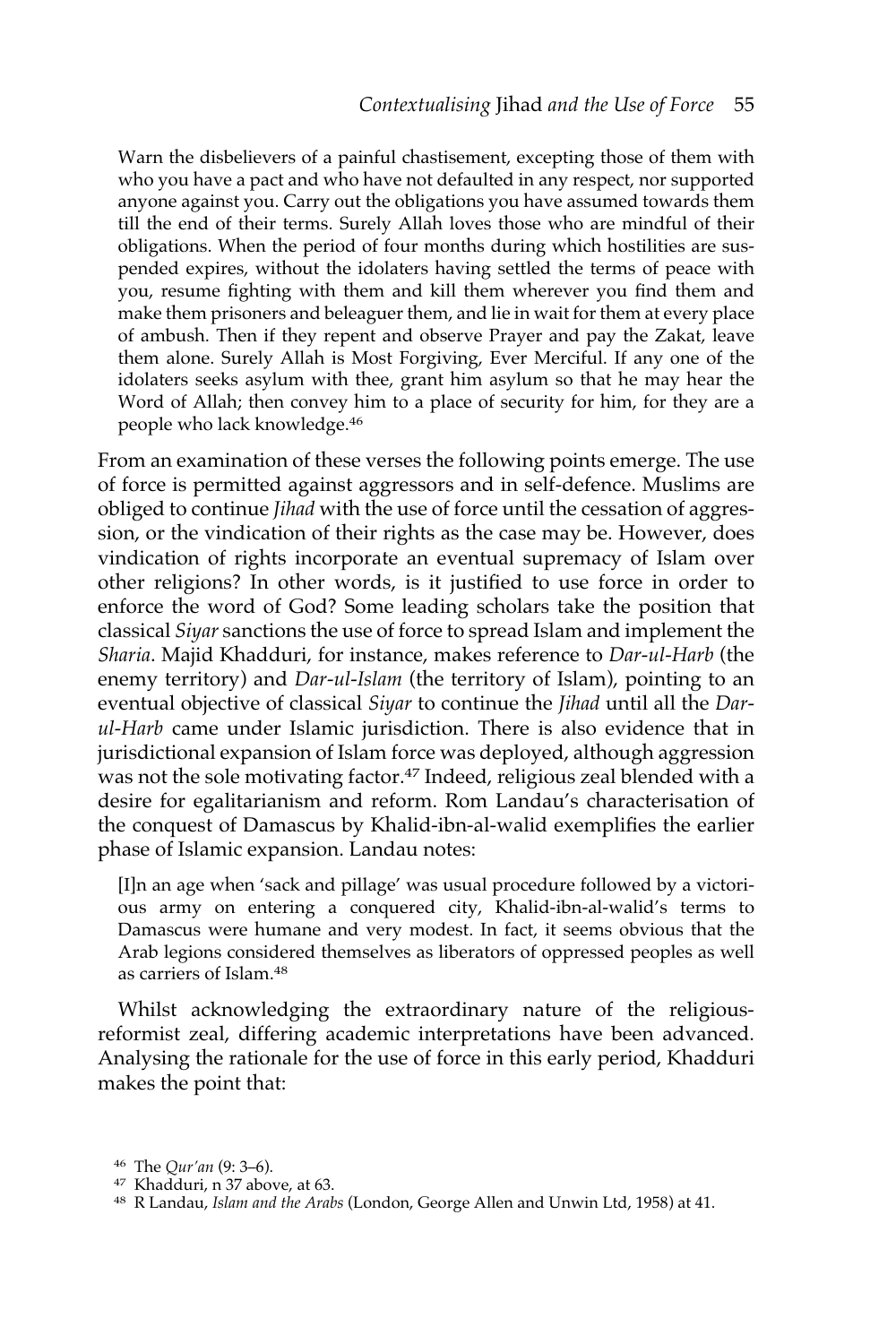#### 56 *The* Sharia *and* Siyar *in the Development of the Law of Nations*

The *Jihad* as such was not a casual phenomenon of violence; it was rather a product of complex factors which Islam worked out its jural-doctrinal character. Some writes have emphasised the economic changes within Arabia which produced dissatisfaction and unrest and inevitably led the Arabs to seek more fertile lands outside of Arabia. Yet this theory—plausible as it is in explaining the outburst of Arabs from within their peninsula—is not enough to interpret the character of a war permanently declared against the unbelievers even after the Muslims had established themselves outside Arabia. There were other factors which created in the minds of Muslims a politico-religious mission and conditioned their attitude as a conquering nation.49

Elsewhere he has noted:

In theory the *dar al-Islam* was always at war with *dar al-harb*. The Muslims were under a legal obligation to reduce the latter to Muslim rule in order to achieve Islam's ultimate objective, namely, the enforcement of God's Law (the *Shari'a*) over the entire world. The instrument by which the Islamic States were to carry out that objective was *Jihād* (popularly know as holy war), which was always justifiably waged against the infidels and the enemies of the faith. Thus the Jihad was the Islam's *bellum justum*. 50

In his examination, Professor An-Na'im acknowledges that the concept of *Jihad* could be used for a variety of activities in order to further the 'will of God'.51 The primary meaning of *Jihad*, according to An-Na'im, is '"selfcontrol" including checking any temptation to harm others'.52 However his concern is that:

the term can also refer to religiously sanctioned aggressive war to propagate or 'defend' the faith. What is problematic about this latter sense of Jihad is that it involves direct and unregulated violent action in pursuit of political objectives, or self-help in redressing perceived injustice, at the risk of harm to innocent bystanders. . . 53

Notwithstanding constant reminders that *Jihad* does not necessarily mean use of force, some scholars (principally from the western world) have insisted on adopting this narrow, rigid interpretation. Thus, for example, Roda Mushkat notes that:

Islamic law enjoins Moslems to maintain a State of permanent belligerence with all non-believers, collectively encompassed in the dar al-harb, the domain of war. The Muslims are, therefore, under a legal obligation to reduce non-Muslim communities to Islamic rule in order to achieve Islam's ultimate objective, namely the enforcement of God's law (the Sharia) over the entire world. The

<sup>52</sup> *Ibid*, at 163.

<sup>53</sup> *Ibid*, at 163.

<sup>49</sup> Khadduri, *War and Peace,* n 37 above, at 63.

<sup>50</sup> M Khadduri, 'Islam and the Modern Law of Nations' (1956) 50 *American Journal of International Law* 358, at 359.

<sup>51</sup> See An-Na'im, n 42 above, 162–72, at 163.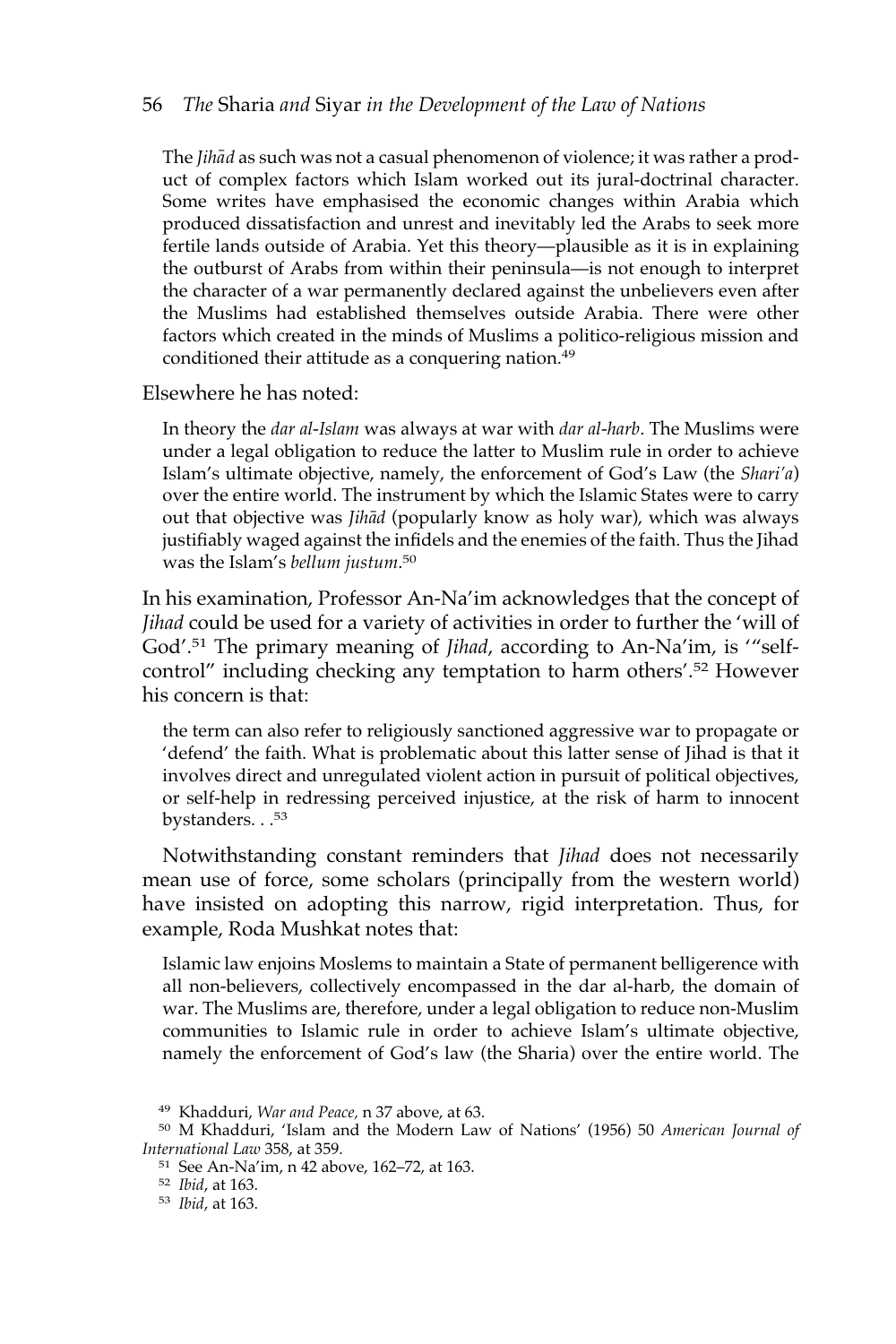instrument by which the Islamic state is to carry out that objective is called the Jihad (popularly known as the 'holy war') and is always just, if waged against the infidels and the enemies of the faith.<sup>54</sup>

This image of *Jihad* as an instrument of aggressive war is relished by those who claim fundamentally divergent positions between the Islamic legal order and the non-Muslim world. Such a hypothesis forms the basis of apprehension, tensions and ultimately the so-called 'clash of civilisations'. Payne contrasts what he perceives as the 'western view of what religion is and ought to be, namely, a voluntary sphere where coercion has no place'.55 with that of Islam. In this comparison:

[the] emphasis on non-violence is not the pattern in the Muslim culture. To the contrary, violence has been a central, accepted element, both in Muslim teaching and in the historical conduct of the religion. For over a thousand years, the religious bias in the Middle Eastern Culture has not been to discourage the use of force, but to encourage it.56

In engineering the 'clash', Huntington views Islam as 'a religion of the sword . . . glorify[ing] military virtues'.57 In his perceptions '[t]he Koran and other statements of Muslim beliefs contain few prohibitions on violence, and a concept of non-violence is absent from Muslim doctrine and practice'.58 This latter position of *Jihad* however remains contested and is largely inaccurate. Such a narrow and myopic view is a reflection of the narrow mindedness of the critics who (while disregarding the overall historical contextual picture) place exclusive reliance on limited and very specific instances.

It is also the case that a literal interpretation of any of the aforementioned verses of the *Qur'an* does not advocate a policy of *Jihad*, which endorses aggressions; there are substantial restraints and restrictions placed on the use of force. This latter restrictive view is acknowledged even by scholars such as Khadduri, who has advocated a more aggressive and expansionist form of *Jihad*. After making the observation which is noted above,<sup>59</sup> Khadduri acknowledges that 'the *jihad* did not always mean war since Islamic objectives might be achieved by peaceful as well as violent means. Thus the *jihad* may be regarded as intensive religious propaganda which took the form of a continuous process of warfare, psychological and political no less than strictly militarily'.<sup>60</sup> In a separate study, Khadduri accepts that the notion of Islam replacing other religions 'is not stated in the

<sup>54</sup> R Mushkat, 'Is War Ever Justifiable? A Comparative Survey' (1987) 9 *Loyola of Los Angeles International and Comparative Law Journal* 227.

<sup>55</sup> Payne, n 33 above, at 121.

<sup>56</sup> *Ibid*, at 122.

<sup>57</sup> Huntington, n 33 above, at 263.

<sup>58</sup> *Ibid*.

<sup>59</sup> Khadduri, n 50 above, at 359.

<sup>60</sup> *Ibid,* at 359.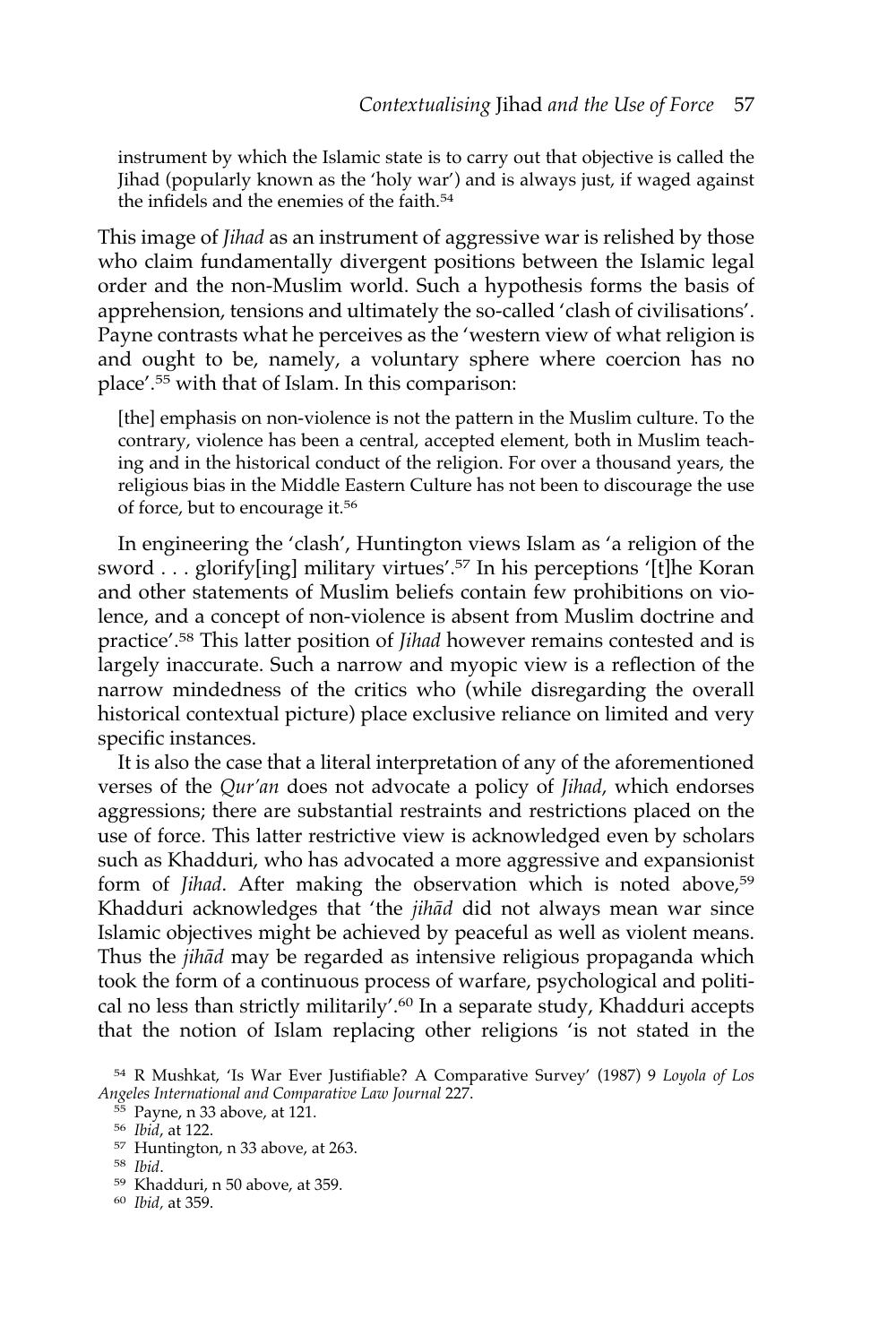Quran<sup>'.61</sup> After an extensive review of the literature, another Islamic scholar, Dr Moinuddin, summarises his position by articulating the following four points on *Jihad* in so far as it relates to the use of force:

- (a) that fighting in the cause of Allah is basically sanctioned by the Koran;
- (b) that the permission to fight has been granted to the Muslims because they have been wronged or persecuted on the grounds of religion; hence warfare is permitted if Muslims are persecuted, because persecution is worse than slaughter;
- (c) that sanction to wage warfare is, however, given against those who fight the Muslims; it is also conditioned by the stipulation that Muslims are not to begin hostilities or commit aggression;
- (d) that fighting may be continued until persecution ceases or the persecutors desist.62

There is a further, more substantial constituency, which views *Jihad* as a technique of persuasion, fundamentally antithetical to violence and aggression. The concepts of *Jihad* on the one hand, and violence and terrorism on the other are described as being 'dramatically opposed to one another'.<sup>63</sup> According to one *Hadith* of the Prophet Muhammad, a true Muslim is one who hurts no one by word or deed.<sup>64</sup> In providing a commentary on this *Hadith*, Zaki Badawi makes the observation that the fundamentals of the Islamic legal system:

[a]re the protection of the community as a whole, the protection of life, property, honor and sobriety. The Muslim should commit the utmost effort towards selfimprovement to be worthy and able to perform these duties. This is called Jihad, which in the mind of many people is equated with Holy war. Acts of violence are abhorred by Islam. War, a function of the failure of human nature, is permitted only in self-defence, and regulated by strict rule to limit its application exclusively to combatants.<sup>65</sup>

It may well be that in the chronicles of Islamic history, there are instances where the lines between violence pure and simple and *Jihad* are blurred; certainly, wars and other societal conflicts of early Islamic experiences by their very nature were destructive and bloody. Islam, as has been examined, in its rudimentary stages saw phases of considerable violence and terrorist activity. Prophet Muhammad was persecuted by the residents of Mecca prior to his *Hijrat*, with the shadow of death placed over him. The rule of both Uthmān ibn 'Affān, the third rightly guided Caliph (644–656) and that of Alī– Ibn Abī– Tālib, the fourth rightly guided Caliph (656–661) were brought to an end through their assassinations.<sup>66</sup>

<sup>61</sup> Khadduri, n 37 above (text accompanying n 16) at 59.

 $62$  Moinuddin, n 22 above, at 28; also See Y El-Ayouty, 'International Terrorism under the Law' (1999) 5 *ILSA Journal of International and Comparative Law* 485, 488.

<sup>63</sup> *Ibid,* at 489.

<sup>66</sup> JL Esposito, *The Oxford Encyclopaedia of Modern Islamic World* vol III (New York, Oxford University Press, 1995) 439.

<sup>64</sup> Z Badawi, 'Are Muslims Misunderstood' *The Independent* 23 September 2001 at 19.

<sup>65</sup> *Ibid.*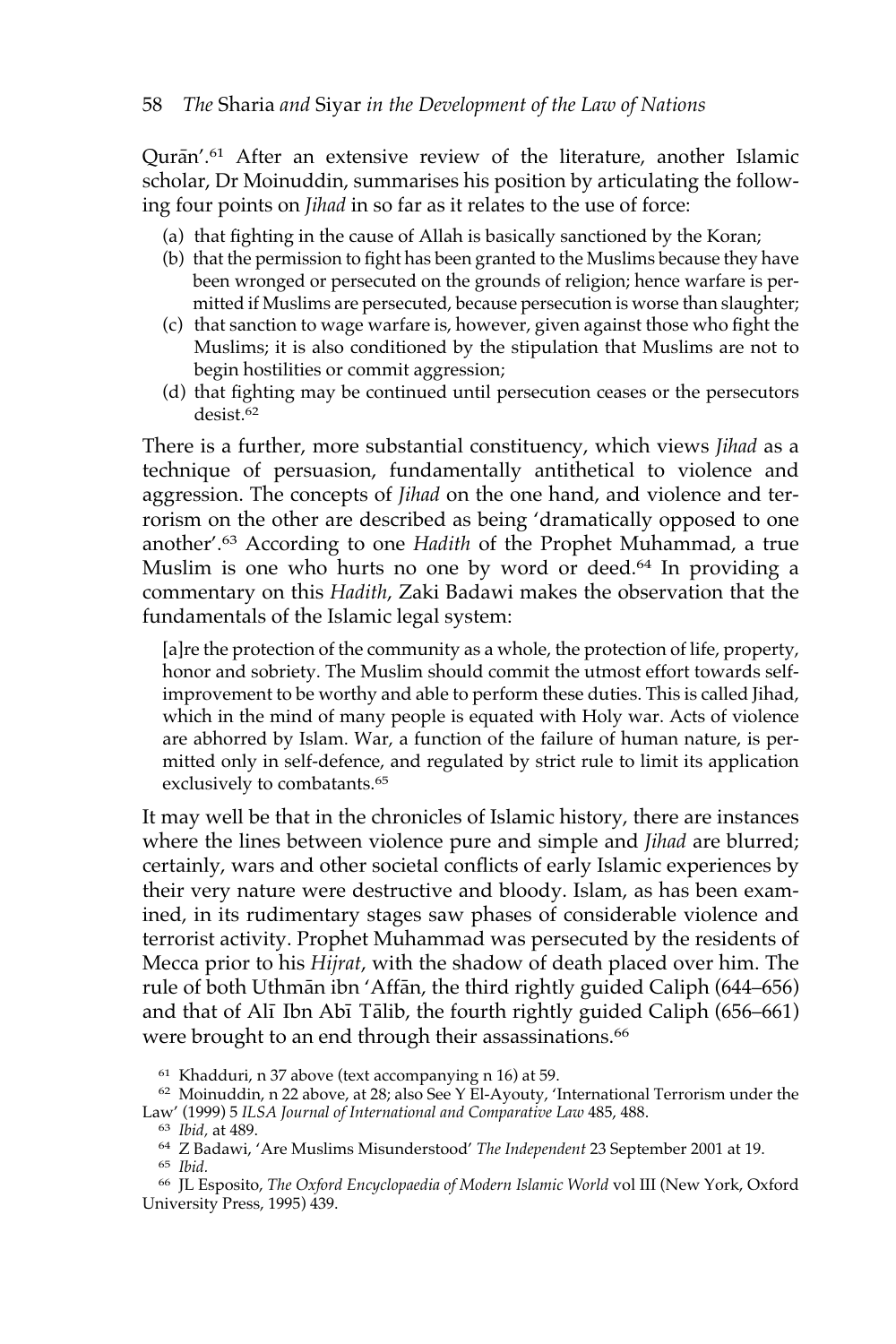The trail of violence and terrorism has continued throughout the history of Islam. Within their domestic, internalised frameworks many Islamic States suffer from terrorism and violence. A whole host of reasons can be ascribed to such forms of terrorism: inter alia absence of constitutionalism and rule of law, exploitation and abuse of power, dictatorship and denials of fundamental human rights, negation of right of political and economic self-determination.<sup>67</sup> This catalogue of explanations could be extended. It is also the case that there are examples whereby political masters have perpetuated systematic abuse under the guise of 'Islamisation'.68 In reality, however, there is no connection between the *Sharia's* principles and modern day acts of terrorism. To the contrary, there is substantial condemnation of acts of terrorism within the religious jurisprudence. Highlighting this abhorrence for acts of terrorism, Saudi Arabia, in a report submitted to the Counter-Terrorism Committee, noted that:

In the Islamic Shariah, . . . crimes of terrorism are included among the crimes of *hirabah*. The severest of penalties area applied to these crimes in the Islamic Shariah, as set forth in the Holy Koran [Koran 5: 33]. The crimes of *hirabah* include the killing and terrorization of innocent people, spreading evil on earth (*al-ifsad fi al-ard*), theft, looting and highway robbery.<sup>69</sup>

Islamic legal scholars, in disassociating *Jihad* from terrorism, have condemned violence, genocide, and suicide bombings.<sup>70</sup> Reiterating Islam's opposition to genocidal warfare, Yassin El-Ayouty cites the *Qur'anic* verse which notes:

whosoever killeth a human being for other than manslaughter or corruption on earth, it shall be as if he had killed all mankind, and whosoever saveth the life of one, it shall be as if he had saved the life of all mankind.71

On suicide bombing or other forms of self-sacrifice he makes the following points:

[S]elf-sacrificing is a crime under Islamic law. The terrorists claim that Muslims who sacrifice themselves in car bombings and other acts of terror are martyrs and such martyrdom is a sure way to heaven. Islamic jurisprudence, as based on The Koran, says something completely different. Unless a Muslim is engaged in

<sup>67</sup> Islam is by no means unique in this regard. Other great religions and religious civilisations including Christianity and Judaism have gone through similar experiences.

<sup>68</sup> J Rehman, 'Accommodating Religious Identities in an Islamic State: International Law, Freedom of Religion and the Rights of Religious Minorities' (2000) 7 *International Journal on Minority and Group Rights* 139; J Rehman, 'Minority Rights and Constitutional Dilemmas of Pakistan' (2001) 19 *Netherlands Quarterly of Human Rights* 417.

<sup>69</sup> Report of the Kingdom of Saudi Arabia submitted pursuant to paragraph 6 of Security Council Resolution 1373 (2001) Concerning Counter-Terrorism S/2001/1294 at 5. Text available at <http://ods-dds-ny.un.org/doc/UNDOC/GEN/N01/722/76/PDF/N0172276.pdf? OpenElement > (7 October 2004).

 $70$  El-Ayouty, n 62 above, at 489.

<sup>71</sup> *Ibid.*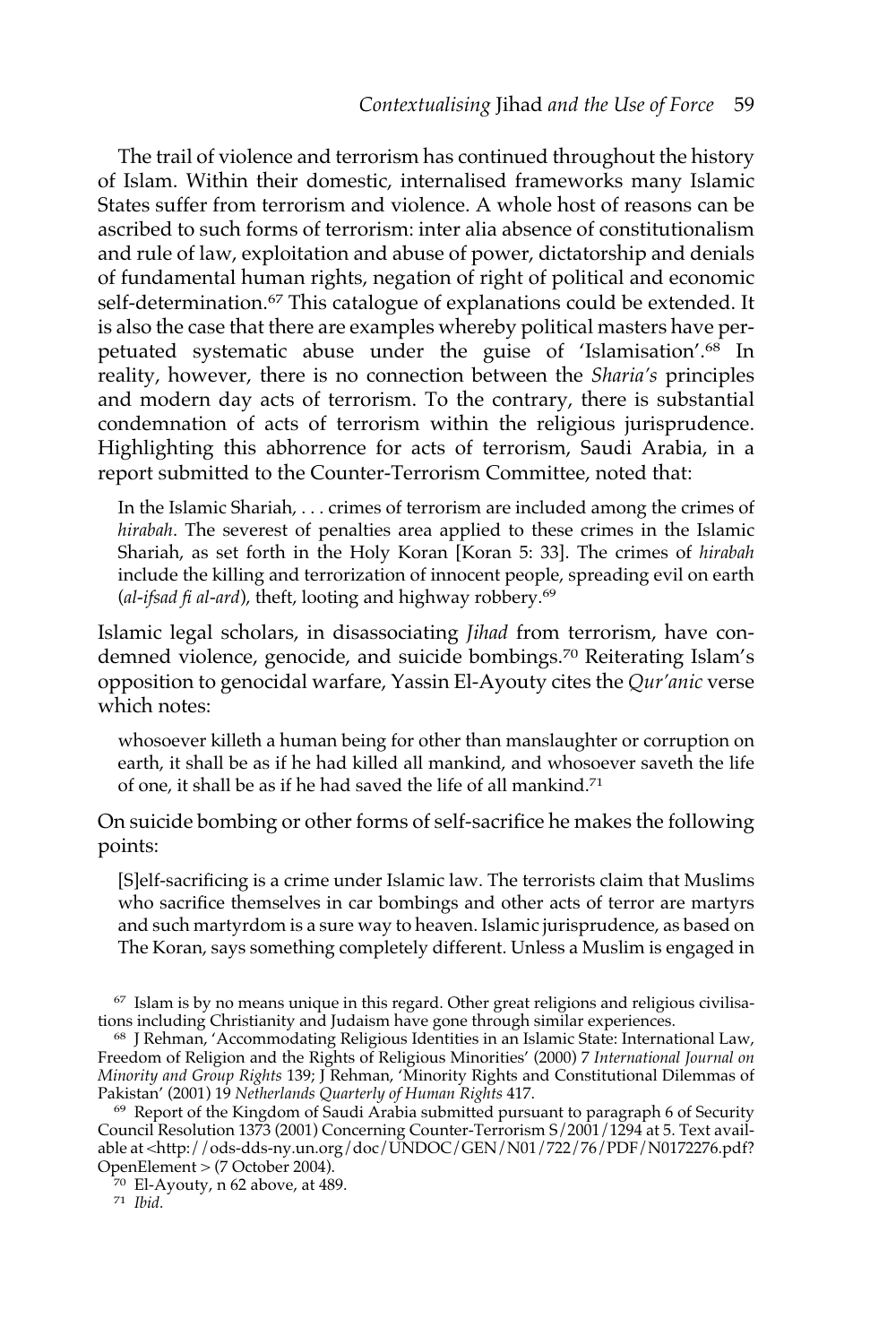#### 60 *The* Sharia *and* Siyar *in the Development of the Law of Nations*

Jihad, . . . self-sacrifice is anti-Islamic. The Koran says 'be not cast by your own hand to ruin'. Here ruin means oblivious death. In the eyes of Islam, a Muslim killing himself, except in Jihad, dies an apostate or Kafir (non-believer).72

A further and final argument to note is that all Islamic States have accepted the provisions of Article 2(4) of the United Nations Charter.<sup>73</sup> There is also a renunciation of violence, aggression and terrorism. They have adopted this position without renouncing their Islamic credentials. This insistence upon the prohibition on the use of force in international relations therefore points towards a compatibility of the fundamental principle of international law with *Sharia* and *Siyar*. If there were any seeds of doubt invigorated by overzealous religious *Jihadists,* modern Islamic States conduct their relations on the basis of contemporary international law, with Article 2(4) as their central focus.

## THE USE OF FORCE AND RELIGIOUS TOLERANCE

The emergence of Islam in Arabia in the seventh century and its growth at a phenomenal pace at one point threatened to overtake all other contemporary civilisations. Muhammad, the Prophet and founder of Islam, died in 632 AD. Within a century Muslim Arabs had conquered and were rulers of an area stretching from the borders of India and China to the Atlantic Ocean.<sup>74</sup> This was a huge empire which included much of North Africa, the Near East and Spain—'a collection of peoples under one banner greater than any before and a domain more extensive than the Roman Empire at its height.'<sup>75</sup> This was a remarkable achievement, unparalleled in human history. In the words of one historian:

This astonishing expansion had been achieved by a people who, if they were known at all to the great world beyond the Arabian peninsula, had been dismissed as ignorant nomads. They had overrun something above four-and-a-half million square miles of territory and changed the course of history, subordinating Christianity to Islam in its homelands in the Near East and in North Africa and Spain, forcing the Roman Empire of Byzantium onto the defensive and converting the Empire of the Persians into a bulwark of Islam. Human history tells of no other achievement comparable to this. Alexander had dazzled the ancient

<sup>72</sup> El-Ayouty, n 62 above, at 489*.*

<sup>73</sup> For the provisions of Article 2(4) UN Charter see n 40 above.

<sup>74</sup> Weeramantry makes the point eloquently when he notes '[t]he call of the muezzin from the minaret—"There is no god except God and Muhammad is the Apostle of God"—was, within a century of the Prophet's death, re-echoing in territories as far a field as Spain and China' Weeramantry, n 13 above, at 9; B Lewis, *The Jews of Islam* (Princeton, NJ, Princeton University Press, 1984) 16; Landau, n 48 above, at 45–6; MA Karandikar, *Islam in India's Transition to Modernity* (Bombay, Orient Longmans, 1968) 32–5; see also Khadduri, *War and Peace*, n 37 above.

<sup>75</sup> See R Landau, n 48 above, at 46.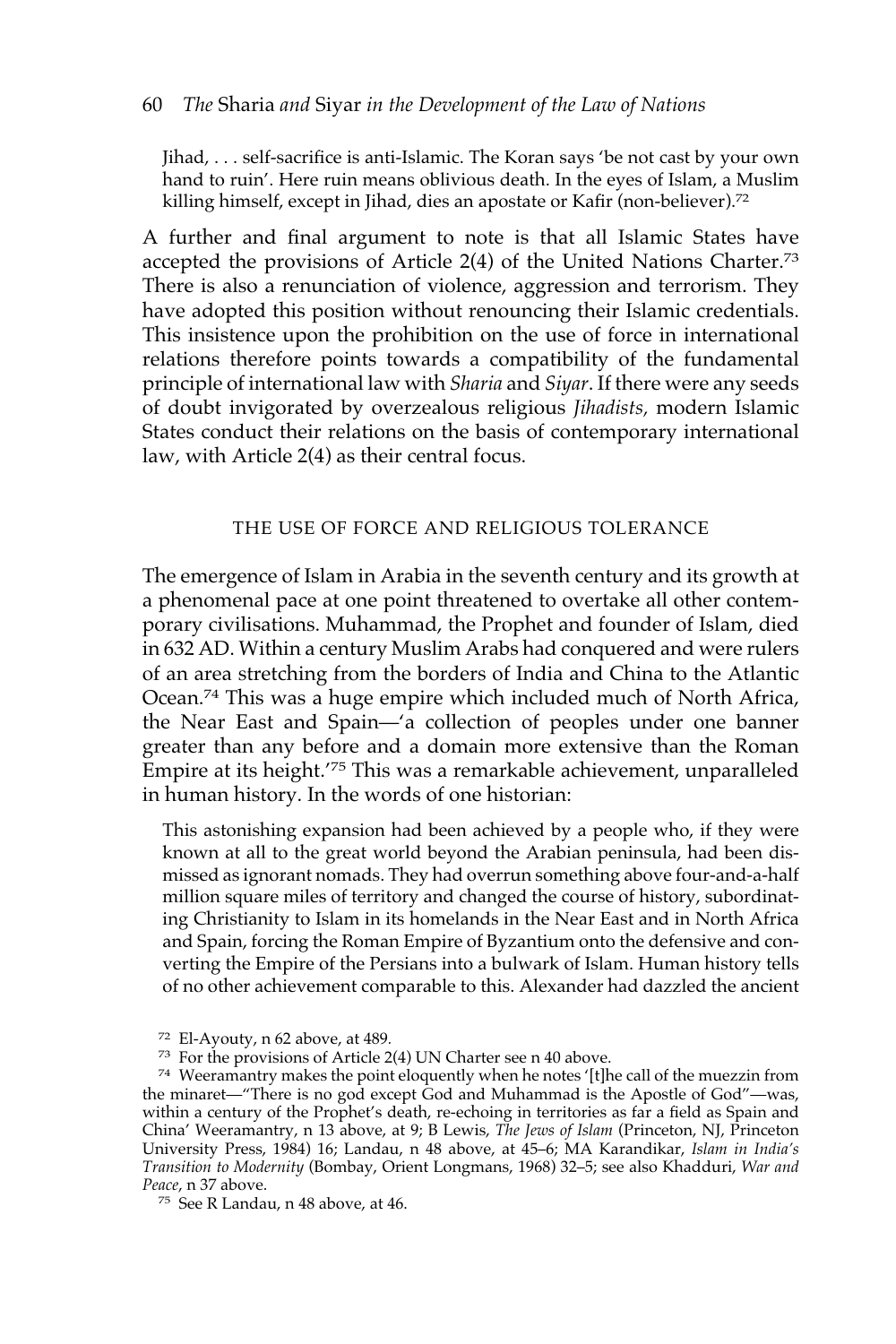world by his conquests, but he left behind him only legends and a few inscriptions. Where the Arabs passed they created a civilization and a whole pattern of thought and of living which endured and still endures, and they decisively determined the future history of Europe, barring the way to the rich lands of the East and thereby provoking—many centuries later—the voyages of exploration to the West and to the South which were to nurture European power.<sup>76</sup>

As indicated above in the context of *Jihad*, the theory that the Empire of Islam was built around the power of the sword is not reflective of a complete picture. Contrary to commonly held views, the successes of Muslim rulers during this initial phase as well as in subsequent centuries were based on a culmination of factors, vital amongst these being the promise of religious tolerance and a more egalitarian and fairer society.

The promise of tolerance did not presuppose equality and nondiscrimination for all individuals regardless of gender, religious differences or race. Nor was tolerance shown towards all religions and minorities. Amongst non-Muslims crucial distinctions were made between *ahal al-kitab* (the Peoples of the Book) and the pagans (the nonbelievers).<sup>77</sup> Christian and Jewish minorities, as *ahal al-kitab,* were accorded the political status of *dhimmis*. <sup>78</sup> Their existence was tolerated in return for their submission and loyalty to the Muslims and a commitment to pay a special capitulation tax, *jizya*. While the *dhimmis* were allowed to follow their own rules on matters of personal status, the ultimate determinant of this status was the Muslim State, which also excluded them from positions of authority and government.<sup>79</sup> In explaining the relationship of Muslims with polytheists, under the rubric of 'the Jihad against Polytheists' Khadduri makes the following observations:

No compromise is permitted with those who fail to believe in God, they have either to accept Islam or fight . . . All the jurists, perhaps without exception, assert that polytheism and Islam cannot exist together; the polytheists, who enjoin other gods with Allah, must choose between war or Islam. The definition of a polytheist, however, has not been precisely given by any jurist. They exclude not only Scripturaries (who believe in Allah though not in His Apostle) but also Magians (Zoroastrians) whose belief in Allah is obscure, but they had some sort of a book. Polytheism seems to have been confined narrowly to paganism, with no implied concept of a supreme deity.80

<sup>76</sup> G Eaton, *Islam and the Destiny of Man* (Cambridge, Islamic Text Society, 1994) at 29.

<sup>79</sup> DE Azrt, 'The Role of Compulsion in Islamic Conversion: Jihad, Dhimma and Rida' (2002) 8 *Buffalo Human Rights Law Review* 15, at 27.

<sup>80</sup> Khadduri, n 37 above, at 75.

<sup>77</sup> AE Mayer, *Islam and Human Rights: Tradition and Politics* 2nd edn (Boulder, Col, Westview Press, 1995) 127.

<sup>78</sup> See B Ye'or, *The Dhimmi: Jews and Christians Under Islam* (London and Toronto, Associated University Press, 1985); Y Courbage and P Fargues, *Christians and Jews Under Islam* (London, I B Tauris, 1997).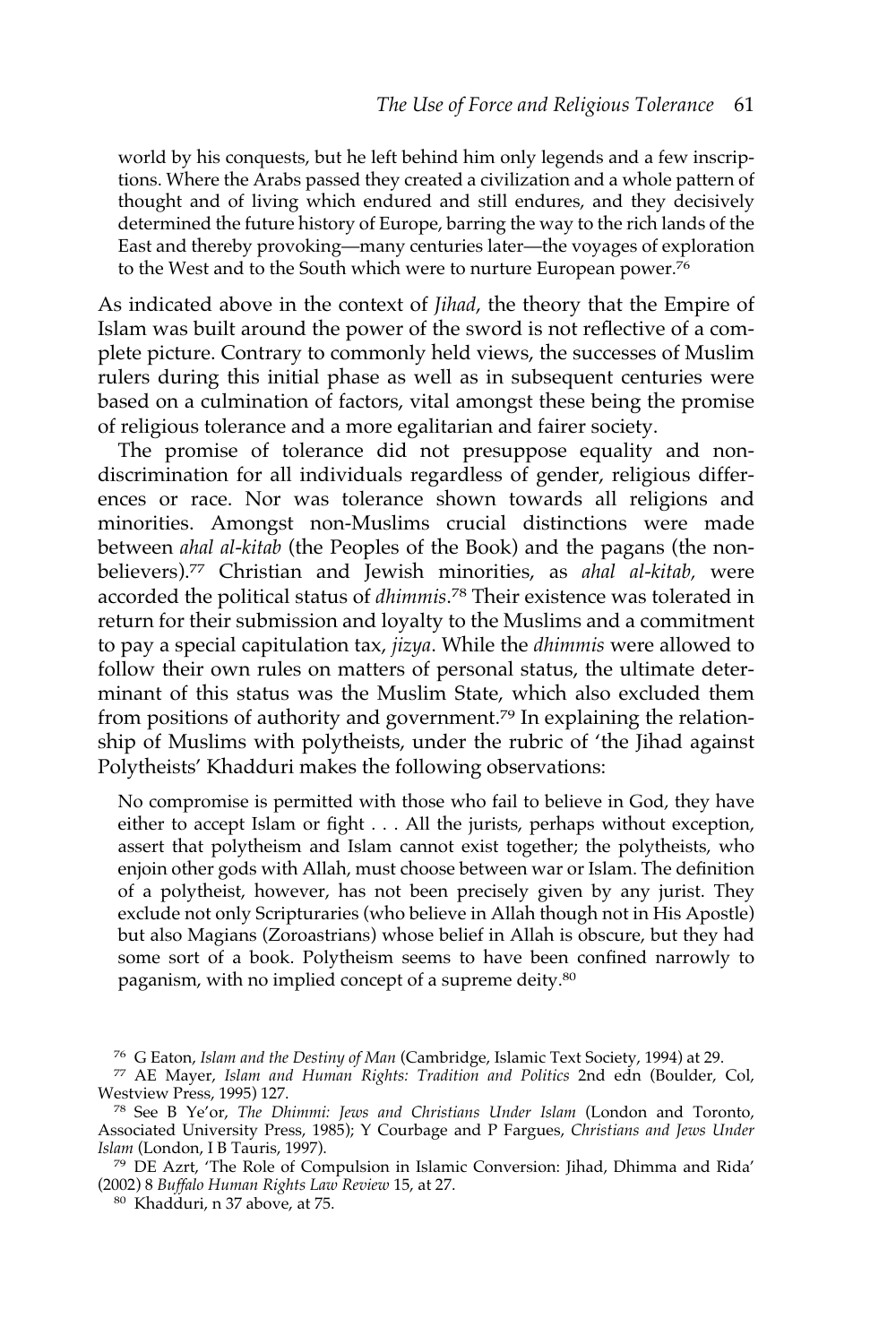It would appear that in strict doctrinal terms there was a particular dearth of tolerance for pagan or polytheist minorities. Their choices were limited: to embrace Islam or perish.<sup>81</sup> In practice, however, as Khadduri himself acknowledges, there was a huge amount of vagueness as to those who were excluded from the description of polytheists. Furthermore, the show of tolerance towards the *ahal al-kitab* was not infrequently extended to the pagans; this was particularly the case when the Muslims began to interact with other ancient traditions such as Hinduism.<sup>82</sup> The treatment which non-Muslim minorities received varied depending on the ruler in question, the strength of the empire and its geography. Some regimes were more repressive and intolerant than others.

Whilst in the light of modern developments in international law the system described above appears discriminatory, judged by the standards of the time it was hugely impressive: it promised a much greater measure of tolerance than was being practised by the Christian West. According to one authority:

Although, like Christianity, Islam was an aggressively universalist religion, it also displayed far more tolerance to followers of other faiths, and particularly Jews and Christians who, like followers of Islam were considered to be 'Peoples of the Book'. Jewish and Christian Communities were, therefore, permitted a large degree of freedom in both religious and civil affairs . . . 83

It also remains the case that the practices of the Prophet Muhammad, and subsequently those of the Muslim rulers, which now form part of the wider code of Islamic law, seriously defy the 'Western images of Muslim conquerors presenting the conquered Peoples with the choice of conversion to Islam or the sword.'84 To the contrary, 'conquered Christians and Jews were allowed to persist in their beliefs because Islamic law opposes compelled conversions'.85 Commenting on the facts as they prevailed during the expansion of Islam, Eaton makes the remark that:

[t]he rapidity with which Islam spread across the known world of the seventh century was strange enough, but stranger still is the fact that no rivers flowed with blood, no fields were enriched with the corpses of the vanquished. As warriors the Arabs might have been no better than other of their kind who had ravaged and slaughtered across the peopled lands but, unlike these others, they were on a leash. There were no massacres, no rapes, no cities burned. These men

<sup>81</sup> According to Azrt, 'The other class of non-Muslims who were not dhimmis were slaves, the fate of polytheists and idolaters who had been captured as prisoners of war rather than slain in or after battle. They had the choice only of slavery, conversion to Islam or death; no special communal contract allowed them to quietly or even humbly practice their religion' n 79 above, at 27.

<sup>83</sup> MD Evans, *Religious Liberty and International Law in Europe* (Cambridge, Cambridge University Press, 1997) at 59.

<sup>84</sup> Mayer, n 77 above, at 126.

<sup>85</sup> *Ibid*, at 126–7.

<sup>82</sup> Mayer, n 77 above, at 127.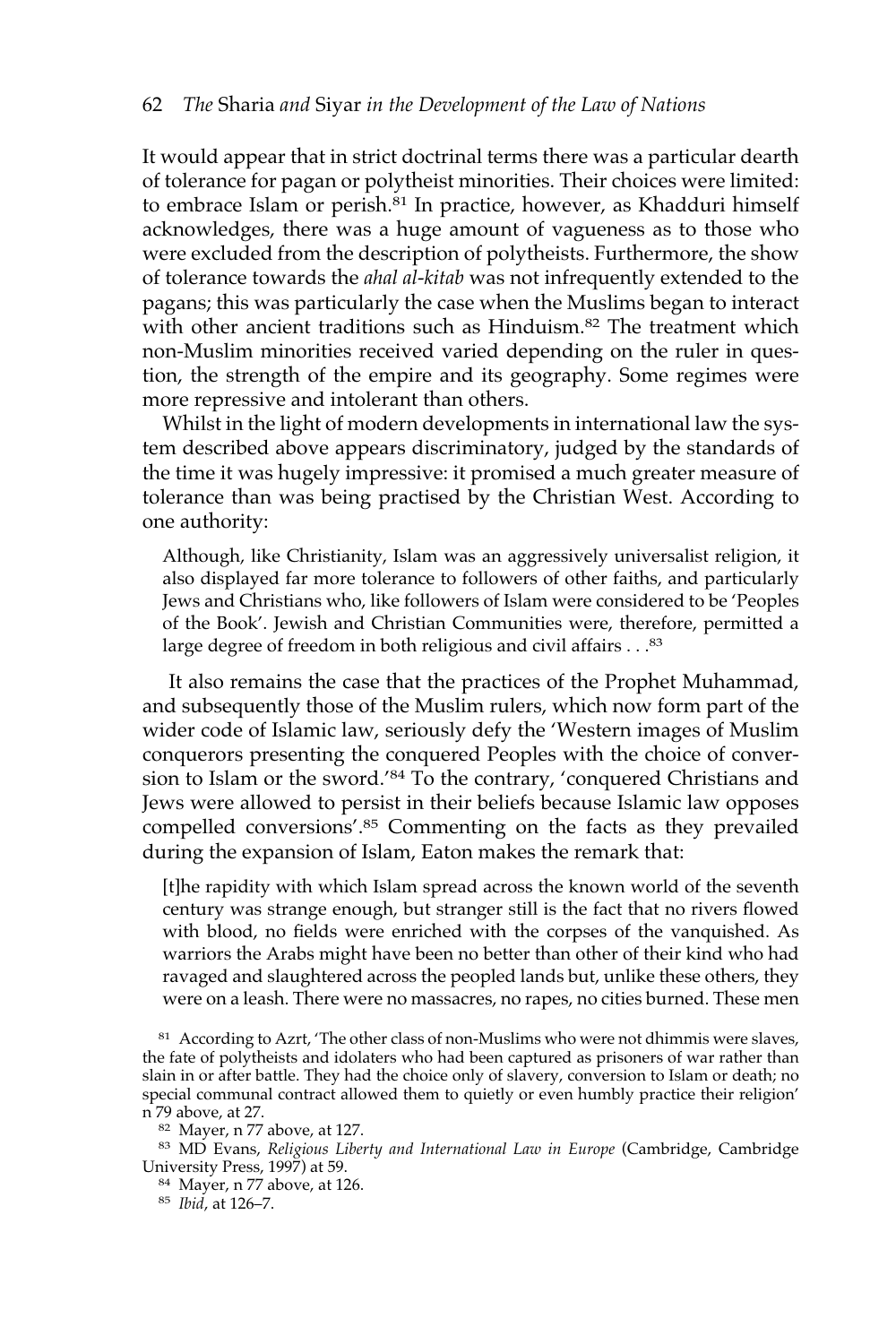feared God to a degree scarcely imaginable in our time and were in awe of His all-seeking presence, aware of it in the wind and the trees, behind every rock and in every valley. Even in these strange lands there was no place in which they could hide from this presence, and while vast distances beckoned them ever onwards they trod softly on the earth, as they had been commanded to do. There had never been a conquest like this.<sup>86</sup>

In view of these considerations it would be convincing to argue that the *dhimmis*, the *ahal al-kitab*, in fact enjoyed a better status under the jurisdiction of Islam in comparison to religious minorities within a Christian State.<sup>87</sup> The contention certainly appears to carry considerable weight of authority during the zenith of the Ottoman and Moghul rule.

The Ottoman rule, for several centuries, retained a vast empire with adherents of various religions.<sup>88</sup> While religious minorities were not always treated with tolerance, the Ottomans did experiment with a special mechanism for the granting of autonomy through the *Millet* system—a system which allowed various religious minorities to enjoy a generous measure of autonomy, in social, civil and religious affairs.89 Van Dyke's comment is a valid one when, analysing the *Millet* system, he notes: 'it was an application of the right of Self-Determination in advance of Woodrow Wilson.'90 The Ottomans also continued the Islamic practice of granting capitulations to Christians and other westerners. The capitulations provided a degree of autonomy and self-government, including an exercise of civil and criminal jurisdiction over other co-nationals.91

While the interaction between the Christian West and the Muslim Ottoman Turks has been considered by international lawyers, scant attention has been paid to another Muslim Turkish dynasty—the Moghuls, whose rule over much of the Indian Sub-Continent lasted for more than 300 years. The Islamic influence provided elements of similarity in the

<sup>88</sup> H Inalcik, *The Ottoman Empire: the Classical Age 1300–1600* (London, Phoenix, 1994); P Mansfield, *The Ottoman Empire and Its Successor*(London, Macmillan, 1973); J McCarthy, *The Ottoman Peoples and the End of Empire* (London, Hodder and Stoughton, 2000).

<sup>89</sup> JA Laponce, *The Protection of Minorities* (Berkeley and Los Angeles, University of California Press 1960) 84–5.

<sup>90</sup> VV Dyke, *Human Rights, Ethnicity and Discrimination* (Westport, Conn and London, Greenwood Press, 1985) 74; '[w]hile the [Millet] system was hardly based on any recognition of "human rights", its application is most compatible with the philosophy of human rights' J Packer, 'The Protection of Ethnic and Linguistic Minorities in Europe' in J Packer and K Myntti (eds), *The Protection of Ethnic and Linguistic Minorities in Europe* (Turku/Åbo, Åbo Akademi, Institute for Human Rights, Åbo Akademi University, 1993) at 42.

<sup>91</sup> Evans, n 83 above, at 60.

<sup>86</sup> Eaton, n 76 above, at 29–30.

<sup>&</sup>lt;sup>87</sup> 'Despite incidents of discrimination and mistreatment of non-Muslims, it is fair to say that the Muslim World, when judged by the standards of the day, generally showed far greater tolerance and humanity in its treatment of religious minorities than did the Christian West. In particular, the treatment of the Jewish minority in Muslim societies stands out as fair and enlightened when compared with the dismal record of Christian European persecution of Jews over the centuries'. Mayer, n 77 above, at 127–8 (footnotes omitted).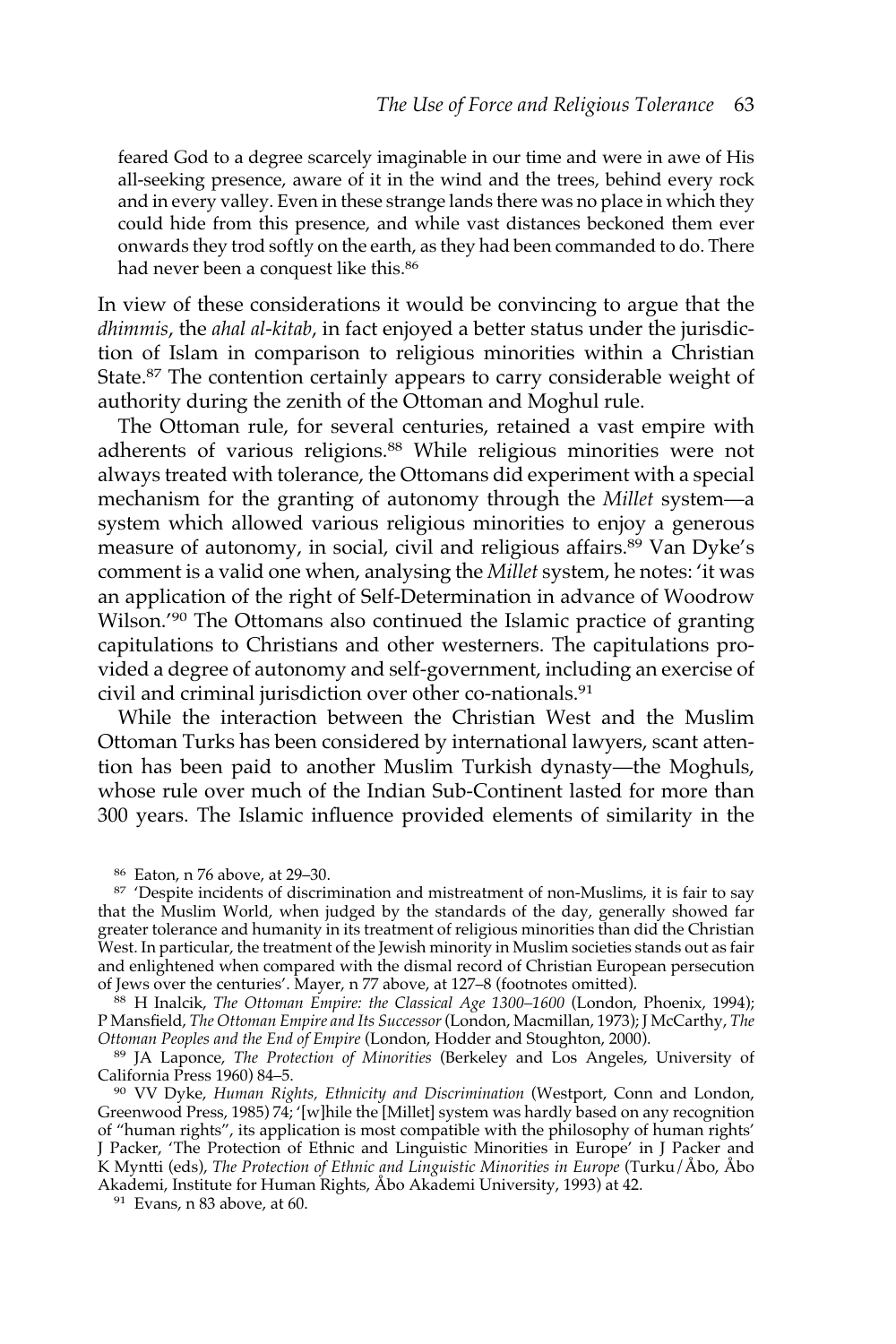approaches of the two empires towards their non-Muslim minorities, though there were also serious differences. Islam had reached the Indian Sub-Continent as early as 711 AD when Muhammad-Bin-Qasim, an Arab, invaded Sindh and paved the way for a succession of Muslim invasions of India. However, it was not until the beginning of the thirteenth century that the first Muslim empire (the Sultanate of Delhi) was established by Qutbudin Aibak.<sup>92</sup> The prospect of Muslim rule nevertheless remained uncertain for a considerable period during the fourteenth and fifteenth centuries in the face of strong indigenous revivalist movements. Muslim control of Northern India, however, was established with the victories of Babur, a Chaghtai-Turk who laid the foundations of the Moghul empire in India in 1526.

Unlike the position in Europe, in the Indian Sub-Continent, Islam was not confronted by monotheistic religions such as Judaism and Christianity, but was met by the ancient Hindu and Buddhist traditions—a fact felt most prominently by the Moghul emperors. The antiquity of the traditions, the existent diversities of the region and the need to placate and retain the support of influential sections of all religious communities were features strongly influential in the formulation of more conciliatory and accommodating policies by the Moghuls. In addition there was also a distinct ideological factor apparent in the approach adopted by a number of Moghul emperors. Professor Alexandrowicz makes the valuable point that:

[t]he ideology of the Moghuls deviated significantly from that of the Ottoman Empire, as well as from the traditions of pre-Moghul Islamic rulers in India who had been under the political or religious over lordship of the Caliphs (at first effective, then nominal). The reign of the Moghul Emperors Akbar, Jehangir and Shajahan witnessed the victory of a secular policy in inter-group relations in India, no doubt under Hindu influence and in conditions of decline of the *Jihad* ideology.<sup>93</sup>

This secularist policy was most vividly represented during the reign of Emperor Akbar (1556–1605) whose own faith in Islam has been subject to suspicion and doubt.<sup>94</sup> A number of his ordinances and practices provide remarkable examples of religious tolerance and non-discrimination. Marriages between Hindus and Muslims were deemed lawful without the Hindus having to renounce their faith. Many Hindus, in particular Rajputs, were promoted to high office and became active agents in the administration of the country. In deference to the religious sentiments of the Hindus, the slaughter of cows was prohibited, a law which was rigor-

<sup>93</sup> CH Alexandrowicz, 'Kautilyan Principles and the Law of Nations' (1965–66) 41 *British Yearbook of International Law* 301, at 313.

<sup>92</sup> S Wolpert, *A New History of India* (Oxford, Oxford University Press, 1989) at 109.

<sup>94</sup> See E Maclagan, *The Jesuits and the Great Mogul* (New York, Octagon Books, 1972); B Gascoigne, *The Great Moghuls* (London, Cape, 1991).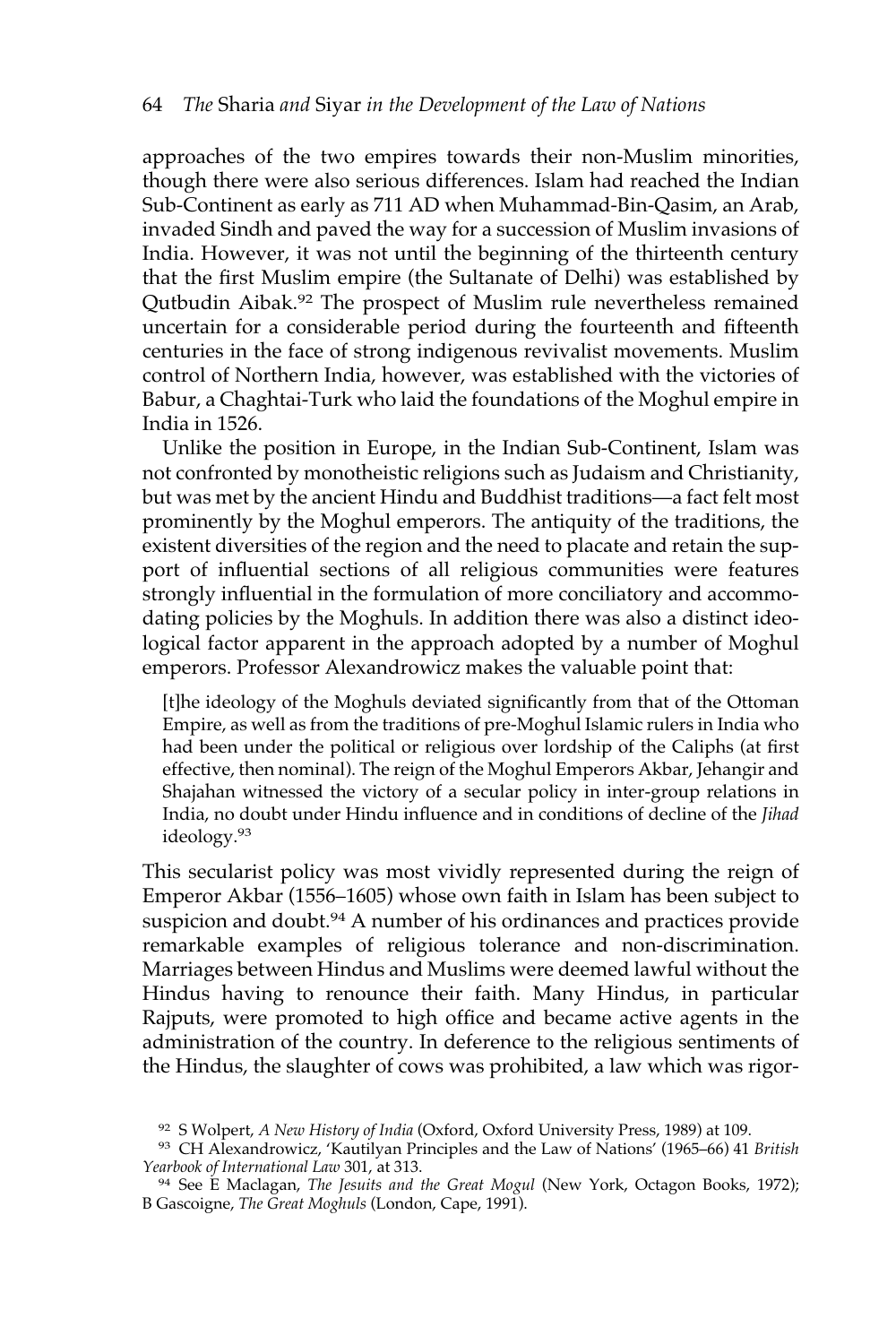ously enforced.95 In 1564, the Emperor abolished the pilgrimage tax formerly imposed on Hindus. Notwithstanding opposition from his own quarters, a year later he also abolished the much despised *jizya* hitherto levied from non-Muslim subjects. He followed this by enunciating the principle of *Sulaakins*—universal tolerance and an undertaking to respect the rights of all Peoples, irrespective of religion or creed.<sup>96</sup>

These policies and practices of Emperor Akbar appear remarkable in the context of an era where intolerance and religious extremism were the order of the day: the contrast with the position in Europe would be striking. These virtuous policies of religious non-discrimination must nonetheless be seen in the light of overall circumstances prevailing within the Moghul Empire. The system of governance was dictatorial, repressive and barbarous; tolerance was accorded to religious and linguistic minorities so long as the established order was not challenged. Persian remained the Court language and there exists substantial evidence of rampant discrimination based on ethnic and racial origin even amongst Muslims themselves. Even the show of tolerance exhibited during the reigns of Akbar and Shah Jahan came to a halt under Emperor Alamgir and subsequent Moghul Emperors. The decline of the Empire was symbolised through its increasing intolerance towards minorities, an increase in incompetence accompanied by a rising wave of internal opposition and interest of European powers—a state of affairs not dissimilar to the Ottoman Turks during the period of their decline. The loss of Muslim Empire in India at the hands of the British was to further escalate the problem of religious identity within the Indian Sub-Continent. Embittered at the loss of power, and reduced to a socio-political as well as a numerical minority, throughout the nineteenth century, the Muslims continued to make claims of a distinct identity and self-governance. These claims were ultimately to feature prominently in demands for an independent homeland for the Muslims of the Indian Sub-Continent.

## IDEOLOGY OF TOLERANCE AND MODERN STATE PRACTICES

The articulation of principles and practices of modern States on delicate issues of freedom of religion and rights of religious minorities need to be analysed in the light of divergences of interpretation. Whilst having adopted an egalitarian interpretation of the *Sharia's* position on the scope of rights of religious minorities and freedom of religion, earlier sections have nevertheless indicated differences of opinion and have noted the strains that exist in the comprehension of these concepts. Anxiety, tensions

<sup>95</sup> SM Ikram, *Muslim Civilization in India* (New York, Columbia University Press, 1969) 144.

<sup>96</sup> *Ibid*, at 172.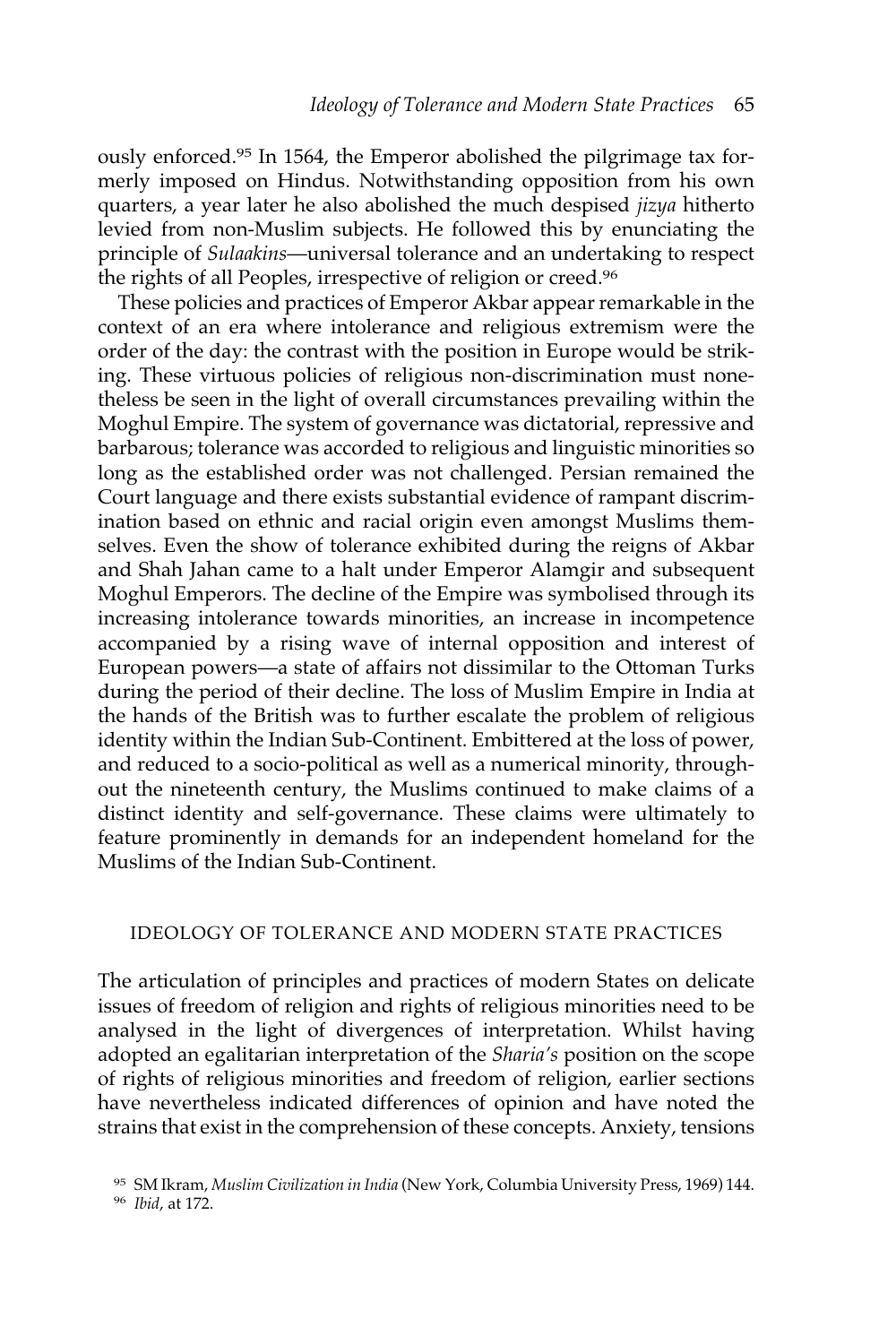and lack of consistency have also characterised the practices of a number of Islamic States.

State practices and juristic opinion that finds modern human rights provisions such as Article 18 of the Universal Declaration on Human Rights<sup>97</sup> and Articles 1898 and 27<sup>99</sup> of the International Covenant on Civil and Political Rights compatible with the *Sharia* emphasise an egalitarian and broad interpretation of Islamic values.100 The contemporary differences in interpretation of the *Sharia*, and its compatibility with contemporary norms of international human rights, can be established through a survey of the practices of Islamic States.

An interesting example is provided by the contrasting positions adopted at the time of the drafting of the Universal Declaration of Human Rights. A number of Islamic States were actively involved in the preparation and drafting of the Declaration. Muslim representatives, such as Fereydoun Hoveida of Iran, served on the drafting committee of the Declaration, alongside the French Professor Rene Cassin.101 Similarly, Pakistan, a State carved out of Colonial India specifically for protecting the identity and interests of Muslims, actively took part in the preparation of the Declaration with the view that '[i]t was imperative that the peoples of

<sup>97</sup> Article 18 provides: Everyone has the right to freedom of thought, conscience and religion; this right includes freedom to change his religion or belief, and freedom, either alone or in community with others and in public or private, to manifest his religion or belief in teaching, practice, worship and observance. See the Universal Declaration on Human Rights (adopted 10 December 1948) GA Res 217A(III), UN Doc A/810 at 71 (1948).

<sup>98</sup> According to Article 18(1) of the Covenant: Everyone shall have the right to freedom of thought, conscience and religion. This right shall include freedom to have or to adopt a religion or belief of his choice, and freedom, either individually or in community with others and in public or private, to manifest his religion or belief in worship, observance, practice and teaching. The International Covenant on Civil and Political Rights 1966 (adopted 16 December 1966, entered into force 23 March 1976) 999 UNTS 171, UKTS 6 (1977), Cmnd 6702, 6 ILM (1967) 368.

99 This article, the so called 'minority rights article', provides: In those States in which ethnic, religious or linguistic minorities exist, persons belonging to such minorities shall not be denied the right, in community with the other members of their group, to enjoy their own culture, to profess and practise their own religion, or to use their own language. Article 27 of the International Covenant on Civil and Political Rights (1966) 999 UNTS 171, UKTS 6 (1977), Cmnd 6702, (1967) 61 *American Journal of International Law* 870. For useful analysis on the rights of minorities under Article 27 see F Capotorti, *Special Rapporteur: Study on the Rights of Persons Belonging to Ethnic, Religious and Linguistic Minorities,* (1978) United Nations Sales No E78XIVI reprinted New York, United Nations Centre for Human Rights, United Nations Sales (1991) No E91XIV2, at 26. C Tomuschat, 'Protection of Minorities under Article 27 of the International Covenant on Civil and Political Rights' (1983) *Völkerrecht als Rechtsordnung, Internationale Gerichtsbarkeit, Menschenrechte, Festschrift für Herman Mosler*, 949; LB Sohn, 'The Rights of Minorities' in L Henkin (ed), *The International Bill of Rights: The Covenant on Civil and Political Rights* (New York, Columbia University Press, 1981) 270–89; P Thornberry, *International Law and the Rights of Minorities* (Oxford, Clarendon Press, 1991) 141–248; J Rehman, *The Weaknesses in the International Protection of Minority Rights* (The Hague, Kluwer Law International, 2000) 165–202.

<sup>100</sup> See S Mahmassani, *Arkan Huquq-al-Insan* (Beirut, Dar-'ilmli'-Malayin, 1979) 260–4; SM Haider (ed), *Islamic Concept of Human Rights* (Lahore, Book House, 1978).

<sup>101</sup> Mayer, n 77 above, at 11.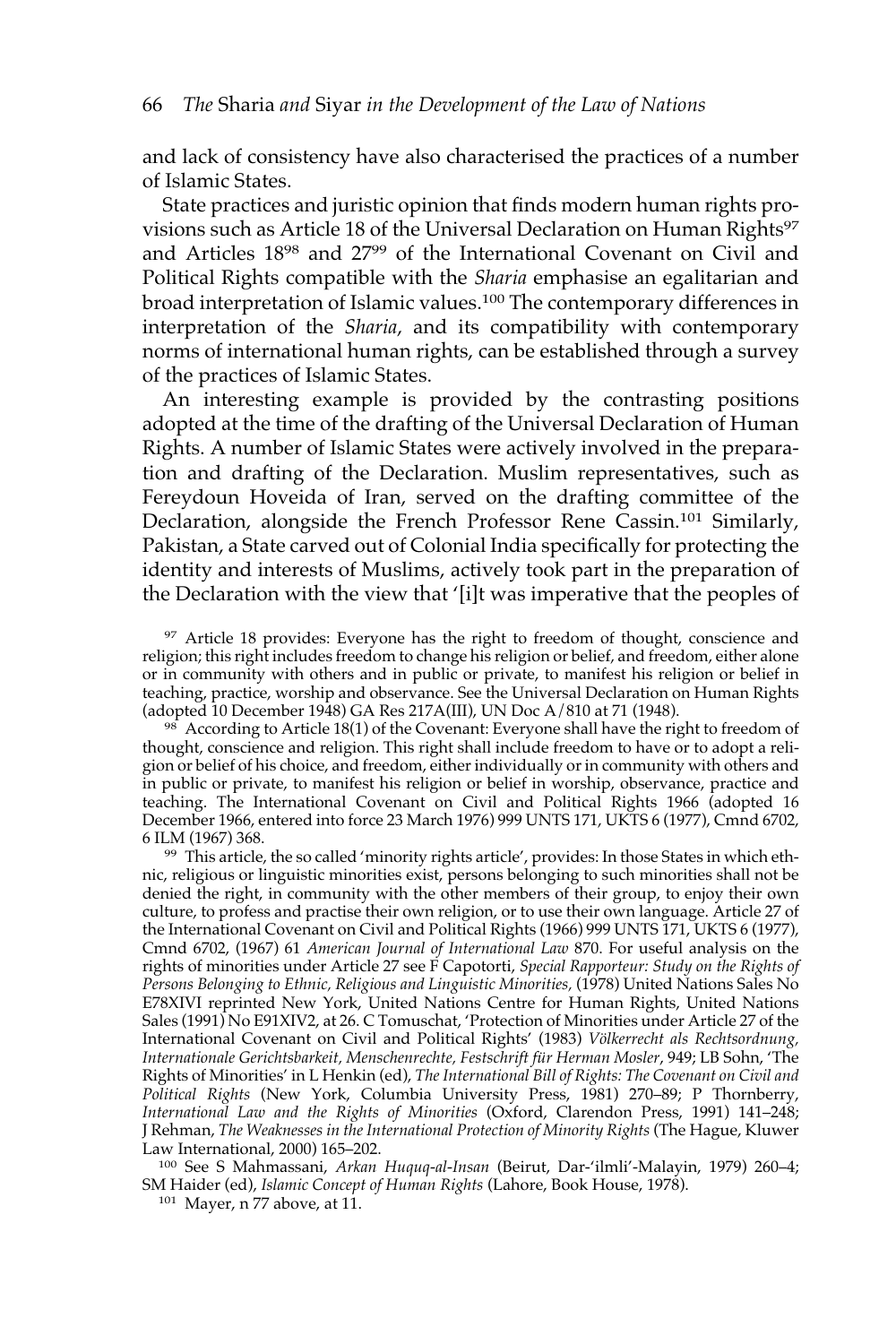the World should recognise the existence of a code of civilised behaviour which would apply not only in international relations but also in domestic affairs'.102 On the other hand, the *travaux préparatoires* of the Declaration reveal that Article 18 provisions, particularly the clause relating to the 'freedom to change religion or belief', generated considerable debate and disagreement amongst the Islamic States. The provision allowing the freedom to change religion or belief had been initiated by Lebanon, a State which during the '1940s and 1950s was an oasis of toleration, where large Christian, Muslim and Druze communities coexisted in a pluralistic society'.103 There was, however, an interesting confrontation between two States, both attempting to justify their position on the basis of Islamic law.<sup>104</sup>

The Saudi Arabian representative, Mr Al-Barudy, objected to the terminology as proposed in Article 18 of the Declaration on the basis inter alia of its incompatibility with the ordinances of Islam. In opposition to the Saudi Arabian position, the Pakistani representative, Muhammad Zafarullah Khan, relied upon the *Qur'anic* verse which notes 'let he who chooses to believe, believe and he who chooses to disbelieve, disbelieve' and went on to argue that:

[t]he Moslem religion was a missionary religion: it strove to persuade men to change their faith and alter their ways of living, so as to follow the faith and way of living it preached, but it recognised the same right of conversion for other religions as for itself.105

Pakistan found no discord between the provisions of the Declaration and the ordinances of Islam.106 The Declaration was subsequently

<sup>102</sup> Pakistan's Representative Begum Ikram-ullah, GAOR 3rd Session, Part I, third Committee, 90th meeting, 1 October 1948, 37.

<sup>103</sup> Mayer, n 77 above, at 142.

<sup>104</sup> See J Kelsay, 'Saudi-Arabia, Pakistan and the Universal Declaration on Human Rights' in D Little *et al* (eds), *Human Rights and Conflict of Cultures: Western and Islamic Perspectives on Religious Liberty* (Columbia, University of South Carolina Press, 1988) 33–52; BG Tahzib, *Freedom of Religion or Belief: Ensuring Effective International Legal Protection* (The Hague, Martinus Nijhoff Publishers, 1996) 72–4. On the sensitive question of apostasy in Islamic law and its compatibility with modern human rights law see AA An-Nai'm, 'The Islamic Law of Apostasy and its Modern Applicability: A Case from the Sudan' (1986) 16 *Religion* 197.

 $105$  UN Doc A/PV. 182, 890.

<sup>106</sup> During the preparation of the Convention on the Prevention and Punishment of the Crime of Genocide (1948) Pakistan had put a particular emphasis on the cultural contributions of religious groups and communities within the States and had also proposed an article according to which 'genocide also [meant] . . . acts committed with the intent to destroy the religion or culture of a religious, racial or national group: (i) Systematic conversions from one religion to another by means of or by threats of violence (ii) Systematic destruction or desecration of places and objects of religious worship and desecration and destruction of objects of cultural value'. The lack of such a provision included in the text of the Convention proved a major disappointment to the Pakistani delegation. In the plenary session, Pakistan's representative Begum Ikram-ullah said, ' . . . it must be realised that very often a people did not differ from its neighbours by its racial characteristics but by its spiritual heritage. To deprive a human group of its separate culture could thus destroy its individuality as completely as physical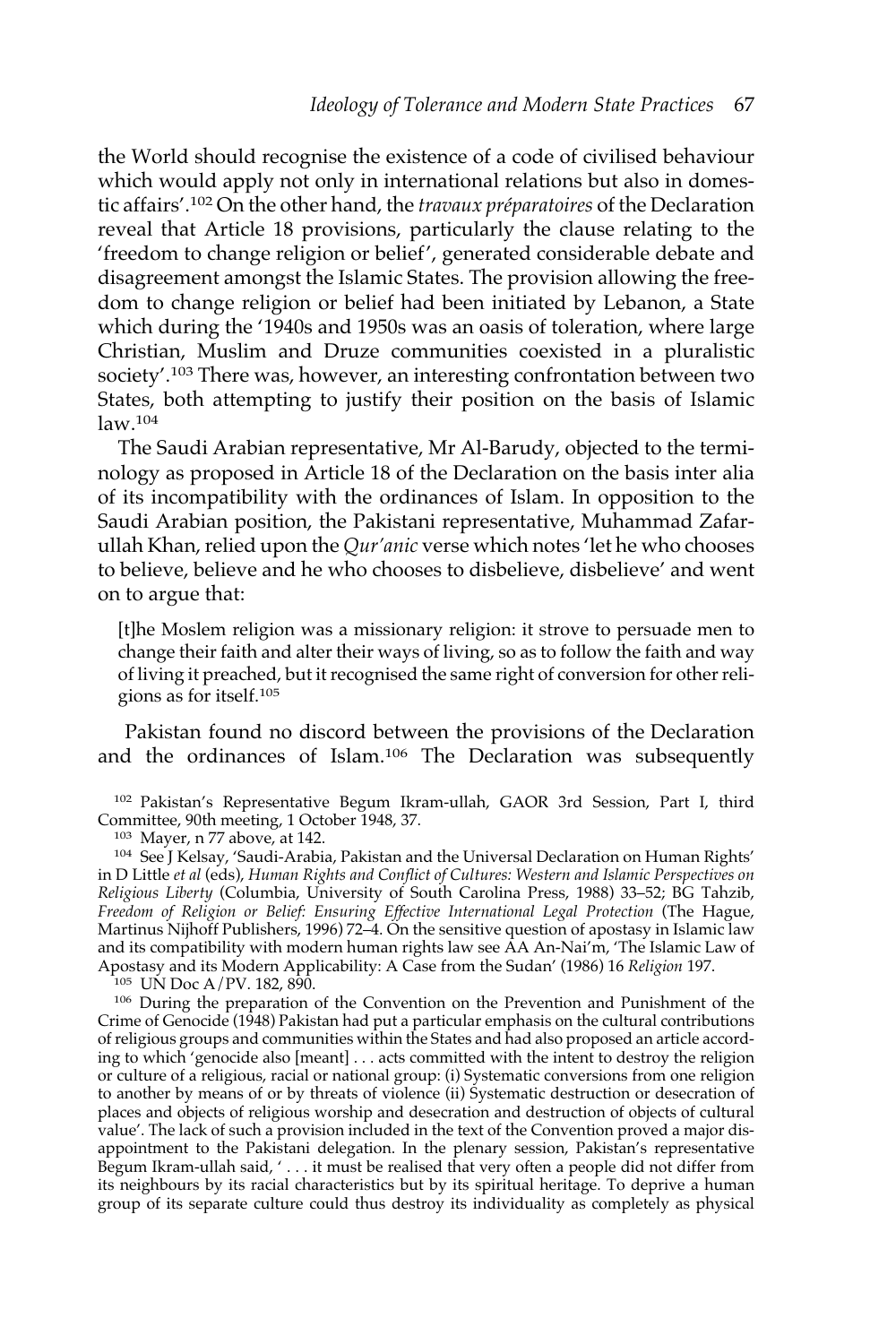adopted with the consent of all Islamic States, except for Saudi Arabia.107

Notwithstanding the explicit provisions of Article 18 within the Universal Declaration, allowing for the right to change religion or belief, the existence of any such freedom or right in general international law has been cast into doubt by the opposition of a number of Islamic States. Many of these States, while purporting to follow the *Sharia*, differ in their position. Some challenge the legitimacy of the freedom to change religion and base their arguments upon its incompatibility with apostasy rules within Islam, while others acknowledge the existence of such a freedom but are reluctant to forcefully assert their position. As a consequence of opposition from certain Islamic States it proved impossible to incorporate the express provision to authorise the freedom to change religion or belief in all of the subsequent international instruments.

Muslim States have not been able to establish a consensual view on the meaning and content of freedom of religion within the Islamic jurisprudence. The substantial disparities and ambivalence in approach become evident through a survey of the practices and instruments adopted by Islamic States. Reservations (and Declarations) are frequently put in place which make specific human rights norms subject to their compatibility with the *Sharia*. These reservations (and Declarations) are not followed by an elaboration as to the exact position of the *Sharia* on that particular subject. Human rights obligations are also frequently drafted in an imprecise manner, which allows for a variety of interpretations. The Universal Islamic Declaration on Human Rights (1981)108—a document prepared by a number of Islamic States including Egypt, Pakistan and Saudi Arabia under the auspices of the Islamic Council (a private London-based organisation, working in conjunction with the Muslim World League, an international non-governmental organisation)—provides such an example. In its English version the article on Rights of Minorities provides that:

annihilation. Moreover, those guilty of the crime of mass extermination committed that crime because the existence of a community endowed with a separate cultural life was intolerable to them. In other words physical genocide was only the means, the end was the destruction of a peoples spiritual individuality'. GAOR 3rd Session, Part I, 178th meeting, 9 December 1948, 817. This commitment was made evident in Pakistan's bilateral treaty with India in 1950 whereby both States undertook to 'ensure the Minorities . . . complete equality of citizenship, irrespective of religion . . . freedom of occupation, speech and worship . . .' Agreement between India and Pakistan Concerning Minorities (1950) 131 UNTS (1950) para (a). Freedom of religion and support for the religious minorities was strongly advocated by Pakistan during the drafting stages of ICCPR. Article 27 of the ICCPR was treated as 'the most important in the entire Covenant' A/C3/SR1104, 14 November 1961, para 15.

 $107$  The Declaration was adopted on 10 December 1948 with forty-eight votes in favour, none against and eight abstentions. In addition to Saudi Arabia, South Africa and the Soviet Block States abstained from voting. See AH Robertson and JG Merrills, *Human Rights in the World: An Introduction to the Study of the International Protection of Human Rights* (Manchester, Manchester University Press, 1996) 28.

<sup>108</sup> For an analysis of the Declaration see Mayer, n 77 above, at 22.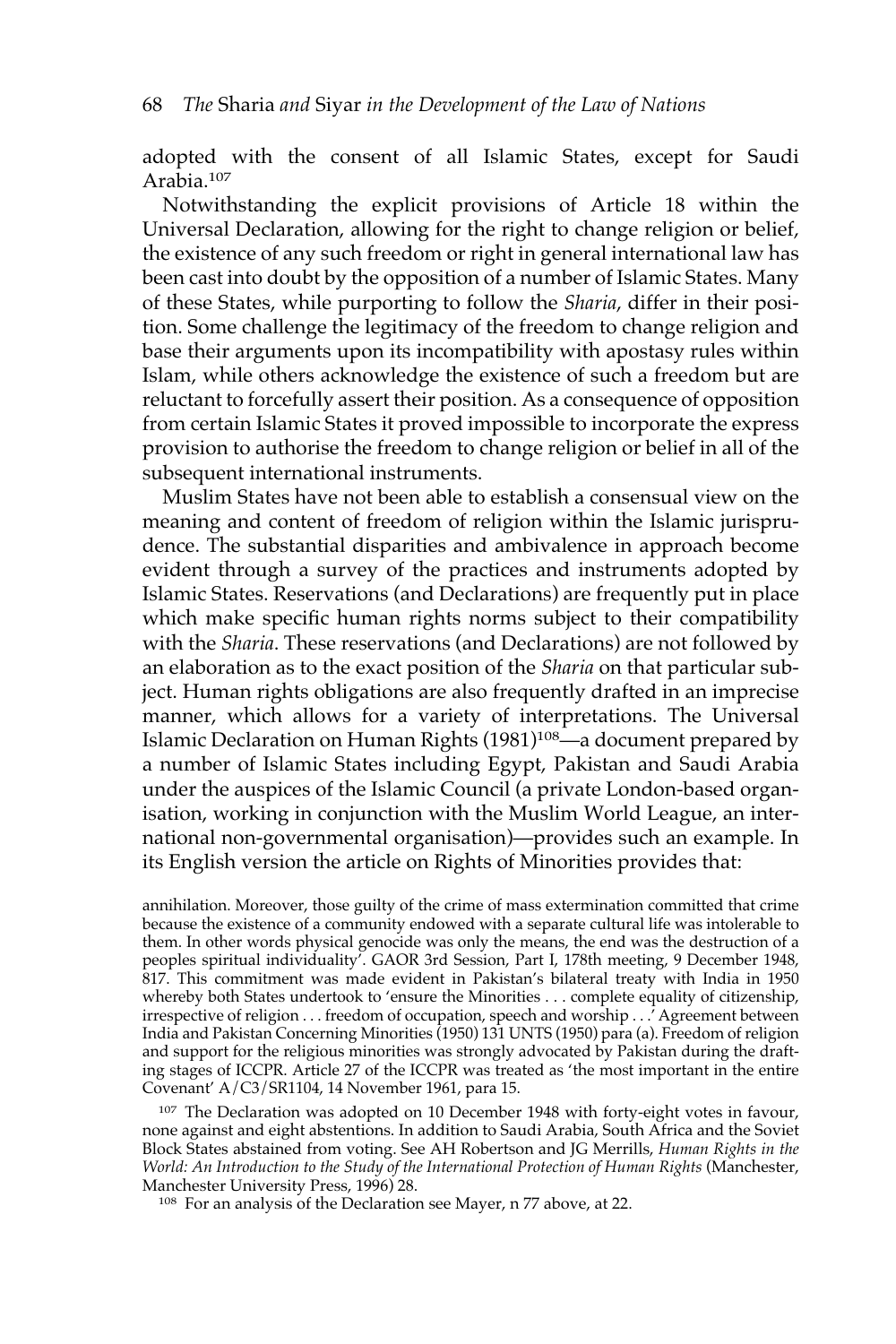(a) The Quranic principle, 'There is no Compulsion in Religion' shall govern the religious rights of non-Muslim minorities.

(b) In a Muslim country, religious minorities shall have the choice to be governed in respect of their civil and personal matters by Islamic law or by their own laws.<sup>109</sup>

The aforementioned provisions are not explicit as to whether these principles are to be applied to all non-Muslims or are limited to the *ahal al-kitab*. <sup>110</sup> Neither do they articulate the substantive rights which non-Muslim minorities have within an Islamic State. There are also significant differences between the English and the Arabic versions, suggesting the possibility of the divergent views of the drafters of the Declaration.

## CONCLUSIONS

This chapter has highlighted the significant contributions of the *Sharia* and the *Siyar* in developing law of nations—contributions which are often overlooked amidst the 'Eurocentric' vision of international law. It is remarkable to note the contributions of the *Sharia* and *Siyar* in developing the norms of international commerce, business and trade. Similarly, Islamic practices reflect considerable attention towards forging inter-State relationships. Dispute resolution mechanisms were advanced through such techniques as *tahkím* and mediation. Furthermore, Islamic States actively encouraged diplomatic contacts and liaison. This study shall, in due course, examine the efforts of *Siyar* for promoting international diplomatic law. Having assessed the extraordinary foresight and vision of political leaders and jurists in the early Islamic period, it is significantly disappointing to note the current state of stagnation prevalent in the contemporary Muslim world. The initial historic vision of *Ijtihad* appears to be absent from current Muslim leadership.

The chapter has also examined the scope and meaning of controversial concepts. The enquiry reveals that the term *Jihad* has attracted a range of differing interpretations. Western scholarship, as well as some Muslim jurists, perceives *Jihad* as a weapon of aggression, an instrument of occupation and violence. In reality, as has been demonstrated, such a narrow interpretation is erroneous; it is neither supported by an examination of the principal sources of the *Sharia*, nor is it endorsed by modern Islamic State practices. It would appear that the original message of Islam is one of peace and reconciliation—a message which was frequently overridden by the extreme exigencies of violent circumstances. Expanding upon this original message of Islam, Mahmassani makes the pertinent observation that:

<sup>109</sup> Article X (Rights of Minorities).

<sup>110</sup> Mayer, n 77 above, at 131–3.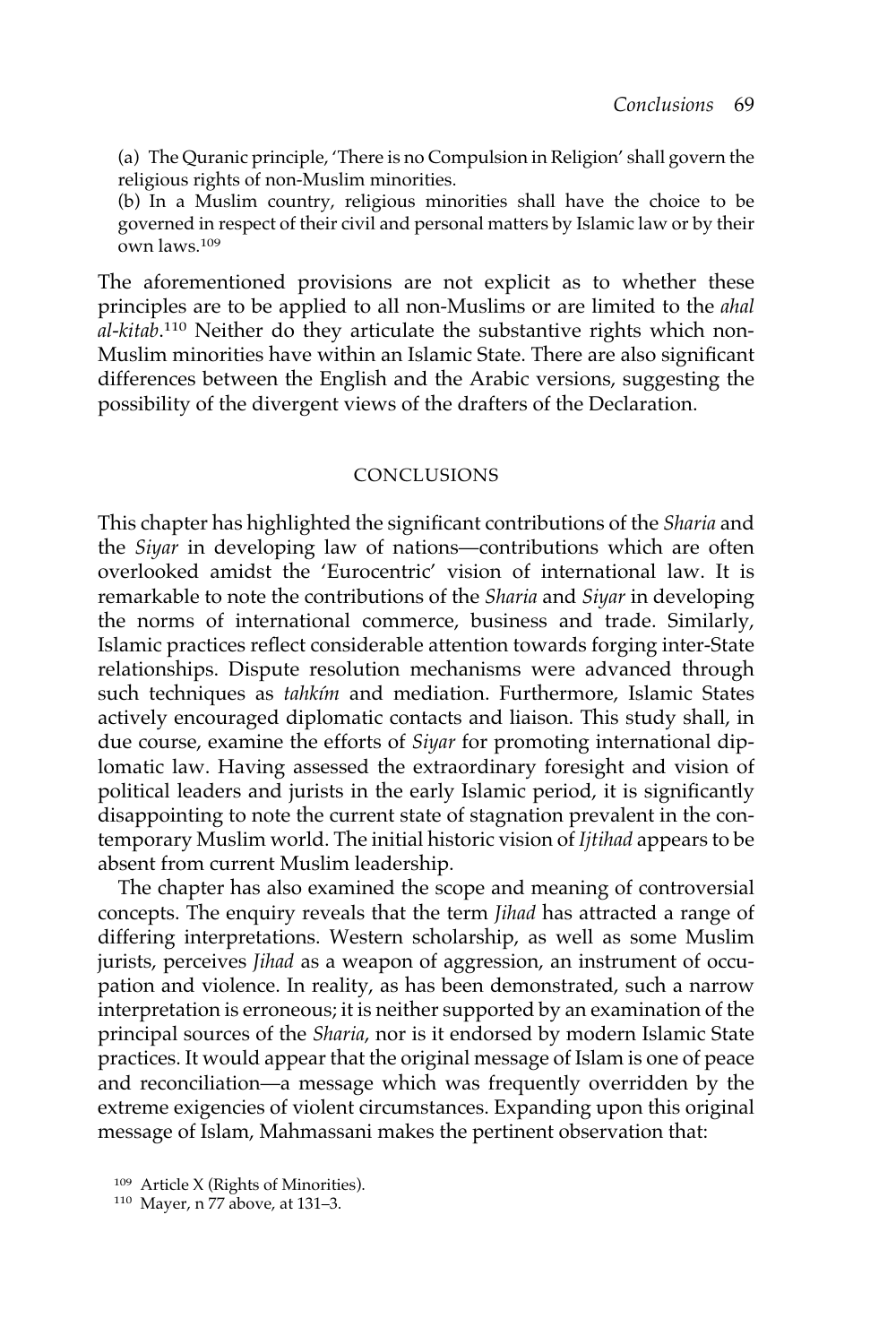#### 70 *The* Sharia *and* Siyar *in the Development of the Law of Nations*

the original and only reliable texts of Islam expressly advocate [the view] that Islam favours peace as a fundamental basis of its legal framework. These texts regulated war only in the exceptional cases in which it was deemed lawful . . . The word 'peace' and its derivatives are cited in more than one hundred verses of the Koran, while the word 'war' and its derivative verb are mentioned in only six verses.111

In so far as the subject of freedom of religion and rights of religious minorities is concerned, there remain significant inconsistencies in the practices of Islamic States. It is contended that these inconsistencies and divisions are only partly a result of differing interpretations of classical Islamic laws. Other, 'extra-legal factors' such as cultural, traditional and customary norms probably have a significant role in the adoption of rules regarding minority rights.<sup>112</sup> The present analysis has established the presence of serious possibilities of compatibility between the *Sharia* and international human rights law. While jurists and juridical treaties have only a limited role in law-making, the underlying message from this study is one of rapprochement and conciliation between the *Sharia* and modern laws of nations.

<sup>111</sup> Mahmassani, n 4 above, at 242.

<sup>112</sup> SS Ali and J Rehman, 'Freedom of Religion versus Equality in International Human Rights Law: Conflicting Norms or Hierarchical Human Rights (A Case Study of Pakistan)' (2003) 21 *Nordic Journal of Human Rights* 404.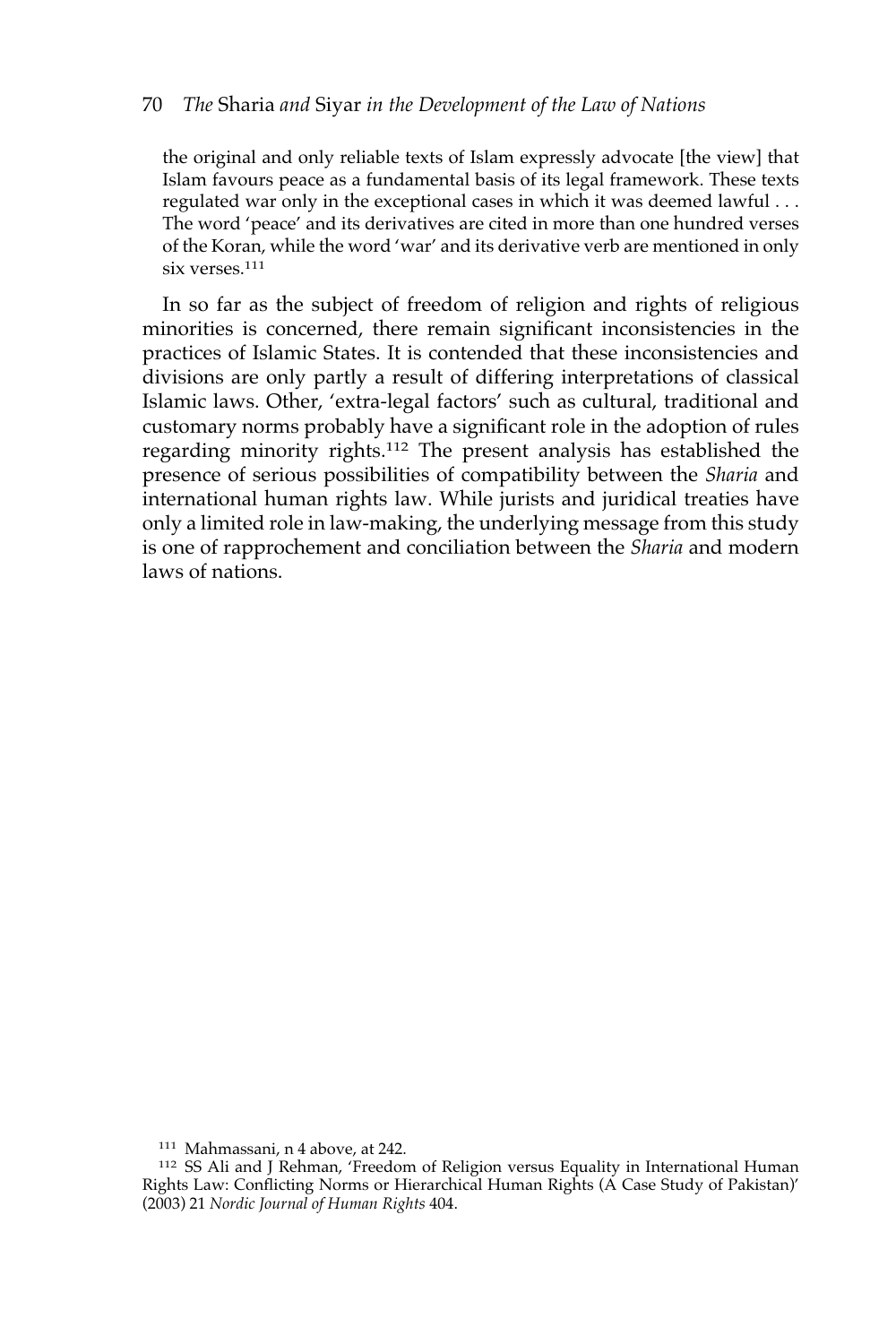# *Conceptualising Terrorism in the International Legal Order*

## INTRODUCTION

THERE IS NO doubt that in the post 11 September 2001 world, international terrorism poses the most substantial threat to international legal order. Terrorism is recognised as a crime under international law engendering ser national terrorism poses the most substantial threat to international legal order. Terrorism is recognised as a crime under international law engendering serious violations of individual and collective group rights.<sup>1</sup> Having said that, as this study elaborates, there is no established definition as to the meaning and scope of terrorism. The ambiguity in definition has been used by a number of States to deny their Peoples legitimate rights such as freedom of expression and religion, and collective group rights, particularly the right to self-determination.<sup>2</sup>

International law remains a difficult medium to address the subject of terrorism. There are a range of difficulties and complexities. There is firstly

<sup>1</sup> See R Higgins and M Flory (eds), *Terrorism and International Law* (London, Routledge, 1997); MC Bassiouni (ed), *Legal Responses to Terrorism: US Procedural Aspects* (Dordrecht, Martinus Nijhoff Publishers, 1988); Y Alexander (ed), *International Terrorism: Political and Legal Documents* (Dordrecht, Martinus Nijhoff Publishers, 1992); Y Alexander (ed), *International Terrorism: National, Regional and Global Perspectives* (New York, Praeger, 1976); J Lodge (ed), *Terrorism: A Challenge to the State* (Oxford, Martin Robertson, 1981); J Lambert, *Terrorism and Hostages in International Law: A Commentary on the Hostages Convention 1979* (Cambridge, Grotius Publishers, 1990); L Freedman *et al*, *Terrorism and International Order* (London, Routledge and Kegan Paul, 1986); A Cassese, *Terrorism, Politics and Law: The Achille Lauro Affair* (Cambridge, Polity Press, 1989); Report by the International Bar Association's Task Force on International Terrorism, *International Terrorism: Legal Challenges and Responses* (Ardsley NY, Transnational Publishers, 2003).

<sup>2</sup> See M Pomerance, *Self-Determination in Law and Practice: The New Doctrine in the United Nations* (The Hague, Martinus Nijhoff Publishers, 1982); A Rigo-Sureda, *The Evolution of the Right of Self-Determination: A Study of United Nations Practice* (Leiden, Sijthoff, 1973); FL Kirgis Jr, 'The Degrees of Self-Determination in the United Nations Era' (1994) 88 *American Journal of International Law* 304; P Thornberry, 'Self-Determination, Minorities, Human Rights: A Review of International Instruments' (1989) 38 *International & Comparative Law Quarterly* 867; H Hannum, *Autonomy, Sovereignty and Self-Determination: The Accommodation of Conflicting Rights* (Philadelphia, University of Pennsylvania Press, 1990) at 33; Y Blum, 'Reflections on the Changing Concept of Self-Determination' (1975) 10 *Israel Law Review* 509; R Emerson, 'Self-Determination' (1971) 65 *American Journal of International Law* 459; M Koskenniemi, 'National Self-Determination Today: Problems of Legal Theory and Practice' (1994) 43 *International & Comparative Law Quarterly* 241.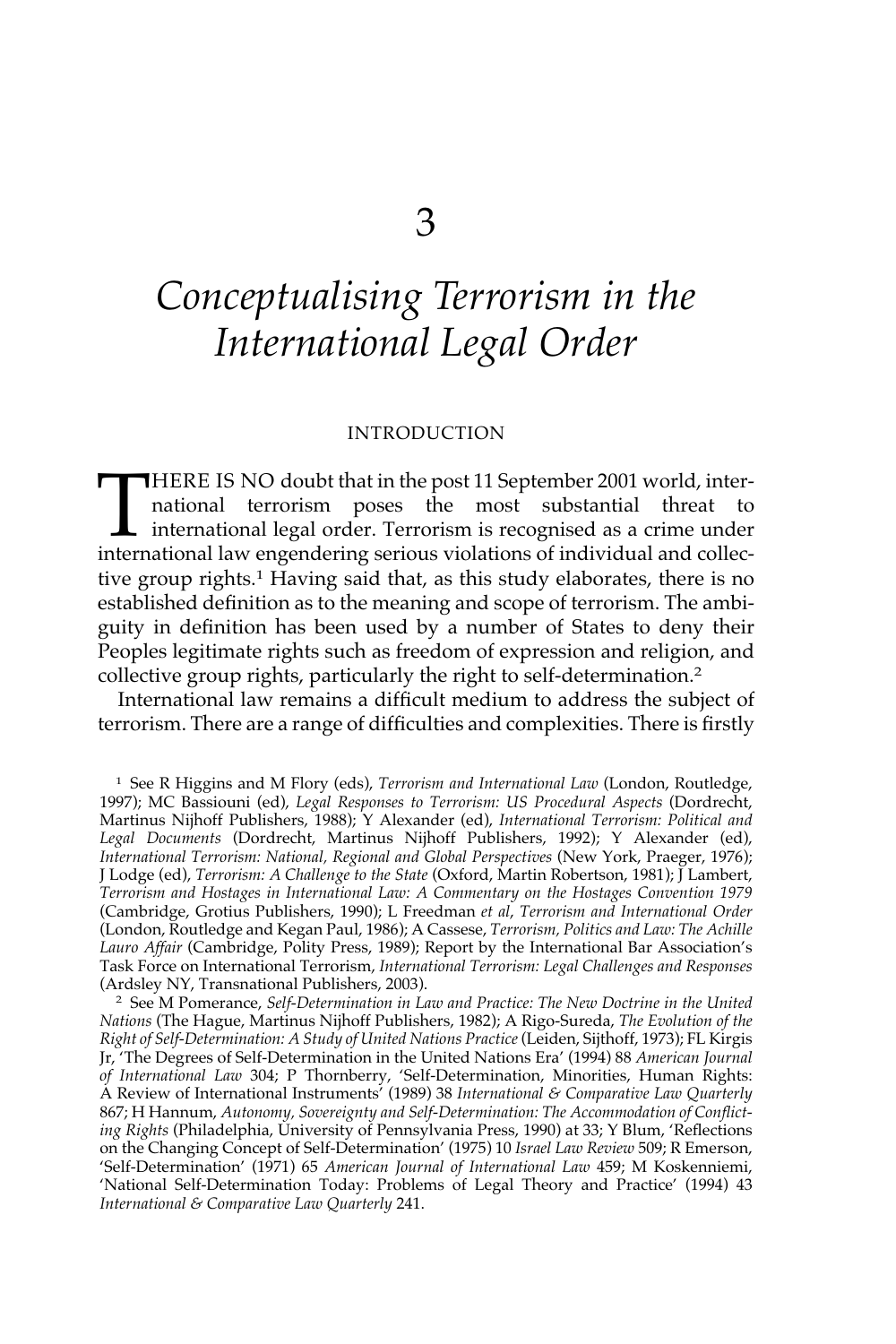the complex and thorny area of definition. In defining terrorism perceptions vary in differentiating a terrorist from a freedom fighter. Secondly, there is the problematic area of assessing the meaning and scope of the socalled 'political offences'—should individuals who have committed acts of violence be exempted from prosecution or extradition because their actions are purportedly based on political motivations?3 Thirdly, there is the difficulty of identifying perpetrators of the crime of terrorism—should the focus of international concern be individuals and other non-State organisations, or should attention to be directed towards State-sponsored terrorism? If States are implicated in terrorism, how can international laws be made more effective? In the existing global order, while in principle all States are sovereign and equal, some are more sovereign and equal than others.<sup>4</sup> It is the accountability of the most powerful States which presents international law with its most difficult test. Finally, there is the subject of remedies for victims of terrorism. As this study explores, in a fragmented and incoherent system that deals with international terrorism, victims of this crime have frequently been denied access to national and international tribunals to claim their rights.<sup>5</sup> In common with other instances, it is often nationals from the powerful States whose governments can extract forms of compensation. The Afghanistan and Iraq crises confirm that there is very little in the hands of those who suffer from the powerful and the mighty.

<sup>4</sup> See R Falk, 'The Iran Hostage Crisis: Easy Answers and Hard Questions' (1980) 74 *American Journal of International Law* 411.

<sup>3</sup> See CL Blakesley, 'Terrorism, Law and our Constitutional Order' (1989) 60 *University of Colorado Law Review* 471 at 514; LC Green, 'Terrorism, the Extradition of Terrorists and the "Political Offence" Defence' (1988) 31 *German Yearbook of International Law* 337; CC Joyner, 'Suppression of Terrorism on the High Seas: The 1988 IMO Convention on the Safety of Maritime Navigation' (1989) 19 *Israel Yearbook of Human Rights* 343 at 361; M Garcia-Mora, 'The Nature of Political Offenses: A Knotty Problem of Extradition Law' (1962) 48 *Virginia Law Review* 1226; D Thompson, 'The Evolution of the Political Offense Exception in an Age of Modern Political Violence' (1983) 9 *Yale Journal of World Public Order* 315; O Lagodny, 'The European Convention on the Suppression of Terrorism: A Substantial Step to Combat Terrorism' (1989) 60 *University of Colorado Law Review* 583, at 583.

<sup>&</sup>lt;sup>5</sup> Professor Dinstein correctly points out that 'the principal obstacle on the path of efforts to suppress international terrorism is that too many countries display a double standard in their approach to the problem. While concerned about acts of terrorism directly affecting their own interests (or those of their close allies) they demonstrate a marked degree of *insouciance* to the predicament of others. In the aggregate, the international community seems to lack the political will to take concerted action against terrorists of all stripes. As a result, terrorists frequently manage to get away with murder in the literal meaning of the phrase'. Y Dinstein, 'Terrorism as an International Crime' (1989) 19 *Israel Yearbook of Human Rights* 55 at 56.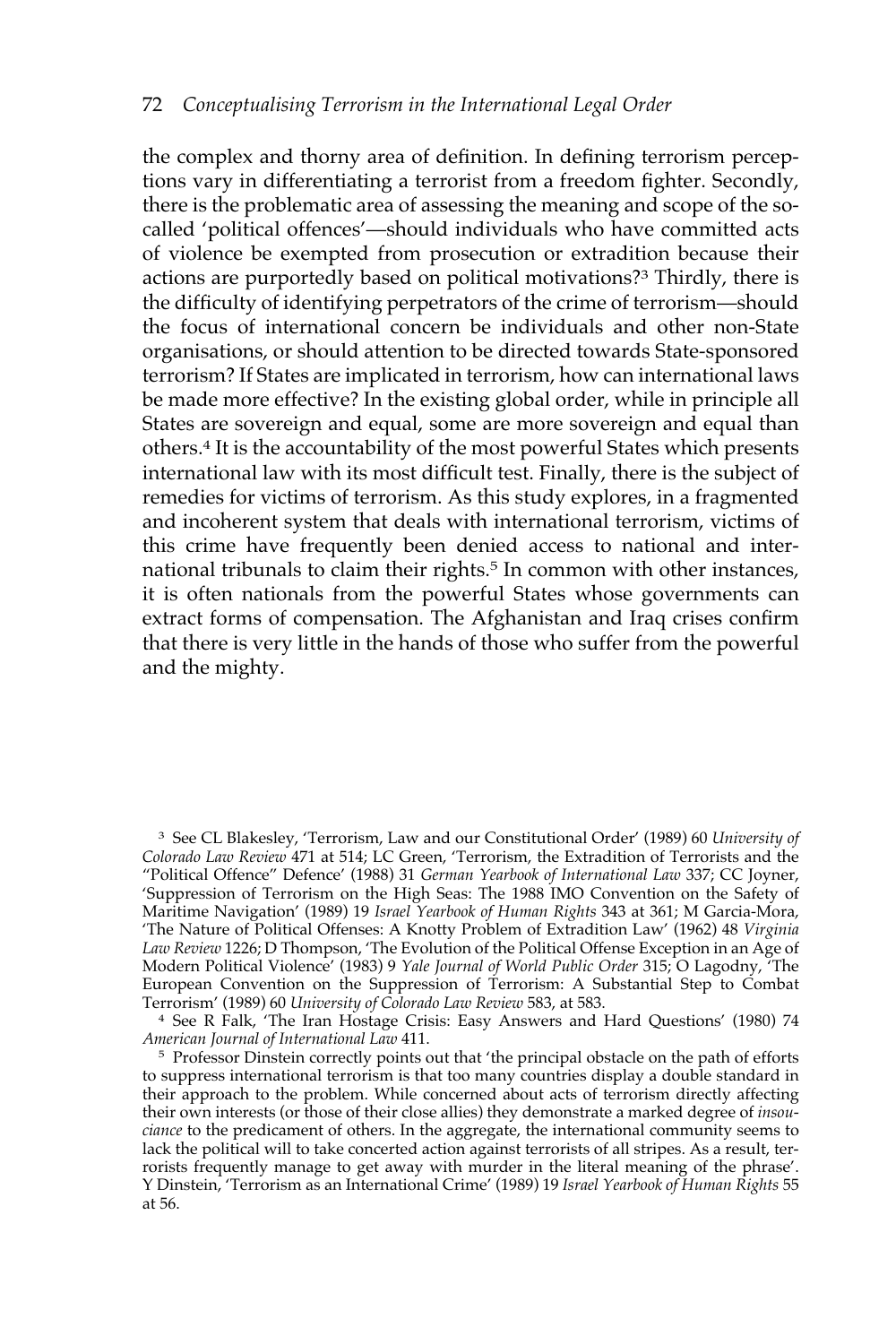## THE DEFINITIONAL ISSUES<sup>6</sup>

In his celebrated essay Professor Baxter expresses his doubts about energising efforts to define terrorism. He notes,

[w]e have cause to regret that a legal concept of 'terrorism' was ever inflicted upon us. The term is imprecise; it is ambiguous; and above all, it serves no operative legal purpose.<sup>7</sup>

Definitional issues have generated substantial complications in formulating international legal standards. The term 'terrorism' is probably the most difficult to define within general international law. Explanation for this difficulty includes varied perceptions over the characterisation of terrorist acts, purpose and motivation behind such acts and the varying identity of the perpetrator. Indeed the issue has been so controversial that divisions have emerged not only in the proposed definitions but more fundamentally as to whether it is worthwhile attempting to define such an elusive concept.8 The effort to reach an agreement on issues of definition is confronted with complications.9 One immediate question relates to identifying the 'terrorists'. In any ideological and political conflict, is it possible to objectively distinguish between a terrorist and a freedom fighter? In contemporary politics, our perceptions of acts of violence conducted by such groups as the Palestinians, the Kashmiris, the Tamil Tigers and Northern Irish Republicans is variable.10 There is a great measure of truth in the well-known cliché that 'One man's terrorist is another man's

<sup>6</sup> See G Levitt, 'Is "Terrorism" Worth Defining?' (1986) 13 *Ohio Northern University Law Review* 97; JF Murphy, 'Defining International Terrorism: A Way Out of the Quagmire' (1989) 19 *Israel Yearbook of Human Rights* 13; JF Murphy, 'The Future of Multilateralism and Efforts to Combat International Terrorism' (1986) 25 *The Columbia Journal of Transnational Law* 35; LC Green, 'Terrorism and Armed Conflict: The Plea and the Verdict' (1989) 19 *Israel Yearbook of Human Rights* 131.

<sup>7</sup> R Baxter, 'A Sceptical Look at the Concept of Terrorism' (1974) 7 *Akorn Law Review* 380, at 380.

<sup>8</sup> As Professor Bassiouni makes the point, 'there is . . . no internationally agreed upon methodology for the identification and appraisal of what is commonly referred to as "terrorism"; including: causes, strategies, goals and outcomes of the conduct in question and those who perpetuate it. There is also no international consensus as to the appropriate reactive strategies of states and the international community, their values, goals and outcomes. All of this makes it difficult to identify what is sought to be prevented and controlled, why and how. As a result, the pervasive and indiscriminate use of the often politically convenient label of "terrorism" continues to mislead this field of inquiry'. MC Bassiouni, 'A Policy-Oriented Inquiry into the Different Forms and Manifestations of "International Terrorism"' in MC Bassiouni (ed), n 1 above, at xvi.

<sup>9</sup> R Higgins, 'The General International Law of Terrorism' in R Higgins and M Flory (eds), n 1 above, 13–29 at 14.

<sup>10</sup> H McCoubrey, *International Humanitarian Law* (Aldershot, Ashgate, 1997) at 258.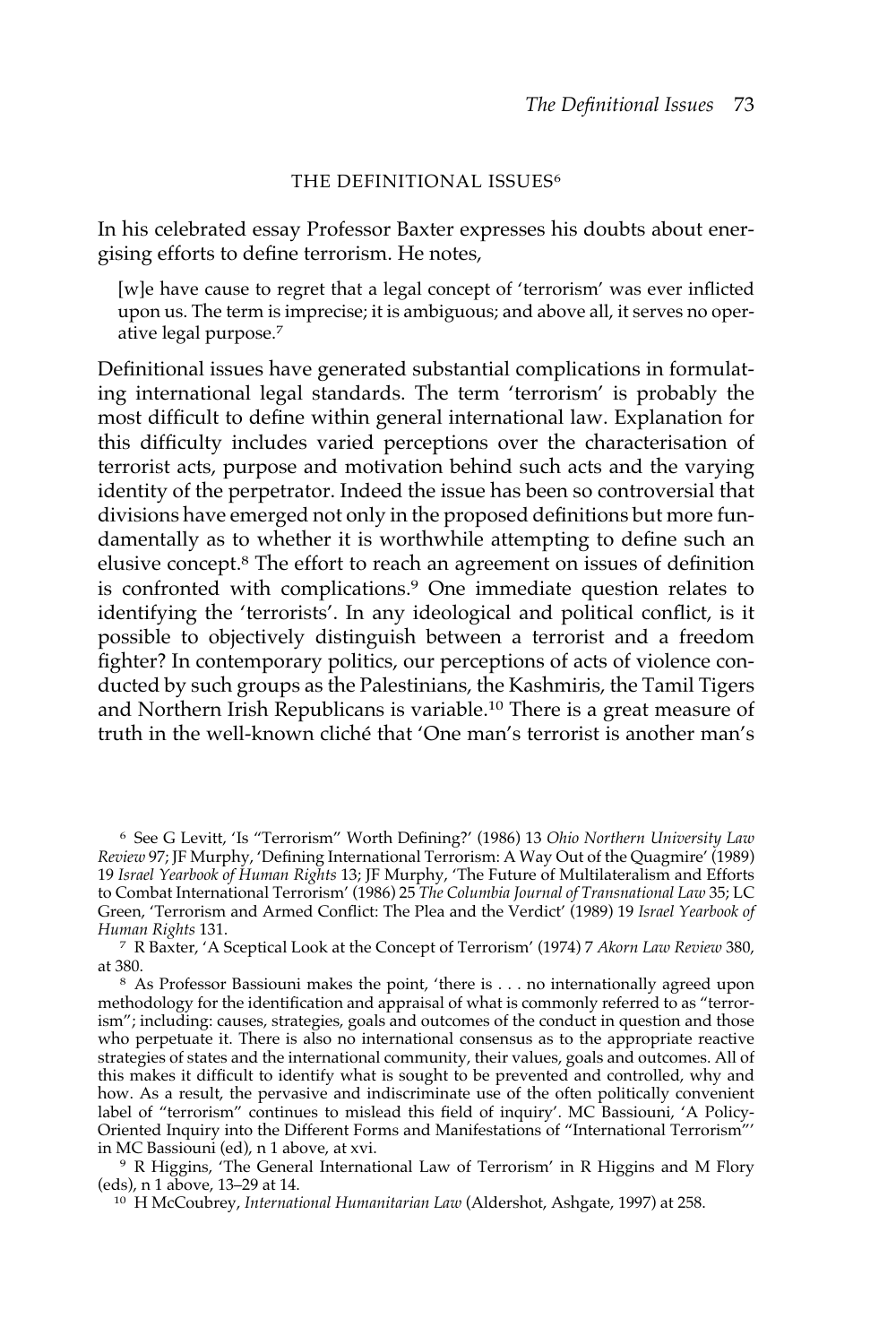freedom fighter'.11 It is also the case that views and values of whether a particular individual or entity is pursuing terrorists acts are subject to political persuasion and nationalistic sentiments. Saddam Hussein, Usama Bin Laden, and the Taliban were all at one stage hailed as friends: The United States and its allies regarded them as freedom fighters engaged in a *just war*. 12

In addition, there is the complexity of finding agreement in relation to the entities which could conduct terrorist acts. In this context there has remained a major ideological conflict between the developing States, many of whom represent the Islamic bloc, on the one hand, and the developed world on the other. While the developing and Islamic States have emphasised State terrorism largely in the context of racial oppression and colonial regimes, the developed world has concerned itself with individual acts of terrorism.13 In the post-colonial, post Cold War era, a number of Islamic States such as Libya, Iran, the Sudan and Iraq have protested against what they believe to be American sponsored 'State-terrorism'. An example could be found in the position adopted by Iraq. In its letter dated 26 December 2001, the *Charge d'Affaires* of the Permanent Mission of Iraq to the United Nations addressed the Chairman of the Security Council Committee established pursuant to Resolution 1373 (2001) concerning Counter-terrorism. The letter noted:

Iraq is the foremost victim of terrorism, including State terrorism. Its leaders, officials and citizens have been exposed to many terrorist kidnapping attempts and its cities and villages have been the target of terrorist acts committed by terrorists who slip across borders—terrorists that receive patronage, training, finance and armament within a framework of State terrorism ie terrorism carried out by States themselves. One such State is the United States of America which openly spends tens of millions of dollars on troops of mercenaries to carry out terrorist operations against Iraq pursuant to what is referred to as the 'Iraq Liberation Act'.14

<sup>11</sup> See E Rosand, 'Security Council Resolution 1373, the Counter-Terrorism Committee, and the Fight Against Terrorism' (2003) 97 *American Journal of International Law* 333, at 334; CM Bassiouni, 'Foreword: Assessing "Terrorism" into the New Millennium' (2000) 12 *De Paul Business Law Journal* 1, at 1.

<sup>12</sup> PA Thomas 'September 11th and Good Governance' (2002) 53 *Northern Ireland Legal Quarterly* 366 at 385–6.

<sup>13</sup> Levitt correctly points out: 'governments that have a strong political stake in the promotion of "national liberation movements" are loath to subscribe to a definition of terrorism that would criminalise broad areas of conduct habitually resorted to by such groups; and on the other end of the spectrum, governments against which these groups' violent activities are directed are obviously reluctant to subscribe to a definition that would criminalise their own use of force in response to such activities or otherwise'. Levitt, n 6 above, at 109; Report by the International Bar Association's Task Force on International Terrorism, n 1 above, at 3.

<sup>14</sup> Letter dated 26 December 2001, the *Charge d'Affaires* of the Permanent Mission of Iraq to the United Nations addressed to the Chairman of the Security Council Committee established pursuant to Resolution 1373 (2001) Concerning Counter-terrorism, para 1. <http://ods-dds-ny.un.org/doc/UNDOC/GEN/N01/723/00/PDF/N0172300.pdf? OpenElement > (3 October 2004).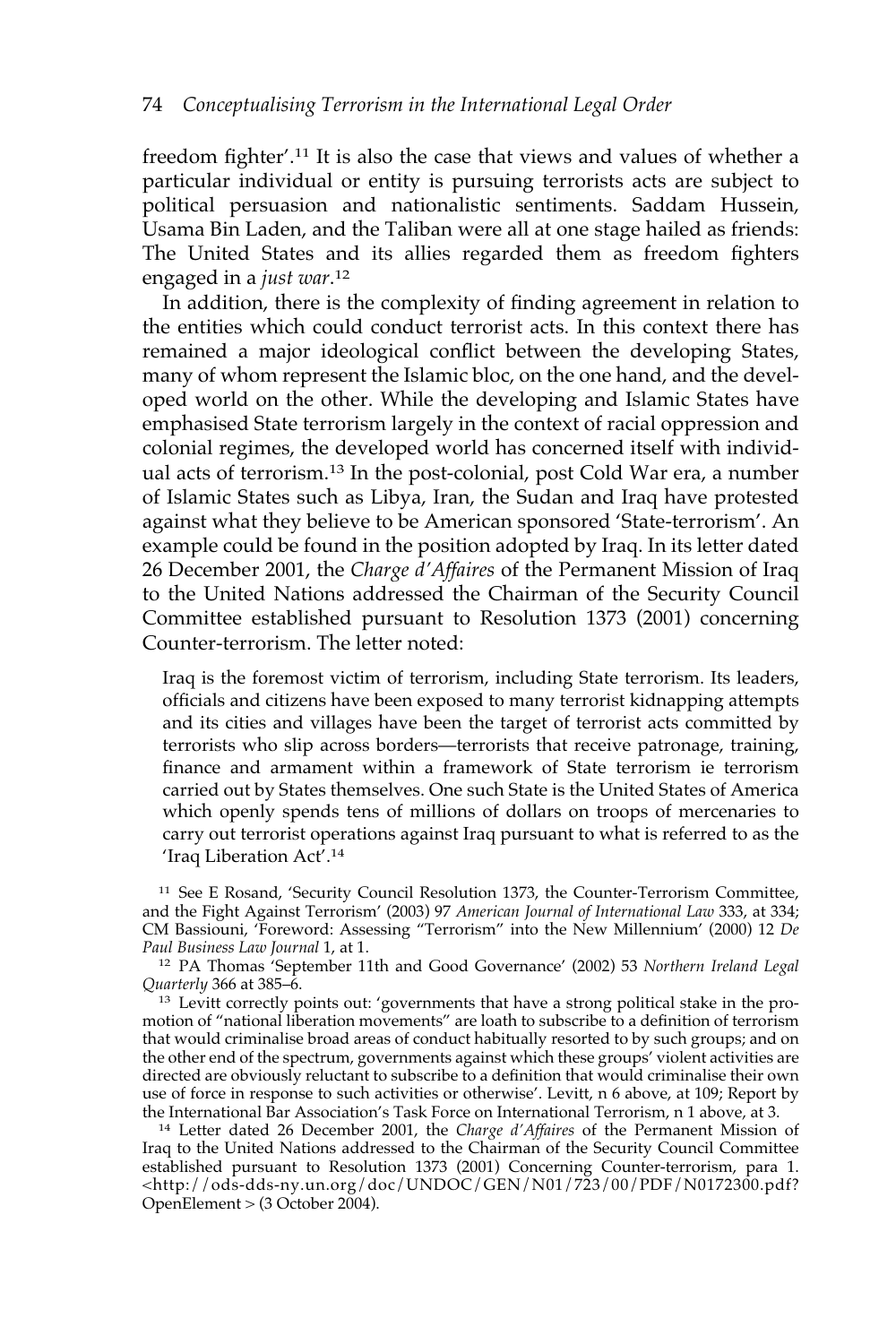An objective approach demands that every malicious action (assassinations, killings, bombings, hostage-taking and hijacking) be categorised as a terrorist activity.15 The motive, characteristics and underlying causes of any such actions must not provide a justification. On the other hand, depending on one's moral and political views many of these actions have been justified or condoned.16 Analysing statistically, the developing and Islamic world has a forceful argument to make. State-sponsored terrorism is far more devastating in its impact than individual acts of terrorism. This is particularly the case where State-terrorism is generated by militarily powerful States. According to one estimate, the twentieth century witnessed 70 million casualties of State-sponsored terrorism as opposed to 100,000 deaths which were caused by individual non-governmental acts of terrorism.17

The debate provoked as a consequence of disagreements over definition has exercised the minds and views of many lawyers, politicians and parliamentary draftsmen. According to one academic, between 1936 and 1981, no less than 109 definitions of terrorism were advanced.18 One of the earliest and prominent definitions advanced was through the 1937 Convention for the Prevention and Punishment of Terrorism.19 According to Article 1(2) of this Convention:

In the present Convention, the expression 'acts of terrorism' means criminal acts directed against a State intended or calculated to create a state of terror in the minds of particular persons, or a group of persons or the general public.

For the provisions of this Convention to be operative an act had to come within the ambit of the aforementioned definition. The action had to be directed against a State party and the concerned activity had to involve one of the enumerated actions in Articles 2 and 3 of the Convention, namely 'any wilful act causing death or grievous bodily harm or loss of liberty' to specified category of public officials, 'wilful destruction of, or damage to, public property' or 'any wilful act calculated to endanger the lives of members of the public'.

As it turned out, neither the definition nor the 1937 Convention could be adopted.20 Despite this abortive attempt, renewed efforts were made in

<sup>15</sup> R Higgins, 'The General International Law of Terrorism' in R Higgins and M Flory (eds), n 1 above, 13–29 at 14.

<sup>16</sup> See for example the suicide bombings in Palestine, and the official Israeli policy of killing leaders of the Palestinian paramilitary factions and killing of those Palestinians deemed to be 'terrorists'. On the Palestinian issue see below, chapter 7.

<sup>17</sup> MC Bassiouni, *International Terrorism: Multilateral Conventions (1937–2001)* (Ardsley NY, Transnational Publishers, 2001) 46.

<sup>18</sup> W Laqueur, 'Reflections on Terrorism' (1986) 65 *Foreign Affairs* 86, at 88.

<sup>19</sup> The Convention for the Prevention and Punishment of Terrorism, 16 November 1937, 19 League of Nations Official Journal (1938) 23 reprinted 27 UN GAOR, Annex I, Agenda Item No 92, UN Doc  $A/C.6/418$  (1972). This convention was signed by twenty-four States, although only India ratified it.

<sup>20</sup> See A Cassese, 'The International Community's "Legal" Response to Terrorism' (1989) 38 *International & Comparative Law Quarterly* 589, 591.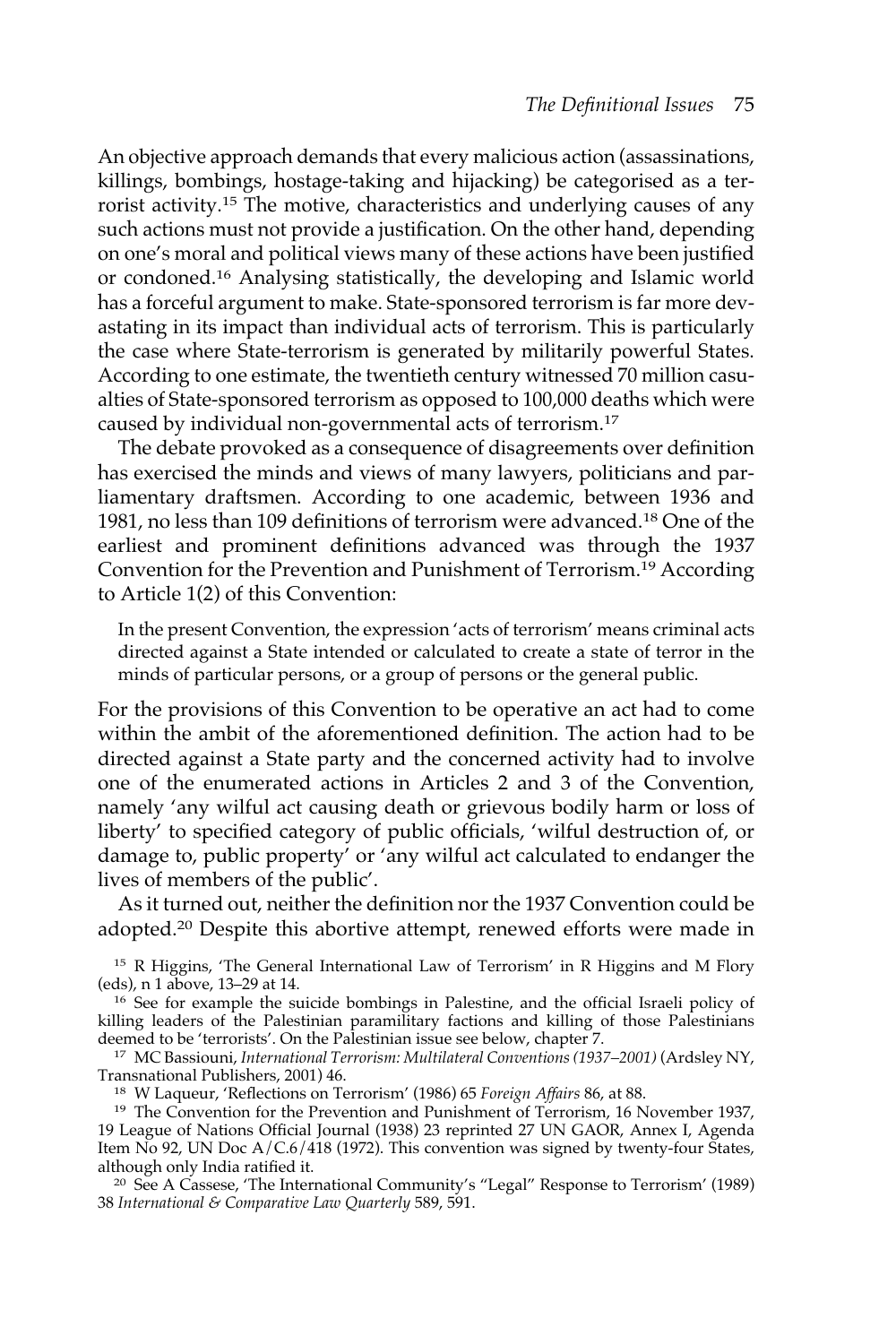the 1950s and 1960s to formulate a consensus definition of international terrorism. During 1972 the United States presented a Draft Convention for the Prevention and Punishment of Certain Acts of International Terrorism.21 The text of the draft provided for offences of 'international significance'. These were defined as those committed with intent to damage the interests of or obtain concessions from a State or an international organisation under certain enumerated transnational circumstances, consisting of unlawfully killing, causing serious bodily harm, or kidnapping another person (including attempts and complicity in such acts).<sup>22</sup> These actions should have been 'committed neither by nor against a member of the armed forces of a State in the course of military hostilities'.23

The 1972 US Draft Convention, like the 1937 Convention, failed to gain the approval of the international community. The United Nations General Assembly, however, established an Ad Hoc Committee on International Terrorism to 'consider the observations of States [and] submit its report with recommendations for possible co-operation for the speedy elimination of the problem . . . to the General Assembly'.24 A Sub-Committee of the Ad Hoc Committee was set up and within the deliberations of the Sub-Committee the following definition of 'international terrorism' was advanced:

Acts of violence and other repressive acts by colonial, racist and alien regimes against peoples struggling for their liberation . . .

Tolerating or assisting by a State the organization of the remnants of fascist or mercenary groups whose terrorist activity is directed against other sovereign countries;

Acts of violence committed by individuals or groups of individuals which endanger or take innocent human lives or jeopardise fundamental freedoms. This should not affect the inalienable right to self-determination and independence of all peoples under colonial and racist regimes and other forms of alien domination and the legitimacy of their struggle . . .;

Acts of violence committed by individuals or groups of individuals for private gain, the effects of which are not confined to one State.25

There are striking differences between the 1972 and 1937 definitions in their dealings with the issue of terrorism. Having been subsumed within the right of self-determination, the concern for the Sub-Committee is primarily about racist and alien regimes. The Sub-Committee created a number of exceptions for those pursing a right to self-determination. Within

<sup>22</sup> Article 1. <sup>23</sup> *Ibid.*

<sup>21</sup> United States Draft Convention for the Prevention of Certain Acts of International Terrorism, UN Doc A/C.6/L.850 (1972) reprinted in (1972) 67 Dep't State Bull 431.

<sup>24</sup> See GA Res 3034 (XXVII) 1972, 27 UN GAOR Supp (No 30) at 119, UN Doc A/RES/3034, paras 9, 10.

<sup>25</sup> 28 UN GAOR Supp (1973).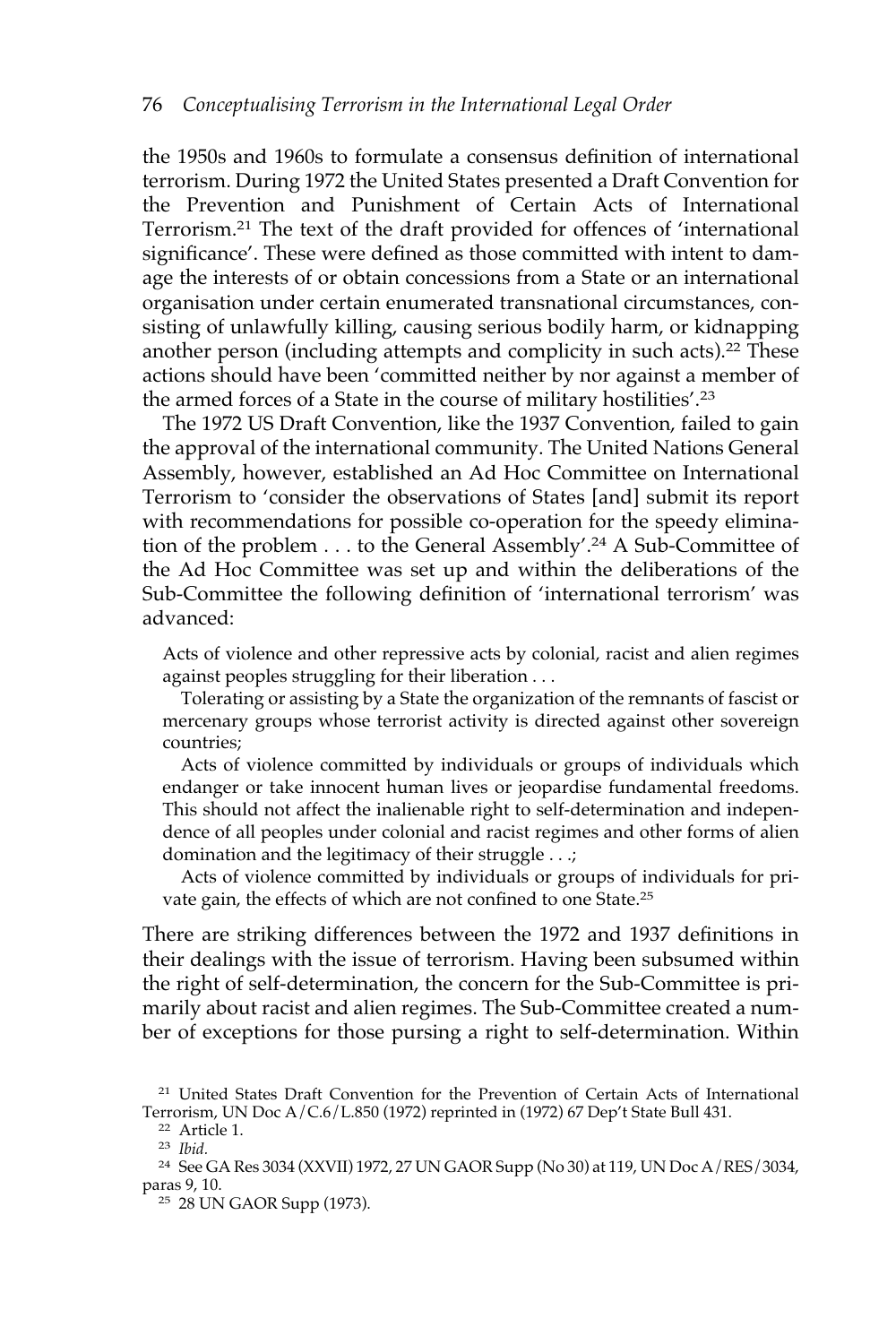this definition, the issue of intent, according to one commentator, 'has been turned on its head':<sup>26</sup> private gain rather than political motives present the key-determining factor. Within the overall agenda of the United Nations, the right to self-determination was of peremptory value. As we shall examine shortly, in addition to definitional issues, exceptions based around this right have impinged upon the drafting of substantive treaties such as the Hostage-taking Convention (1979).

## RECENT DEVELOPMENTS ON DEFINITIONAL ISSUES

As subsequent sections shall analyse, since the end of the Cold War, a greater consensus has emerged over the necessity to prevent all forms of political violence and terrorism. The General Assembly as well as the Security Council has addressed the issue of terrorism on several occasions.27 In its Resolution 52/210, the General Assembly established an Ad Hoc Committee 'to elaborate an international convention for the suppression of terrorist bombings and, subsequently, an international convention for the suppression of acts of nuclear terrorism, to supplement related existing international instruments, and thereafter to address means of further developing a comprehensive legal framework of conventions dealing with international terrorism'.<sup>28</sup> The mandate for the Ad Hoc Committee has been renewed annually by the General Assembly. Under the terms of the current mandate as provided by General Assembly Resolution 58/81 (adopted on 9 December 2003) the Committee is required to continue its work towards inter alia drafting a convention on terrorism.29 A workinggroup of the Committee considered in 2000 a draft convention proposed by India.<sup>30</sup> However, in actual practice not much headway has been made in producing the substantive provisions of the treaty. The Committee has struggled with the definitional, substantive and procedural issues. According to a recent draft, the Convention would inter alia define terrorism, require States to criminalise terrorism, establish jurisdictional principles and affirms the principle of *aut dedere aut judicare*. <sup>31</sup> During its

<sup>26</sup> See below, chapters 4–7.

<sup>27</sup> Levitt, n 6 above, at 100.

<sup>28</sup> See General Assembly Resolution No 51/210 of 17 December 1996, UN Doc A/RES/51/210; M Halberstam, 'The Evolution of the United Nations Position on Terrorism: From Exempting National Liberation Movements to Criminalizing Terrorism Whenever and Wherever and by Whom Committed' (2003) 41 *The Columbia Journal of Transnational Law* 573 at 579.

<sup>29</sup> General Assembly Resolution No 51/210 of 17 December 1996, UN Doc A/RES/51/210 <http://www.un.org/law/terrorism/> (1 October 2004).

<sup>30</sup> See General Assembly, *Draft Comprehensive Convention on International Terrorism: Working Document Submitted by India* (28 August 2000) UN Doc A/C.6/55/1.

<sup>31</sup> See Report of the Ad Hoc Committee established by General Assembly Resolution 51/210 Dec 17, 1996, Sixth Session (28 January–1 February 2002) UN Doc A/57/37.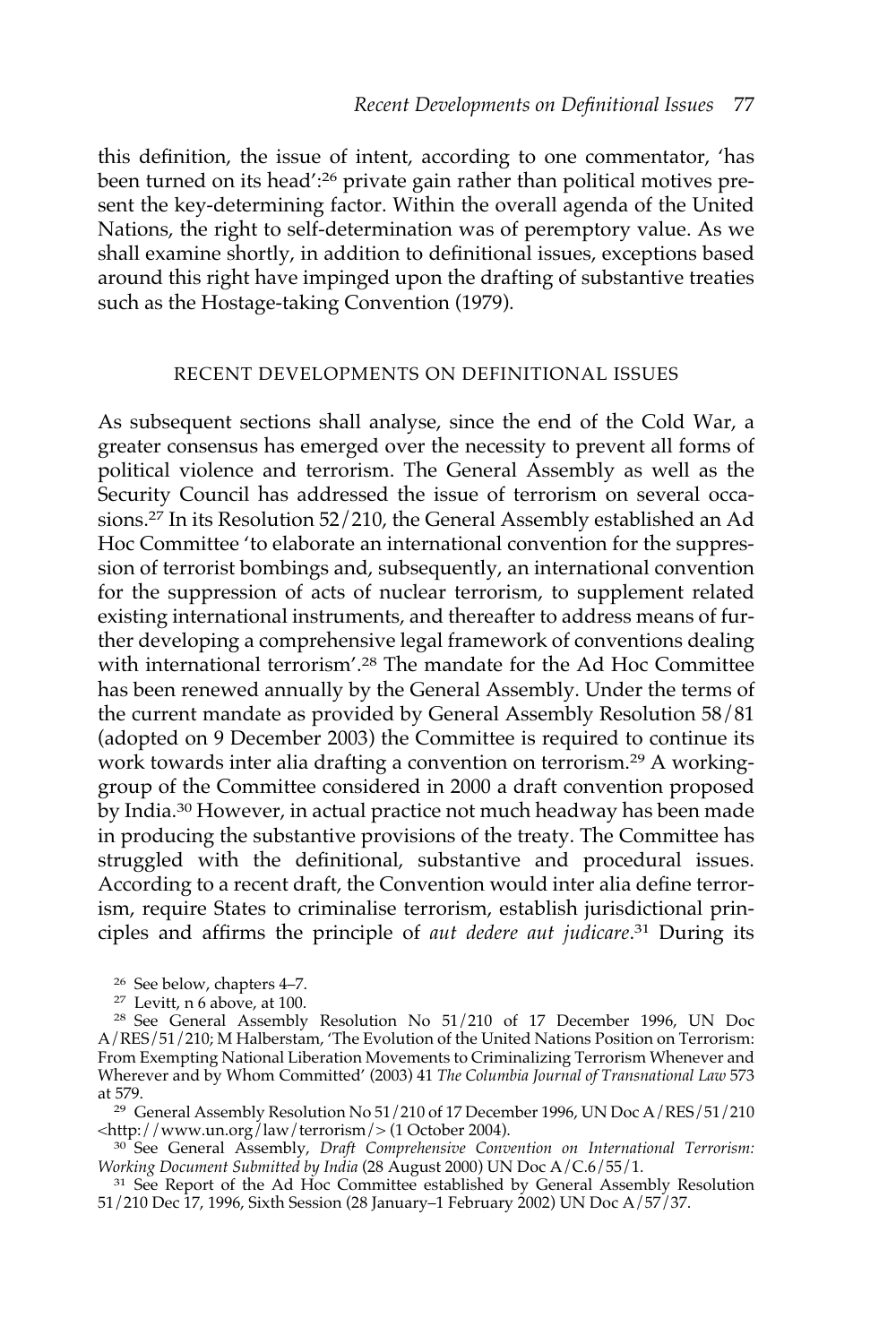Fifty-Sixth Session the working-group produced the following definition of terrorism:

According to Article 2 (1) a person commits an offence within the meaning of this Convention if that person, by any means, unlawfully and intentionally, causes:

- (a) Death or serious bodily injury to any person, or:
- (b) Serious damage to public or private property, including a place of public use, a State or government facility, a public transportation system, an infrastructure facility or the environment; or
- (c) Damage to property, places, facilities or systems referred to in paragraph 1(b) of this article, resulting or likely to result in major economic loss,

when the purpose of the conduct, by its nature or context, is to intimidate a population, or to compel a Government or an international organization to do so or abstain from doing any act.32

The definition renders as a criminal offence, making serious and credible threats to commit offences (as stated in Article 1), organising or directing others to commit such offences or contributing to these offences.33 The draft bans a wide range of criminal behaviour and prohibits any exceptions regardless of 'political, philosophical, ideological, racial, ethnic [or] religious considerations'34 that might have been the motivating factor. There is also an explicit rejection of the application of the 'political offence exception' for the purposes of extradition.<sup>35</sup> Notwithstanding the commendable features in the draft Convention, it remains in draft form. A recipe for future disagreements has already been evident with the Malaysian proposal (submitted on behalf of the OIC) seeking exemptions for 'Peoples' struggling against armed occupation and foreign aggression.36 While the Committee continues its efforts, the prospects for a fully acceptable definition as well as achieving consensus in the main body of any such treaty are remote.37

In the aftermath of the tragic events of 11 September 2001, the Security Council adopted a landmark resolution, Resolution 1373. The Resolution

<sup>36</sup> See SP Subedi, 'The UN Response to International Terrorism in the Aftermath of the Terrorist Attacks in America and the Problem of the Definition of Terrorism in International Law' (2002) 4 International Law Forum du droit International 159, at 163.

<sup>37</sup> See J Trahan, 'Terrorism Conventions: Existing Gaps and Different Approaches' (2002) 8 *New England Journal of International and Comparative Law Annual* 215, at 232.

<sup>32</sup> Measures to Eliminate Terrorism: Report of the Working Group Fifty-Sixth Session, 29 October 2001, UN Doc A/C.6/56/L.9, annex I.9. Text available at: <http://ods-dds-ny.un.org/ doc/UNDOC/GEN/N02/248/17/PDF/N0224817.pdf?OpenElement> (15 March 2004); also see Report by the International Bar Association's Task Force on International Terrorism, n 1 above, at 2–3.

<sup>33</sup> *Ibid*, Article 2(2)(3)(4).

<sup>34</sup> *Ibid*, Article 5.

<sup>35</sup> *Ibid*, Article 14.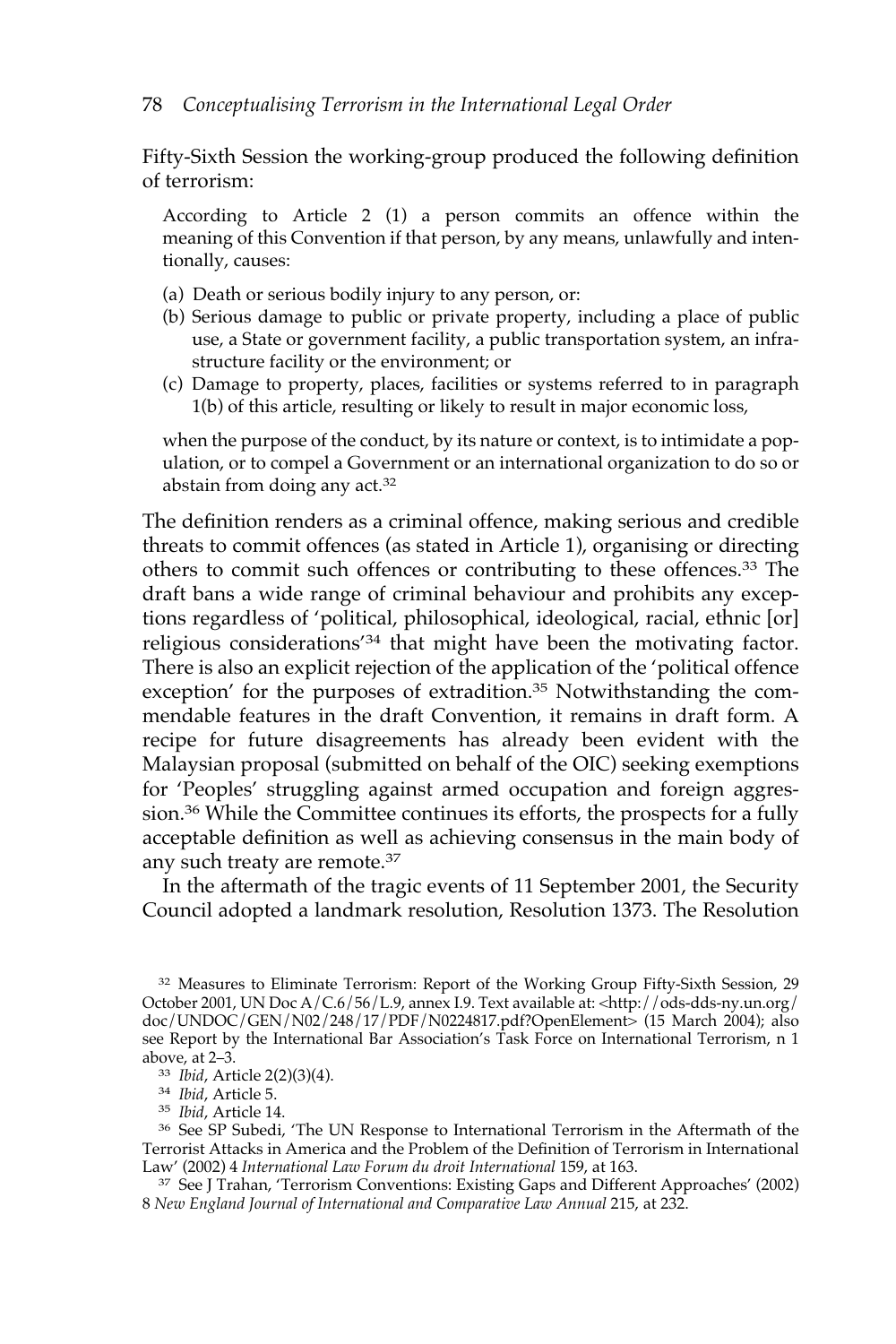deliberately avoided the thorny issue of defining 'terrorism'.38 Instead of faltering over the subject of definition, the text of the Resolution addresses key areas for prevention of terrorism and the punishment of terrorists. It also sets up a compulsory implementation mechanism through State reporting, the reports to be monitored by the newly established CTC.

This deliberate avoidance of the issue of definition of terrorism has been a regular feature of modern international law. As this study examines, while a number of documents and binding instruments have been adopted, they deal only with specific aspects of the crime of terrorism thus international treaties have been formulated in areas of inter alia aircraft hijacking,<sup>39</sup> unlawful acts against the safety of civil aviation,<sup>40</sup> marine terrorism, $41$  hostage-taking, $42$  and theft of nuclear materials. $43$ 

## REVIEW OF COMPARATIVE REGIONAL PERSPECTIVES ON TERRORISM

A survey of the regional instruments provides an array of definitions of terrorism. These definitions vary, depending upon ideological, social and geo-political views. The Arab Convention on the Suppression of Terrorism (1998)<sup>44</sup> established a definition of terrorism. In elaborating on the concept, 'terrorism' is regarded as:

<sup>38</sup> B Zagaris, 'Financial Aspects of the War on Terror: The Merging of the Counter-Terrorism and Anti-Money Laundering Regimes' (2002) 34 *Law and Policy International Business* (2002) 45, at 76.

<sup>39</sup> See the Convention on Offences and Certain Other Acts Committed on Board Aircraft 1963 (adopted on 14 September 1963, entered into force 4 December 1969) 704 UNTS 219; the Convention for the Suppression of Unlawful Seizure of Aircraft, 1970 (adopted on 16 December 1970, entered into force 14 October 1971) 860 UNTS 105.

<sup>40</sup> See Convention for the Suppression of Unlawful Acts against the Safety of Civil Aviation 1971 (adopted on 23 September 1971, entered into force 26 January 1973) 974 UNTS 177; (1971) 10 ILM 1151.

<sup>41</sup> See the Convention for the Suppression of Unlawful Acts against the Safety of Maritime Navigation 1988 (adopted on 10 March 1988, entered into force 1 March 1992) (1988) 27 ILM 668; the Protocol for the Suppression of Unlawful Acts against the Safety of Fixed Platforms Located on the Continental Shelf 1988 (adopted on 10 March 1988, entered into force 1 March 1992) (1988) 27 ILM 685.

<sup>42</sup> See the Convention on the Prevention and Punishment of Crimes against Internationally Protected Persons, including Diplomatic Agents, 1973 (adopted on 14 December 1973, entered into force 20 February 1977) 1035 UNTS 167; International Convention against the Taking of Hostages 34 UN GAOR Supp (No 39) at 23, UN Doc A/34/39 1979 (adopted on 17 December 1979, entered into force 3 June 1980) (1979) 18 ILM 1456.

<sup>43</sup> See Convention on the Physical Protection of Nuclear Materials 1979 (adopted on 26 October 1979, entered into force 8 February 1987) (1979) 18 ILM 1419.

<sup>44</sup> Arab Convention on the Suppression of Terrorism, signed at a meeting held at the General Secretariat of the League of Arab States in Cairo on 22 April 1998. Deposited with the Secretary-General of the League of Arab States (unofficial translation from Arabic by the United Nations English translation service) text available at <http://www.al-bab.com/ arab/docs/league/terrorism98.htm> (4 October 2004).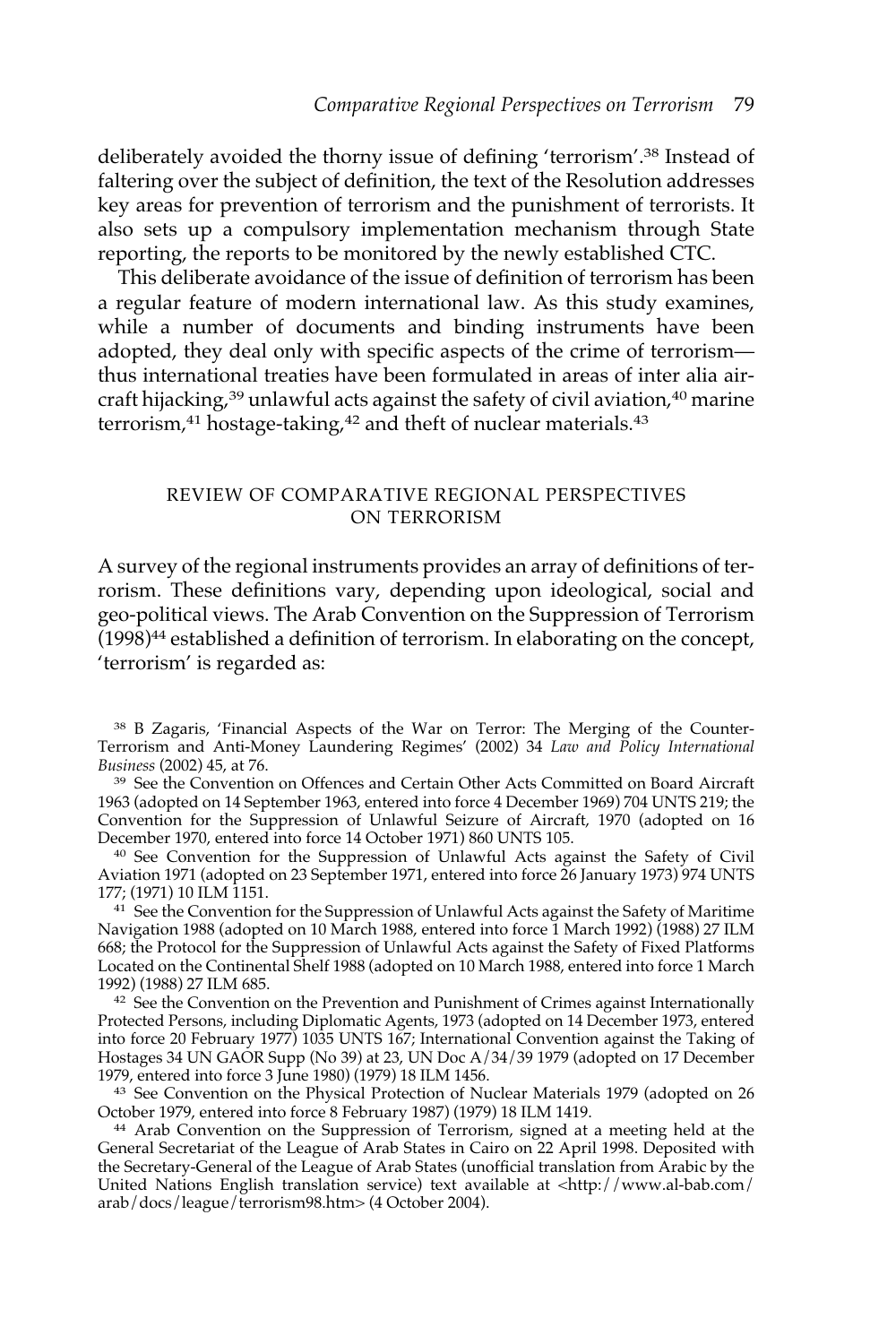#### 80 *Conceptualising Terrorism in the International Legal Order*

Any act or threat of violence, whatever its motives or purposes, that occurs in the advancement of an individual or collective criminal agenda and seeking to sow panic among people, causing fear by harming them, or placing their lives, liberty or security in danger, or seeking to cause damage to the environment or to public or private installations or property or to occupying or seizing them, or seeking to jeopardize a national resources.<sup>45</sup>

The main Council of Europe treaty dealing with terrorism, the European Convention on the Suppression of Terrorism (1977), does not contain a definition of terrorism.46 Instead, Article 1 lists the offences each of which, for the purposes of extradition, shall not be regarded as a political offence, or as an offence connected with a political offence, or as an offence inspired by political motives. These offences concern Aerial terrorism as expressed in the Hague Convention (1970) and the Montreal Convention (1971), offences against internationally protected persons, hostage-taking and terrorist bombings.47 Attempts to commit any of these offences are also recognised as constituting 'non-political' acts.<sup>48</sup>

It thus modifies the consequences of existing extradition agreements and arrangements as regards evaluation of the nature of these offences. While the Convention eliminates the possibility for the requested State of invoking the political nature of the offence in order to oppose an extradition request, there are provisions in Article 13(1) whereby ratifying States could enter into reservations and refuse extradition as regards offences mentioned in Article 1. The provisions of Article 1 and the apparent inability to rely upon certain offences as 'political offences' are exceptional features; they have been the object of praise and commendation by legal scholars.49 This does not, however, create an obligation to extradite, as the Convention is not an extradition treaty as such. The legal basis for extradition remains the extradition treaty, arrangement or the relevant law concerned.

Unlike the Council of Europe, the European Union does not have a specific treaty targeting international or regional terrorism. However, in June 2002 the EU adopted a Framework Decision on Terrorism, which includes a common definition of terrorist offences and serious criminal sanctions, and aims at promoting extradition and information-exchanging procedures across Europe.50 Article 1 defines 'terrorist offences' as:

<sup>45</sup> *Ibid,* Article 1(2).

<sup>46</sup> See the European Convention on the Suppression of Terrorism 1977 (adopted on 27 January 1977, entered into force 4 August 1978) ETS No 90, 15 ILM 1272.

<sup>47</sup> See Article 1(1–5).

<sup>48</sup> *Ibid,* Article 1(6).

<sup>49</sup> Cassese, n 20 above, at 594.

<sup>50</sup> Council Framework Decision of 13 June 2002 on Combating Terrorism, OJ L 164, 22/06/2002 P.0003–0007; text available at <http://www.juris.u-szeged.hu/tanszekek/ bunteto/egyeb/pdf/2002475jha.pdf> (4 October 2004).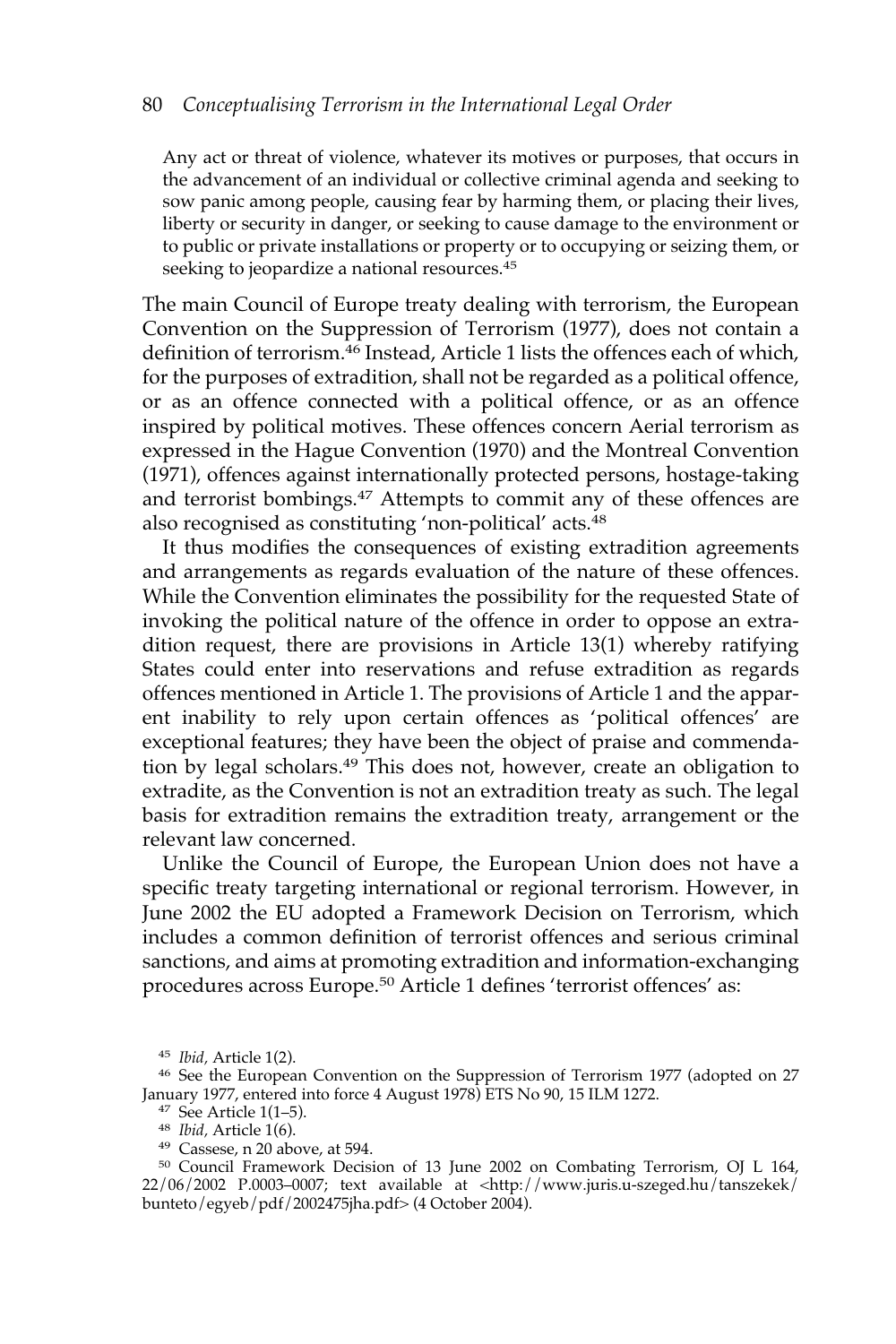[...] intentional acts referred to as below in points (a) to (i) as defined as offences under national law, which, given their nature or context, may seriously damage a country or an international organisation where committed with the aim of:

- **—** seriously intimidating a population, or
- **—** unduly compelling a Government or international organisations to perform or abstain from performing any act, or
- **—** seriously destabilising or destroying the fundamental political, constitutional, economic or social structures of a country or an international organisation, shall be deemed to be terrorist offences:
	- (a) attacks upon a person's life which may cause death;
	- (b) attacks upon the physical integrity of a person;
	- (c) kidnapping or hostage taking;
	- (d) causing extensive destruction to a Government or public facility, a transport system, an infrastructure facility, including an information system, a fixed platform located on the continental shelf, a public place or private property likely to endanger human life or result in major economic loss;
	- (e) seizure of aircraft, ship or other means of public or goods transport;
	- (f) manufacture, possession, acquisition, transport, supply or use of weapons, explosives or of nuclear, biological or chemical weapons, as well as research into and development of, biological and chemical weapons;
	- (g) release of dangerous substances, or causing fires, floods or explosions the effect of which is to endanger human life;
	- (h) interfering with or disrupting the supply of water, power or any other fundamental natural resources the effect of which is to endanger human life;
	- (i) threatening to commit any of the acts listed in (a) to  $(h)$ .<sup>51</sup>

The Organisation of African Unity (now the African Union) adopted the Convention on the Prevention and Combating of Terrorism at its 35th Ordinary Session of the Assembly of Heads of State and Government in 1999, in Algiers.<sup>52</sup> The Convention provides a detailed definition of a 'terrorist act'. According to Article 1(3):

(a) any act which is a violation of the criminal laws of a State Party and which may endanger the life, physical integrity or freedom of, or cause serious injury or death to, any person, any number or group of persons or causes or may cause damage to public or private property, natural resources, environmental or cultural heritage and is calculated or intended to:

<sup>51</sup> *Ibid,* Article 1.

<sup>52</sup> OAU Convention on the Prevention and Combating of Terrorism (adopted at Algiers on 14 July 1999 and deposited with the General Secretariat of the Organization of African Unity) <http://untreaty.un.org/English/Terrorism.asp> (14 August 2004). Despite the adoption of the Convention, the African States still have to overcome handicaps, generated by lack of means and capabilities to combat terrorism; few African States have these means at their disposal. See *Press Note Meeting of African Union Member States on the Prevention and Combating of Terrorism* (New York, Mission of Algeria to UN, 26 August 2002).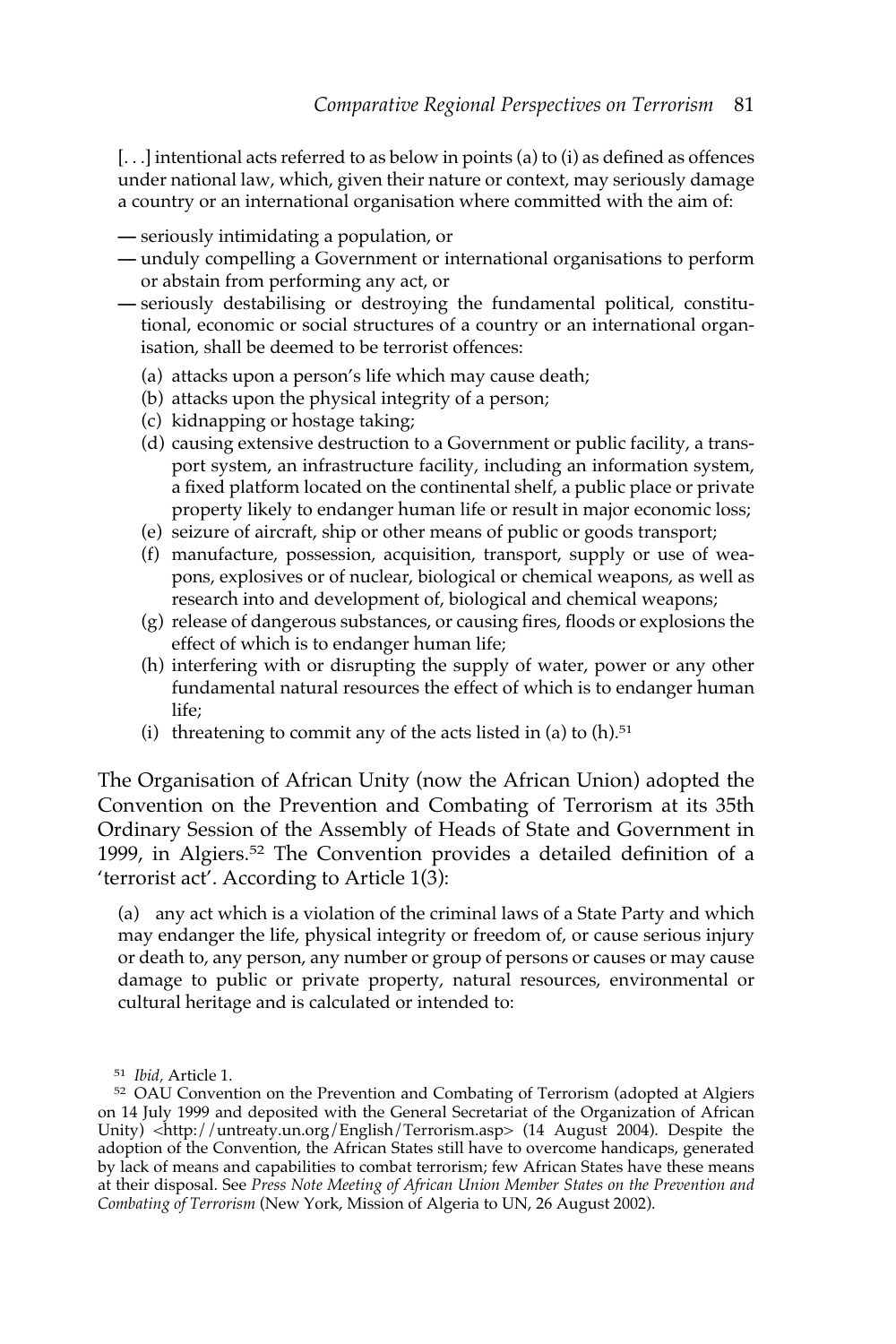(i) intimidate, put in fear, force, coerce or induce any government, body, institution, the general public or any segment thereof, to do or abstain from doing any act, or to adopt or abandon a particular standpoint, or to act according to certain principles; or

(ii) disrupt any public service, the delivery of any essential service to the public or to create a public emergency; or

(iii) create general insurrection in a State;

(b) any promotion, sponsoring, contribution to, command, aid, incitement, encouragement, attempt, threat, conspiracy, organising, or procurement of any person, with the intent to commit any acts referred to in paragraph (a) (i) to (iii).

The South Asian Association for Regional Cooperation (SAARC) has also addressed the subject of international and regional terrorism. The SAARC Regional Convention on the Suppression of Terrorism takes a broad approach to definitional issues.<sup>53</sup> Article 1 lists a number of international treaties and offences which are deemed terrorist acts. The treaties listed include the Convention for the Suppression of Unlawful Seizure of Aircraft (1970); Convention for the Suppression of Unlawful Acts against the Safety of Civil Aviation (1971); and Convention on the Prevention and Punishment of Crimes against Internationally Protected Persons, including Diplomatic Agents (1973). Furthermore according to the provisions of Article I(d) a terrorist offence includes '[a]n offence within the scope of any Convention to which SAARC Member States concerned are parties and which obliges the parties to prosecute or grant extradition'.

The wide ambit of the definition of terrorism is exemplified by the incorporation of violations against the public order leading to violence against individuals and property. The offences include murder, manslaughter, serious bodily harm, kidnapping, hostage-taking and offences relating to firearms, weapons, explosives and dangerous substances when used as a means to perpetuate indiscriminate violence resulting in death or serious damage to human lives or property. There is further discretion provided to States to expand the scope of terrorists acts, by recognising other serious violent offences and denying these the status of political offences.54

This overview of definitions from comparative regional instruments provides interesting perspectives on the debate. A critical review of these instruments, however, reveals the breadth of expansive approaches. This breadth of scope allows a range of terrorist activities to be covered. Having said that, there are provisions which allow Member States undue discretion in curbing dissent and political opposition. This feature is evident in the

<sup>54</sup> See Article II.

<sup>53</sup> SAARC Regional Convention on Suppression of Terrorism 1987 (signed at Kathmandu on 4 November 1987, entered into force 22 August 1988). The treaty is deposited with the Secretary-General of the South Asian Association for Regional Cooperation. <http://untreaty.un.org/English/Terrorism.asp.**>** (14 August 2004); also see chapter 7, below.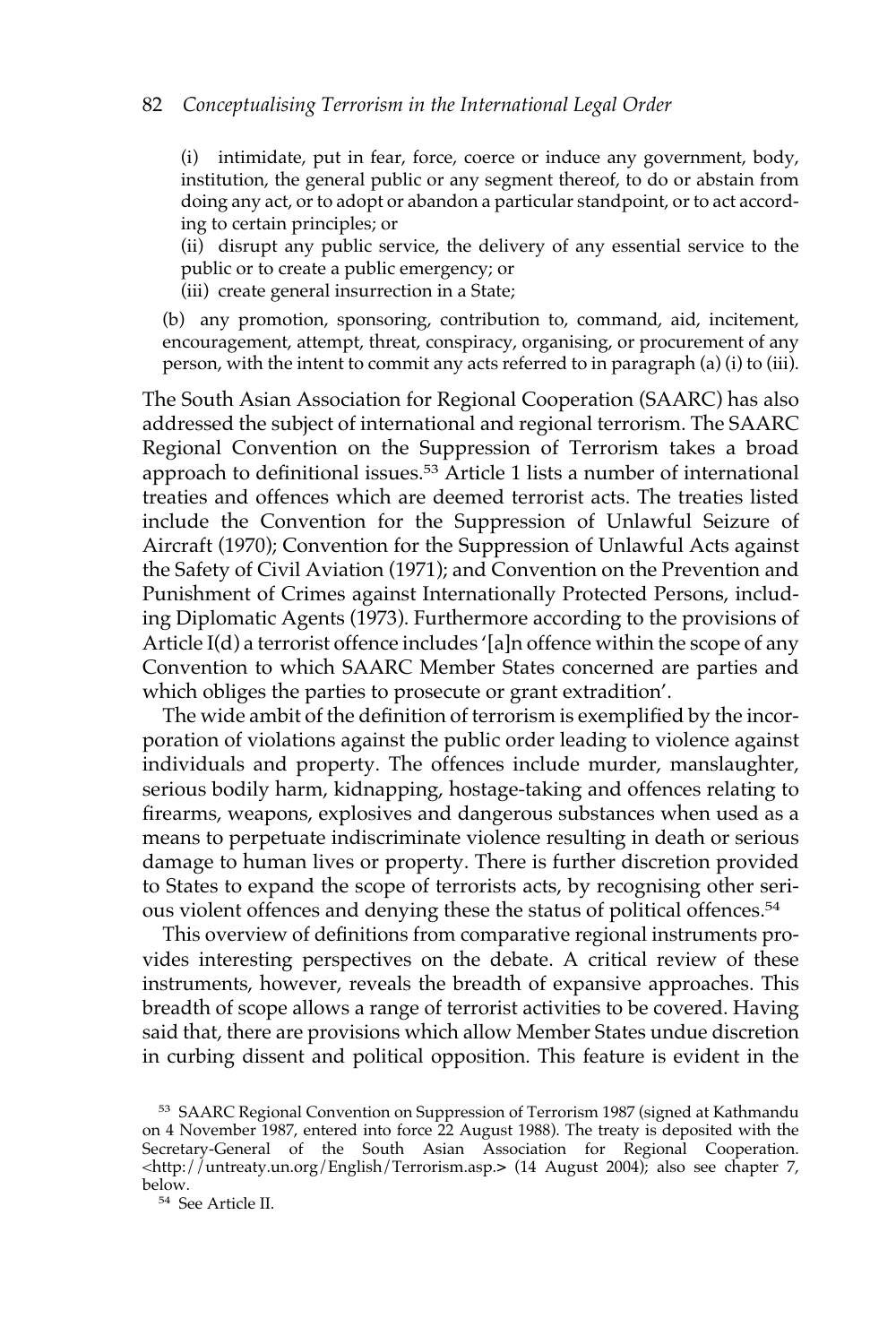OAU and the Arab League Conventions. The OAU Convention includes within its ambit 'acts . . . calculated or intended to create general insurrection in a State'. Similarly, the Arab League Convention regards terrorists as those who 'sow panic among people, causing fear by harming them . . . or seeking to cause damage to the environment or to public or private installations or property or to occupying or seizing them, or seeking to jeopardize national resources'. These definitions are echoed in the domestic legislation of Member States.55 It is this element of discretion and authorisation to deploy subjective assessment which is dangerous for civil liberties and protection of individual and group rights.

## EXAMINING THE SUBSTANCE OF TERRORISM IN THE DEVELOPMENT OF INTERNATIONAL LAW

Terrorism is a crime of antiquity.56 As a phenomenon as old as human history, terrorism and acts of violence are stamped upon every chronicle of human endeavour. It has, for centuries, been an instrument deployed against the weak and the inarticulate. Human history is littered with examples where terrorism was accompanied by gross violations of human rights including torture and genocide. Amongst these one could mention the horrifying massacres resulting from the Assyrian warfare during the seventh and eight centuries BC, and the Roman obliteration of the city of Carthage and all its inhabitants.<sup>57</sup> Certain religious ideologies, and the wars that were conducted to further those ideologies bore the mark of terrorism and intolerance.<sup>58</sup>

Terrorism is not merely a historical fashion, but has been readily used in modern times. Indeed, the term 'terror' itself was associated with the

<sup>55</sup> The Algerian penal code, for example, includes within its definition of terrorism 'harm[ing] the environment, means of communication or means of transport'. Article 1 of Decree No 93–03, reproduced in article 87 bis of Ordinance No 95.11 of 25 February 1995 amending and supplementing Ordinance No 66.156 of 8 June 1966 enacting the Penal Code. Text provided in the Report submitted by Algeria to the Security Council Committee established pursuant to resolution 1373 (2001) S/2002/972 at 6.

<sup>56</sup> See W Laqueur and Y Alexander (eds), *The Terrorism Reader: A Historical Anthology* (New York, New American Library, Penguin, 1987); J Rehman, *The Weaknesses in the International Protection of Minority Rights* (The Hague, Kluwer Law International, 2000) 51–75.

<sup>57</sup> L Kuper, *Genocide: Its Political Use in the Twentieth Century* (New Haven and London, Yale University Press, 1981) 11–18; J Porter (ed), *Genocide and Human Rights: A Global Anthology* (Washington, DC, University Press of America, 1982); L Kuper, *The Prevention of Genocide* (New Haven, Yale University Press, 1985); L Kuper, *International Action Against Genocide* (London, Minority Rights Group, 1984); H Fein (ed), *Genocide Watch* (New Haven and London, Yale University Press, 1992).

<sup>58</sup> Kuper, *Genocide: Its Political Use in the Twentieth Century*, n 57 above, at 12–14; See Special Rapporteur B Whitaker, *Revised and Updated Report on the Question of the Prevention and Punishment of the Crime of Genocide* UN Doc E/CN.4/Sub.2/1985/6B, 6–7.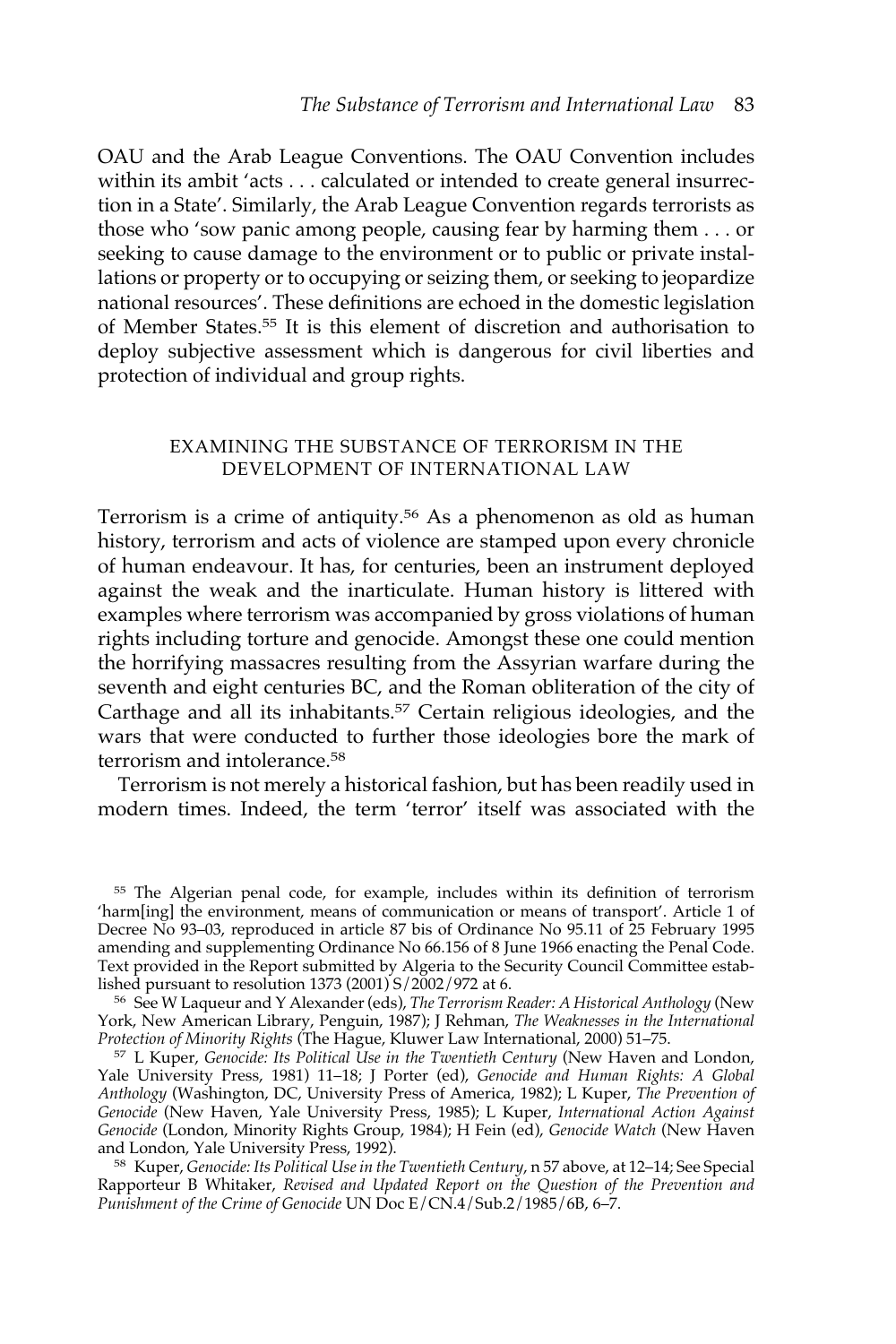Jacobin 'Reign of Terror' in the aftermath of the French Revolution.<sup>59</sup> The Jacobin 'Reign of Terror' resulted in 17,000 official executions, with several thousand deaths and disappearances.60 The First World War was also the consequence of an international act of terrorism—the assassination of Archduke Franz Ferdinand on 28 June 1914 by the Serbians.<sup>61</sup> In the course of the next hundred and fifty years, the expression was broadened to include 'anyone who attempts to further his views by a system of coercive intimidation; especially applied to members of one of the extreme revolutionary societies in Russia'.62 During the twentieth century, the rise of nationalism, totalitarian ideologies such as Nazism and Stalinism and the upsurge of racial, religious and linguistic extremism were accompanied by terrorism. It is undeniably the case that the essence of colonialism was violence, intimidation and terrorism of indigenous Peoples.63 In the aftermath of the Second World War, State-sponsored terrorism was deployed to resist granting the right of self-determination to many of the oppressed nations and Peoples.64 Colonisation provided a de facto lawful mechanism to violate human dignity, to terrorise indigenous Peoples into submission and humiliation. The terrorism of colonialism produced a backlash. Terrorism was often met with counter-terrorism; whilst the colonisers used terror as an instrument to maintain their hold over their overseas territories, the indigenous Peoples and their national liberation movements resorted to terrorism and political violence as a means to gain emancipation and independence.<sup>65</sup> In their effort to rid themselves of what they perceived as alien, foreign and unlawful domination, resistance movements were formed. Many of the so-called 'national liberation movements' such as the Algerian Liberation Movement (FLN),<sup>66</sup> African National Congress (South Africa),<sup>67</sup> Irish Republican Army (Ireland),<sup>68</sup>

<sup>59</sup> Murphy, n 6 above, at 14; Cassese, n 1 above, at 1.

<sup>60</sup> Lambert, n 1 above, at 15; E Moxon-Browne, 'Terrorism in France' in J Lodge (ed), *The Threat of Terrorism* (Brighton, Wheatsheaf Books, 1988) 213–28, at 213.

<sup>61</sup> Dinstein, n 5 above, at 56.

<sup>62</sup> Cited in Green, n 3 above, at 337.

<sup>63</sup> See S Qureshi, 'Political Violence in the South Asian Subcontinent' in Y Alexander (ed), n 1 above, at 151–93; see also the Reports of the sessions of the Working Group on Indigenous Populations and the Working Group on Minorities; Porter, n 57 above, at 16; Kuper, *International Action Against Genocide*, n 57, at 15.

<sup>64</sup> OY Elagab, *International Law Documents Relating to Terrorism* (London, Cavendish, 1995) at iv.

<sup>65</sup> For a useful analysis see Minority Rights Group (ed), *World Directory of Minorities* (London, Minority Rights Group, 1997).

<sup>66</sup> See L Kuper, *The Pity of it All: Polarisation of Racial and Ethnic Relations* (Minneapolis, University of Minnesota Press, 1977).

<sup>67</sup> See S Dubow, *The African National Congress* (Stroud, Sutton, 2000); W Beinart and S Dubow (eds), *Segregation And Apartheid in Twentieth-Century South Africa* (London, Routledge, 1995).

<sup>68</sup> See H Patterson, *The Politics of Illusion: A Political History of the IRA* (London, Serif, 1997); MLR Smith, *Fighting for Ireland?: The Military Strategy of the Irish Republican Movement* (London, Routledge, 1995).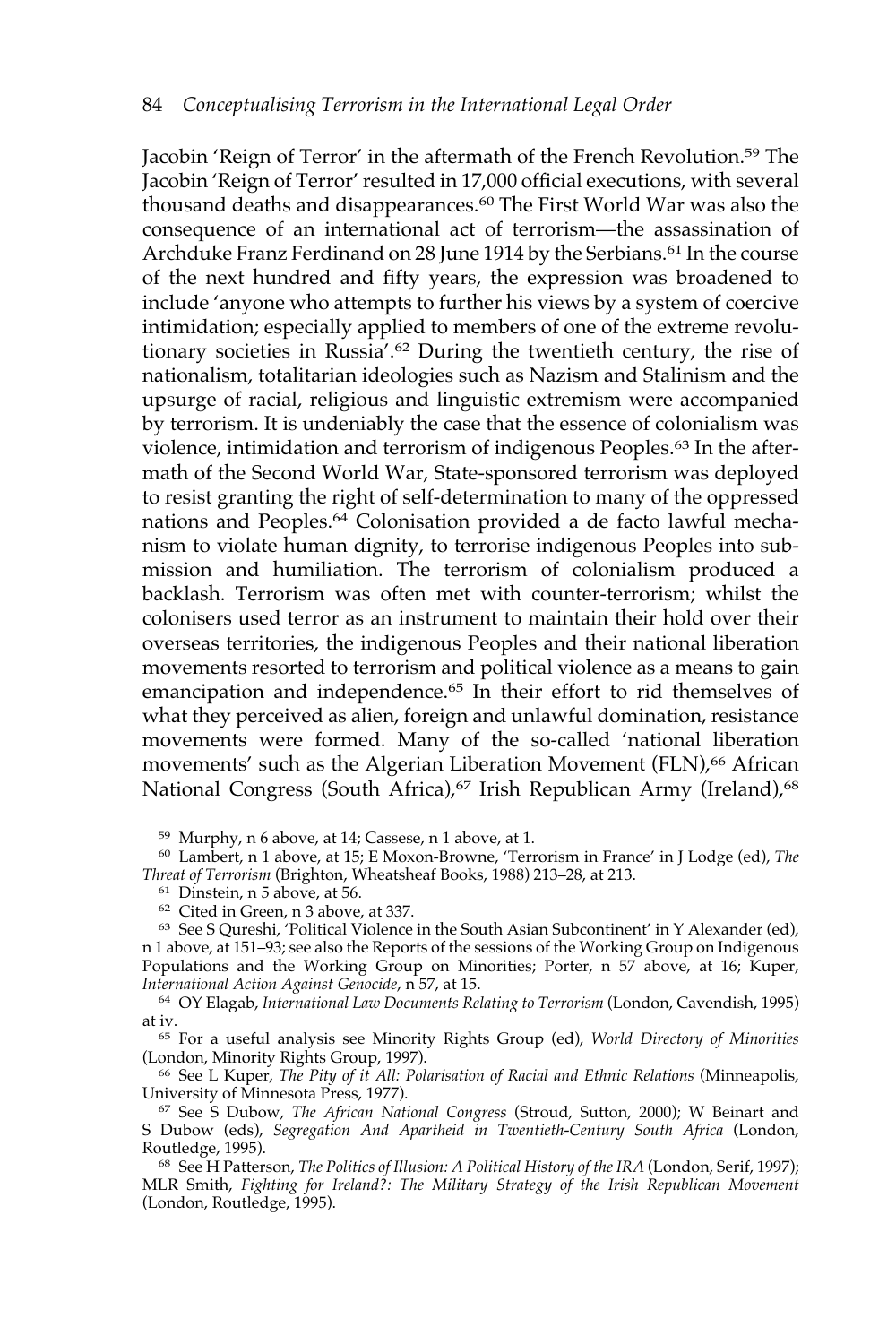Indian National Congress and Muslim League (British India) have at one point been deemed terrorist organisations.<sup>69</sup>

The subject of terrorism became a matter of serious contention between States with overseas colonies on the one hand and the newly independent and communist States on the other. Even long after the decolonisation period, the legacies of colonial times often render the subject an unpalatable one. There is a substantial relationship with the right to selfdetermination for such groups or Peoples as the Palestinians.70 In this context it needs to be noted that Usama Bin Laden, the prime suspect for the attack on the World Trade Center on 11 September 2001, has repeatedly emphasised the right of self-determination for the Palestinian people as a prerequisite for world peace and security.71 Another particularly controversial area is the right of the Kashmiri Muslims to self-determination, the conflict between India and Pakistan over the territory of Kashmir already having produced three wars.72

## INTERNATIONAL EFFORTS TO FORMULATE LEGAL PRINCIPLES PROHIBITING ALL FORMS OF TERRORISM

#### **The War Years and International Friction**

International law suffers from an absence of centralised judicial organs, and executive agencies with effective enforcement powers. These limitations have resulted in substantial difficulties in the detection as well as punishment of terrorists. International terrorism was debated by the third (Brussels) International Conference for the Unification of Penal Law held on 26–30 June 1930.<sup>73</sup> At the same time efforts were made by the League of Nations to formulate a binding instrument on international terrorism. Following the assassination of King Alexander of Yugoslavia and Mr Louis Barthou, Foreign Minister of the French Republic in Marseilles in October 1934, the League of Nations drafted a Convention for the

<sup>71</sup> For further examination see below, chapter 7.

<sup>69</sup> P Hardy, *The Muslims of British India* (London, Cambridge University Press, 1972); BR Tomlinson, *The Indian National Congress and the Raj, 1929–1942: The Penultimate Phase* (London, Macmillan, 1976); A Jalal*, The Sole Spokesman: Jinnah, the Muslim League, and the Demand for Pakistan* (Cambridge, Cambridge University Press, 1985).

<sup>70</sup> On the complication generated by the definition of 'Peoples' and 'indigenous Peoples' see J Rehman, 'Minority Rights in International Law: Raising the Conceptual Issues' (1998) 72 *Australian Law Journal* 615.

<sup>72</sup> For further consideration see J Rehman, 'Reviewing the Right of Self-Determination: Lessons from the Experience of the Indian Sub-Continent' (2000) 29 *Anglo American Law Review* 454.

<sup>73</sup> H. Labayle, 'Droit international et lutte contre le terrorisme' (1986) 32 *Annuaire français de droit international* 114.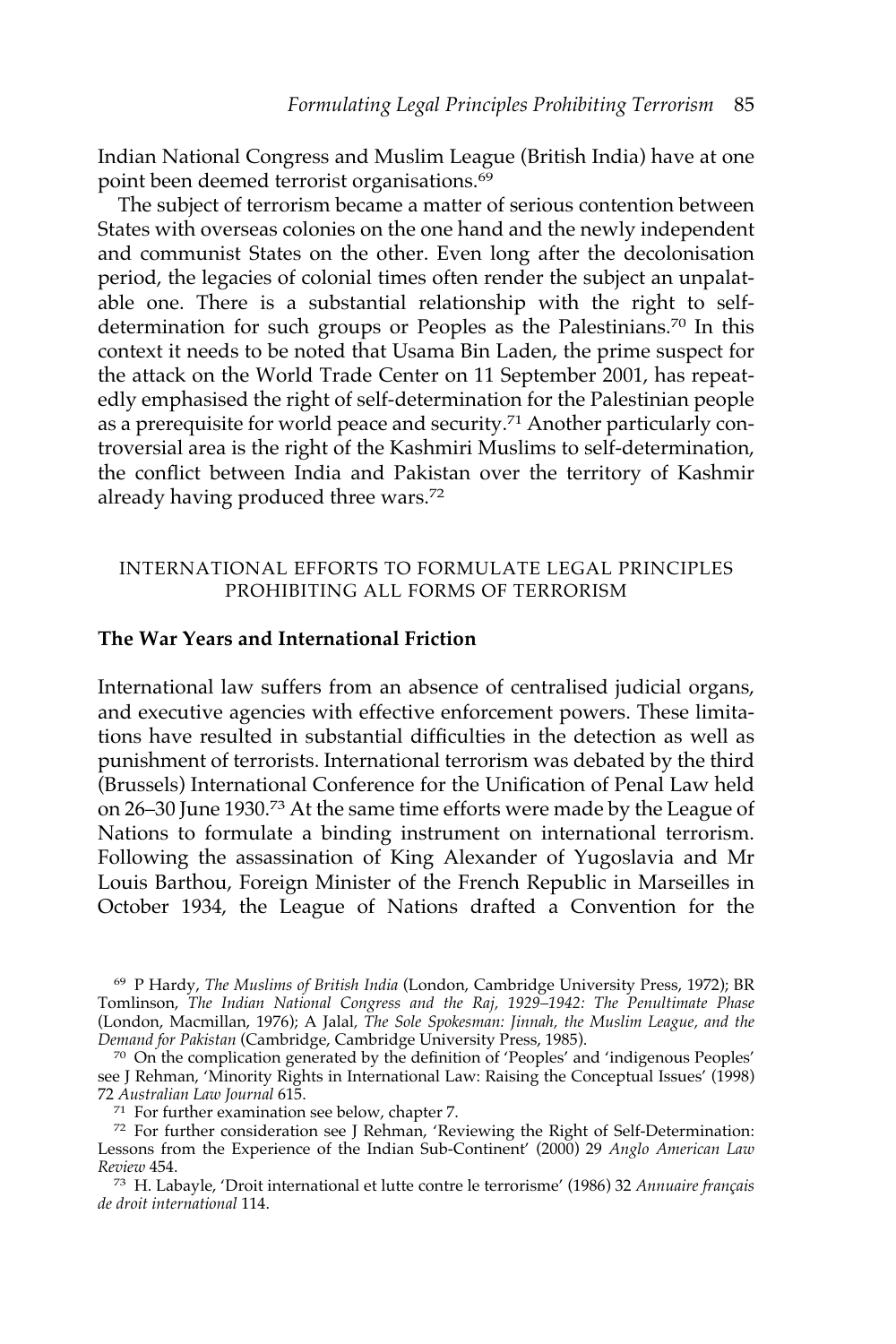Prevention and Punishment of Terrorism.74 A number of positive features were contained in this treaty. We have already assessed the various facets of the definition of terrorism as pronounced by the Convention. In addition, the treaty obliged States parties to prevent and punish acts of terrorism. It imposed criminal sanctions for such acts as attacks on the lives and physical integrity of Heads of State and other public officials, destruction of public property and acts calculated to endanger the lives of members of the public.<sup>75</sup> States were also to be under an obligation to institute criminal sanctions for terrorist acts as defined in the Convention. It also recognised the principle of *aut dedere aut judicare*. Despite these many notable aspects, the Convention failed to become operative. A prominent feature (which discouraged further ratifications) was the broad definition accorded to terrorism. The Convention remained ineffective, having received one ratification, that from British India.76 In any event the forces of aggression and terrorism emerged in Europe; the Second World War heralded the demise of the League of Nations, along with its convention on terrorism.

After the Second World War, further efforts were made to produce a consolidated instrument dealing with terrorism. However, the first two decades of the United Nations period were taken up by a range of issues within which the subject of terrorism formed only an incidental part. The Draft Code on Offences Against the Peace and Security of Mankind as prepared by the International Law Commission in 1954 dealt primarily with the principles enshrined in the Charter of the Nuremberg Tribunal and with the Judgment of the Tribunal.<sup>77</sup> Article  $2(6)$  however defines an offence against the peace and security of mankind as:

the undertaking or encouragement by the authorities of a State of terrorist activities in another State, or the toleration by the authorities of a State of organised activities calculated to carry out terrorist acts in another State.

Further progress on completion of the code was hampered inter alia by disagreements over the definition of aggression. The General Assembly then turned its attention to the subject of the definition of aggression, an issue that was only resolved through the General Assembly Resolution on the Definition of Aggression (1974).<sup>78</sup> Article 3(g) of the Resolution includes in its explanation of acts of aggression:

<sup>74</sup> The Convention for the Prevention and Punishment of Terrorism, 16 November 1937, 19 League of Nations Official Journal (1938) 23 reprinted 27 UN GAOR, Annex I, Agenda Item No 92, UN Doc A/C.6/418 (1972).

<sup>75</sup> Article 2.

<sup>76</sup> Cassese, n 20 above, at 591.

<sup>77</sup> See UN GAOR Supp (No 9) at 11–12; UN Doc A/2693 (1972). Text available at <http://www.un.org/law/ilc/texts/offences.htm> (5 October 2004).

<sup>78</sup> GA Res 3314 (XXIX) 14 December 1974, GAOR 29th Sess, Supp 31, 142; (1975) 69 *American Journal of International Law* 480.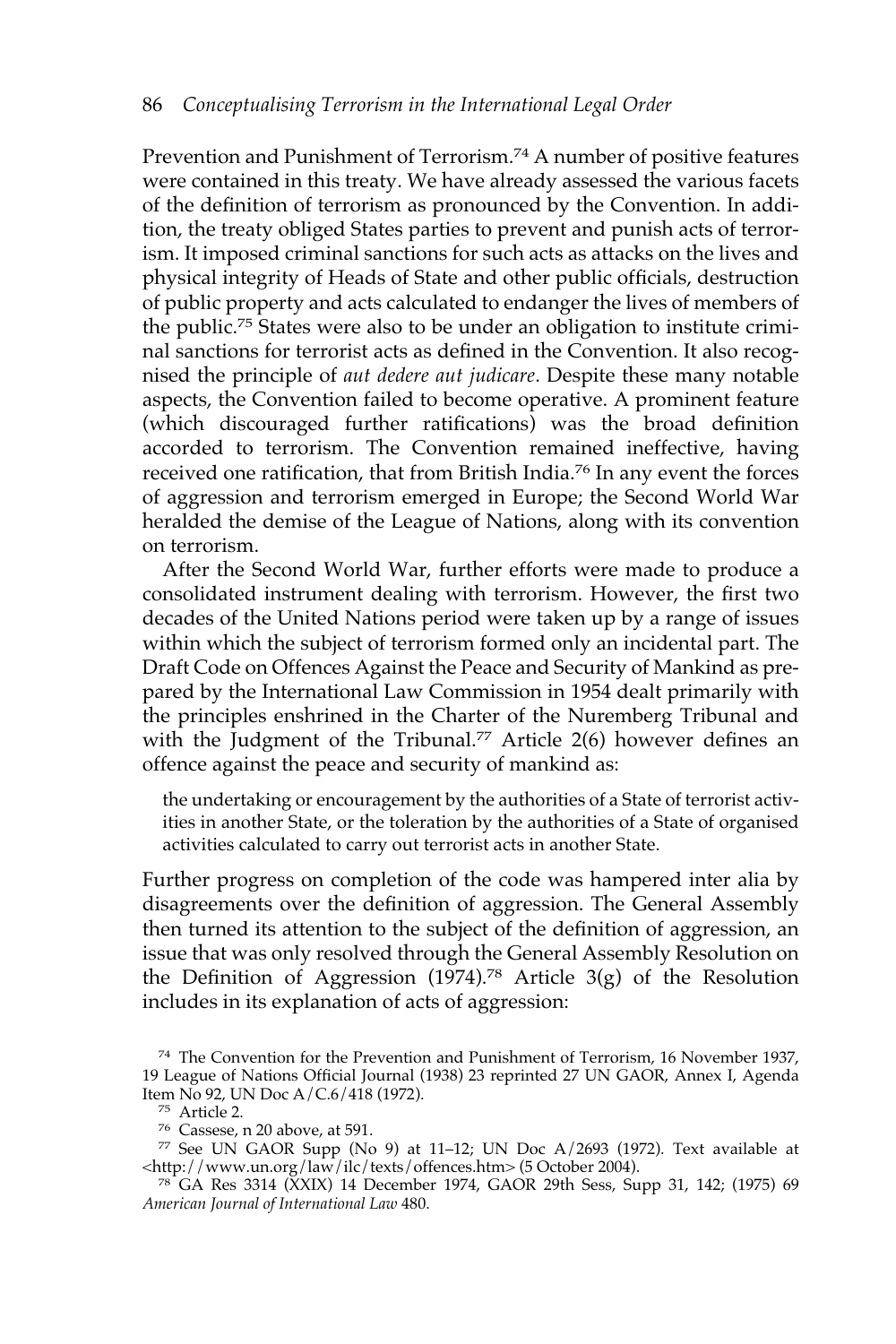[t]he sending by or on behalf of a State of armed bands, groups, irregulars or mercenaries, which carry out acts of armed force against another State of such gravity as to amount to the acts listed . . . , or its substantial involvement therein.

There was however a provision which exempted national liberation movements in their struggle for self-determination.<sup>79</sup> Such caveats, although a feature of this Resolution (and a number of subsequent UN General Assembly Resolutions), have added considerable uncertainty as regards the condemnation of terrorist activities. In 1979 the General Assembly passed its Resolution 34/145 which condemned all acts of terrorism.<sup>80</sup> At the same time, the Resolution also condemned

the continuation of repressive and terrorist acts by colonial, racist and alien regimes in denying people their legitimate right to self-determination and independence and other human rights and fundamental freedoms.81

The title and the text of the Resolution also confirm that the focus of the Resolution is upon the

underlying causes of those forms of Terrorism and Acts of violence which lie in Misery, Frustration, Grievance and Despair and which Cause Some people to Sacrifice Human Lives including their own in an Attempt to Effect Radical Changes.<sup>82</sup>

The same emphasis on underlying causes is made in General Assembly Resolutions 36/109 (1981)<sup>83</sup> and 40/61 (1985).84

An examination of the workings of the United Nations General Assembly reflects fundamental divisions between the Islamic world on the one hand and the developed world on the other. The debates within the United Nations General Assembly have represented these divisions. The developed world has insisted on the absolute prohibition of terrorism regardless of motives and underlying causes. The Islamic States, along

<sup>79</sup> Article 7 of the Resolution provides, 'Nothing in this Definition, and in particular Article 3, could in any way prejudice the right to self-determination, freedom and independence, as derived from the Charter, of Peoples forcibly deprived of that right and referred to in the Declaration on Principles of International Law concerning Friendly Relations and Cooperation among States in accordance with the Charter of the United Nations, particularly Peoples under colonial and racist regimes or other forms of alien domination; nor the right of these peoples to struggle to that end and to seek and receive support, in accordance with the principles of the Charter and in conformity with the above-mentioned Declaration'.

<sup>80</sup> Measures to Prevent International Terrorism which Endangers or Takes Innocent Human Lives or Jeopardizes Fundamental Freedoms, and Study of the Underlying Causes of those forms of Terrorism and Acts of Violence which Lie in Misery, Frustration, Grievance and Despair and which Cause Some People to Sacrifice Human Lives including their own in an Attempt to Effect Radical Changes'. UN GA Res 34/145 (1979) 105th Plenary Meeting 17 December 1979.

<sup>81</sup> *Ibid*, para 4.

<sup>82</sup> *Ibid.*

<sup>83</sup> UN GA Res, 36/109, 1981 (10 December 1981).

<sup>84</sup> UN GA Res, 40/61, 1985 (9 December 1985).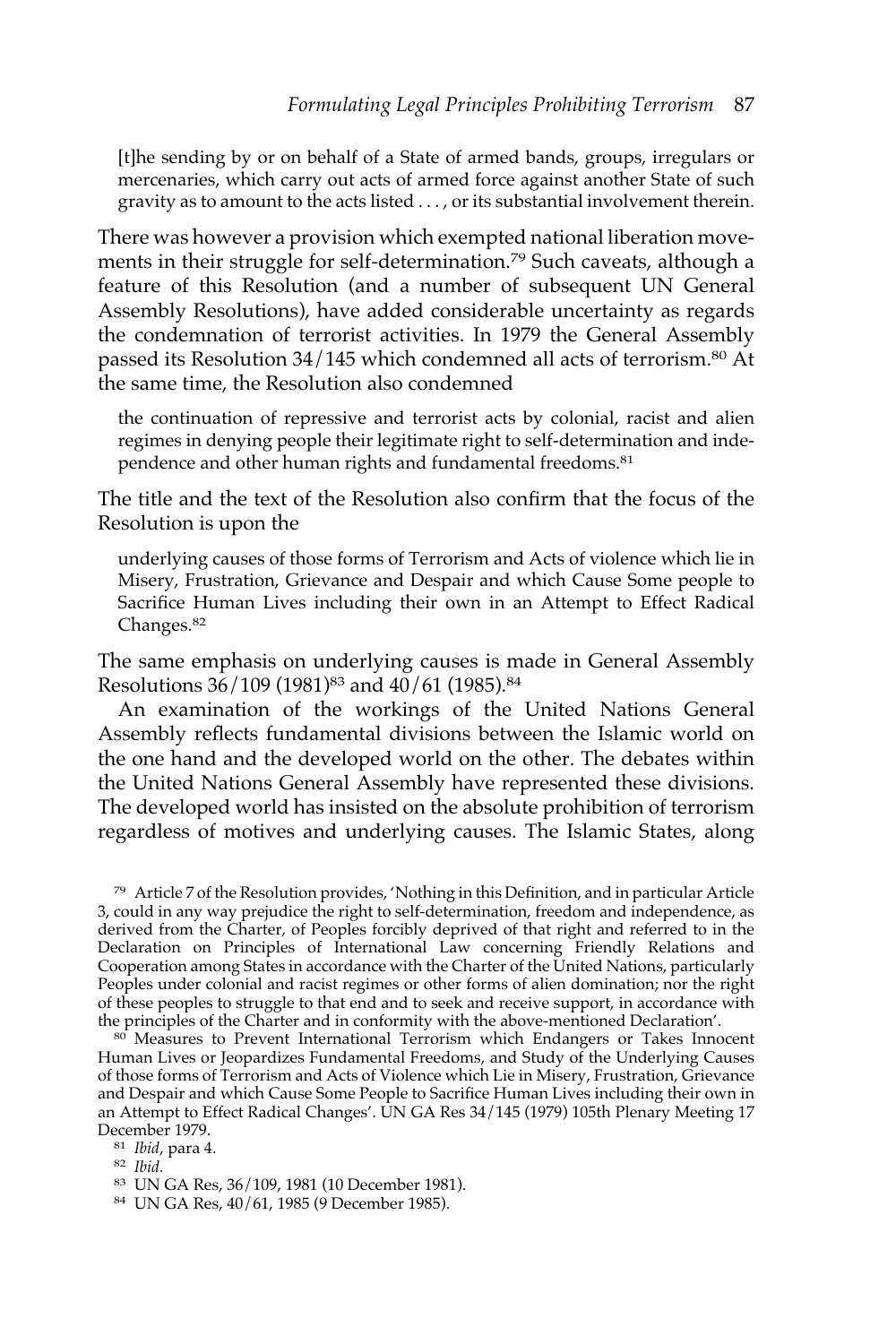with other developing States, have remained suspicious of this approach, claiming that underlying causes of terrorism need to provide the determining factors and that national liberation movements must be allowed to resort to every conceivable means to free themselves from colonial or racist regimes. This conflict has been so severe as to seriously jeopardise any progress in devising international mechanisms to deal with terrorism.

The Islamic States, most of which came into existence after struggles of national liberation, have consistently supported colonised peoples' right to armed resistance and self-determination. As shall be discussed in subsequent chapters, these States have consistently supported the right to self-determination. Thus, speaking in the Sixth Legal Committee, the representative of Yemen noted that he 'resolutely defend[ed]' the position of national liberation movements to achieve their ends by 'all necessary means'.85 Similarly, according to the representative of the State of Oman, it was wrong to condemn those fighting for self-determination: instead they should be admired and their struggles valued.<sup>86</sup> After the Munich incident (resulting in the deaths of 11 Israeli athletes in September 1972 at the Munich Olympics) the issue of terrorism was considered by the General Assembly and led to the submission of a 'Draft Convention for the Prevention and Punishment of Certain Acts of Terrorism'.87 The Islamic and Arab States, in expressing their concerns within the United Nations, took the position that terrorism might be used a US-Israeli pretext to deny peoples their legitimate right to self-determination.

This commitment towards the right to self-determination under foreign and alien occupation has been visible in the proposals advanced by the OIC to the draft Convention on Terrorism. Under the proposals advanced by the OIC, the Convention would not be applicable 'during an armed conflict, including in situations of foreign occupation'.<sup>88</sup> Reference to 'foreign occupation' is a sensitive one, as it likely to be used as an Arab-Islamic response to the occupation of Iraq by the US and its allied States. In general, the issue of terrorism is heavily tied to the right of the Palestinian people to self-determination.<sup>89</sup> The Palestinian Liberation Organisation (PLO), as the representative organisation of the Palestinians has countenanced claims of individual violence on the basis that the Palestinian people have the right to self-determination and to act in selfdefence against the aggressive and unjustified State violence perpetuated by Israel.

<sup>85</sup> UN GAOR, 31st Sess C6 (63 mtg) para 1 UN Doc A/C.6/SR.1370 (1972).

<sup>86</sup> UN GAOR, 27 Sess C6 (1370th mtg) para 46 UN Doc A/C.6/SR.1370 (1972).

<sup>&</sup>lt;sup>87</sup> UN Doc A/C6/L850 reprinted in  $(1972)$  11 ILM 1382-7. See chapter 4.

<sup>&</sup>lt;sup>88</sup> See Report of the Ad Hoc Committee Established by General Assembly Resolution 51/210 of 17 December 1996, UN GAOR, 6th Sess, 26th mtg, at 1 UN Doc A/57/37 (2002), Annex IV, 2 at 17; Halberstam, n 28 above, 573 at 581.

<sup>89</sup> Lambert, n 1 above, at 33–4.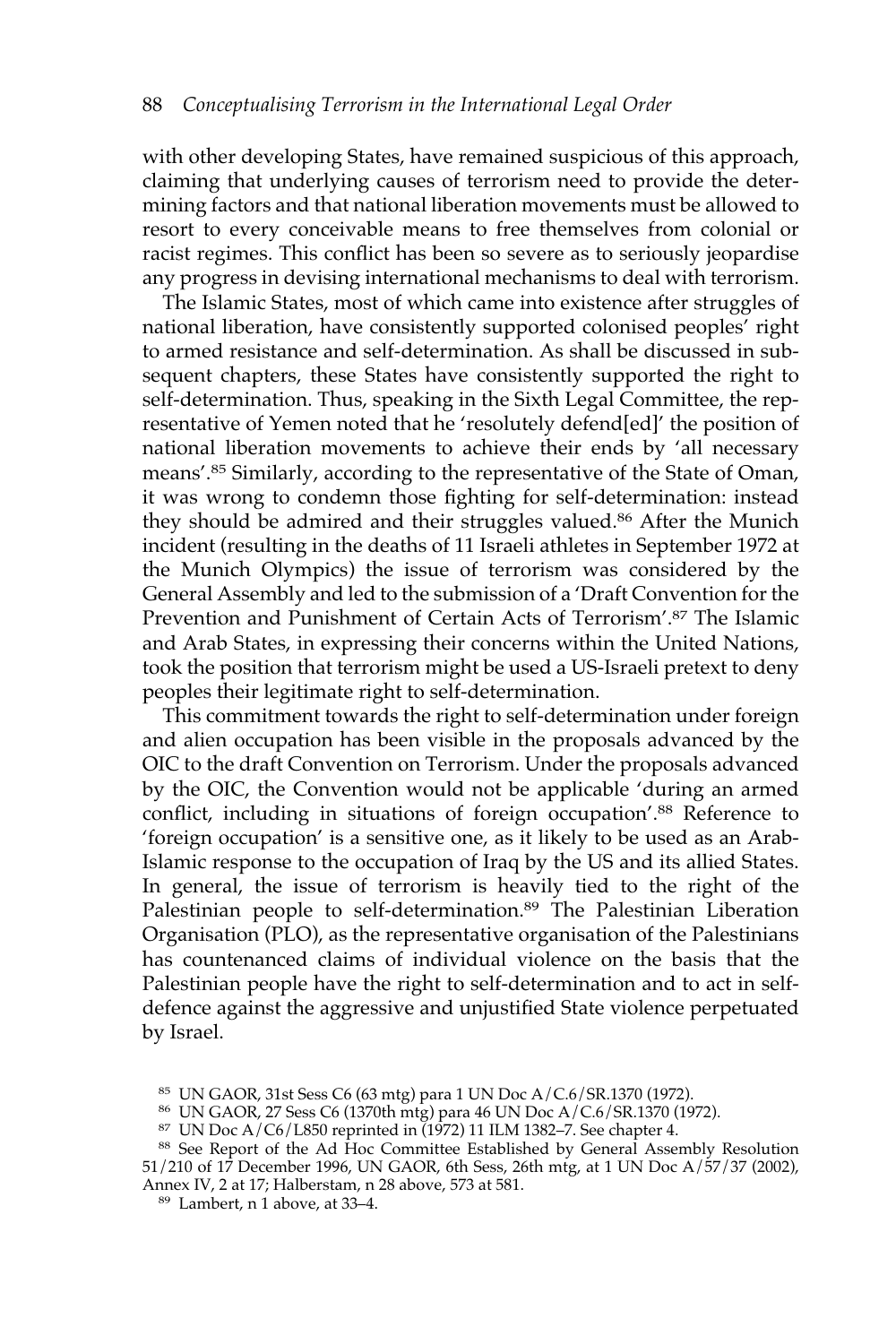Advancing this hypothesis, the PLO representative made the following stark comments in the Security Council in 1986: '[t]he acts of violence by the freedom-fighters against the alien forces of occupation should never be confused with acts of terrorism'.90 The insistence of the OIC upon the exclusion of acts committed 'during an armed conflict, including in situations of foreign occupation' from the definition of terrorism has been cited as a major hurdle in the drafting of a comprehensive terrorism convention.<sup>91</sup> This ideology has been a continuous theme in the Resolutions and debates of the OIC. During its 9th Summit, in passing the landmark Doha Declaration, the OIC affirmed that:

a clear separation must be made between terrorism, on the one hand, and people's struggle for national liberation including the struggle of the Palestinian people and the elimination of foreign occupation and colonial hegemony as well as for regaining the right to self-determination, on the other hand.

#### **Impact of the East-West Détente**

The ending of the Cold War and a thaw in East-West relations brought about a significant change in the policies of the former communist States. Many of these States have embraced general norms of international law and have also renounced sponsorship of terrorist activities. In addition, over the years there has been a considerable shift in the general position. This changing position can be attributed to a variety of reasons. Firstly, with the independence of a vast majority of former European colonies the basis for supporting national liberation movements has diminished. The case for liberation movements is confined to the struggle against pariah States such as Israel. Secondly, and perhaps more significantly, the new States which emerged from the rubble of decolonisation have themselves been challenged by secessionist movements represented by various groups. Amongst these groups one could cite the Tamil Tigers, the Sudanese Peoples Liberation Army and the Kashmiri Mujaheedaen.<sup>92</sup> These groups adopted similar tactics hitherto used against the nationalists seeking independent Statehood from European colonisers. Many of the new States, while emphasising the principle of territorial integrity, have treated these secessionist organisations as terrorist groups. Increasingly, these organisations have targeted diplomatic personnel and there have been instances of hijacking of national aircrafts owned by developing States. The emergence of common concerns has led to a fluidity in the position of many Islamic States of Asia and Africa.

<sup>90</sup> See Cassese, n 1 above, at 79.

<sup>91</sup> See Trahan, n 37 above, at 231.

<sup>&</sup>lt;sup>92</sup> For consideration of these and other cases see Minority Rights Group, n 65 above.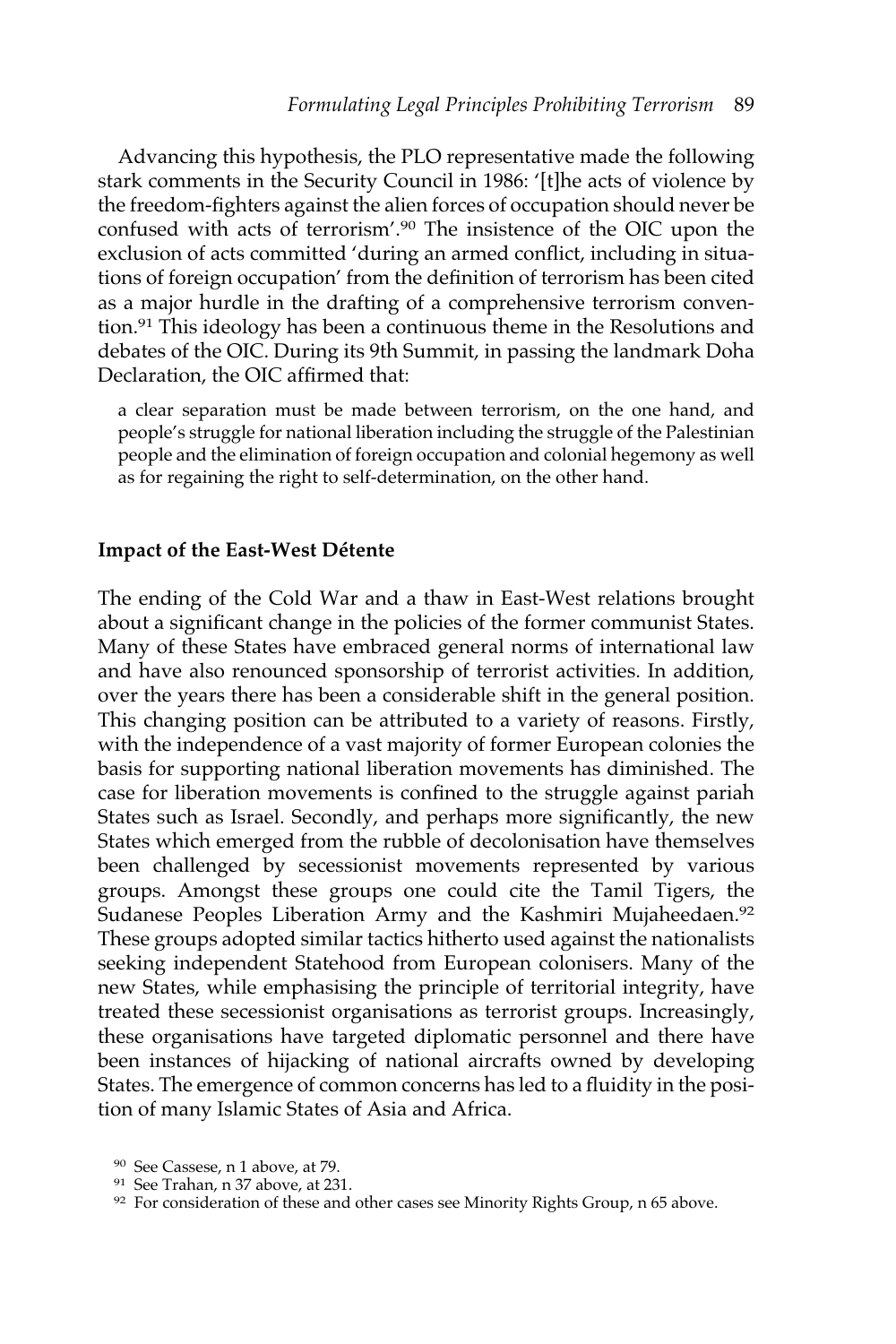## 90 *Conceptualising Terrorism in the International Legal Order*

Signs of a common concern over terrorism were already emerging in the 1970s. According to the Declaration on Principles of International Law Concerning Friendly Relations and Co-operation Amongst States in Accordance with the Charter of the United Nations (1970):<sup>93</sup>

Every State has the duty to refrain from organising, instigating, assisting or participating in acts of civil strife or terrorist acts in another State or acquiescing in organised activities within its territory directed towards the commission of such acts, when the acts referred to in the present paragraph involve a threat or use of force.

In 1979, the Ad Hoc Committee on Terrorism, a committee formed pursuant to General Assembly Resolution 3034,<sup>94</sup> recommended inter alia that the General Assembly condemn attacks of terrorists, take note of the underlying causes contained in the Committee's reports and work towards elimination of terrorism in compliance with their obligations under international law, refrain from organising, instigating, assisting or participating in terrorist acts in other States and allowing their territory to be used for such acts, and take all possible measures to co-operate with each other to combat international terrorism.

The General Assembly adopted these recommendations, although, as noted in an earlier section, at the behest of the developing and Muslim world these recommendations were tempered by the terminology of 'underlying causes' and the 'right to self-determination'. Further progress was made in 1985 when the UN General Assembly adopted a Resolution in which it urged States to take measures towards the 'speedy and final elimination of the problem of international terrorism'.95 The Assembly also took the position that it

[u]nequivocally condemns, as criminal, all acts, methods and practices of terrorism wherever and by whomever committed, including those which jeopardise friendly relations among States and their security [and] deplores the loss of innocent human lives which result from such acts of terrorism.<sup>96</sup>

A distinctive feature of the Resolution is that after a protracted debate of fifteen years, for the first time in the United Nations, this Resolution associates the term 'criminal' with terrorism.<sup>97</sup> Another Resolution (based the 1985 Resolution) condemning terrorism was adopted by the General

<sup>93</sup> GA Res 2625 (XXV) 1970 (24 October 1970).

<sup>94</sup> See Report of the Sixth Committee, UN GAOR A/8969 (1972) at 5.

<sup>95</sup> GA Res 40/61 1985 (9 December 1985) para 5.

<sup>96</sup> *Ibid*, paras 1 and 2.

<sup>&</sup>lt;sup>97</sup> C Van den Wyngaert, 'The Political Offence Exception to Extradition: How to Plug the "Terrorists Loophole" without Departing from Fundamental Human Rights' (1989) 19 *Israel Yearbook of Human Rights* 297 at 297; Cassese, n 20 above, at 605.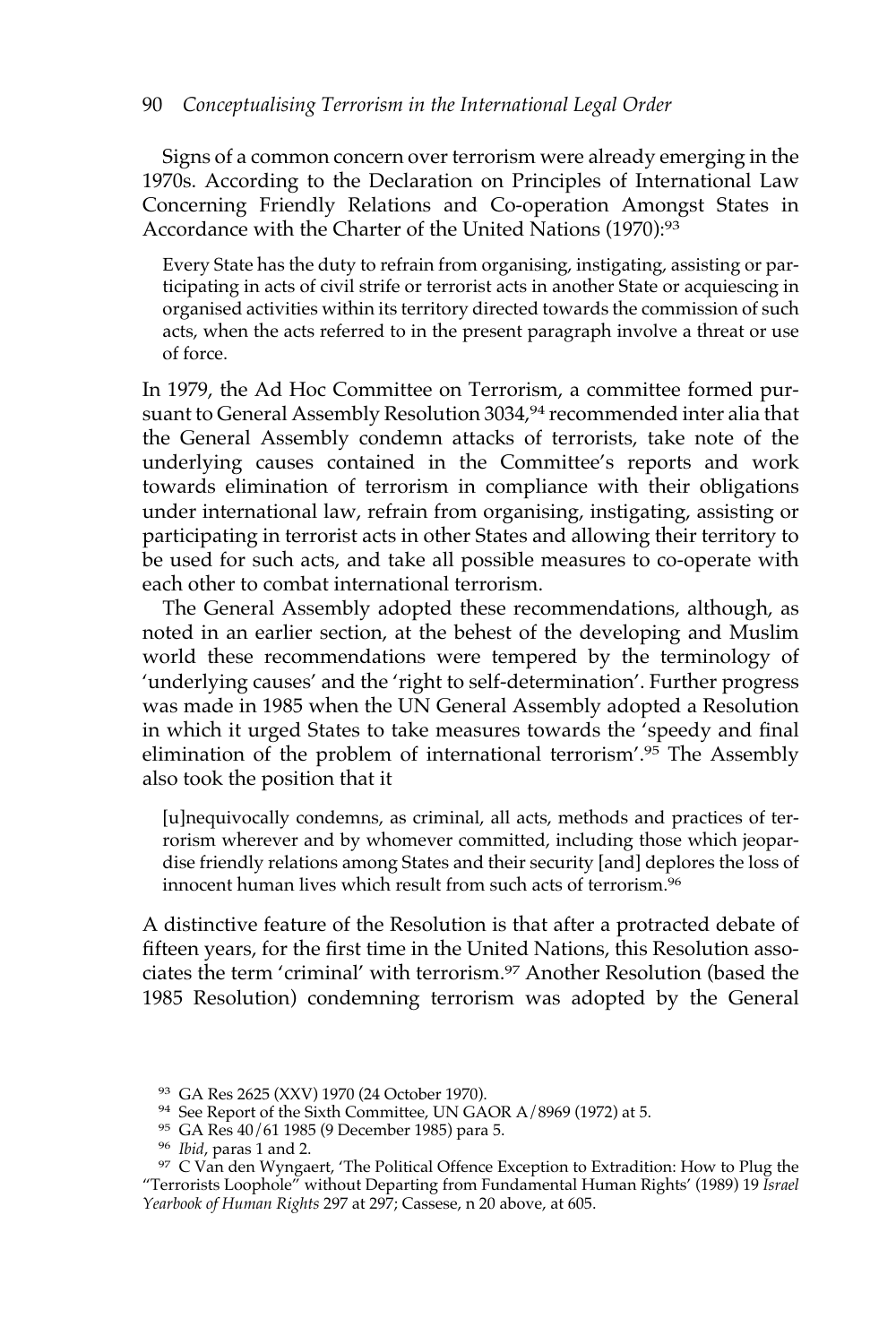Assembly in 1987.98 In 1994, the General Assembly adopted a Resolution entitled 'Declaration on Measures to Eliminate International Terrorism'.99 Peace, security and restraint on use of force represent the basis of the Declaration. In condemning terrorism the Declaration also calls upon States to refrain from organising, instigating, assisting or participating in terrorist activities and from acquiescing in or encouraging activities within their territories directed towards the commission of any such acts. In the aftermath of 11 September 2001, there was unequivocal condemnation of international terrorism from all States. The commitment to combat terrorism is also evident in the operations of the Security Council. As this study will examine, the Security Council has adopted a robust approach towards combating international terror. While the politics behind these Security Council measures are the subject of apprehension, the Council has nevertheless utilised its powers in adopting a series of measures against several States including Libya, the Sudan and Iraq.

The most effective international steps undertaken by the Security Council have been under the auspices of Resolution 1373. Passed on 28 September 2001, the Resolution has duly been heralded as 'the cornerstone of the United Nations' counter terrorism effort'.100 Under the mandate of Chapter VII, the Resolution declares international terrorism a threat to 'international peace and security'. The Resolution requires States inter alia to take all necessary steps to prevent acts of terrorism, prevent the movement of terrorists and to undertake all necessary measures for criminal investigations or proceedings for those engaged in terrorist acts. The Resolution has an unprecedented focus on financial aspects of terrorism, a subject examined elsewhere in this book.<sup>101</sup> In accordance with rule 28 of its provisional rules, the Council also established a Committee, the socalled 'Counter-Terrorism Committee '. The Committee consists of all the members of the Council, and monitors the implementation of Resolution 1373. All States were initially required to report to the Committee within ninety days of the adoption of Resolution 1373. The overwhelming compliance of all States with the reporting obligations represents an obvious reflection of the support for the Security Council's measures, including full co-operation with the Counter-Terrorism Committee. This compliance

<sup>98</sup> GA Res 42/159 7 December 1987. Writing in 1989, Lambert made the following useful points: '[T]he change in language in the most recent General Assembly Resolutions must be seen as some progress towards a universal consensus that acts of terrorism are not to be tolerated regardless of the cause. It must also be recognised, however, that the General Assembly continues to send out somewhat mixed signals regarding the issue of national liberation movements'. Lambert, n 1 above, at 44; also see Cassese, n 20 above, at 605.

<sup>99</sup> See UN GAOR Forty Ninth session, 84th Plenary Meeting, Supp No 49, at 303. UN Doc A/Res/49/60, 1994 (9 December 1994).

<sup>100</sup> See Rosand, n 11 above, at 334.

<sup>101</sup> See below, chapter 6.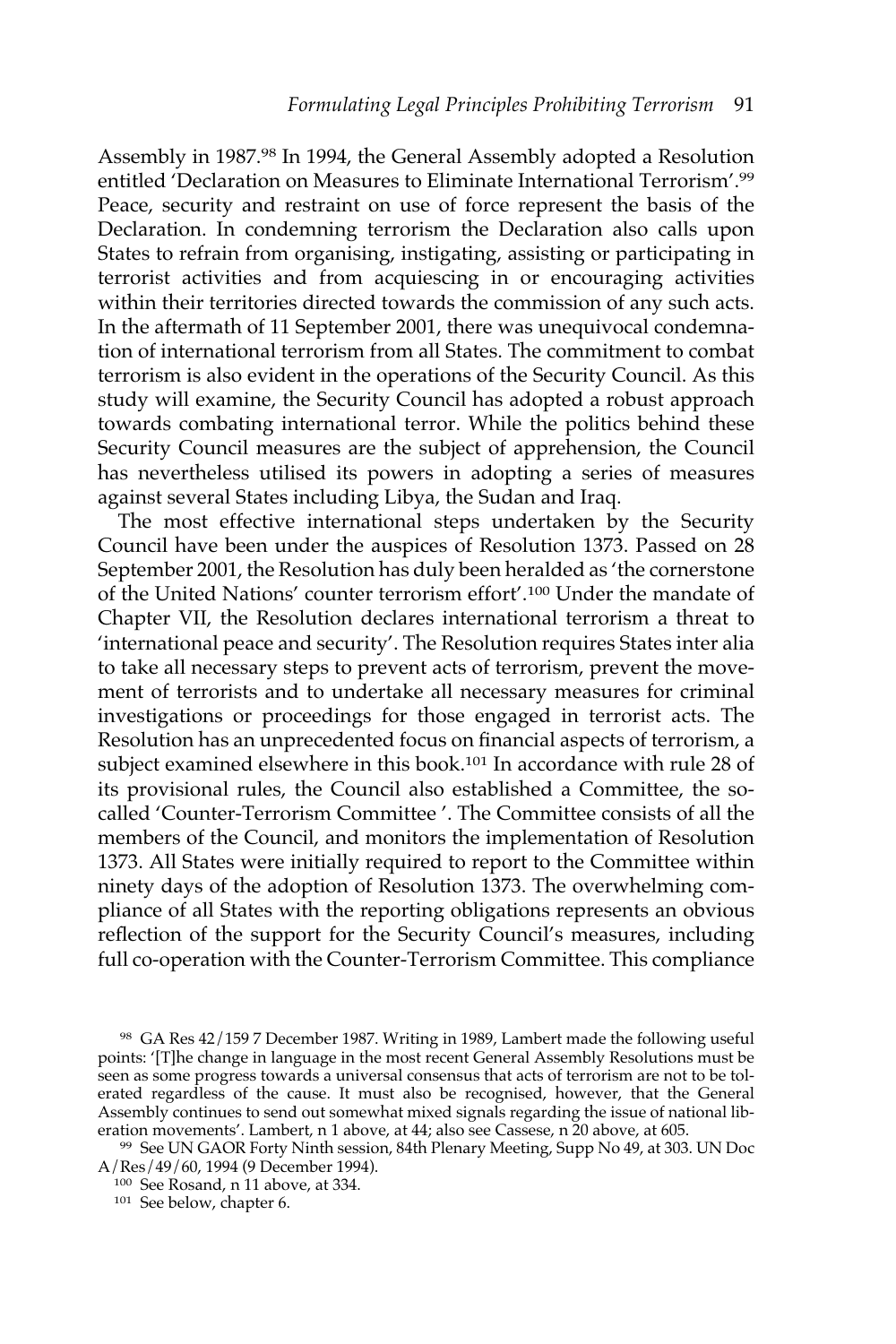with the reporting deadlines as set out by the Committee also reveals a willingness to follow international guidelines at an inter-governmental level.

It is noticeable that the General Assembly, throughout its existence, has been active in its condemnation of global terrorism. Such activism and unified views on the subject represents a positive development. At the same time it is important to recognise the fact that a significant reason for such activism is that General Assembly Resolutions are not legally binding per se; ambiguous terminology can be deployed to represent a show of unanimity in condemning terrorism.<sup>102</sup> The situation would be radically different if States were required to subscribe to any internationally binding agreement on global terrorism. The old differences and suspicions are certain to resurface.

# DEALING WITH SPECIFIC TERRORIST ACTIVITIES

In the light of substantial disagreements over the definition, nature and scope of terrorism, the international community has been unable to formulate a single consolidated instrument dealing with terrorism.103 Progress has, however, been made in a number of related areas. A range of treaties have been created under the auspices of the United Nations and regional organisations. In addition, the International Civil Aviation Organisation (ICAO) and the International Maritime Organisation (IMO) have been successful in sponsoring conventions dealing with aerial and maritime terrorism respectively. There are currently more than seventeen conventions and protocols dealing with various aspects of terrorism. These include the Convention on the Prevention and Punishment of Crimes against Internationally Protected Persons, including Diplomatic Agents, adopted by the General Assembly of the United Nations (1973),<sup>104</sup> the International Convention against the Taking of Hostages, adopted by the General Assembly of the United Nations (1979),105 the International Convention for the Suppression of Terrorist Bombings, adopted by the General Assembly of the United Nations on 15 December 1997 (opened for

<sup>102</sup> On the value of General Assembly Resolutions see B Sloan, 'General Assembly Resolutions Revisited: Forty Years After' (1987) 58 *British Yearbook of International Law* 39; SA Bleicher, 'The Legal Significance of Re-Citation of General Assembly Resolutions' (1969) 63 *American Journal of International Law* 444; B Cheng, 'United Nations Resolutions on Outer Space: "Instant" International Customary Law?' (1965) 5 *Indian Journal of International Law* 23.

<sup>&</sup>lt;sup>103</sup> See R Higgins, 'The General International Law of Terrorism' in R Higgins and M Flory (eds), n 1 above, 13–29 at 14.

<sup>104</sup> 1035 UNTS 167; (1974) 13 ILM 41. See below, chapter 4.

<sup>105</sup> 1316 UNTS 205; (1979) 18 ILM 1460. See below, chapter 4.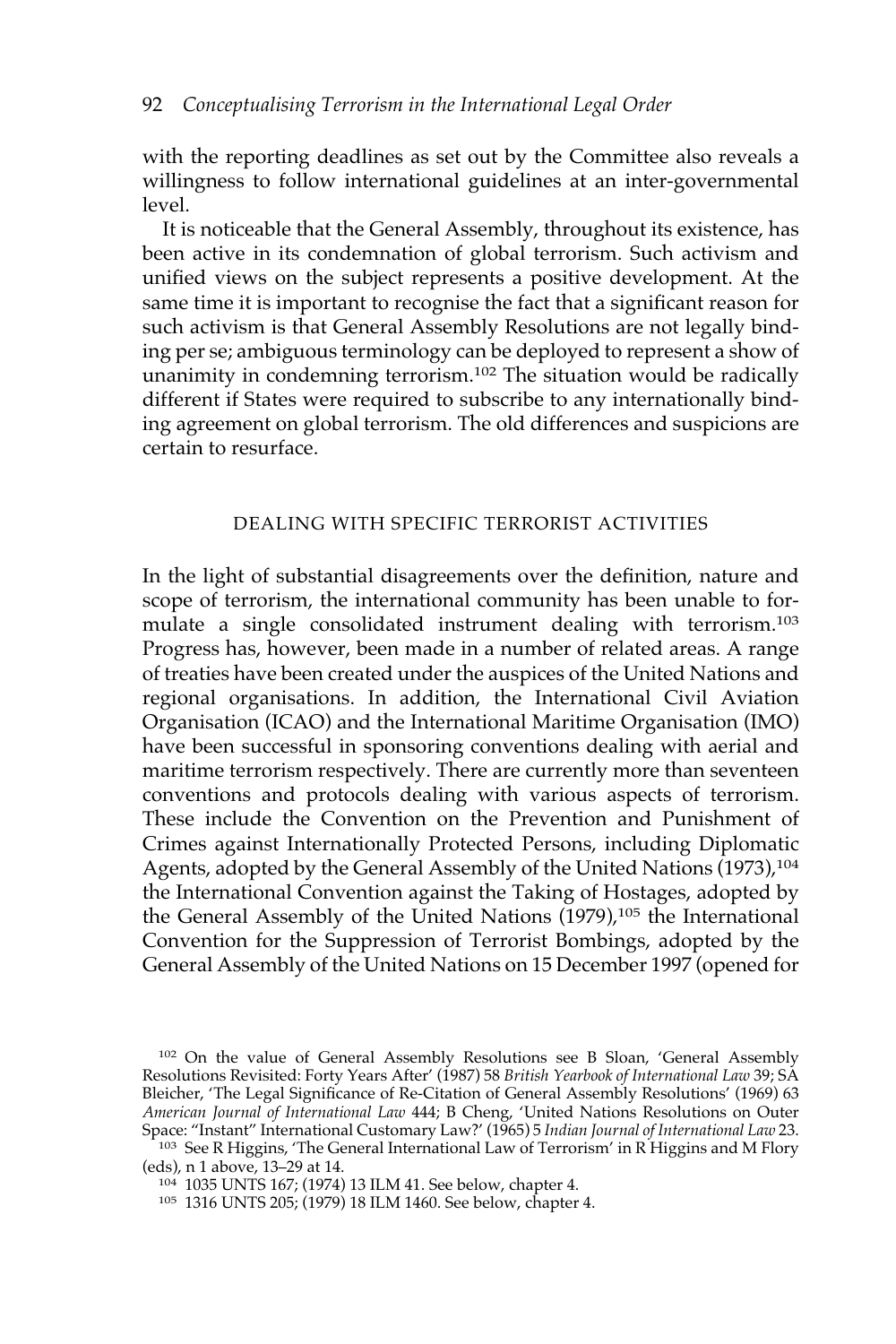signature 12 January 1998),<sup>106</sup> the International Convention for the Suppression of the Financing of Terrorism, adopted by the General Assembly of the United Nations on 9 December 1999,107 the Convention on Offences and Certain Other Acts Committed on Board Aircraft (1963),<sup>108</sup> the Convention for the Suppression of Unlawful Seizure of Aircraft, signed at the Hague  $(1970)$ ,<sup>109</sup> the Convention for the Suppression of Unlawful Acts against the Safety of Civil Aviation (1971),<sup>110</sup> the Convention on the Physical Protection of Nuclear Material  $(1980)$ ,<sup>111</sup> the Protocol on the Suppression of Unlawful Acts of Violence at Airports Serving International Civil Aviation, supplementary to the Convention for the Suppression of Unlawful Acts against the Safety of Civil Aviation, signed at Montreal on 24 February 1988,<sup>112</sup> the Convention for the Suppression of Unlawful Acts against the Safety of Maritime Navigation (1988),<sup>113</sup> the Protocol for the Suppression of Unlawful Acts against the Safety of Fixed Platforms Located on the Continental Shelf, (March 1988),<sup>114</sup> and the Convention on the Marking of Plastic Explosives for the Purpose of Detection (1991).115 As we have already seen, there are also a number of regional conventions on terrorism. These include the Arab Convention on the Suppression of Terrorism (1998),<sup>116</sup> the Convention of the Organisation of the Islamic Conference on Combating International Terrorism (1999),<sup>117</sup> the European Convention on the Suppression of Terrorism, concluded at Strasbourg on 27 January 1977,118 the OAS Convention to Prevent and Punish Acts of Terrorism Taking the Form of Crimes against Persons and Related Extortion that are of International Significance (1971),<sup>119</sup> the OAU Convention on the Prevention and Combating of Terrorism, adopted at Algiers on 14 July

<sup>106</sup> Doc A/Res/52/164; depository notification C.N.801.2001.TREATIES–9 of 12 October 2001. 107 Resolution A/Res/54/109; depository notifications C.N.327.2000.TREATIES–12 of 30

May 2000. See below, chapter 6.

 $108$  (1963) 2 ILM 1042.

<sup>109</sup> (1971) 10 ILM 133. See below, chapter 5.

<sup>110</sup> UNTS No 14118 vol 974, at 178.

<sup>111</sup> Opened for Signature on 3 March 1980 (adopted on 26 October 1979, entered into force 8 February 1987) (1979) 18 ILM 1419.

<sup>113</sup> *Ibid*, at 668. See below, chapter 5.

<sup>114</sup> For the text of the Protocol see <http://www.unodc.org/unodc/en/terrorism\_ convention\_platforms.html> (19 September 2004). For further analysis see below, chapter 5.

<sup>115</sup> For the text of the Convention see <http://www.unodc.org/unodc/terrorism\_ convention\_plastic\_explosives.html> (22 September 2004).

<sup>116</sup> Arab Convention on the Suppression of Terrorism, signed at a meeting held at the General Secretariat of the League of Arab States in Cairo on 22 April 1998 (deposited with the Secretary-General of the League of Arab States).

<sup>117</sup> For analysis of the treaty see below, chapter 7.

<sup>118</sup> (1978) 15 ILM 1272.

<sup>119</sup> (1978) 10 ILM 255.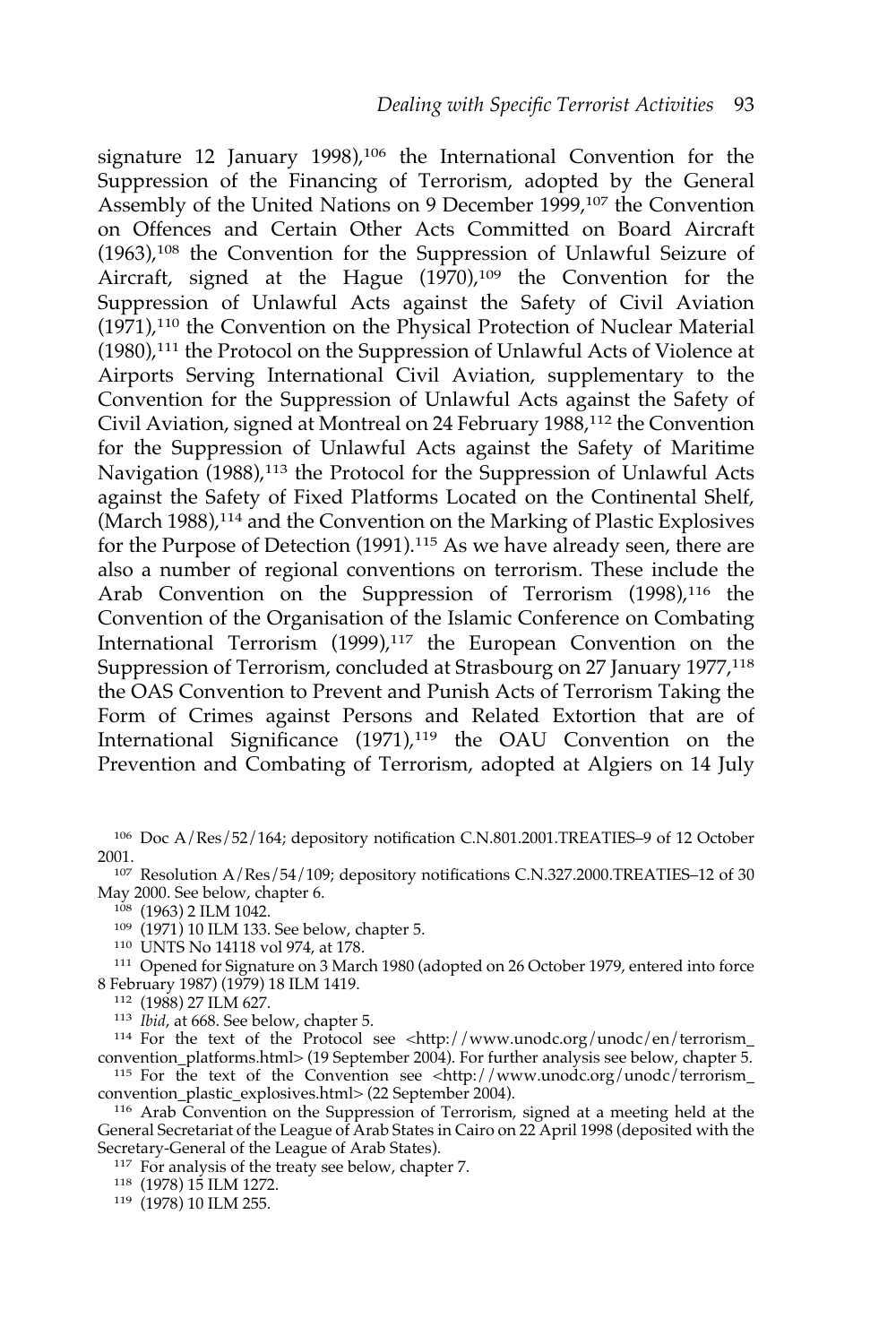1999,120 the SAARC Regional Convention on Suppression of Terrorism (1987),<sup>121</sup> and the Treaty on Co-operation among States Members of the Commonwealth of Independent States in Combating Terrorism (1999).122 Furthermore, a range of non-binding international instruments has been adopted.

The present study presents an analysis of a number of the aforementioned conventions with their special emphasis on the role and position of Islamic States. It must, however, be noted that there are a range of additional international instruments (or provisions within international instruments) which deal with terrorist activities. These include the Universal Postal Union Convention and the Postal Parcels Agreement banning the posting of explosives, flammable or other dangerous substances in the mail,<sup>123</sup> the Convention on the Prohibition of the Development, Production, Stockpiling and Use of Chemical Weapons and on their Destruction,<sup>124</sup> and the Convention on the Prohibition of the Development, Production, Stockpiling of Bacteriological and Toxin Weapons and on their Destruction,<sup>125</sup> making it illegal for any State to use or allow using chemical or biological weapons. The issue of international terrorism, as this study will consider, is closely tied to humanitarian and human rights issues. Facets of human rights law are examined in subsequent chapters. It is, however, worth making reference to the humanitarian law treaties which prohibit and condemn terrorism during armed conflict. The 1907 Hague Regulations,<sup>126</sup> the four 1949 Geneva Conventions,127 and the 1977

<sup>120</sup> OAU Convention on the Prevention and Combating of Terrorism, adopted at Algiers on 14 July 1999 (deposited with the General Secretariat of the Organization of African Unity).

<sup>121</sup> For text of the Convention see  $\langle$ http://untreaty.un.org/English/Terrorism/ Conv18.pdf> (1 September 2003).

<sup>122</sup> Treaty on Co-operation Among States Members of the Commonwealth of Independent States in Combating Terrorism, done at Minsk on 4 June 1999 (deposited with the Secretariat of the Commonwealth of Independent States).

<sup>123</sup> See the Constitution of the Universal Postal Union, open for signature 10 July 1964; Additional Protocol to the Constitution of the Universal Postal Union of 10 July 1964, Article 29 (1)(e) opened for signature 14 November 1969, 810 UNTS 69; Second Additional Protocol to the Constitution of the Universal Postal Union of 10 July 1964, opened for signature 5 July 1974; Third Additional Protocol to the Constitution of the Universal Postal Union of 10 July 1964, opened for signature 28 July, 1984; Fourth Additional Protocol to the Constitution of the Universal Postal Union of 10 July 1964, opened for signature 14 December 1989; Fifth Additional Protocol to the Constitution of the Universal Postal Union of 10 July 1964 opened for signature 14 September 1994; Universal Postal Union Postal Parcels Agreement, Article 19(a)(v) opened for signature 14 September 1994.

<sup>124</sup> Convention on the Prohibition of the Development, Production, Stockpiling and Use of Chemical Weapons and on their Destruction, opened for signature 13 January 1993; 32 ILM 800.

<sup>125</sup> Convention on the Prohibition of the Development, Production and Stockpiling of Bacteriological and Toxin Weapons and on their Destruction, opened for signature 10 April, (1972) 1015 UNTS 163. See B Kellman, 'Biological Terrorism: Legal Measures for Preventing Catastrophe' (2001) 24 *Harvard Journal of Law and Public Policy* 417.

<sup>126</sup> (1910) UKTS 9, Cmnd 5030.

<sup>127</sup> (1950) 75 UNTS 31–83; (1958) 39 UKTS, Cmnd 550.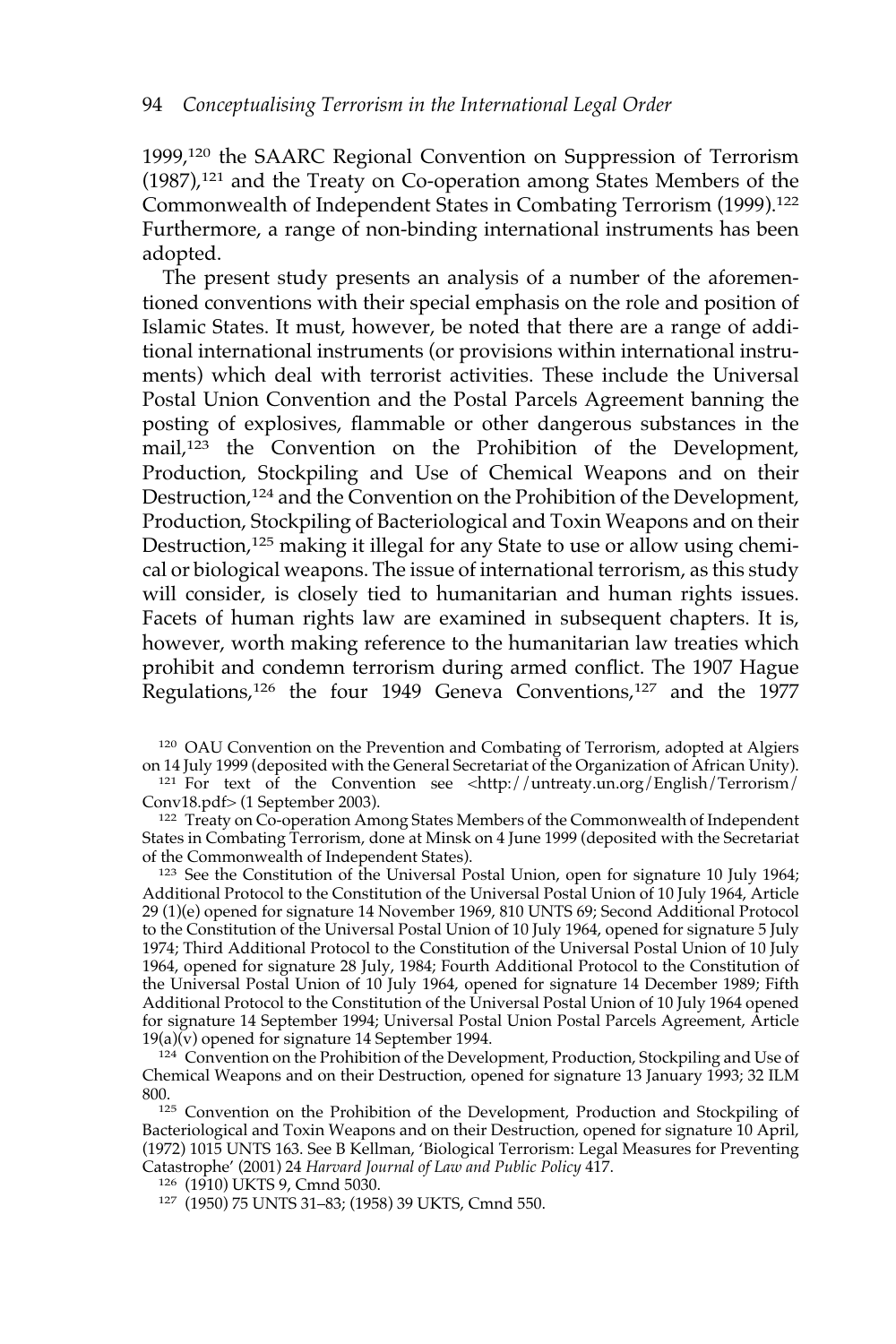Protocols<sup>128</sup> have clauses aimed at protecting civilians from acts of terror.<sup>129</sup> Their application is not confined to international wars, but also applies to internal armed conflicts.130

## CONCLUSIONS

Terrorism, as this chapter has explored, presents a grave threat to international law. It is also likely to seriously jeopardise relations between States, and the communities residing within those States. The tensions and stresses involved in dealing with terrorism are partly due to the conceptual difficulties encountered in grappling with the subject. International law has devised a range of instruments, including international and regional treaties, to deal with the subject of terrorism. The United Nations General Assembly is currently attempting to draft a comprehensive treaty which would provide a definition. However, as our analysis has revealed, there are significant obstacles. As an elusive and slippery concept, attempts to provide a definition of 'terrorism' are likely to be unsuccessful.

Many concepts and legal institutions have survived in the absence of specification and meticulousness. An inability to define legal concepts with precision is not necessarily synonymous with a questionable existence, although it is likely to affect their viability. The present study recommends and endorses a piecemeal approach for dealing with terrorist offences. A range of treaties dealing with various facets of terrorism has come into operation—the challenge facing the international community is their application and enforcement. A further, more taxing exercise is to balance the concerns of terrorism with the protection of civil liberties. The United Nations Policy Working Group makes the following points of profound significance:

The protection and promotion of human rights under the rule of law is essential in the prevention of terrorism. First, terrorism often thrives in environments in which human rights are violated. Terrorists may exploit human rights violations to gain support for their cause. Second, it must be understood clearly that terrorism itself is a violation of human rights. Terrorist acts that take life violate the right to life set forth in article 6 of the International Covenant on Civil and Political Rights. Third, it must also be understood that international law requires observance of basic human rights standards in the struggle against terrorism.<sup>131</sup>

<sup>128</sup> (1977) 19 Misc (1977), Cmnd 6927.

<sup>129</sup> Cassese, n 20 above, at 592.

<sup>130</sup> *Ibid*, at 592.

<sup>131</sup> Report of the Policy Working Group on the United Nations and Terrorism A/57/273 (S/2002/875) para 26.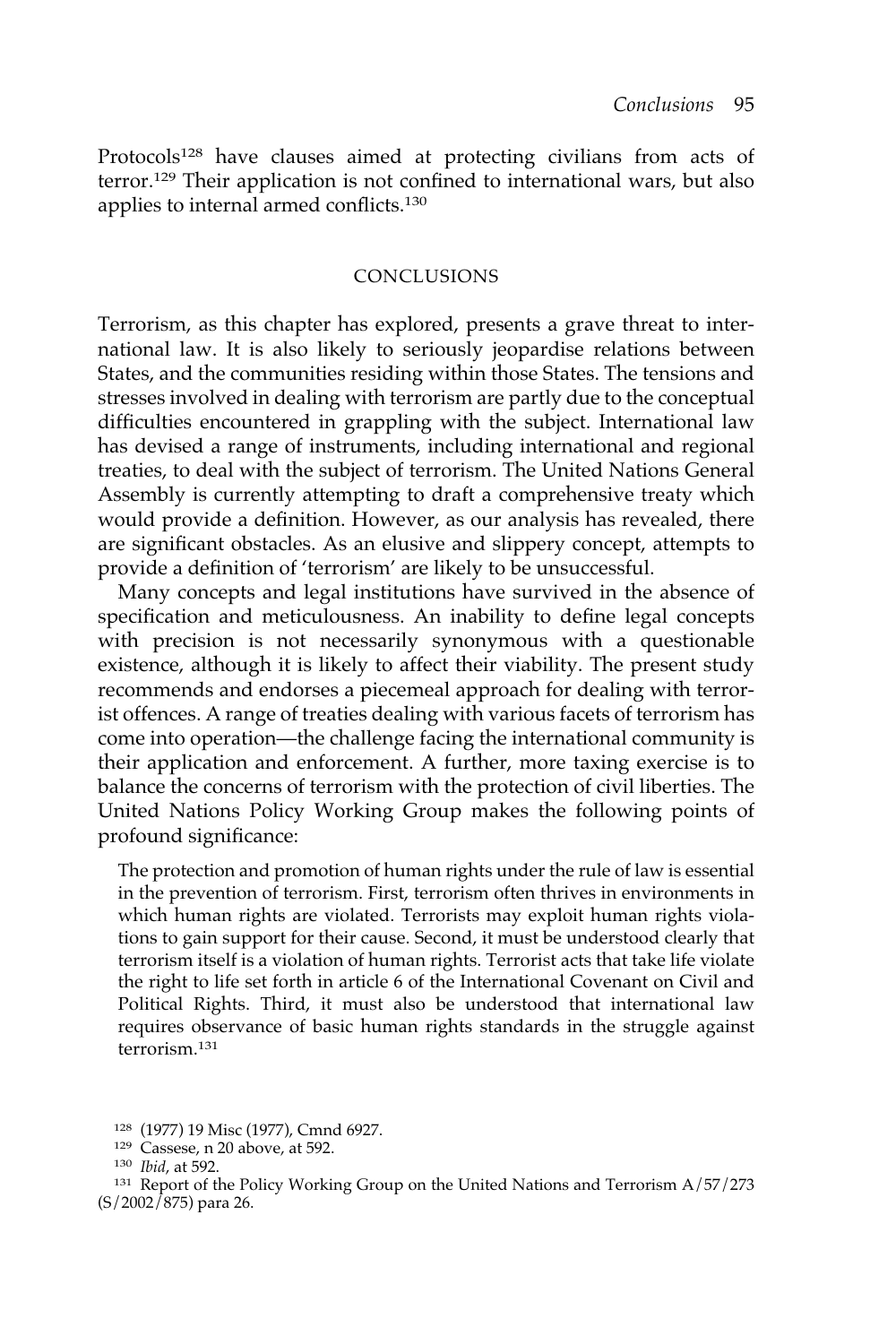States have and continue to apply such strategies as internment, expulsion orders, and deportations.132 There is even the debate over legitimising forms of torture were it to prevent acts similar in nature to 11 September 2001. There remains a substantial risk of violation of human rights and civil liberties. Several States, including the United States, Turkey, the United Kingdom, China and Pakistan, have put in place draconian laws which jeopardise civil rights in the name of the 'war on terrorism'.

<sup>132</sup> A Vercher, *Terrorism in Europe: An International Comparative Legal Analysis* (Oxford, Clarendon Press, 1992).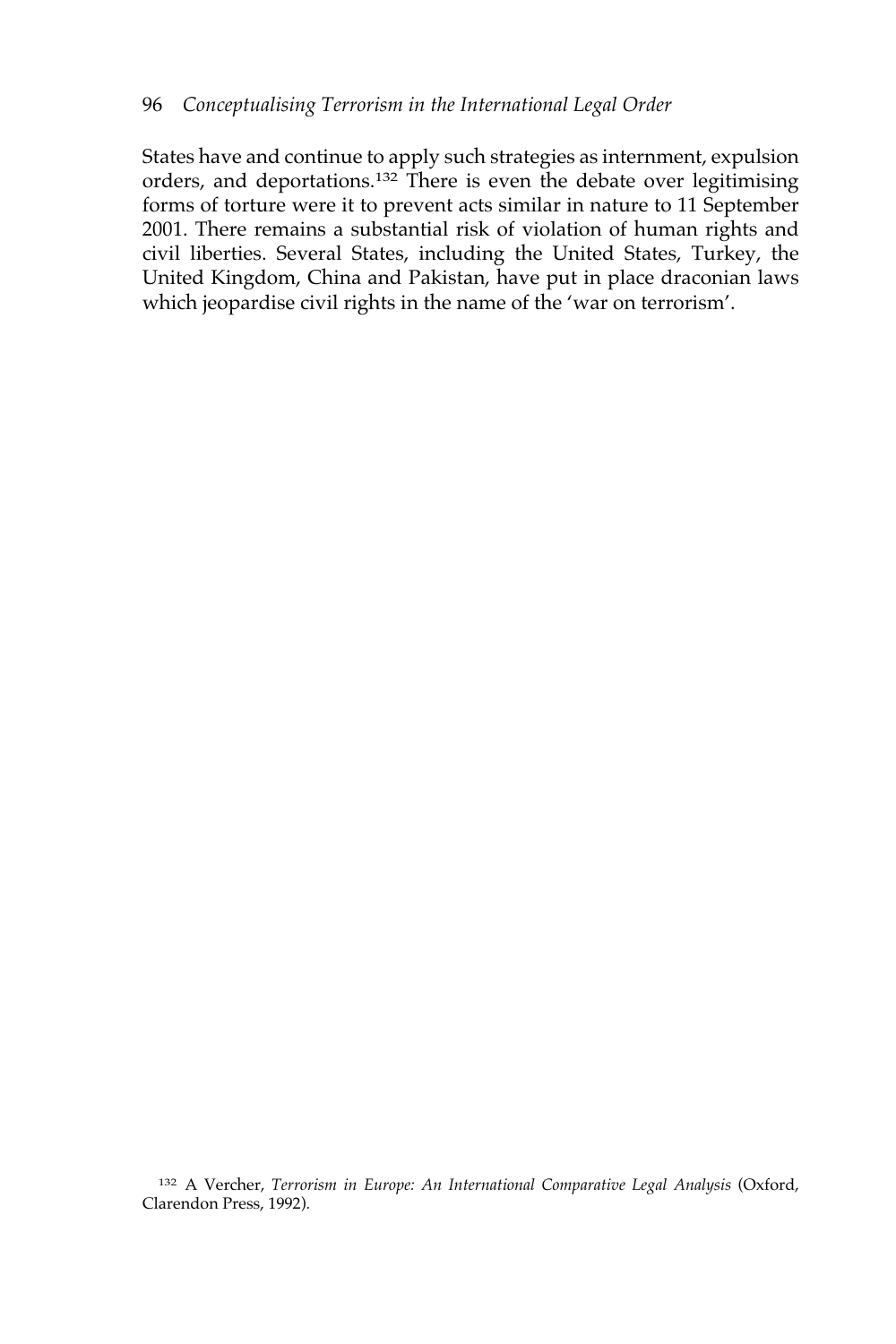# *Hostage-Taking in International Law and Terrorism against 'Internationally Protected Persons'*

## INTRODUCTION

**HOSTAGE-TAKING OF civilians and violence against inter-**<br>
nationally protected persons represent horrific forms of inter-<br>
national terrorism.<sup>1</sup> There are similarities in both actions, a<br>
position emphasised by Elagab wh nationally protected persons represent horrific forms of international terrorism.<sup>1</sup> There are similarities in both actions, a position emphasised by Elagab when he says that hostage-taking 'usually overlaps with crimes which are the subject of one or more international accords such as those involving . . . diplomats'.2 The Convention on the Prevention and Punishment of Crimes against Internationally Protected Persons acknowledges this overlap through incorporation of crimes of 'kidnapping or other attacks upon the person or liberty of an internationally protected person'.<sup>3</sup> The nexus between hostage-taking and crimes against internationally protected persons is also emphasised by other international instruments such as the European Convention on the Suppression of Terrorism.4 As this chapter will examine, internationally

<sup>1</sup> See J Lambert, *Terrorism and Hostages in International Law: A Commentary on the Hostages Convention 1979* (Cambridge, Grotius Publishers, 1990); E Young, 'The Development of the Law of Diplomatic Relations' (1964) 40 *British Yearbook of International Law* 141; L Dembinski, *The Modern Law of Diplomacy: External Mission of States and International Organizations* (Dordrecht, Martinus Nijhoff Publishers, 1988); OY Elagab, *International Law Documents Relating to Terrorism* (London, Cavendish, 1995) 517–99; R Rosenstock, 'International Convention against the Taking of Hostages: Another International Community Step Against Terrorism' (1980) 9 *Journal of International Law and Policy* 169; E Chadwick, *Self-determination, Terrorism and the International Humanitarian Law of Armed Conflict* (The Hague, Martinus Nijhoff Publishers, 1996); JG Sullivan (ed), *Embassies Under Siege: Personal Accounts by Diplomats on the Front Line* (Washington, DC, Brassey's, 1995).

<sup>2</sup> Elagab, n 1 above, at 517. A similar stance is taken by I Bantekas and S Nash, *International Criminal Law* 2nd edn (London, Cavendish, 2003) at 30.

<sup>&</sup>lt;sup>3</sup> Article 2, Convention on the Prevention and Punishment of the Crime against Internationally Protected Persons, Including Diplomatic Agents adopted by the General

<sup>&</sup>lt;sup>4</sup> European Convention on the Suppression of Terrorism (adopted 27 January 1977, entered into force 4 August 1978) ETS No 090. <http://conventions.coe.int/Treaty/EN/ Treaties/Html/090.htm> (21 September 2004).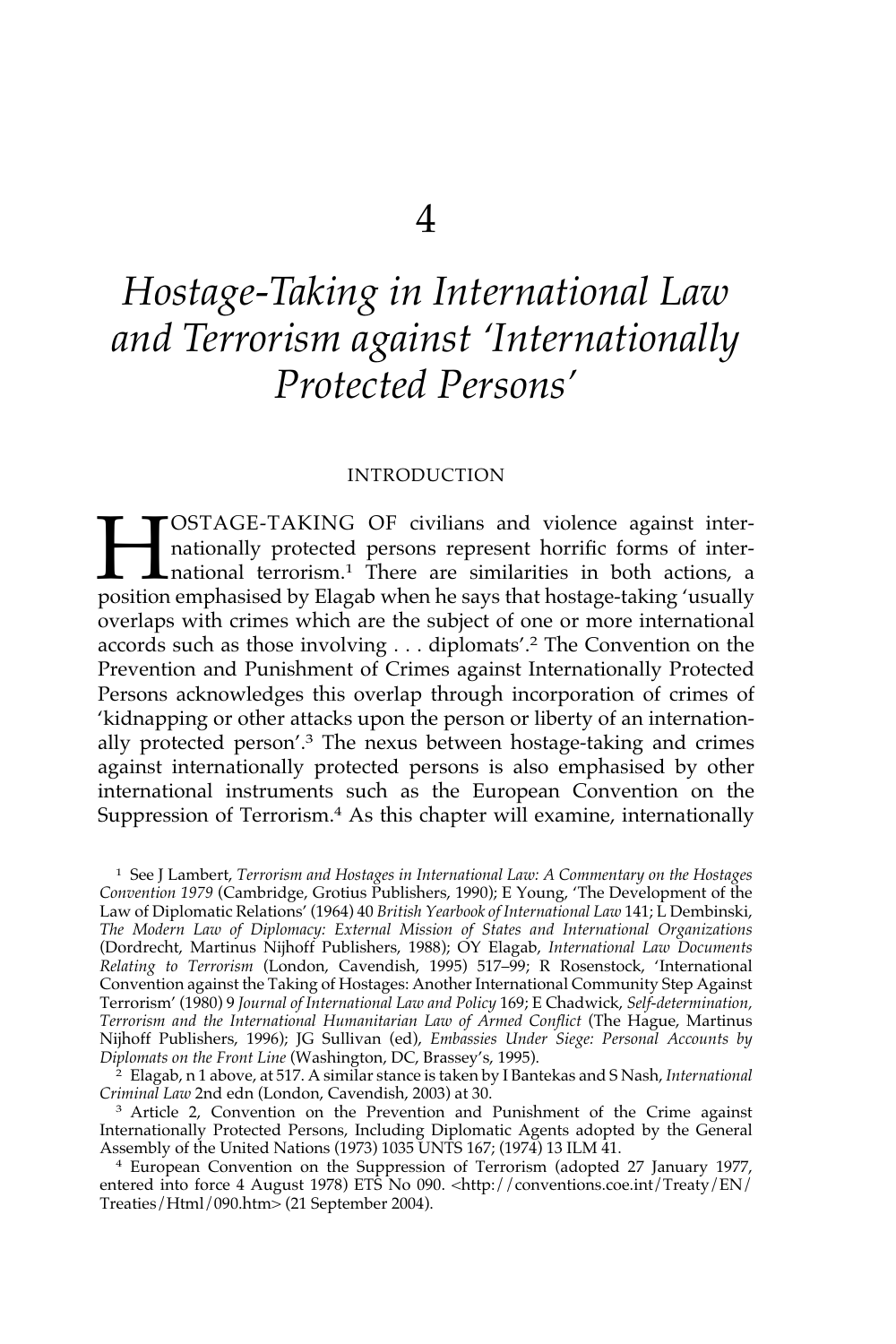protected persons remain particularly vulnerable to kidnapping and being taken hostage. At the same time, however, there is a specialist regime in place to prevent violations committed against internationally protected persons. Internationally protected persons require not only physical protection of their individual person, there is also the necessity of ensuring inviolability of their operations.

Within Islamic law there are serious recriminations for maltreatment of internationally protected persons. Diplomatic immunity and inviolability of their missions remain distinguishing features of *Sharia*, dating back to the time of Prophet Muhammad.<sup>5</sup> There exists a general prohibition on the taking of hostages. It would appear that the classical position sanctions certain exceptions. It has, for instance, been suggested that:

[u]nder the traditional system of Islamic international criminal law, like the system of international law, hostages might be taken if the taking of the hostages is stated in an agreement for the purpose of implementing its provisions.<sup>6</sup>

However, it is never permissible under the *Sharia* to maltreat, abuse or kill hostages. Muhammad Hamidullah in a detailed examination has listed nineteen practices expressly prohibited by Islamic law—these include the abuse and maltreatment of prisoners and hostages.7

In the context of modern international law, there are elements of strains or equivocacy within modern Islamic State practices. While denouncing hostage-taking and embracing the provisions of the hostage-taking Convention, as reflected in the *travaux préparatoires* of the treaty, Islamic States nevertheless remain determined to create exceptions for national liberation movements in their fight against alien or colonial occupation, including hostage-taking of their colonial oppressors. The present chapter reviews the perspective of Islamic States on the subject of hostage-taking and the rights of internationally protected persons.

# HOSTAGE-TAKING: DENIAL OF FUNDAMENTAL HUMAN RIGHTS AND THE BREACH OF PEREMPTORY NORMS OF INTERNATIONAL LAW

The right to liberty and freedom of movement documents itself in the primordial annals of history. In the modern age of human rights, unlawful and arbitrary detentions constitute fundamental violations of human

<sup>5</sup> MC Bassiouni, 'Protection of Diplomats under Islamic Law' (1980) 74 *American Journal of International Law* 609 at 610.

<sup>6</sup> F Malekian, *The Concept of Islamic International Criminal Law: A Comparative Study* (London, Graham & Trotman, 1994) at 114.

<sup>7</sup> M Hamidullah, *Muslim Conduct of State: Being a Treatise on Siyar, that is Islamic Notion of Public International Law, Consisting of the Laws of Peace, War and Neutrality, Together with precedents from Orthodox Practices and Precedent by a Historical and General Introduction* (Lahore, Sh Muhammad Ashraf, 1977) 205–8.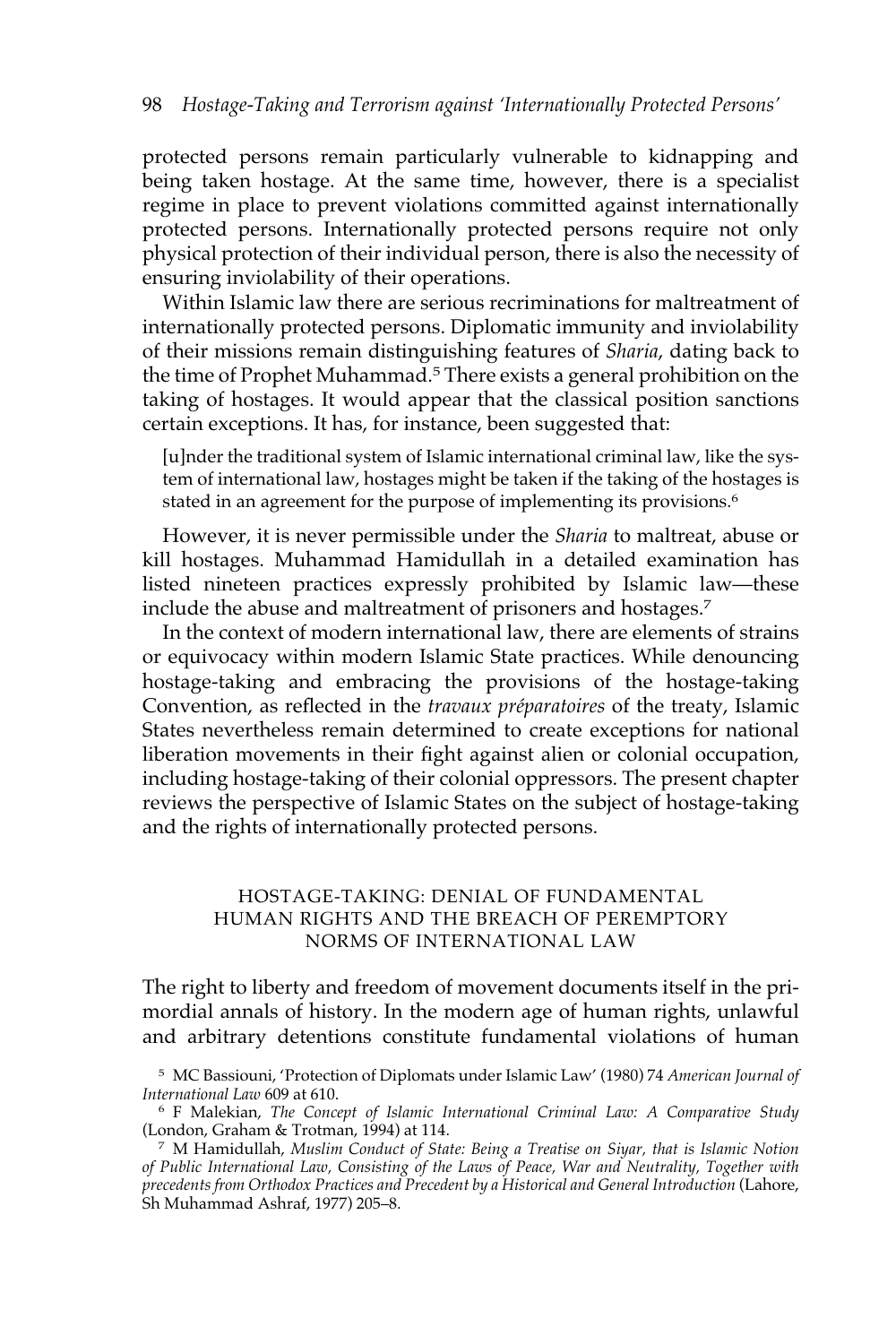rights—arguably breaches of the norm of *jus cogens*. <sup>8</sup> The human rights dimension of the right to liberty and freedom of movement has been a pervasive theme in the jurisprudence of international law, although as our discussion highlights, specific instruments targeting the criminality of hostage-taking are of more recent origin.

The symbolic admittance of the crime of hostage-taking in the armoury of international criminal law dates back to the indictments in the Nuremberg Trials for acts of hostage-taking. The prohibition on hostagetaking during armed conflicts, as shall be examined shortly, is also incorporated in international humanitarian law.9 The wholesale denunciation of hostage-taking as a crime in international law is, however, a product of the United Nations General Assembly's Convention against the Taking of Hostages. The adopting treaty was the culmination of four years of effort on the part of United Nations.10 The conclusion of the Convention was surrounded by a range of incidents including the Munich killings of 1972,<sup>11</sup> the kidnappings of German businessmen in and outside of the Federal Republic of Germany,<sup>12</sup> the Entebbe raid<sup>13</sup> and the taking of American hostages in Iran.14

The treaty—itself a product of laborious compromises—is laced with references to human rights, appealing to humanitarian norms and laws. The preamble recognises that

everyone has the right to life, liberty and security of person, as set out in the Universal Declaration of Human Rights and the International Covenant on Civil and Political Rights.15

Hostage-taking is an 'offence of grave concern' to the international community, and it is of immediate urgency to prevent, prosecute and

<sup>8</sup> See eg *United States Diplomatic and Consular Staff in Tehran (United States of America v Iran)*, Judgment 24 May 1980, [1980] ICJ Reports 3, where the International Court notes, 'wrongfully to deprive human beings of their freedom and to subject them to physical constraint in conditions of hardship is in itself manifestly incompatible with the fundamental principles enunciated in the Universal Declaration of Human Rights' (para 91). Also see NS Rodley, 'Human Rights and Humanitarian Intervention: The Case Law of the World Court' (1989) 38 *International & Comparative Law Quarterly* 321 at 326.

- <sup>11</sup> *Ibid*, at 173.
- <sup>12</sup> *Ibid*, at 169.

<sup>13</sup> For further consideration see LC Green, 'Rescue at Entebbe—Legal Aspects' (1976) 6 *Israel Yearbook on Human Rights* 312; MN Shaw, 'Some Legal Aspects of the Entebbe Incident' (1978) 1 *Jewish Law Annual* 232; DJ Harris, *Cases and Materials on International Law* 5th edn (London, Sweet & Maxwell, 1998) 909–11.

<sup>14</sup> *United States Diplomatic and Consular Staff in Tehran Case (United States of America v Iran)* [1980] ICJ Reports 3; Harris, n 13 above, at 358–62; L Gross, 'The Case Concerning United States Diplomatic and Consular Staff in Tehran: Phase of Provisional Measures' (1980) 74 *American Journal of International Law* 395; K Gryzbowski, 'The Regime of Diplomacy and the Tehran Hostages' (1981) 30 *International & Comparative Law Quarterly* 42.

<sup>15</sup> Preamble to the Convention.

<sup>9</sup> See below*.*

<sup>10</sup> See Rosenstock, n 1 above, at 173.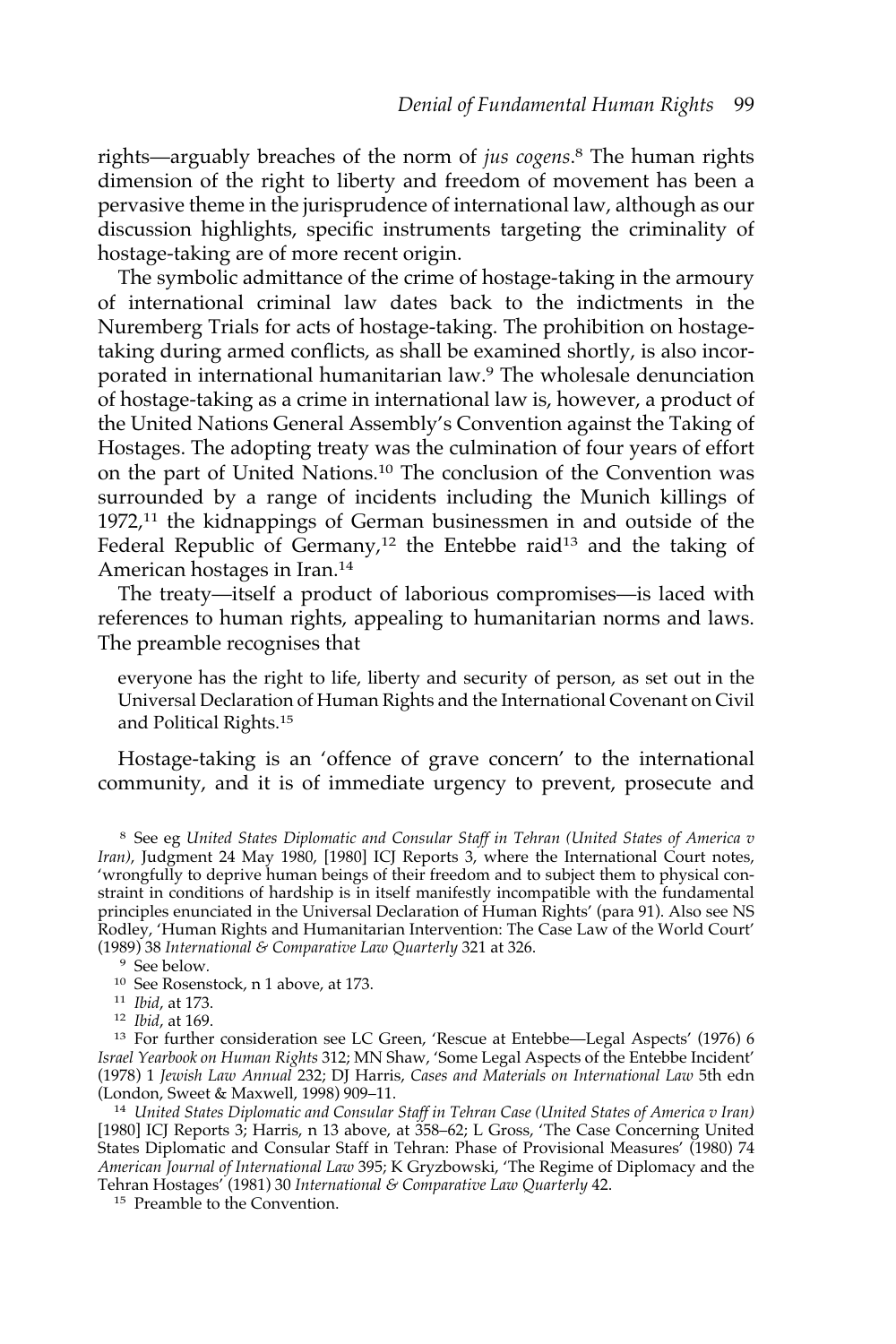punish all acts of taking of hostages.16 The text of the treaty regards hostage-taking inter alia as seizure, detention, or threats to kill or harm individuals with an objective of compelling third parties to undertake or abstain from particular actions.<sup>17</sup> In this definition of hostage-taking, the human rights dimension of preserving individual liberty and the right not to be exploited is well articulated.

The humanitarian frame of reference is reflected in the obligations on the State party in possession of the hostages. The undertaking is to engage in all appropriate measures inter alia to secure their release and facilitate their departure.<sup>18</sup> In instances where an object comes into the custody of a State party, there is an obligation on the State party to restore it either to the hostage or to an appropriate third party as the case may be.<sup>19</sup> Within this obligation of securing the release of hostages, there is an absence of direction as to the means most appropriate to deal with such situations. The element of subjectivity has allowed powerful States to flex their muscles. The use of force, against hostage-takers, even in a State's own territory has sometimes been counter-productive, harming the intended benificiaries.<sup>20</sup>

In addition to a commitment on the part of States to attempt to secure the release of hostages, there is an obligation to co-operate in the prevention of hostage-taking acts.<sup>21</sup> According to Article 4, States parties are required to co-operate in the prevention of the offences by

taking all practicable measures . . . including measures to prohibit in their territories illegal activities of persons, groups or organisations that encourage, instigate, organise, or engage in the perpetration of acts of taking of hostages

within and outside of their territories, including banning of activities targeted at organising or planning to engage in the activity of hostage-taking. The responsibility of undertaking all practical measures to prevent hostage-taking represents the core of the conventional obligations. There is, however, no specificity as to the means to be adopted in complying with these obligations. As the current 'war on terrorism' confirms, States relish the opportunity of deploying their subjective standards. This award of a *carte blanche* to the governments (both in the western and in the Islamic world) is troubling for advocates of human rights.<sup>22</sup>

- <sup>16</sup> Preamble to the Convention*.*
- <sup>17</sup> Article 1.
- <sup>18</sup> Article 3(1).
- <sup>19</sup> Article 3(2).

<sup>20</sup> Examples of such use of force could be found in the Pan American Hijacking in Pakistan in September 1986. In order to secure the release of the hostages, Pakistani Commandos forced their way into the plane. Fifteen passengers were killed, although the hostage-takers were captured. Lambert, n 1 above, at 208.

 $21$  Article 3(1).

<sup>22</sup> See Report by the International Bar Association's Task Force on International Terrorism, *International Terrorism: Legal Challenges and Responses* (Ardsley NY, Transnational Publishers, 2003) 29–89.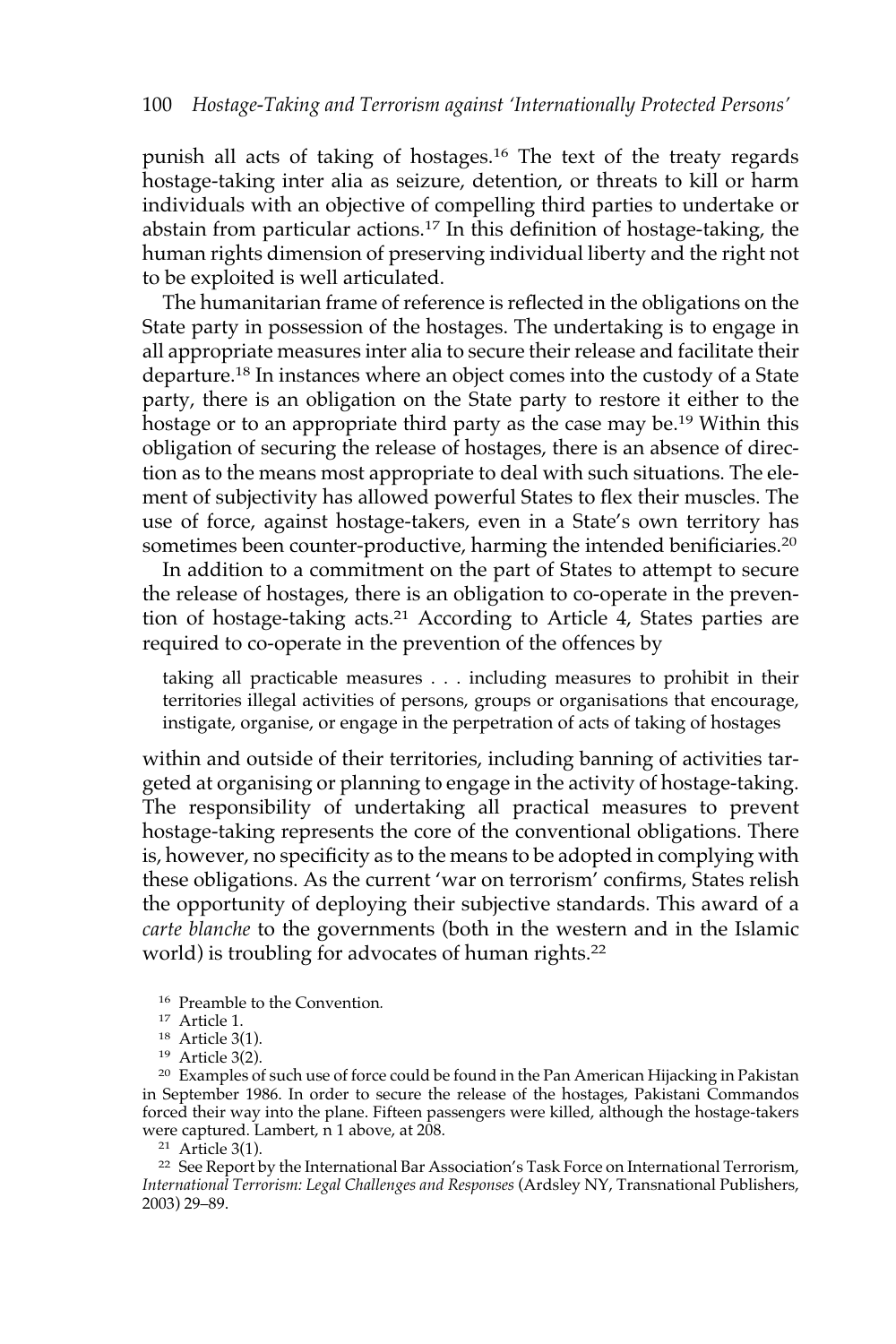While there is a duty to make hostage-taking actions offences within domestic laws and to ascribe appropriate sentences, there are also requirements designed to ensure fairness in trials. Requests for extradition are to be refused if the requested State has substantial grounds for believing:

(a) that the request for extradition for an offence set forth in article 1 has been made for the purpose of prosecuting or punishing a person on account of his race, religion, nationality, ethnic origin or political opinion; or

(b) that the person's position may be prejudiced:

(i) for any of the reasons mentioned in subparagraph (a) of this paragraph, or

(ii) for the reason that communication with him by the appropriate authorities of the State entitled to exercise rights of protection cannot be effected.<sup>23</sup>

## ISLAMIC PERSPECTIVES ON THE CONVENTION

# **The Right to Self-Determination, Hostage-taking and the National Liberation Movements**<sup>24</sup>

The right to self-determination is enshrined in the United Nations Charter,<sup>25</sup> in the International Covenants on Human Rights,<sup>26</sup> the Declaration on the Granting of Independence to Colonial Countries and the Declaration on Principles on Friendly Relations and Co-operation among States.27 Self-determination is now regarded a norm of *jus cogens*<sup>28</sup> although there remains substantial controversy in relation to its substance and content. More specifically there is debate as to entities entitled to this right and whether the right exists in the post-colonial era. Islamic States, whilst being great proponents of the right to self-determination, have

<sup>25</sup> See Article 1 and 55 of the Charter of the United Nations 1945; Charter of the United Nations (signed 26 June 1945, entered into force 24 October 1945) 59 Stat 1031, TS 993, 3 Bevans 1153, UNTS xvi (892 UNTS 119), UKTS (1946) 67.

<sup>26</sup> The Common Article 1 of the International Covenant on Civil and Political Rights (ICCPR) 1966 and the International Covenant on Economic, Social and Cultural Rights (ICE-SCR) 1966; ICCPR (adopted 16 December 1966, entered into force 23 March 1976) GA Res 2200 (XXI) 99 UNTS 171; ICESCR (adopted 16 December 1966, entered into force 3 January 1976) GA Res 2200 (XXI) 993 UNTS 3. Amongst Regional Instruments, the right to Self-Determination is contained in the African Charter on Human and People's Rights 1981 (adopted 27 June 27 1981, entered into force 21 October 1986) OAU Doc CAB/LEG/67/3 rev 5, (1982) 21 ILM 58, Article 20.

<sup>27</sup> See GA Res 1514 (XV) 1960 and GA Res 2625 (XXV) 1970.

<sup>28</sup> MN Shaw, *Title to Territory in Africa: International Legal Issues* (Oxford, Oxford University Press, 1986) at 91; H Gros-Espeil, Special Rapporteur, *Implementation of United Nations Resolutions Relating to the Right of Peoples under Colonial and Alien Domination to Self-Determination,* Study for the Sub-Commission on Prevention of Discrimination and Protection of Minorities, (1977) UN Doc E/CN.4/Sub.2/390, 17–19.

<sup>23</sup> Article 9(1).

<sup>24</sup> WD Verwey, 'The International Hostages Convention and the National Liberation Movements' (1981) 75 *American Journal of International Law* 69.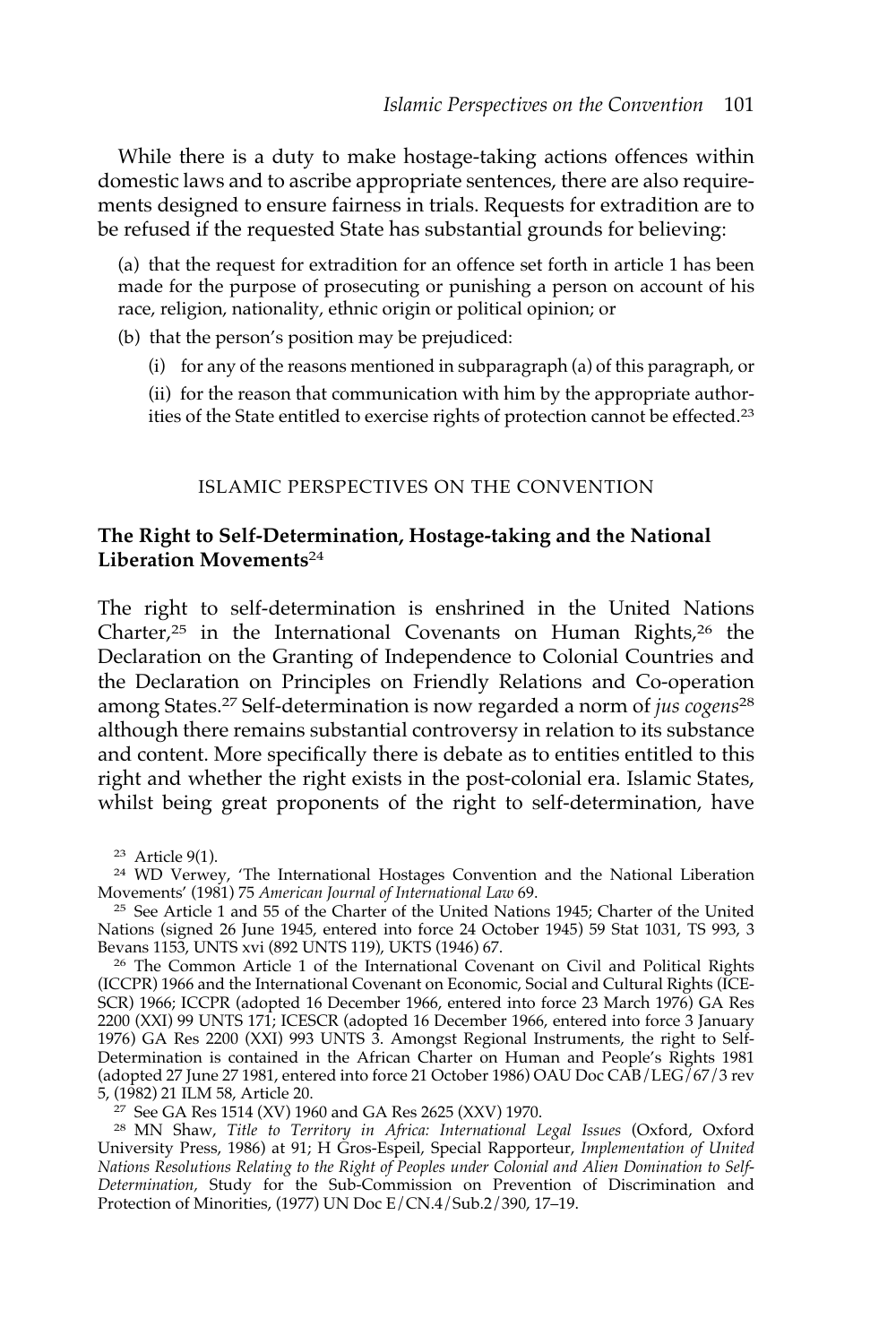given the right a distinct interpretation.<sup>29</sup> One aspect of this interpretation treats self-determination as being synonymous with independent Statehood.30 Once independent Statehood is achieved, self-determination is only evident in norms of sovereign equality and non-interference in internal political and economic structures. After independence no further secessionist claims are acceptable, regardless of whether they were based on denial of civil and political rights or economic discrimination. The emphasis on prohibition of secessionist claims has remained particularly strong amongst Islamic States. A number of Member States of the OIC, including Nigeria, Somalia, Pakistan, Indonesia and the Sudan, have faced substantial challenges from dissident groups claiming a right to selfdetermination. During the 1960s, Nigeria was on the brink of disintegration,<sup>31</sup> and Bangladesh until recently represented the only successful post-colonial secessionist State.32

The second aspect of self-determination has been the prioritisation of the right to economic self-determination and the advocacy of permanent sovereignty over natural resources.33 The *travaux préparatoires* of the human rights covenants confirm that a number of Islamic States, particularly Afghanistan and Saudi Arabia, were at the forefront of incorporating the right to economic self-determination and of permanent sovereignty over natural resources within the two human rights covenants.<sup>34</sup> These rights are now firmly entrenched in Article 1 of both covenants.35 Although the discussion on the various aspects of self-determination has been long and convoluted, as the present chapter illustrates, the subject nonetheless has had a significant relationship with the crime of hostagetaking.

The lengthy and protracted debate feeds into the third and critical aspect of self-determination, which so nearly stalled the progress of the

<sup>32</sup> See J Rehman, *The Weaknesses in the International Protection of Minority Rights* (The Hague, Kluwer Law International, 2000).

<sup>33</sup> O Schachter, *International Law in Theory and Practice* (Dordrecht, Martinus Nijhoff Publishers, 1991) 301–5.

<sup>34</sup> See GAOR, 3rd Committee, 10th Session, 638th meeting, 70.

<sup>35</sup> Article 1 inter alia provides that: All Peoples have the right of self-determination. By virtue of that right they freely . . . pursue their economic . . . development. All Peoples may, for their own ends, freely dispose of their natural wealth and resources without prejudice to any obligations arising out of international economic co-operation, based upon the principle of mutual benefit, and international law. In no case may a people be deprived of its own means of subsistence.

<sup>29</sup> See A Rigo-Sureda, *The Evolution of the Right of Self-Determination* (Sijthof, Leiden, 1973);

A Cassese, *Self-Determination of Peoples: A Legal Reappraisal* (Cambridge, Cambridge University Press, 1995).

<sup>30</sup> R Emerson, 'Self-Determination' (1971) 65 *American Journal of International Law* 459; J Rehman, 'Reviewing the Right of Self-Determination: Lessons from the Experience of the Indian Sub-Continent' (2000) 29 *Anglo-American Law Review* 454.

<sup>31</sup> SK Panter-Brick, 'The Right to Self-Determination: Its Application to Nigeria' (1968) 44 *International Affairs* 254.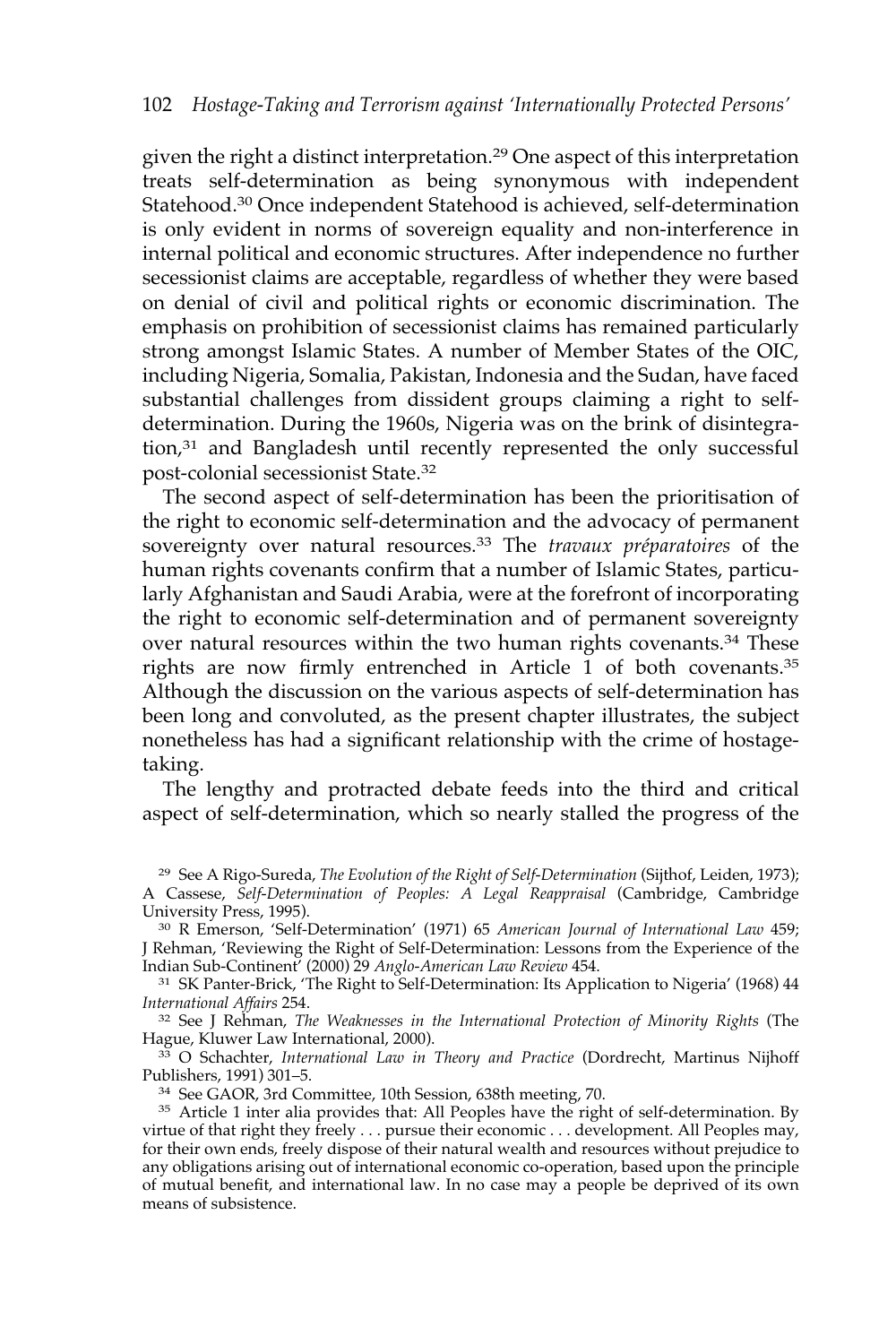Hostage-Taking Convention. There has been an insistence on the part of the Islamic world on the application of an exclusive regime for national liberation movements in their struggle for self-determination. The preamble to the Hostages Convention and its body accords prominence to the right to self-determination. The preamble reaffirms

the principle of equal rights and self-determination of peoples as enshrined in the Charter of the United Nations and the Declaration on Principles of International Law concerning Friendly Relations and Co-operation among States.<sup>36</sup>

However, hortatory overtures and congratulatory comments were in themselves inadequate. The objective of the Islamic and non-aligned States was to campaign for distinct rights for the national liberation movements fighting colonial and racist regimes. According to this hypothesis, the justification inherent in their cause provided sanctity to actions conducted by national liberation movements, including taking hostage those who had usurped their rights. Thus in the context of the historical struggles of colonised and oppressed peoples, it was insufficient to merely examine cases where individuals were subjected to detention and being taken hostage. A pragmatic approach necessitated a broader definition which also included the seizure or detention of masses under colonial, racist or foreign domination.37

During the drafting of the Convention, Islamic States in coalition with other developing countries demanded exceptions for the peoples struggling for liberation. Acts conducted by national liberation movements were distinct and could not be categorised as ordinary criminal activities. Thus, the Syrian representative made the comment that 'acts perpetrated by criminals under ordinary law could not be placed on equal footing with the struggle of national liberation movements which, by their objectives, were entirely different.'<sup>38</sup> In reiterating this agenda, the delegate of Iran made an emphatic claim that:

[t]he Convention must not in any way impair the exercise of the legitimate right to self-determination and independence of all peoples, and especially those struggling against colonialism, alien domination, racial discrimination and apartheid. Safeguards, in a form to be determined by the Ad Hoc Committee should be devised for that purpose.<sup>39</sup>

<sup>36</sup> Preamble to the International Convention against the Taking of Hostages.

<sup>&</sup>lt;sup>37</sup> See Working Paper submitted by the Libyan Arab Jamahirya UN Doc A/AC.188/L.9, in 1977 Report of the Ad Hoc Committee on the Drafting of an International Convention Against the taking of Hostages 32 UN GAOR Supp (No 39) 106–10; UN Doc A/32/39 (1977).

<sup>&</sup>lt;sup>38</sup> See Third Report of the Hostages Committee, 14 (para 55).

<sup>39</sup> UN Doc A/32/39 at 41.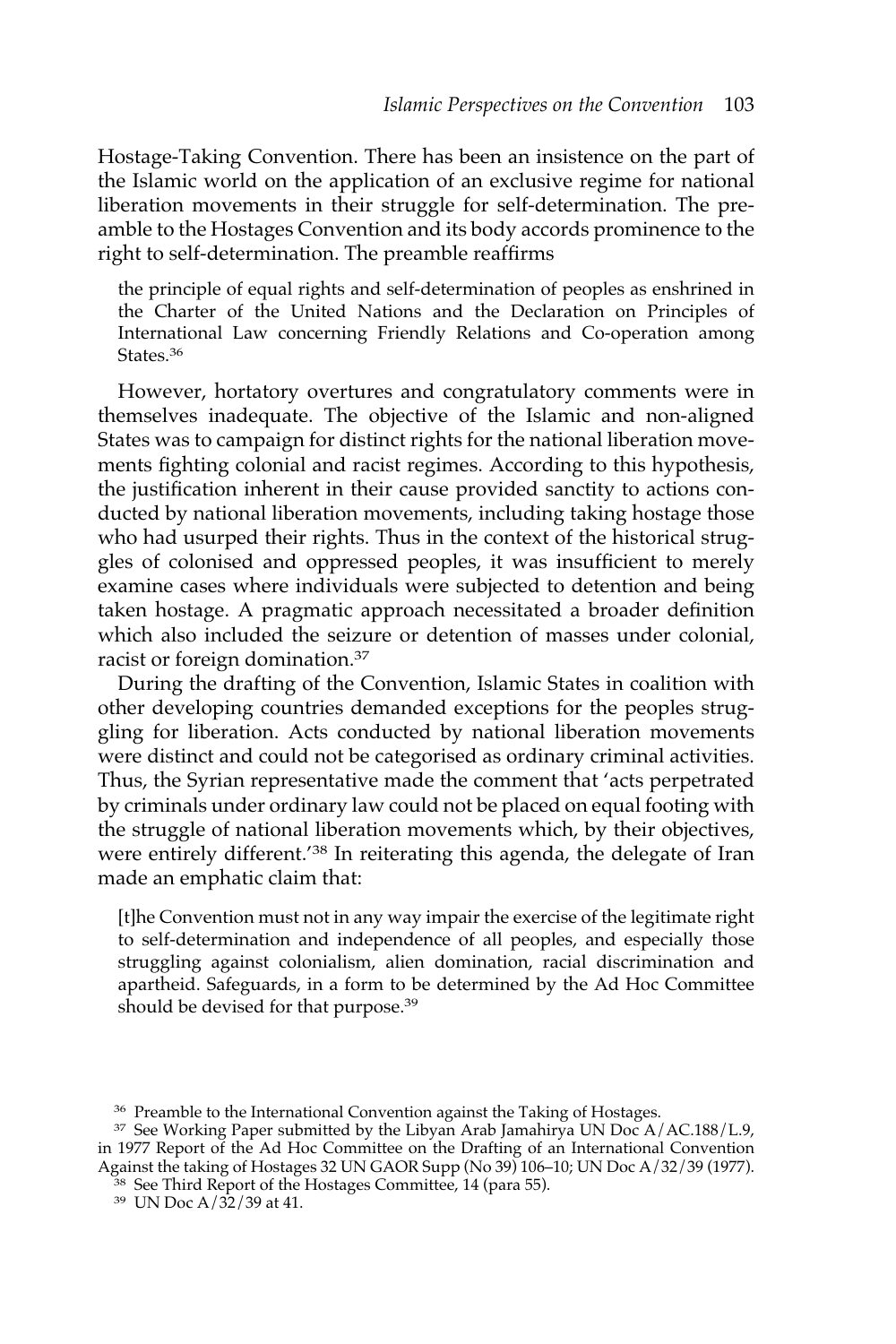The indigenous nationalists movements epitomised struggles for liberation which were just, legitimate and needed the support of the international community. The *bellum justum* doctrine had now been refashioned to support those fighting racist regimes and alien and foreign oppression.40 Thus, as the argument proceeded, the Convention was inapplicable 'against national liberation movements which took their oppressors hostage in the course of a struggle against a colonial government or a racist foreign regime'.<sup>41</sup> According to the delegate of Tanzania, the draft Convention, as a prerequisite, needs to:

Recognise the legitimacy of the struggle of national liberation movements and the inalienable right of freedom fighters to take up arms to fight their oppressors. The oppressed peoples and colonial peoples who were held in perpetual bondage could not be stopped from taking their oppressors hostage, if that became inevitable.<sup>42</sup>

Further support was provided by the delegates of Tanzania and Lesotho, later joined by the representatives of Algeria, Egypt, Guinea, Libya and Nigeria. Their proposal was that:

For the purposes of this Convention, the term 'taking of hostages' shall not include any act or acts carried out in the process of national liberation against colonial rule, racist and foreign regimes, by liberation movements recognised by the United Nations or regional organisations.<sup>43</sup>

A number of Islamic States argued vigorously that national liberation movements should be exempt from the provisions of the Convention when action was being taken against colonial and racist regimes. Such a proposition provoked opposition and concern amongst both the developed world and the remnants of the colonial world. The representative of Yemen noted:

either there would be an internationally accepted convention against the taking of hostages which did not apply to acts carried by recognised national liberation movements in the course of their struggle, or there would be no convention at all.<sup>44</sup>

<sup>40</sup> Verwey, n 24 above, at 73.

<sup>&</sup>lt;sup>41</sup> UN Doc A/32/39 at 58 (per the delegate of Tanzania). These sentiments were echoed by the delegate of Algeria in the second session of the Ad Hoc Committee where he observed that 'firstly, it should be stipulated that the Convention did not apply to national resistance movements' UN Doc A/33/39 at 25 (1978).

<sup>42</sup> UN Doc A/32/39 and 35.

<sup>&</sup>lt;sup>43</sup> UN Doc  $A/AC.188/L.5$  in First Report of the Hostages Committee, at 111.<br><sup>44</sup> See First Report of the Hostages Committee, at 83–4 (para 5).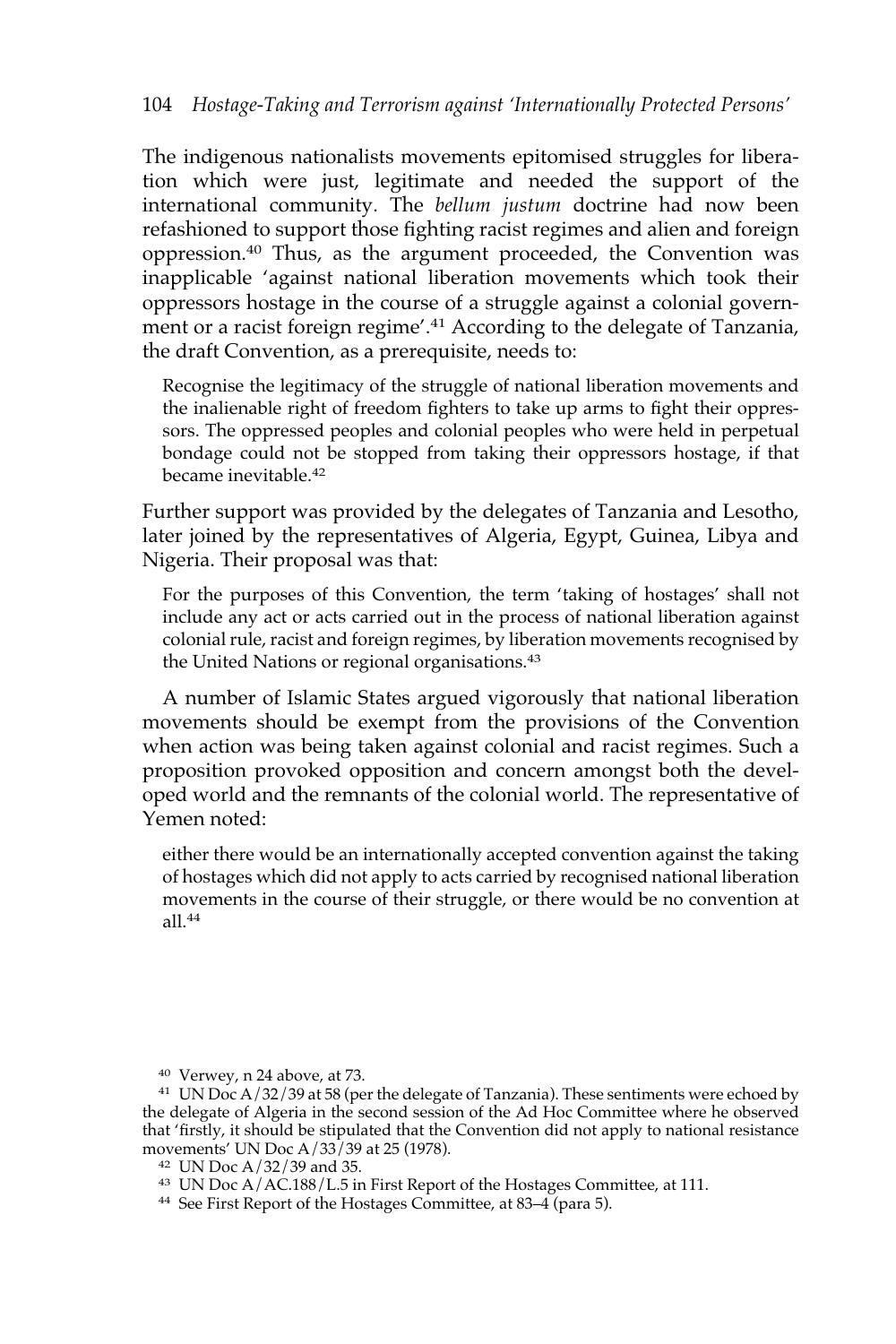# **International Humanitarian Laws and the Applicability of Geneva Conventions to Hostage-Taking**

There is significant documented evidence of the contributions of Islamic States in refining the laws of war.<sup>45</sup> As one commentator has aptly noted, 'Islamic representatives played important roles in reshaping international humanitarian law to deal with the realities of post-colonial conflict'.<sup>46</sup> This stance, particularly in relation to defending national liberation movements, was motivated because of the considerable engagement of the Islamic world in hostilities, including the Arab-Israeli conflict which broke out in 1948, the Suez crisis of 1956, the Indo-Pakistan conflict over Kashmir, and the Algerian war of independence against the French, during which the French refused to accord due recognition to Algerian belligerents. Thus:

Islamic participants—both States and non-State entities (most notably the Palestinian Liberation Organisation (PLO))—played an important role in formulating Article 1 of Additional Protocol to the Geneva Conventions, which extended the protections of [International Humanitarian Law] to those fighting colonial domination, foreign occupation or racist regimes. Article 1 (and even the presence of non-State entities) represented a fundamental shift in humanitarian law, beyond the statist model upon which it had long been predicated. This radical shift was, in many ways, the direct product of pressure from Islamic players.<sup>47</sup>

Earlier sections have assessed the campaigns conducted by the Islamic States to retain an exclusive position for the national liberation movements. A specific element of this campaign has been to extract concessions during times of armed conflict. International humanitarian law, as epitomised by the four Geneva Conventions and two additional protocols, already contains prohibitions on hostage-taking.48 Regarding

<sup>45</sup> J Cockayne, 'Islam and International Humanitarian Law: From a Clash to a Conservation Between Civilizations' (2002) 84 *International Review of the Red Cross* 597; H McCoubrey, *International Humanitarian Law: Modern Developments in the Limitation of Warfare* 2nd edn (Aldershot, Ashgate, 1998) 12–14; K Bennoune '"As-Salamu 'Alaykum?": Humanitarian Law in Islamic Jurisprudence' Joint AALS, American Society of Comparative Law and Law and Society Association, 2004 (Annual Meeting) <http://www.aals.org/ am2004/islamiclaw/international.htm>.

- <sup>46</sup> Cockayne, n 45 above, at 597.
- <sup>47</sup> *Ibid,* at p 614 (footnotes omitted).

<sup>48</sup> See Geneva Convention I for the Amelioration of the Condition of the Wounded and the Sick in Armed Forces in the Field (adopted 12 August 1949, entered into force 21 October 1950) TIAS No 3362, 6 UST 3114; Geneva Convention II for the Amelioration of the Condition of the Wounded, Sick and Shipwrecked of Armed Forces at Sea (adopted 12 August 1949, entered into force 21 October 1950) TIAS No 3363, 6 UST 3217, 75 UNTS 35; Geneva Convention III Relative to the Treatment of Prisoners of War (adopted 12 August 1949, entered into force 21 October 1950) TIAS No 3364, 6 UST 3316; Convention IV Relative to the Protection of Civilian Persons in Time of War (adopted 12 August 1949, entered into force 21 October 1950) TIAS No 3365, 6 UST 3516, 75 UNTS 287. During its fourth session, the Geneva Diplomatic Conference on the Reaffirmation and Development of International Humanitarian Law Applicable to Armed Conflicts adopted on 8 June 1977 the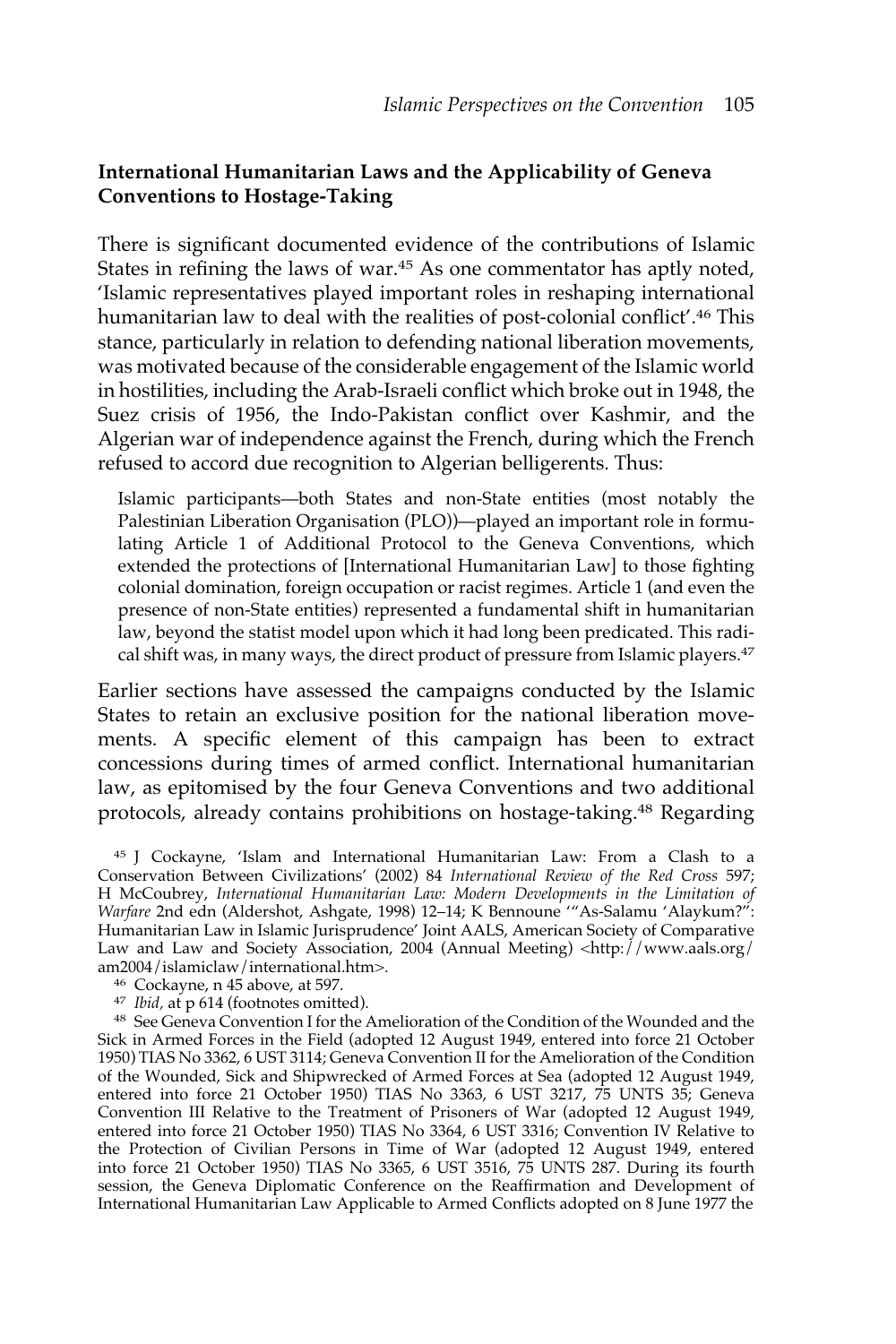'non-international armed conflicts', the four Geneva Conventions contain a Common Article 3 that prohibits the taking of hostages. The Article provides:

In the case of armed conflict not of an international character occurring in the territory of one of the High Contracting Parties, each Party to the conflict shall be bound to apply, as a minimum, the following provisions:

1. Persons taking no active part in the hostilities, including members of armed forces who have laid down their arms and those placed hors de combat by sickness, wounds, detention, or any other cause, shall in all circumstances be treated humanely, without any adverse distinction founded on race, colour, religion or faith, sex, birth or wealth, or any other similar criteria.

To this end, the following acts are and shall remain prohibited at any time and in any place whatsoever with respect to the above-mentioned persons:

(a) Violence to life and person, in particular murder of all kinds, mutilation, cruel treatment and torture;

(b) Taking of hostages;

(c) Outrages upon personal dignity, in particular humiliating and degrading treatment;

(d) The passing of sentences and the carrying out of executions without previous judgment pronounced by a regularly constituted court, affording all the judicial guarantees which are recognized as indispensable by civilized peoples.

The provisions are further strengthened by Convention IV, Article 34, whereby during 'international armed conflicts' the taking of hostages is prohibited.

While the relevance of self-determination with hostage-taking does not become immediately apparent, the preparatory phases of the Hostage-Taking Convention witnessed major divisions precisely on the relationship between these two issues. As the subsequent discussion reveals, Islamic and other non-aligned States insisted on a specialist regime applicable to national liberation movements during times of peace and armed conflict. These States were determined that the campaigns by NLMs, and their actions during times of armed conflict, were recognised as distinct and did not come under the overall umbrella of the Hostages Convention. This exclusivity for national liberation movements during armed conflicts would bar the application of the Hostages Convention. Explaining the situation, Verwey makes the point that:

Protocol Additional to the Geneva Conventions of 12 August 1949, and Relating to the Protection of Victims of International Armed Conflicts (Protocol I) (adopted 8 June 1977, entered into force 7 December 1979) (1978) 72 *American Journal of International Law* 457; and the Protocol Additional to the Geneva Conventions of 12 August 1949, and Relating to the Protection of Victims of Non-International Armed Conflicts (Protocol II) (adopted 8 June 1977, entered into force 7 December 1978) (1978) 72 *American Journal of International Law* 502. The above treaties are available at the website of Office of the High Commissioner for Human Rights <http://www.unhchr.ch/html/intlinst.htm> (26 September 2004).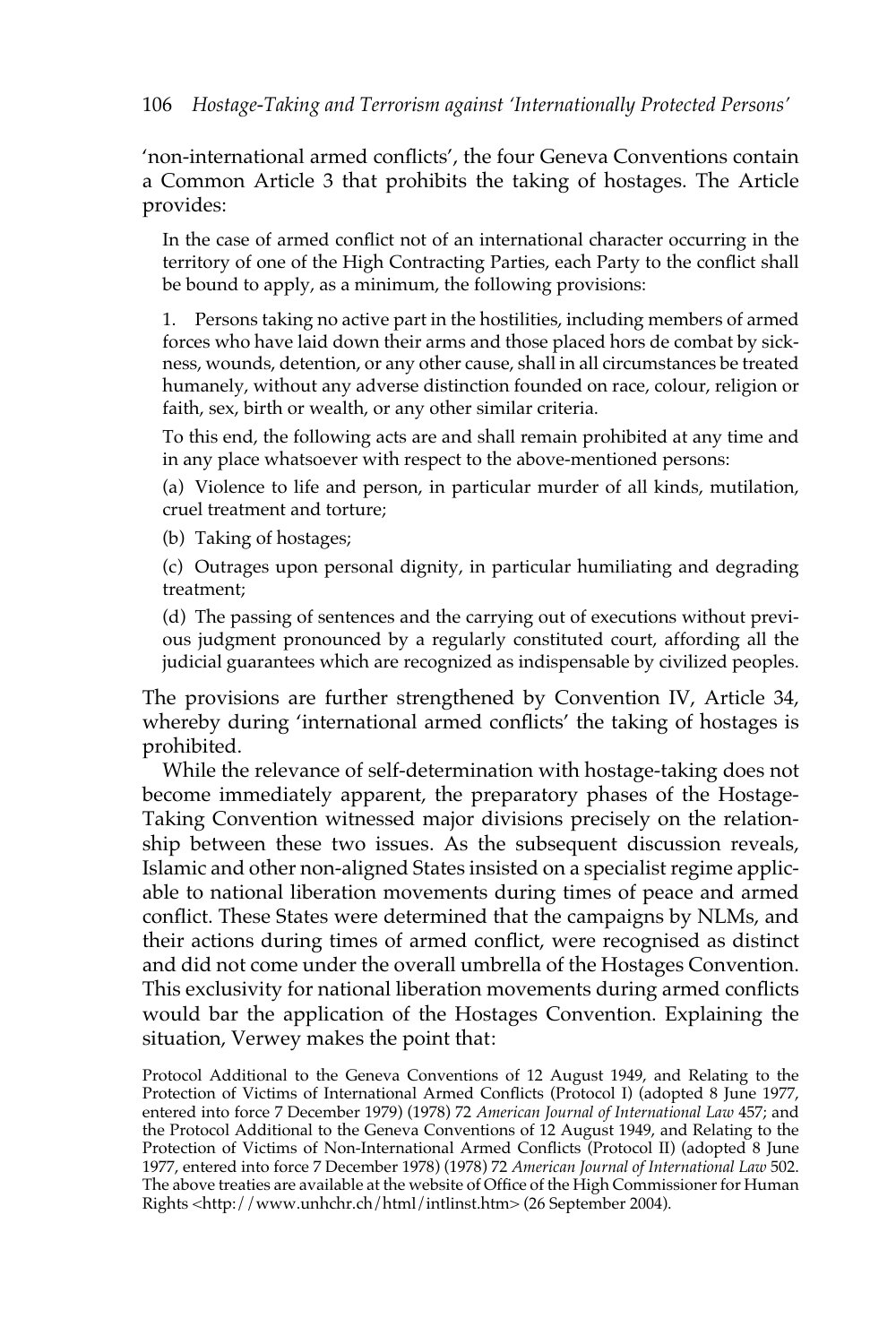[t]he pivot of the compromise was the agreement that [Article 12] on the scope of the Convention would refer to the law of armed conflict embodied in the Geneva Red Cross Conventions and Additional Protocols thereto in such a way as to preclude the conclusion that the Hostages Convention would supersede the law of Geneva.49

The First Additional Protocol adopted in 1977 enabled national liberation movements to be recognised as parties to 'international armed conflict'.50 The point of this furore was, as the Algerian representative argued:

not to codify the law of war or to redefine, in a separate convention, the requirements relating to the taking of hostages contained in the Additional Protocol of 1977 . . . As parties to international armed conflicts, national liberation movements were subject to the law of war, which in essence prohibited acts of hostage-taking.<sup>51</sup>

The Algerian delegate was correct, in that hostage-taking was prohibited by the so-called 'Geneva law'. International humanitarian law is, however, not comprehensive so that, for instance, the Common Article 3 of the four Geneva Conventions in dealing with 'non-international armed conflicts' does not cover hostage-taking of those members of armed forces who continue to take part in hostilities. There are other lacunae in the law which could be best exploited by national liberation movements. Thus in relation to:

Sick, wounded or shipwrecked members of armed forces who are in the power of the enemy as POW's, the enemy might well consider compelling a third party (for instance, a third state whose nationals belong to the same religion or tribe as the POW's in question) to perform a particular act by threatening to kill the POW's if it does not. As far as the law is concerned, it is not at all certain that the prohibition of killing POW's *ipso facto* entails a prohibition of the *threat* to kill them, let alone a prohibition of compulsion of a third party by a threat to them.<sup>52</sup>

Convention IV, in its application to international armed conflict, declares the taking of hostages to constitute 'grave breaches' leading to an *aut dedere aut judicare* obligation. Taking into account the restriction in the applicability of Convention IV only in so far as civilian populations is concerned:

[o]ne could very well conclude, therefore, that the obligation to prosecute or extradite hostage takers under the Geneva Conventions only applies to cases of hostage taking of those civilian persons protected under the terms of Convention IV during an international armed conflict.53

<sup>49</sup> Verwey, n 24 above, at 77.

<sup>50</sup> Article 1(4) Protocol 1.

<sup>51</sup> UN Doc A/33/39 at 66 (the delegate of Algeria).

<sup>52</sup> Verwey, n 24 above, at 80.

<sup>53</sup> *Ibid*, at 83–4 (emphasis added).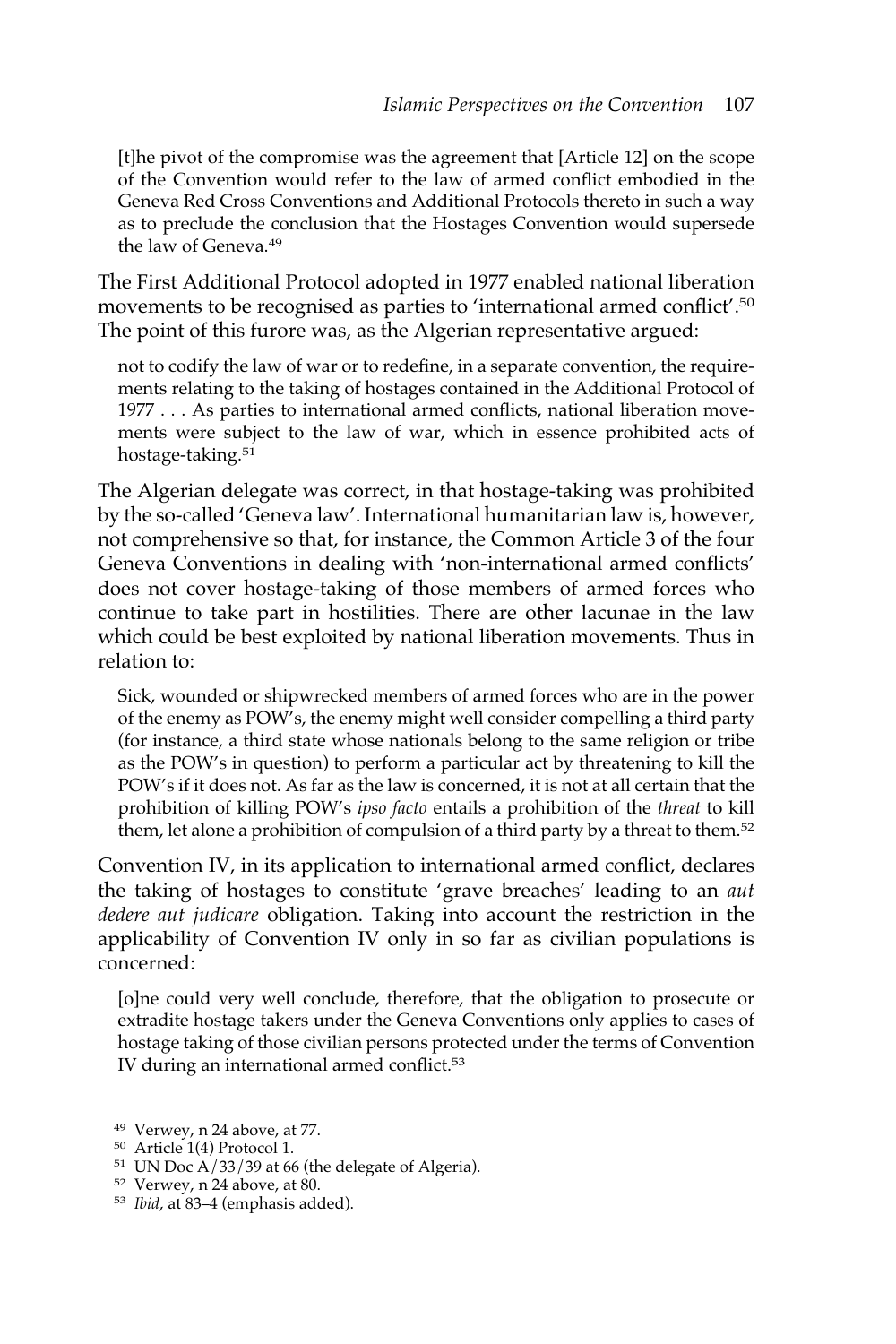The final product reflects a compromise: the Hostages Convention is inapplicable to national liberation movements during armed conflicts. Article 12 provides that:

. . . the present Convention shall not apply to an act of hostage-taking committed in the course of armed conflicts as defined in the Geneva Convention of 1949 and the Protocols thereto, including armed conflicts mentioned in article 1, paragraph 4, of Additional Protocol I of 1977, in which peoples are fighting against colonial domination and allied occupation and against racist regimes in the exercise of their right of self-determination, as enshrined in the Charter of the United Nations and the Declaration on Principles of International Law concerning Friendly Relations and Co-operation among States in accordance with the Charter of the United Nations.

Furthermore, according to Article 13:

This Convention shall not apply where the offence is committed within a single State, the hostage and the alleged offender are nationals of that State and the alleged offender is found in the territory of that State.

The objective of the 'package deal'<sup>54</sup> as reflected in Articles 12 and 13 of the Convention was to ensure a consensus. However, in reaching this consensus, numerous weaknesses are exposed. Firstly, in real terms, it is not always straightforward to establish a recognised legal status of a particular group—the current situation in Iraq reflects a tragic situation whereby, notwithstanding a highly questionable occupation of the country, the US military continues to regard the opposition as terrorists, militants or insurgents. Secondly, identification of an armed conflict could have substantial implications for such issues as the application of the Hostage-Taking Convention and the responsibility of the parties for extradition.

Despite its imperfections and 'not [being] usually considered as part of international humanitarian law and not [having been] drafted in the context of armed conflict',<sup>55</sup> the Hostages Convention retains an indelible image in the developments of international humanitarian law. The Statute of the Permanent International Criminal Court acknowledges hostagetaking as a war crime; the definition of hostage-taking is based upon the one established by the 1979 Convention.

# **Jurisdictional Approaches and Limitations in Extradition Proceedings**

The Convention provides a range of jurisdictional grounds including *lex loci*, <sup>56</sup> place of registration of aircrafts and ships, where the offence is

<sup>54</sup> Chadwick, n 1 above, at 107.

<sup>55</sup> RS Lee (ed), *The International Criminal Court: Elements of Crimes and Rules of Procedure and Evidence* (Ardsley NY, Transnational Publishers, 2001).

 $56$  Article  $5(1)(a)$ .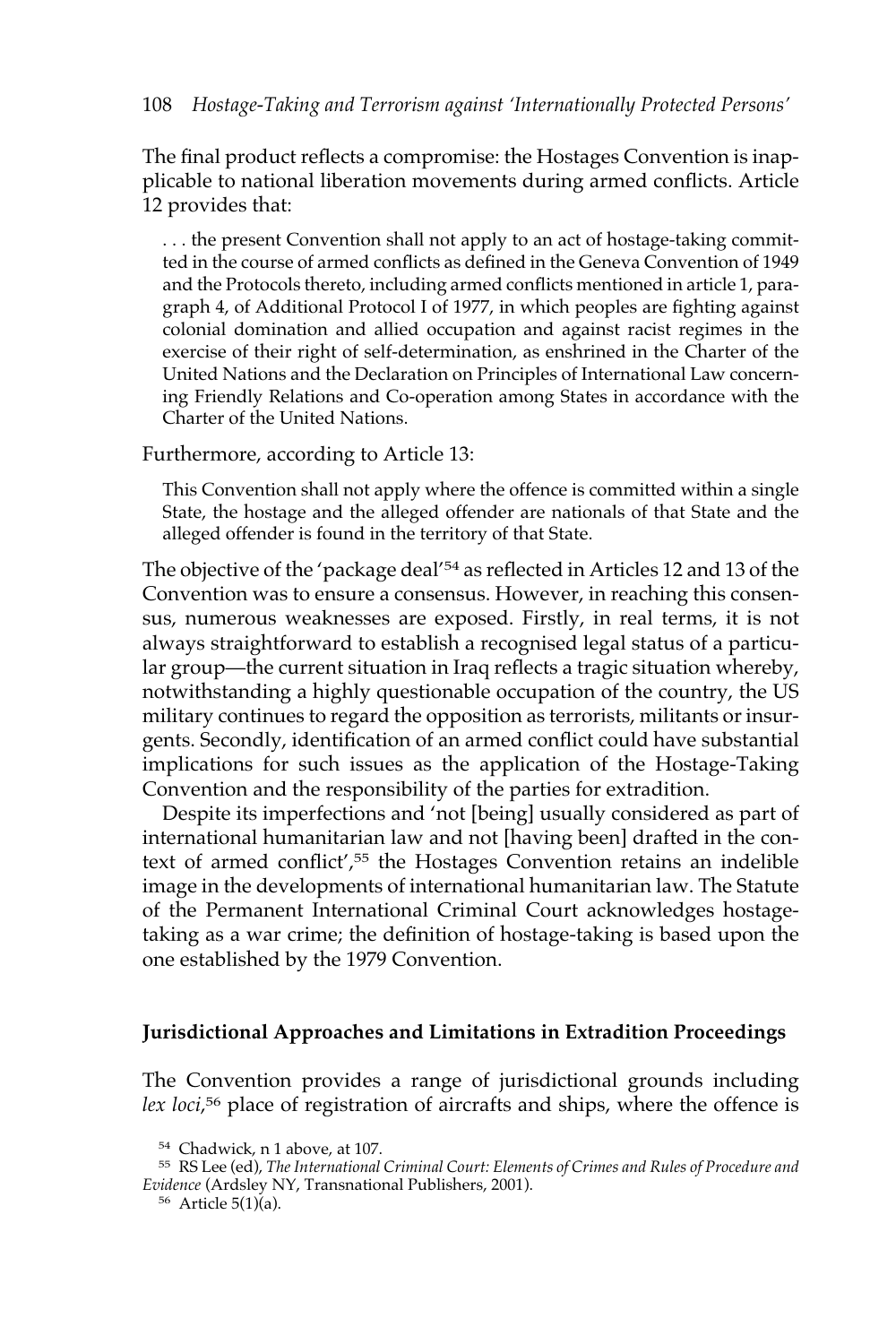committed,<sup>57</sup> nationality of the offender,<sup>58</sup> nationality of the hostage,<sup>59</sup> or the presence of the offender in its territory.<sup>60</sup> It is significant that one of the jurisdictional grounds relates to stateless persons who are habitually resident within a State. The relevant portions of Article 5(1)(b) read:

Each State Party shall take such measures as may be necessary to establish its jurisdiction over any of the offences as set forth in article 1 . . . by those stateless persons who have their habitual residence in its territory.

This provision was introduced at the behest of Arab States, who were concerned that stateless persons might be tried by a State unsympathetic to their cause.<sup>61</sup> The obvious example and the one which spurred the Arab States into action is that of the millions of Palestinian stateless individuals spread across many Arab States.<sup>62</sup> Further references are made to stateless persons in subsequent provisions of the treaty.63 In common with other treaties dealing with terrorism, the Convention affirms the principle of *aut dedere aut judicare*. The application of this principle means that in cases where the alleged offender is found in the territory of a State party, that State is under an obligation to extradite him or to submit his case before competent national authorities.<sup>64</sup> Following this principle, an attempt is made to ensure the trial of offenders. The Convention provides various assurances for ensuring a fair trial to the alleged offender. Question marks have been raised about the commitment of Arab/Islamic States in applying the *aut dedere aut judicare* provision. There are allegations that Islamic States lack objectivity and seriousness of purpose in the trial of Palestinians.<sup>65</sup> Accusations were for instance advanced against Egypt in the trial of hostage-takers of the *Achille Lauro*. 66

The issue of fairness in trial is addressed by the discrimination clause provided in Article 9. According to this Article, States are obliged to refuse

<sup>57</sup> *Ibid.*

<sup>59</sup> Article 5(1)(a).

<sup>60</sup> Article 5(2).

<sup>61</sup> Article 5(1)(b).

<sup>62</sup> On the issue of Palestinian Statelessness and refugeeism and its causes see below, chapter 7.

<sup>63</sup> See eg Article 6.

<sup>64</sup> Article 8(1).

<sup>65</sup> '. . . in the past, Arab terrorists who have succeeded in diverting aircrafts to Syria and Algeria have been rewarded while their captive passengers have been detained'. In a subsequent paper, the same author notes, 'members of the Arab bloc have often harbored accused perpetrators of unlawful acts against American and Israeli aircraft'. A Abramovsky, 'Multilateral Convention for the Suppression of Unlawful Seizure and Interference with Aircraft Part I: The Hague Convention' (1974) 13 *The Columbia Journal of Transnational Law* 381 at 383; also see A Abramovsky, 'Multilateral Convention for the Suppression of Unlawful Seizure and Interference with Aircraft Part II: The Montreal Convention' (1975) 14 *The Columbia Journal of Transnational Law* 268 at 300.

<sup>66</sup> See MD Larsen, 'The Achille Lauro Incident and the Permissible Use of Force' (1987) 9 *Loyola of Los Angeles Journal of International and Comparative Law* 481.

<sup>58</sup> Article 5(1)(b).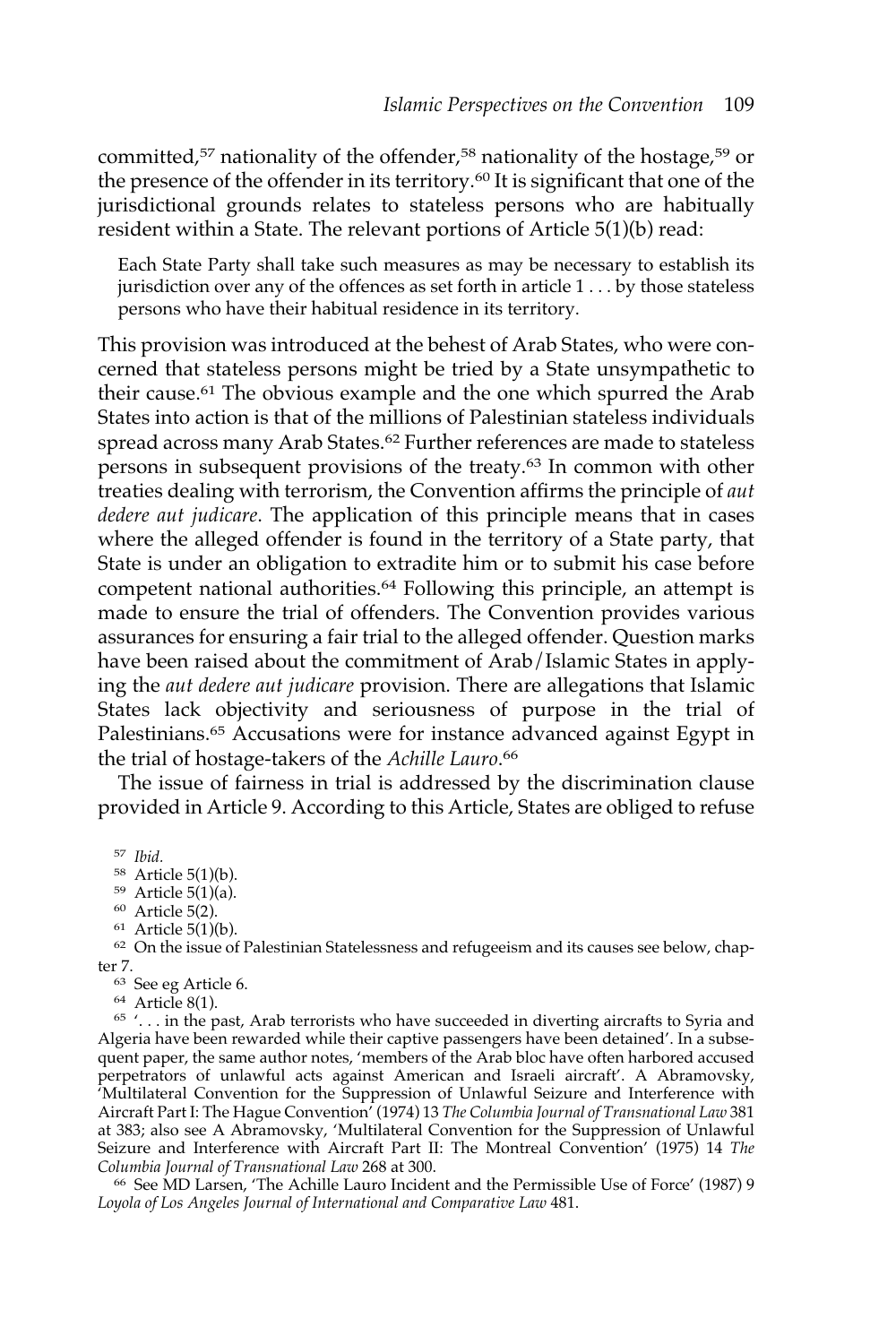extradition if there are substantial grounds for suspecting that extradition is being sought on the basis of race, religion, ethnic origin and political opinion and that the alleged offender may be discriminated against on any of the aforesaid grounds, or that he is not allowed to communicate with the State entitled to exercise diplomatic protection. These provisions were included at the behest of Jordan, an Islamic State and a member of the OIC. In its original form the Jordanian proposal read as follows:

No contracting State shall extradite an alleged offender if that State has substantial grounds for believing:

- (a) that the request for extradition for an offence set forth in article 1 has been made for the purpose of prosecuting or punishing a person on account of his race, religion, nationality or political opinion;
- (b) that that person's position may be prejudiced for any of these reasons;
- (c) that the appropriate authorities of the State of which he is a national, or if he is a Stateless person, the appropriate authorities of the State which he requests and which is willing to protect his rights, cannot communicate with him to protect his rights in the requesting State.<sup>67</sup>

The concern on the part of the Jordanian representative was that this particular treaty may be used as a tool for 'an international manhunt' and that all individuals, even the 'wrongdoers . . . had a right to human dignity'.<sup>68</sup> In further advancing his position, the Jordanian delegate noted:

[I]n a bilateral extradition treaty between neighbouring friendly States, there would normally be provisions to safeguard the rights of persons claimed. A Convention that might have the effect of exposing persons to different legal systems should have similar if not more safeguards.<sup>69</sup>

The Islamic and Arab States supported the Jordanian position. Explaining the various perspectives, Lambert notes:

At one end of the spectrum were the Arab countries, along with some other developing States, which strongly supported the Jordanian proposal. The Syrian representative, for example, argued that it was 'essential to ensure a humanitarian spirit', while the Algerian delegate asserted that the Convention must contain a provision which allows for the denial of extradition where there is a danger of an offender being prosecuted or punished as a result of religious or racial discrimination. The delegates of Iraq and Pakistan indicated that they viewed Article 9 as a necessary balance to Article 8. At the other end of the spectrum were States, most notably the Soviet Union and its allies, which were vehemently opposed to inclusion of this type of provision. These States asserted that such a provision would allow parties to avoid their obligations under the

<sup>67</sup> See Third Report of the Hostages Committee, p 16, paras 64–6.

 $68$  UN Doc A/ $32/39$  at 27.

<sup>69</sup> UN GAOR, 34th Sess C6 (12th mtg) p 6, para 22. UN Doc A/C.6/34/SR.12 (1979).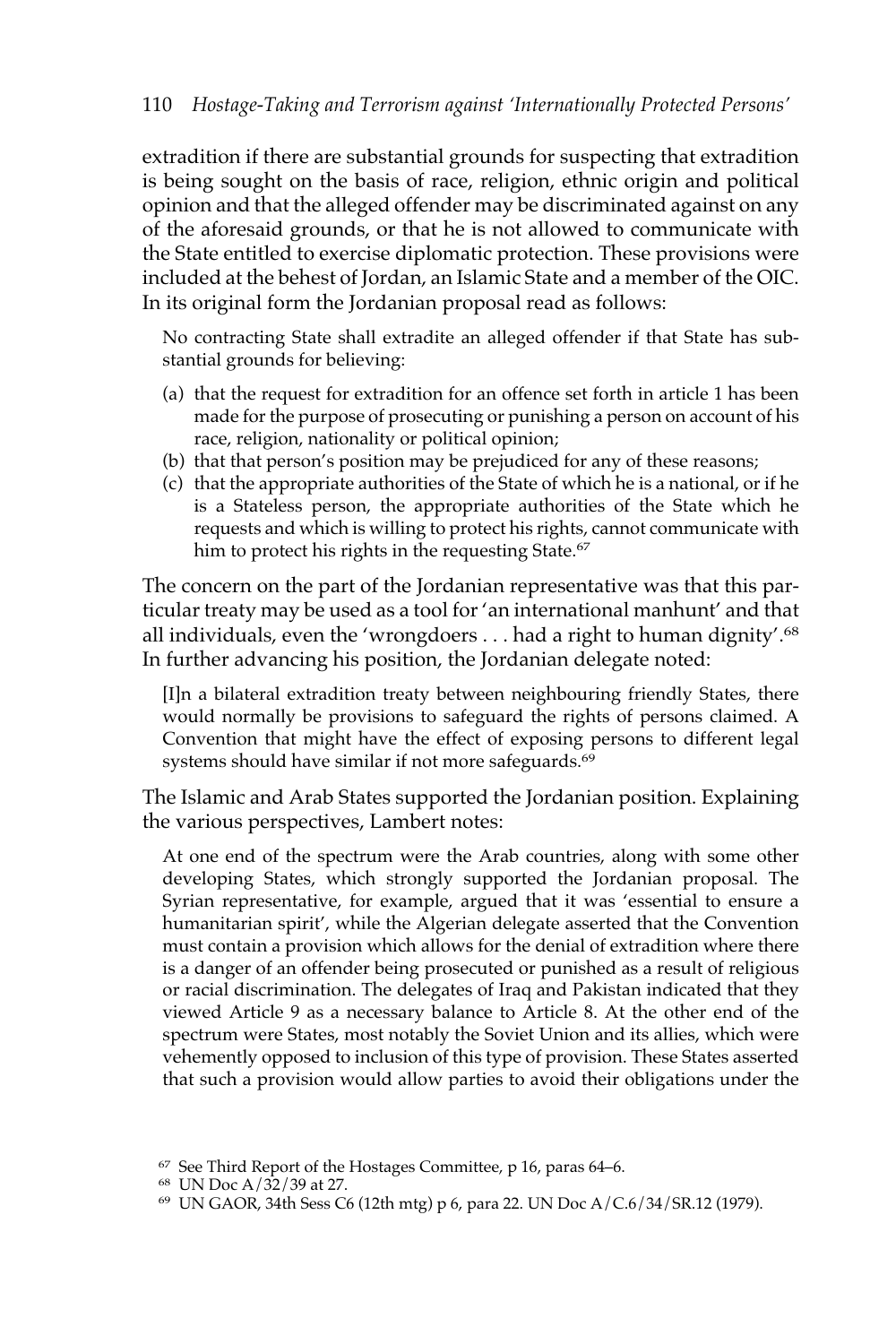Convention and would undermine the 'principle of inevitability of punishment'.70

The provisions of Article 9 were controversial, eventually being agreed 'at the end of three years of difficult negotiations when the text was otherwise substantially agreed upon  $\ldots$ .<sup>71</sup> The ultimate comprise, it would appear, was reached on the understanding that the requirements of communications could be satisfied either through the good office of the another State or through an agency such as the International Committee of the Red Cross.72

In a trial with an international dimension, one aspect of procedural fairness requires that appropriate bodies and individuals be intimated. Within the Hostage-Taking Convention, it is incumbent upon the State holding trials to inform the Secretary-General of the United Nations of the outcome of the proceedings. The Secretary-General of the United Nations is in turn required to pass on information to the relevant States, international organisations, and other interested parties. The provision, although not contained in earlier drafts of the treaty, was inserted in the final stages of the deliberations at the behest of Nigeria.73

Article 14 reiterates a fundamental principle of international law. It affirms the prohibition of any violations of territorial integrity or political independence of a State in contravention of the provisions of the United Nations Charter. Islamic States also had an input into the drafting of what emerged as Article 14. The original Article proposed inter alia by Tanzania, Algeria, Libya and Egypt read: 'States shall not resort to the threat or use of force against the sovereignty, territorial integrity or independence of other States as means of rescuing hostages.'74

Such a provision was clearly motivated by a determination to prevent a repeat of the Entebbe Affair. The aim was to declare that for the future such aggressive and war-like operations were deemed illegal. The Syrian representative had argued that:

Nothing in the Convention can be construed as justifying in any manner the threat or use of force or any interference whatsoever against the sovereignty, independence or territorial integrity of peoples and States, under the pretext of rescuing or freeing hostages.<sup>75</sup>

<sup>73</sup> See Third Report of the Hostages Committee, at 14, para 55.

<sup>70</sup> First Report of the Hostages Committee, at 36, para 31.

<sup>71</sup> M Halberstam, 'Terrorist Acts Against and On Board Ships' (1989) 19 *Israel Yearbook of Human Rights* 331 at 338.

<sup>72</sup> *Ibid*, at 338.

<sup>74</sup> UN Doc A/AC.188/L.7 in the First Report of the Hostages Committee 111.

<sup>75</sup> UN Doc A/AC.188/L.11 in First Report of the Hostages Committee 112. Comments of the Syrian Representative *ibid* at 84, para 6.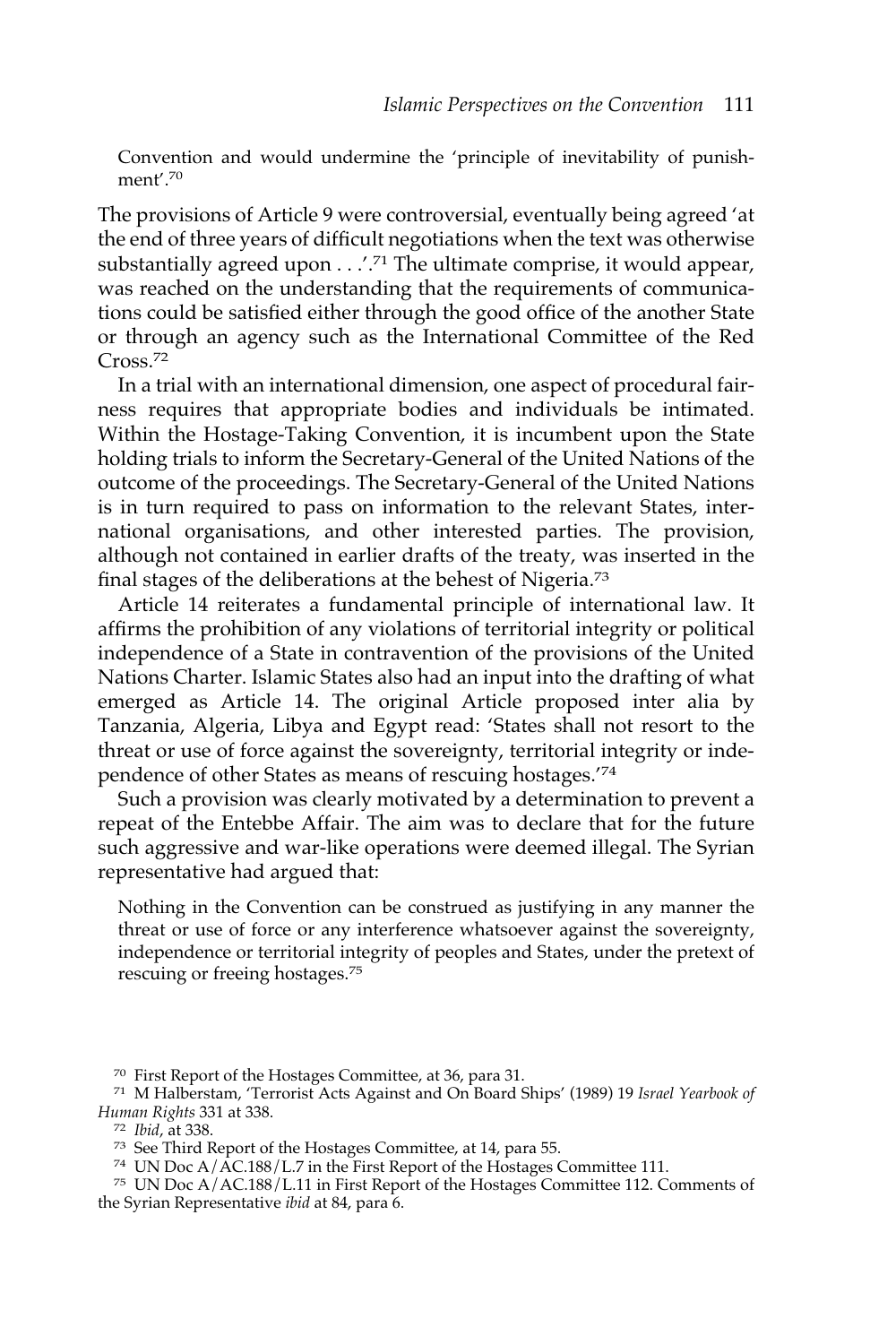## 112 *Hostage-Taking and Terrorism against 'Internationally Protected Persons'*

Another example of this situation was to take place with the United States' attempts to rescue its diplomats from Iran, an issue which shall be examined in further detail in this chapter.

#### INTERNATIONALLY PROTECTED PERSONS AND INTERNATIONAL LAW<sup>76</sup>

Diplomacy and the art of treating diplomats and emissaries have been major preoccupations of international relations.<sup>77</sup> The value of ensuring a safe environment for foreign diplomats and emissaries was recognised by pre-modern societies as a cardinal principal of governance, a point reiterated by the Vienna Convention on Diplomatic Relations (1961).78 The Preamble to the Convention notes: 'peoples of all nations from ancient times have recognized the status of diplomatic agents.'79 Many of the historic concepts have now crystallised into 'hard' law through international treaties including the Vienna Convention on Diplomatic Relations  $(1961)$ ,<sup>80</sup> the Vienna Convention on Consular Relations  $(1963)$ ,<sup>81</sup> and the New York Convention on the Prevention and Punishment of Crimes against Internationally Protected Persons (1973).

International law accords special protection to a range of individuals, institutions and to movable and immovable property. Diplomats, consular staff and other emissaries, the so-called 'internationally protected persons', are however particularly vulnerable. Their physical location and the nature of their engagements renders them exposed to actions of unscrupulous and unprincipled administrations.<sup>82</sup> More frequently, they

<sup>76</sup> CL Rozakis, 'Terrorism and the Internationally Protected Persons in the light of ILC Draft Article' (1974) 23 *International & Comparative Law Quarterly* 32; S Mahmoudi, 'Some Remarks on Diplomatic Immunity from Criminal Jurisdiction' in S Mahmoudi *et al* (eds), *Festskrift Till Lars Hjerner: Studies in International Law* (Stockholm, Norstedt, 1990) 327–61; M Hardy, *Modern Diplomatic Law* (Manchester, Manchester University Press, 1968); LS Frey and ML Frey, *The History of Diplomatic Immunity* (Columbus, Ohio State University Press, 1999); B Sen, *A Diplomat's Handbook of International Law and Practice* 3rd edn (Dordrecht, Martinus Nijhoff Publishers, 1988); MN Shaw, *International Law* 5th edn (Cambridge, Cambridge University Press, 2003) 668–93.

<sup>77</sup> See works cited in n 76 above. Dembinski, n 1 above; Elagab, n 1 above; D Elgavish, 'Did Diplomatic Immunity Exist in the Ancient Near East?' (2000) 2 *Journal of the History of International Law* 73; G Mattingly, *Renaissance Diplomacy* (New York, Dover Publications, 1988).

<sup>78</sup> (1965) 19 UKTS; Cmnd 2565; 500 UNTS 95; (1961) 55 *American Journal of International Law* 1064. See Shaw, n 76 above, at 669–75.

<sup>79</sup> See Preamble to the Convention.

80 Vienna Convention on Diplomatic Relations (adopted 18 April 1961, entered into force 24 April 1964) 1965 UKTS 19; Cmnd 2565; 500 UNTS 95; (1961) 55 *American Journal of International Law* 1064.

<sup>81</sup> Vienna Convention on Consular Relations (adopted 24 April 1963, entered into force 19 March 1967) 1035 UNTS 167; (1974) 13 ILM 41.

<sup>82</sup> See below, the *Iran Hostages Crises*. Also note the detentions of western diplomatic staff by Saddam Hussein's regime in the aftermath of first Gulf war (1990–91). See BK Bodine, 'Saddam's Siege of Embassy Kuwait: A Personal Journal' in JG Sullivan (ed), n 1 above, at 113–31.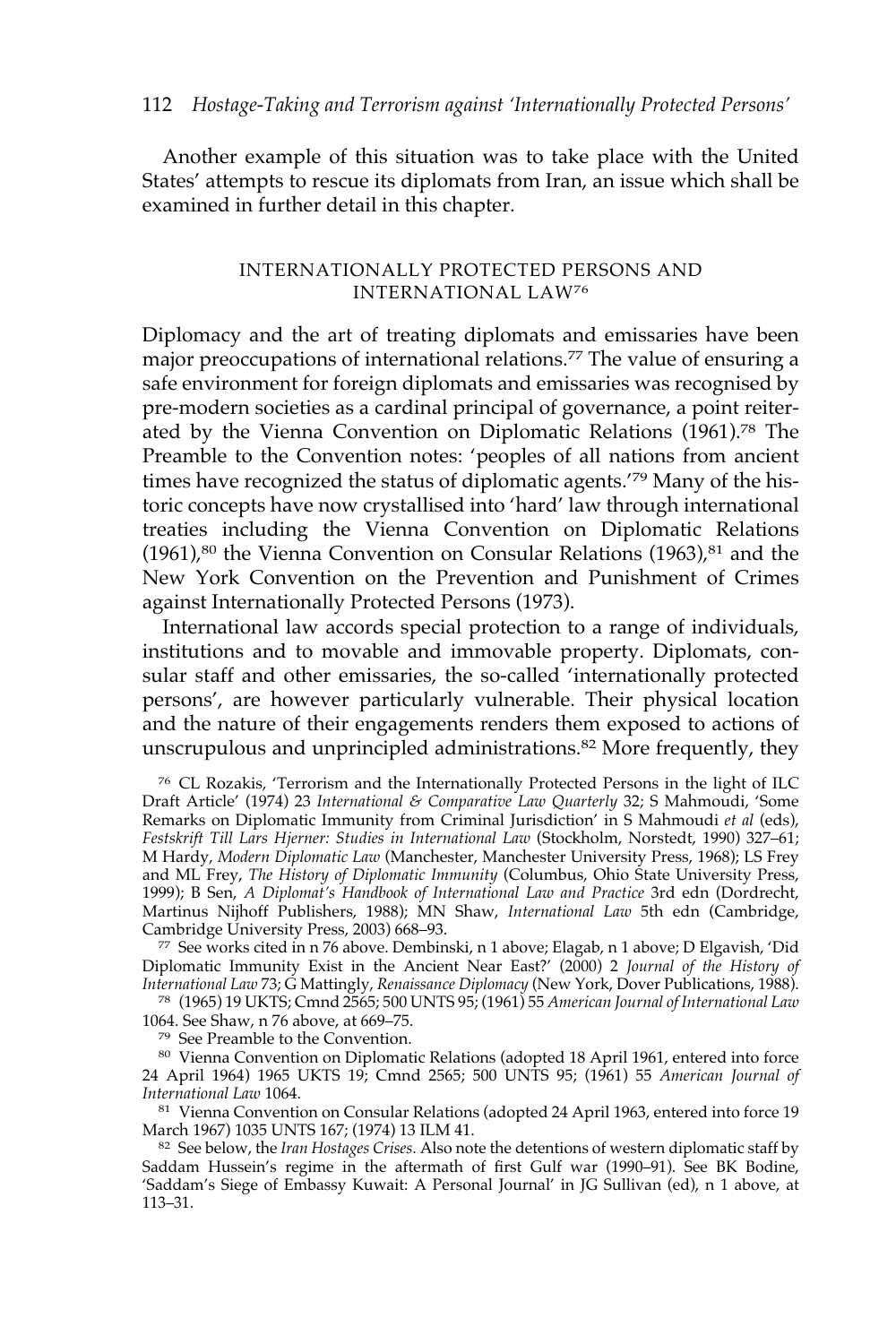are targeted by terrorist organisations, the properties and assets of their States being primary objects of destruction and devastation. As the assassination of Sergio Vieira de Mello, the United Nations envoy in Iraq, affirms, targeting internationally protected persons not only undermines the structures and systems of governance but can provide substantial publicity to the operations of terrorist networks.<sup>83</sup> Iraq, under the current political environment remains a highly volatile State with a lack of security for all, including internationally protected persons. That said, it is also the case that the threat to internationally protected persons has escalated into a major global concern. International criminal law has made responses, although they are limited and in practice largely ineffectual. The principal instrument in the armoury of international criminal law is the New York Convention on the Prevention and Punishment of Crimes against Internationally Protected Persons, the provisions of which will be examined in detail below. The focus of the present study is upon analysing the salient features of the Islamic diplomatic laws. In conducting such an exercise, the analysis brings out the contributions which the *Sharia* has made towards developing modern norms of diplomatic protection. A further and final objective of this assessment is to raise principal points of concern emanating from specific modern Islamic practices.

## THE NEW YORK CONVENTION AND INTERNATIONALLY PROTECTED PERSONS

Since the ending of the Second World War, crimes against internationally protected persons have developed into a major global concern.<sup>84</sup> According to one study, during 1946–1980, there were no fewer than 186 attacks either against diplomats or against diplomatic missions themselves; 44 deaths occurred in the process.<sup>85</sup> A proliferation of incidents led the international community to adopt binding instruments condemning and criminalising hostage-taking in all its forms. One unfortunate example of the violation of the rights of internationally protected persons was the murder of the ambassador of Yugoslavia in Stockholm in April 1971.<sup>86</sup>

<sup>83</sup> Top UN Envoy Killed in Baghdad Blast' BBC News 20 August 2003 <http://news.bbc.co.uk/1/hi/world/middle\_east/3165737.stm> (21 August 2003).

<sup>84</sup> See Data of Attacks on Internationally Protected Persons provided in NK Hevener (ed), *Diplomacy in a Dangerous World: Protection for Diplomats under International Law* (Boulder and London, Westview Press, 1986) 67–71; JF Murphy, 'The Future of Multilateralism and Efforts to Combat International Terrorism' (1986) 25 *The Columbia Journal of Transnational Law* 35 at 46; J Brown, 'Diplomatic Immunity: State Practice under the Vienna Convention on Diplomatic Relations' (1988) 37 *International & Comparative Law Quarterly* 53.

<sup>85</sup> Dembinski, n 1 above, at 167.

<sup>86</sup> See the Pavelic Papers, 'Miro Baresic's Deportation from Sweden' (December 1987) <http://www.pavelicpapers.com/documents/baresic/mb0002.htm> (10 September 2004).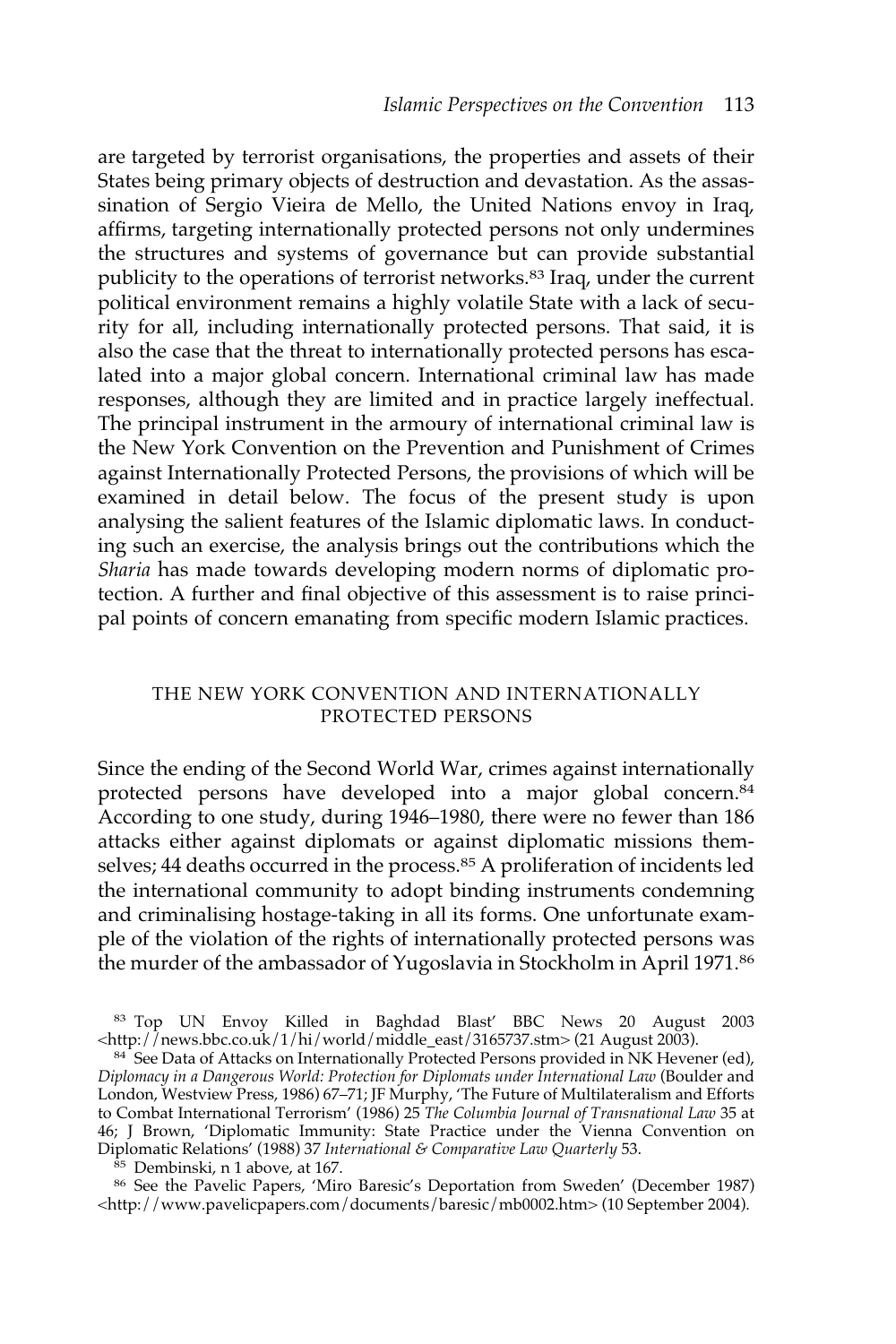A further, more publicised instance was hostage-taking in Vienna during 1975 whereby terrorists seized 60 OPEC ministers.87

Amidst this cycle of violence the United Nations was involved in taking legislative measures to counter attacks on internationally protected persons. In April 1971, the representative of the Netherlands had requested the President of the United Nations Security Council for a binding instrument to overcome existing gaps in international law. This proposal was transmitted to the ILC.88 The ILC put the question of the protection of the inviolability of diplomats on its agenda for the 1972 session and proceeded to draft articles pertaining to this matter. Simultaneously a working group was established which drew up and presented twelve draft articles to the ILC during the same session.<sup>89</sup> The drafts were discussed, and amendments were submitted by the ILC to the General Assembly's Sixth (Legal) Committee. While there were concerns over some issues, the draft on the whole was well received.

In 1973, the General Assembly adopted by consensus Resolution 3166 (XXVIII) attached to which is the Convention on the Prevention and Punishment of Crimes against Internationally Protected Persons, including Diplomatic Agents (1973).<sup>90</sup> This Convention (also known as the New York Convention) represents the most far-reaching global instrument dealing with crimes committed against Internationally Protected Persons. It has, in the words of Dembinski, three primary functions:

a) to make sure that every person committing or participating in a crime covered by the Convention will be tried or extradited and will not remain unpunished; b) to dissuade in this way possible offenders from committing these crimes and finally,  $c$ ) to secure a minimum of international co-operation in preventing them.<sup>91</sup>

The New York Convention protects certain categories of persons from the offences of murder, kidnapping or other attacks upon their official premises, private accommodation and means of transportation. Attempts to commit any such acts are also categorised as offences.<sup>92</sup> Similarly according to Article 2, actions as accomplices and participants are deemed criminal offences.93 In detailing the category of internationally protected persons, Article 1 provides that for the purposes of this Convention:

<sup>88</sup> Dembinski, n 1 above, at 13.

<sup>92</sup> Article 2(1)(d).

<sup>93</sup> Article 2(1)(e).

<sup>87</sup> See 'Suspect in OPEC Hostage-taking Arrested' 15 October 1999 <http://www.ict.org.il/ spotlight/det.cfm?id=340>; 'Repentant German Terrorist Given Nine-year Sentence' 15 February 2001 <http://www.ict.org.il/spotlight/det.cfm?id=566> (20 April 2004); B Davies, *Terrorism: Inside a World Phenomenon* (London, Virgin Books, 2003) 103–6.

<sup>89</sup> *Ibid,* at 13.

<sup>90</sup> Adopted 14 December 1973, entered into force 20 February 1977; 1035 UNTS 167; (1974) 13 ILM 41.

<sup>91</sup> Dembinski, n 1 above, at 167–8.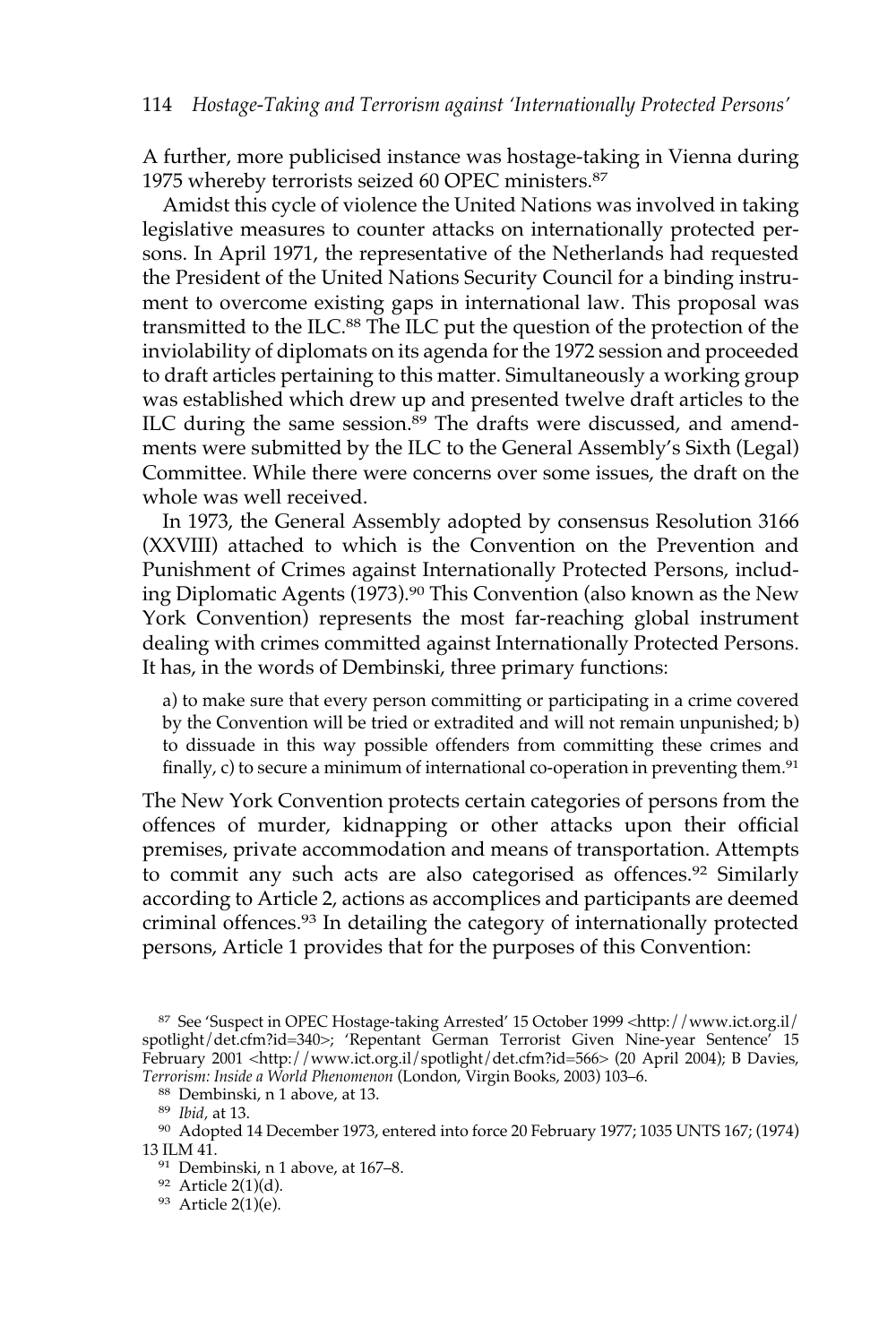- 1 'Internationally Protected Person' means
	- (a) a Head of State, including any member of a collegial body performing the function of a Head of State under the constitution of the State concerned, a Head of Government or a Minister for Foreign Affairs, whenever any such person is in a foreign State, as well as members of his family who accompany him;
	- (b) any representative or official of a State or any official or other agent of an international organization of an intergovernmental character who, at the time when and in the place where a crime against him, his official premises, his private accommodation or his means of transport is committed, is entitled pursuant to international law to special protection from any attack on his person, freedom or dignity, as well as members of his family forming part of his household.

States are required to co-operate with one another in the prevention of crimes against internationally protected persons. Efforts to prevent such crimes entail 'exchange of information and co-ordinating the taking of administrative and other [appropriate] measures'94 as well as taking 'all practicable measure to prevent preparations in their respective territories for the commission of those crimes within or outside their territories'.95 The jurisdiction of the State is established when crimes are committed against internationally protected persons either in its territory, on board a ship or aircraft registered in that State or when the offender is one of its nationals.96 The State is under an obligation to take all necessary steps to establish its jurisdiction if it fails to extradite the individual to another State, thereby confirming the principle *aut dedere aut judicare*. <sup>97</sup> Aspects of this principle are further elaborated through Articles 6 and Articles 7. According to Article 6, parties are required to take appropriate measures to ensure the presence of the alleged offender either to stand trial or to be extradited. These measures are to be reported through the Secretary-General of United Nations to the State where the offence is committed, 98 to the State(s) of which the alleged offender is a national, or, in the case of a stateless person, the State where he is permanently resident,<sup>99</sup> State or States where the internationally protected person is either a national or on whose behalf he was executing his functions,<sup>100</sup> and all other concerned States and international organisations.<sup>101</sup>

- <sup>94</sup> Article 4(b).
- <sup>95</sup> Article 4(a).
- <sup>96</sup> Article 3(1).
- <sup>97</sup> Article 3(2).
- <sup>98</sup> Article 6(1)(a).
- <sup>99</sup> Article 6(1)(a).
- <sup>100</sup> Article 6(1)(c).
- <sup>101</sup> Article 6(1)(d)(e).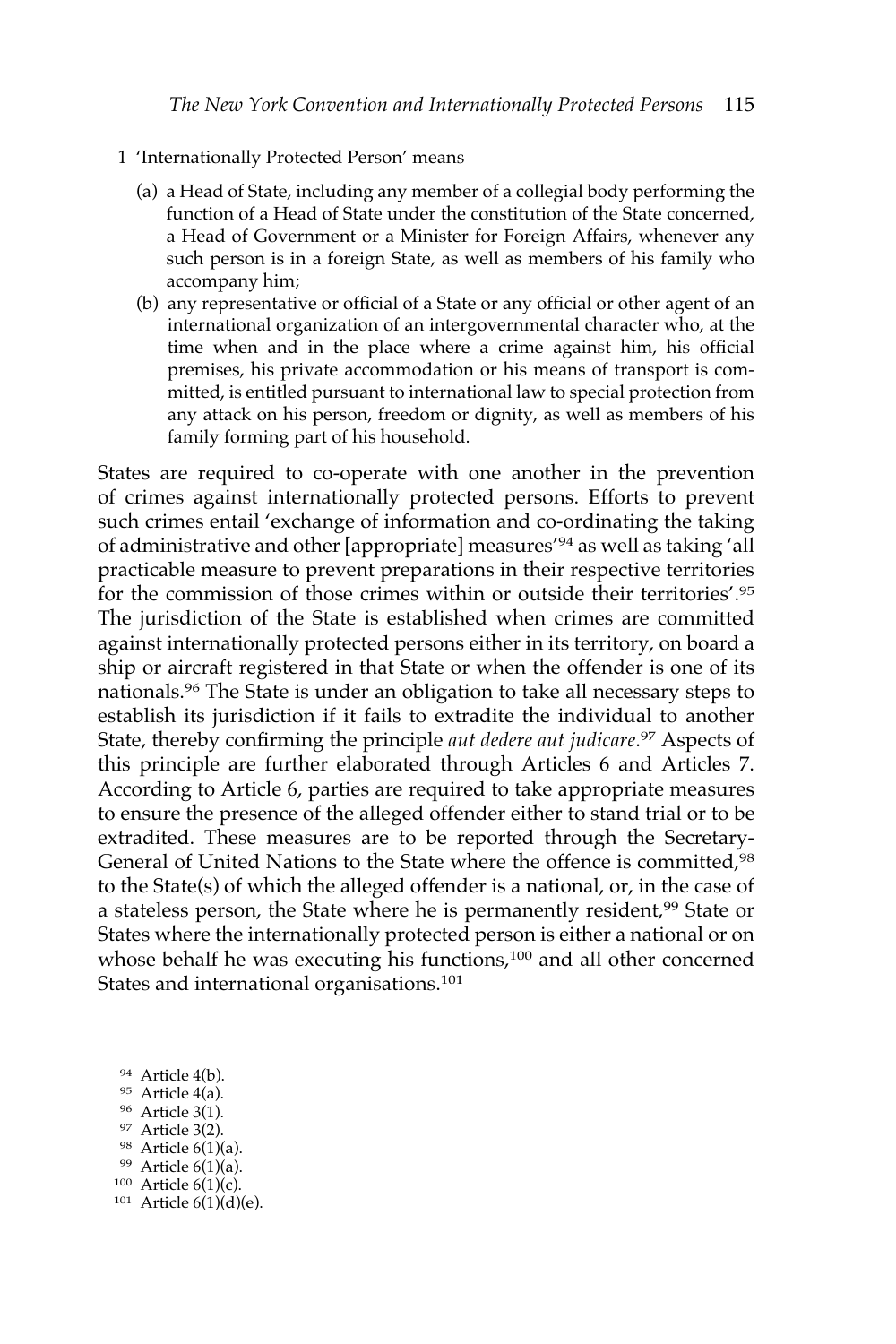Article 7 addresses the core of the obligations enshrined in *aut dedere aut judicare.* It notes that:

[t]he State Party in whose territory the alleged offender is present shall, if it does not extradite him, submit, without exception whatsoever and without undue delay, the case to its competent authorities for the purpose of prosecution, through proceedings in accordance with the laws of that State.

Article 8 in dealing with extradition matters adopts a broad approach. According to Article 8(1), to the extent to which offences in the Convention are not contained in any extradition treaty, State parties are required to include them as extraditable offences. Furthermore, according to Article 8(2) and 8(3) the present treaty provides a sufficient basis for extradition to take place. For the purposes of extradition, the crimes provided for in the Convention are to be treated as not only in the place in which they occurred but also in the territories of the States required to establish their jurisdiction.

The Convention maintains a focus on the rights of internationally protected persons, although at the same time there is also a concern for preserving the fundamental rights of the alleged offender. Article 9 provides that 'any person regarding whom proceedings are being instituted . . . shall be guaranteed fair treatment at all stages of stages of the proceedings'. The value of this Article goes well beyond ensuring the human rights of the alleged offender to represent an indispensable counterbalancing factor to the increased powers that State parties acquire by the provisions against 'alleged Offenders'.102

A commitment to uphold the fundamental rights of the accused is further reinforced through the course of trials, during which State parties undertake to afford each other full assistance and co-operation with criminal proceedings, including the supply of evidence at their disposal necessary for the proceedings.103 Disputes arising from the Convention are subject to arbitration and settlement by the International Court of Justice.<sup>104</sup>

So far as the Convention on the Prevention and Punishment of Crimes against Internationally Protected Persons is concerned, while a number of Islamic States have made declarations or entered reservations, these relate principally to two issues. The first concerns the unacceptability of Islamic States being bound by the provisions of Article 13(1), which provides the ICJ with jurisdiction to settle a dispute at the behest of one of the parties to the dispute. The reservations to the jurisdiction of the ICJ are widespread not only in relation to the present Convention, but also in other international treaties. This is particularly the case with some of the leading

<sup>102</sup> Rozakis, n 76 above, at 61.

<sup>103</sup> Article 10(1).

<sup>104</sup> Article 13(1).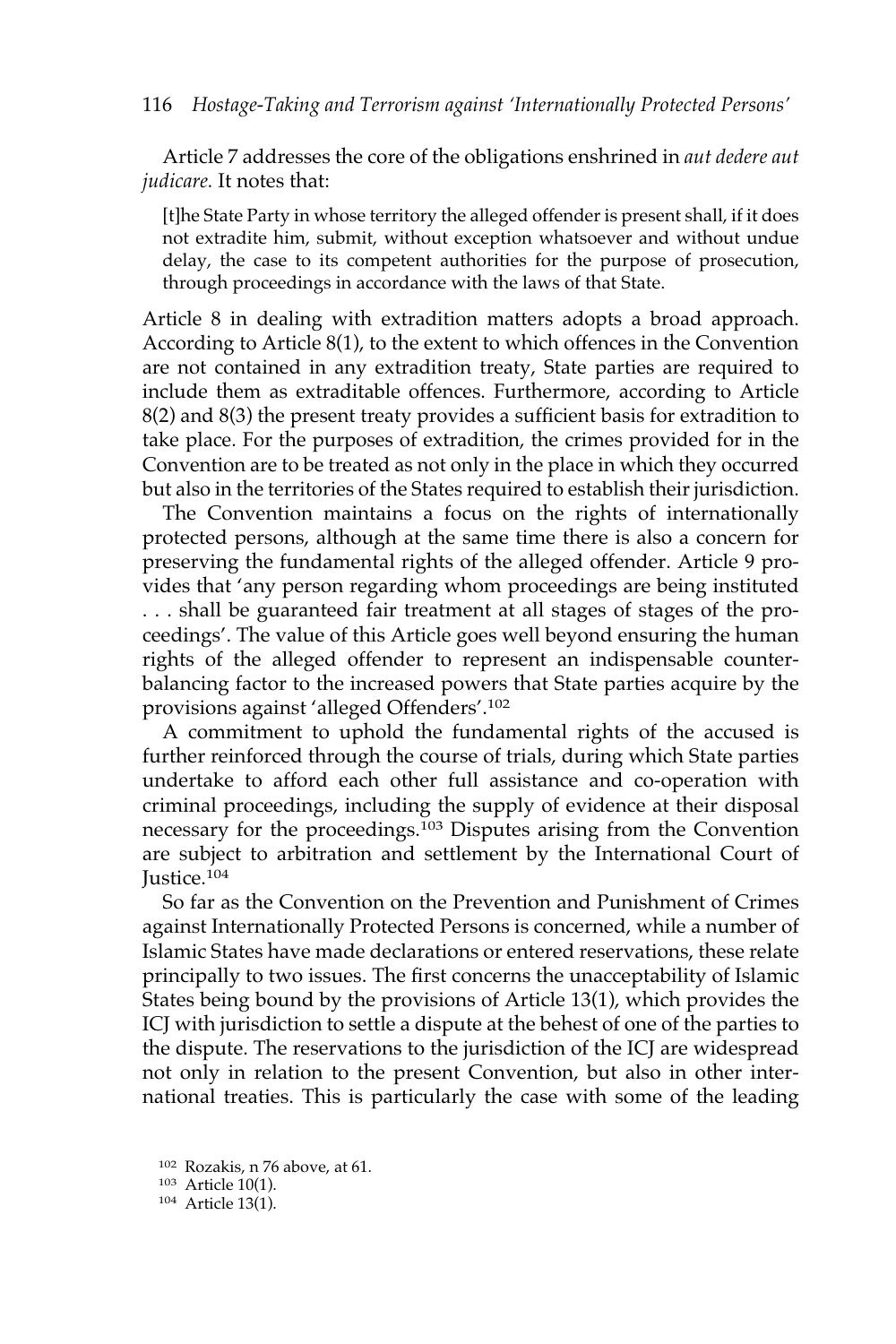human rights treaties.<sup>105</sup> There are no peculiarly ideological bases for entering a reservation. States are reluctant to subject themselves to the automatic jurisdiction of an international tribunal or court, without providing a specific consent. Algeria, Iraq, Kuwait, Pakistan, the Syrian Arab Republic, Tunisia and Yemen have all made reservations to Article 13(1). The second set of reservations are, however, based on ideological grounds. Iraq, Jordan, Kuwait, the Syrian Arab Republic and Yemen have made declarations stating that their accession to the Convention does not signify recognition of the State of Israel.

# ISLAMIC PERSPECTIVES ON THE PROTECTION OF DIPLOMATS

Islamic diplomatic law remains a firmly established part of the *Sharia* and *Siyar*. Furthermore, and as noted earlier, Islamic practices contributed to the overall growth of the subject in general international law.106 Under Islamic law, diplomats are accorded protection and immunities, including protection from arrest and detention. There are references to the security and well-being of diplomats in the primary as well as secondary sources of Islamic law.<sup>107</sup> In our earlier analysis, the Islamic concept of *amân* was examined.<sup>108</sup> The application of *amân* to foreign diplomats and emissaries has meant guarantees of their complete physical and personal protection. The pledge of *amân* is legally enforceable, its violations are rendered impermissible. The *Qur'an* places a mandatory injunction on Islamic States to secure the personal safety and well-being of diplomats and their families. In his analysis of the *Qur'an*, Professor Bassiouni makes the following observations:

The Koran in *Surat al Naml* (27:23–44) supports that proposition in its description of the exchanges of envoys between the prophet Sulaiman (Solomon) (992–952 BC) and Bilqis, Queen of Sheba. Bilqis is described as having sent a delegation bearing gifts to Sulaiman, who considered it an insult (an attempt to bribe him). Sulaiman rejected the gifts and sent the delegation back. In the same *Surat*, it is stated (by Bilqis):

But I am going to send him a present, and wait to see with what answer my ambassadors return. [27:35]

<sup>105</sup> See B Clark, 'The Vienna Convention Reservations Regime and the Convention on Discrimination against Women' (1991) 85 *American Journal of International Law* 281. Also see RJ Cook, 'Reservations to the Convention on the Elimination of All forms of Discrimination against Women' (1990) 30 *Virginia Journal of International Law* 643; WA Schabas, 'Reservations to the United Nations Convention on the Rights of the Child' (1996) 18 *Human Rights Quarterly* 472.

<sup>106</sup> Chapter 2 above.

<sup>107</sup> MC Bassiouni, 'Protection of Diplomats under Islamic Law' (1980) 74 *American Journal of International Law* 609 at 610.

<sup>108</sup> Chapter 2 above.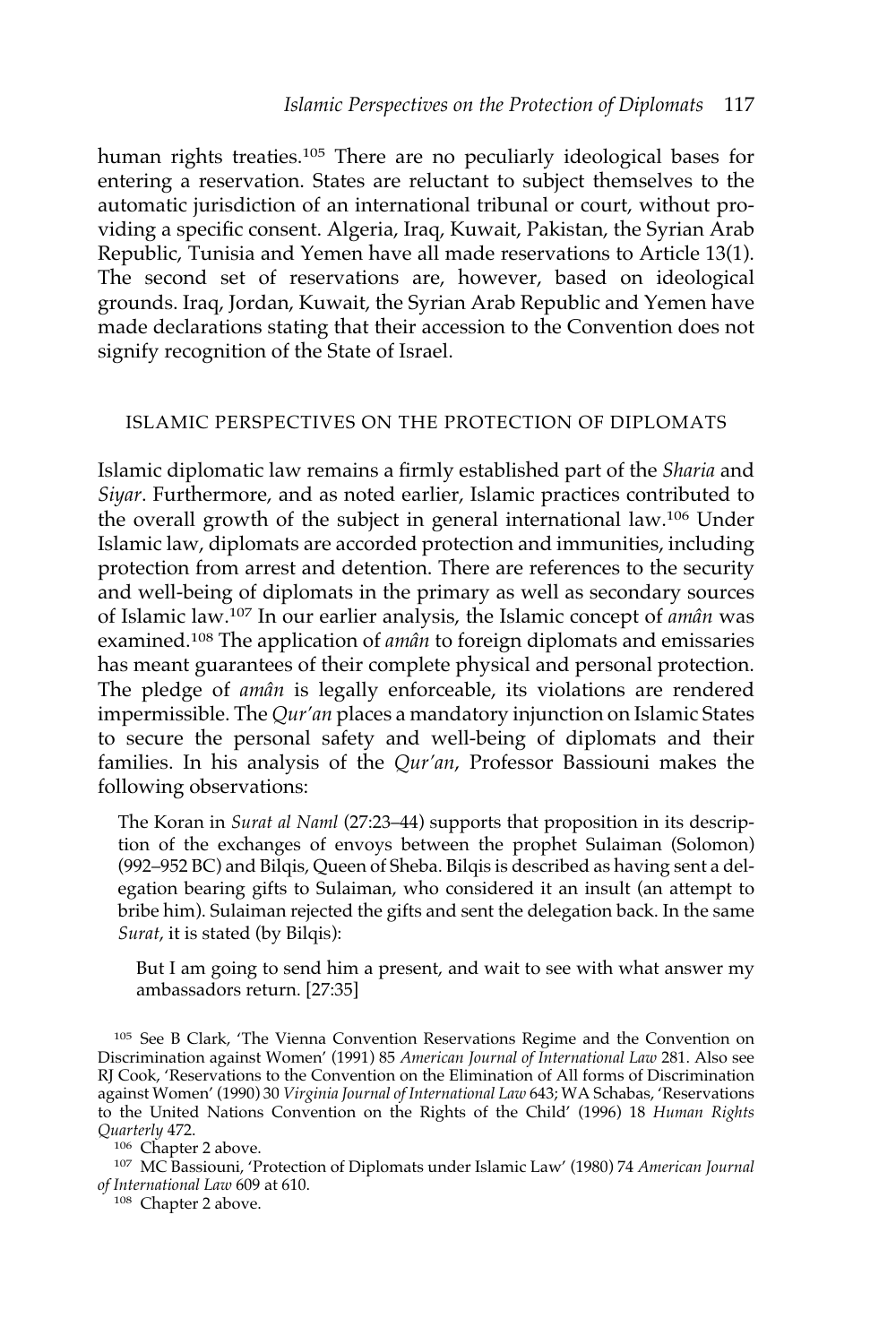# 118 *Hostage-Taking and Terrorism against 'Internationally Protected Persons'*

[the response of Sulaiman]

Go back to them, and be sure we shall come to them with such haste as they will never be able to meet: we shall expel them from there in disgrace, and they will feel humiliated. [27:37]

These verses clearly indicate that emissaries were contemplated as the ordinary means of diplomatic communications between Muslim and non Muslim heads of state, and that the emissaries were immune from the wrath of the host state and were not held responsible for the acts or messages sent by their head of state. Thus, even when Sulaiman was offended, he did nothing against the emissaries but send them back whence they came. There is therefore a dual Koranic mandate that no Muslim state may transgress: protection must be granted to envoys, and expulsion is the only sanction to be taken against them.109

The *Qur'anic* injunctions are further strengthened by the *Sunna* of Muhammad. After the conquest of Mecca and the establishment of the first Muslim State:

deputations received by the Prophet . . . enjoyed not only immunity but also preferred treatment, which applied to the envoys and their staff and servants. They were not to be molested, mistreated, imprisoned or killed. Envoys also had freedom of religion, as is demonstrated by the delegation of Christians of Najran who held their services in a mosque. . . in fact, so great was the Prophet's belief in the immunity of envoys that during that period when Abu-Ra'fi, the emissary of Quraish, wanted to convert to Islam, the Prophet admonished him:

I do not go back on my word and I do not detain envoys [you are an ambassador]. You must, therefore, go back and if you still feel in your heart as strongly about Islam as you do now, come back [as a Muslim].<sup>110</sup>

There is further compelling evidence of the respect and dignity to be accorded to diplomats within Islamic law. In bringing forth this evidence, Zawati relies upon the Prophet's *Hadith*. He writes:

To enable them to exercise their duties and functions, diplomatic agents enjoy full personal immunity under Islamic international law. They are not to be killed, maltreated or arrested even if they are convicted or have a criminal record. The prophet Muhammad granted these privileges and immunities to diplomatic envoys in his lifetime. Two incidents are on record: first, the prophet granted immunity to Ibn al-Nawwāha and Ibn Athāl, the emissaries of Musaylama—the liar—, in spite of their extremely rude behaviour towards him. The Prophet said: 'I swear by *Allāh* that if emissaries were not immune from killing, I would have ordered you to be beheaded'. Second, the Prophet treated kindly Wahshī, the ambassador of the people of al-Tāif, who had murdered Hamza, the Prophet's uncle at the battle of Uhud. The Prophet's generous

<sup>109</sup> Bassiouni, n 107 above, at 610–11 (footnotes omitted).

<sup>110</sup> *Ibid*, at 611–12 (footnotes omitted).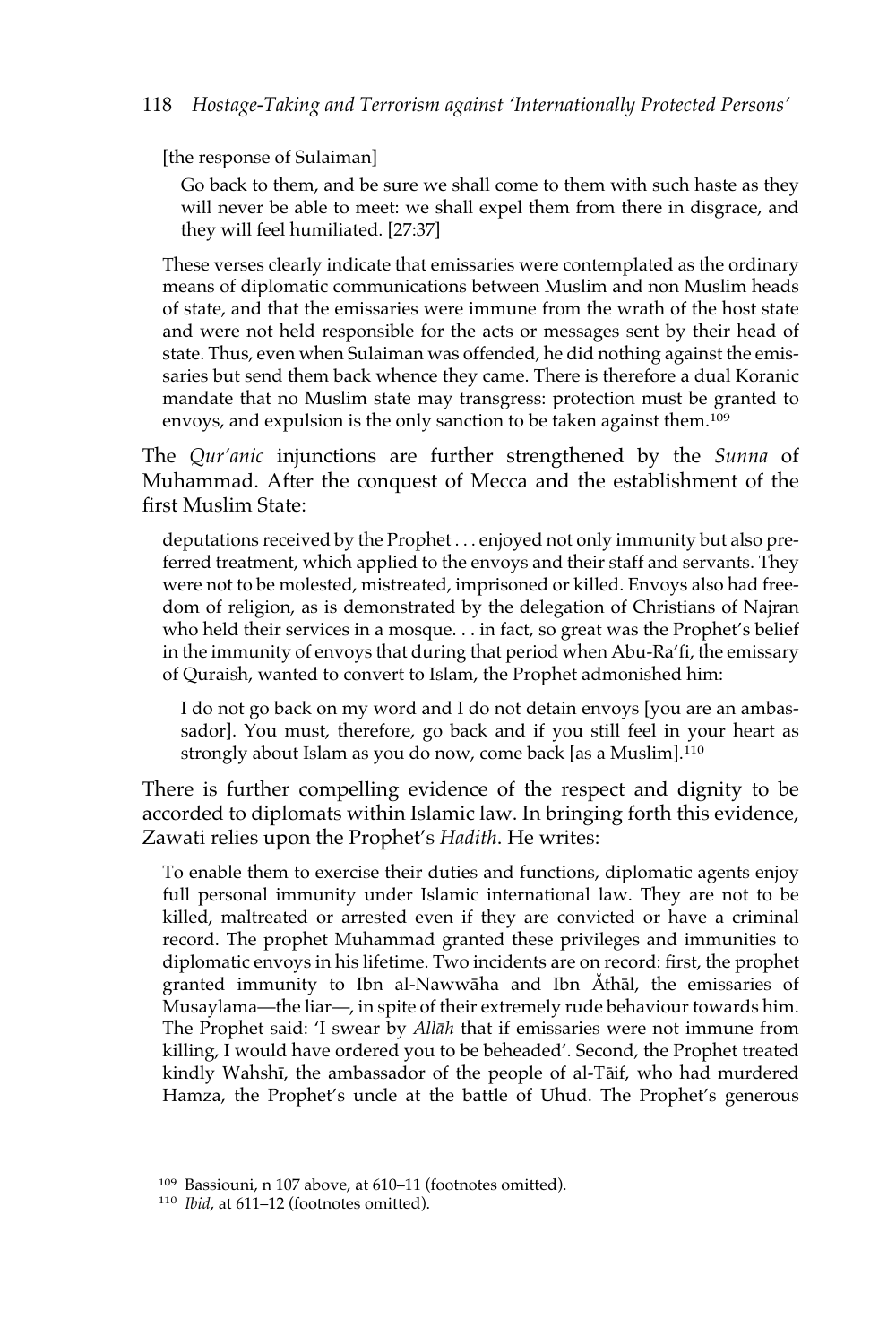treatment convinced him to embrace Islam. Moreover, Islamic law accorded *droit de chapelle* to diplomatic agents. The Prophet allowed a delegation from the Christian of Najran to hold their service in his mosque. In addition to the above privileges, the property of diplomatic agents is exempt from customs duties and other taxes during their stay in *dar-al-Islam*. 111

# ARTICULATION OF THE RIGHTS OF INTERNATIONALLY PROTECTED PERSONS UNDER ISLAMIC LAW

The array of examples both from the Holy book, *Qur'an* and the *Sunna* of the Prophet Muhammed is impressive. However, in order to satisfy the requirements of legal analysis, these broad principles require further specification. They also need to be placed in the context of the physical practices emergent from the Islamic world. Islamic criminal law proscribes three types of offences: *Hudood*, *Qisas* and *Tazir*. Penal sanctions are fixed for the *Hudood* and *Qisas*. <sup>112</sup> By contrast, the punishment for *Tazir* is discretionary. Espionage, as an offence is not categorised either as a *Hudd* or *Qisas* offence.113 As a discretionary offence, the *Tazir*, detention for espionage is unlawful. As already noted, under Islamic law diplomats and their families are given immunity from the jurisdiction of host States. Diplomats are not to be targeted or prosecuted for any acts of breaches committed by their own States. It is equally impermissible to detain or arrest diplomats or to take them as hostages. As the *Sunna* of Prophet Muhammad establishes in his treatment of the Christians of Najran, foreign emissaries are to enjoy freedom of religion. Even if proven, under Islamic law, the most serious penalty for diplomats engaged in espionage would be a declaration of *persona non grata* expulsion.<sup>114</sup> Hostage-taking or the detention of diplomats or other consular staff breaches Islamic criminal law. In their existing treaty manifestations, Islamic States are therefore de minimus obliged to accord these guarantees provided under classical Islamic laws. These aforementioned protections accorded to diplomats and emissaries which now form part of customary international law, are also restated in the primary conventions on diplomatic immunities. The Vienna Convention on diplomatic Relations (1961) secures a number of these rights, including:

<sup>&</sup>lt;sup>111</sup> See HM Zawati, Is Jihād a Just War? War, Peace, and Human Rights Under Islamic and *Public International Law* (Lewiston, NY, Edwin Mellen Press, 2001) 79–80.

<sup>112</sup> G Benmelha, 'Ta'azir Crimes' in MC Bassiouni (ed), *The Islamic Criminal Justice System* (London, Oceana Publications, 1982) 211–25, at 212.

<sup>113</sup> Bassiouni, n 107 above, at 623.

<sup>114</sup> *Ibid*, at 625.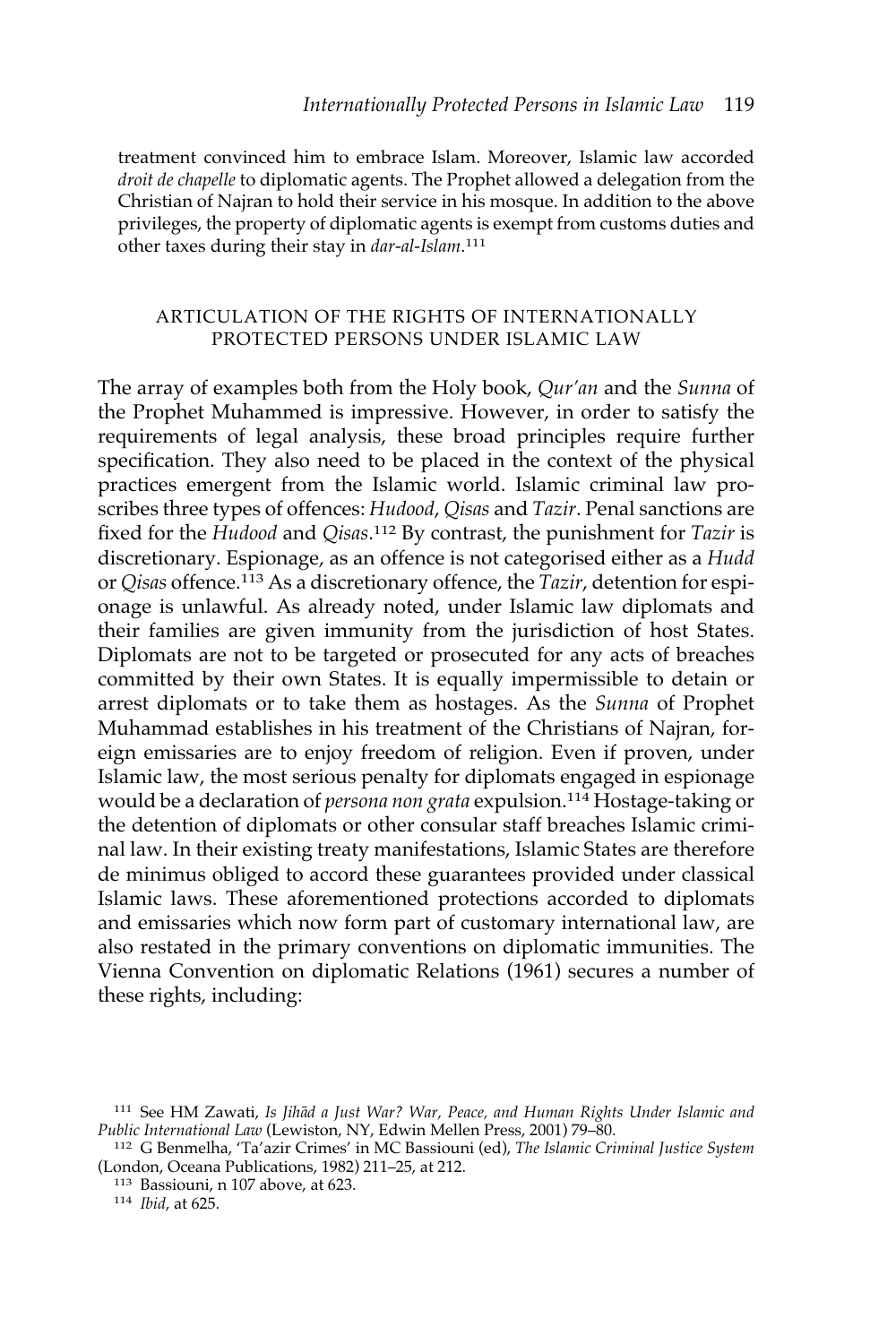- the inviolability of the person of the diplomatic agent (Article 29)
- the inviolability of the private residence of the diplomatic and protection as the premises of the mission (Article 30(1))
- broad immunities from civil and criminal jurisdiction (except for specific personalised cases) (Article 31)
- exemptions from social security, direct taxation of the receiving State (Articles 33, 34 and 35)
- Immunities to Consular Officers and employees for acts conducted in the course of their official duties (Articles 41 and 43 of the 1963 Convention)

The practices of Islamic States have in general been exemplary, though there have unfortunately been some black spots; the principal case being the detention of US nationals by the Iranian authorities. The charge of espionage even if proven to be valid as a *Tazir* offence is insufficient to justify arrest and detention.

As mentioned earlier, the most significant and problematic case relates to the detention and hostage-taking of US diplomats and other Consular staff in Iran in the aftermath of the Iranian revolution of 1979. The incident produced considerable tensions between the two countries, litigation before the World Court and was ultimately resolved through a political settlement.<sup>115</sup> The case has a long and protracted history emanating from the successful revolution in Iran, the triumphant return of the Iranian spiritual leader Ayatollah Khomeini and the admission of the Shah of Iran into the US, ostensibly for the purpose of medical treatment.116 During the autumn and winter of 1978, there were visible signs of hostility towards the existing regime of the Shah of Iran. By December 1978, there was general unrest, with escalation in anti-western, particularly anti-American sentiment.

On 16 January 1979, the Shah left Iran. The arrival of Ayatollah Khomeini on 1 February marked the beginning of revolution in Iran. During February 1979, a group of armed Iranian revolutionaries seized the US embassy in Tehran. However, on this occasion, the Iranian officials acted robustly and control of the compound was handed back to the US authorities. Furthermore, assurances were provided by the new Iranian regime against a repeat of the incident. Notwithstanding these assurances, on 4 November 1979 several hundred Iranian students along with other protesters stormed the US Embassy in Tehran and took control of the premises by force. US consulates in other parts of Iran were also occupied. The demonstrators took control of premises, seized control of the archives

<sup>115</sup> Gross, n 14 above, at 395; K Gryzbowski, n 14 above, at 42; TM Franck and D Niedermeyer, 'Accommodating Terrorism: An Offence against the Law of Nations' (1989) 19 *Israel Yearbook of Human Rights* 99 at 105–6.

<sup>116</sup> For an analysis see N Mangård, 'The Hostage Crisis, The Algiers Accords, and the Iran-United States Claims Tribunal' in S Mahmoudi *et al* (eds), *Festskrift Till Lars Hjerner: Studies in International Law* (Stockholm, Norstedt, 1990) 363–418.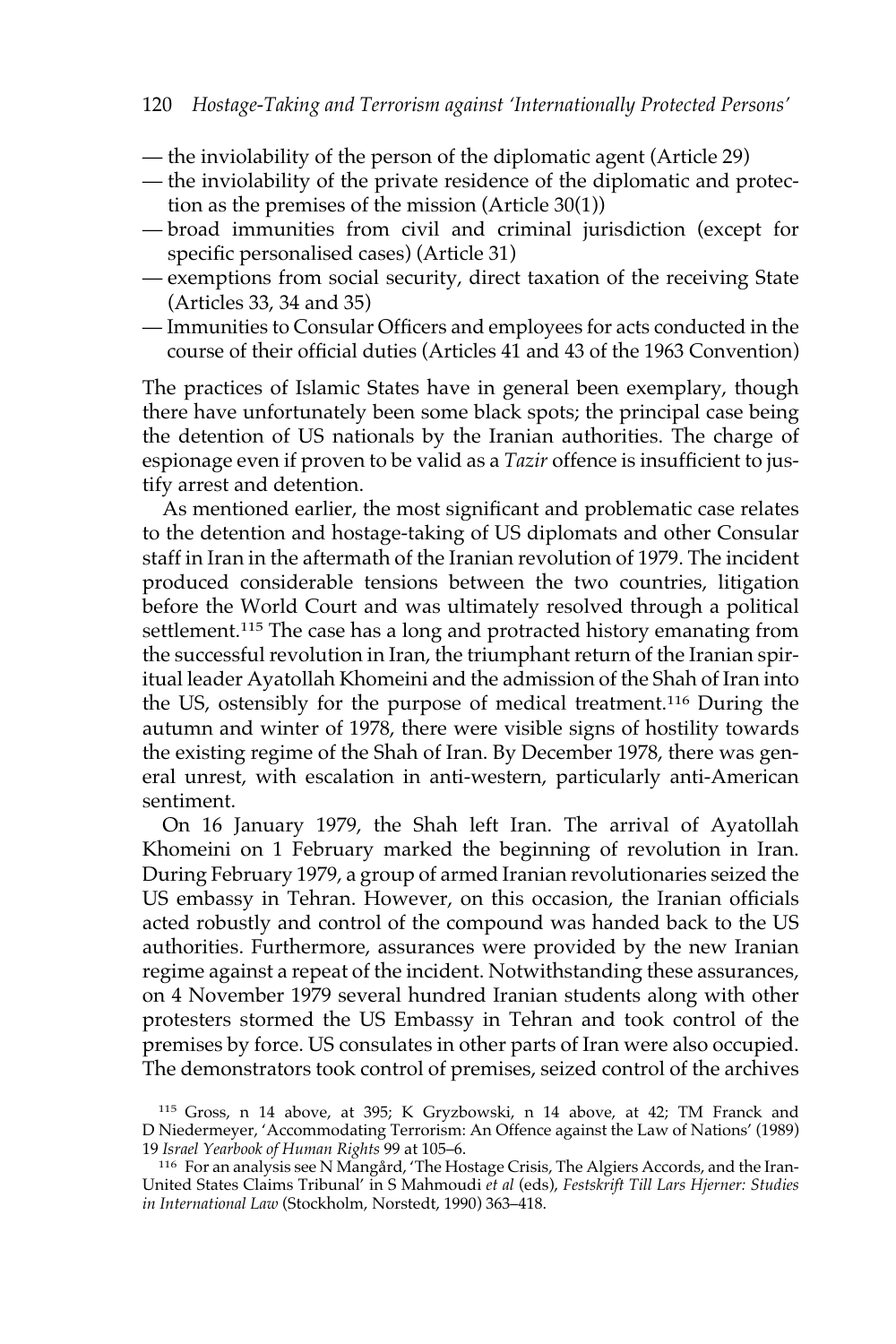and documents and arrested dozens of US nationals and others present on the premises. In all, fifty-two US nationals were held hostage, fifty of whom were diplomatic and consular staff. The initial act on the US Embassy could not be attributed to Iran since the perpetrators were not agents of the State. However, there was a subsequent approval of these acts by the religious leader, Ayatollah Khomeini accompanied by a tacit approval and commendation of these actions by the State. In a decree issued on 17 November 1979, the Ayatollah took the view that:

[the American Embassy] was a 'centre of espionage and conspiracy' and that 'those people who hatched plots against our Islamic movement in that place do not enjoy international diplomatic respect'.117

With this blessing and approval of the de facto head of the State, the decision to attack and keep the American Embassy under occupation became an act of the State.<sup>118</sup> The militants therefore became agents of the Iranian government, with Iran having international legal responsibility for this action.

On 29 November 1979, the International Court of Justice was approached by the US through a multilateral application under Article 40 of the Statute of the Court and Article 38 of the Rules of the Court seeking provisional measures under Articles 41 and 81 of the Statute of the Court.<sup>119</sup> The application required the Court inter alia to declare that the Iranian action in taking the diplomats hostage violated international law and to order the immediate release of the hostages. While the Iranian government never officially appeared in the case, in a letter submitted to the Court on 9 December 1979 it took the position that the issue related to the sovereignty of Iran and that the 'Court cannot and should not take cognizance of the case'.120 Indeed the Iranian government claimed that the subject matter for the Court was not justiciable and involved the application and interpretation of treaties.<sup>121</sup> Instead there were a string of issues attached to what was essentially a political conflict.

According to the Iranian regime, the United States had continually interfered in its affairs for over 25 years, resulting in the exploitation of Iran and its peoples.122 While not stated in the letter to the Court, Iran also demanded the extradition of the Shah to Iran to face prosecution for his alleged crimes. These factors, according to the Iranian government, when combined, justified its action of detaining the US diplomats.

<sup>118</sup> *Ibid.*

<sup>122</sup> *Ibid,* para 2 of the letter.

<sup>117</sup> *United States Diplomatic and Consular Staff in Tehran Case (US v Iran)* [1980] ICJ Rep 3, para 73.

<sup>119</sup> *Case Concerning United States Diplomatic and Consular Staff in Tehran (United States of America v Iran) Request for the Indication of Provisional Measures* [1979] ICJ Rep 7.

<sup>120</sup> *Ibid,* para 8 (the text of the letter can be found in the Order of the Court; para 1 of the letter).

<sup>121</sup> *Ibid,* para 3 of the letter.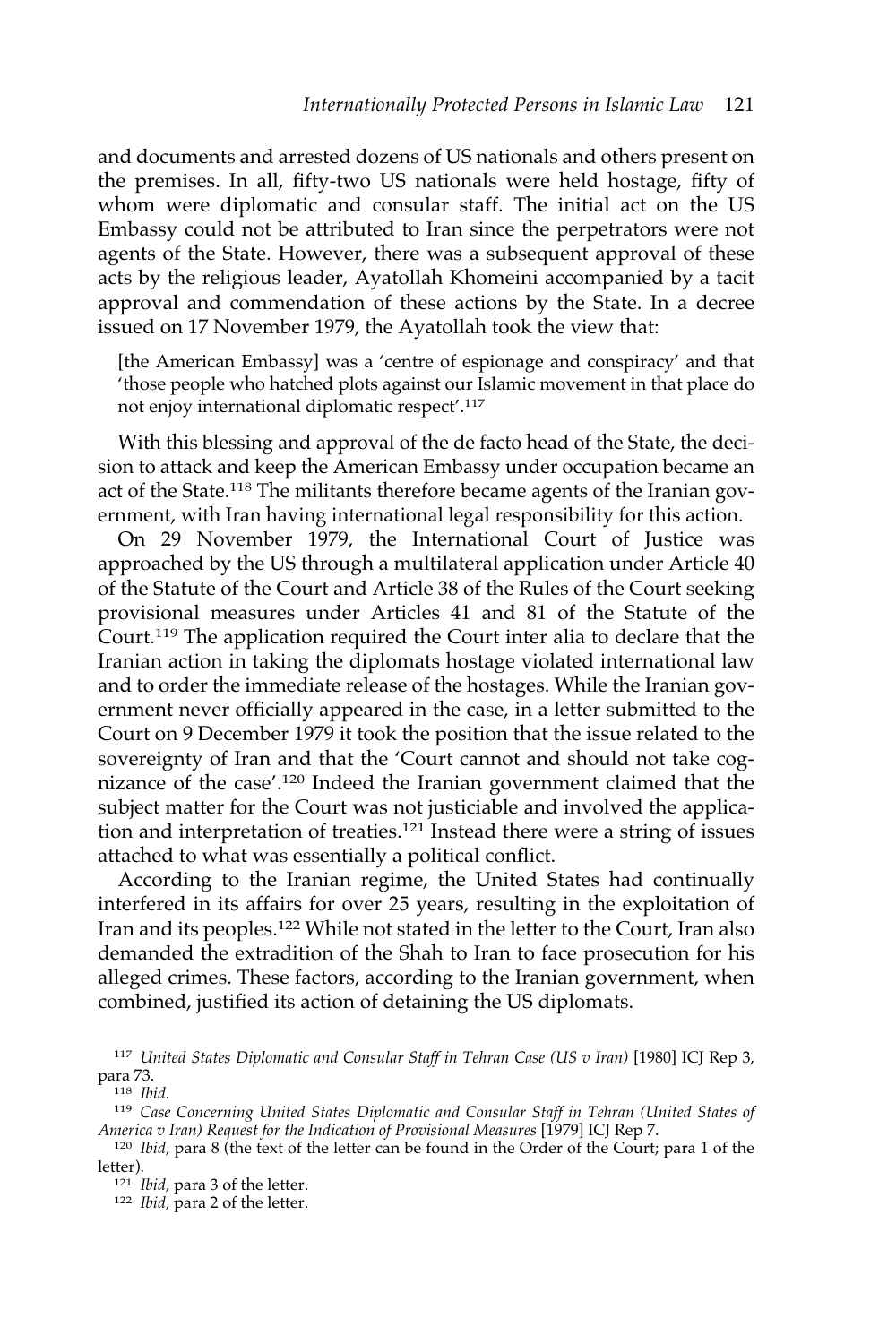The ICJ promptly rejected all of the arguments advanced by the Iranian government, declaring that detentions of internationally protected persons were a violation of international law. As provisional measures, the Court unanimously made the order that Iran should immediately restore the premises of the US Embassy and consulate to the possession of the United States authorities.123 The order required the release of all US nationals who had been held hostage,<sup>124</sup> with complete diplomatic and consular protection being immediately restored.125 Finally the Court required the Iranian government to refrain from any attempts at holding trials of any of the diplomatic and consular staff.126

In the absence of any effective response from the Iranian authorities to the Court's interim order, and while further proceedings were pending, the US government undertook a number of measures including a covert military rescue mission to release the hostages. The rescue missions failed due to technical reasons. In its judgment of 24 May 1980, the Court went on to pronounce a number of issues including whether Iran had violated international treaties, inter alia, the 1961 and 1963 Vienna Conventions on Diplomatic and Consular Relations. In finding Iran in breach of the provisions of 1961 and 1963 Conventions, the Court took the approach that:

for its own conduct [Iran] was in conflict with its international obligations. By a number of provisions of the Vienna Conventions of 1961 and 1963, Iran was placed under the most categorical obligations, as a receiving State, to take appropriate steps to ensure the protection of the United States Embassy and Consulates, their staff, their archives, their means of communication and the freedom of movement of the members of their staff . . . In the view of the Court, the obligations of the Iranian Government here in question are not merely contractual obligations established by the Vienna Conventions of 1961 and 1963, but also obligations under general international law. The facts . . . establish to the satisfaction of the Court that on 4 November 1979 the Iranian Government failed altogether to take any 'appropriate steps' to protect the premises, staff and archives of the United States' mission against attack by the militants, and to take any steps either to prevent this attack or to stop it before it reached its completion. They also show that on 5 November 1979 the Iranian Government similarly failed to take appropriate steps for the protection of the United States Consulates at Tabriz and Shiraz . . .This inaction . . . constituted a clear and serious violation of Iran's obligations to the United States under the provisions of Article 22, paragraph 2, and Articles 24, 25, 26, 27 and 29 of the 1961 Vienna Convention on Diplomatic Relations and Articles 5 and 36 of the 1963 Vienna Convention on Consular Relations. Similarly, with respect to the attacks of the Consulates of Tabriz and Shiraz, the inaction of the Iranian authorities entailed

 *Ibid,* 47(I)A(i). *Ibid,* 47(I)A(ii). *Ibid,* 47(I)A(iii). *Ibid,* para 12.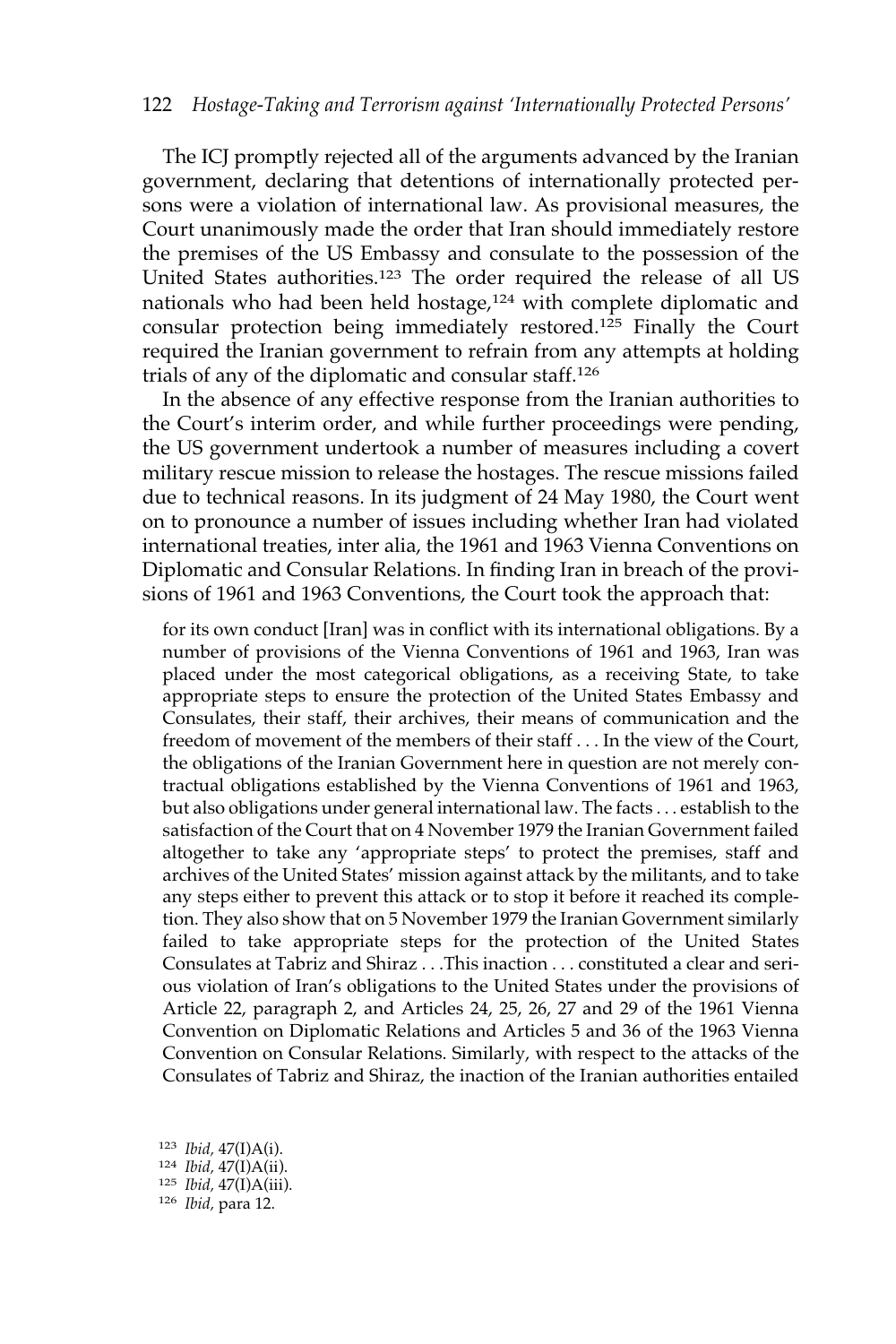clear and serious breaches of its obligations under the provisions of several further articles of the 1963 Convention on Consular Relations.<sup>127</sup>

The Court went on to comment that:

[t]he frequency with which at the present time the principle of international law governing diplomatic and consular relations are set at naught by individuals or groups of individuals is already deplorable. But this case is unique and of particular gravity because here it is not only private individuals or groups of individuals that have disregarded and set at naught the inviolability of a foreign embassy, but the government of the receiving State itself . . . Such event cannot fail to undermine the edifice of law carefully constructed by mankind over a period of centuries, the maintenance of which is vital for the security and wellbeing of the complex international community of the present day, to which it is more essential than ever that the rules developed to ensure the ordered progress of relations between its members should be constantly and scrupulously respected.<sup>128</sup>

The Court's admonition was not directed only at Iran and its agents. It was also critical of the military intervention by the United States in Iran, especially at a time when it was in the course of preparing a judgment adjudicating upon the claim of the United States. The US action, in the words of the Court, undermined respect for judicial processes. The hostages were released in January 1981 through a settlement between the United States and Iranian governments.129

# THE *SHARIA* AND HOSTAGE-TAKING OF INTERNATIONALLY PROTECTED PERSONS: COMMENTS ON THE *US DIPLOMATIC AND CONSULAR STAFF IN TEHRAN* CASE

Taken at face value, the pronouncements of the ICJ are consonant with the ordinances of *Sharia*. There is thus, as such, no critical conflict involving religious doctrines or ideology. The purported defences advanced by the Iranian regime were based not on Islamic principles but on national, political and economic grievances; there was a sense of unfairness, injustice and exploitation perpetuated by successive United States governments. The advancement of *Sharia* and *Siyar* was therefore not relevant to the Iranian claims. Indeed the robust defences presented by the Iranian authorities were a reaction against the accusation of its deviation from the path both of international law and the *Sharia*.

<sup>127</sup> *United States Diplomatic and Consular Staff in Tehran Case (US v Iran)* [1980] ICJ Rep 3, paras 61–7.

<sup>128</sup> *Ibid,* para 92.

<sup>129</sup> For an analysis see N Mangård, 'The Hostage Crisis, The Algiers Accords, and the Iran-United States Claims Tribunal' in S Mahmoudi *et al* (eds), n 116 above, 363–418.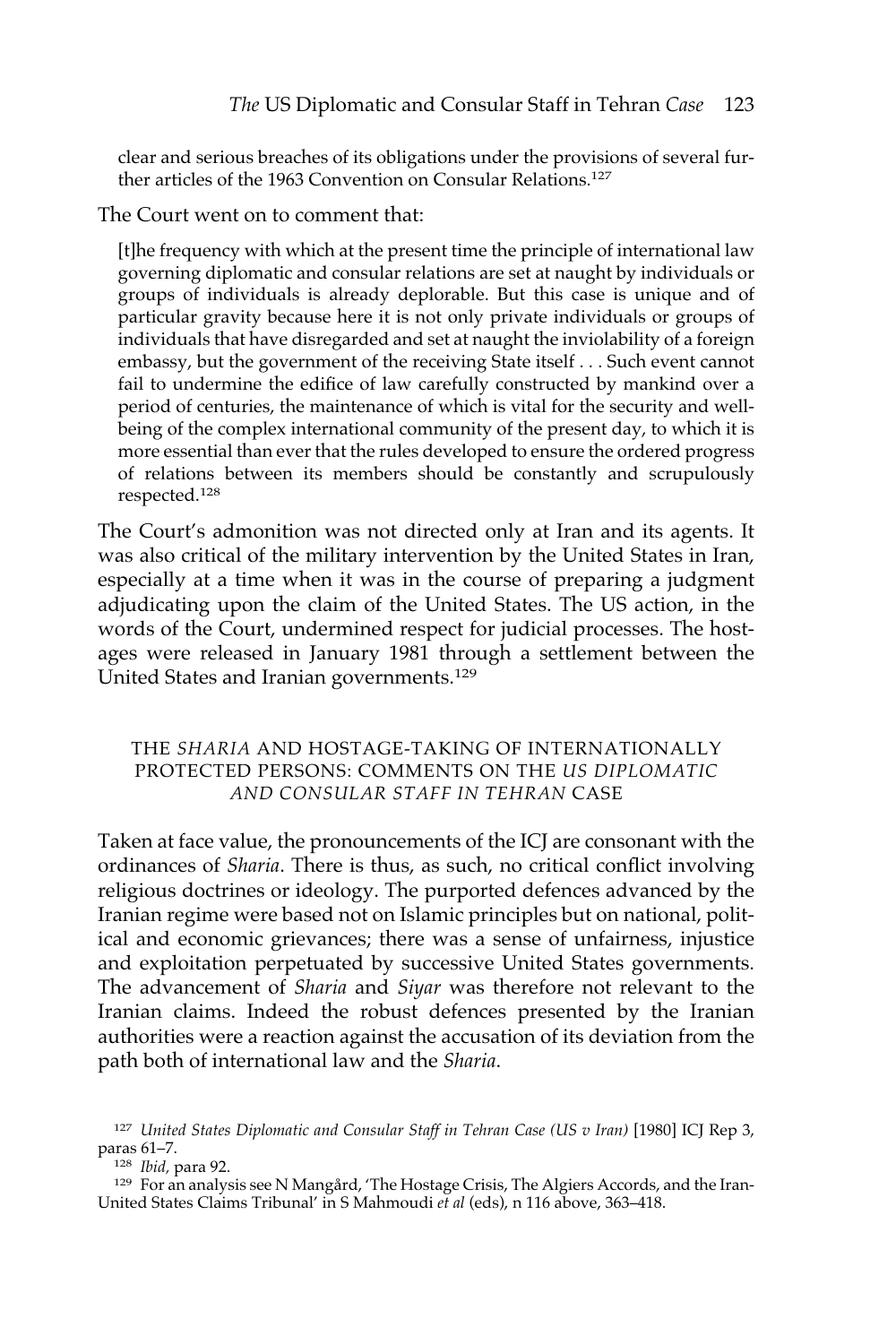## 124 *Hostage-Taking and Terrorism against 'Internationally Protected Persons'*

The Khomeini regime can surely be labelled as outcasts and violators of both temporal and religious law: there is no doubting this fact. While the matter appears to be straightforward, the reality however is far more complex. The principal aggravation for the Iranian regime was what it perceived as the 'shameless exploitation'130 of its country. Iran's complaint related to the abuse and continual interference in its domestic affairs by successive US administrations for over a quarter of a century: the use of embassies as spy-nests, and the active engagement of embassy personnel in the formation and training of SAVAK, the secret police which carried out harrowing atrocities against the Iranian people. There was also the Iranian demand for the return of the Shah to face trial for alleged atrocities. Reza shah Pehalvi had gone to the United States ostensibly on health grounds, and the US government actively protected him in exile, as it had done when he was the head of the State of Iran. There were no extradition treaties between Iran and the US to facilitate the possible return of the Shah. The Carter administration found in this a perfectly well-grounded defence. Even in the absence of any legal obstacles, as has been pointed out, it is nearly impossible that the US government had agreed to extradite the Shah to Iran.

In the wider scheme of things, one has to assess the fairness of a legal system. As a corrective instrument, Law is meant to inject objectivity and impartiality in the societal fabric. However, if the Law itself is crooked and arbitrary then its application produces hugely disturbing consequences. The arbitrariness and one-sidedness of the Law raise serious fundamental concerns. As Richard Falk aptly points out:

Why should the rules protecting diplomatic immunity be so much clearer than the rules protecting a weak country against intervention? Or why should 'asylum' be available to a cruel tyrant associated with the massive commission of state crimes, including torture, arbitrary execution, and economic plunder? What kind of international law is it that protects foreign police and torture specialists by conferring upon them the status of 'diplomats'? . . . What we find then is both a proimperial and progovernmental bias built into modern international law. This double bias is a natural consequence of the fact that states dominate the global scene and some states dominate others. Whether such a framework is adequate or not is one of the deeper, unexamined issues posed by the Iranian crisis. Khomeini clearly rejects this bias: 'What kind of law is this? It permits the US Government to exploit and colonise peoples all over the world for decades. But it does not allow the extradition of an individual who has staged great massacres. Can you call it law?'131

<sup>130</sup> Para 2 of the Iranian letter.

<sup>131</sup> R Falk, 'The Iran Hostage Crisis: Easy Answers and Hard Questions' (1980) 74 *American Journal of International Law* 411 at 412–13 (citing Ayatollah Khomeine at 413); also see NK Hevener, 'Reflection on the Interpretation of the Law of Diplomatic Protection' in NK Hevener (ed), n 84 above, 45–64.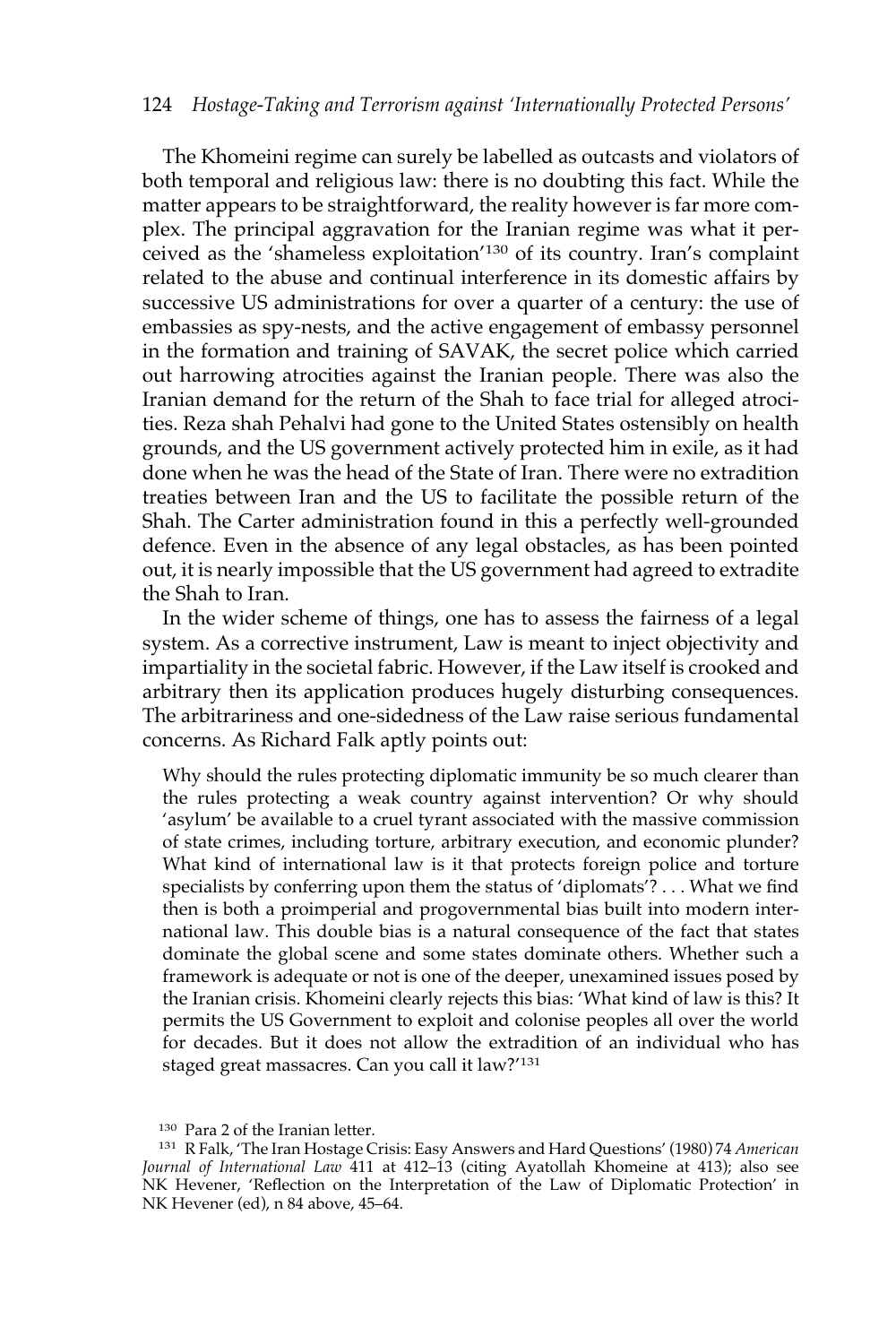As noted earlier, the Iranian government claimed as 'shameless' the historical exploitation of the country by the United States. The judgments of the International Court of Justice establish that the Iranian authorities acted in violation of international conventions relating to diplomatic and consular relations. There is also a consensus amongst Islamic jurists that Iran violated the established principles of the *Sharia* and *Siyar*. <sup>132</sup> In the context of a revolution, inspired at least initially by a nationalistic movement, it is important to recognise that religious sentiment was ultimately abused. Neither the Islamic faith nor *Sharia* authorise the detention of diplomats. Reviewing the case from an Islamic legal perspective, Bassiouni notes:

[t]he use of diplomats as 'hostages' to secure the return of a person wanted for prosecution find no support in Islamic law . . . even when offending diplomats were concerned, according to the Sunna and thereafter Ali's practice the most that was done was to expel them. Otherwise they were held inviolate and not personally accountable for the acts of their governments. The very idea of holding diplomats 'hostage' to accomplish a political objective is contrary to Islam.133

One of the primary reasons advanced by the Khomeini government for detaining the US diplomats was their alleged espionage. An analysis of the *Sharia* and *Siyar* affirms that modern diplomatic law is in conformity with Islamic laws on the subject. Treatment of the diplomats as hostages was therefore not only a breach of the New York Convention, but also of the *Siyar* principles, the *Qur'anic* injunctions and the *Sunna* of Prophet Muhammad.

In its action of taking over the diplomatic premises, the Iranian regime breached the Vienna Convention on Diplomatic Relations (1961) to which Iran is a party. According to Article 22(1): 'the premises of the mission shall be inviolable. The agents of the receiving State may not enter them, except with the consent of the head of the mission.' Article 29 notes that:

[t]he person of a diplomatic agent shall be inviolable. He shall not be liable to any form of arrest or detention. The receiving State shall treat him with due respect and shall take all appropriate steps to prevent any attack on his person, freedom or dignity.

Again the most severe action that is permissible is stated in Article 9(1), according to which:

<sup>132</sup> H Moinuddin, *The Charter of the Islamic Conference and Legal Framework of Economic Cooperation Among its Member States: A Study of the Charter, the General Agreement for Economic, Technical and Commercial Co-operation and the Agreement for Promotion, Protection and Guarantee of Investments Among Member States of the OIC* (Oxford, Clarendon Press, 1987) 111 (footnotes omitted); Bassiouni, n 107 above, at 620.

<sup>133</sup> Bassiouni, n 107 above, at 620.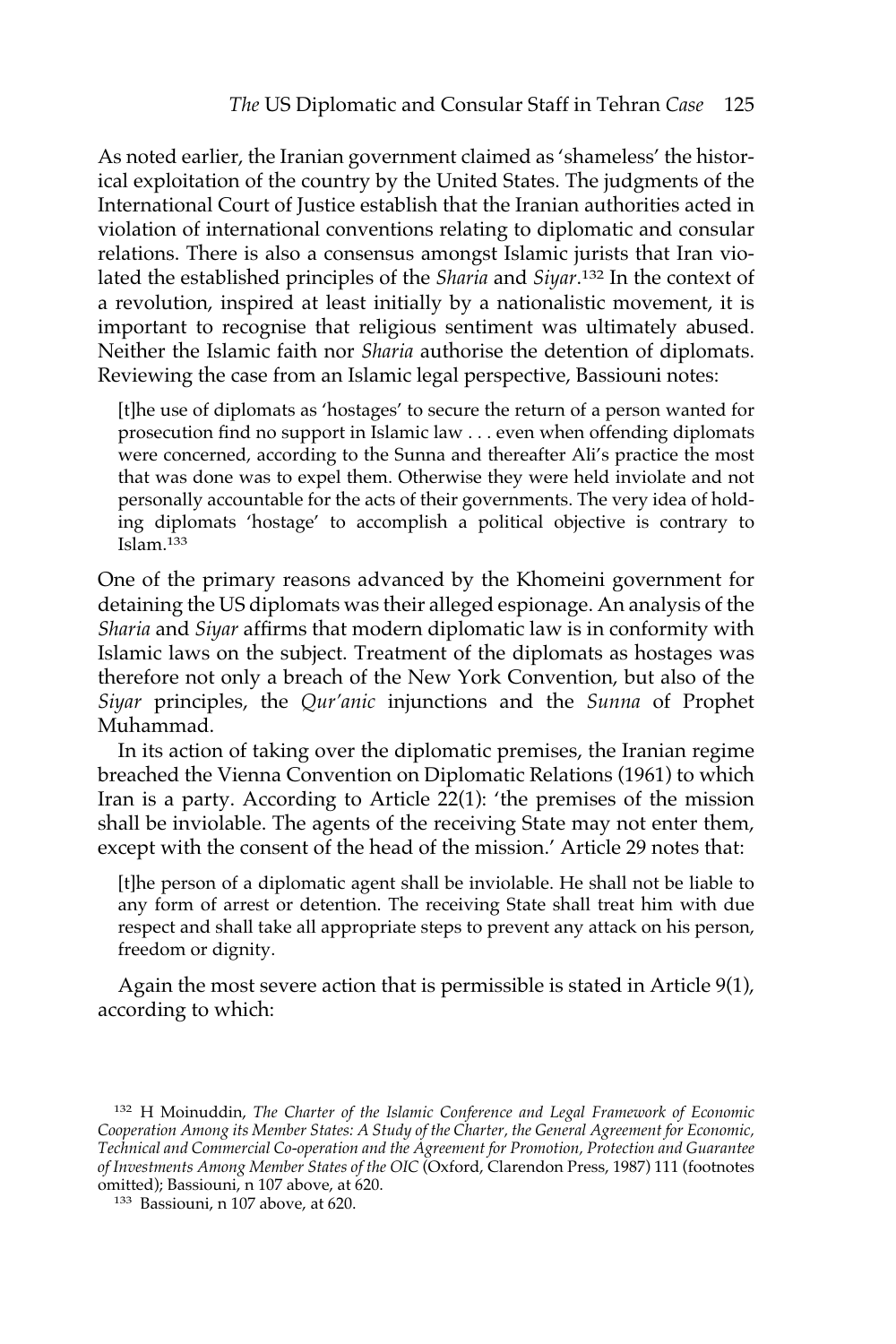[t]he receiving State may at any time and without having to explain its decision, notify the sending State that the head of the mission or any member of the diplomatic staff of the mission is *persona non grata* or that any other member of the staff of the mission is not acceptable. In any such case, the sending State shall, as appropriate, either recall the person concerned or terminate his functions with the mission. A person may be declared *non grata* or not acceptable before arriving in the territory of the receiving State.

# ABUSE OF IMMUNITY BY INTERNATIONALLY PROTECTED PERSONS<sup>134</sup>

We have already seen that the principle of inviolability of internationally protected persons is firmly established in Islamic diplomatic law. While the inviolability of diplomats forms the fundamental norm, there are nevertheless substantial questions concerning the abuse of immunity by diplomats. In this regard, a number of cases have emerged from the Islamic world. As noted above, Article 22 of the Vienna Convention on Diplomatic Relations 1961 provides for the absolute inviolability of premises of the diplomatic mission. This appears to provide an absolute rule, with arguably no exceptions attached to it.135 Could issues of national security provide a defence to breaches of the provisions of Article 22? This subject was dealt with during the Iraq/Pakistan saga of 1973.<sup>136</sup> In February 1973 a container en route to the Iraqi Embassy in Islamabad was accidentally damaged. The damage exposed a large quantity of arms in the container. Upon this discovery, the Iraqi Ambassador in Islamabad was summoned by the Pakistan Ministry of Foreign Affairs. He was informed that arms were being smuggled onto the premises, where they were being stored. Notwithstanding the refusal of the Iraqi Ambassador to authorise a search, a raid was carried out by the Pakistani authorities in his presence. A huge consignment of arms was found stored in crates. This included 59 containers filled with explosives, arms and ammunition ready

<sup>134</sup> JC Barker, *The Abuse of Diplomatic Privileges and Immunities: A Necessary Evil* (Aldershot, Dartmouth, 1996); R Higgins, 'The Abuse of Diplomatic Privileges and Immunities: Recent United Kingdom Experience' (1985) 79 *American Journal of International Law* 641; R Higgins, *Problems and Process: International Law and How We Use It* (Oxford, Clarendon Press, 1994) 86–90; S Zappalà, 'Do Heads of State in Office Enjoy Immunity from Jurisdiction for International Crimes: The Ghaddafi Case Before the *French Cours de Cassation*' (2001) 12 *European Journal of International Law* 595; PR Ghandhi and JC Barker, 'The Pinochet Judgment: Analysis and Implications' (2000) 40 *Indian Journal of International Law* 657.

 $135$  Article 22 (1) provides: The premises of the mission shall be inviolable. The agents of the receiving State may not enter them, except with the consent of the head of the mission. See 767 *Third Avenue Associates v Permanent Mission of the Republic of Zaire to the United Nations* (1993) 988 F 2d 295; 99 ILR 194; AD McNair, *International Law Opinions: Selected and Annotated* Vol 1 (Cambridge, Cambridge University Press, 1956) 85; Shaw, n 76 above, at 671.

<sup>136</sup> See R Khan, *The American Papers: Secret and Confidential India-Pakistan-Bangladesh Documents 1965–1973* (Karachi, Oxford University Press, 1999).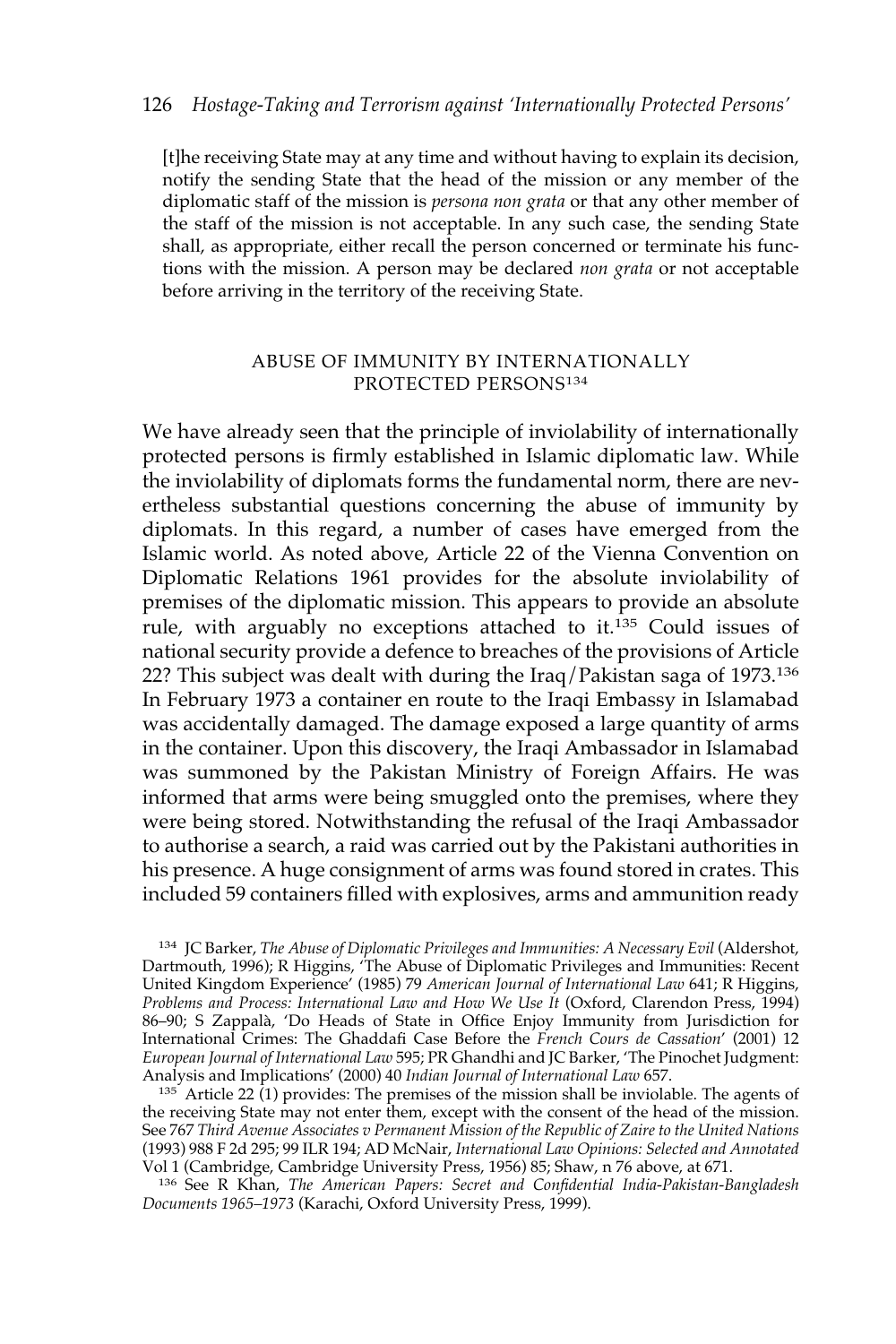to be sent to support the armed insurrection by Baluch separatists. Pakistan made official protests to Iraq, declared the Iraqi Ambassador and an attaché *persona non grata* and recalled its own ambassador. Pakistan's forcible entry was prima facie in breach of Article 22 of the Convention, although it is clear that Iraq had initially violated the provisions of Article 41(3), which prohibit the use of the premises in any manner incompatible with the provisions of the Convention.<sup>137</sup> It is arguable that in instances where there was a substantial risk to national security, this raid and search of premises was justified. It probably is the case that in the current environment, a substantial risk of terrorism may provide a necessary basis for premises to be searched in a diplomatic mission.

Another case, which continues to be the subject of debate, involved the Libyan diplomatic mission (also known as the Libyan Peoples' Mission).138 In 1984, a demonstration was held outside the Libyan diplomatic mission, the Libyan Peoples' Bureau, in London by the opponents of Colonel Ghaddafi. At the same time a pro-Ghaddafi demonstration was held, with the two groups being separated by police through barricades. During the demonstrations by the anti-Ghaddafi protestors shots were fired from the Libyan mission, killing a woman police officer and injuring at least a dozen protestors. As a consequence, the UK government severed its relations with Libya. In accordance with the provisions of the Vienna Convention, the Libyan diplomats and other occupants of the Bureau were declared *persona non grata* and required to leave the United Kingdom.139 The mission building was evacuated and searched (in the presence of Saudi Arabian observers) and arms found.140 Upon departure from the Bureau, the diplomatic bags of individuals were not opened and searched.141

According to the provisions of Article 27, State parties undertake to provide free communication for the mission for official purposes,<sup>142</sup> and all official correspondence of the mission shall be inviolable.143 The

<sup>141</sup> *Ibid,* at 4.

<sup>142</sup> According to Article 27(1), '[t]he receiving State shall permit and protect free communication on the part of the mission for all official purposes. In communicating with the Government and the other missions and consulates of the sending State, wherever situated, the mission may employ all appropriate means, including diplomatic couriers and messages in code or cipher. However, the mission may install and use a wireless transmitter only with the consent of the receiving State'.

<sup>143</sup> Article 27(2) provides that '[t]he official correspondence of the mission shall be inviolable. Official correspondence means all correspondence relating to the mission and its functions'.

<sup>137</sup> Dembinski, n 1 above, at 194; Shaw, n 76 above, at 672.

<sup>138</sup> Higgins, 'The Abuse' n 134 above, at 643–5; Barker, n 134 above, at 1–4; 'Fletcher probe police visit Libya' BBC News (UK Edition) 25 March 2004 <http://news.bbc.co.uk/1/hi/ england/london/3567431.stm> (20 September 2004).<br><sup>139</sup> Barker, n 134 above, at 3.

<sup>&</sup>lt;sup>140</sup> See the Memorandum by the Foreign and Commonwealth Office, Foreign Affairs Committee Report, 5; Harris, n 13 above, at 353; Barker, n 134 above, at 4.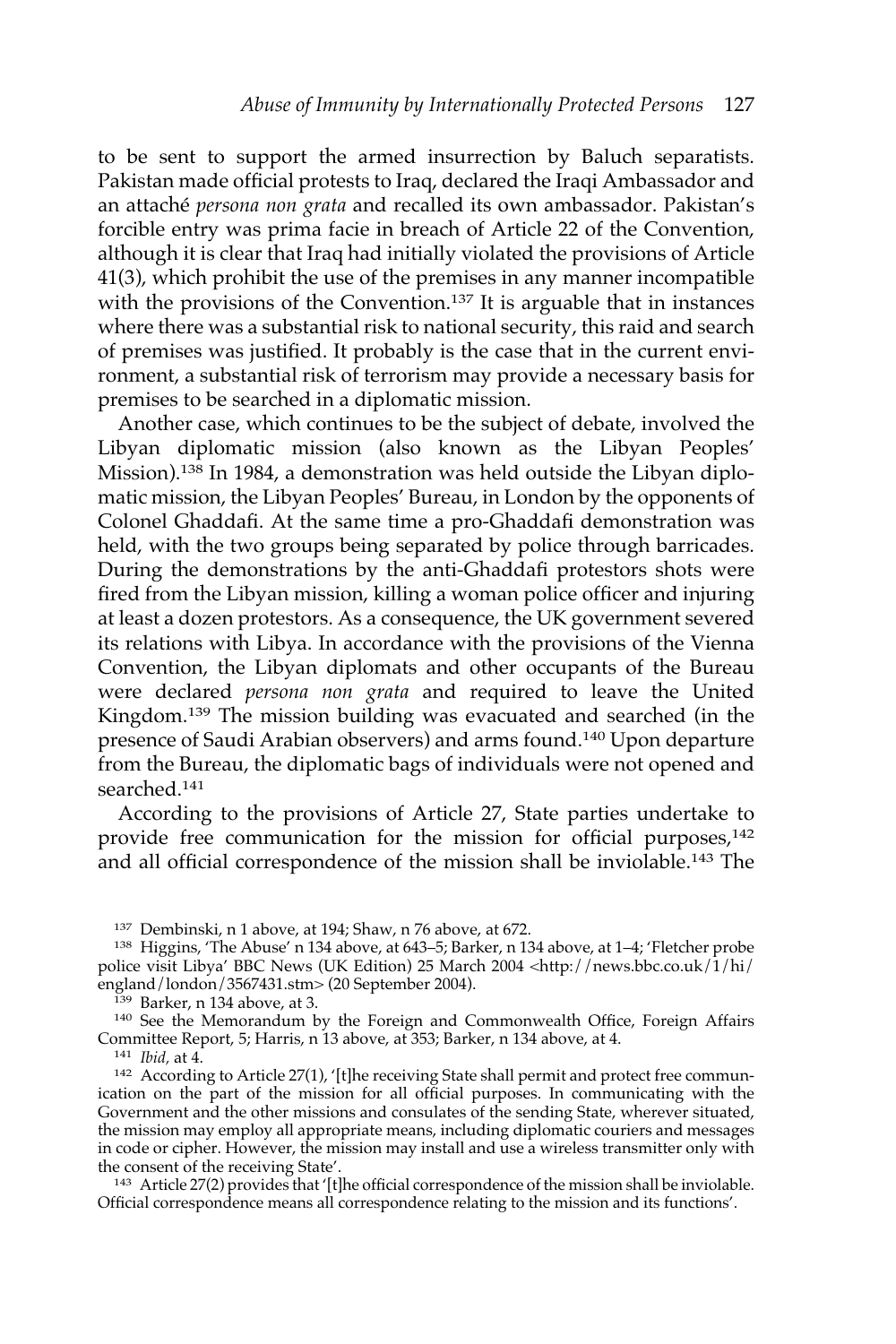sacrosanct nature of 'the diplomatic bag' is well established. According to Article 27(3) the diplomatic bag is not to be opened or detained. Materials within the diplomatic bag 'must bear visible external marks of their character and may contain only diplomatic documents or articles intended for official use'.144 While the principle appears absolute, could there be instances where the inviolability of 'the diplomatic bag' may be compromised? Various approaches have been adopted, and indeed certain States have expressly advanced reservations to Article 27(4). Libya has entered a reservation to the provision, declaring its right to open a diplomatic bag in the presence of an official representative of the relevant diplomatic mission. Failure to receive permission to open the diplomatic bag from the sending State would result in its being returned. Other Islamic States, namely Saudi Arabia and Kuwait, have entered similar reservations. Bahrain has also made a reservation to Article 27(3) which would also permit the opening of the bag in limited circumstances.145 In addition, there are number of cases emergent from the Islamic world which have tested this issue. In the *Dikko incident* (1984), a former Nigerian governmental minister was kidnapped and an attempt was made to smuggle him from the United Kingdom to Nigeria.146 He was drugged, then placed in a crate ready for shipment to Nigeria where he was to face trial for criminal offences. Although the shipment crate was labelled 'diplomatic baggage' there were no 'visible external marks' as required by Article 27(4) of the Vienna Convention in order for it be assigned the status of a diplomatic bag. There was thus no breach of the Article when customs officers opened it.<sup>147</sup> According to the UK foreign office, in the present instance, even if there had been a sealed bag, the overriding obligation to preserve and protect human life would have justified the opening of the bag. Following the incident two Nigerian diplomats were expelled and one person (who was unsuccessful in claiming immunity) was sentenced to twelve years of imprisonment.<sup>148</sup> In an earlier incident in 1964, an Israeli diplomatic agent was drugged, bound and gagged and found in a box, which was sealed as a diplomatic bag. The bag was ready to be smuggled from the Egyptian Embassy in Rome when the Italian official intercepted the bag. The First Secretary at the Egyptian Embassy was declared *persona non grata*. The First Secretary along with two other officials were expelled as a consequence.<sup>149</sup>

<sup>144</sup> Article 27(4).

<sup>145</sup> Shaw, n 76 above, at 677.

<sup>146</sup> See the Foreign Affairs Committee Report, at xxxiii–xxxiv. A Akinsanya, 'The Dikko Affair and Anglo-Nigerian Relations' (1985) 34 *International & Comparative Law Quarterly* 602. 147 Barker, n 134 above, at 4–5.

<sup>148</sup> Harris, n 13 above, at 355.

<sup>149</sup> See *Keesings Contemporary Archives*, at 20580; Harris, n 13 above, at 355–6; Shaw, n 76 above, at 676.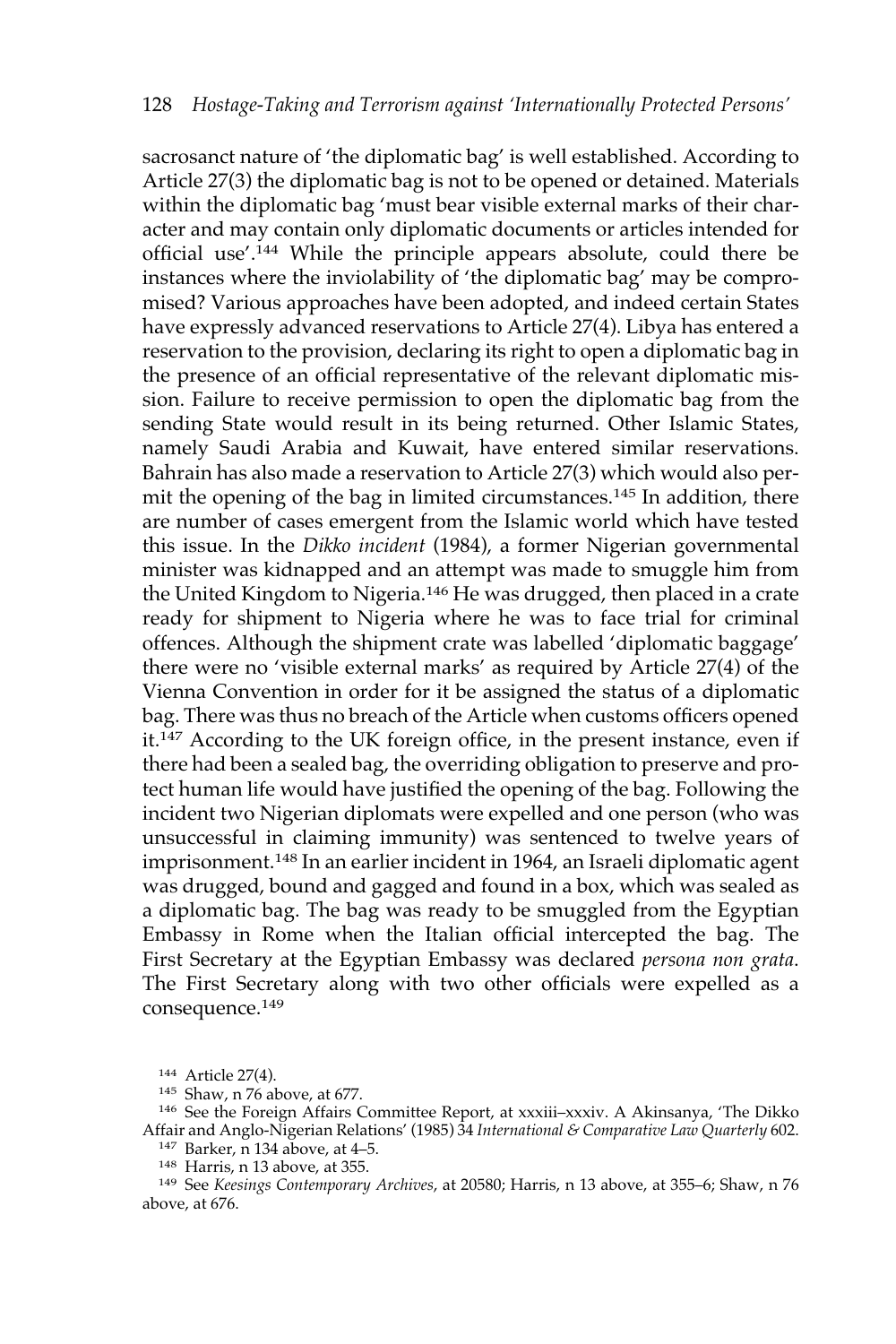## **CONCLUSIONS**

The present chapter has reviewed the two most widely practised forms of terrorist act—hostage-taking of private individuals and violence against internationally protected persons. The international community of States has responded to these actions through its characteristic approach of devising international standards. These international standards are reflected in the New York Convention on the Prevention and Punishment of Crimes against Internationally Protected Persons (1973), the Vienna Convention on Diplomatic Relations (1961) and the Vienna Convention on Consular Relations. In its assessment of the protection of diplomats and emissaries, this study has highlighted the remarkable degree of respect endowed on such agents by classical Islamic law. The *Sharia* accords absolute protection of diplomatic staff; the detention and misuse of US Consular staff was therefore in absolute violation of the tenets of *Sharia* and *Siyar*.

As regards the prohibition of hostage-taking, the principal instrument is the 1979 Hostages Convention. The present research has established the significant role of Islamic States in the drafting of the provisions and the eventual adoption of the treaty. Islamic States, however, also have had a distinct vision relating to national liberation movements and the rights of peoples to self-determination. They have been the staunchest supporters of national liberation movements, even claiming exemptions of application for these movements. They have, in the words of the Libyan representative, claimed that the term 'taking of hostages':

[I]s the seizure or detention, not only of a person or persons, but also of masses under colonial, racist or foreign domination, in a way that threatens him or them with death or severe injury or deprives them of their fundamental freedoms.<sup>150</sup>

With the demise of colonial and racist regimes, the Libyan proposal may in contemporary terms appear superfluous, a piece of political rhetoric. There is, however, considerable slipperiness in the term 'colonialism and foreign domination'. The unauthorised occupation of Iraq, without a basis or precedent in international law, can be castigated as the modern postcolonial example of 'alien and foreign domination'. It may well come to pass that the struggles of the Iraqis are eventually recognised as legitimate: a protracted and prolonged occupation by the United States forces, it is anticipated, will constitute occupation by an alien and foreign power.

<sup>150</sup> See Working Paper submitted by the Libyan Arab Jamahirya UN Doc A/AC.188/L.9, in 1977 Report of the Ad Hoc Committee on the Drafting of an International Convention Against the taking of Hostages 32 UN GAOR Supp (No 39) 106–10; UN Doc A/32/39 (1977).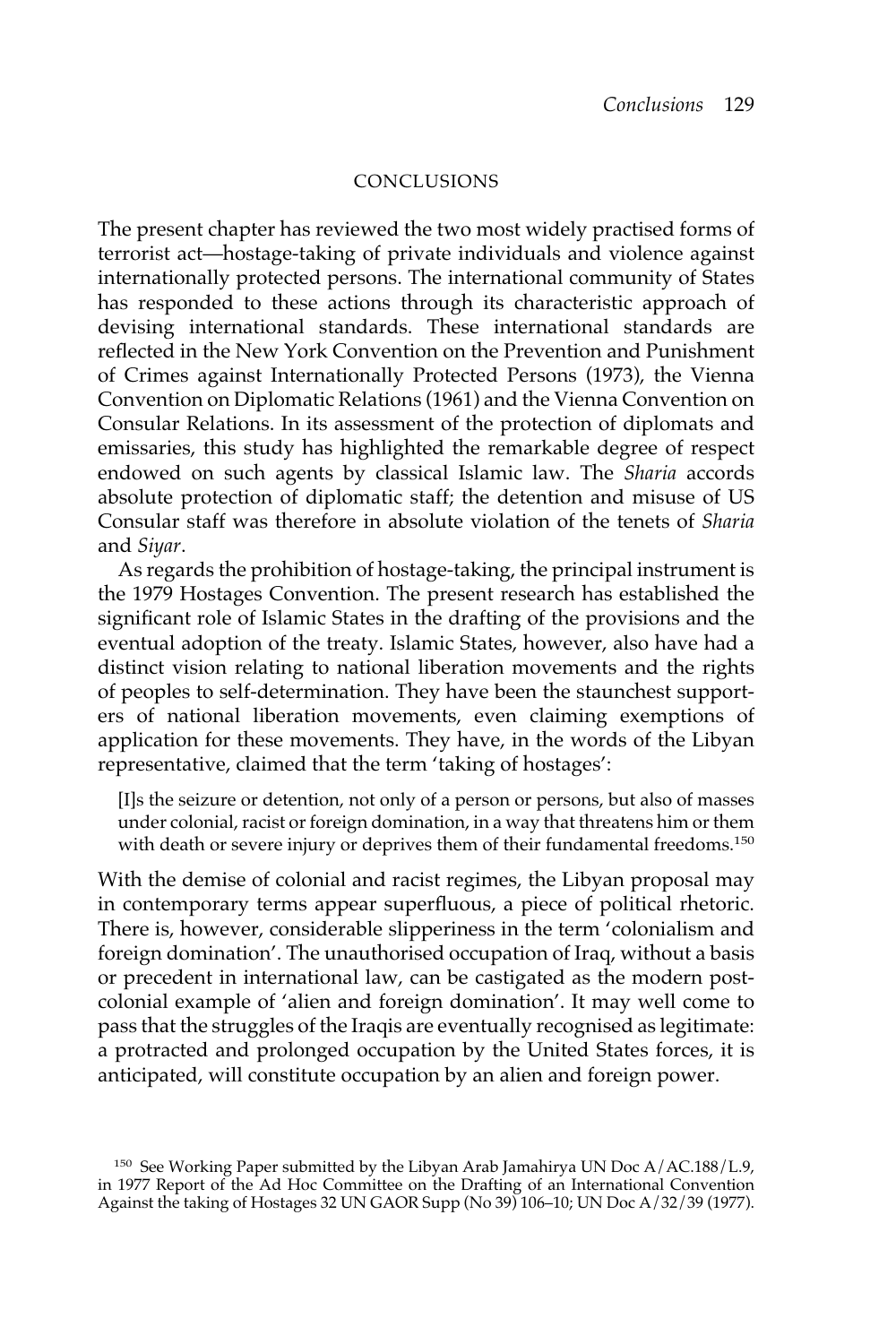# *Aerial and Maritime Terrorism*<sup>1</sup>

## INTRODUCTION

**11 SEPTEMBER 2001 evokes horrific memories of destruction and devastation and can be classed as the ultimate act of terrorism.**<br>Whilst the locus of this most profound tragedy has been the United States, aerial terrorism r devastation and can be classed as the ultimate act of terrorism. Whilst the locus of this most profound tragedy has been the United States, aerial terrorism represents a global concern. Firmly entrenched in the category of crimes against humanity, aerial terrorism includes:

hijacking aircraft[s], firing heat-seeking missiles at aircraft[s], bombing aircraft[s], or airport lounges, gunning down passengers at airports and more recently turning aircrafts into guided missiles aimed at financial and governmental institutions.<sup>2</sup>

Hijacking and sabotage of aeroplanes is a relatively recent phenomenon with instances of hijacking reaching noticeable proportions in the latter half of the twentieth century. Maritime terrorism, by contrast, has groundings in antiquity. Piracy, although a distinct offence, bears relationship with violence and terrorism on board ships.

Recent acts of terrorism have raised concerns about the safety of travel by air and by sea. It is unfortunate that allegations have been advanced

<sup>1</sup> See A Cassese, *Terrorism, Politics and Law: The Achille Lauro Affair* (Cambridge, Polity Press, 1989); E McWhinney, *Aerial Piracy and International Terrorism: The Illegal Diversion of Aircraft and International Law* 2nd rev edn (Dordrecht, Matinus Nijhoff Publishers, 1987); E McWhinney, *The Illegal Diversion of Aircraft and International Law* (Leyden, Sijthoff, 1975); SK Agrawala, *Aircraft Hijacking and International Law* (Bombay, NM Tripathi Private Limited, 1973); PS Dempsey, 'Aviation Security: The Role of Law in the War Against Terrorism' (2003) 41 *The Columbia Journal of Transnational Law* 649; AE Evans, 'Aircraft Hijacking: Its Causes and Cure' (1969) 63 *American Journal of International Law* 695; AE Evans, 'Aircraft Hijacking: What is Being Done' (1973) 67 *American Journal of International Law* 641; C Emanuelli, 'Legal Aspects of Aerial Terrorism: The Piecemeal vs. the Comprehensive Approach' (1975) 10 *Journal of International Law and Economics* 503; D Fiorita, 'Aviation Security: Have All the Questions Been Answered' (1995) 20 *Annals Air Space Law* 69; GP McGinley, 'The Achille Lauro Affair—Implications for International Law' (1985) 52 *Tennessee Law Review* 691; BA Lee, 'The Legal Ramifications of Hijacking Airplanes' (1964) *American Bar Association* 1034; S Shubber, 'Is Hijacking of Aircraft Piracy in International Law?' (1968–1969) 43 *British Yearbook of International Law* 193; GF FitzGerald, 'Development of International Legal Rules for the Repression of the Unlawful Seizure of Aircraft' (1969) 7 *Canadian Yearbook of International Law* 269.

<sup>2</sup> Dempsey, n 1 above, at 651.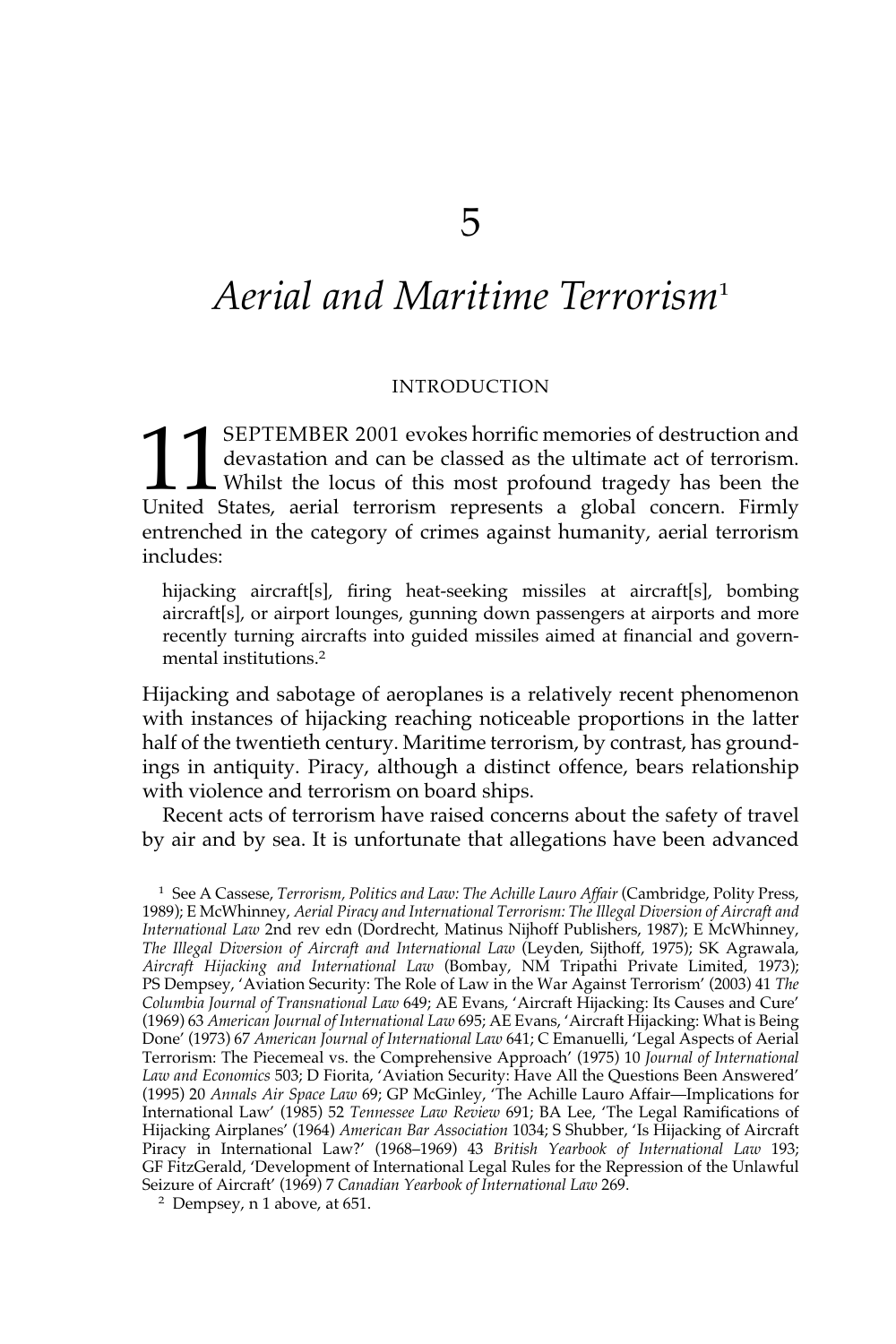against a number of Islamic States for their involvement in aerial and maritime terrorism. The scars of the humiliation inflicted by the nineteen terrorists of 11 September on the Islamic world remain visible.

This chapter assess the validity of claims made by critics of Islamic States. In its examination of the international treaties on aerial and maritime terrorism, the research confirms the significant involvement and interest of Islamic States. There are difficulties of implementation, and it would appear that violence and terrorist activities have been conducted by non-State actors. There is also the duplicity and exploitation of a global order, which perpetuates existing inequities.

#### AERIAL TERRORISM

The greatest threat posed to . . . civil aviation today is its increasing unsafety. It is so ironical that whereas the operational hazards and natural barriers to safe, efficient and reliable civil aviation have been, more or less, overcome through progress in science and technology, the hazards created by man himself remain unconquered and are rather on the increase.3

Notwithstanding its limited history there have been numerous instances of aerial terrorism.4 During the Second World War, the Axis forces used aircrafts to be crashed into buildings resulting in tragic, civilian casualties. After the Second World War, civilian aircrafts became a particular terrorist target. According to one estimate, between 1949 and 1985 there were nearly 800 incidents of hijacking with over a 60 per cent success rate.<sup>5</sup> During this period 87 bombing incidents involving aircrafts led to the deaths of 1539 individuals.<sup>6</sup> Since 1985 there has been a rise in hijackings as well as the number of attacks on aeroplanes during the 1990s. In 2000, 24 instances of hijacking took place with 42 cases of interferences with civil aviation.7 During 2001–2003, the level of interferences has remained static. Notwithstanding the gravity of offences, no single set of motives can be identified as the cause of aerial terrorism.<sup>8</sup> Hijacking of planes has been undertaken by those fleeing communist or dictatorial and oppressive

<sup>3</sup> Agrawala, n 1 above, at 13.

<sup>8</sup> RIR Abeyratne, 'Hijacking and the Tehran Incident—A World in Crisis' (1985) 10 *Air Law* 120, at 123.

<sup>4</sup> According to Dempsey, the first recorded instance of aerial hijacking took place in 1931 with Peruvian revolutionaries commandeering a Ford Tri-Motor. Dempsey, n 1 above, at 654.

<sup>5</sup> JL Rhee, 'Rational and Constitutional Approaches to Airline Safety in the Face of Terrorist Threats' (2000) 49 *DePaul Law Review* 847, at p 847.

<sup>6</sup> *Ibid.*

<sup>7</sup> Dempsey, n 1 above, at 644–5.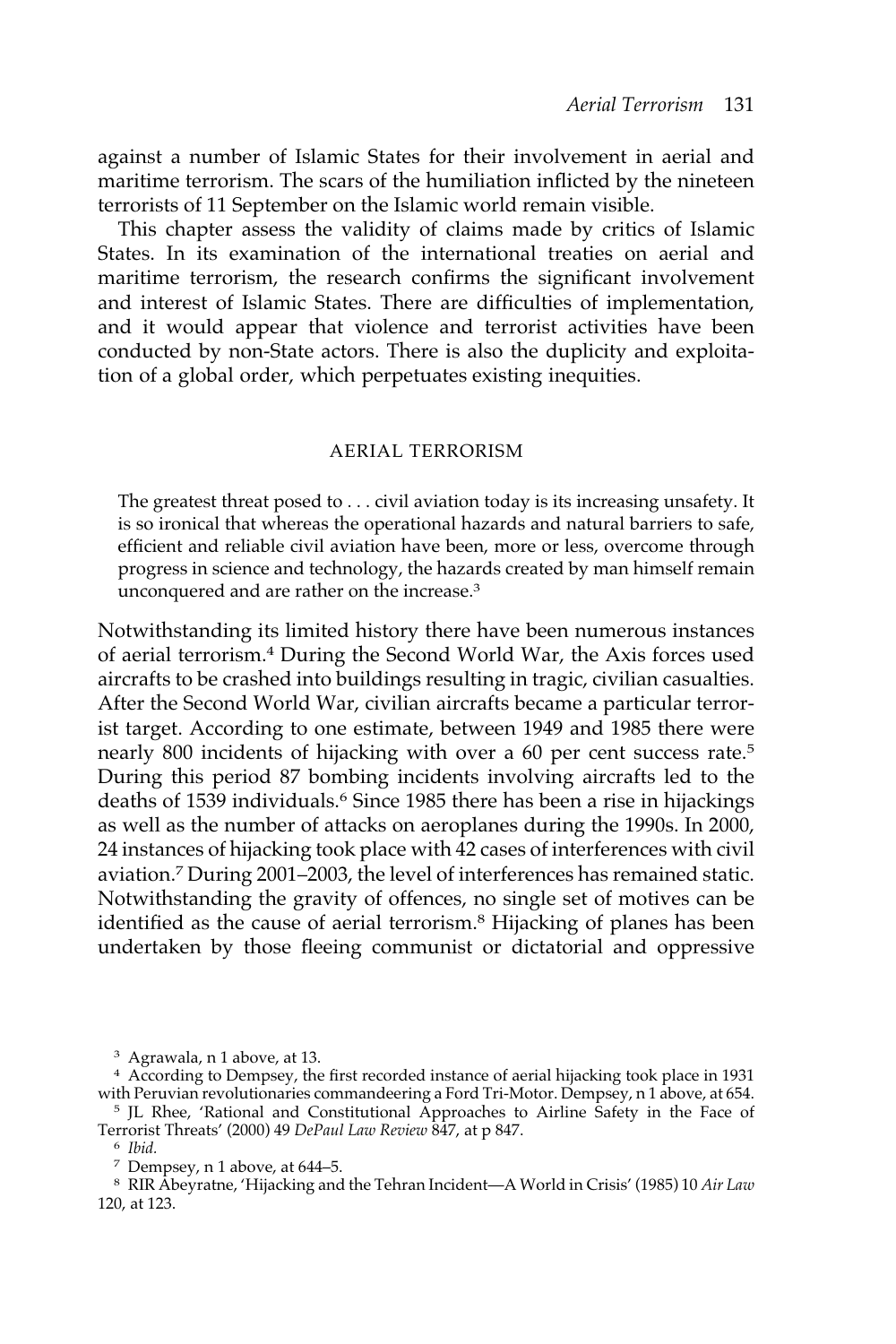regimes.<sup>9</sup> Sometimes such acts have been conducted by those of an unsound mind. At other times, financial gain has been the driving force behind aerial hijacking; these hijackers are so-called 'sky bandits'.10

In a spate of hijackings that took place in the US during the late 1960s, a prominent feature was that hijackings were conducted principally by individuals with criminal records, military deserters, or those with family or personal difficulties. Such aerial hijacking was therefore largely undertaken for personal reasons as opposed to ideological motives.11 The last quarter of the twentieth century, however, witnessed significant changes not only in the nature of aerial piracy also in hijackers' psychological motivations.12 The largest and perhaps most disconcerting group of aerial hijackers are those committing this offence for ideological or political motivations. The nineteen hijackers involved in the 11 September incidents formed part of this last category.

## COMBATING AERIAL TERRORISM

Although the past century has witnessed horrific acts of hijacking and sabotage, efforts to combat such deeds have only been piecemeal. The first practical response to this form of terrorism was conducted through the adoption of the Convention on Offences and Certain Other Acts committed on Board Aircraft, signed in Tokyo on 14 September 1963.13 The Convention was adopted under the auspices of ICAO. The treaty deals principally with crimes committed on board civilian aircrafts. The primary purpose of the Tokyo Convention is to protect the safety of the aircraft and of the persons or property thereon and to maintain good order and discipline on board.14 The Convention authorises the aircraft commander, crew members and passengers to take reasonable actions in order to

<sup>10</sup> McWhinney, n 1 above, at 10.

<sup>11</sup> On the US position see J Rogers, 'Bombs, Borders and Boarding: Combating International Terrorism at US Airports and the Fourth Amendment' (1997) 20 *Suffolk Transnational Law Review* 501; S Manning, 'The United States Response to International Air Safety' (1996) 61 *Journal of Air Law and Commerce* 505.

<sup>9</sup> Such incidents of aerial hijacking, although rare, still take place, for example the hijacking of the Arina airliner in January 2000. Upon making a landing at London's Stansted Airport, the hijackers made a claim for political asylum—<http://news.bbc.co.uk/1/hi/world/ south\_asia/633658.stm> (30 April 2004); See BBC Analysis, 'Who are the Hijackers?' 7 January 2004 (20 September 2004); 'Straw Makes Decision on Afghan Hostages' Guardian Unlimited <http://www.guardian.co.uk/stansted/article/0%2C2763%2C191509%2C00.html> (30 April 2004).

<sup>12</sup> Evans, 'Aircraft Hijacking: Its Causes and Cure', n 1 above, at 697.

<sup>13</sup> Adopted 14 September 1963, entered into force 4 December 1969 (1963) 2 ILM 1042.

<sup>14</sup> Text of the treaty can be found <http://untreaty.un.org/English/Terrorism/ Conv1.pdf  $>$  (1 October 2004).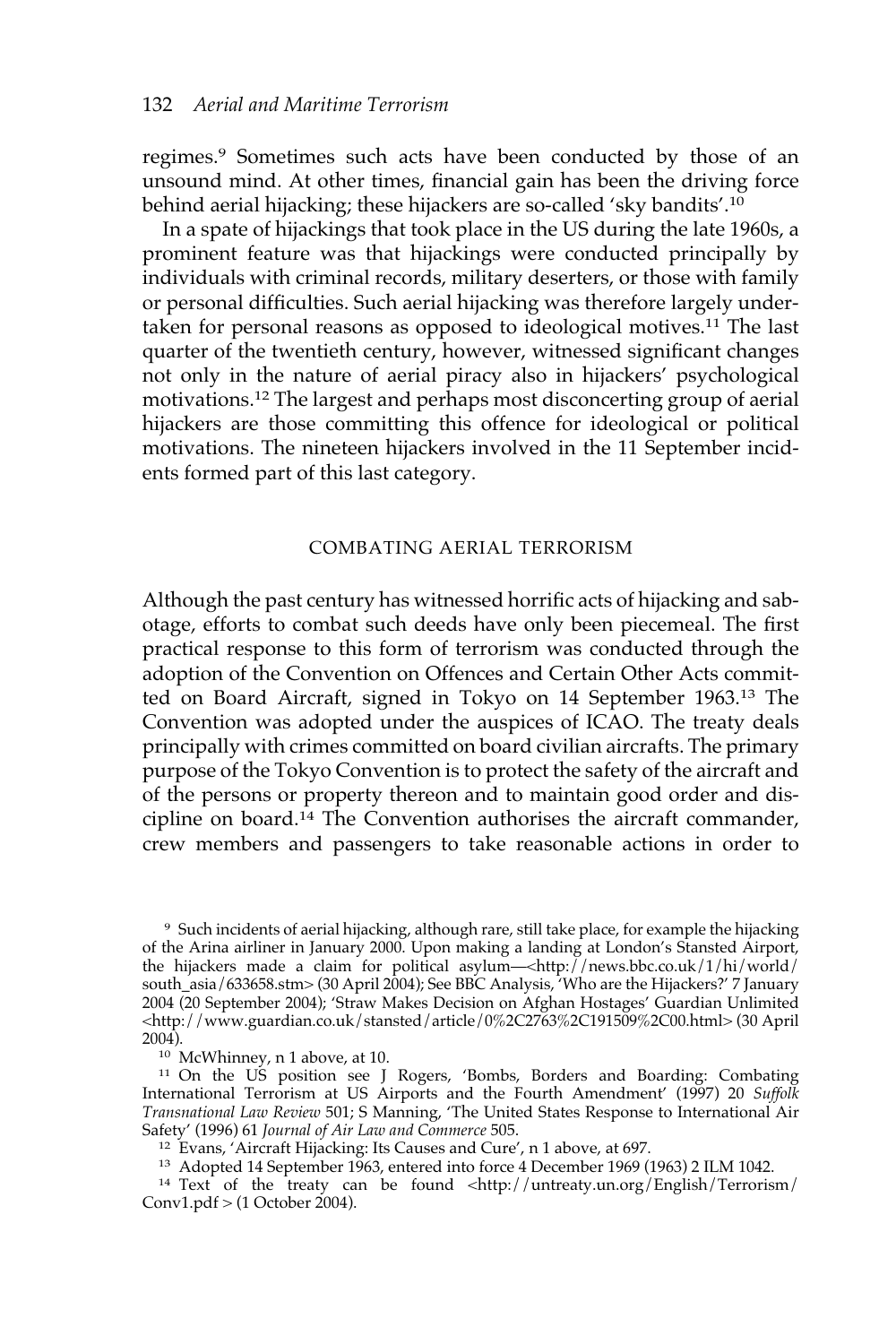protect the safety of the aircraft, or of persons or property therein.15 The focus of the Convention is not upon hijacking, but deals more generally with crimes in the air. The offence of hijacking was added as an afterthought; it was incorporated only to prevent a further protocol on the subject.16

The Convention nevertheless establishes a number of jurisdictional rules dealing with aerial hijacking. The State of registration has the principal jurisdiction to try offences committed on board the aircraft.17 However, additional grounds of jurisdiction exist inter alia in cases of the territory of the State where the offence has effect,<sup>18</sup> where the offence has been committed by or against a national or permanent resident of such State<sup>19</sup> or where the offence is against the security of such State.<sup>20</sup> The Convention addresses the issue of unlawful seizure in Article 11. According to this Article, an unlawful seizure or other unlawful control of the aircraft is an offence and State parties are obliged to take 'all appropriate measures' to take control of the aircraft.21 In the event of an unlawful seizure or hijacking the State party where the aircraft lands is required to allow passengers and crew to continue their journey and to return the aircraft and its cargo to those entitled to its lawful possession.22

For the purposes of extradition, Article 16 of the Convention provides that offences committed on board the aircraft shall be treated as if they are committed not only in the place where they occurred but also in the territory of the registering State. Other provisions of the Convention concern such matters as taking offenders into custody, restoring control of the aircraft to the commander and the continuation of the aircraft's journey.23 The Convention represents an important development in international efforts to combat aerial terrorism. For the first time, it provides for formal international control over crimes committed by hijackers. At the same time

<sup>15</sup> Article 6(1)(2).

<sup>16</sup> Demsey, n 1 above, at 663; '[the Convention] was not at all specifically aimed at aircraft hijacking. There was not even a mention in the draft of hijacking as a separate category until 1962. Clauses were added relating to hijacking only to forestall the need for a separate protocol. It was (erroneously) thought that hijacking involved criminal activity of a kind which would anyway come under the Convention. The Convention does not provide for the manner in which a hijacker should be dealt with, but only seeks to alleviate the consequences of an unlawful seizure for the passenger, the crew and the aircraft, by calling upon the State of landing to permit them to continue their journey as soon as practicable (Article 11).' Agrawala, n 1 above, at 14.

 $17$  See D Freestone, 'International Cooperation against Terrorism and the Development of International Law Principles of Jurisdiction' in R Higgins and M Flory (eds), *Terrorism and International law* (London, Routledge, 1997) 43–67, at 49.

- <sup>20</sup> Article 4(c).
- <sup>21</sup> Article 11(1).
- <sup>22</sup> Article 11(2).
- <sup>23</sup> Articles 6–15.

<sup>18</sup> Article 4(a).

<sup>19</sup> Article 4(b).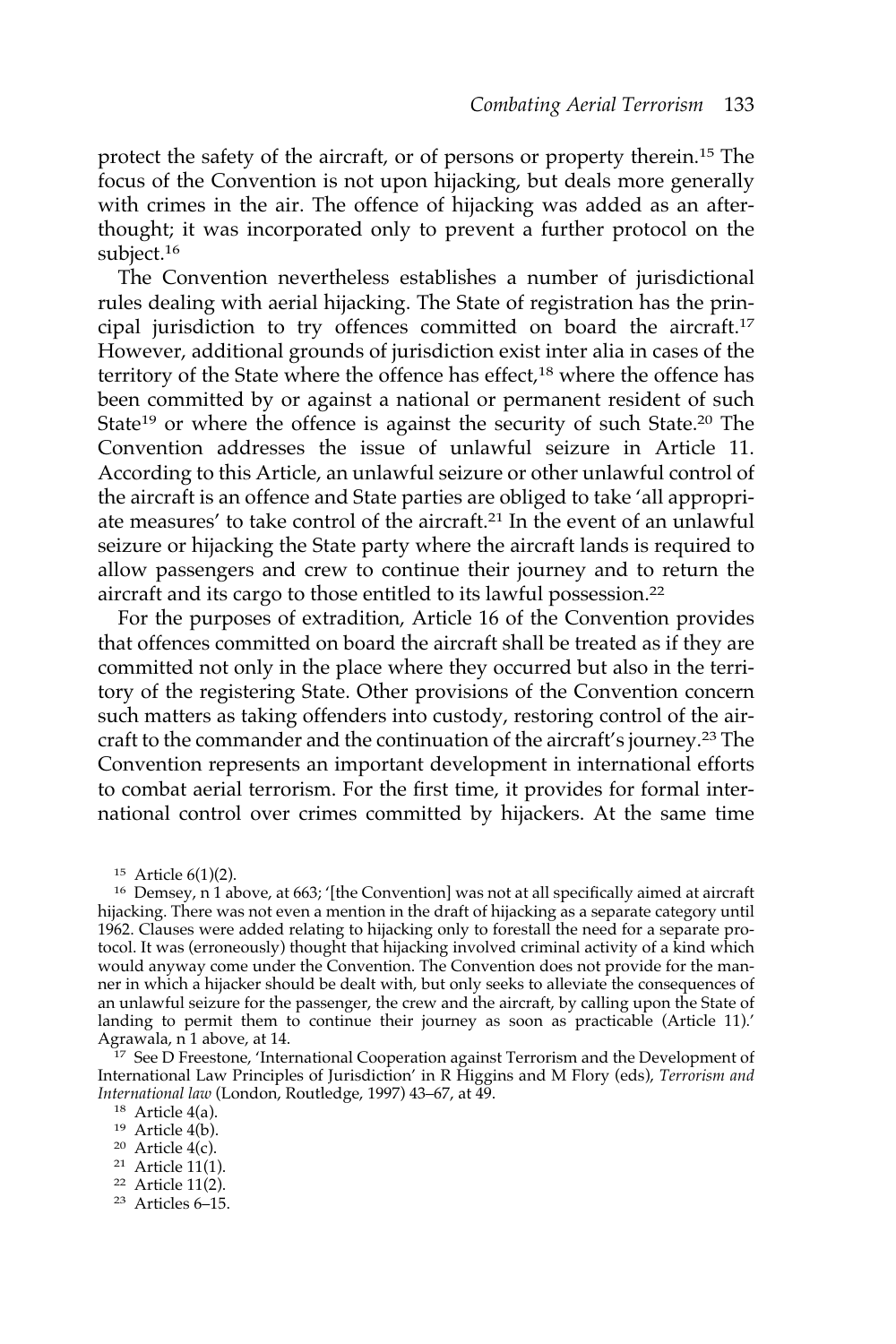there are a number of shortcomings in the treaty. It does not define or list any offences which States parties are required to suppress. As noted earlier, the inclusion of the offence of hijacking was incidental to a more general attempt to deal with crime on board aircrafts.24 There is no restatement declaring hijacking as an international crime. There are similarly no obligations regarding the extradition or prosecution of offenders.25

In a resolution adopted during the Sixteenth Session of ICAO (in 1968), the limitations of the Tokyo Convention were highlighted. A request was made to the Council for the adoption of a more comprehensive treaty, leading to the drafting and adoption of the Hague Convention for the Suppression of Unlawful Seizure of Aircraft 1970. The 1970 treaty is the first convention to pronounce aircraft hijacking as an international offence, with a viable policy of enforcement procedures.<sup>26</sup> According to the Convention an offence is committed when any person:

who on board an aircraft in flight . . . unlawfully, by force or threat thereof, or by any other form of intimidation, seizes, or exercises control of that aircraft; or is an accomplice of a person who performs or attempts to perform any such act . . .<sup>27</sup>

The complications arising out of such terminologies as 'unlawfulness', being 'on board', 'unlawful force' and 'intimidation, seizure and control of aircraft' have been explored by commentators.<sup>28</sup> According to Article 2, parties are obliged to make offences under the Convention punishable in their national legal systems by severe penalties. There is, however, no description of the nature of penalties to be awarded. The absence of minimum penalties provided in the Convention is, according to one scholar:

one of the notable concessions that the proponents of strong action against hijacking were forced to make in pursuit of the elusive goal of a unanimous role in favour of the Convention as a whole.29

Article 3 accords a definition to aircraft being in flight. According to this definition the aircraft is in flight from the moment all its external doors are closed following embarkation.30 The aircraft remains in flight until the time its external doors are opened for disembarkation.<sup>31</sup> In instances of forced landing, the flight is considered to be continuing until control is assumed by competent authorities.32 Article 3 also contains a rather anom-

 $27$  Article 1(a)(b).

<sup>24</sup> Agrawala, n 1 above, at 13.

<sup>25</sup> Dempsey, n 1 above, at 665.

<sup>26</sup> *Ibid*, at 666.

<sup>28</sup> S Shubber, 'Aircraft Hijacking under the Hague Convention 1970—A New Regime' (1973) 22 *International & Comparative Law Quarterly* 687, at 691.

<sup>29</sup> McWhinney, *Aerial Piracy*, n 1 above, at 42.

<sup>30</sup> Article 3(1).

<sup>31</sup> *Ibid.*

<sup>32</sup> *Ibid.*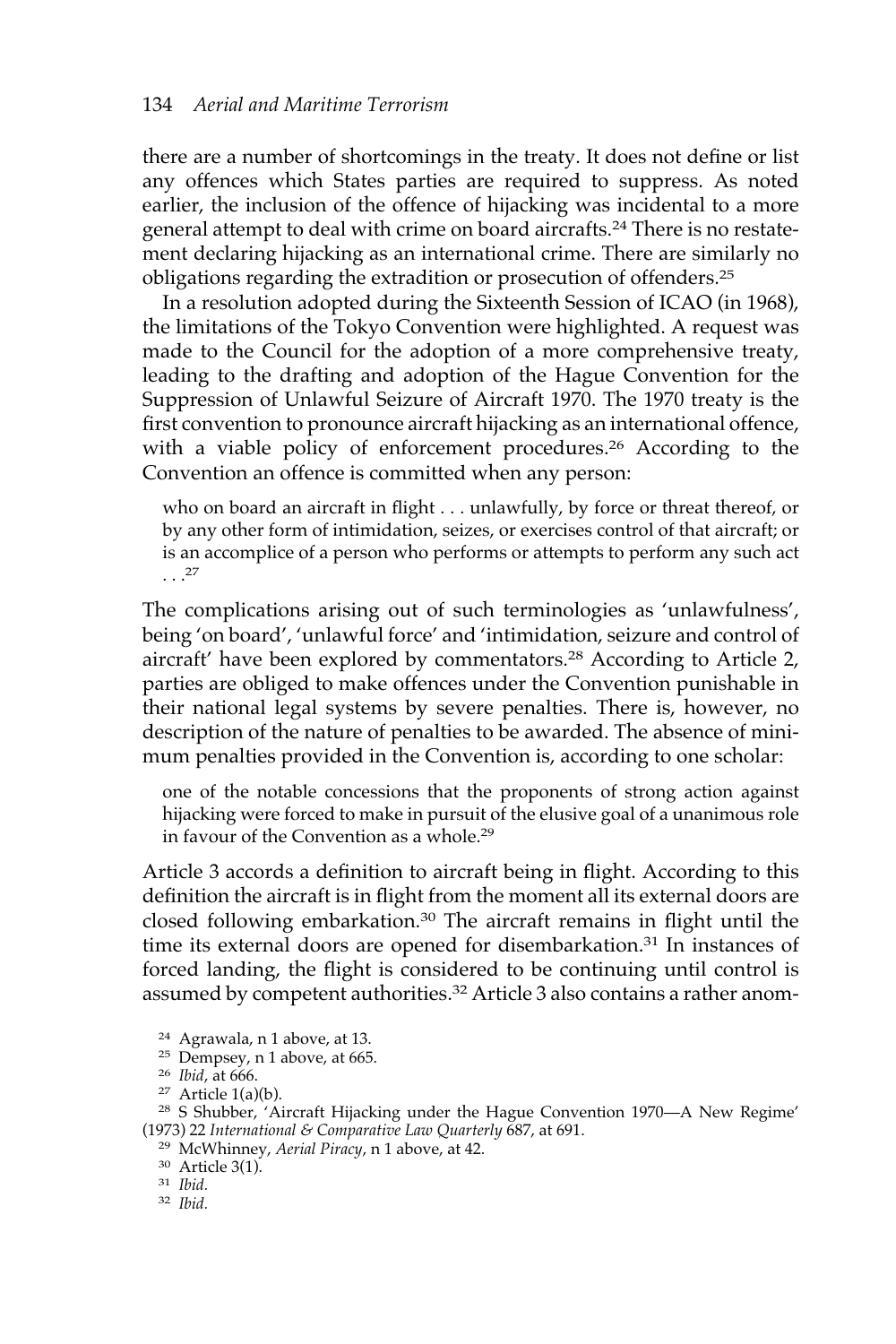alous provision whereby the Convention is restricted in its application to the place of take-off or place of actual landing of the aircraft on board which the offence is committed outside of the State where the aircraft was registered.<sup>33</sup> This provision, it is contended, is unduly restrictive, excluding instances of domestic hijacking.

Jurisdiction to conduct trials is granted inter alia to the State where the aircraft is registered, to the State where the aircraft lands, an offence having been committed with the alleged offender still on board<sup>34</sup> and to the State of the place of business or residence of the lessee in case of leases without crew.<sup>35</sup> Article 6 provides further details of circumstances where the offender or alleged offender is apprehended in a contracting State. In these circumstances the contracting State is required to take him into custody for such time as is necessary to enable any proceedings to be instituted against him.<sup>36</sup> The State is also required to carry out preliminary investigations<sup>37</sup> and to communicate without delay to the nearest appropriate representative of the State of which he is a national.<sup>38</sup> There is also an obligation upon the State having custody of the alleged offender to notify immediately to the State where the aircraft was registered, the State of nationality of the detained person, and any other relevant parties as it considers appropriate.39

Article 8 regards the offences contained in this Convention as extraditable and deemed to be included in any extradition treaty existing between contracting States. An undertaking is provided by contracting States to include the offences contained in the present treaty in every extradition treaty.<sup>40</sup> A contracting State may treat the present treaty as a sufficient basis for extradition.<sup>41</sup> If the offender is not extradited, the State party where the offender is found is under an obligation (regardless of whether the offence was committed in its territory) to submit the case to competent authorities for the purpose of prosecution.<sup>42</sup> Article 7 therefore establishes the obligation *aut dedere aut judicare*. It needs to be reiterated that the obligation is not an undertaking to prosecute the individual but to submit his case to the authorities for the prosecution. In case of offences conducted under this treaty, State parties are required to take appropriate measure to restore control of the aircraft.<sup>43</sup> Where an offence does take

- <sup>33</sup> Article 4(1)(a).
- <sup>34</sup> Article 4(1)(b).
- <sup>35</sup> Article 4(1)(c). <sup>36</sup> Article 6(1).
- <sup>37</sup> Article 6(2).
- <sup>38</sup> Article 6(3).
- <sup>39</sup> Article 6(4).
- <sup>40</sup> Article 8(1).
- <sup>41</sup> Article 8(2).
- <sup>42</sup> Article 7.
- <sup>43</sup> Article 9(1).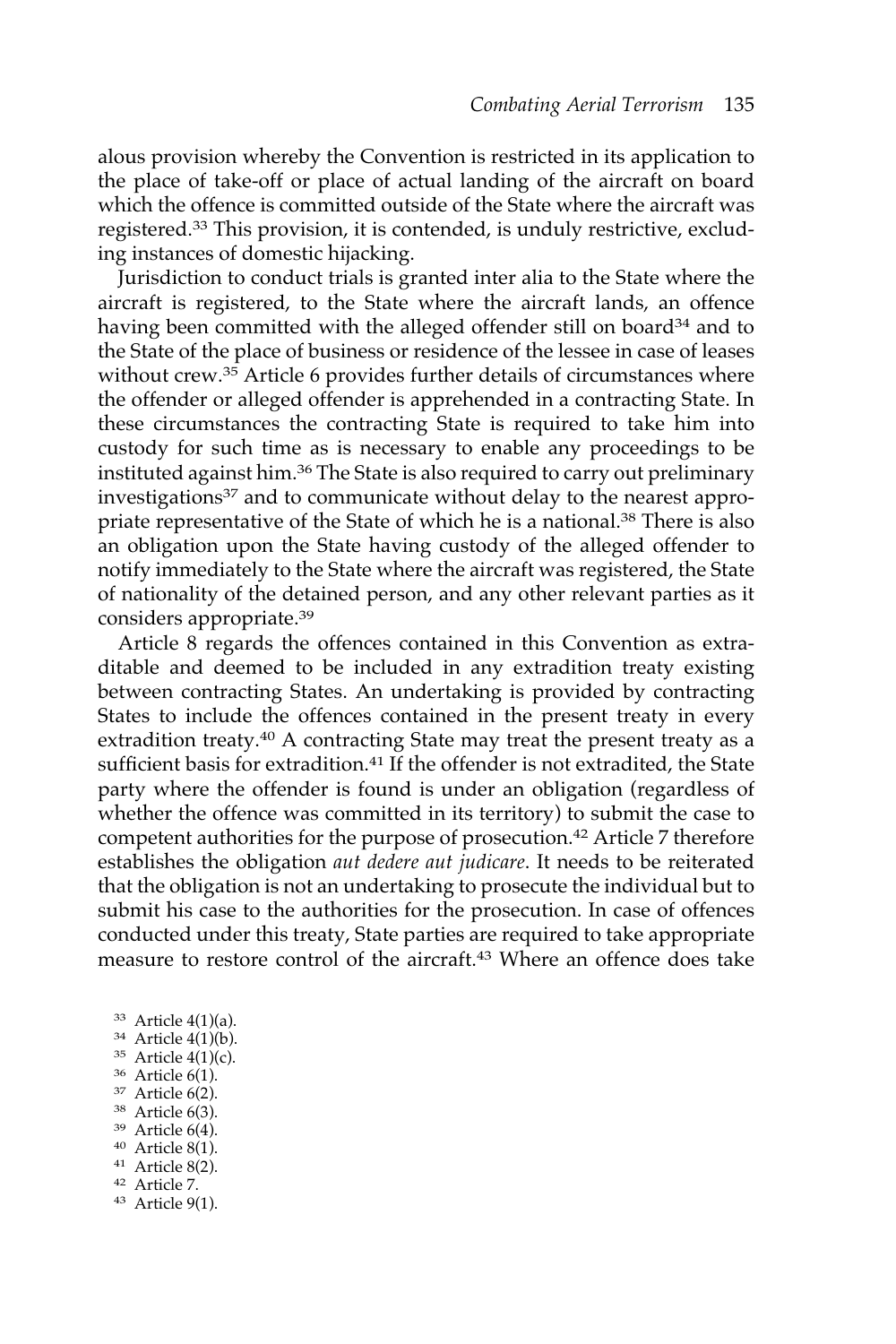## 136 *Aerial and Maritime Terrorism*

place, the contracting State in which the aircraft or its passengers are found has an obligation to facilitate the continuation of the journey of the passengers and crew and to return the aircraft to its lawful owners or possessors.44

The Convention obliges parties to allow one another judicial assistance in criminal proceedings brought in respect of the offence.<sup>45</sup> It also requires States parties to report to the Council of ICAO any relevant information in their possession regarding the circumstances of the offence, the action taken in relation to the offender or alleged offender and particularly the results of any extradition or legal proceedings.<sup>46</sup> The Hague Convention has a number of positive features. In the words of Dempsey, the Convention:

acted as a deterrent because prosecution of extradition became mandatory; therefore few States became available as safe havens. In addition, it likely narrowed the gap between the number of attempted hijackings and the number of unsuccessful hijackings. Finally it enhanced international law regarding the prosecution and imposition of penalties upon hijackers.47

# DEALING WITH AERIAL SABOTAGE

Whilst both the 1963 and 1970 Conventions deal with offences committed aboard aircrafts, the subject of aerial sabotage was left to be addressed by the Convention for the Suppression of Unlawful Acts against the Safety of Civil Aviation adopted in Montreal in 1971. At this point there was concern that while incidents of aircraft hijacking were decreasing, there was an alarming increase in acts of sabotage.48 The precursor to this Convention was the extra-ordinary session of the ICAO Assembly in June 1970 in Montreal. During this session, a recommendation was made to draft a treaty covering inter alia acts of sabotage through bombing on board aircrafts and on ground installations. According to Article 1 of the Convention, a person commits an offence if he unlawfully and intentionally:

performs an act of violence against a person on board an aircraft in flight if that act is likely to endanger its safety; destroys an aircraft or causes it to damage; places or causes to be placed on an aircraft in service a device or substance which is likely to destroy that aircraft or to cause damage to it which renders it incapable of flight or endangers its safety destroys or damages air navigation facilities or interferes with their operation, if any such act is likely to endanger

<sup>47</sup> Dempsey, n 1 above, at 668.

<sup>44</sup> Article 9(2).

<sup>45</sup> Article 10.

<sup>46</sup> Article 11.

<sup>48</sup> *Ibid,* at 669.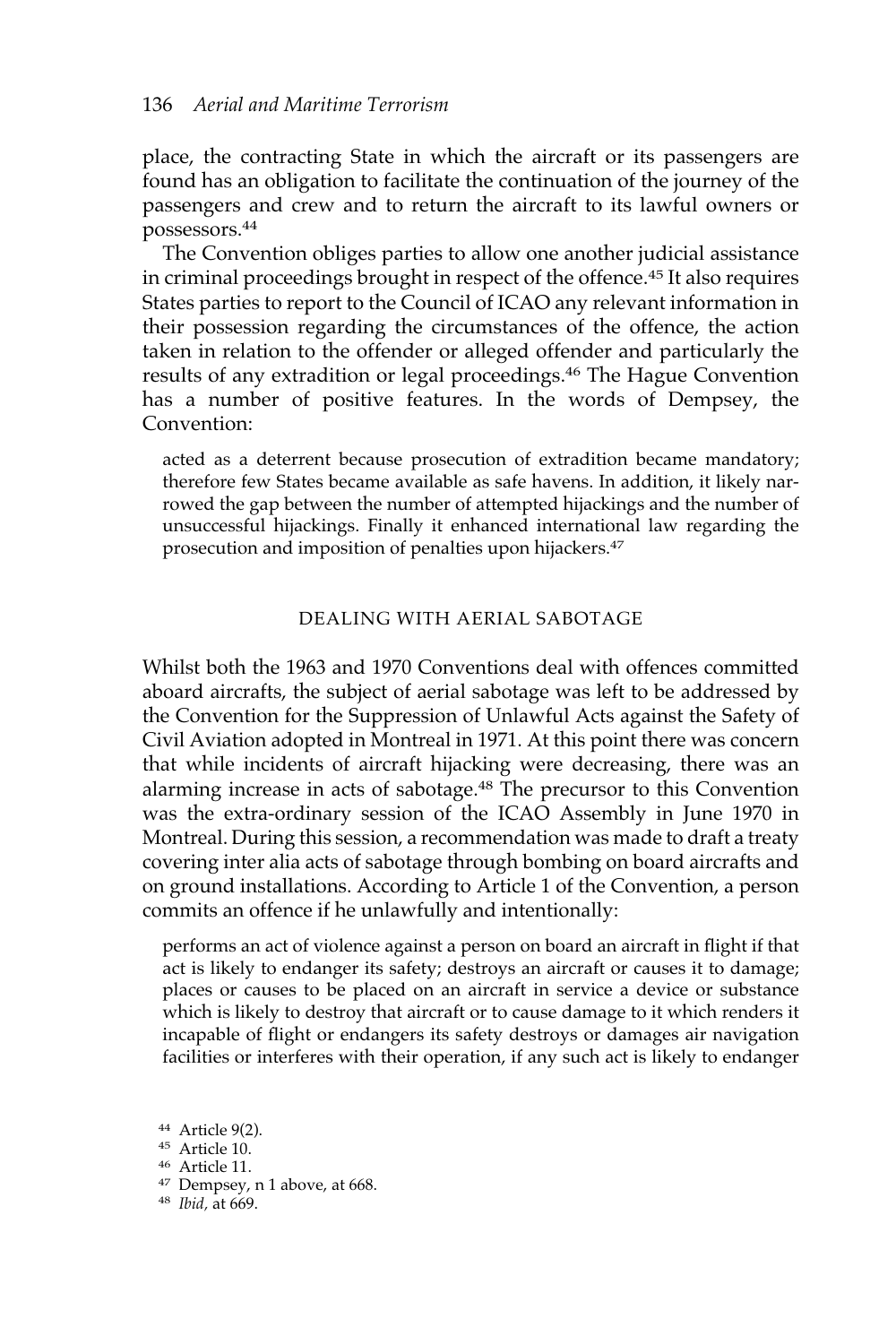the safety of aircraft in flight or communicates information which he knows to be false, thereby endangering the safety of aircraft in flight.

Article 1 also makes it an offence to attempt to commit the aforementioned offences.<sup>49</sup> Since the adoption of the Convention, a number of issues have arisen involving nationals from Islamic State parties.50 The Lockerbie bombing in which two Libyan nationals were implicated represented a significant violation of Article 1. Similarly, the hijackers of the aeroplanes on 11 September, all of whom were nationals of Islamic States, breached the provisions of Article 1.51 The Montreal Convention provides for jurisdictional principles which are similar to the Hague Convention.<sup>52</sup> Through its various provisions, the Convention deals with such issues as custody,<sup>53</sup> prosecution and extradition of the alleged offender.<sup>54</sup> The Convention, like the earlier Hague and Tokyo Conventions, does not apply to aircraft used in military, customs or police services. Neither does it apply to a purely domestic, non-international situation.55 As in the case of the 1970 Hague Convention, this is a troubling feature of the Convention and has evoked considerable criticism. Commenting on this unsatisfactory limitation, and examining this provision, Trahan notes:

[I]n the context of September 11—because the hijacked aircrafts departed from and were intended to land within the United States—if the aircrafts were registered in the United States, the Montreal Convention would not apply to any alleged offender found in the United States. This is probably not problematic regarding the crimes committed on September 11 because, even without convention obligations, the United States would undertake the obligations imposed under the Montreal Convention, such as taking into custody any alleged perpetrators found in the United States, investigating the crime, and commencing prosecutions.

This exclusion could be problematic, however, if a country does not take such prosecution obligations as seriously. For instance, had the event occurred in Syria or Libya and the aircraft been registered in those countries, even though both countries are parties to the Montreal Convention, none of the Montreal Convention obligations to prosecute the perpetrators would apply. Thus, the exclusions built into the conventions pertaining to acts occurring within a single state arguably should be reconsidered. Given the increasingly global reach of

<sup>49</sup> Article 1(2).

<sup>50</sup> JA Frank, 'A Return to Lockerbie and the Montreal Convention in the Wake of September 11th Terrorist Attacks: Ramifications of Past Security Council and the International Court of Justice' (2002) 30 Denver Journal of International Law and Policy 532.

<sup>&</sup>lt;sup>51</sup> According to the information currently available of the nineteen hijackers, fifteen had Saudi Nationality, one with Egyptian nationality, one with Lebanese nationality while two held United Arab Emirates passports. <http://www.cia.gov/cia/public\_affairs/speeches/ 2002/dci\_testimony\_06182002/DCI\_18\_June\_testimony\_new.pdf.> (15 April 2004).

<sup>52</sup> Article 5.

<sup>53</sup> Article 6.

<sup>54</sup> Article 8.

<sup>55</sup> Article 4(2)(3).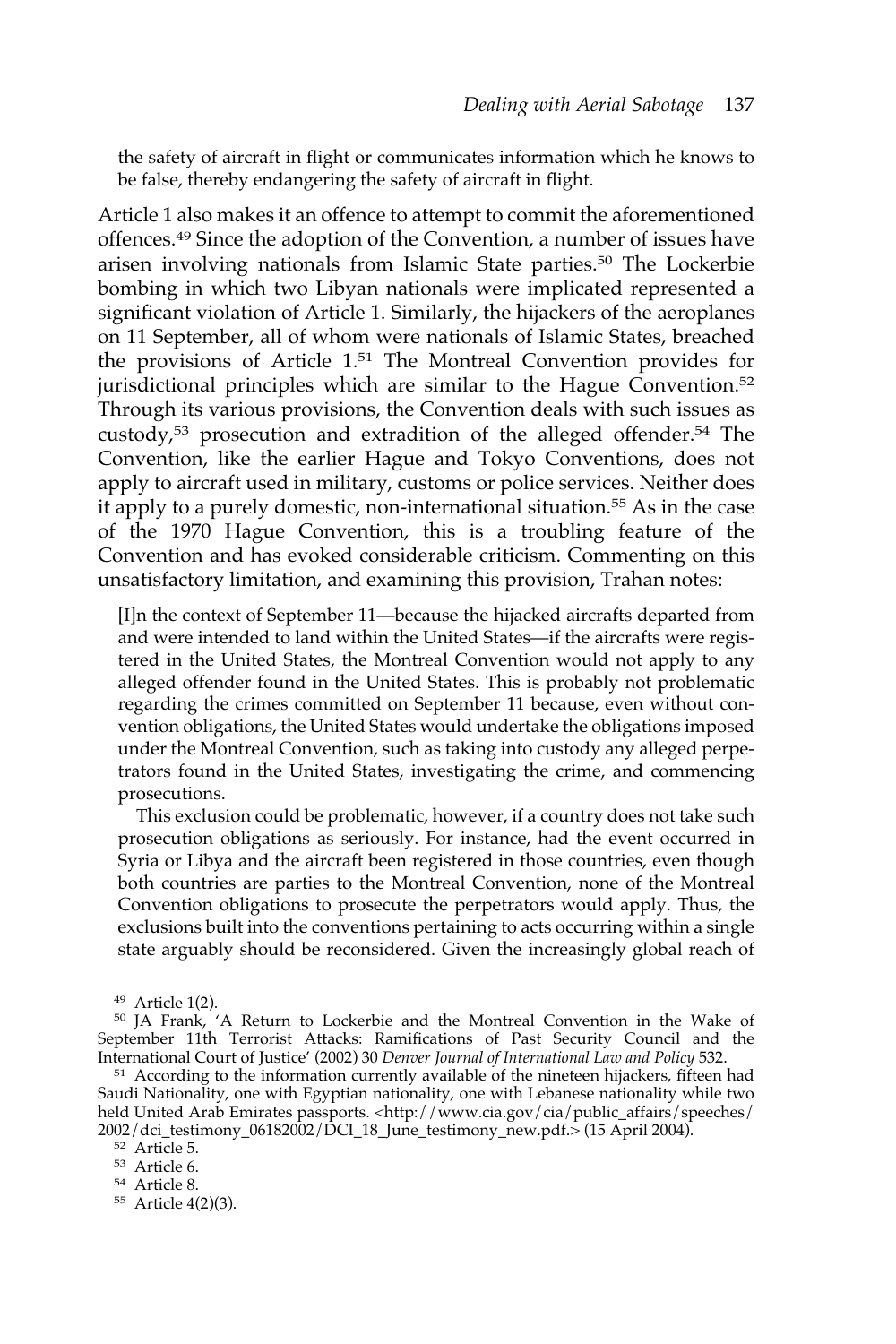## 138 *Aerial and Maritime Terrorism*

terrorist organizations, terrorists acts occurring within a single state may have broad ramifications, and all states arguably have an interest in having convention obligations apply and seeing terrorists active within a single state prosecuted.56

Article 5(1) attempts to provide a wide basis of jurisdiction, approaching the threshold of universal jurisdiction. The Convention follows the principle of *aut dedere aut judicare,* although, as has been noted by commentators in the light of the Lockerbie cases, the principle remains ineffective where State complicity is arguably in support of the alleged terrorists themselves.<sup>57</sup> In accordance with Article 7 of the Convention, in instances where a State has in its custody an individual accused of a terrorist act, the requested State must either extradite that individual to the requesting State or submit the case to its competent authorities for the purpose of prosecution in accordance with the law of that State. In addition, Article 8 provides that in the absence of bi-lateral agreements signatory States may treat the Convention as a legal basis for extradition. Since in the Lockerbie cases, no extradition treaties existed between Libya and the US or Libya and the UK, Libya was therefore able to claim justification in refusing extradition. There is no requirement or obligation for extradition within general international law.

A further treaty, the Protocol on the Suppression of Unlawful Acts of Violence at Airports Serving International Civil Aviation, supplementary to the Convention for the Suppression of Unlawful Acts Against the Safety of Civil Aviation, Montreal, was adopted in February 1988.58 The Protocol was a response to the bombings in Frankfurt, Tokyo, Rome and Munich during the 1980s.<sup>59</sup> While this instrument provides further legal safeguards for airports, tragic attacks have continued to occur and the impact of the Protocol is yet to be realised fully.60 The Protocol is geared towards dealing with acts of violence which endanger or are likely to endanger the safety of persons at airports serving international civil aviation or which jeopardise the safe operations of such airports. The 1988 Protocol adds to the definition of offences as provided in Article 1 of the Montreal Convention, thereby providing for the punishment of any person who unlawfully commits an act of violence against a person at an airport

<sup>58</sup> Protocol on the Suppression of Unlawful Acts of Violence at Airports Serving International Civil Aviation, supplementary to the Convention for the Suppression of Unlawful Acts Against the Safety of Civil Aviation, Montreal, 24 February 1988.

<sup>59</sup> Dempsey, n 1 above, at 686.

<sup>60</sup> See 'Troops "in control" of Sri Lanka Airport' (25 July 2001) CNN.com <http://www.cnn.com/2001/WORLD/asiapcf/south/07/24/srilanka.airport.attack/> (22 September 2004).

<sup>56</sup> See J Trahan, 'Terrorism Conventions: Existing Gaps and Different Approaches' (2002) 8 *New England International and Comparative Law Annual* 215, at p 227–8.

<sup>57</sup> Frank, n 50 above, at 536.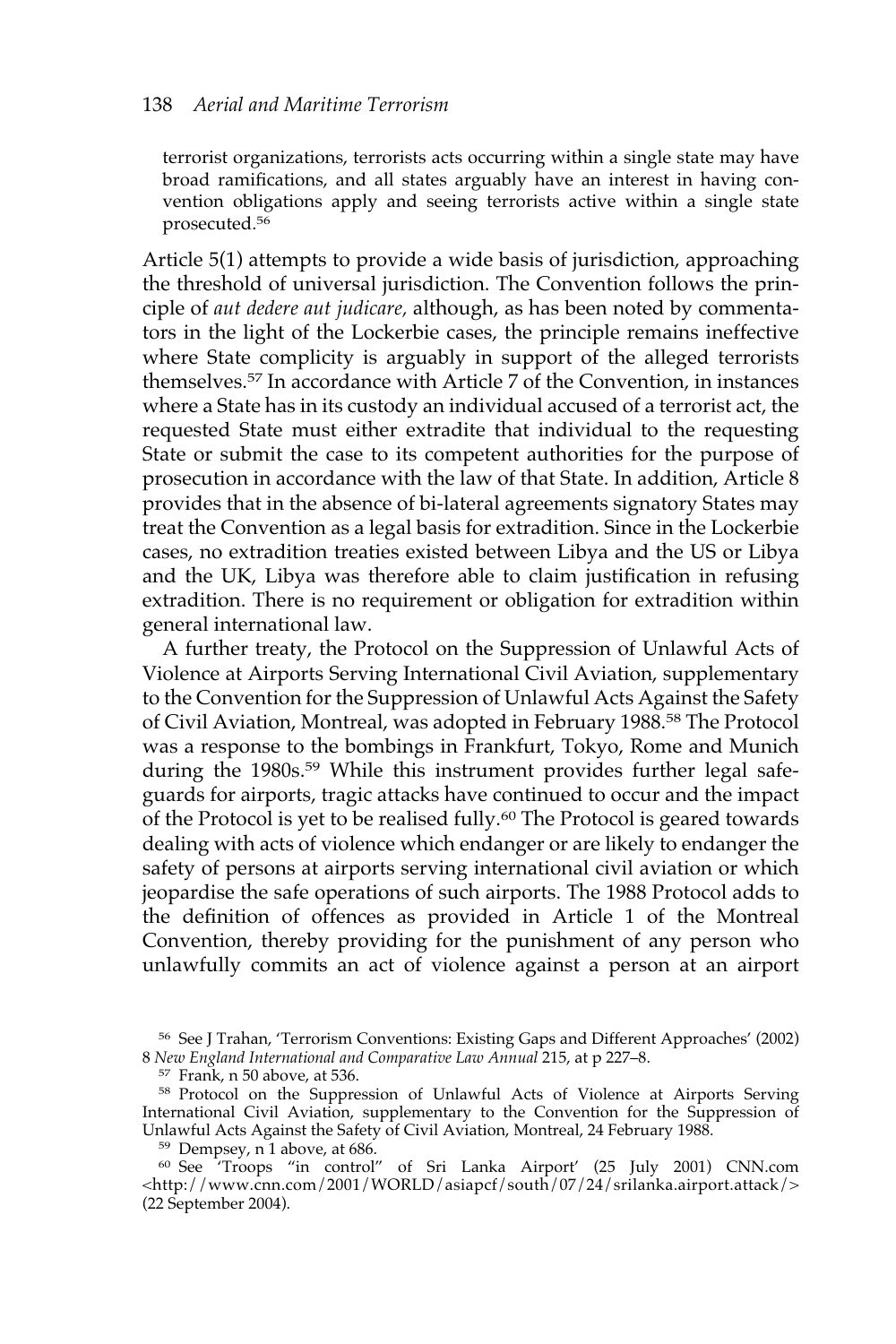serving international civil aviation which causes or is likely to cause death or serious injury by any device, substance or weapon. The jurisdictional issues are addressed in Article III, which also affirms the principle of *aut dedere aut judicare*.

## ISLAMIC TREATY RATIFICATIONS ON AERIAL TERRORISM

In their official practices, Islamic States have maintained a huge commitment to comprehensively ban aerial piracy and aerial terrorism. This commitment is evident from the large-scale ratifications of international treaties that deal with aerial terrorism. As noted earlier, the Tokyo Convention was the earliest instrument concerned with offences committed on board aircrafts. Considerable interest was shown by Islamic States in the treaty even at a time when many States remained largely disinterested. All Islamic States have ratified this Convention. A number of declarations and reservations have been made by these States, although they do not relate to the substantive provisions of the Convention. Algeria, Bahrain, Egypt, Oman, the Syrian Arab Republic and Tunisia have reserved their position in relation to Article 24(1), which relates to settlement of disputes. Article 24(1) provides:

[a]ny dispute between two or more Contracting States concerning the interpretation or application of this Convention which cannot be settled through negotiation, shall, at the request of one of them, be submitted to arbitration. If within six months from the date of the request for arbitration the Parties are unable to agree on the organisation of the arbitration, any one of those Parties may refer the dispute to the International Court of Justice by request in conformity with the Statute of the Court.

This provision is not an unusual one, and by the same account the reservations made also follow the pattern followed in international treaties. The kingdom of Morocco has, for instance, without making a specific reservation to Article 24(1), asserted the necessity of unanimous consent of the parties concerned prior to proceedings being brought before the International Court of Justice. A further set of reservations has been advanced by Middle Eastern Islamic States. Despite having entered into treaties to which Israel is a party, Bahrain, Iraq, Morocco, Oman and the United Arab Emirates have stated their non-recognition of Israel as a State in general international law or the existence of any diplomatic relations with it.

The Convention for the Suppression of Unlawful Seizure of Aircraft, signed in The Hague on 16 December 1970, depicts a consistent pattern of State practice in so far as the behaviour of Islamic countries is concerned. The reservations relate principally to the non-recognition of Israel and non-acceptance of relations with it. Reservations to that effect have been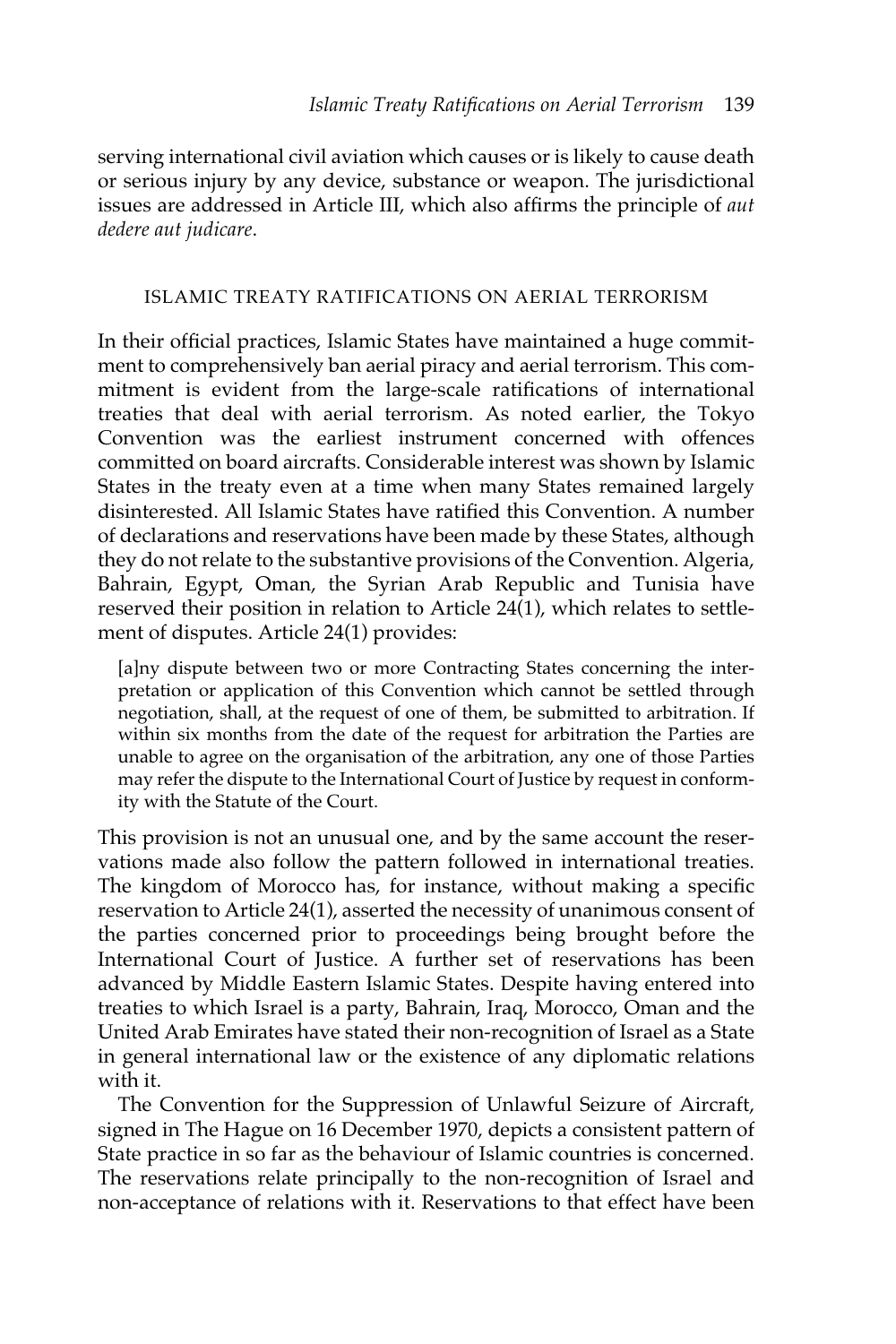placed by Kuwait, Libyan Arab Jamahiriya, Oman, Saudi Arabia and the United Arab Emirates. The other reservation placed by Islamic States relates to the referral of disputes to the International Court of Justice.<sup>61</sup> A similar trend is reflected in so far as reservations to the Convention for the Suppression of Unlawful Acts against the Safety of Civil Aviation (1971) are concerned. Kuwait's reservations to the Convention concern the nonrecognition of Israel and having diplomatic relations with it, as do Saudi Arabia's and the United Arab Emirates'. Afghanistan, Algeria, Bahrain, Indonesia, Morocco, Oman, Qatar, Saudi Arabia and Tunisia have placed reservations allowing for the automatic jurisdiction of the International Court of Justice under Article 14(1) of the Convention. Article 14 of the Convention, as our subsequent examination reveals, was indeed to be of pivotal importance in the Lockerbie incident. Libya, in its attempt to resolve the matter, had invoked Article 14(1) of the Convention appealing to the International Court of Justice. Such an action, according to the Libyan government, represented its efforts to uphold international rule of law. Although the US and the UK were opposed to involving the ICJ, Libya received support and acclaim from the OIC and the League of Arab States as well as from various Islamic States including Sudan, Iraq, Mauritania, Yemen, Morocco, and Iraq.62

One innovative reservation to the Convention was placed by the State of Cameroon. Cameroon gained independence on 1 January 1960, and has been at the forefront in opposing racist and colonial regimes. In its reservatory note, it claimed that:

[I]n accordance with the provisions of the Convention of 23 September 1971, for the Suppression of Unlawful Acts directed against the Security of Civil Aviation, the Government of the United Republic of Cameroon declares that in view of the fact that it does not have any relations with South Africa and Portugal, it has no obligations towards these two countries with regard to the implementation of the stipulations of the Convention.

This reservation has, no doubt, been rendered obsolete due to the political and constitutional changes within South Africa and Portugal. There a number of Afro-Caribbean States parties. These are Burkino Faso, Chad, Comoros, Gambia, Guinea, Guniea-Bissau, Guyana, Libyan Arab Jamahiriaya, Mali, Mauritania, Morocco, Niger, Nigeria, Senegal, Sierra Leone, Sudan, Suriname, Togo, and Uganda.

The Protocol on the Suppression of Unlawful Acts of Violence at Airports Serving International Civil Aviation, Supplementary to the Convention for the Suppression of Unlawful Acts against the Safety of Civil Aviation signed at Montreal on 28 February 1988 has attracted

<sup>61</sup> Note the reservations made by Algeria and Libyan Arab Jamhiriya.

<sup>62</sup> F Beveridge, 'The Lockerbie Affair' (1992) 41 *International & Comparative Law Quarterly* 907, at 910.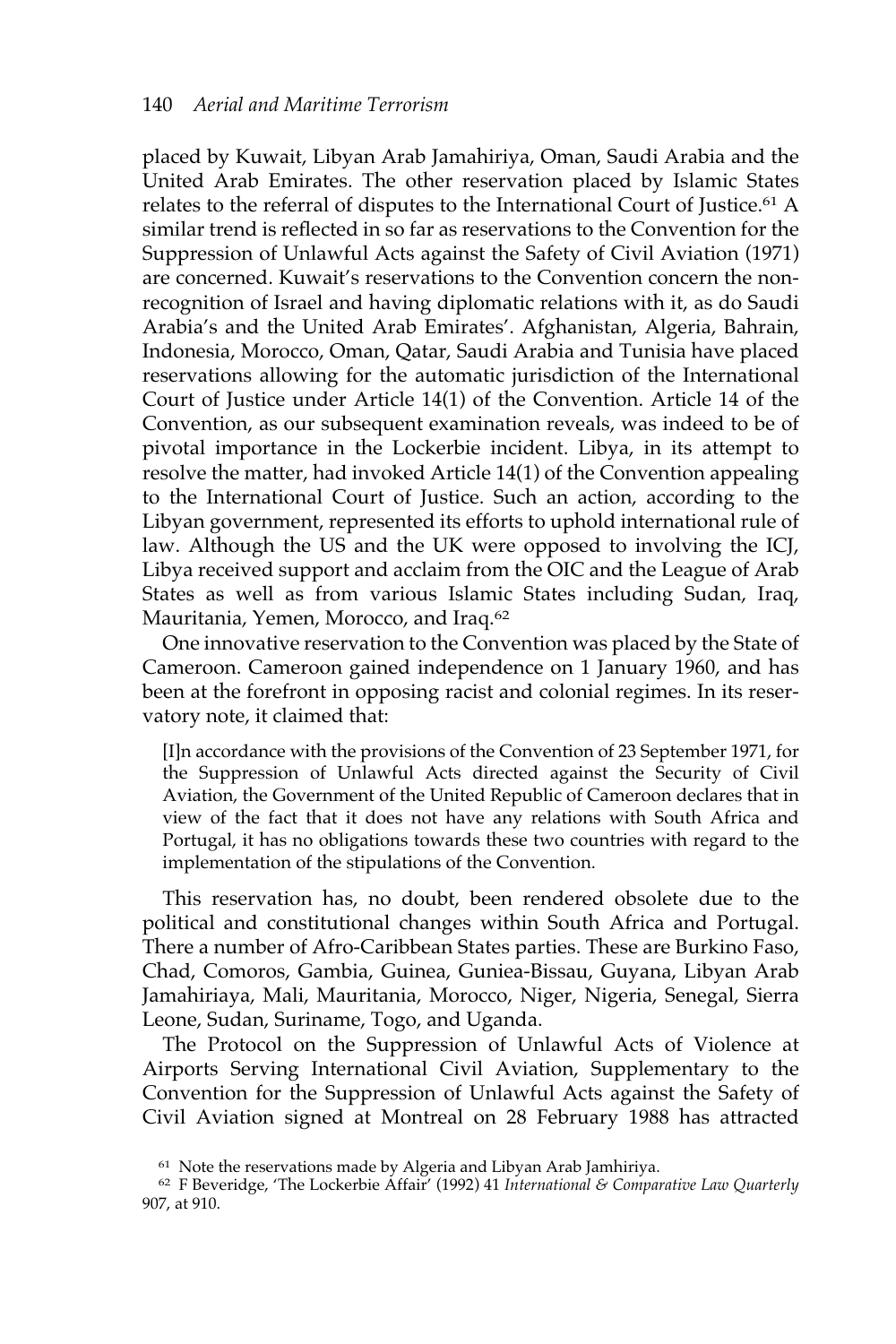significant approval from Islamic States. There is a large body of consensus over the principles enshrined in the treaty, with only two reservations being advanced to the non-procedural aspects. Kuwait reiterated its opposition to the existence and recognition of Israel as a State, whereas the Syrian Arab Republic has reserved its position in relation to Article 14(1) of the Convention which relates to the powers of the International Court of Justice upon adjudication of disputes.

# INCIDENTS OF CONFLICT AND ISLAMIC STATES

11 September 2001 represents the most horrific incident committed against civil aviation. The vile acts of the hijackers resulted in 2,972 deaths, with financial losses running into the billions.63 As has been examined elsewhere in this study, the long-term consequences of 9/11 have been phenomenal.64 The scars of the tragedy are writ large on the psyche of the American public. This incident has also created 'Islamophobia', with Muslim minorities in many parts of the world having to face increasing hostility and prejudices.<sup>65</sup> 11 September evoked absolute condemnation from all Islamic States individually as well as from the organisations that represent Islamic interests.<sup>66</sup> There is nevertheless the stigma that all the hijackers originated from the Arabic speaking world; the finger of suspicion is strongly directed at al-Qaeda, an organisation purportedly representing the interests of oppressed Muslims. Members of al-Qaeda had been protected by the Taliban, a militant group of Islamic clergy who had seized power in Afghanistan. Subsequent investigations into the 9/11 plot have revealed that there was clandestine financial and material support given by Arabs to individual members of al-Qaeda.

Other than the Taliban, the 11 September inquiries have thus far stopped short of directly implicating Islamic governments.<sup>67</sup> On previous occasions relating to aerial sabotage and bombings, Islamic States are alleged to have been involved. Israel's raid in Entebbe in July 1976, in Israel's own contention was a consequence of the violation of its rights by

<sup>63</sup> See JNB Frank and J Rehman, 'Assessing the Legality of the Attacks by the International Coalition against Terrorism against Al-Qaeda and Taliban in Afghanistan: An Inquiry into the Self-Defence Argument under Article 51 of the United Nations Charter' (2003) 67 *Journal of Criminal Law* 415.

<sup>64</sup> See below, chapter 7.

<sup>65</sup> See below, chapter 8.

<sup>66</sup> See below, chapter 7.

<sup>67</sup> See <http://www.pm.gov.uk/files/pdf/culpability\_document.pdf> (1 October 2004); also see <http://image.guardian.co.uk/sysfiles/Guardian/documents/2001/11/14/ Culpability\_document.pdf> (18 June 2002) Unclassified Version of Director of Central Intelligence George J Tenet's Testimony before the Joint Inquiry into Terrorist Attacks Against the United States (22 July 2004).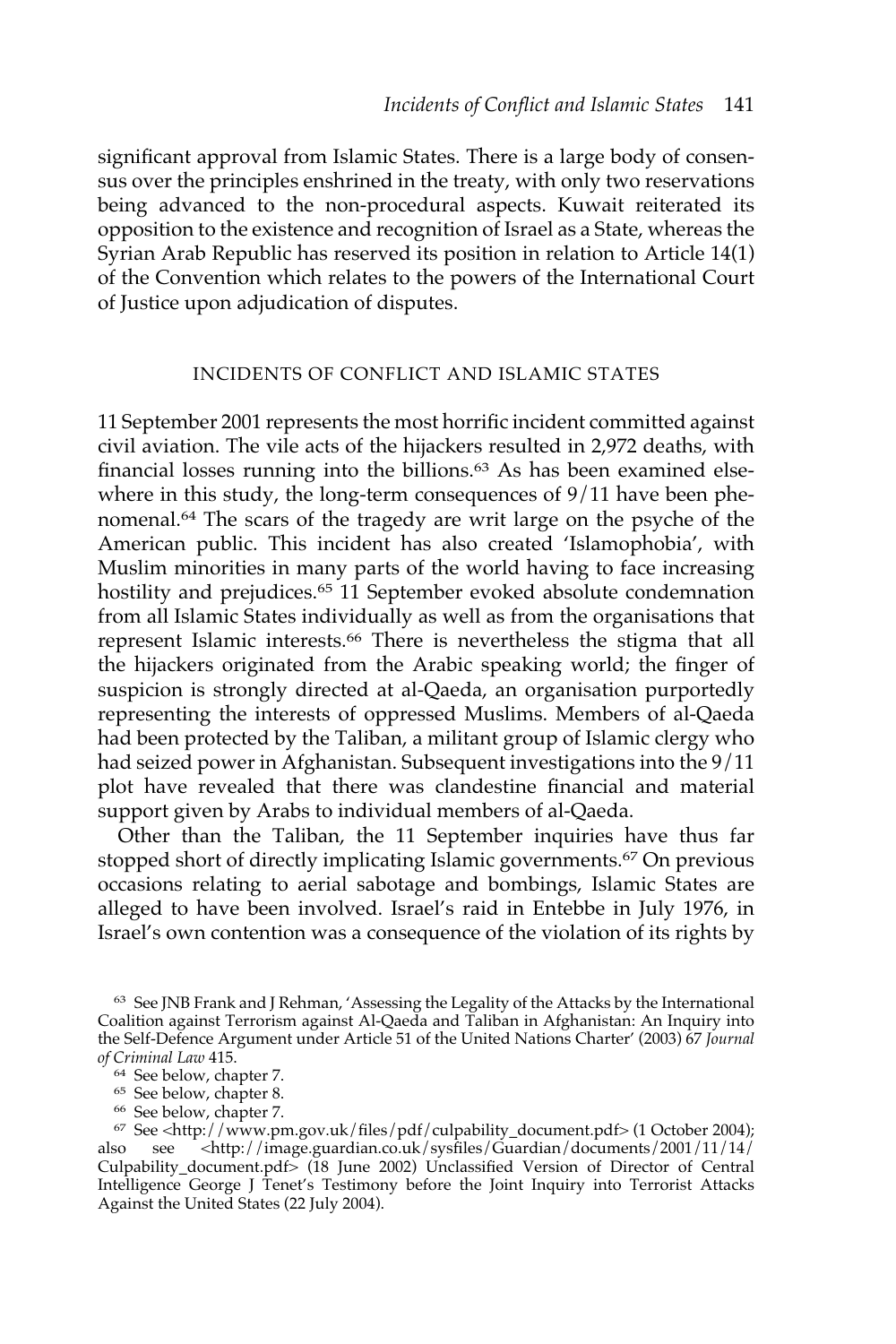Uganda.68 Israel sent two aircraft to rescue its nationals who had been held hostage in a hijacked aircraft and were being held in Uganda. The intervention resulted in the rescue of Israeli nationals, although at a significant cost. Over twenty-five people are estimated to have been killed, including at least twenty Ugandan soldiers, all of the hijackers and three hostages. The reality of the situation, however, is that military intervention in Ugandan territory was a violation of international law and breached the ban on the use of force as provided in the United Nations Charter. In June 1985, a Trans-World Airlines Flight 847 was hijacked shortly after take-off from Athens Airport. In this case the Greek government traded the terrorists for the return of Greek nationals on board. It is arguable that both Greece (where the offence took place) and Lebanon (the State of the nationality of the hijackers) did not follow the provisions of the Tokyo, the Hague and the Montreal Conventions.69

In terms of the direct culpability of State actors, the Lockerbie incident probably provided the most disturbing feature in the relationship between Islamic and western States. The incident has had profound implications both for international law as well as for developing norms for combating terrorism.<sup>70</sup> The most problematic aspect of the saga has been the alleged involvement of Libya in terrorist activities.<sup>71</sup> On 21 December 1988, Pan American Flight 103 exploded over the Scottish border town of Lockerbie en route to New York. All 259 persons on board were killed, as were 11 residents of Lockerbie. On 19 September 1989, a French airliner Union de transport aériens (UTA) Flight 772 exploded over Niger, killing 171 passengers and its crew. In both acts of terrorism, evidence was brought forward by the United States, the United Kingdom and France alleging involvement of the Libyan government.

# JUDICIOUSNESS AND APPROACHES TO ACCOUNTABILITY

The impatience and the urgency on the part of the United States to resort to the use of force against al-Qaeda and the Taliban in the aftermath of 9/11 reflect a paucity of faith in international legal institutions. A judicious

<sup>68</sup> For commentaries on the incident see LC Green, 'Rescue at Entebbe—Legal Aspects' (1976) 6 *International Yearbook on Human Rights* 312; MN Shaw, 'Some Legal Aspects of the Entebbe Incident' (1978) 1 *Jewish Law Annual* 232.

<sup>69</sup> See Dempsey, n 1 above, at 726.

<sup>70</sup> The Convention on the Marking of Plastic Explosives was adopted as a consequence of the Lockerbie tragedy. See Trahan, n 56 above, at 223.

<sup>71</sup> See SE Evans, 'The Lockerbie Incident Cases: Libyan-Sponsored Terrorism, Judicial Review and the Political Question Doctrine' (1994) 18 *Maryland Journal of International Law and Trade* 21; A Klip and M Mackarel, 'The Lockerbie Trial—A Court in the Netherlands' (1999) 70 *Revue international de droit penale* 777; R Black, 'Analysis: The Lockerbie Disaster' (1999) 3 *Edinburgh Law Review* 85.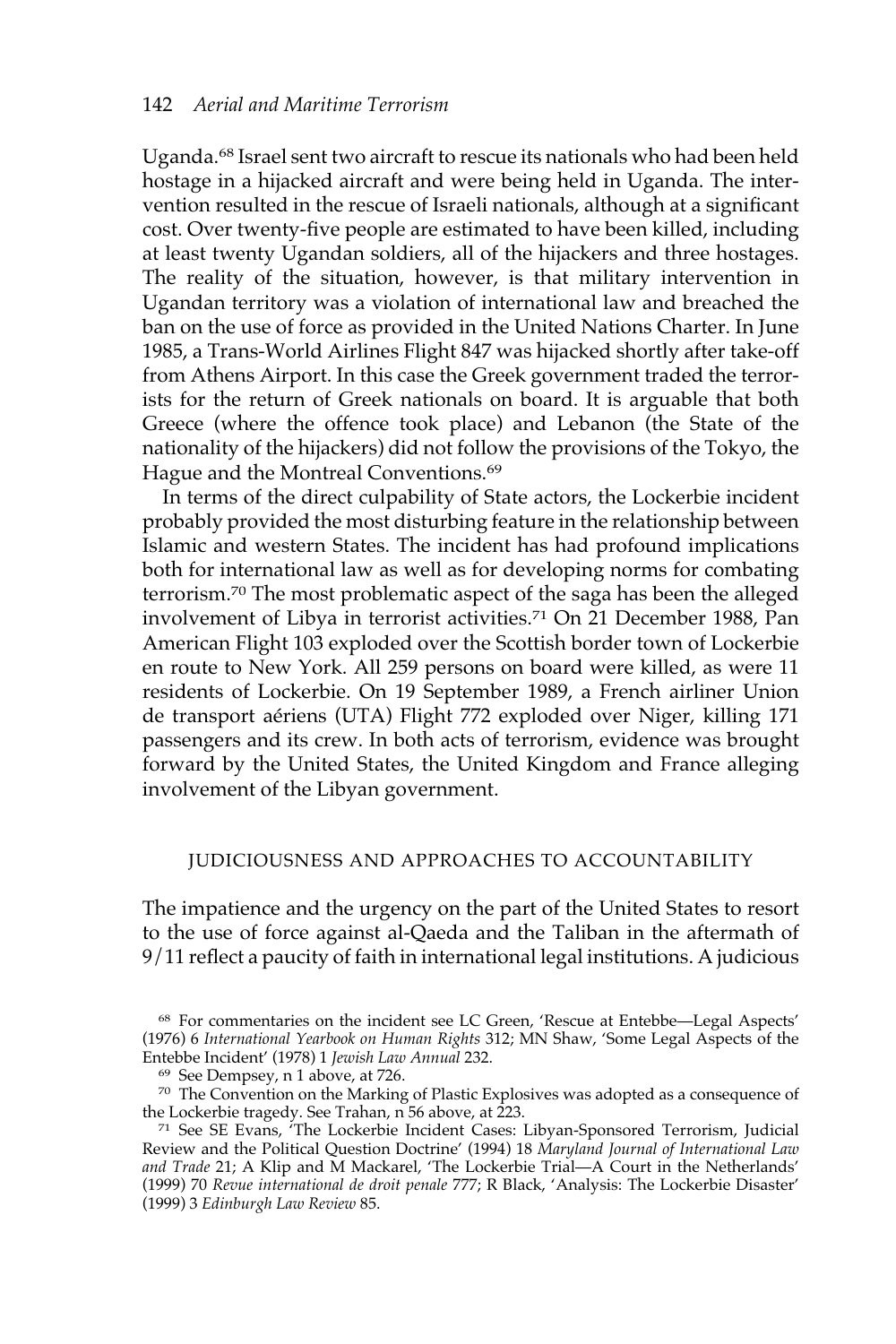approach towards trials of the alleged perpetrators of the crimes of 9/11 was not considered practical or relevant. Both the United Nations General Assembly and Security Council condemned the events of 11 September 2001. In its Resolution of 12 September, the Security Council condemned the terrorist acts, stating that they were a threat to international peace and security.<sup>72</sup> The Council called upon all States to urgently work together to bring to justice the perpetrators, organisers and sponsors of terrorist attacks. A further resolution, Resolution 1373, was adopted on 28 September 2001 requiring States inter alia to adopt and implement the existing international legal instruments on terrorism, to suppress the financing of terrorism and freezing of funds for terrorist actions. The Security Council placed onerous legal obligations on States.73 It had reiterated and reaffirmed the right to self-defence under international law, though there was no authorisation to use force in Afghanistan.74 By then, however, the die had been cast. Plans had firmly been put in place to start an unrelenting military campaign against the Taliban and al-Qaeda. This action was taken despite the attempted mediation of individual Islamic States and the OIC to obtain the custody of Usama Bin Laden from the Taliban.75 The bombing campaign was initiated despite the knowledge that there was a risk of huge collateral damage; innocent Afghans who had for years suffered at the hands of the Russians, the war-lords, the *Mujaheedians*, and subsequently the Taliban had to pay the ultimate price. As was predictable, it has not been possible to capture Usama Bin Laden.

<sup>72</sup> S/RES/1368 Adopted by the Security Council at its 4370th meeting.

<sup>73</sup> See below, chapter 6.

<sup>74</sup> See M Byers, 'Terrorism, the Use of Force and International Law after 11 September' (2002) 51 *International & Comparative Law Quarterly* 401; SD Murphy, 'Contemporary Practice of the United States Relating to International Law' (2002) 96 *American Journal of International Law* 237, at 244; D Brown, 'Use of Force against Terrorism after September 11th: State Responsibility, Self-defense and Other Responses' 11 (2003) *Cardozo Journal of International and Comparative Law* 1, at 18.

<sup>75</sup> See AA An-Nai'm, 'Upholding International Legality Against Islamic and American Jihad' in K Booth and T Dunne (eds), *Worlds in Collision: Terror and the Future of Global Order* (London, Palgrave, 2002) 162–72, at 169. Even in the presence of overwhelming and unequivocal evidence against al-Qaeda, there would still remain the question of the imputablity of terrorist acts upon the Afghan State and the Taliban government. Substantial doubts have been raised as regards the role of Afghanistan and the Taliban in authorising the terrorist acts of 11 September 2001; it appears to be the established legal position that in the absence of firm evidence against the Taliban for aiding and supporting the attacks on the United States, the bombing of Afghanistan was unlawful under general international law. On this particular issue, the International Bar Association's task force observe that '[a] strict interpretation of the UN Charter suggests that whilst it might be permissible for a State to take defensive action against groups mounting ongoing attacks, taking military action against another state which is not directly participating in attacks perpetuated by terrorist based within its borders would be impermissible'. Report by the International Bar Association's Task Force on International Terrorism, *International Terrorism: Legal Challenges and Responses* (Ardsley NY, Transnational Publishers, 2003) at 23; JJ Paust, 'Use of Armed Force against Terrorists in Afghanistan, Iraq, and Beyond' (2002) 35 *Cornell International Law Journal* 533 at 557.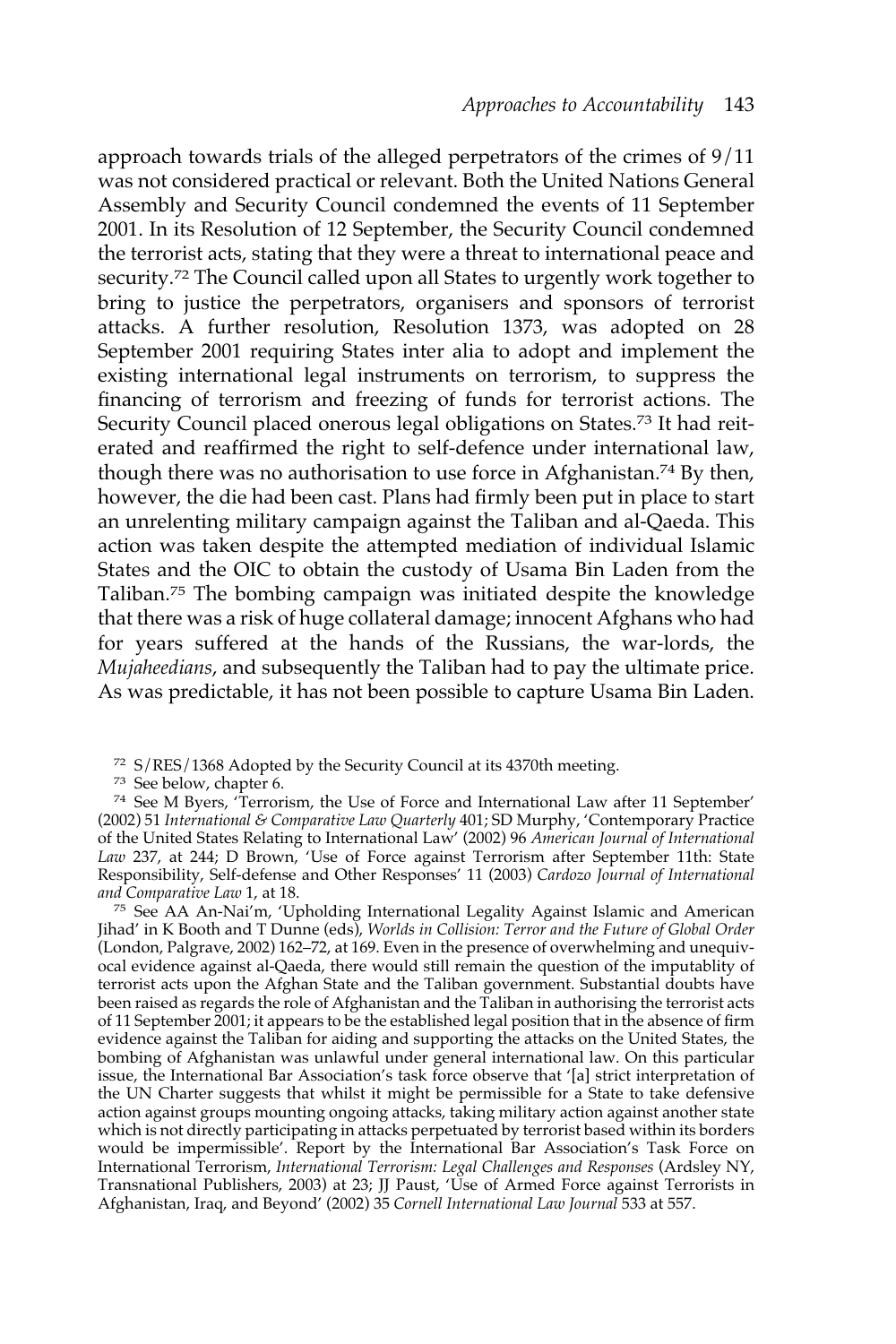A number of cases have been brought against 'Muslim terrorists' within the United States domestic courts—the success in dealing with terrorism has been inadequate and partial. The United States has domestically also engaged with individual cases of 'Islamic terrorists'; their successes have been limited and partial.76

While the international community waits for an appropriate and impartial judicial involvement with those alleged to have committed the 9/11 massacres, this review needs to assess the role of law in previous aerial disasters. A manipulation of political institutions and the use of power to extract a favourable outcome is evident from an inspection of two aerial incidents: the Lockerbie incident, which has been high on the legal and political agenda, and the other equally tragic though less well publicised incident of 3 July 1998.77 The dispute was caused by the destruction of an Iranian aircraft, Iran Air Airbus A–300 (IR flight 655) by two surface-to-air missiles launched from the *USS Vincennes*, a guided-missile cruiser with the United States Forces stationed in the Middle East. At the time of the impact, the Airliner, while within Iranian airspace was conducting a regularly scheduled flight and had 290 passengers on board. The incident was raised in the United Nations. The Security Council, while expressing concern and distress, remained dormant as far as matters of accountability were concerned.78 There was no remorse or guilt evident in the US response: the finger of blame was pointed at the Airliner and the course it took, instead of those who had launched the missiles.79 The Iranian government raised the issue initially before the International Civil Aviation Organisation and subsequently before the International Court of Justice, alleging inter alia violations of the Chicago Convention (1944) and the Montreal Convention (1971) by the United States. In its pleadings before the International Court of Justice, the Iranian government sought a declaration alleging violations of Articles 1, 3 and 10(1) of the Montreal Convention.80 The government also sought compensation from the United States for the:

<sup>76</sup> PD Trooboff, 'Aircraft Piracy, Federal Jurisdiction, Non-Resident Aliens on Foreign Soil' (1989) 83 *American Journal of International Law* 94.

<sup>77</sup> See DK Linnan, 'Iran Air Flight 655 and Beyond: Free Passage, Mistaken Self-Defense, and State Responsibility' (1991) 16 *The Yale Journal of International Law* 245; YM Ibrahim, 'As Iran Mourns, Khomeini Calls for "War" on US' *New York Times* 5 July 1988 at A9.

<sup>78</sup> See SC Res 616 (1988). Resolution adopted 20 July 1988. For an examination of the facts of the case see (1989) 28 ILM 896.

<sup>79</sup> See MR Gordon, 'Questions Persist on Airbus Disaster: Why Did Airliner Ignore Warnings? Why was Ship unaware of Schedule?' *New York Times* 5 July 1988 at A8; also see *Newsweek Magazine*, 13 July 1992 (for criticisms of Captain Will Rogers).

<sup>80</sup> See *Aerial Incident of 3 July 1988* (*Islamic Republic of Iran v United States of America*) [1989] ICJ Reports 132.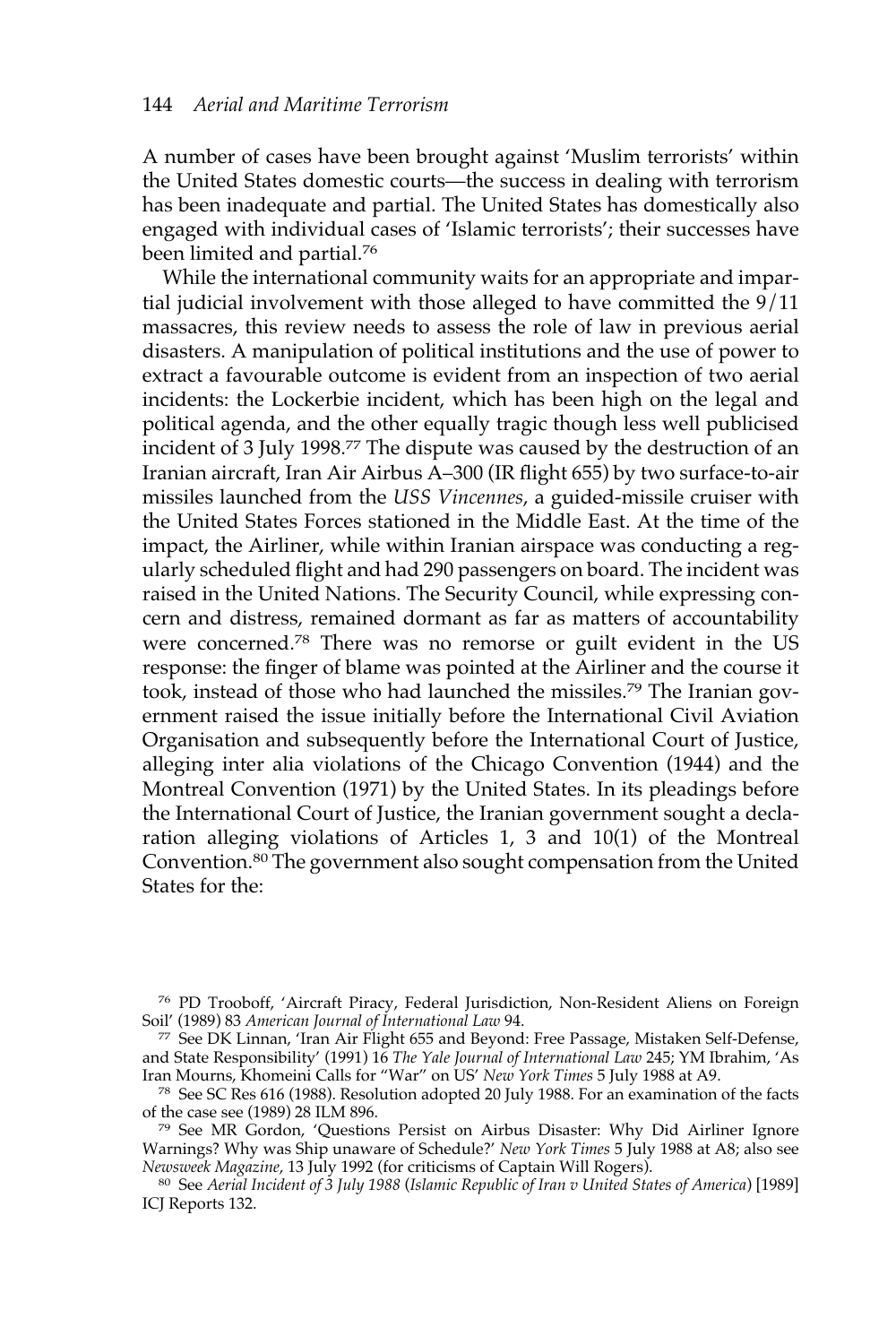injuries suffered by the Islamic Republic and the bereaved families as a result of these violations, including additional financial losses which Iran Air and the bereaved families have suffered for the disruption of their activities.<sup>81</sup>

The cases were withdrawn, never having reached a point of adjudication on its merits. In February 1996 both Iran and the US notified the Court that their governments had agreed to discontinue the case as a consequence of an agreement.<sup>82</sup>

In so far as the accusations against Libya were concerned, the Libyan government had denied any involvement in the bombing of either the Pan American flight or the UTA flight. The United Kingdom and United States governments formally requested the extradition of two Libyan officials, Abdel Basset Al-Megrahi and Al-Amin Khalifa Fhimah, and on 14 November 1991 provided the Libyan government with indictments of charges. Warrants of arrest were also issued by Scottish courts against the aforementioned individuals. The French government made formal requests for the extradition of the individuals involved in the bombing of the UTA airliner.<sup>83</sup>

The refusal of the Libyan government to extradite the named individuals was unacceptable to the United States, United Kingdom and French governments. Unilateral sanctions were imposed by the United States upon Libya.84 The three permanent members of the Security Council, adamant about gaining custody of the individuals, invoked the powers of the Council. In the face of such intransigence, on 18 January 1992, Libya took steps to request arbitration as provided for in the Montreal Convention which would determine the obligations of the parties under the Convention. Article 14(1) of the Convention provides as follows:

Any dispute between two or more Contracting States concerning the interpretation or application of this Convention which cannot be settled through negotiation, shall, at the request of one of them, be submitted to arbitration. If within six months from the date of the request for arbitration the Parties are unable to agree on the organization of the arbitration, any one of those Parties may refer the dispute to the International Court of Justice by request in conformity with the Statute of the Court.

<sup>81</sup> See *Application Instituting Proceedings, Aerial Incident of 3 July 1988* (*Islamic Republic of Iran v United States of America*) filed in the Registry of the Court 17 May 1989 (1989) 28 ILM 842 at 10 (para IV C). Text available at <http://www.icj-cij.org/icjwww/icases/iirus/iirus\_ipleadings/ iirus\_iapplication\_19890517.pdf > (22 April 2004).

<sup>82</sup> See *Case concerning the Aerial Incident of 3 July 1988, Islamic Republic of Iran v United States of America,* 22 February 1996, General List No 79 <http://212.153.43.18/icjwww/ icases/iirus/iirus\_iorders/irus\_iorder\_19960222.pdf> (1 July 2004).

<sup>83</sup> Beveridge, n 62 above, at 907.

<sup>84</sup> These sanctions were to be further reinforced through the Iran-Libya Sanctions Act 1996, 50 USCS 1701. See HR REP No 104–523 (II) at 9 (1996) USCCAN 1311, 1312.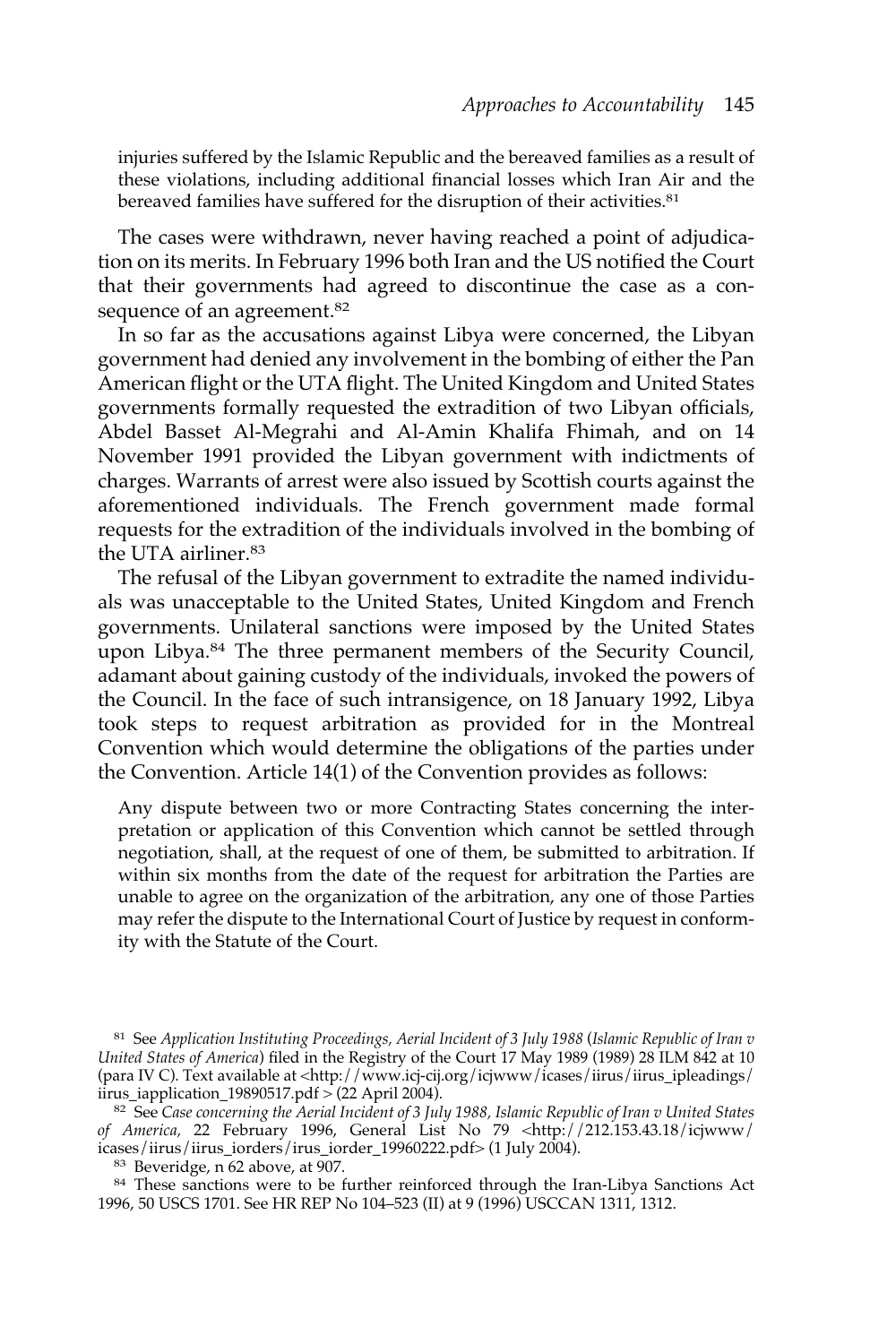Instead of responding to the Libyan advances, the three permanent members relied upon the political agency of the Security Council. The Council passed three resolutions. In its Resolution SC 731, the Council noted its concern about the persistence of acts of international terrorism in which States are directly involved in illegal activities against civil aviation.<sup>85</sup> It also noted with concern the outcome of the investigation into the Lockerbie explosion that implicated officials from the Libyan government. The Resolution requested Libya to comply with the US, UK and French requests for action as regards Pan American Flight 103 and Union de transport aériens Flight 772. The Resolution provides inter alia that the Council:

Strongly deplores the fact that the Libyan Government has not yet responded effectively to the above requests to cooperate fully in establishing responsibility for the terrorist acts referred to above against Pan American flight 103 and Union de transports aériens flight 772.86

Urges the Libyan Government immediately to provide a full and effective response to those requests so as to contribute to the elimination of international terrorism.<sup>87</sup>

In its characterisation of the situation, and requiring Libya to pay compensation, the Resolution is prejudicial to any legal adjudication of the matter.<sup>88</sup> Resolution 731 does not explicitly express the mandate for its adoption by the Security Council. The assumption therefore is that in strictly legal terms it does not carry the mandatory obligations of the Resolutions adopted under Chapter VII. Furthermore, Libya did not accept the allegations made against the two individuals named by the US and UK. On 3 March 1992, prior to the expiry of the six-month notice period, Libya appealed to the ICJ invoking Article 14 of the Montreal Convention.89 Libya's arguments in the pleadings were inter alia that while the dispute concerned the provisions of the Montreal Convention, the US was failing to comply with the arbitration provisions, as established by the Convention. Libya also requested an order of provisional measures to protect its rights under international law.

Under the terms of the Montreal Convention, Libya was obliged either to try the individuals or extradite the accused individuals.<sup>90</sup> Libya contended that it was prosecuting the two named persons in accordance with the provisions of the Convention. Libya also contended that it was relying upon Article 14, according to which any dispute over interpretation and

<sup>85</sup> SC Res 731 (21 January 1992). Text available at <http://ods-dds-ny.un.org/doc/ RESOLUTION/GEN/NR0/010/90/IMG/NR001090.pdf?OpenElement> (30 April 2004).

<sup>86</sup> *Ibid,* para 2.

<sup>87</sup> *Ibid,* para 3.

<sup>88</sup> Beveridge, n 62 above, at 911.

<sup>89</sup> *Ibid,* at 908.

<sup>90</sup> See Article 7 of the Convention.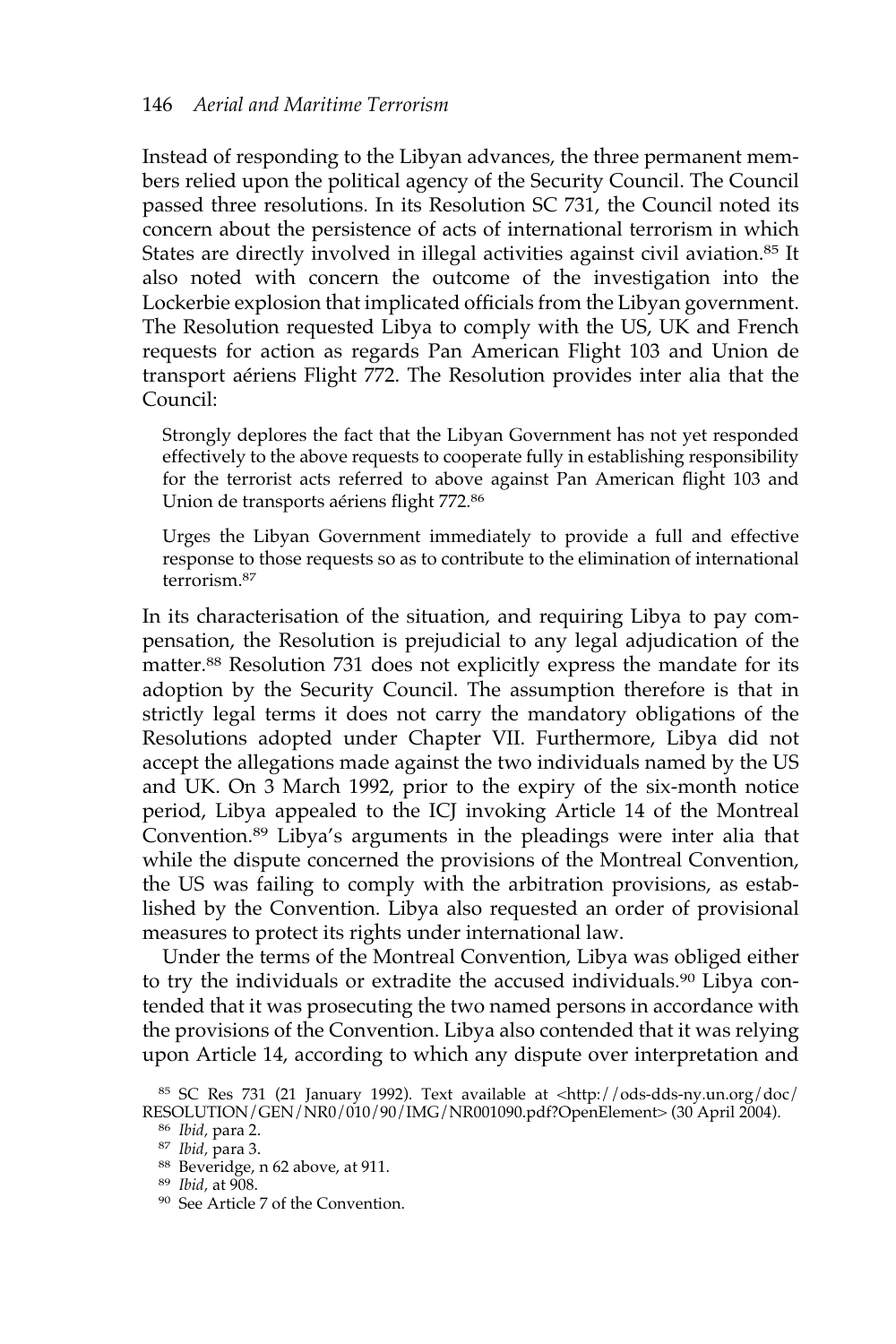application of the Convention that could not be settled by negotiation should be submitted to arbitration. Three explanations have been provided for such a course of action:

First, Libya was concerned that to surrender Al-Megrahi and Fhimah would be tantamount to admitting guilt, a proposition the Libyan government was probably unwilling to face. Second, the refusal to surrender the men and the following application to the ICJ were attempts to stall the prosecution and the sanctions. Finally, according to Libya, it could not surrender Al-Megrahi and Fhimah because Libyan domestic law prohibits the extradition of nationals.<sup>91</sup>

In order to pre-empt any orders made by the Court, the Security Council, spurred on by the United States and the United Kingdom, passed another resolution, Resolution 748, on 31 March 1992. In this resolution passed under Chapter VII, the Council demanded that Libya immediately comply with obligations set out in Resolution 731 and cease and desist from all forms of terrorist acts.92 Security Council Resolution 748 placed punitive sanctions against Libya, which were to remain in place until full compliance had been achieved. These sanctions resulted in the following measures:

- Refusal of permission of flights to and from Libya;
- Prohibition of the supply of any aircraft components, servicing of aircraft, certification of Libyan aircraft, certification of airworthiness for Libyan aircrafts, the payment of new claims against existing insurance contracts for the Libyan aircrafts;
- Prohibition of any provision of arms and related materials;
- Prohibition of the provision of any technical advice, assistance or training relating to manufacture, maintenance or the use of items;
- Withdrawal of officials in Libya advising on military strategies;
- Significant reductions in the numbers of staff in Libyan diplomatic missions;
- Shutting down of offices of the Libyan Arab Airline; and
- Taking all steps by States to deny or to expel those Libyans who have been denied entry to or expelled from other States because of involvement in terrorist activities.

Security Council Resolution 748 was punitive in its nature and draconian in its effects. The measures adopted by the Council were also overriding of established treaty obligations on inter alia diplomatic relations.<sup>93</sup> It raised considerable tensions in the Council and was adopted

<sup>91</sup> Evans, n 71 above, at 42 (footnotes omitted); also see S Zappalà, 'Do Heads of State in Office Enjoy Immunity from Jurisdiction for International Crimes: The Ghaddafi Case Before the *French Cours de Cassation*' (2001) 12 *European Journal of International Law* 595, at 610.

<sup>92</sup> SC Res 748 (31 March 1992) <http://www.geocities.com/CapitolHill/5260/748.html> (30 April 2004).

<sup>93</sup> See MN Shaw, *International Law* 5th edn (Cambridge, Cambridge University Press, 2003) at 670.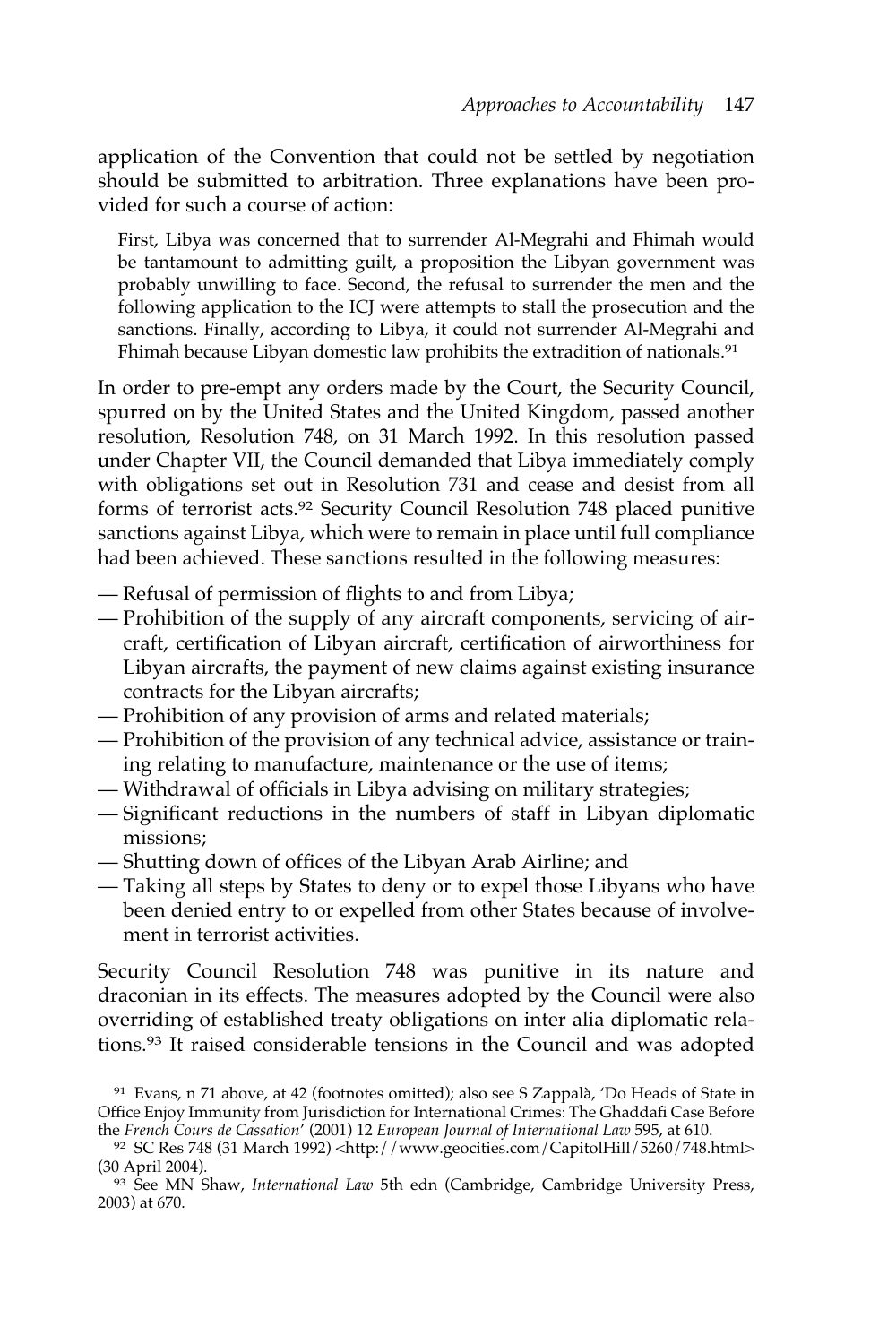with an abstention of five members, including China, a permanent member. The abstaining States had considerable misgivings about the imposition of sanctions, particularly at a time when the matter was awaiting consideration by the International Court. The Resolution had significant implications both on the relationship of the Security Council with the International Court of Justice and upon the subsequent order that was handed down by the World Court. In terms of the characterisation of terrorism as a threat to international peace and security, the Resolution represented a significant new development.94

On 14 April 1992, the Court voted by a majority of 11 to 5 against indicating provisional measures. The Court was heavily influenced by Resolution 748. It made the observation that under Article 25 of the Charter, all States including Libya were under an obligation to carry out the decisions of the Security Council. Security Council Resolution 748 was binding upon Libya and a cumulative effect of Article 25 and Chapter VII Resolutions led to their superseding of the provisions of the Montreal Convention.95 The Court also took the view that the indication of provisional measures was likely to restrict the scope of the application and effect of Resolution 748. The judgment of the Court raised dissent and was problematic. A majority of the judges took the position that had it not been for Resolution 748, Libya could not be regarded as being at fault.<sup>96</sup>

The sanctions that were imposed by Resolution 748 came into operation on 15 April 1992. A further Security Council Resolution, Resolution 883, was passed on 11 November 1993.97 This Resolution, which took effect on 1 December 1993, placed further bans on the sales of Libyan equipment for refining and exporting petroleum, placed a freeze on Libyan financial assets overseas and restricted Libyan diplomatic missions, blocked Libya's national airlines and restricted the maintenance of its airfields. Libya's protestations at what it considered an unjust imposition of power by the Security Council continued until 1998. During this period, Libya defended its position by placing reliance on its own constitution which restricts extradition of its nationals. It also argued that a trial either in the United Kingdom or in the United States would not be fair because of the pre-existing bias against the accused and prejudicial media coverage.<sup>98</sup>

Interaction with judicial institutions did, in the end, take place. While the ICJ had in 1992 voted against the Libyan application for granting

<sup>94</sup> Beveridge, n 62 above, at 912.

<sup>95</sup> See [1992] ICJ Reports 3; A Aust, 'Lockerbie: The Other Case' (2000) 49 *International & Comparative Law Quarterly* 278, at p 282.

<sup>96</sup> *Libya v UK; Libya v US Question of Interpretation and Application of the 1971 Montreal Convention Arising from the Aerial Incident at Lockerbie, Order of 14 April 1992* [1992] ICJ Reports 3. 97 (11 Nov 1993) SC Res 883.

<sup>98</sup> See I Bantekas and S Nash, *International Criminal Law* 2nd edn (London, Cavendish, 2003) at 409.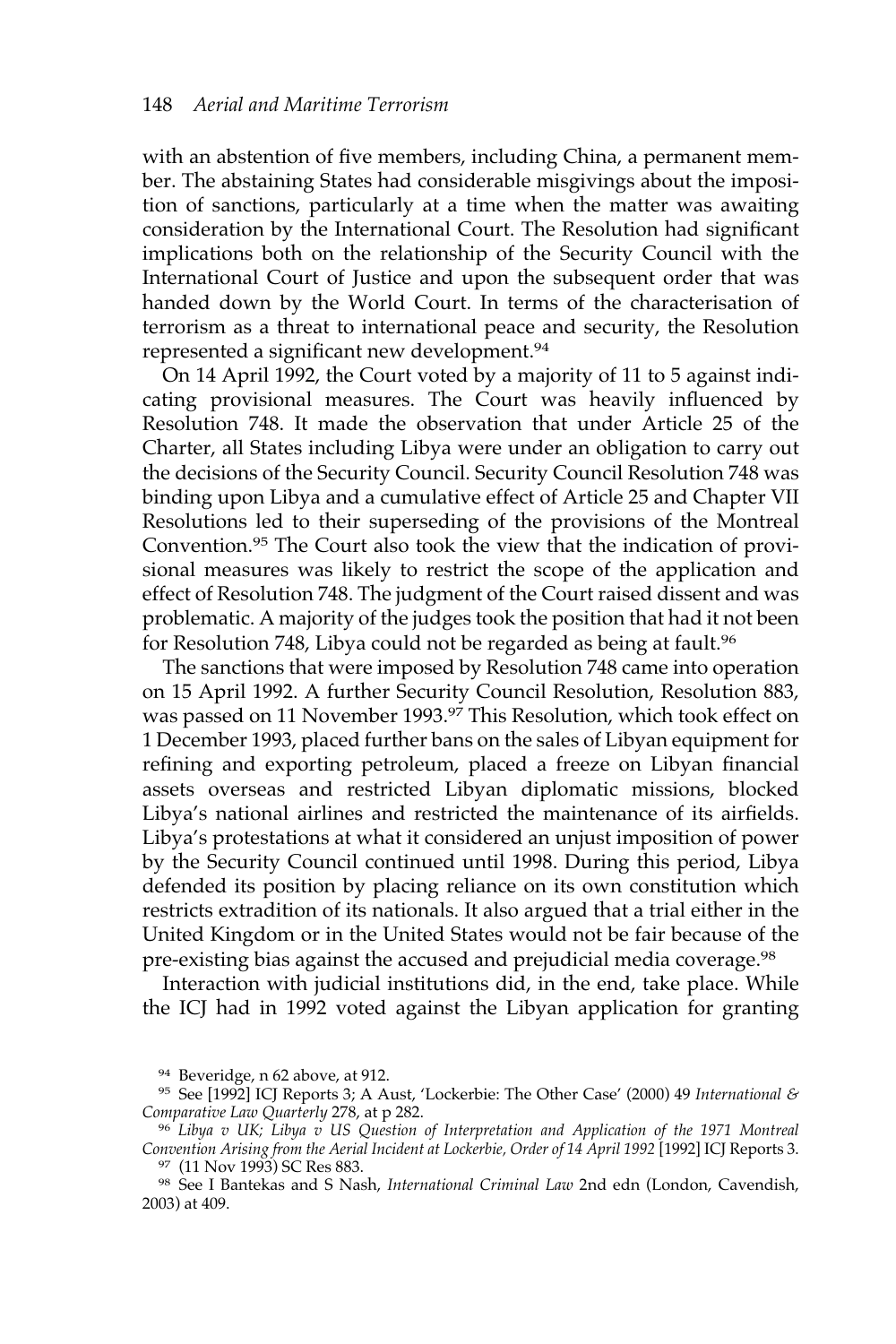provisional measures, it nevertheless allowed the case to advance to a hearing of preliminary objections.<sup>99</sup> Both the US and the UK challenged Libya's assertion that a justicable dispute existed as provided for in the provisions of the Montreal Convention. In dismissing the preliminary objections, the Court found that a substantive dispute existed between the parties over the interpretation of Article 14(1) as well as Articles 5–8 of the Montreal Convention.<sup>100</sup> In the determination of the merits of the case, the Court was faced with the question as to whether the SC Resolutions passed under Chapter VII were amenable to judicial review.101

Libya, exhausted by years of sanctions, wilted and agreed to have trials of the two accused in a third—neutral—State. The US and UK governments, frustrated by the Libyan intransigence, the large-scale and on-going flouting of the provisions of the sanctions and under pressure from the relatives of the deceased, agreed to trials being conducted in the Netherlands. In a letter dated 24 August 1998, the US and UK governments submitted to the United Nations Secretary-General a proposal for conducting trials of the two suspected Libyans before a Scottish Court in the Netherlands<sup>102</sup>

In 1998, the United Kingdom and the Netherlands reached an agreement whereby the latter agreed to hold in its territory trials of the two Libyans accused of complicity in the Lockerbie bombing.103 The agreement came into force on 8 January 1999. The end of the apparent deadlock proved a welcome relief to the Security Council, which in a resolution passed on 27 August 1999, required all States to co-operate with the arrangement.<sup>104</sup> A significant feature in allowing for the trials to be conducted in the Netherlands was the official endorsement accorded to the agreement by the League of Arab States, the OAU and the OIC. During the years 1994–1997, several communications were advanced, in particular by the OIC, forwarding the idea of trial in the Netherlands and the resolution of the Lockerbie dispute.<sup>105</sup>

<sup>99</sup> *Questions of Interpretation and Application of the 1971 Montreal Convention arising from the Aerial Incident at Lockerbie, Libyan Arab Jimahuriya v United Kingdom Judgment* [1998] ICJ Reports 9; *Libyan Arab Jimahuriya v USA* [1988] ICJ Reports 115.

<sup>100</sup> Paras 25–9.

<sup>101</sup> Beveridge, n 62 above, at 658; E Zubel, 'The Lockerbie Controversy: Tension Between the International Court of Justice and the Security Council' (1999) 5 *Annual Survey of International and Comparative Law* 259.

<sup>102</sup> See Letter dated 24 August 1998 from the Acting Permanent Representatives of the United Kingdom of Great Britain and Northern Ireland and the United States of America to the United Nations addressed to the Secretary-General. UN Doc S/1998/795 (1998).

<sup>103</sup> *Agreement between the Netherlands and the United Kingdom Concerning a Scottish Trial in the Netherlands* (1999) 38 ILM 926.

<sup>104</sup> SC Res 1192 (27 August 1999).

<sup>105</sup> Aust, n 95 above, at 284.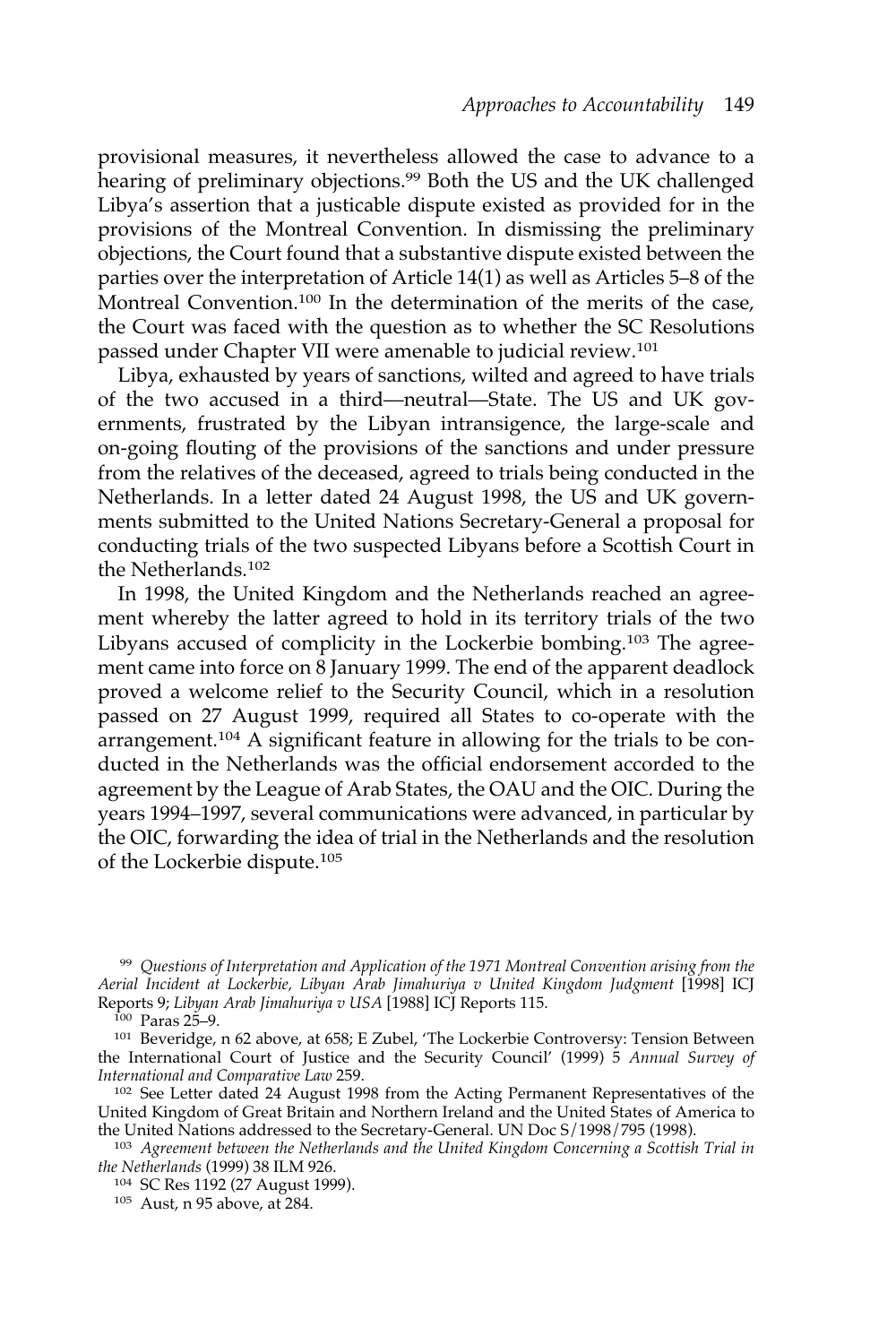The mechanics of the agreement itself were unique in a number of respects. The court, although based in the Netherlands, applied Scots laws in issues regarding the accused, the alleged offender, investigation and pre-trial procedures. However, contrary to Scots law, a trial by jury was not to be conducted. Dutch law was applicable in other respects. The terms of the agreement provided that the Court had wide-ranging powers including significant competence in day-to-day operational matters, and exchange of Letters of Understanding with the Dutch Ministry of Justice. The Netherlands government undertook to allow the entry and protection of witnesses and international observers.

The well-publicised trial of the two accused commenced on 3 May 2000, concluding on 31 January 2001. In delivering its judgment, the Court convicted one of the accused, Al-Megrahi, of the offence of murder in respect of the bombing of the Pan American Flight.106 The judgment, although detailed in its exposition of evidence and accumulation of fact, did not analyse significant points of law.107 Notwithstanding large circumstantial evidence against Al-Megrahi, the Court took the view that it established the culpability of the accused beyond reasonable doubt. Al-Megrahi was sentenced to life imprisonment. He appealed against the conviction, which was based on the treatment by the trial court of the evidence that was presented against him and the submissions that were made by the defence. The Appeal Court of High Court of Justifier however turned down his appeal with the case having been officially closed.108 After considerably protracted negotiations, an agreement was reached between the governments of the US, the UK, Libya and the legal representatives of the relatives of the deceased. The contentious aspects in reaching the agreement had been the level of compensation to be paid by the Libyan government, the level of the withdrawal of sanctions and the acknowledgement of the Libyan government's nuclear and biological weapons programmes.109

<sup>107</sup> See Bantekas and Nash, n 98 above, at 409.

<sup>106</sup> See *Her Majesty's Advocate v Megrahi, No 1475/99*, slip op (High Ct Judiciary at Camp Zeist Jan 31, 2001), reprinted in (2001) 40 ILM 582.

<sup>108</sup> *Al-Megrahi v HM Advocate*, Opinion in Appeal against Conviction, 14 March 2002 (Appeal No: C104/01).

<sup>109</sup> SR Weisman, 'US will Keep Penalties Against Libya: Officials Say' *New York Times*, 14 August 2003 <http://www.nytimes.com/2003/08/15/international/middleeast/15DIPL. html> (15 April 2004). In the final settlement, the Libyan government agreed to pay each member of the family US \$10 million. From this amount, US \$4 million was to be paid at the termination of the US sanctions and the outstanding \$2 million after the removal of Libya from the US list of State-sponsored terrorism. See SD Murphy 'Contemporary Practice of the United States Relating to International Law: Settlement of Dispute—Libyan Payment to Families of Pan Am Flight 103 Victims' (2003) 97 *American Journal of International Law* 987.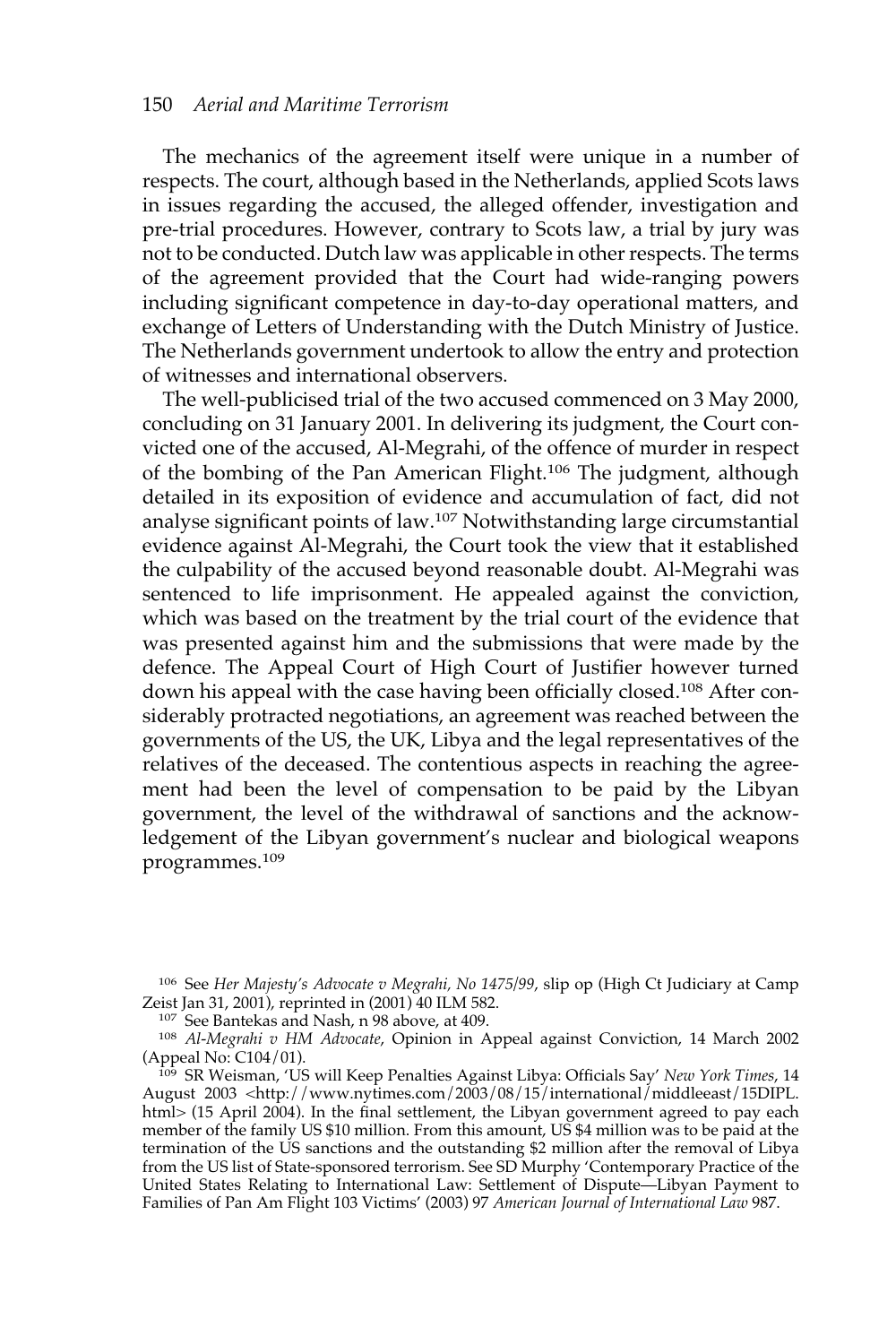# ACCOUNTABILITY FOR TERRORIST OFFENCES

The preceding discussion has established the limits that are placed on judicial legal mechanisms, in efforts to establish accountability and liability for terrorist related offences. As noted earlier, efforts to assign responsibility through judicial mechanisms for the crimes of 11 September have yet to bear fruitful results. The resort to the Security Council and use of political expediency to bomb Afghanistan was a regrettable though not unexpected response of the United States. On previous occasions, the United States has given short shrift to the World Court and other legal mechanisms. Reliance has instead been placed on the executive powers of the Security Council. In the Lockerbie crisis the role of the Security Council was tested by Libya's invocation of the provisions of the Montreal Convention before the ICJ. The Court was asked to review the powers of the Council when exercising jurisdiction under Chapter VII. The response of the Court was feeble, though in the dynamics of power-politics perfectly understandable. As one commentator has appropriately noted:

. . . the *Lockerbie* [case] not only posed the question of the substantive limits to the Security Council's powers, but also crucially involved the issue whether the ICJ has jurisdiction to decide on the legality of the Council's acts. Libya openly challenged the legality of the Security Council's embargo resolutions in *Lockerbie* . . . To date the ICJ has been successful in avoiding a straightforward answer to these questions, but it has implicitly exercised some degree of judicial review in some cases by not calling into question, but rather confirming the legality of, acts of the Security Council.110

The ultimate outcome of the Lockerbie case, although limited, was nonetheless not unexpected. Once the trials of the two Libyans accused of the bombing were conducted through a mutual agreement between the parties, the parties moved towards a political settlement. As a consequence of the agreement notified to the World Court in September 2003, the case was withdrawn from its docket.<sup>111</sup> The Court was once again spared having to deal with difficult and stressful questions about the balance between legal and political institutions.

<sup>110</sup> A Reinisch, 'Developing Human Rights and Humanitarian Law Accountability of the Security Council for the Imposition of Economic Sanctions' (2001) 95 *American Journal of International Law* 851, at 865.

<sup>111</sup> See *Case Concerning Questions of Interpretation and Application of the 1971 Montreal Convention Arising from the Aerial Incident at Lockerbie (Libyan Arab Jamahiriya v United States of America)*, 10 September 2003, General List No 89 <http://212.153.43.18/icjwww/idocket/ ilus/ilusorder/ilus\_iorder\_20030910.PDF> (30 April 2004); also see D Marcella, 'Passport to Justice: Internationalizing the Political Question Doctrine for Application in the World Court' (1999) 40 *Harvard International Law Journal* 81.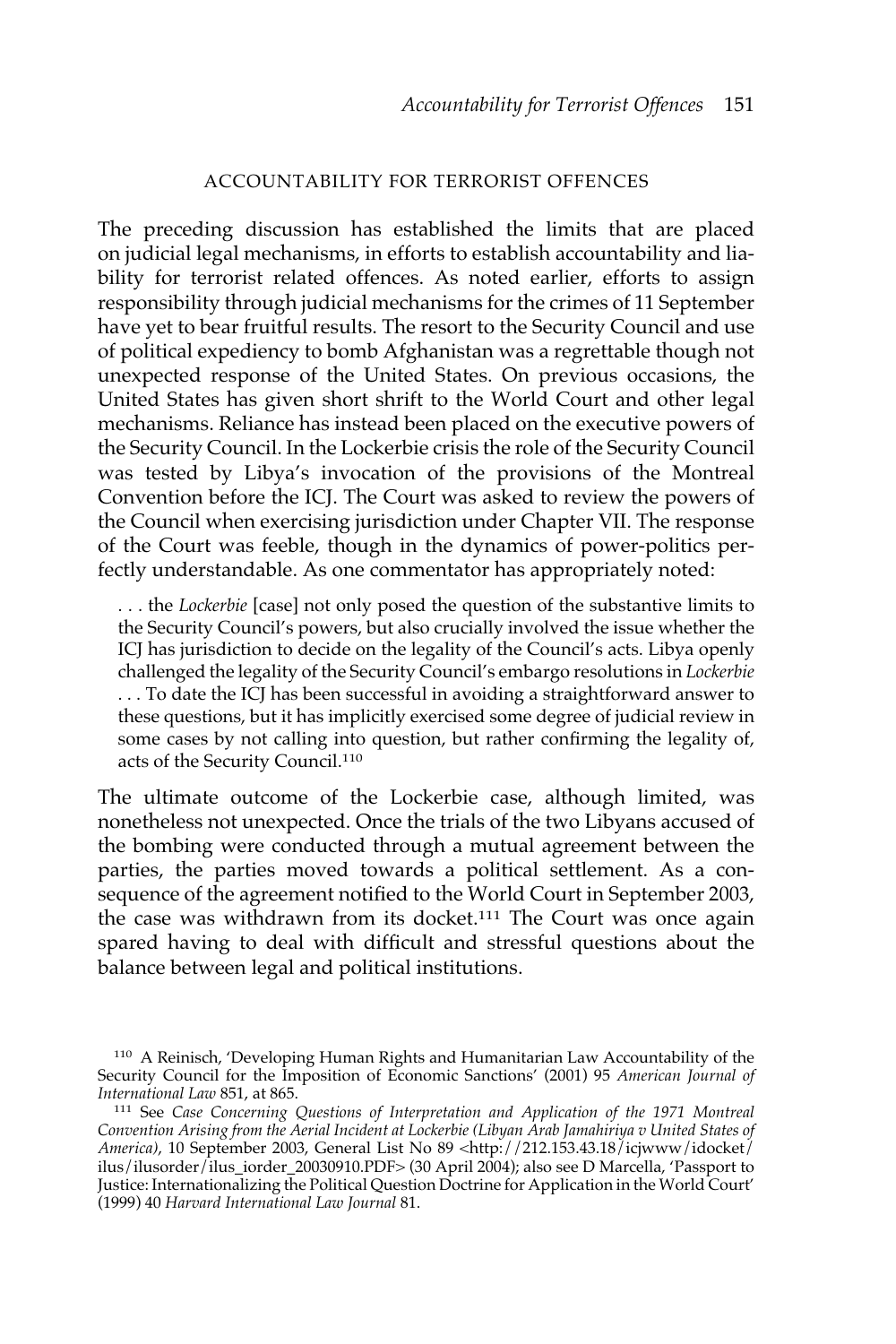## MARITIME TERRORISM

## **Maritime Terrorism and International Law**

Under general international law, the crime of piracy has a universal jurisdiction allowing any State to prosecute the offenders.112 The 1958 Convention on the High Seas and the 1982 UN Convention on Law of the Sea list piracy as an offence. Piracy is defined as any of the following acts:

(a) any illegal acts of violence or detention, or any act of depredation, committed for private ends by the crew or the passengers of a private ship or a private aircraft, and directed:

- (i) on the high seas, against another ship or aircraft, or against persons or property on board such ship or aircraft;
- (ii) against a ship, aircraft, persons or property in a place outside the jurisdiction of any State;

(b) any act of voluntary participation in the operation of a ship or of an aircraft with knowledge of facts making it a pirate ship or aircraft;

(c) any act of inciting or of intentionally facilitating an act described in subparagraph (a) or  $(b)$ .<sup>113</sup>

Piracy entails acts of violence against a ship or crew members on board a ship and thus shares significant similarities with maritime terrorism. In reliance upon this, commentators have advocated the application of a common regime for the two offences. However, there are significant differences. Firstly, piracy requires actions to achieve 'private ends'. Terrorists, by contrast, rely upon political motivations. It is thus highly debatable as to whether the actions of pirates could be regarded as being motivated by political considerations. Secondly, and more problematic, is the 'two-ship' requirement. In circumstances when passengers or their crew use violence on board a ship without outside assistance, it is difficult to satisfy the 'two-ship' requirement.

Although the threat from maritime terrorism has remained real and immediate, international agencies have failed to engage with the subject meaningfully. There has been a scarcity of attention paid to maritime terrorism in the provisions of the Conventions: the 1958 Convention on the High Seas and the Law of the Sea Convention contain no special clauses

<sup>112</sup> See Article 101 of the Law of the Sea Convention (1982); MN Shaw, *International Law* 5th edn (Cambridge, Cambridge University Press, 2003) at 549–50; OY Elagab, *International Law Documents Relating to Terrorism* (London, Cavendish, 1995) 465.

<sup>113</sup> Article 101 of the UN Convention on the Law of the Sea 1982 UN Doc A/CONF. 62/122 (opened for signature 10 December 1992); See Article 15, Law of the Sea Convention 1958, 29 April 1958, 450 UNTS 82.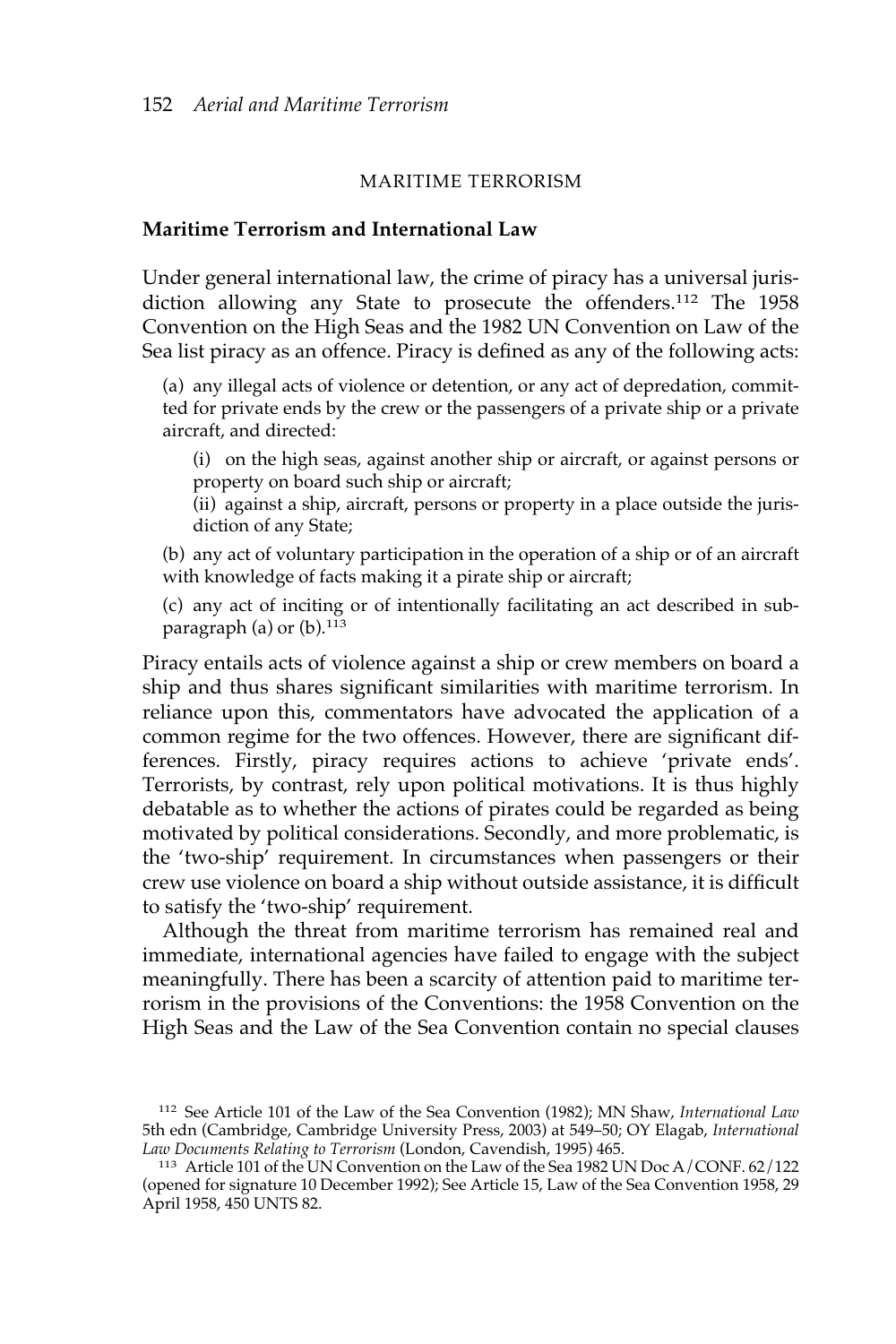regarding terrorism.<sup>114</sup> While a number of instances of maritime terrorism have taken place, it was only the impact of *Achille Lauro* which led to a noticeable international response. The *Achille Lauro* incident also prompted the international community to take concrete action as regards formulating binding standards for protection of ships from terrorists. For the purposes of the present examination, the *Achille Lauro* hijacking is significant for a variety of reasons.<sup>115</sup> There have however been additional acts of terrorism such as the attack on the *USS Cole*. The terrorist attack killed seventeen and injured thirty-nine US soldiers during a fuel stop at the Yemenese port of Eden on 12 October 2000. A further terrorist attack took place in October 2002, when a small fishing vessel packed with explosive materials collided with a French tanker off the coast of Yemen. The resulting explosion and oil spillage into the sea caused grave damage to the environment and marine life.<sup>116</sup>

# THE *ACHILLE LAURO* INCIDENT AND ISLAMIC STATE PRACTICES

Four men belonging to the Palestinian Liberation Front, a section of the PLO, hijacked an Italian registered transatlantic liner on 7 October 1985. The hijacking took place when the ship was in international waters, ten nautical miles from the coast of Egypt. At the time of the hijacking the ship was carrying 201 passengers of various nationalities, including 14 Americans and 6 British citizens.117 Upon taking control of the liner, the hijackers demanded the release of 50 Palestinian prisoners from Israeli prisons. They forced the pilot to direct the ship firstly towards the Syrian port of Tartus. Upon the refusal of the Syrians to allow the ship to dock, the hijackers diverted the ship to Libya. However, the Libyan authorities not only refused to allow the ship to rest in its harbour but also joined

<sup>114</sup> See JSC Mellor, 'Missing the Boat: The Legal and Practical Problems of the Prevention of Maritime Terrorism' (2002) 18 *American University International Law Review* 341 at 377.

<sup>115</sup> For detailed consideration of the incident see J McCredie, 'Contemporary Uses of Force against Terrorism: The United States Response to Achille Lauro—Question of Jurisdiction and its Exercise' (1986) 16 *Georgia Journal of Comparative and International Law* 435; MD Larsen, 'The Achille Lauro Incident and the Permissible Use of Force' (1987) 9 *Loyola of Los Angeles Journal of International and Comparative Law* 481; M Halbertsam, 'Terrorism on the High Seas: The Achille Lauro, Piracy, and the IMO Convention on Maritime Safety' (1988) 82 *American* Journal of International Law 269; JJ Paust, 'Extradition and United States Prosecution of Achille Lauro Hostage-Takers: Navigating the Hazards' (1987) 20 *Vanderbilt Journal of Transnational Law* 235; GV Gooding, 'Fighting Terrorism in the 1980s: The Interception of the Achille Lauro Hijackers' (1987) 12 *Yale Journal of International Law* 158; J-P Pancracio, 'L'affaire de L'Achille Lauro et le droit international' (1985) 31 *Annuarie français de droit international* 219.

<sup>116</sup> J Romero, 'Prevention of Maritime Terrorism: The Container Security' (2003) 4 *Chicago Journal of International Law* 597, 598.

<sup>117</sup> Larsen, n 115 above, at 481.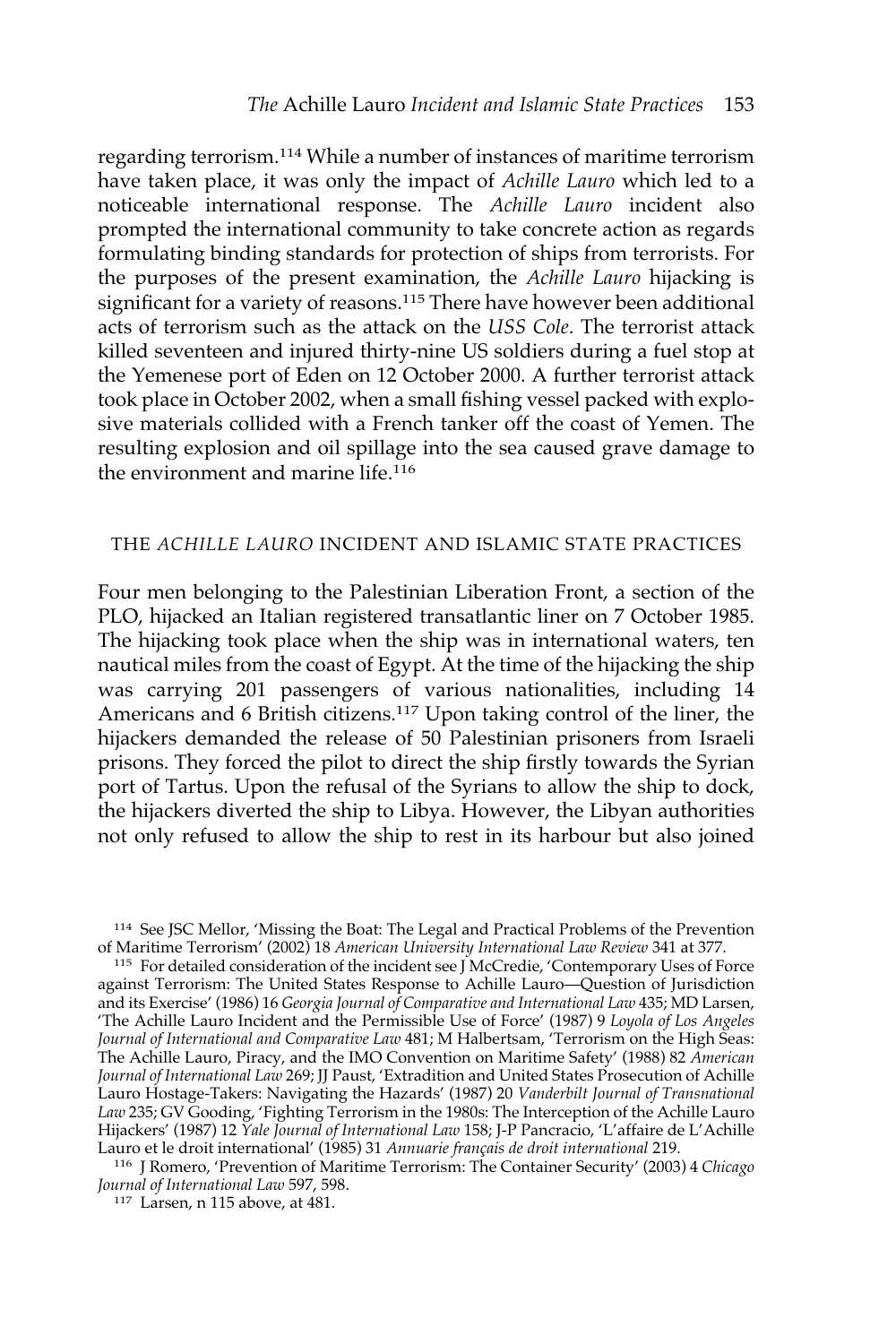other States in condemning the hijacking.118 There was also explicit condemnation of the hijacking by the leader of the PLO, Yassar Arafat. Incensed at the behaviour of Arab States, the hijackers killed a Jewish American citizen, Leon Klinghoffer. His killing was particularly abhorrent and revolting since he was elderly and bound to a wheelchair. In the meantime, an emissary of PLO (Abul Abbas) had arrived in Cairo, Egypt and communicated with the terrorists. The terrorists forced the ship to move to Port Said in Egypt, where it cast anchor on 9 October. It was at this stage that the Egyptian government drafted an arrangement whereby the hijackers were to be allowed 'safe passage' and handed over to the Palestinian authorities for any proceedings against them. The Egyptian, Italian and German governments agreed on this arrangement of safe passage for the hijackers, although no such agreement was forthcoming from the United States or British governments.

Upon landing at Port Said, the Egyptians took charge of the four hijackers. The hijackers, along with two representatives (from the PLO, who had negotiated with the hijackers) were placed on an aircraft bound for Tunis.119 The plane never reached Tunis, since the Tunisian authorities refused landing permission. The plane then attempted to land in Greece, an attempt that was also unsuccessful because of the Greek government's refusal to allow the plane to land. The plane then turned back towards Cairo, but was intercepted by United States fighter aircraft, and forced to land at the NATO base of Sigonella in Sicily (Italy).<sup>120</sup> The Italian government resisted claims from the Reagan administration to allow the hijackers to be transported to the United States. The Egyptian Boeing carrying the hijackers was surrounded by Italian soldiers. The Italian assertion was a valid one since the crimes, although committed in international waters, took place in an Italian registered vessel. The hijackers were therefore taken into custody by the Italian administration. At the same time, it was agreed to allow the two Palestinian negotiators and the crew of the Egyptian Boeing to return to Egypt. The US made further efforts, albeit unsuccessful, to obtain custody of the Palestinian negotiators. The terrorists were tried in Italian courts, the trials being held in the Italian Court of Assizes in Genoa. During the trials, only five out of the fifteen accused (three hijackers and two of their accomplices) appeared before the court. The fourth hijacker, being a 17 year old, appeared before a juvenile court. The three adult terrorists were awarded life sentences, whereas the juvenile terrorist was given a sentence of sixteen years and three months. On 10 May 1988 the Court of Cassation in Italy reconfirmed all the sentences.

<sup>118</sup> Cassese, n 1 above, at 29–31.

<sup>119</sup> *Ibid*, at 37.

<sup>120</sup> Larsen, n 115 above, at 482.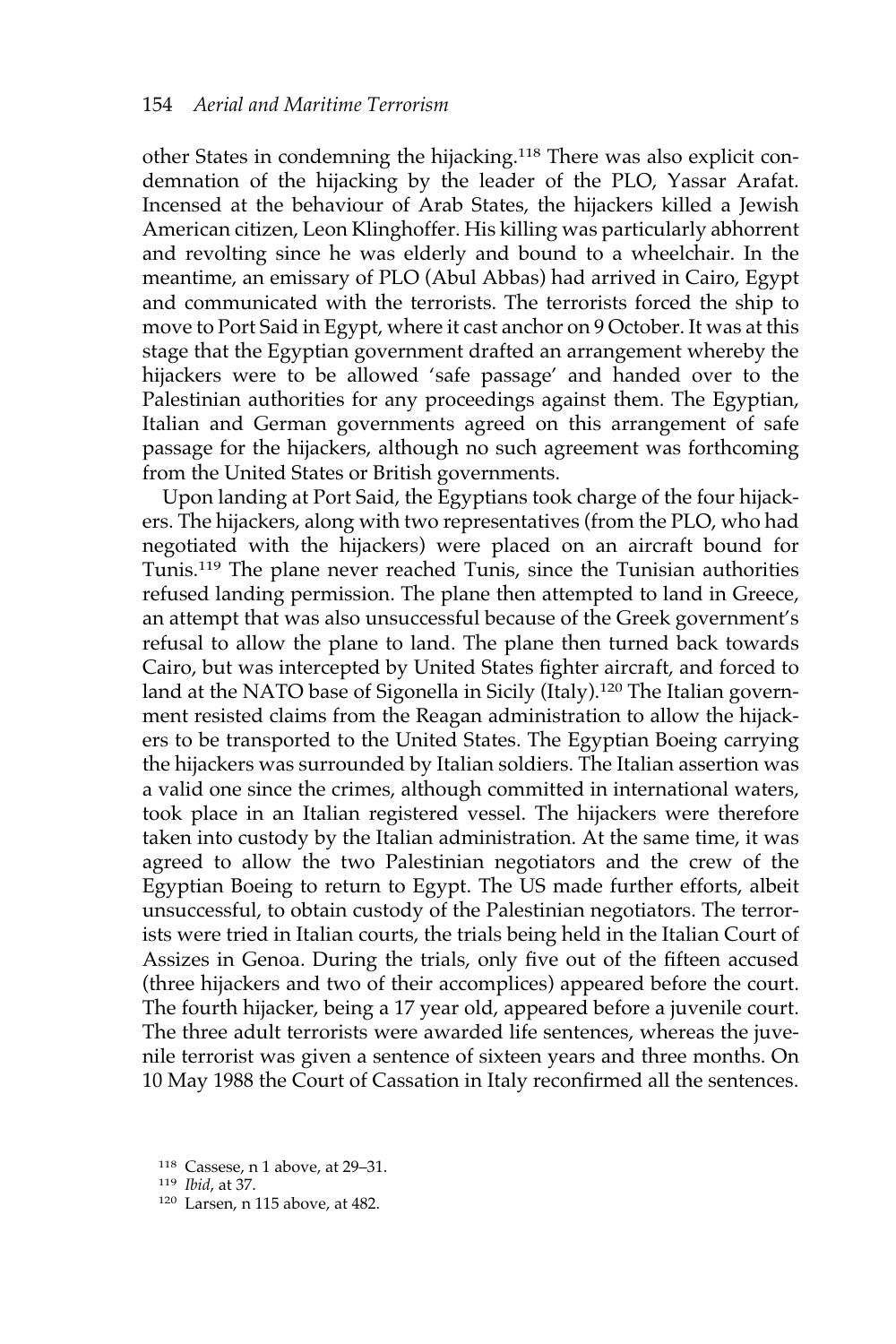# EXAMINING THE LEGITIMACY OF THE US USE OF FORCE

The use of force by the United States in the aftermath of the *Achille Lauro* affair generated considerable criticisms. The US intercepted the Egyptian airliner carrying the hijackers, forcing it to land in Italy. There were efforts to forcibly remove the hijackers for trial in the United States. In reviewing this case, the right to self-defence cannot form the basis of the US claim. The US had not been under attack, existing or imminent, nor is it logical to suggest that the interception of the Egyptian airliner was necessary and proportionate in the circumstances.121 The action of the United States has been justified as legitimate usage of reprisals. It is argued that since Egypt had failed to comply with *aut dedere aut judicare* as provided for in the Hostages Convention, and the United States had been affected by the actions of the hijackers, the forcible interception of the Egyptian airliner was justified.122 This position is untenable since reprisals can no longer be justified as a legitimate expression of use of force. It is unfortunate that the United States has consistently resorted to the use of force instead of invoking legal and judicial mechanisms.

In the light of the aforementioned observations, it is not surprising that leading international lawyers have criticised the role of the United States in the *Achille Lauro* incident. Commenting on this case, Professor Cassese writes:

The United States preferred violence to law, leaving behind an unfortunate legacy that has polluted international law and aggravated political and diplomatic relations between states. By setting a dangerous precedent (sooner or later, other states could follow this example) and by trampling on the sovereign rights of two allies, the Americans allowed their emotions to prevail over reason, with negative consequences for all the states involved in the affair.<sup>123</sup>

#### THE ADOPTION OF THE CONVENTION

Subsequent to *Achille Lauro* saga, the Convention for the Suppression of Unlawful Acts against the Safety of Maritime Navigation was adopted in Rome during March 1988. As was indicated earlier, Egypt, along with Italy and Austria, were the initial sponsors for the drafting of the Convention. In order to shorten what would otherwise be a long and complex process, the Council of the IMO established an Adhoc Preparatory Committee which was to be open to all States with the 'mandate to prepare, on a priority basis, a draft Convention for the suppression of Unlawful Acts

<sup>123</sup> Cassese, n 1 above, at 80–1.

<sup>121</sup> *Ibid,* at 484–5.

<sup>122</sup> *Ibid,* at 487–96 .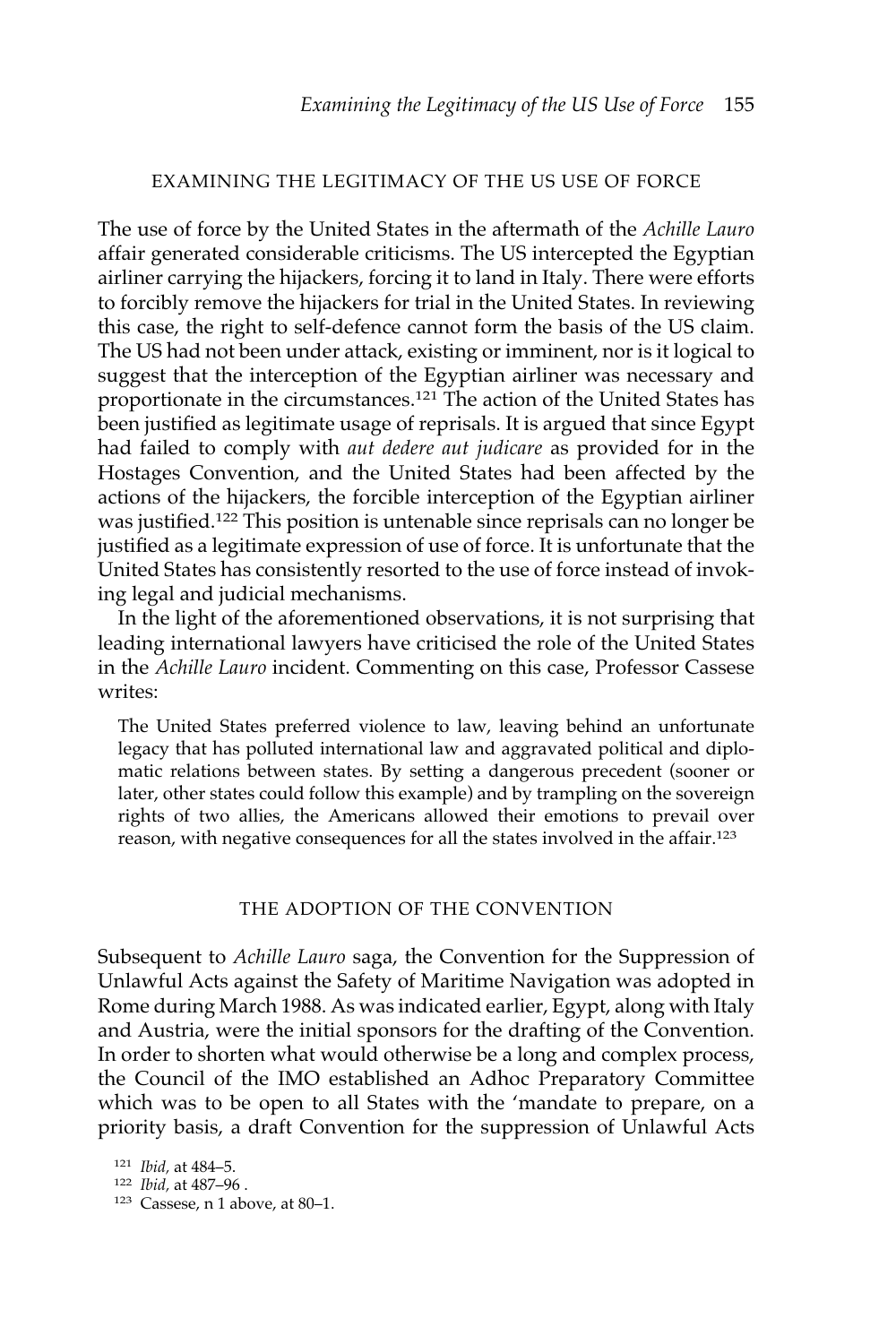against the Safety of Maritime Navigation'. The meetings of the Preparatory Committee took place in March and May 1987 in London and Rome respectively. A final text was approved in a conference held in Rome in March 1988.

Amongst the innovative features of the Convention there is within the definition of terrorist offences the inclusion of murder as a separate crime. Although exceptional, when compared to the Convention for the Suppression of Unlawful Seizure of Aircraft (the Hague Convention) and Convention for the Suppression of Unlawful Acts against the Safety of Civil Aviation (the Montreal Convention) the Convention regards murder as a distinct offence. As Halberstam points out, prior to the adoption of the Maritime Convention, it was only the Convention on Internationally Protected Persons which made it an offence to kill or injure a person.<sup>124</sup> This inclusion, as was considered earlier, was prompted directly by the murder of Leo Klinghoffer on board the *Achille Lauro*. <sup>125</sup> Having said that, in order for injury or murder to be established as an offence under the Convention, the act of injury or murder must be in connection with the commission or attempted commission of the acts as stated in Article 1(a) to (f) of the treaty. This Convention has many positive features. It represents the first substantial attempt by the international community to deal with maritime terrorism. The Convention defines a 'ship' as 'a vessel of any type whatsoever not permanently attached to the sea-bed'.<sup>126</sup> The Convention does not cover ships used in military, customs or police service.<sup>127</sup>

According to Article 3(1) of the Convention, any person commits an offence if he unlawfully and intentionally seizes or exercises control over a ship by force or threat thereof or any other form of intimidation; or performs an act of violence against a person on board a ship if that act is likely to endanger the safe navigation of that ship; or destroys a ship or causes damage to a ship or its cargo which is likely to endanger the safe navigation of that ship; or places or causes to be placed on a ship, by any means whatsoever, a device or substance which is likely to destroy that ship, or cause damage to that ship or its cargo or which endangers or is likely to endanger the safe navigation of that ship; or destroys or seriously damages maritime navigational facilities or seriously interferes with their operation, if any such act is likely to endanger the safe navigation of a ship; or communicates information which he knows to be false, thereby endangering the safe navigation of a ship; or injures or kills any person, in connection with the commission or the attempted commission of any of the offences set forth in subparagraphs (a) to  $(\bar{f})$ .

<sup>124</sup> Halberstam, n 115 above, at 294.

<sup>125</sup> M Halbertsam, 'Terrorist Acts Against and on Board Ships' (1989) 19 *Israel Yearbook of Human Rights* 331 at 333.

<sup>126</sup> Article 1.

<sup>127</sup> Article 2.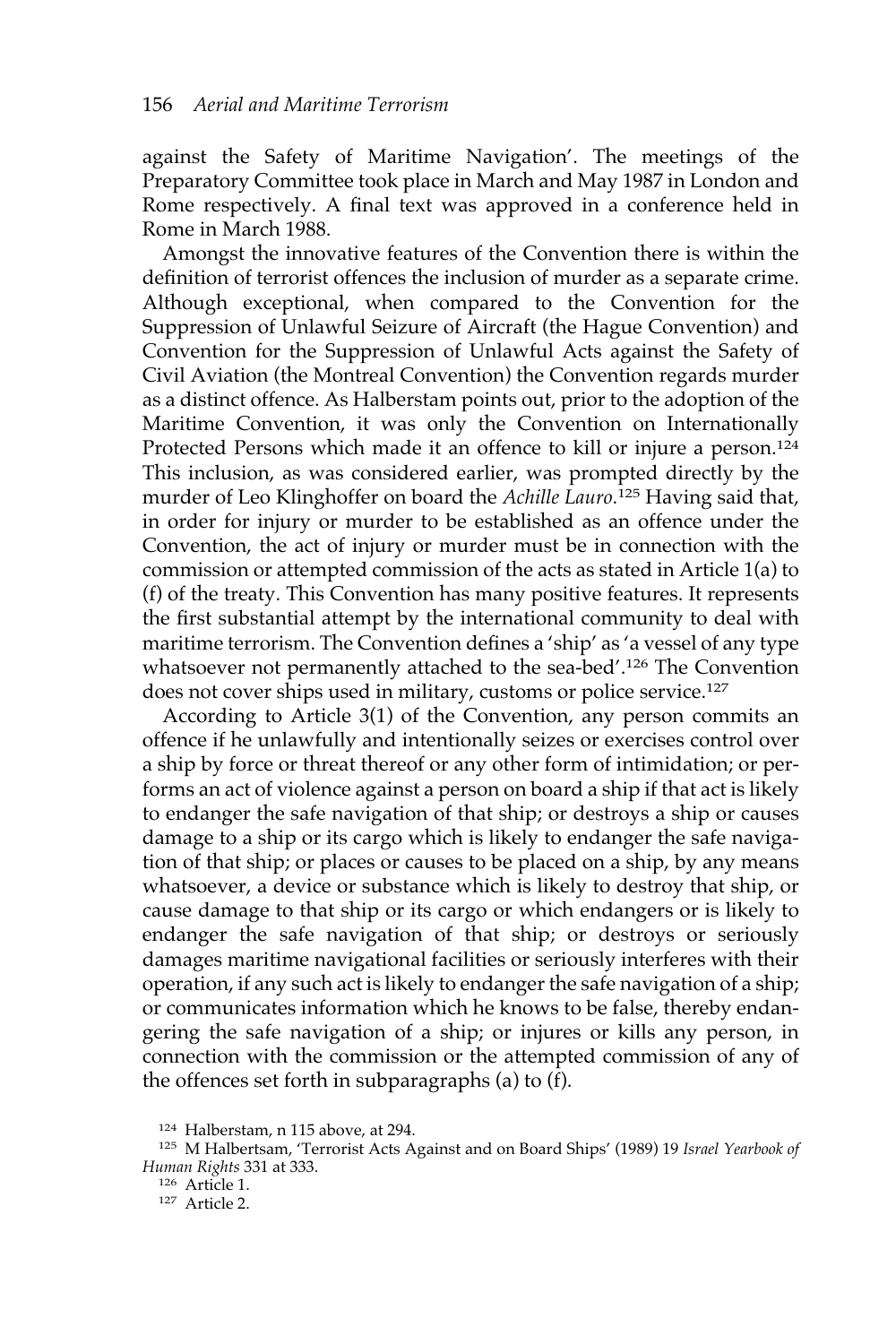The jurisdictional basis for the Convention is extensive and covers territorial as well as high seas.<sup>128</sup> Equally, Article 4 provides that the treaty is applicable to ships navigating or scheduled to navigate into, through or from waters beyond the outer limit of the territorial sea of a single State, or the lateral limits of its territorial sea with adjacent States, or when the alleged offender is found in the territory of a State party.

According to Article 6 of the Convention, each State party is obliged to take the necessary measures to establish jurisdiction over the offence when it is committed against or on board a ship flying its flag at the time of the offence, when the offence took place in its territory; by a national of that State or where its nationals have been targeted; where the offence is committed by a stateless person habitually resident in its territory; or where the offence has been committed to compel the State to do or to abstain from taking a particular course of action. Upon obtaining the custody of an alleged offender, the State where the alleged offender has been found remains under an obligation to ensure that all necessary arrangements for criminal proceedings or extradition are instituted.129 These provisions are further strengthened by the *aut dedere aut judicare* obligations as stated in Article 10(1) of the Convention.

# HUMAN RIGHTS CONCERNS

When reviewing the provisions of the Maritime Terrorism Convention, a prominent feature is the relevance of human rights law to the prevention and suppression of terrorist acts. The preamble to the Convention makes reference to the right to life, liberty and security of persons as enunciated in the International Bill of Rights. It condemns terrorism as a violation of fundamental human rights and points to situations arising out of colonialism, racism and those 'involving mass and flagrant violations of human rights. . .'. The text of the Convention also shows significant concern for human rights. As noted above, the drafting and adoption of the treaty was influenced by the callous murder of a civilian. The Convention also attempts to protect the rights of the alleged offender. According to Article 10(2):

Any person regarding whom proceedings are being carried out in connection with any of the offences set forth in article 3 shall be guaranteed fair treatment at all stages of the proceedings, including enjoyment of all the rights and guarantees provided for such proceedings by the law of the State in the territory of which he is present.

<sup>128</sup> Article 4. <sup>129</sup> Article 7(1).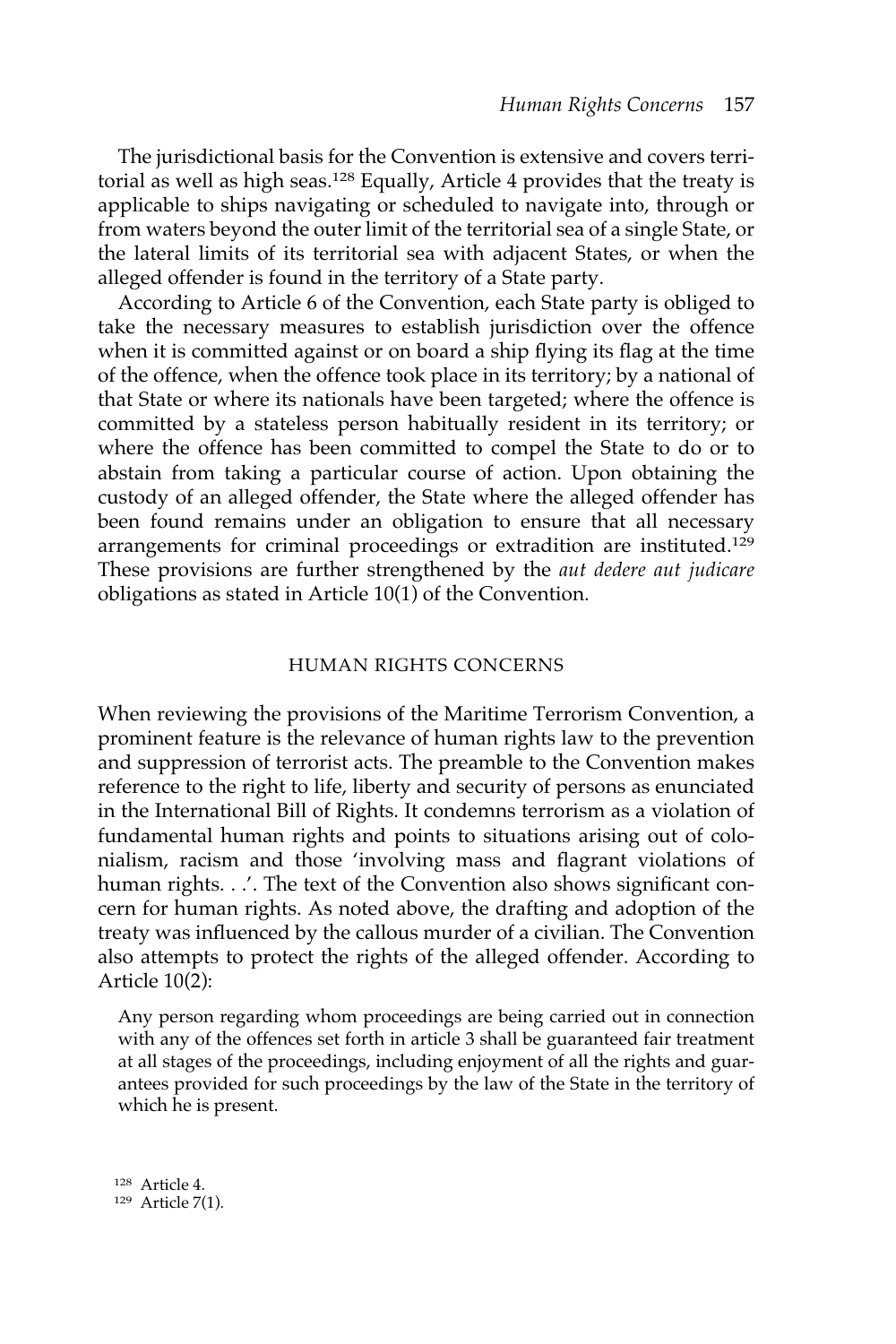While endorsing the values of human rights, an arguably positive feature of the convention is that it does not per se provide exemptions on the basis of the 'political offence' exception. This approach needs to be applauded since, as we have already examined in our conceptual survey, 'political offence' exceptions can forestall all meaningful efforts towards accountability of individuals involved in terrorist acts.<sup>130</sup> We have noted in an earlier chapter the complicated issues raised with the defence of 'political offences'. The 1988 Maritime Convention provides that these acts 'shall be deemed to be included as extraditable offences'131 in cases where an extradition treaty exists between States, thereby implying that these acts cannot be subject to the 'political offence' exemption.<sup>132</sup> The absence of an extradition treaty means that any extradition is 'subject to the . . . conditions provided for by the law of the requested State'.133 This discretionary approach towards the domestic constitutional system, however, retains the risk of States not responding to extradition requests, instead relying upon exemptions such as the 'political offence' clauses.134

Within the Convention, a number of articles are dedicated to the prevention of acts of maritime terrorism. According to Article 13, States parties are required to exchange information and are obliged to co-operate in the prevention of offences by undertaking all practical measures to prevent preparations for the commission of offences within or outside of their territory. The obligation to provide and exchange all relevant information is reiterated in Articles 14 and 15 of the treaty.

At the time of approving the Convention in March 1988, a Protocol was also adopted. This Protocol addresses acts committed against 'fixed platforms', fixed platforms being defined as an artificial island, installation or structure permanently attached to the sea-bed for the purpose of exploration or exploitation of resources or for other economic purposes. The offences under the Protocol are almost identical to those under the Rome Convention, differing only in so far as is necessary to take into account the differences between ships and such platforms.<sup>135</sup> Despite the many positive features of the Convention and the Protocol on Maritime Terrorism, a number of weaknesses have been pointed out. These instruments do not deal with State-terrorism. Nor do they provide for universal jurisdiction, the absence of which is likely to generate problems where either the State is not a party to the treaty or the offence is committed by a

<sup>130</sup> See above, chapter 3.

<sup>134</sup> Cassese, n 132 above, at 594.

<sup>135</sup> Article 2.

<sup>131</sup> Article 11(1).

<sup>132</sup> A Cassese, 'The International Community's "Legal" Response to Terrorism' (1989) 38 *International & Comparative Law Quarterly* 589, at 594.

<sup>133</sup> Article 11(2)(3).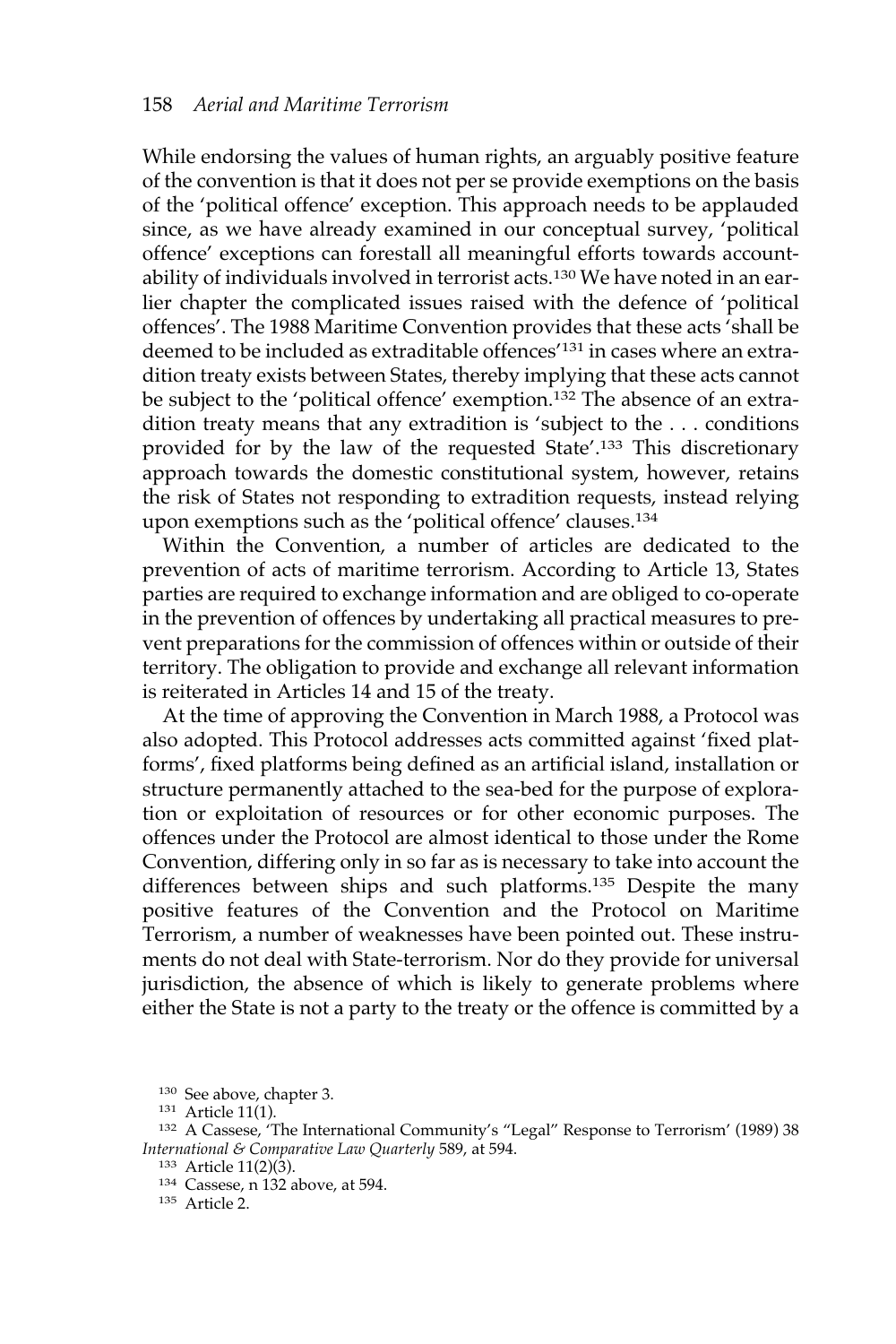national belonging to the State not party to the treaty.<sup>136</sup> Furthermore, in instances where States have become parties, the Convention and the Protocol place no obligation to search for alleged terrorists. Commenting on this lacuna in the Convention, Cassese makes the valid point that:

the [1988 Convention] imposes no specific obligation to search for suspects believed to be present in the territory of a State party. As regards arrest, the Convention merely requires a State to arrest suspects 'upon being satisfied that the circumstances so warrant' and 'in accordance with its law'. In this it repeats the language used in a number of earlier treaties, the 1970 Hague Convention, the 1971 Montreal Convention and the 1973 and the 1979 New York Conventions. States are thus left a large measure of discretion to decline to arrest suspects for reasons more 'political' than 'evidential'.137

# ISLAMIC STATES' INVOLVEMENT WITH THE MARITIME CONVENTION

The geographical proximity and the vast coastline endowed to the Islamic world necessitate a compulsive interest in maritime affairs. Islamic States have been at the forefront of developing maritime laws and laws of the sea. Repulsion and criticism of acts of piracy and maritime terrorism are therefore a natural response from the Islamic world. As examined earlier, the seizure of *Achille Lauro* was condemned unequivocally by all Islamic States. While the hijackers formed a disparate segment of the PLO, the act itself was unauthorised and was censured by Yassar Arafat, the head of the PLO. After the tragedy, the subject as well as the incident was considered extensively both by the United Nations General Assembly<sup>138</sup> and the International Maritime Organisation.<sup>139</sup> During the Fifty-seventh Session of the International Maritime Organisation Council in June 1986, Egypt, alongside Austria and Italy, advanced the proposal of drafting a specific convention dealing with maritime terrorism.140

The *travaux préparatoires* of the drafting stages of the Convention reflect a considerable imprint of the advocacy by Islamic States. A number of Arab States were anxious to ensure greater accountability for acts of maritime terrorism. Both Kuwait and Saudi Arabia advanced ambitious proposals expanding the ambit of liability. According to the Kuwaiti proposal, individuals were to be held accountable quite regardless of whether they were acting on behalf of their governments. The Kuwaiti proposal

<sup>136</sup> CC Joyner, 'Suppression of Terrorism on the High Seas: The 1988 IMO Convention on the Safety of Maritime Navigation' (1989) 19 *Israel Yearbook of Human Rights* 343 at 365.

<sup>137</sup> See Cassese, n 132 above, at 595–6 (footnotes omitted).

<sup>138</sup> UN GA Res 40/61, 40 UN GAOR Supp No 53, UN Doc A/40/53 (1986).

<sup>139</sup> IMO Doc C57/25, 1 October 1985.

<sup>140</sup> See IMO Doc C57/DWP.1, para 25(a)(2) (12 November 1986).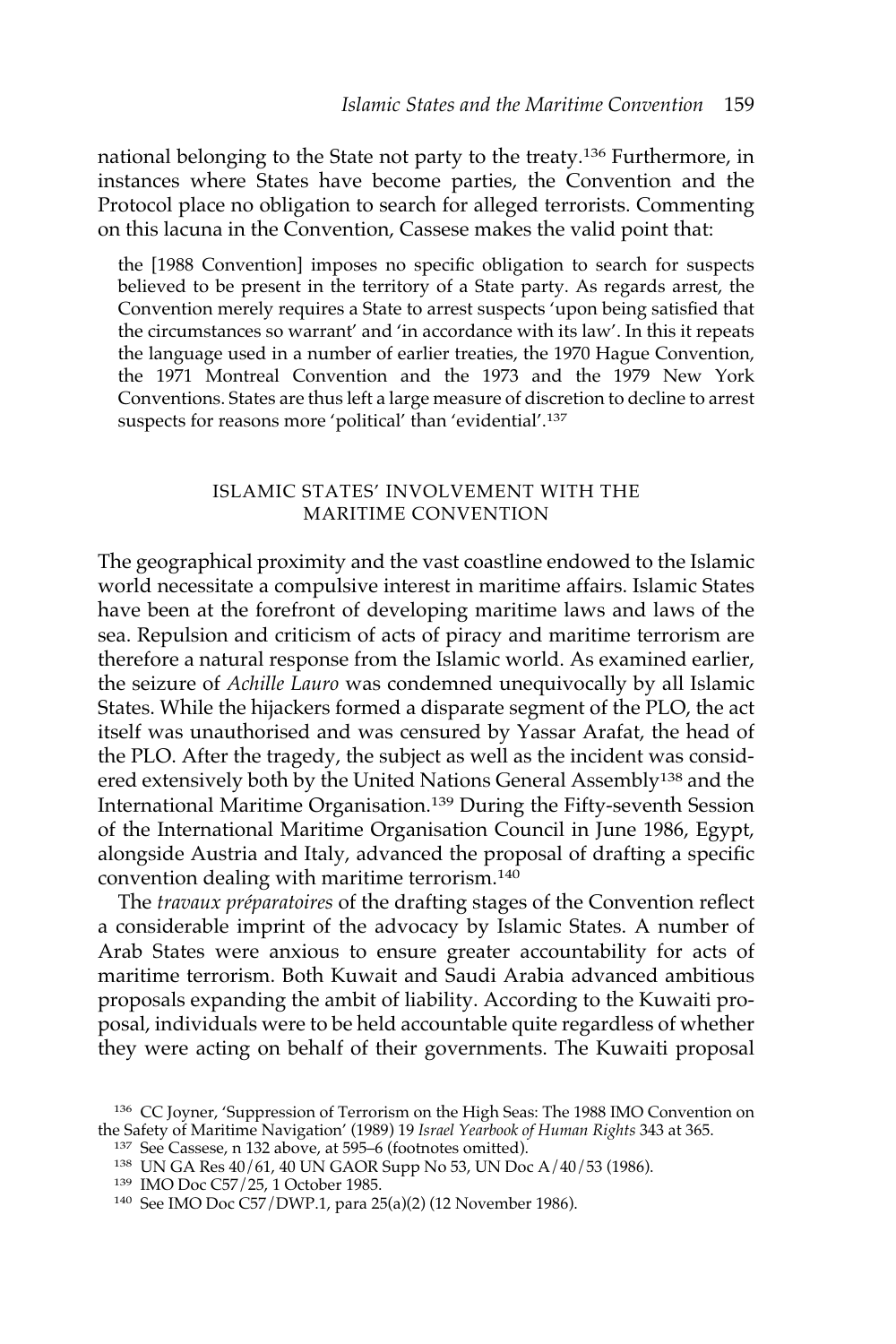called for an amendment to Article 3 incorporating liability for an individual 'whether acting on his own initiative or on behalf of a government'. If approved, the revised Article would have read as follows: '[a]ny person, whether acting on his own initiative or on behalf of a government, commits an offence if that person unlawfully and intentionally . . . commits any of the prohibited actions'.141 The primary objective of the proposal as elaborated by the Kuwait delegate was to ensure the applicability of the Convention to persons who have committed an offence albeit on behalf of their governments. The proposal, according to the Kuwaiti representative, did not alter matters of State responsibility but was only intended to strengthen individual personal liability.<sup>142</sup> This proposal remained contested as many delegates considered it superfluous. Individual liability was already expressly contained in the provisions of the Convention. Instead the concern was that an additional reference to the State may discourage ratifications, and it was ultimately left out.

Further radical proposals were advanced by the Saudi delegation which were aimed at expanding the scope of liability to individuals as well as governments.<sup>143</sup> The Saudi delegate suggested that in conferring responsibility the revised Article 3 should read, 'Any ordinary person or *government* commits an offence . . .' An additional proposal from the Saudis noted that, 'States whose naval forces . . . committed any of the offences shall' inform the Secretary-General of the 'measures taken to put an immediate end to such offence'. These proposals, however, proved to be controversial and were likely to ignite the debate about the criminal liability of States. In the end, these proved unacceptable to the delegates.<sup>144</sup> Lamenting the exclusion of the Kuwaiti and Saudi proposals on State liability, Professor Joyner makes the observation that:

The Convention defines an impermissible offence as one being committed by natural persons. It fails to treat offences that might be perpetrated by governments, ie State-sponsored terrorism. An argument can be made that the Convention would have been improved—though the negotiations undoubtedly would have been more protracted—if the provision had been made for State parties to take concerted legal sanctions against governments that support unlawful activities.<sup>145</sup>

Islamic States were also at the forefront of restricting the extradition of individuals whose State of nationality did not have formal diplomatic relations with the State requesting such extradition. In an earlier chapter, we noted the success of Jordan in having such a provision incorporated in

<sup>141</sup> See IMO Doc PCUA 2/5, 2 June 1987, at 12, para 65.

<sup>142</sup> *Ibid,* at 13 (para 68).

<sup>143</sup> See IMO Doc PCUA 1/3, 3 (26 February 1987).

<sup>144</sup> *Ibid,* Article 12.

<sup>145</sup> Joyner, n 136 above, at 365.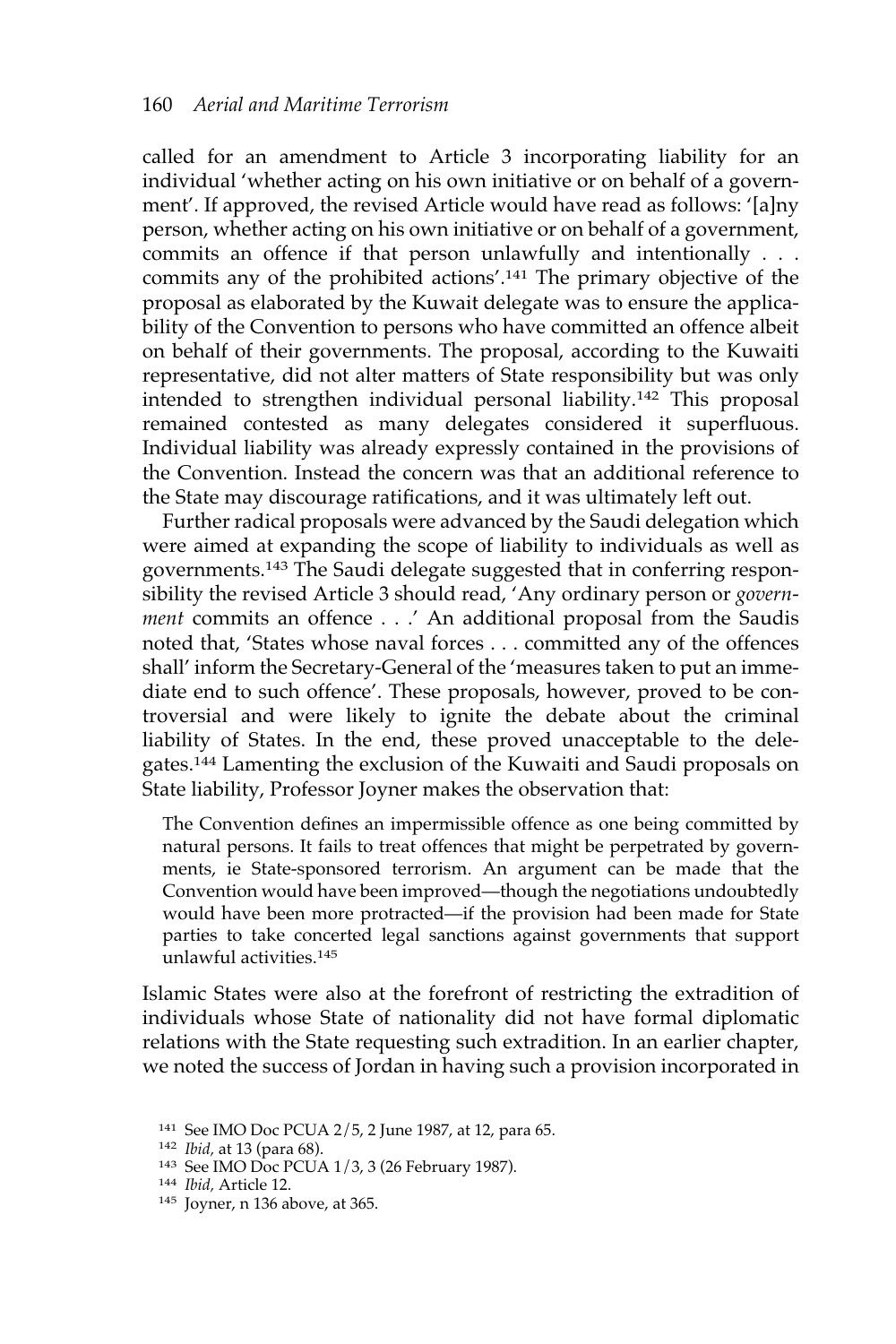the Hostages Convention.146 These efforts were primarily designed to prevent Arab nationals being extradited to Israel, with which Arab States have refrained to have diplomatic relations. The Kuwaiti attempt in the Maritime Convention to have similar provisions incorporated, however, failed. Kuwait, in its efforts to have its submission approved, had suggested that these provisions reflected customary international law or norms of *jus cogens*, submissions which were ultimately rejected.147

#### CONCLUSIONS

Aerial and maritime terrorism represent substantial threats to civilised societies. Notwithstanding the tragedy of 11 September and the more recent threats to civil aviation, the pressures on air transportation are enormous. Aerial travel has become a virtual necessity in the twenty-first century. Although the international community has adopted a range of instruments, our examination has exposed substantial defects in the substantive provisions as well in compliance with the relevant treaties. One significant shortcoming is the requirement that the aircraft must have been intercepted in international territorial jurisdiction for the treaty regulations to be applicable. With the enormous growth in domestic air travel, the ambit of 'terrorism' must necessarily be expanded to apply in such instances. A further procedural problem is one of lack of full compliance with *aut dedere aut judicare* requirements; there is strength in the argument that some States have appeared less than fully committed in the application of this principle. In order to ensure that the perpetrators of international terrorism are brought to justice, it is incumbent upon States themselves to conduct proper investigations, extradite individuals or submit cases for prosecution. A final point relates to the operational difficulties in the dispute settlement mechanisms contained in the aerial terrorism treaties. As the Lockerbie incident confirms, States—certainly those with political leverage—have been keen to sideline the arbitration and judicial mechanism contained in the treaties. These States, instead of keeping faith with judicial settlements provisions provided in the treaties, have relied upon the Security Council to coerce the other party into submission. Such an approach is problematic; not only does it bring the Council into a conflicting position with the legal mechanisms, it is also an endorsement for political views of the powerful States to prevail over legal considerations.

Maritime terrorism, in contrast to acts of sabotage against civilian airliners, has received rather limited attention. The Maritime Convention and

<sup>146</sup> See Article 9(1)(b)(ii) Hostages Convention.

<sup>147</sup> Halbertsam, above n 125, at 338–9.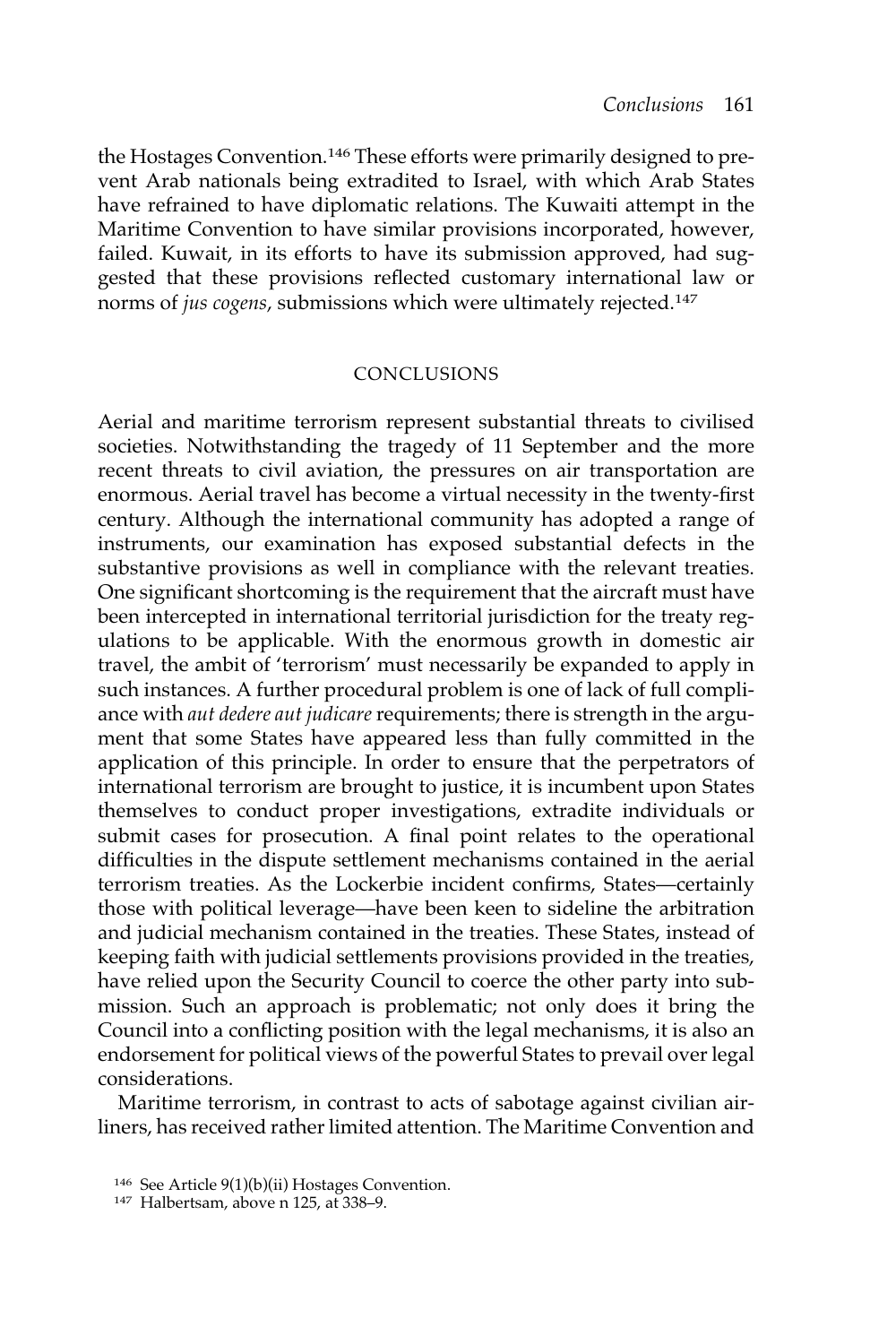the Protocol attached to it were a response to the seizure of the *Achille Lauro* and the tragic murder of one of its passengers. The Convention and the Protocol have established a number of useful principles in dealing with maritime terrorism. That said, the Convention has been considered problematic for 'its reactive, as opposed to preventative nature'.148 For States such as the United States, maritime terrorism is a real, unfortunate prospect. With a coastline of 88,633 miles, and over 350 seaports providing nearly 75 per cent of United States national trade, its vulnerability to terrorism remains obvious. Furthermore, there is little in the Convention that would prevent a tragedy similar to 9/11 taking place on a large-scale cruise-liner.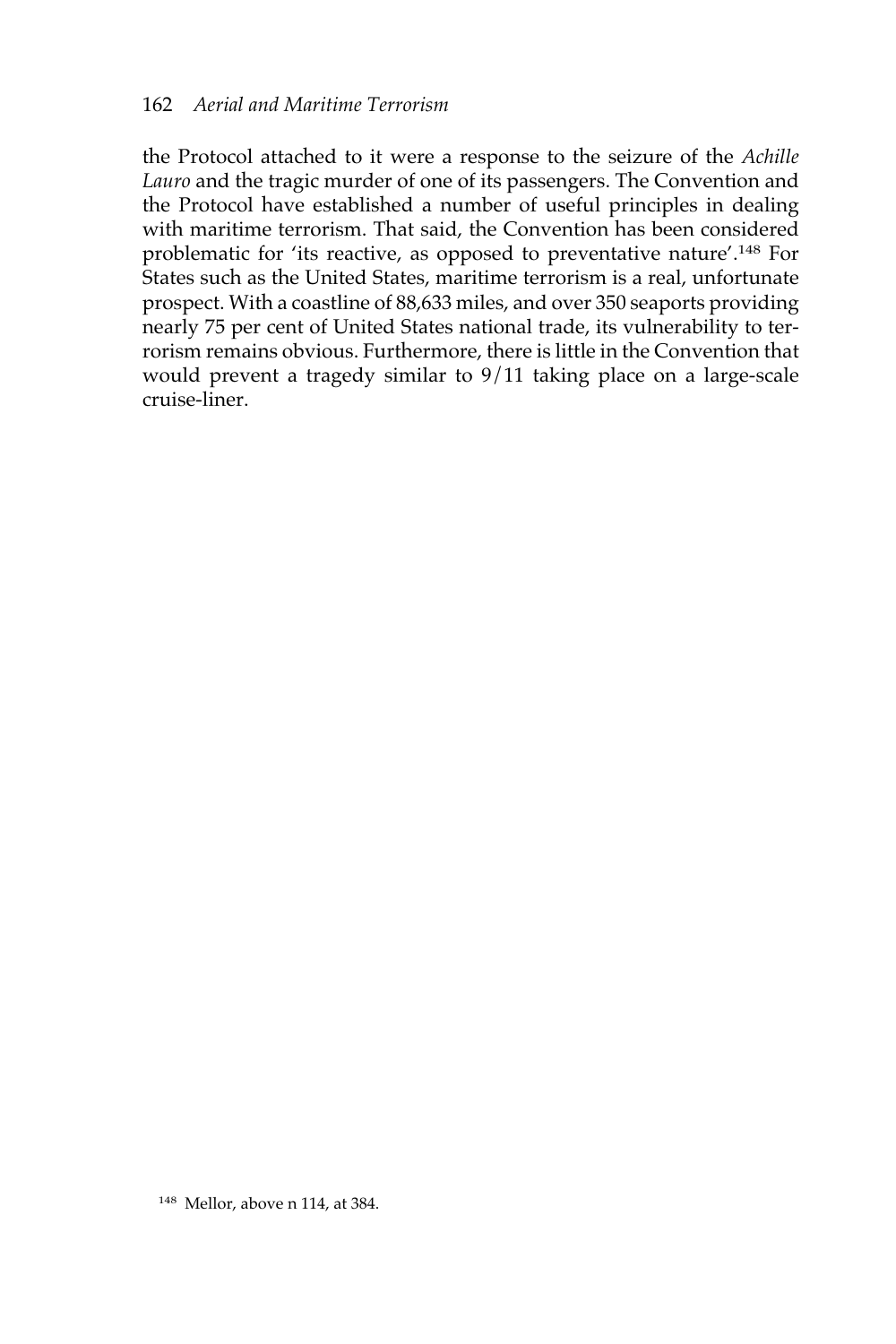# *Financing of International Terrorism*

## INTRODUCTION

INANCING OF INTERNATIONAL terrorism raises problematic<br>and troubling issues. Modern day terrorists are reliant upon<br>finances, which depending on the scope of their offences can reach<br>astronomical proportions. At the same t and troubling issues. Modern day terrorists are reliant upon finances, which depending on the scope of their offences can reach astronomical proportions. At the same time, as the events of 11 September demonstrate, grave acts of terror can be conducted without having to rely upon huge caches of funds and materials. While dependence upon at least some material and financial support remains critical for conducting successful operations, the detection of financial avenues through which terrorism is supported poses greater complexities. Terrorists are likely to have the means and ability to utilise myriad options to exploit financial markets and institutions to support their own ends. As one commentator notes:

[t]he synchronized suicide attacks of September 11, 2001, highlighted the critical role financial and logistical support networks play in the operations of international terrorist organisations. The Challenge in tackling these networks, however, is that they are entrenched, sophisticated, and often shrouded in a veil of legitimacy (such as operating under the camouflage of purportedly charitable and humanitarian activity).<sup>1</sup>

With both State and non-State actors involved in committing offences, terrorism can be supported by financial dealings of private agents, banks and other monetary institutions. The scrutiny of funds raised through donations, charities,<sup>2</sup> charitable trusts,<sup>3</sup> smuggling, drug trafficking<sup>4</sup> and

<sup>1</sup> M Levitt, 'Iraq, US and the War or Terror: Stemming the Flow of Terrorist Financing: Practical and Conceptual Challenges' (2003) 27 *The Fletcher Forum of World Affairs* 59 at 60.

<sup>2</sup> See GA Res 51/210 adopted 17 December 1996, para 3(f).

<sup>3</sup> See UK Charities Commission, Iran Aid (10 December 2001) available at: <www. charity-commission.gov.uk/investigations/inquiryreports/iran.asap> (20 March 2004). In accordance with Sections 15 and 16 of the Terrorism Act 2000, the UK authorities are required to criminalise fund-raising and use and possession of funds directed for terrorist purposes; CP Walker, *Blackstone's Guide to Anti-Terrorism Legislation* (Oxford, Oxford University Press, 2002) 68–74.

<sup>4</sup> S Leader and D Wiencek, 'Drug Money: The Fuel for Global Terrorism' (2000) 12 *Jane's Intelligence Review* 49; AP Schmid, 'The Links Between Transnational Organized Crimes and Terrorist Crimes' (1996) 2 *Transnational Organised Crime* 40.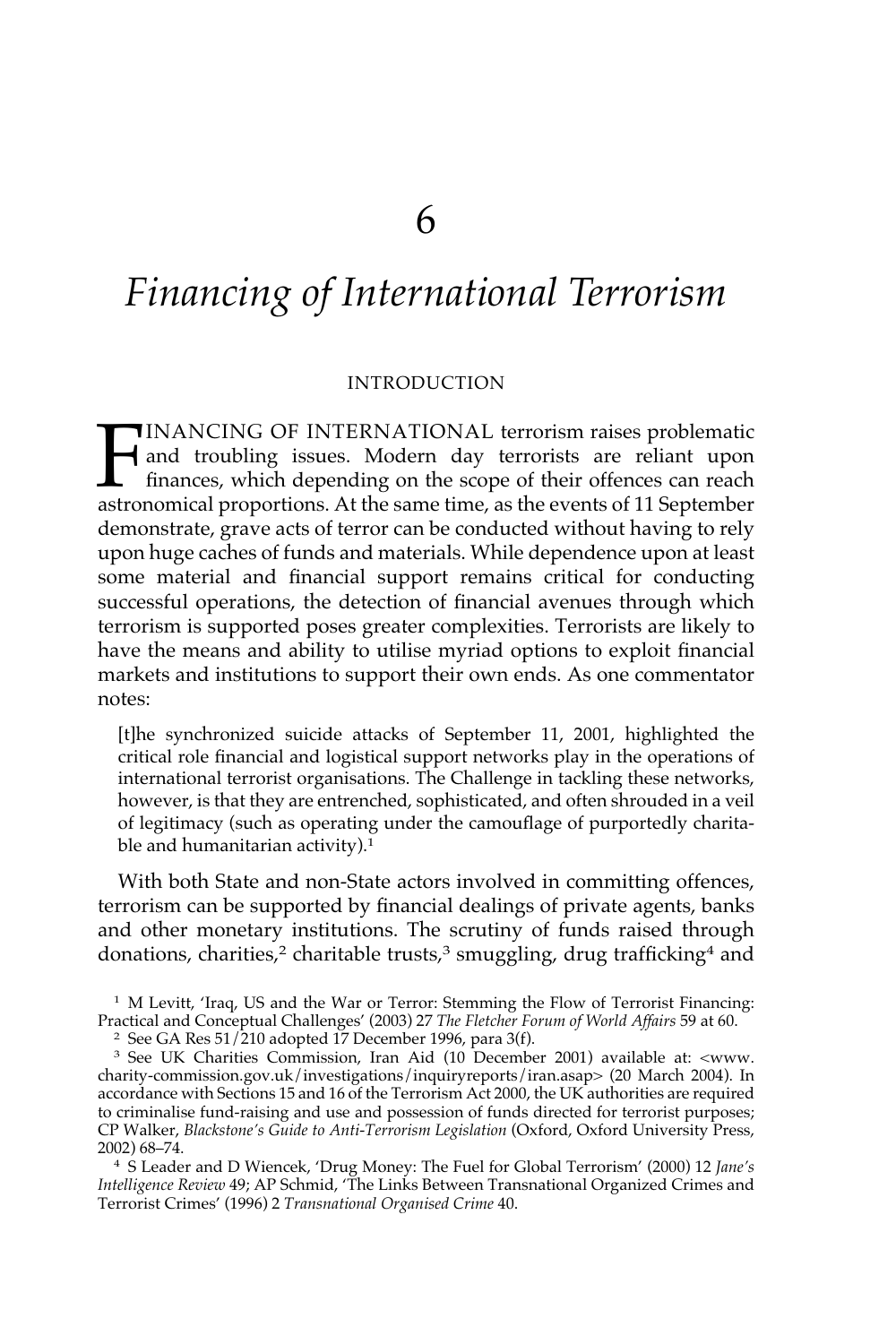money laundering<sup>5</sup> present considerable challenges to domestic as well as international financial institutions.6 Individual States have attempted to curb the international financing of terrorism through sanctions or other coercive measures, although often with insignificant success.7

The present chapter examines the work of the United Nations and its agencies in combating the financing of international terrorists. Although critical to the investigation, the narrow focus of the study does not allow an assessment of the work of such key organisations as the World Bank, the International Monetary Fund,<sup>8</sup> the International Organisation of Securities Commission, $9$  the regional organisations and  $G-20.10$  Similarly the new stringent laws introduced by the  $US<sup>11</sup>$  and the  $UK<sup>12</sup>$  will be assessed only in so far as they impinge upon the Muslim Diaspora. In pursuit of this study's overall purpose, the chapter does however provide an

<sup>5</sup> See Financial Action Task Force [FATF] Report on Money Laundering Typologies (2000–2001), Doc FATF-XII, at 19–20 (1 February 2001).

<sup>6</sup> I Bantekas, 'The International Law of Terrorist Financing' (2003) 97 *American Journal of International Law* 315 at 316.

 $7$  See above, chapters 4 and 5. On the background of international economic sanctions see BE Carter, *International Economic Sanctions: Improving the Haphazard US Legal Regime* (Cambridge, Cambridge University Press, 1988); GC Hufbauer *et al*, *Economic Sanctions Reconsidered: History and Current Policy* (Washington, DC, Institute for International Economics, 1985).

<sup>8</sup> See Report by the International Bar Association's Task Force on International Terrorism, *International Terrorism: Legal Challenges and Responses* (Ardsley, NY, Transnational Publishers, 2003) 123–4.

<sup>9</sup> See S Chenumolu, 'Revamping International Securities Law to Break the Financial Infrastructure of Global Terrorism' (2003) 31 *The Georgia Journal of International and Comparative Law* 385.

<sup>10</sup> The organisation, which consists of nineteen States, the European Union, the International Monetary Fund and the World Bank, reviews global policy with the objective of providing international financial stability. See G20 Finance Ministers and Central Bank Governors, available at <http:www.g20.org. org/news/003-e.html> (17 November 2001). See B Zagaris, 'G20 Nations Agree to Freeze Terrorist Assets and IMF will Provide Technical Aid' (2002) 18 *International Enforcement Law Reports* 29.

<sup>11</sup> See the provisions of the Uniting and Strengthening America by Providing Appropriate Tools Required to Intercept and Obstruct Terrorism Act of 2001, Pub L No 107–56, 115 Stat, 272 [USA Patriot Act of 2001]. Title III of the Act provides details of the role of the financial institutions in the fight against terrorism (International Money Laundering Abatement and Financial Anti-Terrorism Act of 2001, Pub L No 107–56, at III). These institutions are protected from civil liability in case they reveal details of suspicious transactions (*Ibid,* tit III S 351). The USA Patriot Act also enhances the government's powers to freeze Assets and in some cases its extra-territorial jurisdiction  $(S \, 317(2)(3))$  and  $\overline{S} \, 311)$ . The Act also expands the existing laws relating to the curbing of money-laundering (See Money Laundering: Anti-Terrorism Legislation Enacted Containing Money Laundering Provisions, 33 Sec Reg & L Rep 1532 (2001). Through the application of Presidential Executive Order 13224, seventynine financial accounts were frozen during the period between 11 September and 6 December 2001. Bantekas, n 6 above, at 329; B Zagaris, 'Financial Aspects of the War on Terror: The Merging of the Counter-Terrorism and Anti-Money Laundering Regimes' (2002) 34 *Law and Policy International Business* 45.

<sup>12</sup> See J Rehman, 'International Terrorism and Muslim Minorities in Europe: Islamophobia after 9/11 (2005) 3 *European Yearbook of Minority Issues 217*.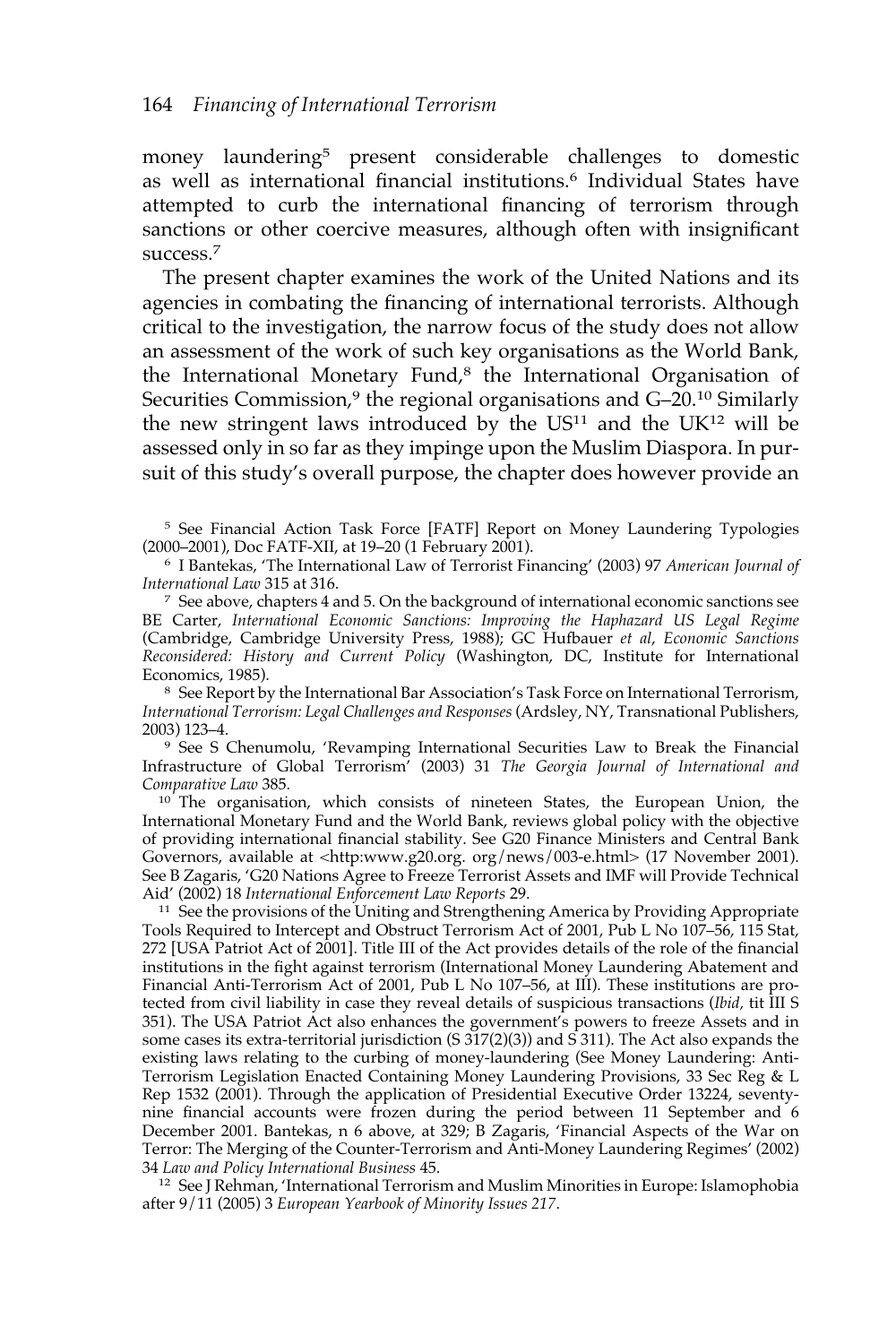insight into Islamic financial and economic institutions. After 11 September 2001, Islamic financial institutions have come under increasing scrutiny and criticism and it is important to assess the validity of these criticisms.

## THE UNITED NATIONS AND ATTEMPTS TO CURB FINANCING OF INTERNATIONAL TERRORISM

## **Operations of the General Assembly, the World Court and the Security Council**

The events of 11 September 2001 highlighted the debate surrounding the financing of terrorism. Even prior to the attacks in the US, the international community was conscious of the relevance of finances in perpetuating acts of terrorism.<sup>13</sup> In our earlier analysis we alluded to the General Assembly Resolution adopted in 1994, in which the Assembly referred to the conventional methods of the financing of international terrorism which included drug trafficking, unlawful arms trading, money laundering, and smuggling of nuclear materials.<sup>14</sup> A further resolution, Resolution 51/210, was adopted by the General Assembly in 1996, which required States to take steps through their constitutional and administrative frameworks to stop the funding of terrorist organisations. The Resolution prohibits terrorist funding through all possible means including charitable contributions, drug dealing, racketeering, and the movement of capital funds.15 In a further Resolution, the General Assembly emphasised the significance of preventing and prohibiting the financing of terrorism; it urged Member States to adopt its earlier Resolution 51/210.16 The major achievement of the General Assembly was, however, the adoption of the International Convention for the Suppression of the Financing of Terrorism in 1999. The various facets of the Convention are of enormous potential in terms of the efforts to suppress international and regional terrorism.

<sup>13</sup> See S Chenumolu, n 9 above, at 385.

<sup>14</sup> See UN GAOR 49th Sess 84th Plen Mtg Supp No 49, at 303 (UN Doc A/Res/49/60 (1994)). See chapter 3 above.

<sup>15</sup> See Measures to Eliminate International Terrorism, UN GAOR, 51st Sess UN Doc A/RES/51/210 (1996), paras 3 and 5.

<sup>16</sup> The Assembly '[Reiterated] its call upon all States to adopt further measures in accordance with the relevant provisions of international law, including international standards of human rights, to prevent terrorism and to strengthen international cooperation in combating terrorism and to that end, to consider in particular the implementation of the measures set out in paragraphs 3(a) to (f) of its resolution 51/210'; and the Assembly '[Reiterated] its call upon States to refrain from financing, encouraging, providing training for or otherwise supporting terrorist activities'. Measures to Eliminate Terrorism, UN GAOR, 53rd Session  $A/RES/53/108$  (1998).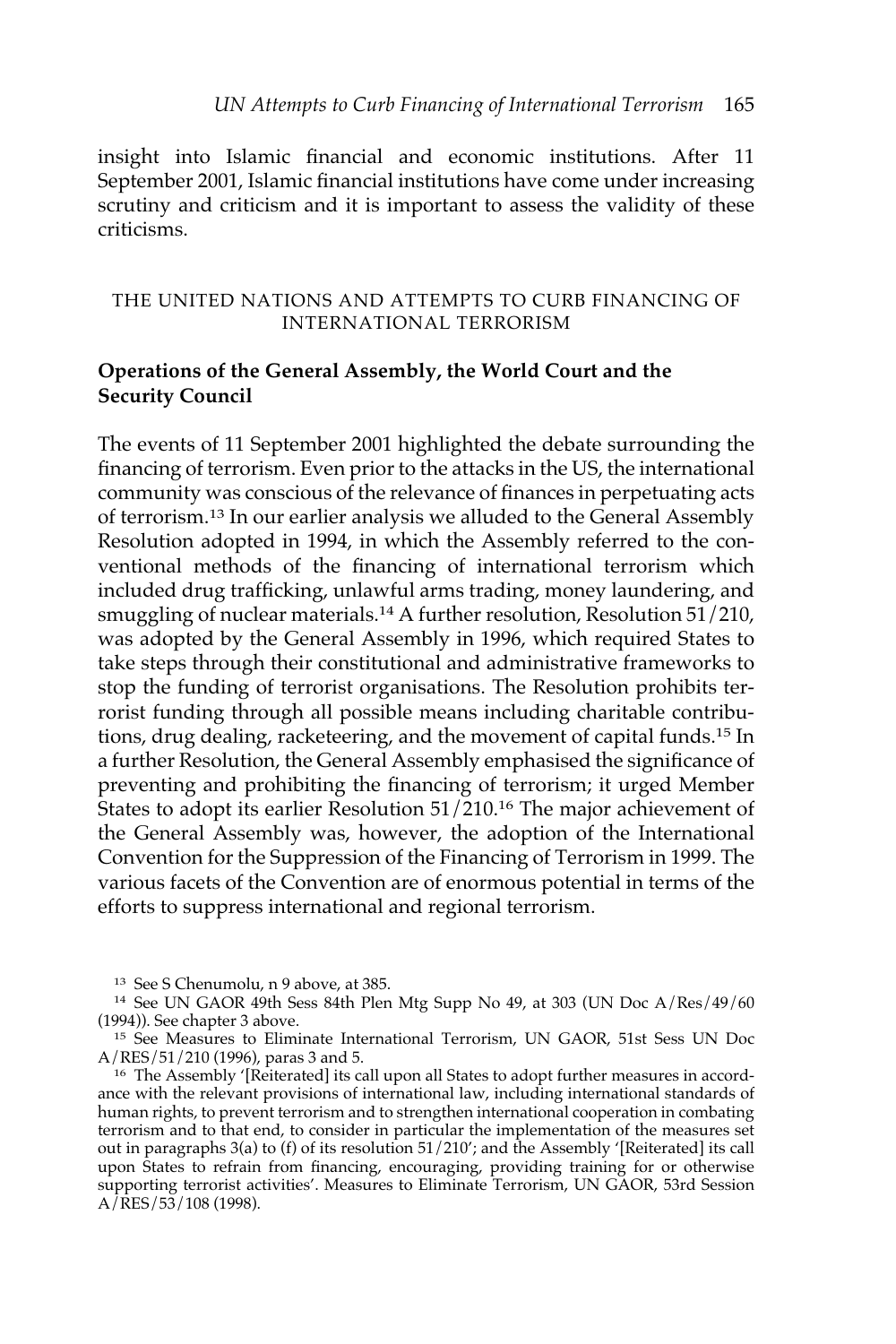#### 166 *Financing of International Terrorism*

In general international law, financing of terrorism per se has historically not been addressed as a specific cause to trigger the right to selfdefence. Although no firm principles have yet been established, the concern with financiers of terrorism is becoming evident in the jurisprudence on the use of force. The World Court referred to the subject in the *Nicaragua case*. <sup>17</sup> In this case, the Court, by a majority of twelve votes to three, decided that:

the United States of America, by training, arming, equipping, financing and supplying the *Contra* forces or otherwise encouraging, supporting and aiding military and paramilitary activities in and against Nicaragua, has acted, against the Republic of Nicaragua, in breach of its obligations under customary international law not to intervene in the affairs of another State.18

In common with the General Assembly, the Security Council has addressed the subject of financing terrorism in a number of its resolutions. As has been examined in our analysis of aerial terrorism, the Council passed various resolutions against Libya for its support of terrorism. These sanctions were placed against Libya for its apparent support of international terrorism, including financial and material support of the terrorists.19 In 1996, the Council called upon Sudan to desist from supporting or assisting those terrorists attempting to assassinate the Egyptian President during his visit to Ethiopia.<sup>20</sup> There was a heavy condemnation by the Council of terrorism in the aftermath of the bombing of the US embassies in Kenya and Tanzania.21 The Security Council required all States to desist from providing support to terrorist organisations. The Council also addressed the issue of acquiescence of the Taliban government in allowing Bin Laden and al-Qaeda to operate in Afghanistan in its Resolution 1214. Through Resolution 1267, the Security Council established a committee with the task of collating a list of Taliban entities, including those which were owned or controlled, indirectly or directly, by the Taliban.<sup>22</sup> In its Resolution 1269, the Council specifically referred to 'terrorist financing', acknowledging the role of the State in sheltering, financing, funding, and a failure to adopt preventative mechanisms for the engagement of terrorist organisations.<sup>23</sup>

<sup>17</sup> See *Nicaragua Case* (*Merits*) [1986] ICJ Reports 14.

<sup>&</sup>lt;sup>18</sup> *Ibid*, para 292(3). Judges Oda, Schwebel and Sir Robert Jennings dissented. For commentaries see TD Gill, 'The Law of Armed Attack in the *Nicaragua* Case' (1988) 1 *Hague Yearbook of International Law* 30; JL Hargrove, 'The Nicaragua Judgment and the Future of the Law of Force and Self-defence' (1987) 81 *American Journal of International Law* 135**;** RStJ MacDonald, 'The Nicaragua Case: New Answers to Old Questions?' (1986) 24 *Canadian Year Book of International Law* 127**.**

<sup>&</sup>lt;sup>19</sup> SC Res 748 (31 March 1992) <http://www.geocities.com/CapitolHill/5260/748.html> (30 April 2004). Also see provision of Security Council SC Res 883 (11 Nov 1993). See above, chapter 5.

 $20$  SC Res 1054 (26 April 1996).

<sup>21</sup> *Ibid.*

<sup>22</sup> SC Res 1267, para 4(b) (15 October 1999).

<sup>23</sup> SC Res 1269 (19 October 1999).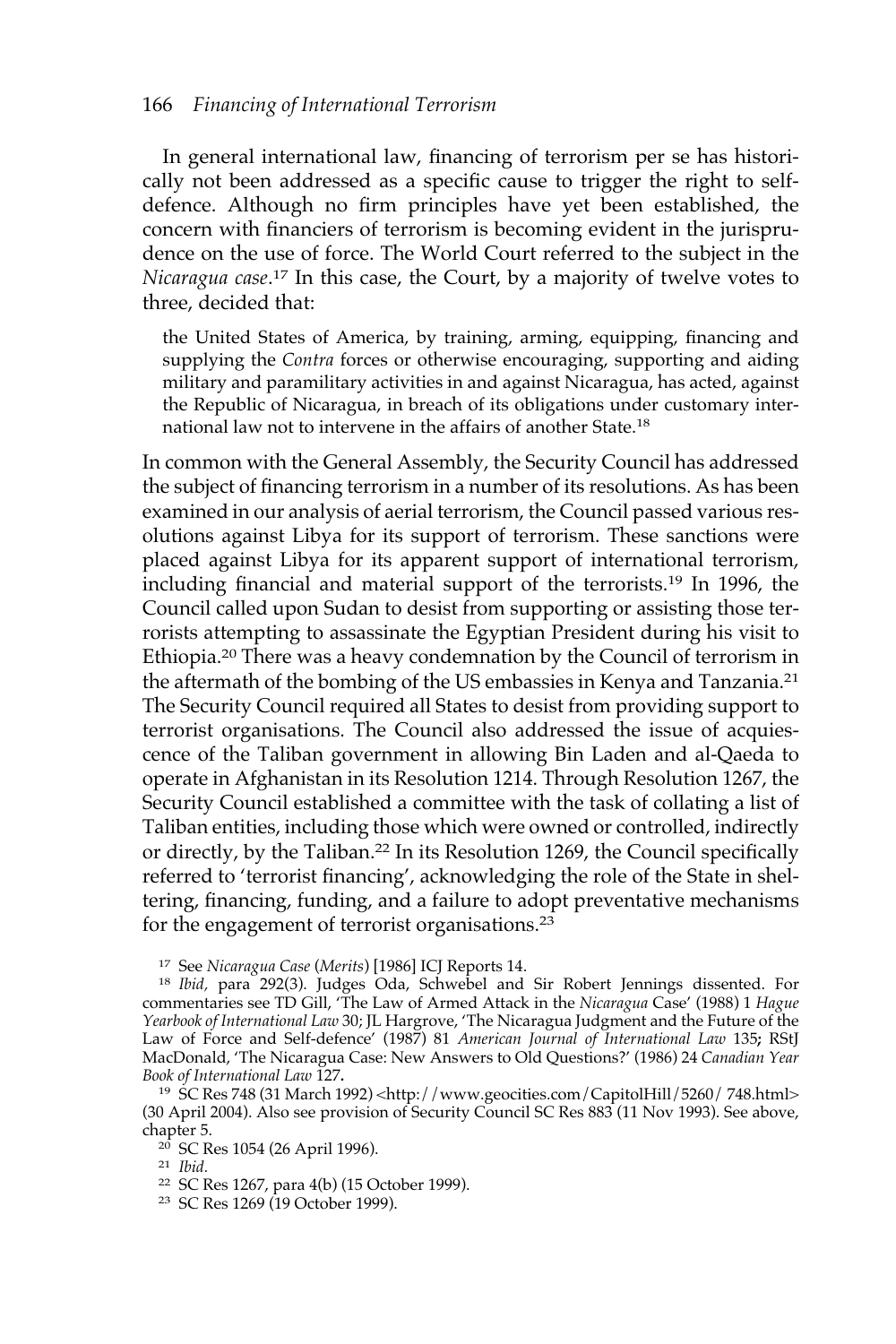In a subsequent Resolution, Resolution 1333, the Council demanded that the Taliban:

cease the provision of sanctuary and training for international terrorists and their organisations, take appropriate and effective measures to ensure that the territory under its control is not used for terrorist installations and camps, or for the preparation or organisation of terrorist acts against other States or their citizens, and cooperate with international efforts to bring indicted terrorists to justice.<sup>24</sup>

In the post 11 September 2001 era, the allied campaign against the Taliban under the auspices of Security Council Resolutions 1368 and 1373 has allowed the financing of terrorism to be established as a separate cause of action.25 Security Council Resolution 1373, in particular, has had a profound role to play in scrutinising the financing of international terrorism.26 Within Resolution 1373, the focus on the prevention of financing of terrorism has been so sharp that it has sometimes been mistakenly regarded as being exclusively directed at financial aspects of terrorism.<sup>27</sup> With a mandate established under Chapter VII, the Council decided that all States shall prevent and suppress financing of all forms of terrorist acts.28 States, under this Resolution, are required to criminalise the deliberate provision or collection of funds with the intention or knowledge that they are to be used for any terrorist purposes.<sup>29</sup> States are also required to immediately freeze the assets of persons engaged in terrorist acts.30 States are also to adopt and implement the existing international instruments (including ratification of the International Convention for the Suppression of the Financing of Terrorism) and in so doing undertake to carry out all possible efforts to suppress the recruitment of new members by terrorist organisations and eliminate their weapons supply.31

States are under an obligation to deny safe haven to those who finance terrorists, and to bring to justice all those engaged in the financing of terrorism.32 The Resolution requires States to offer one another assistance for criminal investigation and proceedings related to the financing or support of terrorist acts.33 States are to prevent the movement of terrorists or their groups by effective border controls. The Council also determined that States shall intensify and accelerate the exchange of information regarding

<sup>28</sup> SC Res 1373 para 1(a) (28 September 2001).

- <sup>30</sup> *Ibid,* para 1(c).
- <sup>31</sup> *Ibid,* para 3(a)–(g).
- <sup>32</sup> *Ibid,* para 2(c).
- <sup>33</sup> *Ibid,* para 2(f).

<sup>24</sup> SC Res 1333 para 1 (19 December 2000).

<sup>&</sup>lt;sup>25</sup> Bantekas, n  $6$  above, at 317.

<sup>26</sup> *Ibid.*

<sup>27</sup> See E Rosand, 'Security Council Resolution 1373, the Counter-Terrorism Committee, and the Fight Against Terrorism' (2003) 97 *American Journal of International Law* 333, at 334.

<sup>29</sup> *Ibid,* para 1(b).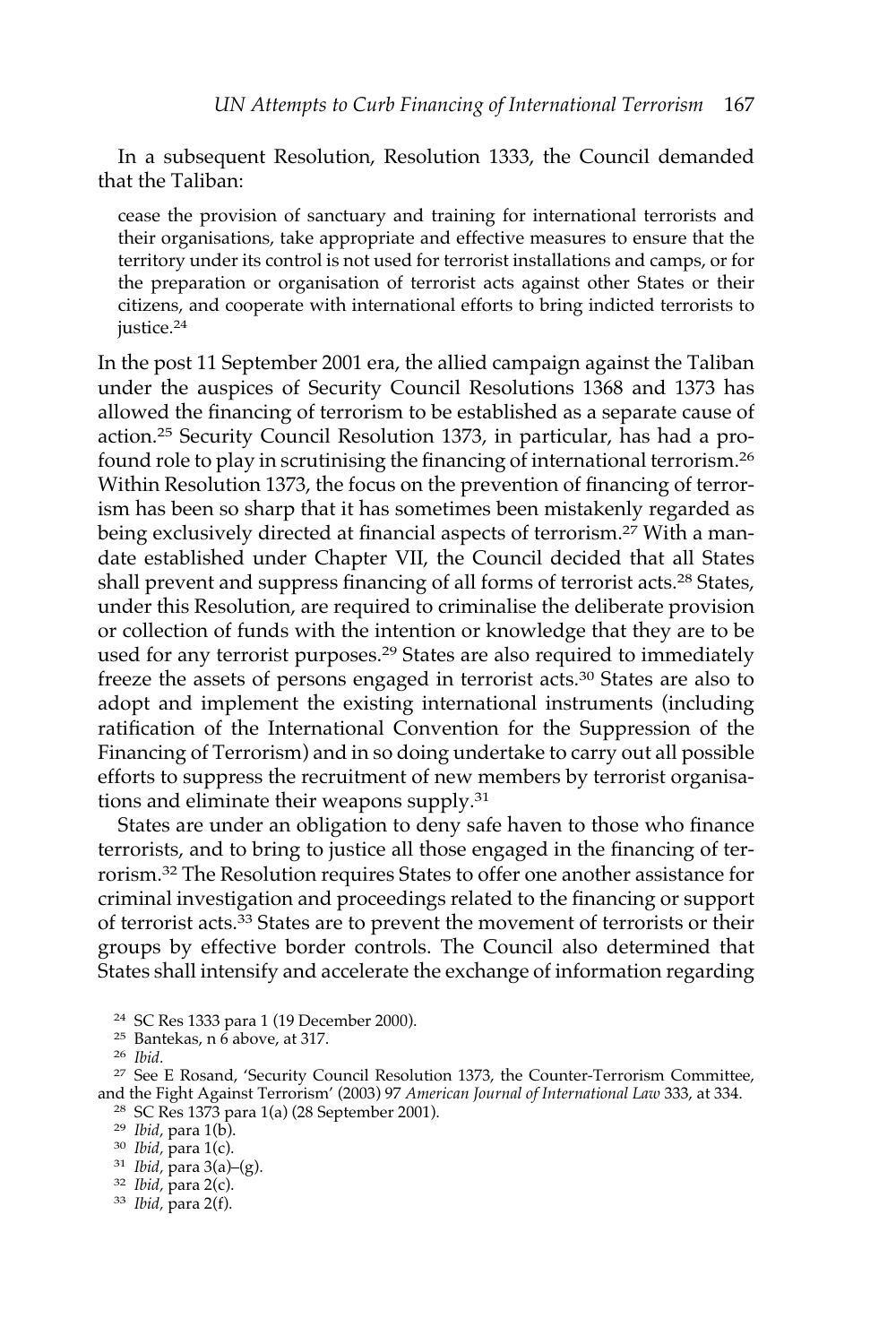terrorist actions or movements; forged or falsified documents; traffic in arms and sensitive materials; use of communications and technologies by terrorist groups; and the threat posed by the possession of weapons of mass destruction.34 In addition, States are required to exchange information and co-operate to prevent and suppress terrorist acts and to take action against the perpetrators of such crimes.35 The Council, pursuant to Chapter VII of the UN Charter, established the Counter-terrorism Committee. All States were required to submit initial reports on the steps they had taken to implement the provisions of the Resolution to the Committee within 90 days of the Resolution being adopted (28 September 2001). The reporting procedures, as set out in this Resolution, have on the whole proved to be a success. Furthermore, the information emerging out of these reports has been particularly revealing in ascertaining Islamic State practices in prohibiting the financing of international terrorism.<sup>36</sup> Subsequent resolutions of the Security Council have affirmed both the substantive principles as well as the implementation mechanisms installed in Resolution 1373.37

## COMBATING FINANCING OF TERRORISM: THE INTERNATIONAL CONVENTION FOR THE SUPPRESSION OF THE FINANCING OF TERRORISM (1999)

# **Obligation to Establish Financing of Terrorism Offences under Domestic Law**

With increasing concerns centred around the role of finances, the Convention represents the first concerted effort to curb the financing of terrorist activities. As indicated earlier, prior to the adoption of this treaty, the General Assembly had already condemned the financing of terrorism in a number of its resolutions. The preamble to this Convention makes reference to the 1994 and 1996 General Assembly Resolutions. According to the Convention, a person commits an offence if by any means directly or indirectly, unlawfully or wilfully he provides or collects funds with the intention that these should be used or in the knowledge that they are to be used, in full or in part, in order to carry out:

<sup>34</sup> *Ibid,* para 3(a).

<sup>35</sup> *Ibid,* para 3(b).

<sup>36</sup> For a review of the work of the Counter Terrorism Committee see <http://www.un. org/Docs/sc/committees/1373/> (22 September 2004); MN Shaw, *International Law* 5th edn (Cambridge, Cambridge University Press, 2003) at 1051–2.

<sup>37</sup> See SC Res 1390 (adopted 16 January 2002); SC Res 1452 (adopted 20 December 2002).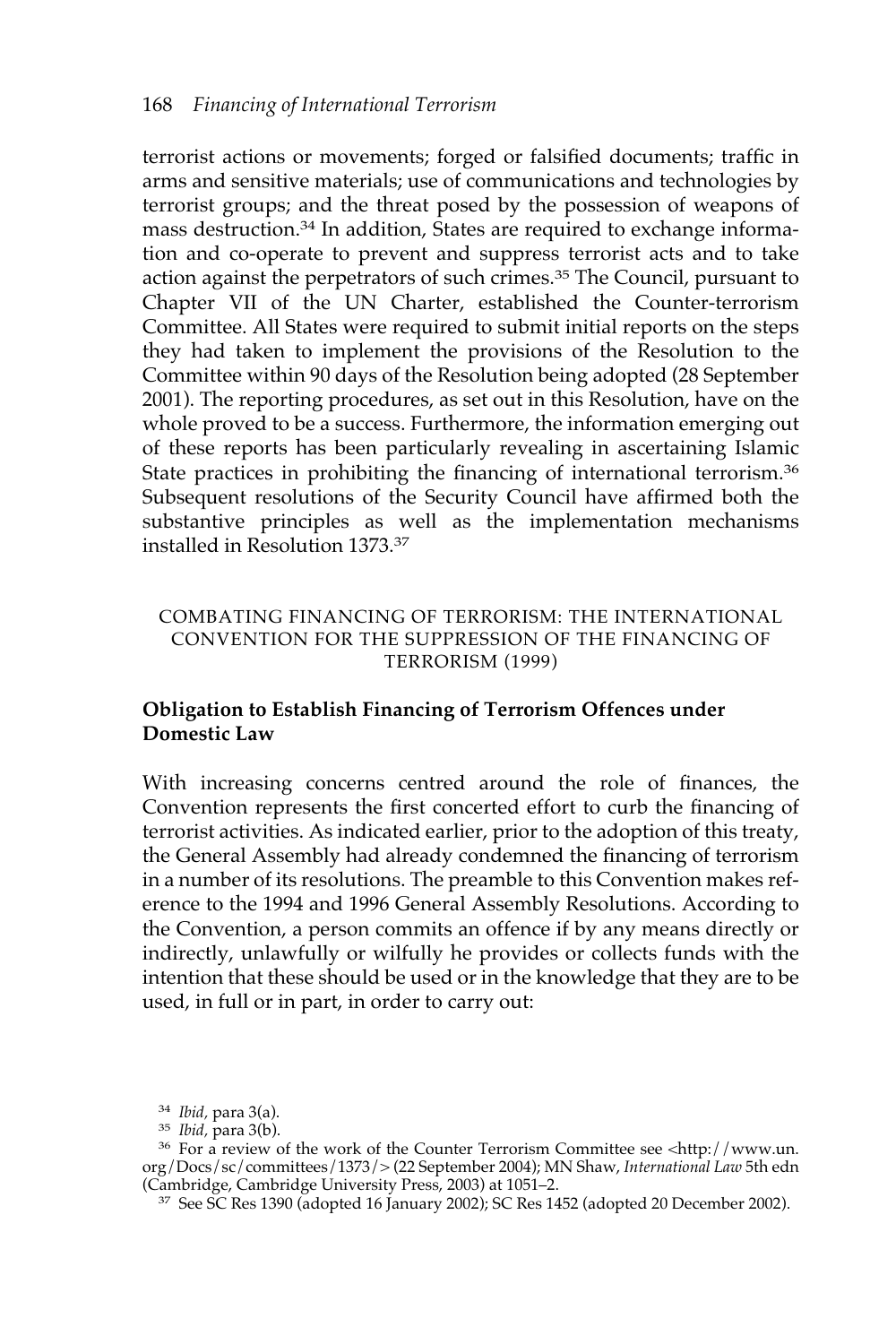[a]ny of the offences established under instruments listed in the Annex to the Convention;<sup>38</sup>

or

[a]ny other act intended to cause death or serious bodily injury to a civilian or to any other person taking an active part in a situation of armed conflict when the purpose of such an action is that of intimidating a population, or compelling a government or an international organisation to do or to abstain from doing any act.<sup>39</sup>

In order for the provisions listed in Annex A to be operative, the relevant State party needs to have ratified the treaty in question. Since the nine conventions contained in the Annex do not cover the whole range of terrorist offences, it was felt necessary to fill that lacuna by including what is, in effect, an additional definition of terrorism.40 The purpose of the latter clause is to enlarge the scope of the Convention to include the myriad forms of terrorism. However, the twin-track definition leads to the rather odd result that acts of financing covered by the mini-definition will be an offence under the Convention, even though many of the substantive acts themselves will not be offences under the other conventions.41 Those actively engaged in financing terrorism, those conspiring, aiding, or abetting such activities also commit criminal offences.<sup>42</sup> State parties are

<sup>38</sup> The instruments presently listed in Annex A are as follows:

Convention for the Suppression of Unlawful Seizure of Aircraft (1970);

Convention for the Suppression of Unlawful Acts against the Safety of Civil Aviation (1971);

Convention on the Prevention and Punishment of Crimes against Internationally Protected Persons, including Diplomatic Agents (1973);

International Convention against the Taking of Hostages (1979);

Convention on the Physical Protection of Nuclear Material (1980);

- Protocol for the Suppression of Unlawful Acts of Violence at Airports Serving International Civil Aviation, supplementary to the Convention for the Suppression of Unlawful Acts against the Safety of Civil Aviation (1988);
- Convention for the Suppression of Unlawful Acts against the Safety of Maritime Navigation (1988);
- Protocol for the Suppression of Unlawful Acts against the Safety of Fixed Platforms located on the Continental Shelf (1988);

International Convention for the Suppression of Terrorist Bombings (1997).

Article 2(2) provides that, on depositing its instrument of ratification, acceptance, approval or accession, a State Party which is not a party to a treaty listed in the Annex may declare that, in the application of this Convention to the State Party, the treaty shall be deemed not to be included in the Annex. The declaration shall cease to have effect as soon as the treaty enters into force for the State Party, which shall notify the depositary of this fact.

Similarly, the declaration can also be made in the unlikely event that a Party to the Convention ceases to be bound to any of the nine conventions.<br><sup>39</sup> Article 2(1) and (2).

 $30$  This additional definition is provided by Article 2(1)(b).

<sup>41</sup> See *Implementation Kits for the International Counter-Terrorism Conventions* (London, Commonwealth Secretariat, 2002) 270. Website: <http://www.un.org/unodc/terrorism\_ documents.html> (30 July 2004).

<sup>42</sup> See *Washington Report* by the United Nations Association of the United States of America (UNA—USA) 27 April 2002; website: <http://www.unausa.org/newindex.asp?place> <http://www.unausa.org/policy/> News ActionAlerts/info/dc042202.asp (15 March 2004).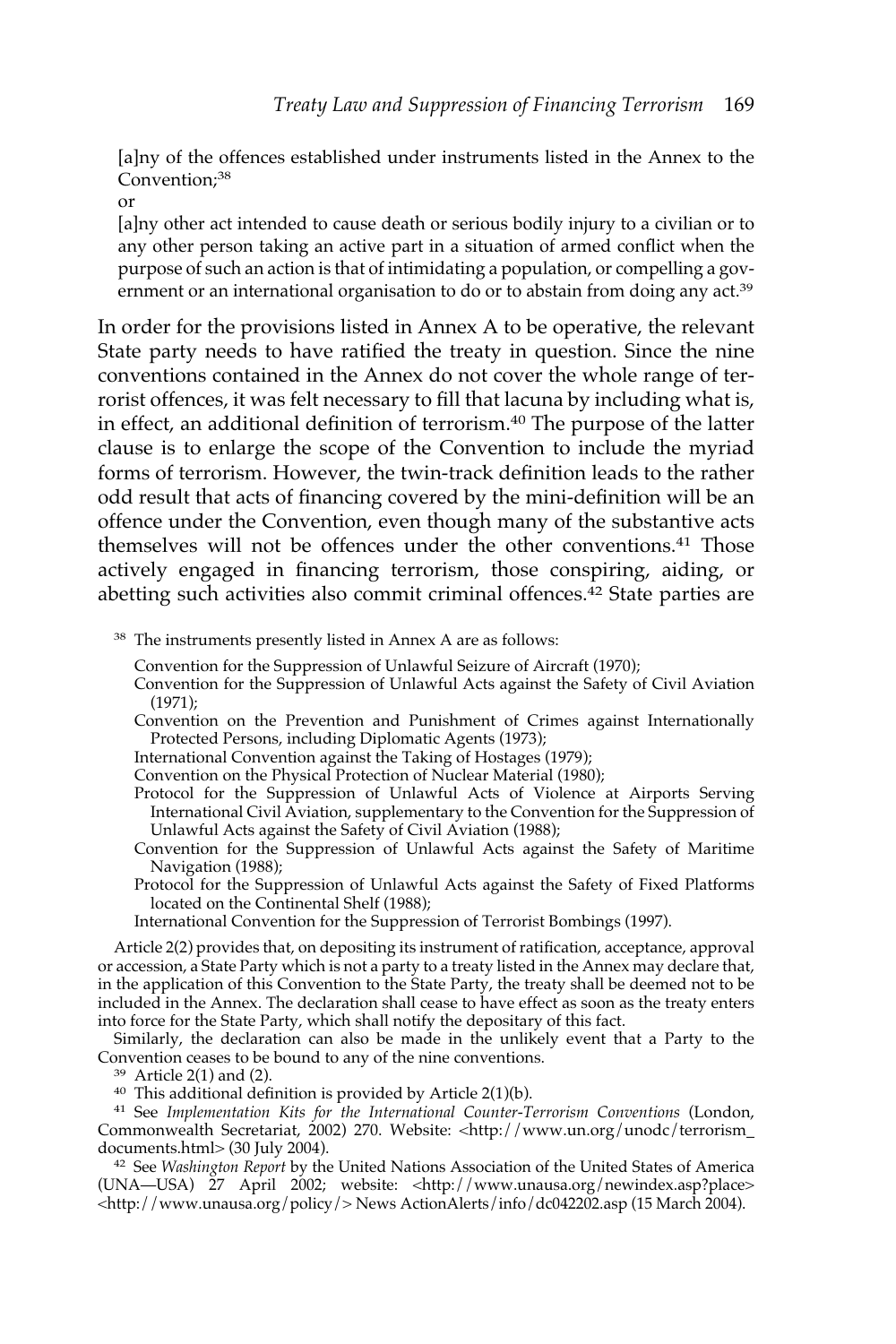#### 170 *Financing of International Terrorism*

therefore obliged to establish offences of attempting to commit, participate in, organise, direct, or contribute to the commission of financial terrorism.43 The Convention makes clear that such offences can be committed both by natural persons and by legal persons.<sup>44</sup>

It is for the first time in the UN international counter-terrorism conventions that the scope of the treaty is extended to legal persons. According to Article 5 of the Convention, an obligation is imposed upon States parties to hold legal persons liable 'when a person responsible for the management or control of that legal entity has, in that capacity, committed' an offence as stated in Article 2 of the Convention.45

While the Convention requires intention or knowledge that terrorism is being financed, it is not necessary to prove that the funds were actually used to carry out a specific financing offence.<sup>46</sup> This provision, although patently sensible, could in practice create difficulties in establishing proof that a specific sum of money was used to finance a particular terrorist offence, or even category of offences. As subsequent discussion reveals, in a number of cases, religious, national or charitable institutions could perform acts which in part support forms of terrorism or aggression.

The Convention preserves the principle of State sovereignty as the provisions of Article 3 restrict the application of the Convention to offences where there is an international element, for example, where the offender or victim is a non-national of the territorial State or there are other extraterritorial factors for seeking jurisdiction. This particular aspect has been highlighted by Trahan as potentially problematic.<sup>47</sup>

As noted above, Article 5 extends, for the first time in terrorism related instruments, to legal as well as natural persons. Liability is dependent on a person 'responsible for the management or control' of the entity having 'in that capacity' committed a financing offence. The provisions require that liable entities must be subject to 'effective, proportionate and dissuasive criminal, civil or administrative sanctions . . . includ[ing] monetary sanctions'.<sup>48</sup> Article 6 requires that such offences cannot be justified by considerations of a political, philosophical, ideological, racial, ethnic, religious or other similar nature; these explicit considerations seem to be designed to prevent the courts taking into account the motives of offenders when passing sentence.

<sup>47</sup> See J Trahan, 'Terrorism Conventions: Existing Gaps and Different Approaches' (2002) 8 *New England Journal of International and Comparative Annual* 215, at 227.

<sup>43</sup> Article 2(2).

<sup>44</sup> Articles 2(1), 5.

<sup>45</sup> Article 5(1).

<sup>46</sup> Article 2(3).

<sup>48</sup> Article 5(3).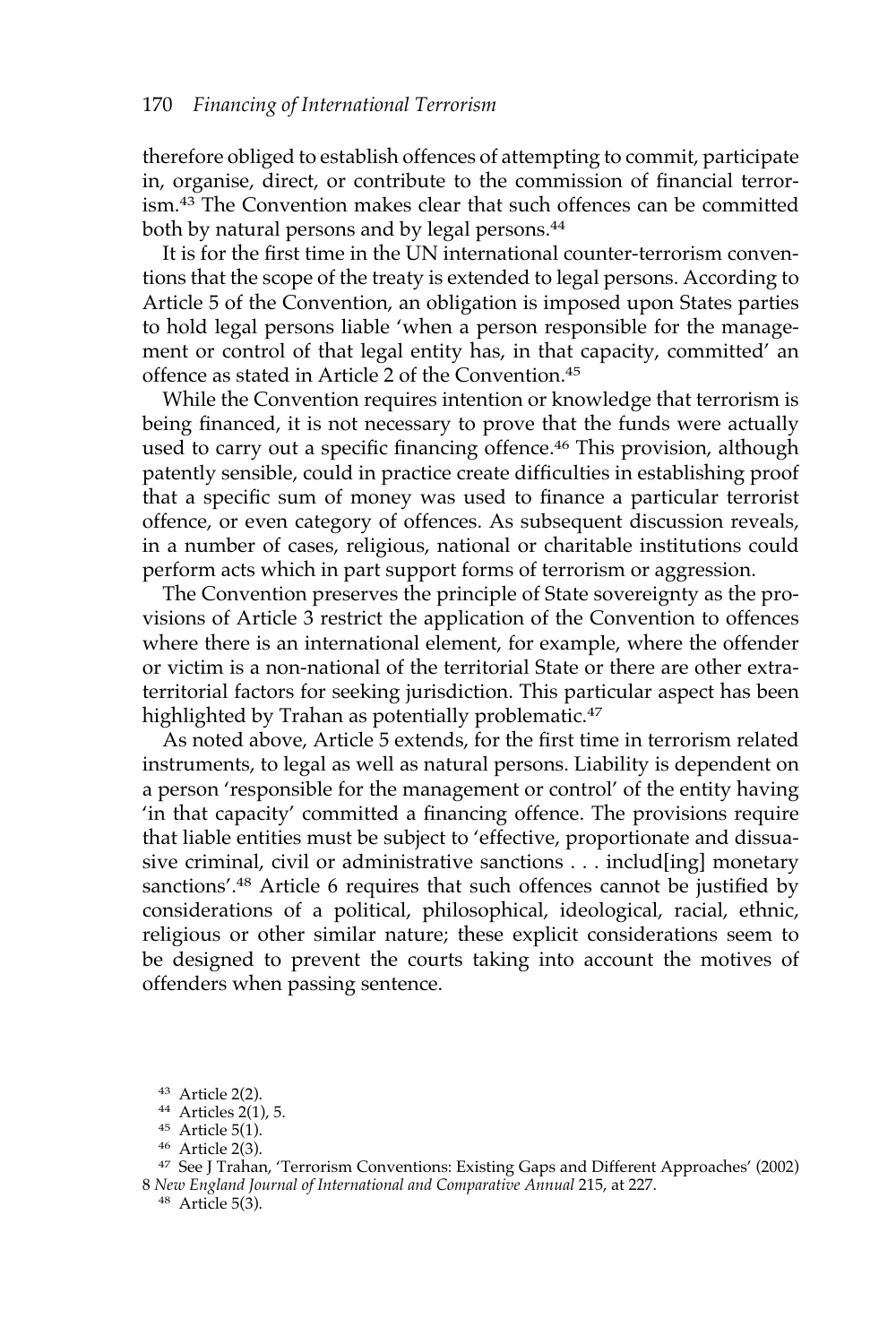#### **Obligation to Establish Jurisdiction, to Detect and Freeze Funds**

State parties are required to establish jurisdiction over those offences which are committed in their territory, or on board a vessel flying their flag or an aircraft registered under their laws at the time the offence is committed, or by their nationals.<sup>49</sup> The Convention also allows, but does not oblige, State parties to establish jurisdiction over the offences in a number of other circumstances where there is a connection between the offence, or the offender, and the State party concerned.50 State parties are obliged to identify, detect and freeze or seize any funds used or allocated for the purpose of committing the offences, as well as the proceeds derived from such offences. Identified funds and proceeds are subject to forfeiture. States are obligated to consider using forfeited funds to compensate victims of the offences set out in the Convention. The Convention requires that these obligations be implemented without prejudice to the rights of third parties acting in good faith.<sup>51</sup> The Convention also requests, but does not oblige, State parties to conclude agreements on sharing with other State parties, on a regular or case-by-case basis, of the funds derived from the above forfeitures.52

# **Obligation to Extradite or Prosecute Alleged Offenders Found in the Territory**

The Convention creates obligations on States parties with a view to ensuring the investigation and prosecution of any alleged offender. Parties are required to investigate allegations that a person in their territory has committed a Convention offence and, if the outcome of the investigation so warrants, to take measures to ensure that person's presence for the purpose of prosecution or extradition.<sup>53</sup> A State party in which an alleged offender is present has jurisdiction in respect of the offence, and is obliged to prosecute the alleged offender, unless the alleged offender is extradited.<sup>54</sup> The Convention, therefore, and in common with other terrorism treaties, provides for the application of the principle of *aut dedere aut judicare*. 55

Article 10(2) provides that, if the law of the requested party requires that extradition of its own nationals can only be done on the condition that the

<sup>49</sup> Article 7(1). <sup>50</sup> Article 7(2). <sup>51</sup> Article 8(1)(2)(4)(5). <sup>52</sup> Article 8(3). <sup>53</sup> Article 9(1)(2). <sup>54</sup> Article 10(1). <sup>55</sup> Article 10.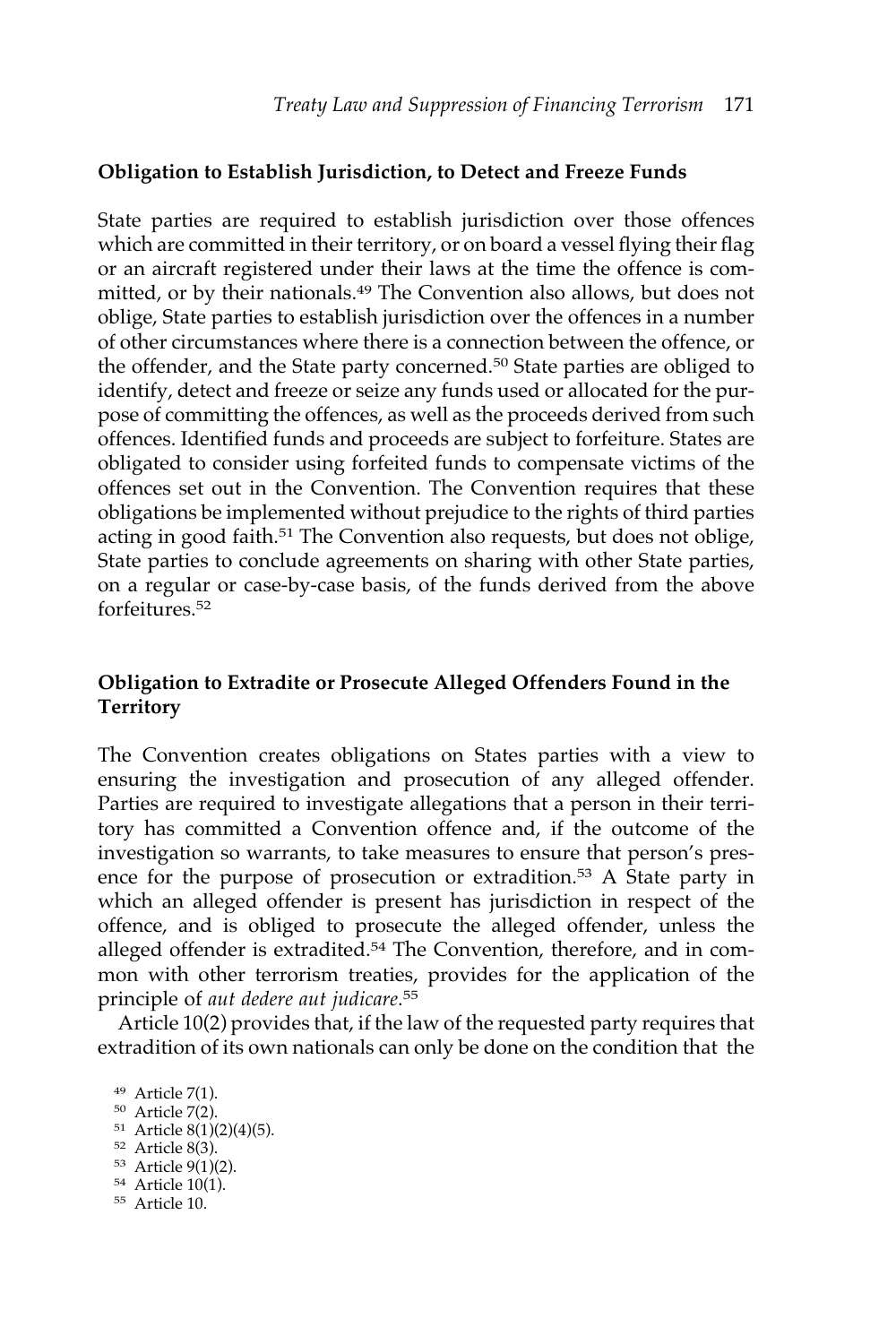#### 172 *Financing of International Terrorism*

convicted person is returned to serve any sentence imposed, and such condition is agreed by the requesting party, conditional extradition is sufficient to discharge the obligation in Article 10(1). Article 11(1) requires State parties to deem the Convention offences to be included as extraditable offences in extradition treaties they have with other State Parties. State parties further undertake to include such offences in new extradition treaties to be subsequently concluded between them.

Those State parties that do not make extradition conditional on the existence of a treaty, commit to recognise the Convention offences as extraditable offences between themselves, subject to the conditions provided by the law of the State to which the request was made (Article 11(3)). In cases where a State party makes extradition conditional upon the existence of a treaty and another State party requests an extradition when there is no extradition treaty in force, then the Convention may be considered as a legal basis for the extradition (Article 11(2)). The State Party that finally prosecutes the alleged offender must communicate the outcome of the proceedings to the Secretary-General of the United Nations, who will transmit the information to the other State parties.<sup>56</sup>

# **Obligation to Provide Assistance in the Prosecution of Alleged Offenders**

The Convention obliges State parties to co-operate with each other in relation to investigations, extradition and mutual legal assistance concerning the Convention offences, and lays down conditions for such co-operation. In particular, the Convention prevents State parties refusing requests for mutual legal assistance on the ground of bank secrecy, or for extradition or mutual legal assistance on the sole ground that it concerns a fiscal offence or a political offence. It nevertheless preserves the right of State parties to refuse requests for extradition or mutual legal assistance if they have substantial grounds for believing that the request has been made for the purpose of prosecuting or punishing a person on account of that person's race, religion, nationality, ethnic origin or political opinion or that compliance with the request would cause prejudice to that person's position for any of these reasons.57

There are instances where a person is in the custody of one State party although his presence is requested by another State party. In such instances, the State party having custody is required to assist in the investigation or prosecution of Convention offences and to allow the transfer if the person freely consents and the competent authorities of both States

<sup>56</sup> Article 19.

<sup>57</sup> Articles 12–15.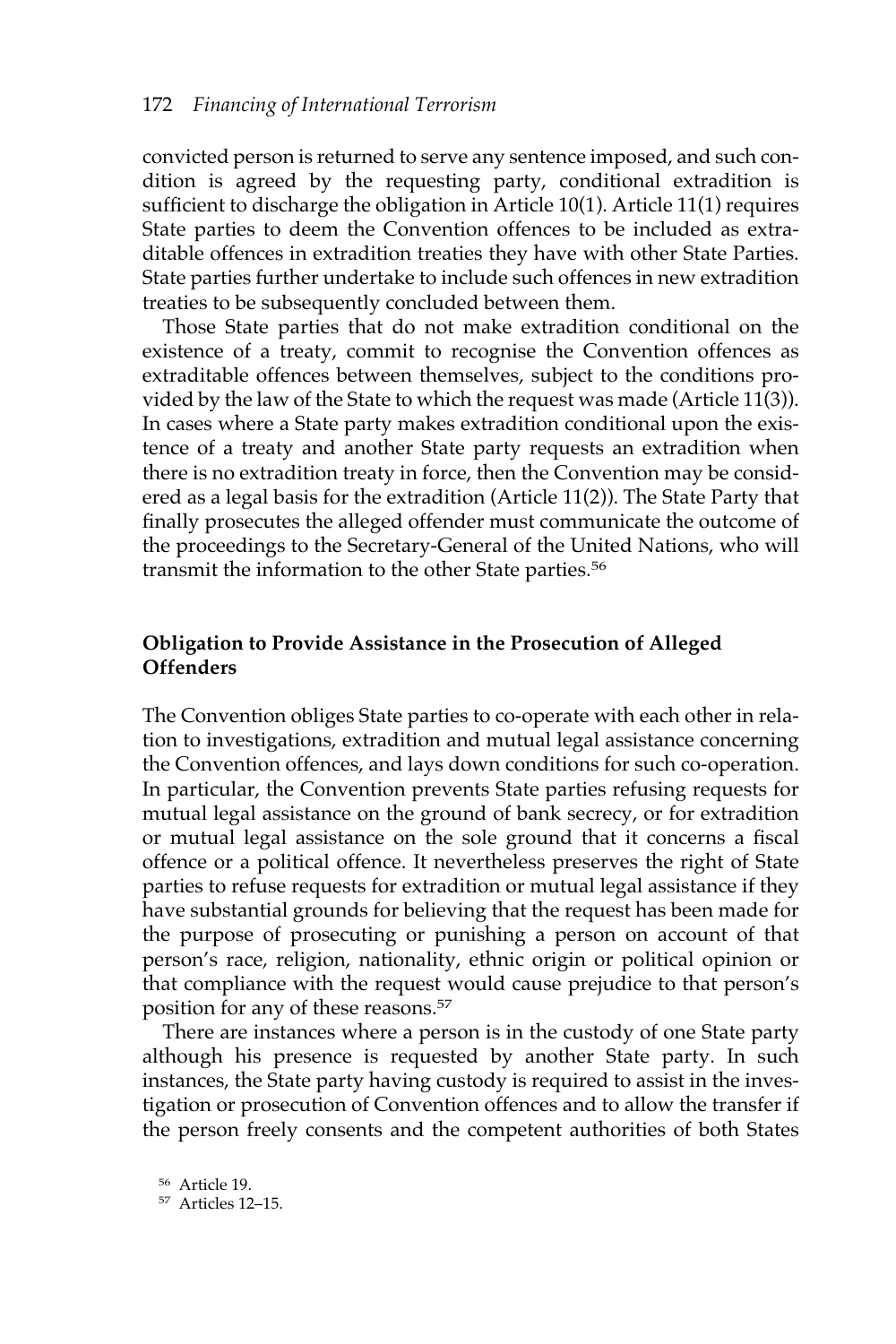agree.<sup>58</sup> The State to which the person is transferred is obliged to keep that person in custody, unless the transferring State requests or agrees otherwise, and to return the person to the transferring State's custody without requiring extradition proceedings. The person transferred must receive credit for service of the sentence being served in the transferring State for time spent in the custody of the State to which he was transferred.59 The transferred person cannot be prosecuted or detained in the territory of the State to which he is transferred in respect of acts or convictions prior to his departure from the territory of the transferring State, unless the transferring State agrees otherwise.

The Convention confirms the rights of a person detained pursuant to the Convention in a foreign country to consular assistance and the right of any State party having a claim to jurisdiction to invite the International Committee of the Red Cross to communicate with and to visit the alleged offender.60 The Convention also provides for guarantees of fair treatment, including enjoyment of all rights and guarantees in conformity with the law of the State in the territory of which that person is present and applicable provisions of international law, including international human rights  $law<sup>61</sup>$ 

## **Obligation to Co-operate in Preventing Convention Offences**

State Parties are obliged to co-operate in the prevention of the Convention offences by taking all practicable measures.62 Such measures would include inter alia prohibiting illegal activities of persons and organisations that knowingly encourage, instigate, organise or engage in the commission of a Convention offence, and better customer identification procedures for financial institutions. State parties are further obliged to consider supervisory measures for all money-transmission agencies and measures to track cross-border transportation of cash and bearer negotiable instruments. State parties are required to exchange accurate and verified information in accordance with their domestic law and to co-ordinate administrative and other measures to prevent the commission of a Convention offence.<sup>63</sup> In accordance with the provisions of Article 18, special attention needs to be paid to unusual or suspicious transactions. These would include transactions having a complex or unusual pattern or

 $63$  Article 18(1)(2)(3).

<sup>58</sup> Article 16(1).

<sup>59</sup> Article 16(3).

<sup>60</sup> Article 9(3)(4)(5).

<sup>61</sup> Article 17.

<sup>62</sup> The suggested measures are based on *The Forty Recommendations of the Financial Action Task Force* (FATF) <www.oecd.org/fatf/40Recs\_en.htm> (25 September 2004). Although expressed as obligations, they are only obligations to 'co-operate'.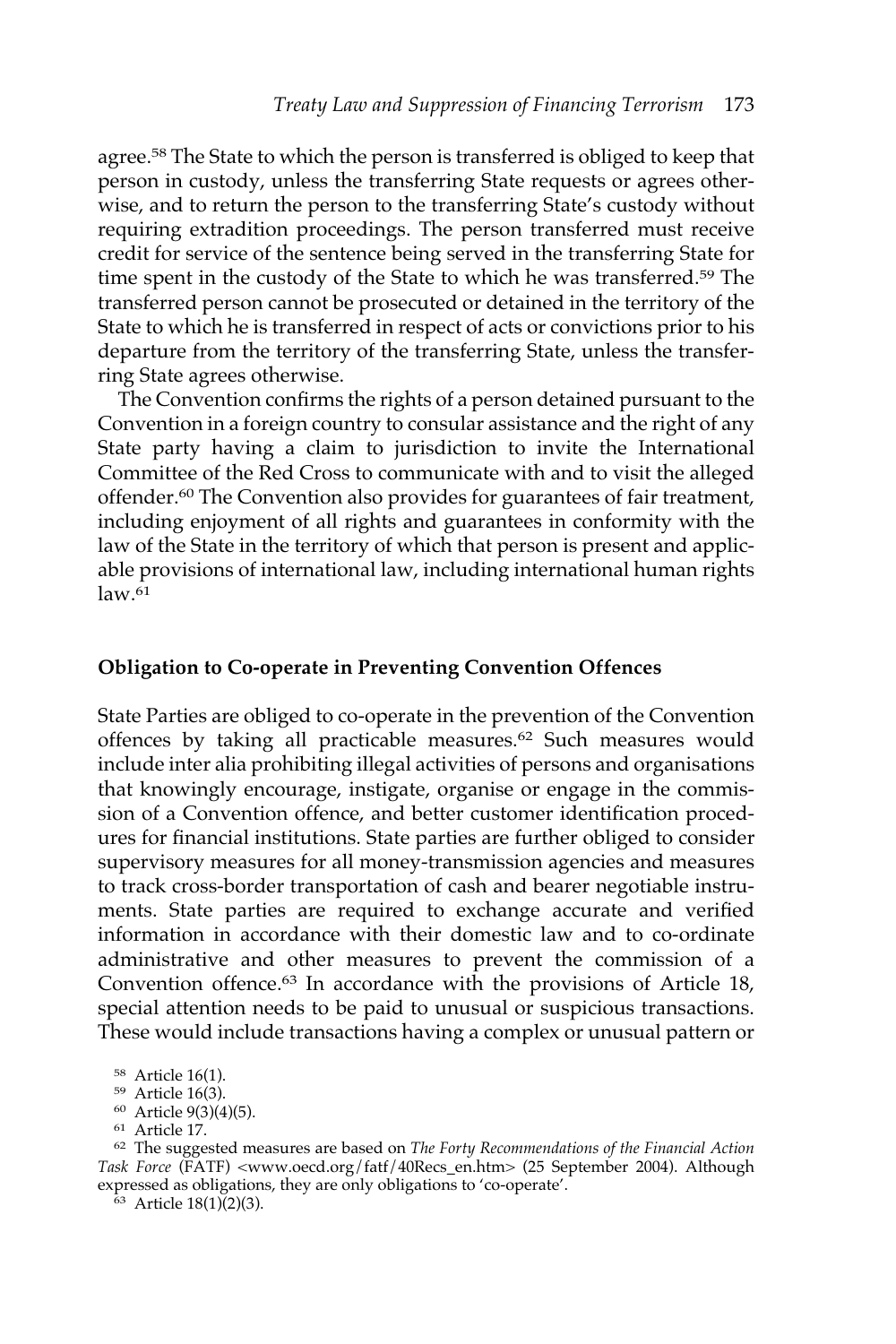those that do not appear to have an economic or lawful purpose.<sup>64</sup> If the beneficiaries are unidentifiable, accounts are not to be opened.<sup>65</sup> Financial institutions are under an obligation to make concerted efforts to identify account owners.66 If the title of an account is held by a legal entity, then the financial entity must verify its proof of incorporation from a public register or from the customer.67 Under the Convention, financial institutions are required to report suspicious activities of customers without fear of civil and criminal liability.<sup>68</sup> Actions taken in good faith are therefore a defence and customer confidentiality may be breached without the risk of litigation. Finally, Article 18(4) requests States parties to exchange information through the International Criminal Police Organisation (Interpol).

# **Savings Clauses and Dispute Settlement**

The Convention includes a number of savings clauses to safeguard the sovereignty of State parties and preserves existing provisions of international law. Article 20 obliges State parties to carry out their obligations under the Convention in a manner consistent with the principles of sovereign equality and territorial integrity of States and that of non-intervention in the domestic affairs of other States. Article 3, as noted earlier, provides that the Convention does not apply where the offence has no transnational element, with the exception of the provisions on law enforcement co-operation, judicial assistance and prevention. Article 21 confirms that nothing in the Convention affects other rights, obligations and responsibilities of States and individuals under international law, in particular the purposes and principles of the Charter of the United Nations and international humanitarian law. Article 22 further confirms that nothing in the Convention entitles a State party to undertake in the territory of another State party the exercise of jurisdiction and performance of functions, which are exclusively reserved for the authorities of that other State party by its domestic law. Any dispute arising between two or more State parties to the Convention which cannot be settled through negotiation shall, at the request of one of the States involved in the dispute, be submitted to arbitration. If, within six months, the parties cannot agree on the organisation of the arbitration, any of the State parties involved may refer the dispute to the International Court of Justice.<sup>69</sup> Article 24(2) allows States to

<sup>64</sup> Article 18(1)(b).

- <sup>65</sup> Article 18(1)(b)(i).
- <sup>66</sup> Article 18(1)(b)(ii). <sup>67</sup> Article 18(1)(b).
- <sup>68</sup> Article 18(1)(b)(iii).
- <sup>69</sup> Article 24(1).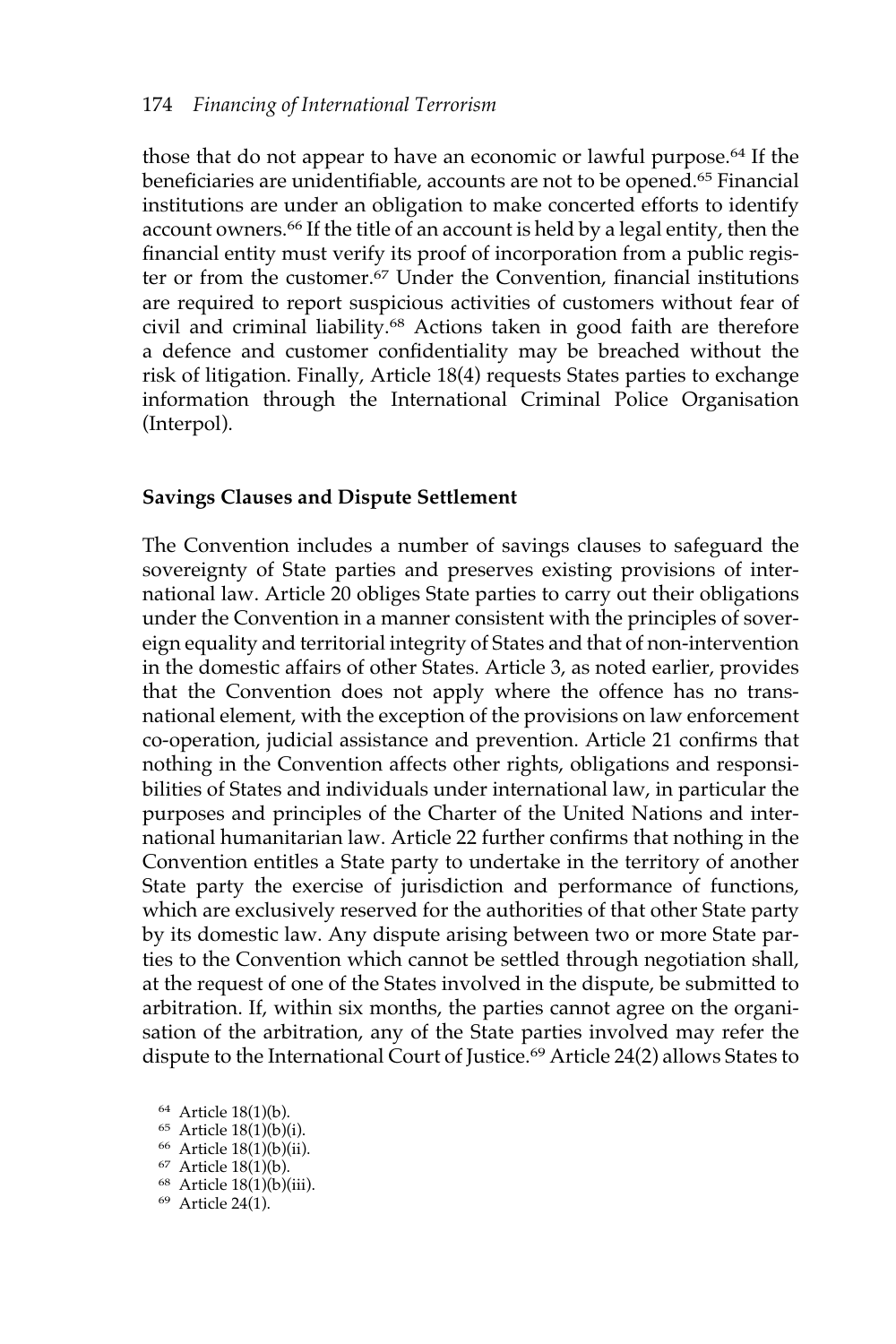declare, when they sign or ratify the Convention, that they are not bound by the dispute settlement provision in Article 24(1). The other State parties will consequently not be bound by Article 24(1) with respect to any State party which has made such a reservation. Article 24(3) provides that any State which has made a reservation in accordance with Article 24(2) may at any time withdraw that reservation by notification to the Secretary-General of the United Nations.

# **Treaty Action**

In accordance with Article 26(1), the Convention entered into force on 23 May 2001, which was the thirtieth day following the date of the deposit of the twenty-second instrument of ratification, acceptance, approval or accession with the Secretary-General of the United Nations. For each State ratifying, accepting, approving or acceding to the Convention after the deposit of the twenty-second instrument of ratification, acceptance, approval or accession, the Convention shall enter into force on the thirtieth day after deposit by such State of its instrument of ratification, acceptance, approval or accession.<sup>70</sup> The Convention is open to accession by any State that did not sign it by 31 December 2001.<sup>71</sup> The instrument of accession must be deposited with the UN Secretary-General.<sup>72</sup> A party may denounce the Convention by written notification to the Secretary-General of the United Nations; denunciation shall take effect one year following the date on which notification is received by the Secretary-General of the United Nations.73

Article 23 provides for the addition of related treaties to the Annex. According to the article the annex may be amended by the addition of relevant treaties that:

- (a) are open to the participation of all States;
- (b) have entered into force;
- (c) have been ratified by at least twenty-two State parties to the Convention.

After the entry into force of the Convention, any State party may propose such an addition to the UN Secretary General who, if the proposal meets the above conditions, will seek the views of the other State parties. The proposal is adopted after 180 days, unless one third of the State parties object to it within that time. An adopted amendment to the Annex enters into force for all those State parties that deposited an instrument of

- <sup>71</sup> Article 25(1).
- <sup>72</sup> Article 27.
- <sup>73</sup> Article 8(1)(2)(4)(5).

<sup>70</sup> Article 26(2).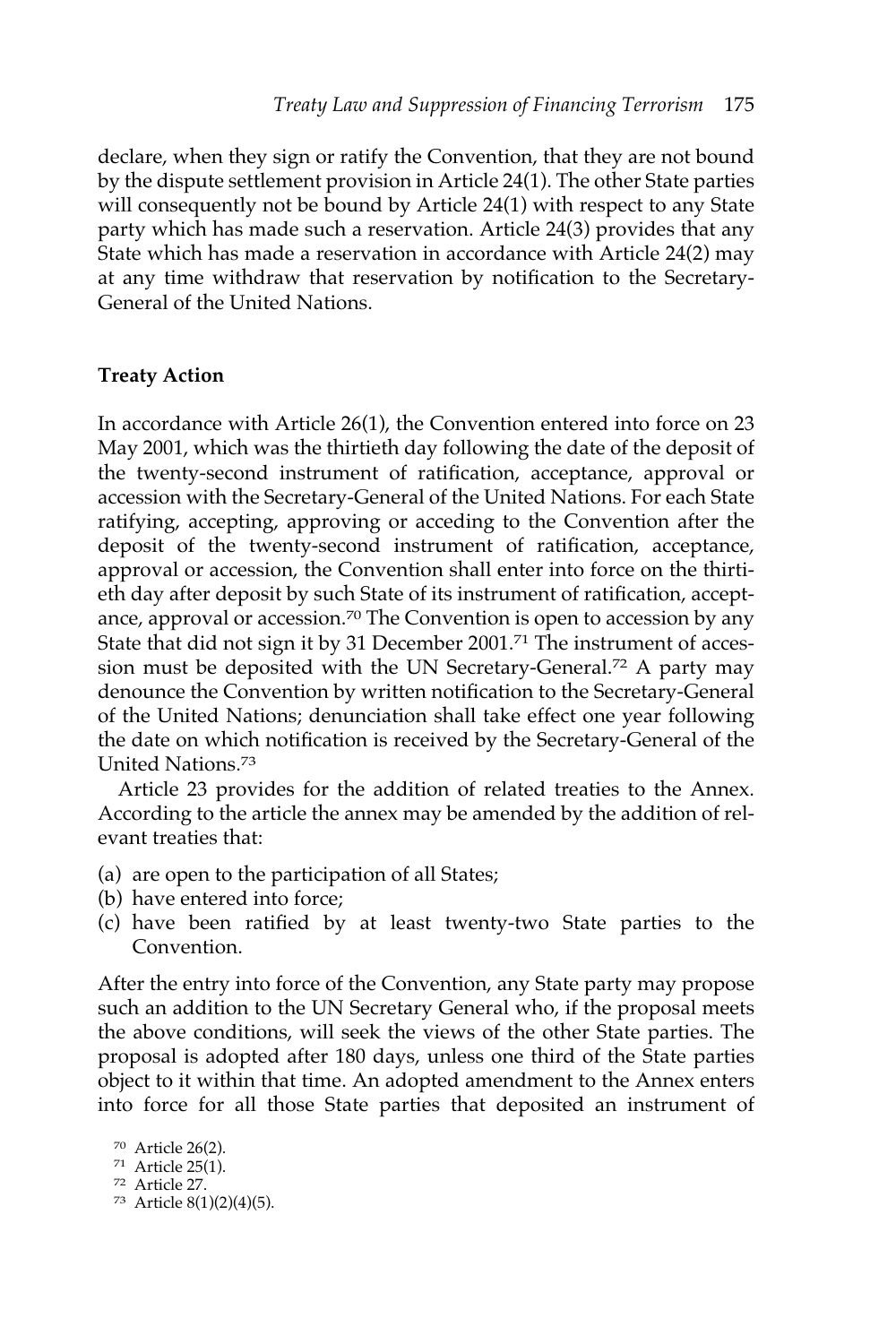ratification relating to the amendment thirty days after twenty-two State parties have ratified the amendment. For each State party ratifying the amendment after the deposit of the twenty-second instrument, the amendment enters into force on the thirtieth day after deposit by such State party of its instrument of ratification.

The Convention is silent on the question of amendment of its terms, apart from the Annex. Consequently, the provisions of Article 40 of the Vienna Convention on the Law of Treaties would apply to amendments.74 With the exception of the dispute settlement provision in Article 24, the Convention is otherwise silent on the question of reservations to its provisions. As with general amendments to the Convention, the provisions of Section 2 of the Vienna Convention on the Law of Treaties would thus apply to the question of reservations.

## **Appreciating the Diversity of Islamic Legal and Financial Systems**

Islam's relationship with the financing of terrorist acts has been the subject of considerable contemporary debate: an issue, no doubt, augmented by the financial and material support provided by Usama Bin Laden to al-Qaeda. Whilst there are points of reflection and the application of certain Islamic principles require a review, it would be imprudent and wholly unfair to castigate the Muslim faith as supporting terrorism and violence.75 A mature analysis of the subject highlights both the distinctions of Islamic ideology in financial matters, and the rationale for adopting such differing approaches.<sup>76</sup> Islam is not simply a religion, but aims to provide a complete code of moral, social, political, economic and financial behaviour. The *Sharia* sets out guidelines for banking and finance; it integrates religion with economics.77 On the face of it, the Islamic position appears to contrast strikingly with global liberal economies which dissociate religion

<sup>74</sup> See the Vienna Convention on the Law of Treaties (1969) (adopted on 22 May 1969, entered into force 27 January 1980) UKTS 58 (1980); Cmnd 7964; 1155 UNTS 331; (1969) 8 ILM 679.

<sup>76</sup> See H Moinuddin, *The Charter of the Islamic Conference and Legal Framework of Economic Cooperation Among its Member States: A Study of the Charter, the General Agreement for Economic, Technical and Commercial Co-operation and the Agreement for Promotion, Protection and Guarantee of Investments Among Member States of the OIC* (Oxford, Clarendon Press, 1987); A Saeed, *Islamic Banking and Interest: A Study of the Prohibition of Riba and its Contemporary Interpretation* (Leiden, Brill, 1999); SA Meenai, *The Islamic Development Bank: A Case-Study of Islamic Cooperation* (London and New York, Kegan Paul International, 1989); JM Taylor, 'Islamic Banking—The Feasibility of Establishing an Islamic Bank in the United States' (2003) 40 *American Business Law Journal* 385.

<sup>77</sup> See generally G Bilal, 'Islamic Finance: Alternatives to the Western Model' (1999) 23 *Fletcher Forum of World Affairs* 145 at 146; CN Khan, 'Commonwealth of Muslim States' (1963) *Voices of Islam* 41; M Ahmad, 'Umma—The Idea of a Universal Community' (1975) *Islamic Studies* 27.

<sup>&</sup>lt;sup>75</sup> See SP Huntington, *The Clash of Civilizations and the Remaking of World Order* (London, Simon & Schuster, 1996) 263–5.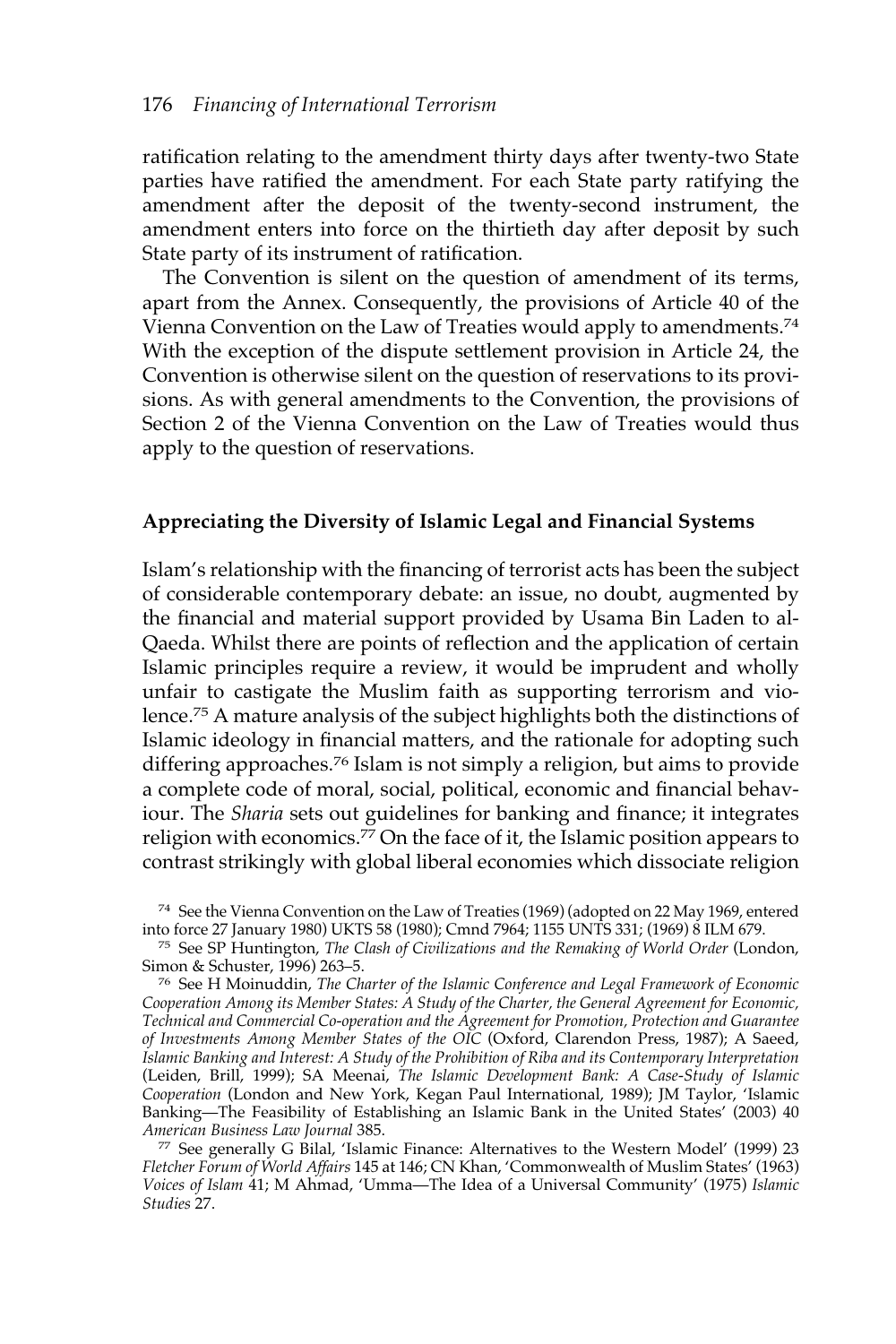from business—an ethos and ideology upon which modern financial institutions such as the International Monetary Fund (IMF), the World Bank and the World Trade Organization (WTO) are established. For the critics of the Islamic economic system, a significant point of confusion and concern is the apparent difficulty in applying the Islamic prohibition on *riba* within modern international banking.<sup>78</sup> In their survey of Islamic State practices they also show disquiet over labour and environmental standards, a reluctance to democratise the political and economic systems, an apparent endorsement of human rights violations, and in many cases support of terrorist acts.

In responding to these concerns a number of factors need to be considered. Firstly, from earlier discussion it is clear that the breadth and diversity of the *Sharia* principles have allowed Islamic States not only to accept modern international economic, environmental, labour and human rights regulations, but in a number of instances to advance them to suit the needs of the modern world.79 An overwhelming majority of Islamic States approve existing human rights standards including international treaties on the rights of women and children. The Convention on the Rights of the Child has been adopted by all Islamic States save for Somalia.80

It is also significant that no Islamic State has made reservations to Article 32 of the Convention on the Rights of the Child<sup>81</sup> or to Article 10(3)82 of the International Covenant on Economic Social and Cultural Rights (1966)<sup>83</sup> provisions which deal with the economic and social

<sup>80</sup> See the Convention on the Rights of the Child (1989) (adopted 20 November 1989, entered into force 2 September 1990) 1577 UNTS 3, (1992) UKTS 44, Cmnd 1976.

- (1) States Parties recognise the right of the child to be protected from economic exploitation and from performing any work that is likely to be hazardous or to interfere with the child's education, or to be harmful to the child's health or physical, mental, spiritual, moral or social development.
- (2) States Parties shall take legislative, administrative, social and educational measures to ensure the implementation of the present article. To this end, and having regard to the relevant provisions of other international instruments, States Parties shall in particular: (a) Provide for a minimum age or minimum ages for admission to employment; (b) Provide for appropriate regulation of the hours and conditions of employment; (c) Provide for appropriate penalties or other sanctions to ensure the effective enforcement of the present article.

<sup>82</sup> According to Article 10(3): The States Parties to the present Covenant recognise that . . . Special measures of protection and assistance should be taken on behalf of all children and young persons without any discrimination for reasons of parentage or other conditions. Children and young persons should be protected from economic and social exploitation. Their employment in work harmful to their morals or health or dangerous to life or likely to hamper their normal development should be punishable by law. States should also set age limits below which the paid employment of child labour should be prohibited and punishable by law.

83 International Covenant on Economic Social and Cultural Rights (adopted 16 December 1966, entered into force 3 January 1976) 993 UNTS 3; (1977) UKTS 6. See DS Ehrenberg, 'The

<sup>78</sup> See Saeed, n 76 above, at 12–37.

<sup>79</sup> See chapter 2, above.

<sup>81</sup> According to Article 32: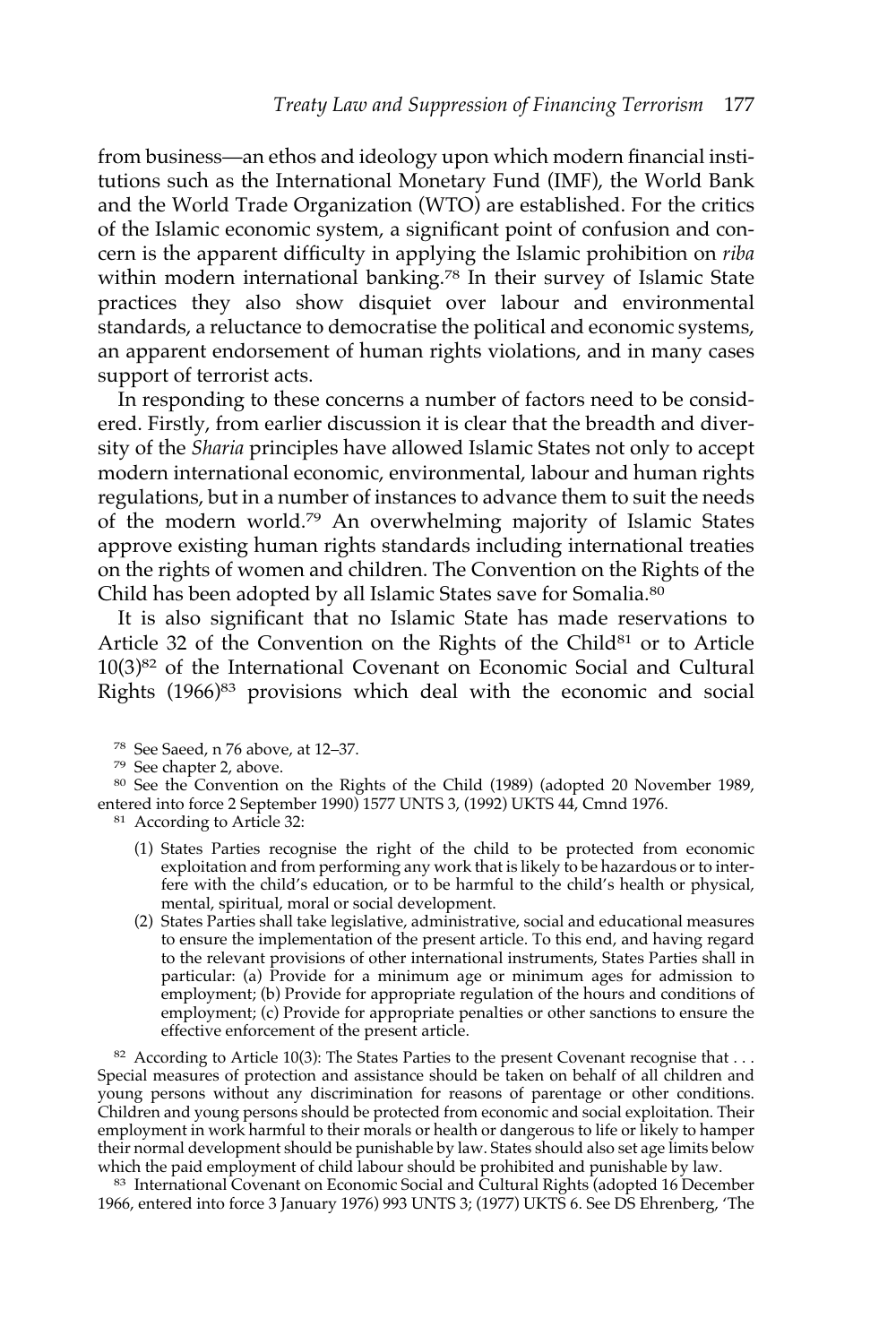exploitation of children. A strong support for the Convention on the Elimination of All Forms of Discrimination against Women is similarly forthcoming.<sup>84</sup> The acceptance of the broad principles of international law and the ratification of treaties is not to suggest that the approaches adopted by Islamic States are identical to those of other States. On the contrary, as the numerous reservations to international treaties confirm, there remains the potential of substantial departure. However, these differences or disagreements are not an unusual feature of general international law. Modern treaty law expressly authorises States to enter reservations, whereas consent and acquiescence is the essence of customary law. In the more specific context of international economic law, regional and international organisations have accepted reservations and exceptions in trading policies, including exceptions on moral or religious grounds.<sup>85</sup> The present study has attempted to challenge any possible nexus between terrorism and the *Shaira* per se. The same argument could be applied in relation to the financing of terrorist acts. Although there are stresses and strains within Islamic ethos whereby on occasions the lines between financial support of Muslim *Ummah* in self-defence and funding acts of violence have become blurred, that does not represent a complete picture. In reality, the essence of Islam is in opposition to both the substantive acts of terrorism and the financing of these actions.

El-Ayouty's point is a valid one:

co-operation in terrorism is anti-Islamic. The likes of Bin Laden believe that financing terror activities is a worthy contribution to the cause of Islam. But the Koran says, 'spend your wealth for the cause of Allah'. The terrorists also claim that pan-Islamic cooperation in terrorist activities accords with Islam. It is not at all, as Islam specifically prohibits conspiring for criminal activities. The Koran says, 'help ye one another unto righteousness and pious duty. Help not one another unto sin and transgression'. The objective of cooperation between Muslims is to attain the common good and to ward off injustice.<sup>86</sup>

## **The Prohibition of** *Riba* **in the Islamic Banking System**

The Islamic banking system's prohibition of *riba* evokes considerable controversy. Critics contend that it is impossible for investors and financiers

Labor Link: Applying the International Trading System to Enforce Violations of Forced and Child Labor' (1995) 20 *Yale Journal of International Law* 361.

<sup>84</sup> Convention on the Elimination of All Forms of Discrimination against Women (adopted 18 December 1979, entered into force 3 September 1981) (1982) Misc 1, Cmnd 8444; (1981) 19 ILM 33.

<sup>85</sup> See S Charnovitz, 'The Moral Exception in Trade Policy' (1998) 38 *Virginia Journal of International Law* 689; PM Nichols, 'Trade without Values' (1996) 90 *North Western University Law Review* 658.

<sup>86</sup> See Y El-Ayouty, 'International Terrorism under the Law' (1999) 5 *ILSA Journal of International and Comparative Law* 485, at 490, citing a verse from the *Qur'an* 5: 2.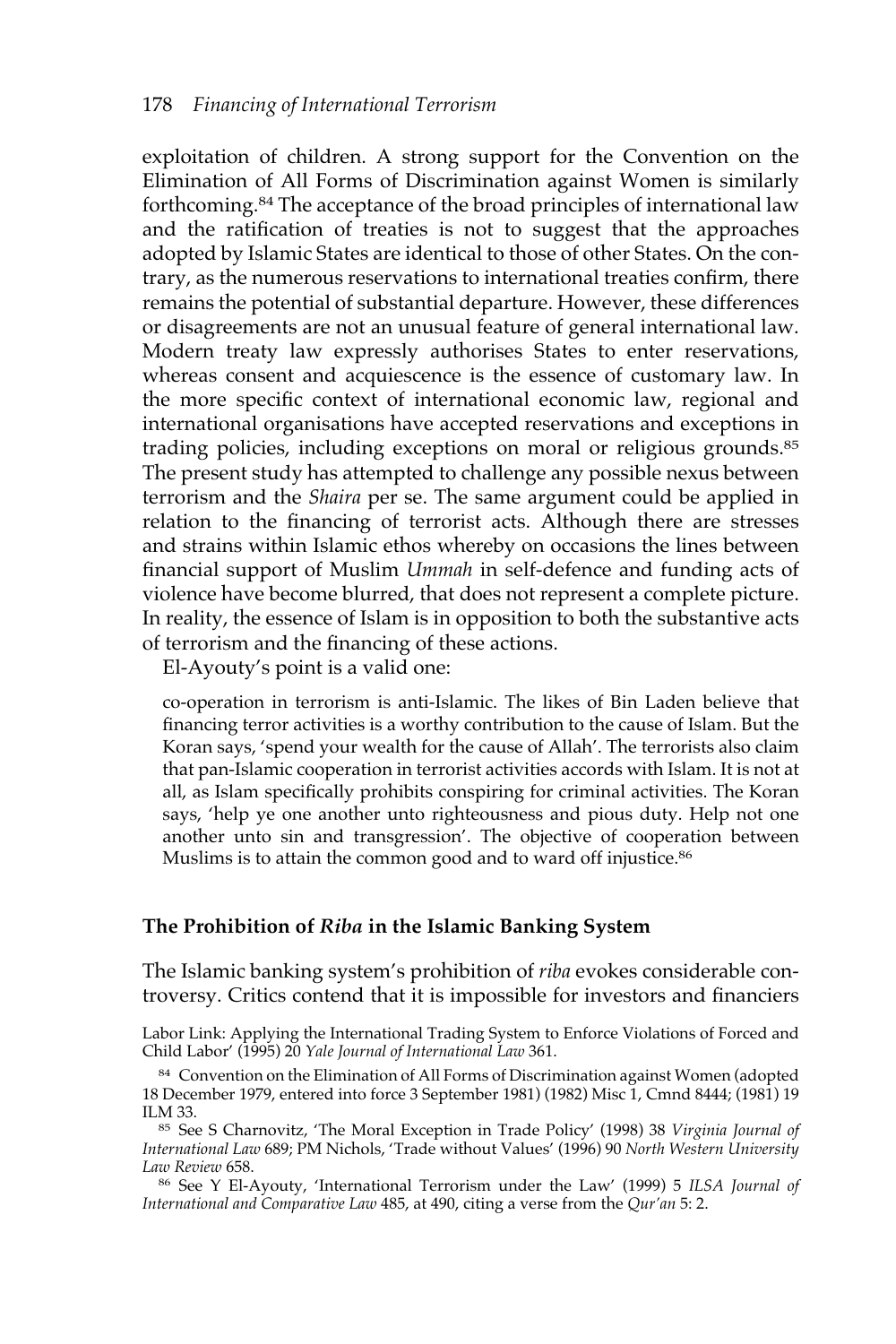to operate in the banking and financial world without reliance upon usury. Suggestions have been made about the incompatibility of Islamic laws with modern financial regimes.<sup>87</sup> In this context, the apparent incompatibility between the *Sharia* and the modern banking system is exaggerated. Two significant points—first a jurisprudential one and second a substantive one—need to be noted. Firstly, amongst Islamic jurists substantial disagreements exist as to the precise meaning of *riba* and its applicability within the modern socio-legal environment.<sup>88</sup> Abduallah Saeed summaries these disagreements in the following manner:

There are two predominant views concerning riba. Many Muslims would contend that the interpretation of riba as provided in [Islamic law] is the proper interpretation and so must be followed. This interpretation implies that any increase charged in a loan transaction over and above the principal is riba. For others, the prohibition of riba is understood as relating to the exploitation of the economically disadvantaged in the community by the relatively affluent. This element of exploitation may or may not actually exist in modern bank interest. These Muslims would argue that the interpretation of riba in [Islamic legal] literature is inadequate and does not take into consideration the moral intent of the prohibition as expounded in, or inferred from, the Quran and Sunna.<sup>89</sup>

The latter view is reinforced by Islamic jurists arguing that the *raison d'être* for the prohibition of *riba* is injustice, as formulated in the *Qur'anic* statement, 'la tažlimuna wa-la tažlumun' (Do not commit injustice and no injustice will be committed against you).90 One leading scholar, Muhammed Asad, has argued in favour of business and commercial transactions with interest attached to those transactions. He points out that:

the opprobrium of riba (in the sense in which this term is used in the Qu'ran and in many sayings of the Prophet) attaches to profits obtained through interestbearing loans involving an exploitation of the economically weak by the strong and resourceful . . . With this definition in mind, we realise that the question as to what kind of financial transactions fall within this category of riba is, in the

<sup>87</sup> For detailed consideration of the subject see Saeed, n 76 above; ND Ray, *Arab Islamic Banking and the Renewal of Islamic Law* (London, Graham and Trotman, 1995); FE Vogel and SL Hayes III, *Islamic Law and Finance: Religion, Risk and Return* (The Hague, Kluwer Law International, 1998); CH Kennedy, 'Judicial Activism and Islamization After Zia: Toward the Prohibition of Riba' in CH Kennedy (ed), *Pakistan: 1992* (Boulder, Col, Westview Press, 1993) 57–74.

<sup>88</sup> HP Glenn, *Legal Traditions of the World: Sustainable Diversity in Law* (Oxford, Oxford University Press, 2000) at 169–70.

<sup>89</sup> Saeed, n 76 above, at 17.

<sup>90</sup> *Ibid.* Concern for welfare and prevention of abuse in the society are justifications provided for the prohibition. Taylor makes the point that '[a]rising out of the Islamic tenet of concern for community flow the anti-abuse concepts applicable in financial affairs. The primary example of this anti-abuse concept is the Qur'anic prohibition of riba' Taylor,  $n$  76 above, at 389; BL Seniawski, 'Note—Riba Today: Social Equity, the Economy and Doing Business under Islamic Law' (2001) 39 *The Columbia Journal of Transnational Law* 701, at 708.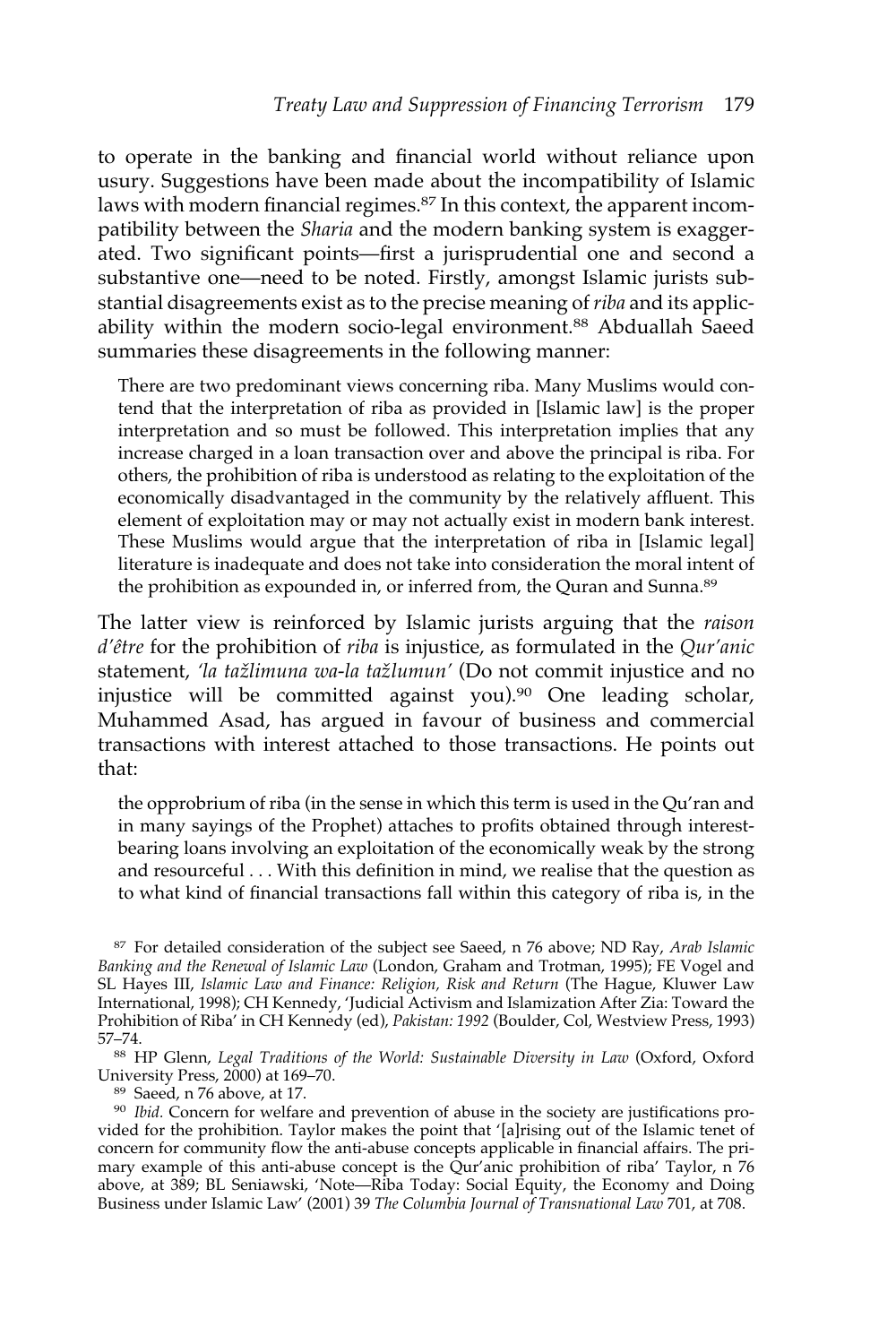#### 180 *Financing of International Terrorism*

last resort, a moral one, closely connected with the socio-economic motivation underlying the mutual relationship of borrower and lender.<sup>91</sup>

Attached to this jurisprudential feature is the fact that the *Qur'an* (the principal source of the *Sharia*) only regards *riba* as *haram* or forbidden; usury is taken as a purely civil matter, the transaction akin to an unenforceable or invalid contract.92 Secondly, on the substantive front, an examination of Islamic banking systems confirms that the abolition of interest on loans and investments does not mean an end to all the profit and gains which an investor or lender could legitimately expect. Islamic law has devised detailed mechanisms in the nature of *Mudaraba* and *Musharaka* as an alternative to interest based banking. *Mudaraba* is essentially a contract between two parties, the investor (*rabb al-mal*) and the contractor (the *mudarib*), the objective of the contract being a trade or a joint venture between the parties. In return for the investing capital on the part of the *rabb al-mal,* the *mudarib* contributes his labour and time to the joint venture. It is an essential requirement of the *Mudaraba* agreement that the profit should be shared between the two parties on a pre-agreed proportional basis. Losses, however, are borne only by the investor.93 The *Musharaka* business venture is similar in nature to *Mudaraba*, although in the case of *Musharaka* all the parties act as partners and investors in the venture. The profits and losses of each of the partners are borne in accordance with their respective investments. Amongst the numerous positive features in the investments based on *Mudaraba* and *Musharaka,* the more apparent ones are the direct and caring involvement of the investor (or the lender), the sharing of responsibilities and a more equitable system of distributing profits and losses. According to a World Bank official:

Whereas the conventional system focuses primarily on the economic and financial aspects of transactions, the Islamic system places equal emphasis on the ethical, moral, social and religious dimensions, to enhance equality and fairness for the good of society as a whole. The system can be fully appreciated only in the context of Islam's teachings on the work ethics, wealth distribution, social and economic justice and the role of the state.94

While recent experimentation by the Islamic Development Bank and by a number of States including Egypt, Saudi Arabia and Pakistan has resulted

<sup>91</sup> M Asad, *The Message of the Qur'an* (Gibraltar, Dar al-Andalus, 1984) at 633.

<sup>92</sup> NJ Coulson, *A History of Islamic Law* (Edinburgh, Edinburgh University Press, 1964) 11–12.

<sup>93</sup> Saeed, n 76 above, at 51; AA El-Ashker, *The Islamic Business Enterprise* (London, Wolfboro, NH, Croom Helm, 1987) 75; NA Saleh, *Unlawful Gain and Legitimate Profit in Islamic Law: Riba, Gharar and Islamic Banking* (Cambridge, Cambridge University Press, 1986) 103.

<sup>94</sup> Z Iqbal, 'Islamic Financial Systems' (1997) 34 *Finance and Development* 42, at 42. Also see V Sundararajan *et al,* 'Monetary Operations and Government Debt Management under Islamic Banking' Working Paper of the International Monetary Fund, September 1998, WP/98/144.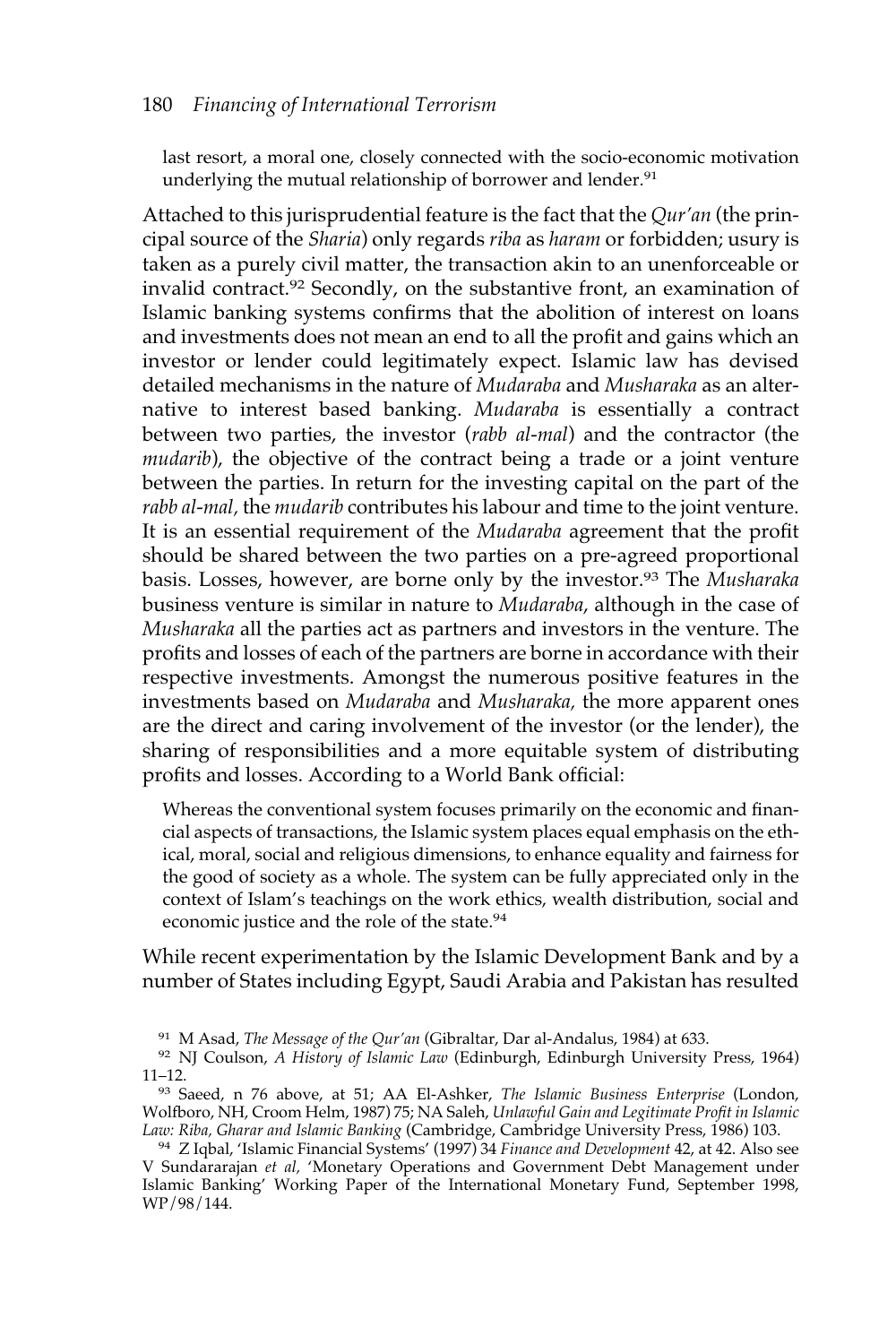in increased administration and costs, the essential principles behind the Islamic banking systems are attractive and compare favourably to the economic policies being pursued by the western world.95

#### **Islamic Financial and Charitable Institutions**

In the aftermath of the tragic events of 11 September 2001, considerable scepticism has been generated regarding Islamic financial institutions and charitable institutions. Such scepticism strikes at the very core of Islamic values, for this is a religion whose foundational principles rely heavily upon charity, compassion and egalitarianism. Prophet Mohammed, himself a posthumous child (the Prophet's father having died before his birth) as well as an orphan, cherished ideals of supporting the poor and the needy.<sup>96</sup>

Indeed, so strong has been the urge to build an egalitarian and more equal society that Islam prescribes one of its principal tenets—the so called five pillars—the obligation to pay *Zakat*: a tax on wealth. The *Zakat* is payable on a variety of property, including savings and investments, produce, saleable property and precious metals.<sup>97</sup> The tax payments are compulsory and are required from all adults who can afford to pay them. There are frequent references to *Salaat* (prayer) in conjunction with *Zakat* within the *Qur'an*, a feature highlighting the significance of *Zakat*. 98 According to the Holy *Qur'an* there are huge rewards for those who offer *Zakat*. It notes that:

[t]he case of those who spend their wealth in the cause of Allah is like that of a grain of corn, which grows seven ears, and in each ear there are a hundred grains. Allah multiplies it even more for whomsoever He pleases.<sup>99</sup>

The *Qur'an* also identifies the recipients of the *Zakat*. In addition to the poor and the needy, *Zakat* needs to be distributed to those operating in the cause of Allah, the *Sabil Allah*. <sup>100</sup> The distribution of funds and monies *fi Sabil Allah*, in particular for the propagation of *Jihad,* raises disconcerting

<sup>95</sup> The Islamic System 'gives the provider of money a strong incentive to be sure he is doing something sensible with it. What a pity the west's banks did not have that incentive in so many of their lending decisions in the 1970s and 1980s. It also emphasises the sharing of responsibility, by all the users of money. That helps to make the free-market system more open: you might say more democratic'. *The Economist* 6 August 1994 at 10–11.

<sup>97</sup> MN Siddiqi, *Muslim Economic Thinking: A Survey of Contemporary Literature* (Jeddah, International Centre for Research in Islamic Economics, King Abdul Aziz University, 1981) 61–3. Weeramantry, n 96 above, at 59–60.

<sup>98</sup> See FM Denny, *An Introduction to Islam* (New York, Macmillan Press, 1994) 124–6.

<sup>99</sup> The *Qur'an* (2: 262).

<sup>100</sup> The *Qur'an* (9: 60).

<sup>96</sup> R Landau, *Islam and the Arabs* (London, George Allen and Unwin Ltd, 1958) 34; CG Weeramantry, *Islamic Jurisprudence: An International Perspective* (London, Macmillan Press, 1988) 3.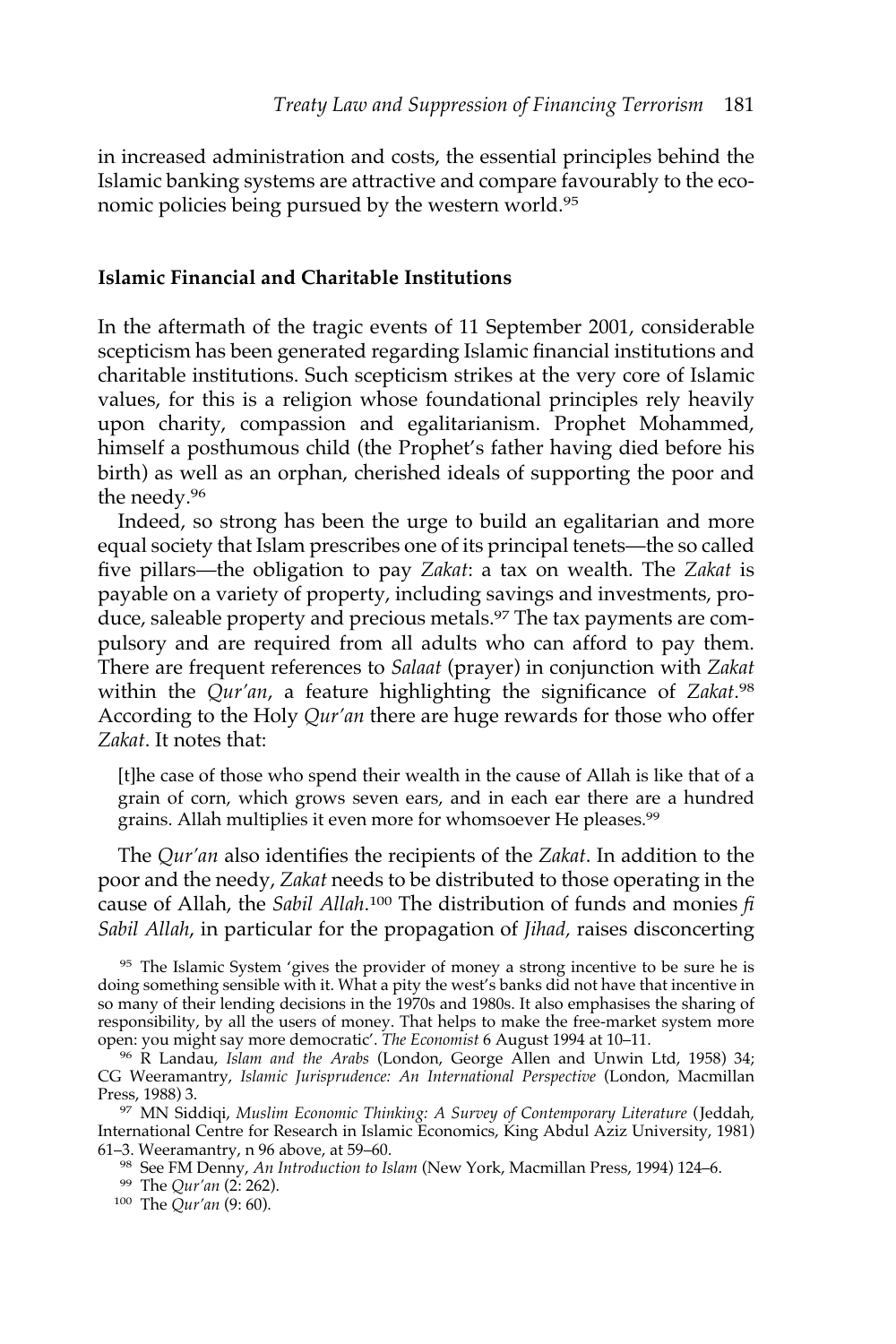issues, leading to a re-examination of the core values of *Jihad*. As discussed earlier, *Jihad* entails supporting actions in the cause of Allah, including the provision of financial and material support. Examples of such support could be the funding of religious and charitable institutions such as *Madrisas* (religious schools) or the repatriation of Muslim refugees.101 There are, however, controversial aspects attached to this debate which allow, for example, the financing of armed militia in Chechnya, Palestine and Kashmir.

Historically, Muslims have felt at ease in making contributions to Islamic charities as part of or in addition to the compulsory *Zakat*. Many of the Islamic charities and charitable institutions have traditionally been non-registered: this non-registered status has generated considerable misgivings about their activities. In the aftermath of 11 September 2001, various US and UK based charities were banned and their accounts were frozen. In its report on a London based charity, Iran Aid, the UK Charity Commission established the following findings: misleading promotional literature and high pressure sales techniques; failure to maintain proper accounting records; transfer of the charity's proceeds to a middleman outside the charity's designated target country who was unqualified to handle such amounts; the inability of the trustees to explain why certain funds were missing; and the illegal destruction of records.<sup>102</sup>

#### **The** *Hawala* **System**

In addition to the distinct economic banking systems, Islamic societies have adopted divergent and informal patterns of transfer of financial assets. A modern contemporary strategy of transferring monies is the so-called the *hawala* system. The *hawala* system has a variety of meanings, ranging from 'to change or transform' (Arabic), 'trust' (Hindi), 'transfer of money between two persons through a third person' (non-Arabic Muslim), to 'reference' (Urdu).'103 The *hawala* banking system has been adopted by many Islamic communities established in the western industrialised world. As an informal though highly reliable means of transfer of cash and other assets, the system often proves to be highly useful (particularly in Europe and North America) for white-collar migrant workers who are unaware of the technicalities of western models of banking. The system of *hawala*, however, remains a subject of suspicion and intrigue;

<sup>101</sup> On *Madrisas* see above, chapter 2.

<sup>102</sup> See UK Charities Commission, Iran Aid (10 December 2001) available at <www. charity-commission.gov.uk/investigations/inquiryreports/iran.asap> (17 January 2002).

<sup>103</sup> Comments made by A Lambert, in FN Baldwin Jr, 'Organised Crime, Terrorism, and Money Laundering in the Americas' (2002) 15 *Florida Journal of International Law* 3, at 13.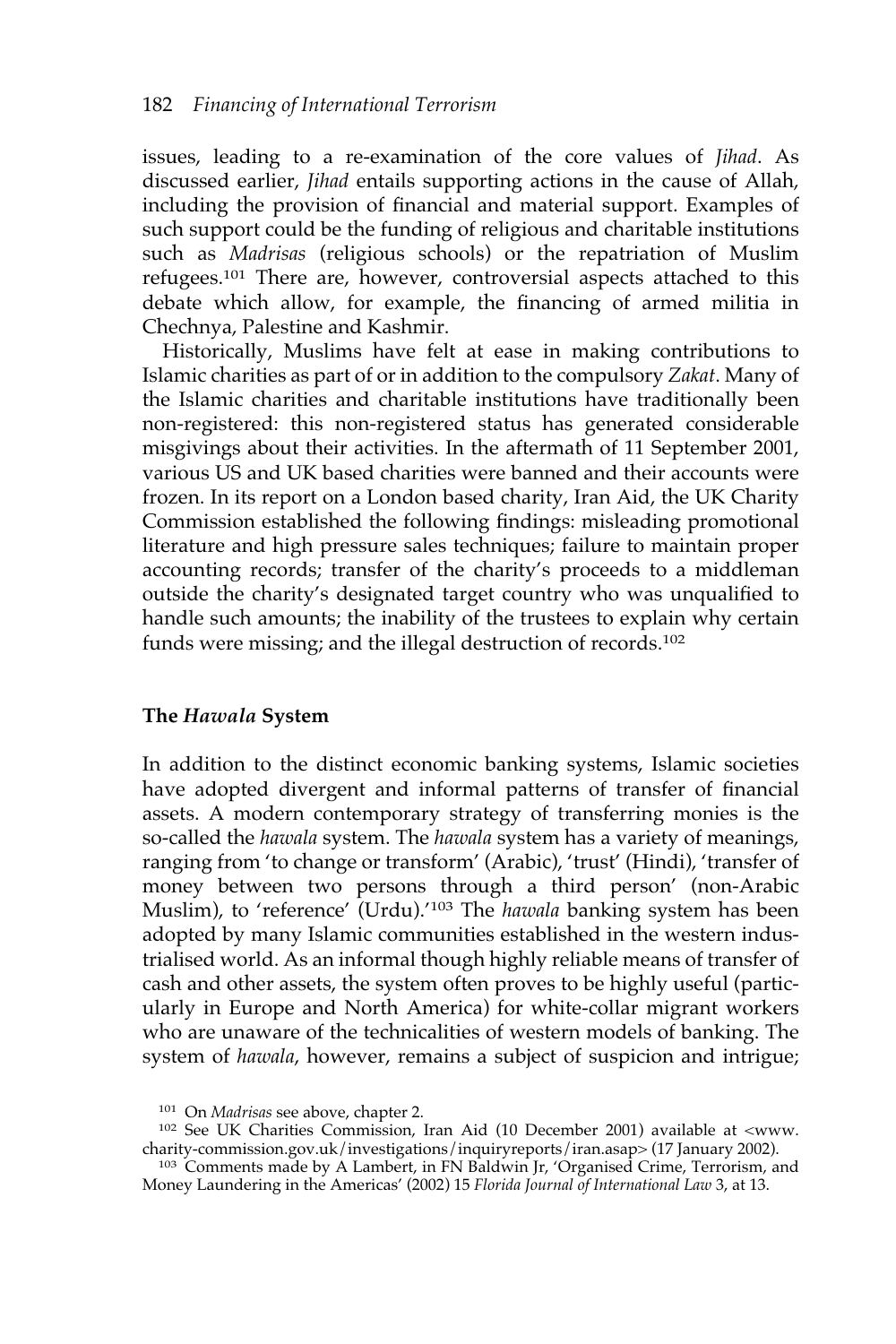this is an unfortunate development since the system has great value and is extremely reliable.<sup>104</sup> A number of criticisms have been raised as regards the *hawala* system; some of these are genuine, while others form part of the overall malaise and suspicion generated against the Islamic communities since the events of 11 September 2001. According to Lambert:

[W]hy all the fuss over hawala banking? As with virtually all financial systems in place today, wherever the opportunity exists, they are hijacked and abused by drug traffickers, corrupt officials, and other major criminals eager to find a way of laundering or moving their ill-gotten gains away from the prying eyes of the authorities and law enforcement. In the case of hawala, there is no requirement about meeting the requirements of identification, providing information on the source of funds, or record keeping. In recent times, evidence has been obtained to show that the hawala network has been used to funnel money to terrorist groups in the disputed Kashmir valley, as a conduit for funding the 1998 bombings of US embassies in Kenya and Tanzania. According to a Pakistani-based CIA agent, he used the hawala system to funnel money to mujahadin guerrillas fighting the Soviets in Afghanistan, to launder money for the Cali and Medellin drug cartels from Colombia, to provide finance for the trafficking of humans and obviously to finance the attacks of September 11th.105

According to another commentator,

[s]ubsequent to September 11 events, European and US enforcement authorities targeted numerous alternate remittance, or underground banking systems, known as *hawala*, which operate as unlicensed banks and are used to transfer money around the world with little regulation. Although these networks are used primarily by Muslims to send money to relatives, authorities believe they also serve as vehicles to launder money, traffic in drugs and arms and finance terrorists. The US Federal Bureau of Investigation specifically linked some of these networks to bin Laden, prompting President George W Bush to adopt Executive Order 13,224, by which he ordered the closure of these operations and the financial starvation of terrorist organizations.<sup>106</sup>

## 9/11 AND IMPLICATIONS FOR ISLAMIC COMMUNITIES AND INSTITUTIONS

A highly disturbing feature is that since 11 September 2001, Islamic organisations and individuals have been under scrutiny. In the aftermath of the tragedy in America, the US administration has listed dozens of organisations and individuals allegedly linked to terrorist organisations.107 These include anti-Israeli groups such as *Hamas*, *Hizbollah* and the *Palestinian*

<sup>104</sup> See Report by the International Bar Association's Task Force on International Terrorism, n  $\hat{8}$  above, at 119.

<sup>105</sup> Lambert cited in Baldwin, n 103 above, at 14.

<sup>106</sup> Bantekas, n 6 above, at 320; also see Zagaris, n 11 above, at 45.

<sup>107</sup> *Ibid* at 52.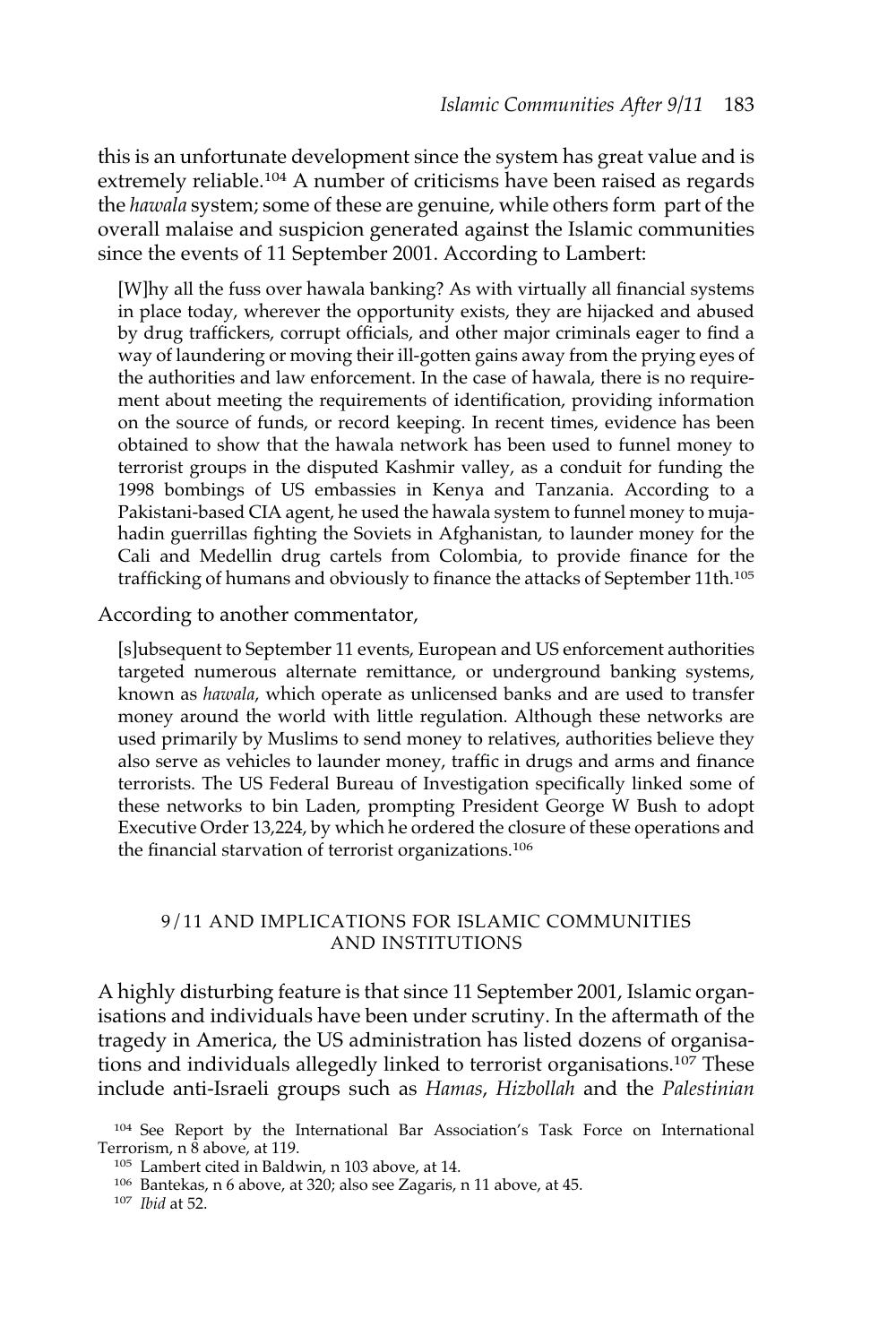#### 184 *Financing of International Terrorism*

*Islamic Jihad (Shaqaqi faction)*. <sup>108</sup> While the immediate past of all these organisations has been tainted with violence, critics of the US policy condemn the banning of the organisations as part of the pro-Zionist campaign to annihilate the Palestinian cause.

The definition of terrorism and the identification of terrorists have clearly been problematic for Islamic States. There remains a major debate on the position of such organisations as *Anasar-al-Islam, Hizbollah*, and the *Palestinian Islamic Jihad*. The US has recently placed these organisations on its list of proscribed groups, and has required that their financial assets be frozen.<sup>109</sup> On the other hand, many Arab and Islamic States regard *Hizbollah* and the *Palestinian Islamic Jihad* as genuine liberation movements. Amongst the organisations, institutions and agencies whose assets have been frozen are those who have provided invaluable support to Muslims in distress, and there is little concrete evidence that they have supported terrorism. One example is that of the Rabita Trust, a Pakistani charity with the current President of Pakistan, General Prevaiz Musharraft, as one of its members.<sup>110</sup> The Rabita Trust is well known for its contribution to the rehabilitation of Biaharis in Bangladesh.111 Other examples include Arab multi-national companies such as *Al Barakaat* and *Al Taqwa* with businesses in over forty countries. While the US has accused these two organisations of assisting al-Qaeda (and with the active support of other States have frozen their assets), vehement denials are presented by the directors of these organisations.

The linking of individuals and organisations with al-Qaeda and the freezing of their assets has already been the subject of legal challenges in various jurisdictions.112 In the United Kingdom, a challenge was brought forward by Mr Yassin Kadi (also known as Yasin al-Qadi) before the High Court in London. His name was included in the list produced by the US and UK governments on 11 October 2001.113 In the present proceedings

<sup>108</sup> See Redesignation of Foreign Terrorist Organisations, Press Statement (Revised) Richard Bulter, Washington DC, US Department of State, 2 October 2003 <http://www.state.gov/r/pa/prs/ps/2003/24851.htm> (30 July 2004).

109 See Foreign Terrorist Organisations: Designation of Ansar-al-Islam (AI), Redesignation of three others. Press Statement Richard Boucher, Spokesman, Washington DC, US Department of State, 22 March 2004 <http://www.state.gov/r/pa/prs/ps/2004/ 30649.htm> (2 August 2004).

<sup>110</sup> See 'UK Takes Steps to Freeze More Terrorist Assets' (12 October 2001) <http://www.hm-treasury.gov.uk/newsroom\_and\_speeches/press/2001/press\_110\_ 01.cfm> (30 July 2004); also see A Gillan, 'Funding: Assets of 39 More Individuals and Organisations Are Frozen: Addresses in London on New List' *The Guardian* 13 October 2001 at 5.

<sup>111</sup> See J Rehman and N Roy, 'South-Asia' in Minority Rights Group (ed), *World Directory of Minorities* (London, Minority Rights Group, 1997) 545–7.

<sup>112</sup> See S Schmemann, 'Swedes Take up the Cause of 3 on US Terror List' *New York Times* 26 January 2002 at A9 (describing the stance adopted by Swedish public and government and the unhappiness generated at the freezing of assets of three Somali-born and Swedish Naturalised citizens).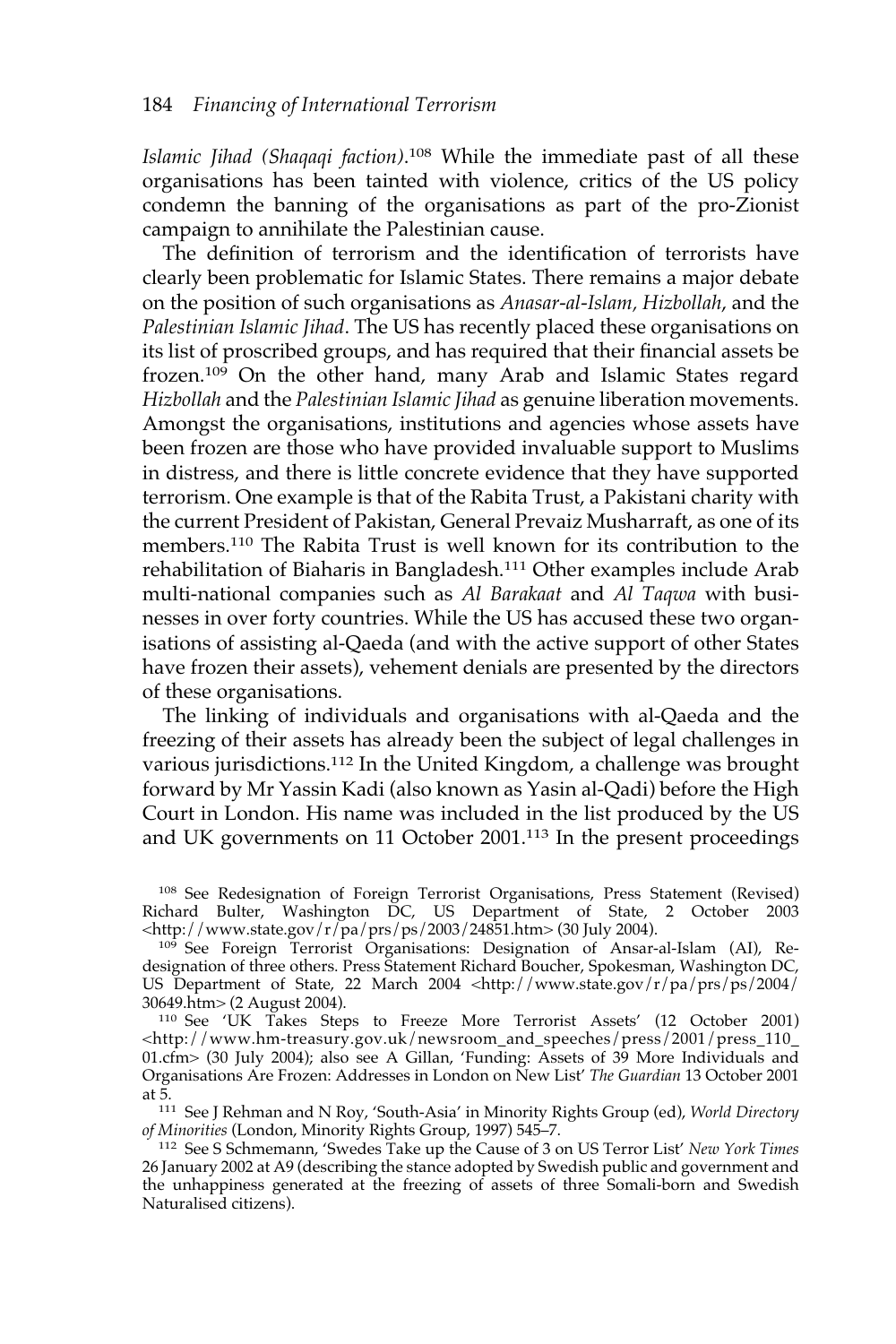Mr Kadi, a Saudi businessman, has challenged the governments over the seizure and freezing of his assets for his alleged links with al-Qaeda. In his petition, Mr Kadi alleges inter alia that the UK government has breached the provisions of the Human Rights Act 1998 by depriving him of the use and enjoyment of his properties and interfering 'in a most grave and serious' way with his private life.114 The European Union, through its Terrorism Framework Decision has also engaged in the freezing of assets of individuals and organisations.115 Actions undertaken in pursuance of these regulations have led to serious objections and lawsuits; they undermine civil liberties and minority rights and clearly generate further risk of Islamophobia.116 The picture is depressing and reflects the concerns expressed by the International Bar Association's Task Force, when it notes:

The effect on the right of individuals whose assets are frozen either through specific legislation or inclusion on a list is profound. Therefore it is of particular concern that neither the relevant Security Council resolutions nor the guidelines published by the CTC establish a minimum legal framework regulating the process of asset freezing. In effect, states that introduce these measures often protect the secrecy of the information they possess. The opportunity to challenge the state's action is therefore restricted as persons affected by freezing orders and the like simply have no information as to the basis of the order, and

<sup>113</sup> See 'UK Takes Steps to Freeze More Terrorist Assets' <http://www.hm-treasury.gov. uk/newsroom\_and\_speeches/press/2001/press\_110\_01.cfm> (30 July 2004).

<sup>114</sup> 'Saudi Fights Asset Freeze' *The Guardian* 13 November 2001 <http://politics.guardian. co.uk/attacks/story/0,1320,592493,00.html> (22 September 2004); J Burns, 'Court Fight over Frozen Assets' *Financial Times* 9 November 2001 at 4; see also Testimony of Mathew Epstein with Evan Kohlmann Before the House Committee on Financial Services Sub-Committee on Oversight and Investigations 'Progress Since 9/11: The Effectiveness of US Anti-Terrorist Financing Efforts' at <http://financialservices.house.gov/ media/pdf/031103me.pdf> (30 July 2004).

<sup>115</sup> See Council Framework Decision in Combating Terrorism, 13 June 2002, 2002 OJ (L 164); Council Common Position of 27 December 2001 on the Application of Specific Measures to Combat Terrorism, 2001 OJ (L 344) updated subsequently by Council Common Position of May 2, 2002; Council Common position of June 17, 2002, updating Common Position 2001/931/CFSP on the Application of Specific Measures to Combat Terrorism and Repealing Common Position 2002/340/CFSP(2002) OJ (L 160) 32–5; Council Common Position of 28 October 2002, updating Common Position 2001/931/CFSP on the Application of Specific Measures to Combat Terrorism and Repealing Common Position 2002/462/CFSP, 2002 OJ (l.295) 1–4 and by Council Common Position of 12 December Measures to Combat Terrorism and Common Position 2002/931/CFSP on the Application of Specific Measures to Combat Terrorism and Repealing Common Position 2002/847/CFSP 2002 OJ (L 337) 93–6 and Council Regulation (EC) No 2580/2001 on Specific Restrictive Measures directed against Certain Persons and Entities with a View to Combating Terrorism, 2001 OJ (L 344) 70–5 amended by Commission Regulation (EC) No 2580/2001 on Specific Measures Directed Against Certain Persons and Entities with a View to Combating Terrorism, 2003 OJ (L 106), 22–3 and as currently implemented by Council Decision of 12 December, 2002 implementing Article 2(3) of Council Regulation (EC) No 2580/2001 on Specific Restrictive Measures directed against Certain Persons and Entities with a view to Combating Terrorism and repealing Council Decisions 2002/848/EC, 2002 OJ (L 337) 85–6.

<sup>116</sup> See *Aden and Others v Council and Commission* T–306/01 R\_1; J Wouters and F Naert, 'The European Union and "September 11"' (2003) 13 *Indiana International and Comparative Law Review* 719, 729.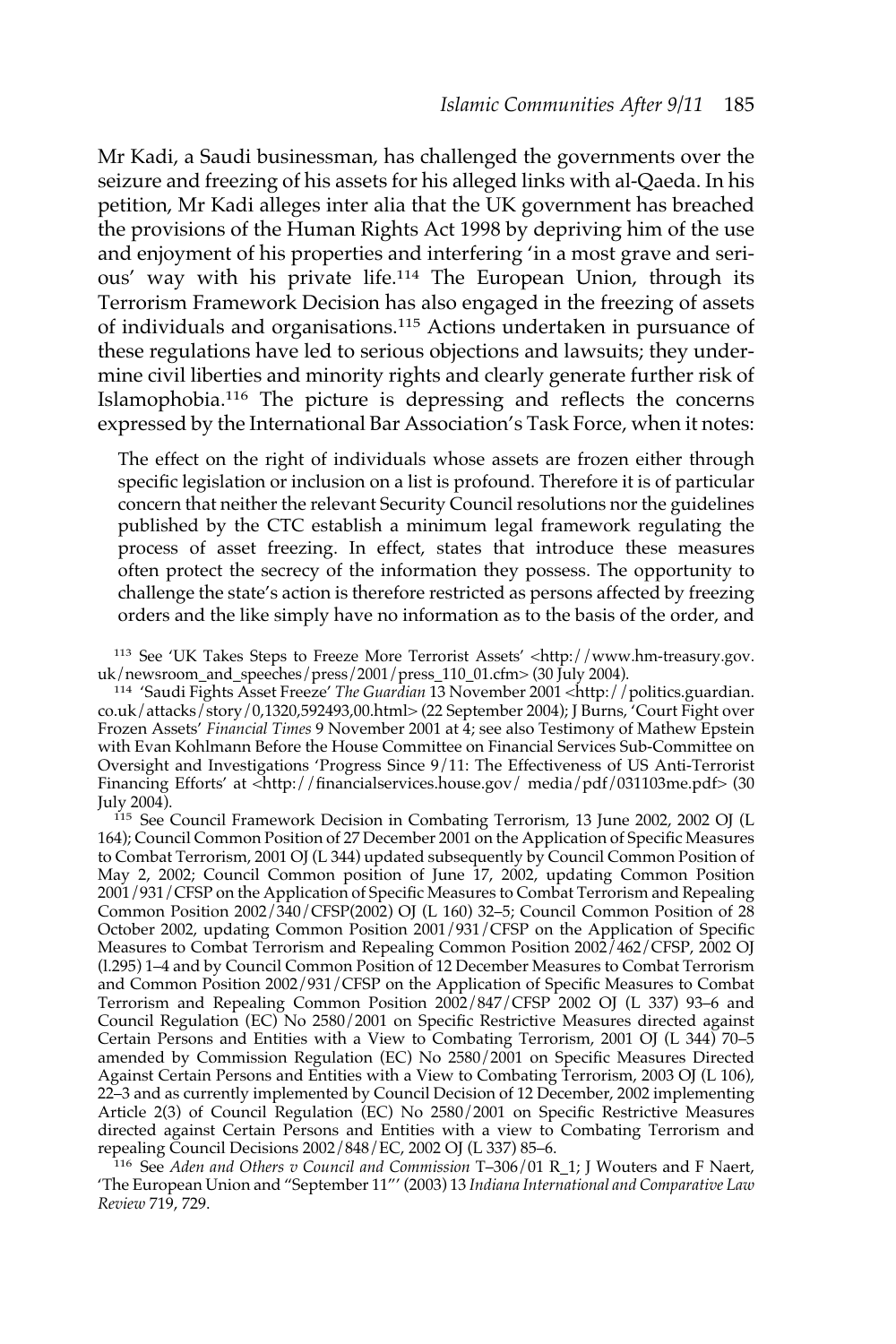are thus disadvantaged in any challenge they make to the orders affecting them. Whilst it is accepted that there may be security reasons for failing to provide certain information, this must be balanced by the need of the individuals to protect themselves from such draconian measures . . . The freezing of assets has the potential to irreparably damage financial interests, as well as to stigmatise a person's name and reputation.<sup>117</sup>

## CURBING THE FINANCING OF TERRORISM AND ISLAMIC STATE PRACTICES

The significance of the OIC has been highlighted throughout this study. While a focused analysis of the OIC's position, including a detailed examination of its Convention on Combating International Terrorism can be found in a subsequent chapter, some limited references are nevertheless essential in the present context.<sup>118</sup> The OIC has taken a special interest in combating the financing of terrorism. The 1999 Convention on Combating International Terrorism states that 'all forms of international crimes, including illegal trafficking in narcotics and human beings, money laundering, aimed at financing terrorist objectives, shall be considered terrorist crimes'.119 According to Article 3, Member States are obliged not to 'participate in any form of . . . financing . . . terrorist acts whether directly or indirectly'.<sup>120</sup> Member States are also required to prohibit activities related to the financing of terrorism within their border.<sup>121</sup>

During its consideration of the provisions of 'areas of Islamic cooperation for preventing and combating terrorist crimes',<sup>122</sup> Article 4 requires States parties to 'undertake to promote exchange of information among them as such regarding: activities and crimes committed by terrorist groups . . . [and their] means and sources that provide finance[s] . . .'123 Member States are also required to share information that may 'contribute to confiscating any . . . funds spent or meant to be spent to commit a terrorist crime.'124 The Convention therefore provides a fundamental basis for addressing the financing of international terrorism.<sup>125</sup> There is a significant amount of convergence in Islamic financial institutions with those of the western world.<sup>126</sup> In addition to attempts at the multilateral

<sup>117</sup> See Report by the International Bar Association's Task Force on International Terrorism,  $n \times 8$  above, at 126–7.

<sup>118</sup> See chapter 7 below.

<sup>119</sup> Pt I, Article 2(d).

<sup>120</sup> Pt II, Article 3(1).

<sup>121</sup> Pt II, Article 3(A)(1).

<sup>122</sup> *Ibid,* Division II.

<sup>&</sup>lt;sup>123</sup> Division II, Article  $4(1)(a)$ .

<sup>124</sup> *Ibid,* Article 4(4)(b).

<sup>125</sup> See Chenumolu, n 9 above, at 414.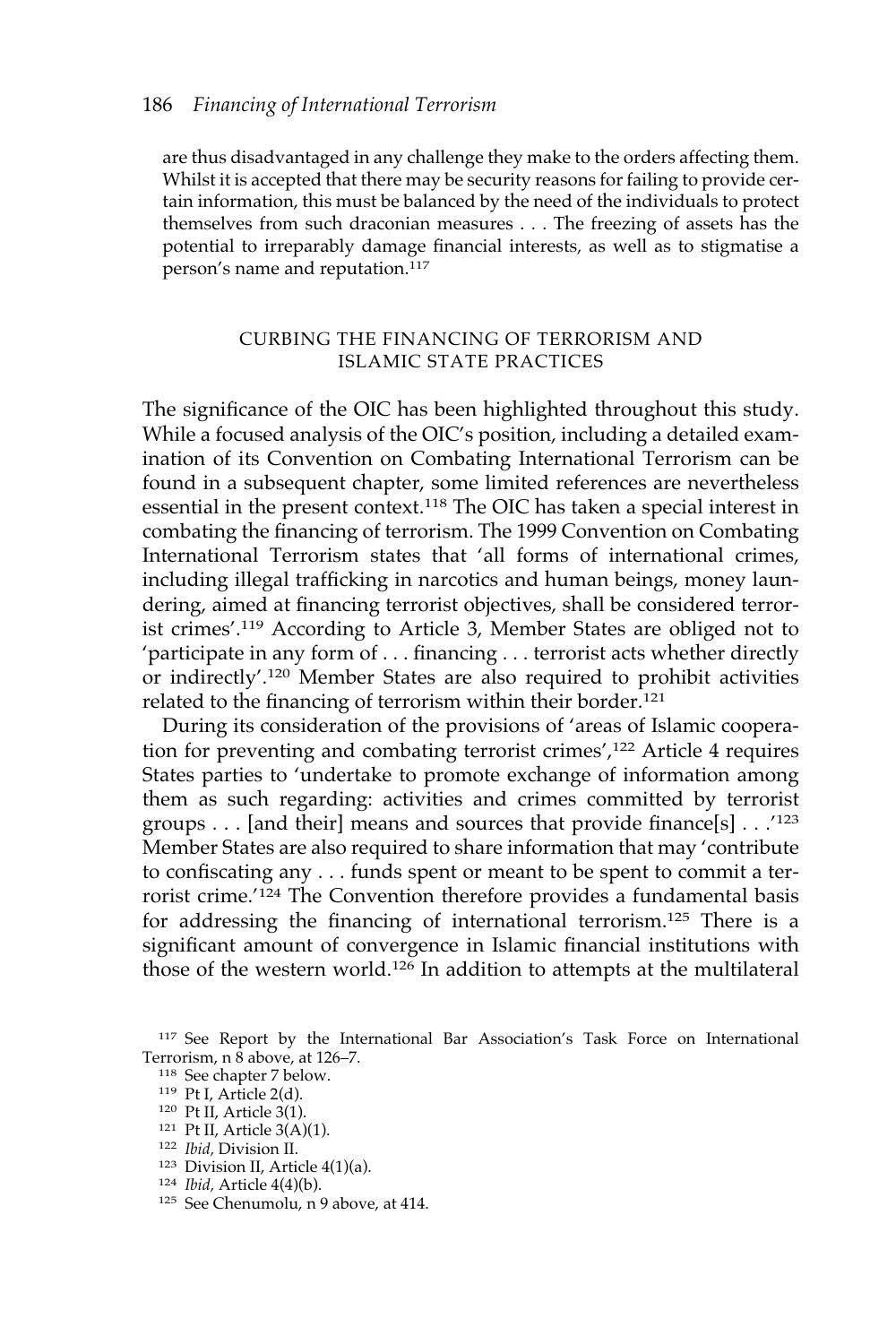level, individual Islamic States have made considerable endeavours to introduce transparency in financial systems as well as eradicating all forms of international terrorism. The UAE, for example, has called for increasing transparency in financial undertakings and strict compliance with international standards.<sup>127</sup>

In its report on the implementation of Security Council Resolution 1373 (2001) Albania made reference to a number of laws in its Penal Code to combat the financing of terrorism. It referred to Article 287/a of Law No 8733 dated 24 January 2001 'On some amendments in the Law No 7895, dated 27.01.1995 of the Penal Code of the Republic of Albania'.<sup>128</sup> In addition reference was made to Articles 44/2 and 45/3 of Law 8365, dated 02.07.1998 'On the Banks in the Republic of Albania'.129 The objective of these Penal enactments, according to the Albanian government, is the 'sequestration and confiscation of assets or bank accounts pertaining to a criminal offence as well as any related benefit (Article 30 and 36 of the Penal Code of the Republic of Albania and Article 274 of the Code of Criminal Procedure)'.<sup>130</sup> In its report the Albanian government also noted special measures of freezing bank accounts for up to thirty days of those suspected of money laundering under the Law entitled 'On Prevention of Money Laundering'.131

In Algeria, fund-raising activities must be authorised in advance in accordance with Ordinance 77.03 of 19 February 1977. Any breach is punishable by one month to two years of imprisonment.<sup>132</sup> In response to concerns of diversion of funds to terrorist organisations, the Bangladesh government noted that approval of government is:

mandatory to receive donations from abroad as per foreign Donations (Voluntary activities) Regulation Ordinance, 1978. The existing rules of the country also do not permit to mobilize funds (donations or other similar funds) for making remittances outside the country. There is strict Central Bank supervision to identity and monitor unusual and unwarranted transactions in the individual account. [Furthermore] under the new Money Laundering Act 2002,

<sup>126</sup> J-F Seznec, 'Ethics, Islamic Banking and the Global Financial Market' (1999) 23 *Fletcher Forum of World Affairs* 161; HS Shaaban, 'Commercial Transactions in the Middle East: What Law Governs'? (1999) 31 *Law and Policy International Business* 157; HL Stovall, 'Arab Commercial Laws—Into the Future' (2000) 34 *International Law* 839.

<sup>127</sup> Article 8(1)(2)(4)(5).

<sup>128</sup> Report of the Albanian Government on the Implementation of Security Council Resolution 1373 (2001) on Combating Terrorism, S/2001/1309 (13 December 2001) at 3, available at <http://ods-dds-ny.un.org/doc/UNDOC/GEN/N02/206/00/PDF/ N0220600.pdf?OpenElement> (11 October 2004).

<sup>129</sup> *Ibid.*

<sup>130</sup> *Ibid.*

<sup>131</sup> *Ibid.*

132 See Report submitted by Algeria to the Security Council Committee established pursuant to Resolution 1373 (2001) S/2001/1280 (27 December 2001) at 11, available at <http://ods-ddsny.un.org/doc/UNDOC/GEN/N02/205/90/IMG/N0220590.pdf?OpenElement> (11 October 2004).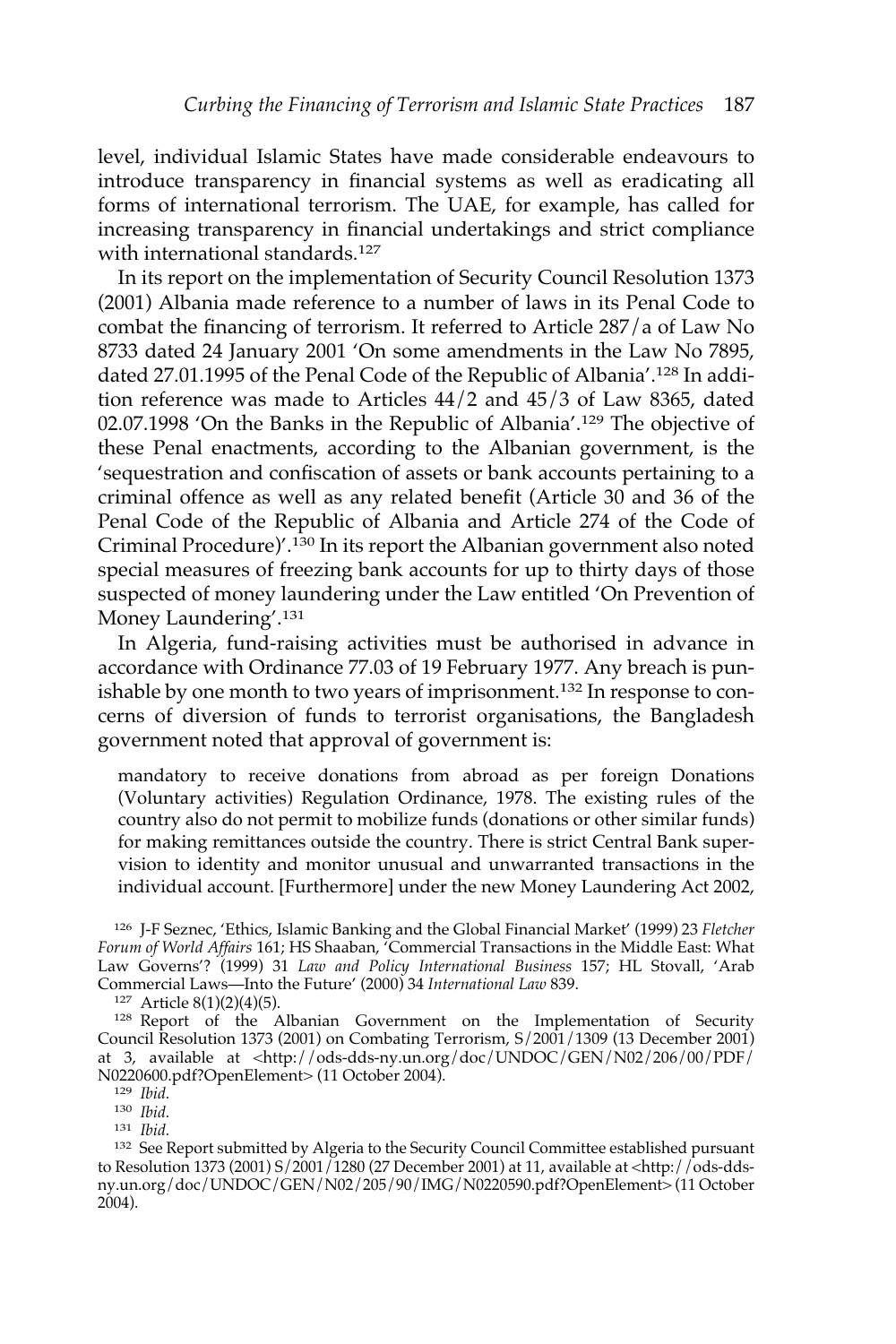steps are underway to instruct all banks and financial institutions to report any suspicious/unusual transactions immediately in a prescribed manner. As per Section 19(4) of the aforementioned Act, if the institutions fail to do so, it may be subjected to a penalty of up to Taka one hundred thousand, with a minimum of Taka ten thousand.133

Similar legislative enactments have been promulgated by the Middle Eastern State of Bahrain. Its Decree No 4/2002, promulgated on 29 January 2001, confers wide ranging powers on national authorities to receive reports from institutions it stipulates, including banks and other financial agencies, on any suspicious 'transactions which could possibly be linked to terrorist offences'. The Law defines 'criminal activity' as 'any activity that constitutes a punishable offence in the State of Bahrain or any other country'.<sup>134</sup>

In its submission to the Counter-Terrorism Committee, the government of Qatar reported that a draft bill was being finalised which would render the financing of terrorism a criminal offence. A law on money laundering had already come into operation.<sup>135</sup> This legislation was subsequently approved and promulgated on 16 February 2004 in the form of 'Law No 3 on Counter-Terrorism'.136 The Law intends to deal comprehensively with all forms of terrorist actions.137

In the light of the resurgence of militancy and terrorism within Saudi Arabia, the legislative and constitutional approaches of the Kingdom are of particular relevance. Saudi Arabia, as noted above, is a member of the G–20 States and as part of that organisation has agreed to establish financial and fiscal units that will focus on regulatory measures to report, prevent and punish activities involving the financing of international and regional terrorism. Furthermore, a stricter regime has been put in place for ensuring that charitable donations are not used for illegal and terrorist activities. The relevant regulation was enacted in 1976: it prohibits the col-

133 Supplementary Report submitted by Bangladesh on the implementation of Security Council Committee established pursuant to Resolution 1373 (2001) S/2002/1137 (8 October 2002) at 3–4, available at <http://ods-dds-ny.un.org/doc/UNDOC/GEN/N02/642/72/ PDF/N0264272.pdf?OpenElement> (19 October 2004).

<sup>134</sup> Report of the State of Bahrain on the steps it has taken to implement the implementation of Security Council Committee established pursuant to Resolution 1373 (2001) S/2001/1210 (14 December 2001) at 5, available at <http://ods-dds-ny.un.org/doc/ UNDOC/GEN/N01/704/79/PDF/N0170479.pdf?OpenElement> (19 October 2004).

<sup>135</sup> Report containing the replies of the State of Qatar to the Questions of the Security Council's Counter Terrorism Committee established pursuant to Resolution 1373 (2001) S/2002/1211 at 3, available at <http://ods-dds-ny.un.org/doc/UNDOC/GEN/N02/ 225/98/PDF/N0222598.pdf?OpenElement> (21 October 2004).

<sup>136</sup> Report containing the replies of the State of Qatar to the Questions of the Security Council's Counter Terrorism Committee established pursuant to Resolution 1373 (2001) S/2004/179 (10 March 2004) at 4, available at <http://ods-dds-ny.un.org/doc/ UNDOC/GEN/N04/266/92/PDF/N0426692.pdf?OpenElement> (21 October 2004).

<sup>137</sup> *Ibid.*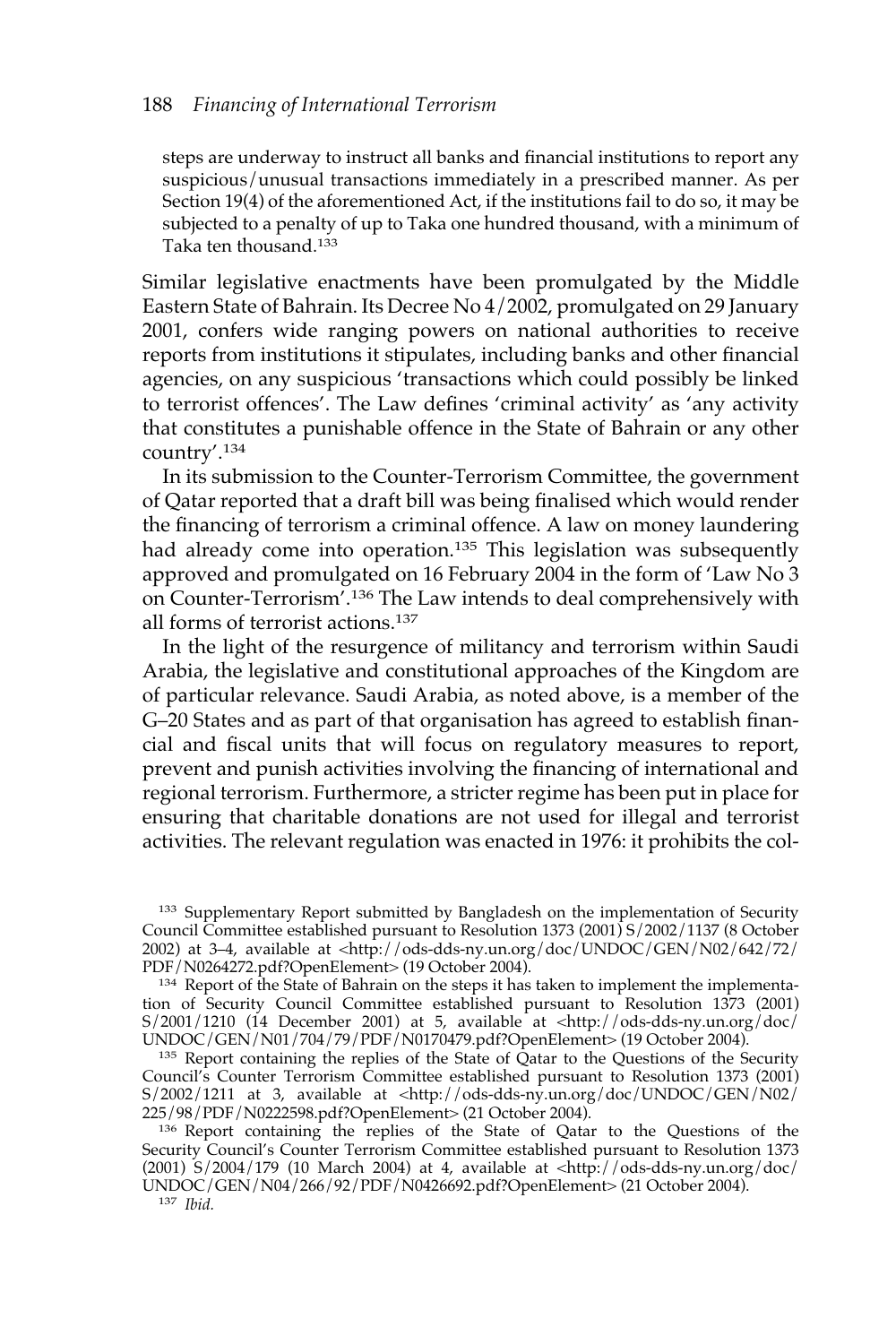lection of contributions from persons, groups or other entities without a licence from the Ministry of Justice and Social Affairs and without a declaration of purpose and a statement of the manner in which contributions are to be utilised. There is a prohibition on charitable institutions raising funds in a manner which is incompatible with the objectives of the mission of the charity. Overseas transfers of charitable donations and funds must be approved by the higher committee on fund-raising after it ascertains the legitimacy of the purposes for which they are being used.138

Pakistan, another Islamic State, has also reported the criminalisation of 'actual, proposed or potential acts of terrorism' under its Anti-Terrorism Act of 1997.139 The Anti-Terrorism Act provides for the freezing of the accounts of a 'proscribed organisation'.<sup>140</sup> However, the determination and identification of such an organisation, being a sensitive subject, is under the jurisdiction of the federal government. Furthermore, section 110 of the 1997 Act allows an 'authorised officer' to detain only 'cash recovered' that is intended or suspected of being intended for terrorism. In its elaboration of this provision, the government of Pakistan explained that the provisions also authorises seizure of all financial instruments and other valuables that can be cashed and used for criminal purposes. Pakistan also reported the drafting of separate anti-laundering legislation to reinforce the provisions of the 1997 Act.<sup>141</sup>

#### CONCLUSIONS

Financing of terrorism unfortunately remains a major concern for the international community. Terrorists are reliant upon economic and financial resources, and there are so many variants in which funds can be raised. Terrorists have made use of lawful as well as unlawful criminal means to finance terrorism; the apprehension of funds generated through charities and ostensibly for humanitarian ends has proved particularly difficult to scrutinise. It is also the case that sometimes, differing perceptions of the cause lead States to take diametrically opposed views. The issue of the struggle of the Palestinians is a pertinent example. Israel and

<sup>&</sup>lt;sup>138</sup> Report of the Kingdom of Saudi Arabia submitted pursuant to paragraph 6 of Security Council Resolution 1373 (2001) Concerning Counter-Terrorism S/2001/1294 (27 December 2001) at 4, available at <http://ods-dds-ny.un.org/doc/UNDOC/GEN/N01/722/76/ PDF/N0172276.pdf?OpenElement> (21 October 2004); also see Report of the Kingdom of Saudi Arabia submitted pursuant to paragraph 6 of Security Council Resolution 1373 (2001) Concerning Counter-Terrorism S/2003/583 (2 June 2003).

<sup>&</sup>lt;sup>139</sup> Supplementary Report of Pakistan to the Counter-Terrorism Committee of the Security Council  $\frac{1}{5}/2003/307$  (12 March 2003) at 3, available at <http://ods-dds-ny.un.org/ doc/UNDOC/GEN/N03/280/85/PDF/N0328085.pdf?OpenElement> (22 October 2004).

<sup>140</sup> *Ibid.*

<sup>141</sup> *Ibid.*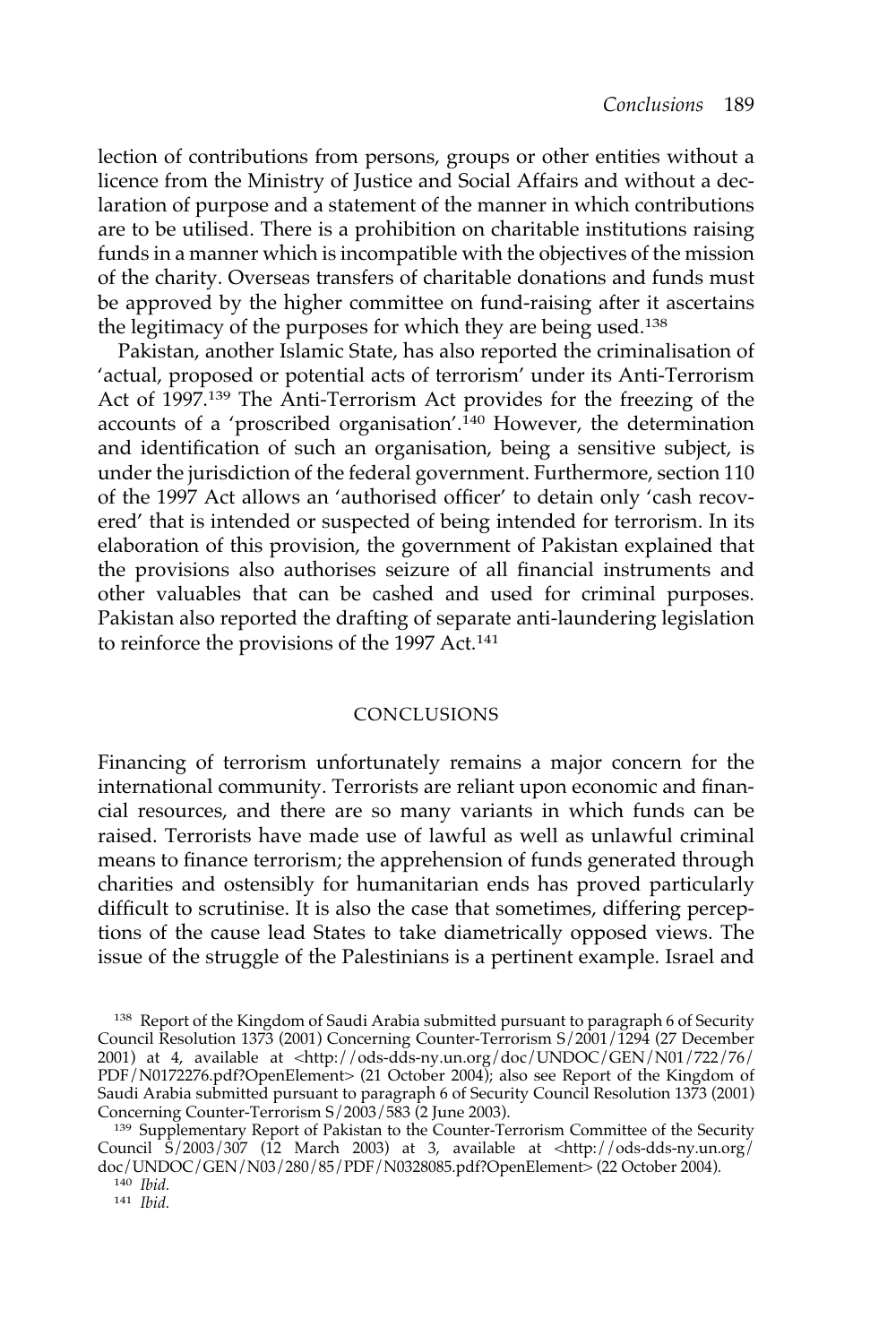its allies may regard any form of financial support for the Palestinian cause as promoting terrorism; in their view any organisation and institution working to finance the Palestinians' struggle for their lawful rights is promoting terrorism. The Islamic community, however, firmly believes in the integrity of the right of self-determination of the people of Palestine. There are many individuals and charitable institutions committed to supporting the Palestinians.

The United Nations has implemented a number of significant initiatives in its efforts to combat the scourge of financing international terrorism. The key international instrument is the 1999 Convention. The Convention has several positive features. However, there are also significant issues as regards the substance and implementation of the treaty. While the terrorist attacks in the US in 2001 and subsequent Security Council resolutions have spurred increasing ratifications of this Convention, it is sobering to acknowledge that prior to 11 September 2001 only four States had ratified the treaty.<sup>142</sup> In its efforts to restrain financial terrorism, the role of the Security Council is possibly of the greatest practical impact. The reporting mechanisms under Security Council Resolution 1373 have thus far had a high rate of compliance. The Resolution has, however, deliberately avoided the thorny issue of defining 'terrorism';143 the application of this Resolution to organisations such as *Hizbollah* and *Islamic Jihad* raises the spectre of considerable hostility and backlash. While the overall compliance with Security Council Resolution 1373 needs to be applauded, the Counter-Terrorism Committee does not have the power to impose sanctions on non-complying States.144 Furthermore, the future role of the Committee also remains speculative.

The present chapter has briefly examined the OIC Convention on Terrorism. Notwithstanding the presence of several useful provisions, the role of the Convention in its efforts to eradicate the financing of terrorism has remained limited; the Convention does not present a focus on the financing issues: a comprehensive approach is therefore required to place effective restraints upon financial terrorism.

<sup>142</sup> These States were the United Kingdom, Botswana, Sri Lanka and Uzbekistan. FN Baldwin, Jr, 'Organised Crime, Terrorism, and Money Laundering in the Americas' (2002) 15 *Florida Journal of International Law* 3 at 10.

<sup>143</sup> Zagaris, n 11 above, at 76.

<sup>144</sup> Levitt, n 1 above, at 62.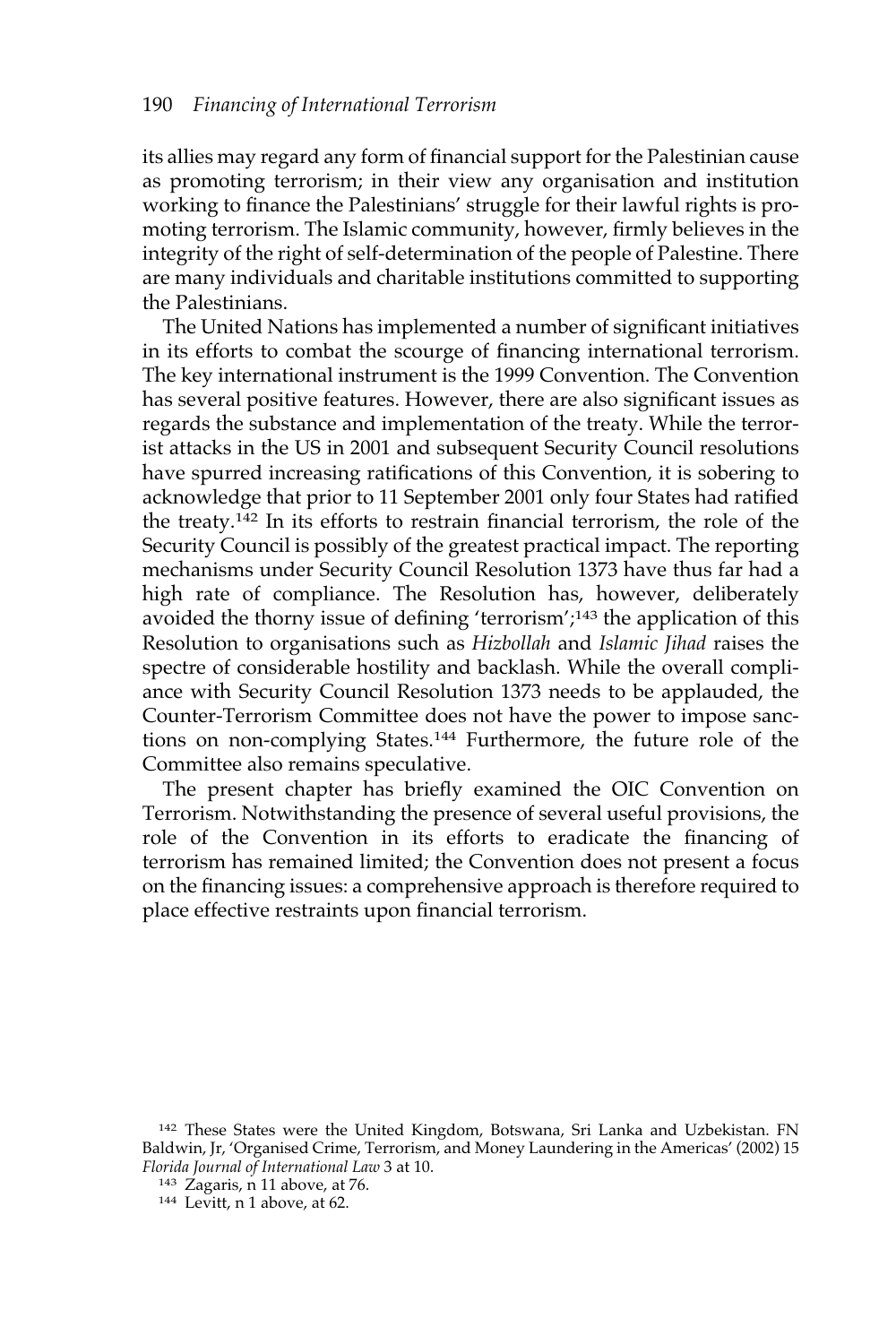# *The OIC and Approaches to International Terrorism*

#### INTRODUCTION

 $\prod_{\rm con}$ N THE CONTEMPORARY debate on terrorism, a number of misconceptions have arisen concerning Islam, the *Sharia*, and the practices of Islamic States. The issue of Islamic identity is not without complexities, a subject examined in an earlier chapter.<sup>1</sup> We have also considered that there are many States who despite having significant ethnic, cultural and religious diversity claim to have an Islamic identity.2 In the light of this diversity, States purporting to be 'Islamic' have no single unified base. There is a heterogeneous conglomeration of States emerging from all regions of the world.3 With their diverse political, historical and regional influences, these States have associated themselves with a range of international and intergovernmental organisations. The motive of these organisations frequently differs widely—from the advancement of human rights—to economic co-operation—to strengthening of security and defence. Amidst these varied organisations, as we have already seen, there is however one inter-governmental organisation, the OIC, which has been established with the objective inter alia to 'promote Islamic Solidarity among Member States'. In this regard the OIC can be seen as the mouthpiece of the community of Islamic States. Since its establishment, the OIC has expressed a special commitment to the eradication of all forms of terrorism. The OIC adopted the Convention on Combating International Terrorism4 and in the aftermath of the attacks on the United States in

<sup>1</sup> See chapter 2 above.

<sup>3</sup> For useful overviews of the constitutional and legal positions see VV Dyke, *Human Rights, Ethnicity and Discrimination* (Westport, Conn and London, Greenwood Press, 1985); Minority Rights Group (ed), *World Directory of Minorities,* (London, Minority Rights Group, 1997); D Vajpeyi and Y Malik (eds), *Religious and Ethnic Minority Politics in South Asia* (Glenn Dale, Riverdale Company Publishers, 1989).

<sup>4</sup> Adopted at Ouagadougou on 1 July 1999. Deposited with the Secretary-General of the Organisation of the Islamic Conference, Annex to Resolution No: 59/26–P: Convention of the Organisation of the Islamic Conference on Combating International Terrorism (1999), text available at <http://www.oic-un.org/26icfm/c.html> (5 October 2004).

<sup>2</sup> *Ibid.*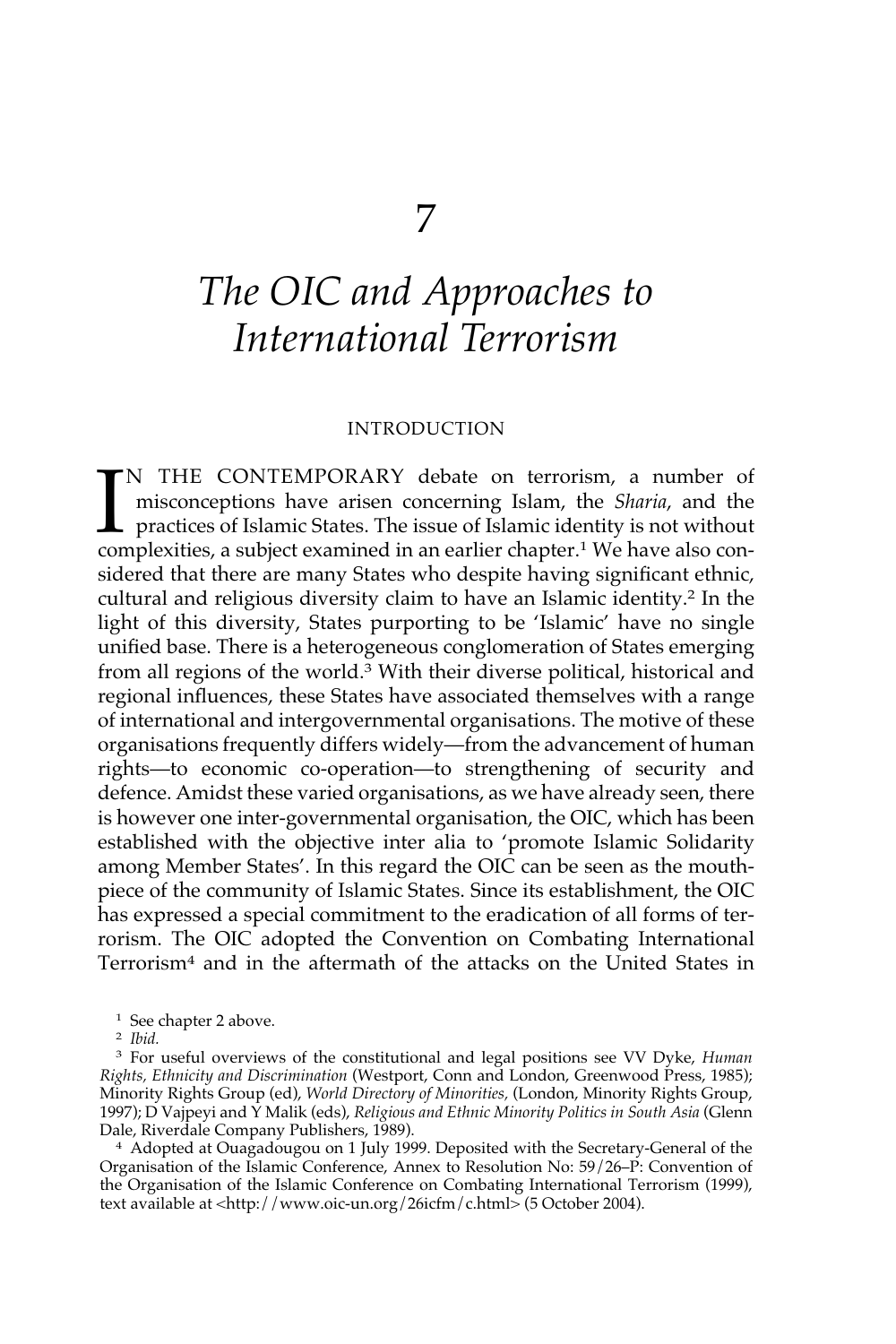September 2001 has actively campaigned for further initiatives to condemn and combat terrorist acts.

Consideration is given below to the manner in which the OIC has addressed issues of discrimination, violence and international terrorism. The present chapter examines the workings of this organisation, particularly in relation to combating international terrorism. There is a detailed assessment of the legal instruments adopted by the OIC for combating international terrorism.

In the present context it is important to highlight the role and practices of individual States parties to the OIC. The discussion also underlines the tensions and dangers encountered by Islamic States when dealing with particular facets of militancy and extremism: as in the case of Palestine and Kashmir, there is a fine line to be drawn. The Palestinian and Kashmiri groups are often labelled as terrorist. In reality, however, it is the unrelenting persecution and violation of their human rights which has led these disparate peoples and communities to resort to extremism.

## TERRORISM, ANTAGONISM AND A LACK OF TRUST AMONGST ISLAMIC STATES

The creation of the OIC has accompanied a considerable history of mistrust and antagonism not only between Muslim and non-Muslim States but also amongst Islamic States themselves. While taking pride in an Islamic heritage, there has been hostility on the basis of nationalism, colour, race, ethnic background and language.5 The heroes of one Muslim State have been the villains for others.<sup>6</sup> There is an uneasy relationship between Arab and non-Arab States. Even amongst Arab States themselves, there have been differences between conservative States such as Saudi Arabia, Kuwait and Jordan and radical or revolutionary States such

<sup>5</sup> A striking example of linguistic dissent and struggle for nationalistic and linguistic autonomy is presented by the case of the Bengalis. On 21 February 1952, the Bengalis initiated a campaign against the imposition of Urdu and the refusal of the (then West Pakistan) authorities to grant equal status to Bangla. This campaign ultimately proved to be the springboard for a mass movement leading to the establishment of an independent Pakistan. See *The Bangladesh Today*, 21 February 1952, at 11. On 17 November 1999, UNESCO in remembrance of this struggle declared 21 February as the International Mother Language Day. In passing a resolution to this effect, UNESCO General Meeting observed: 'Recognising the unprecedented sacrifice made by Bangladesh for the cause of mother language on 21 February 1952, [UNESCO] proposes that 21 February be proclaimed "International Mother Language Day" through out the world to commemorate the martyrs who sacrificed their lives on this very date in 1952' cited by A Mujahidee, 'International Mother Language Day' *The Daily Star* (Dhaka, Bangladesh) 21 February 2004 at 24.

<sup>6</sup> See eg the Bangladesh/Pakistan conflict. See *The Bangladesh Today* (Dhaka, Bangladesh), 21 February 1952 at 8–12.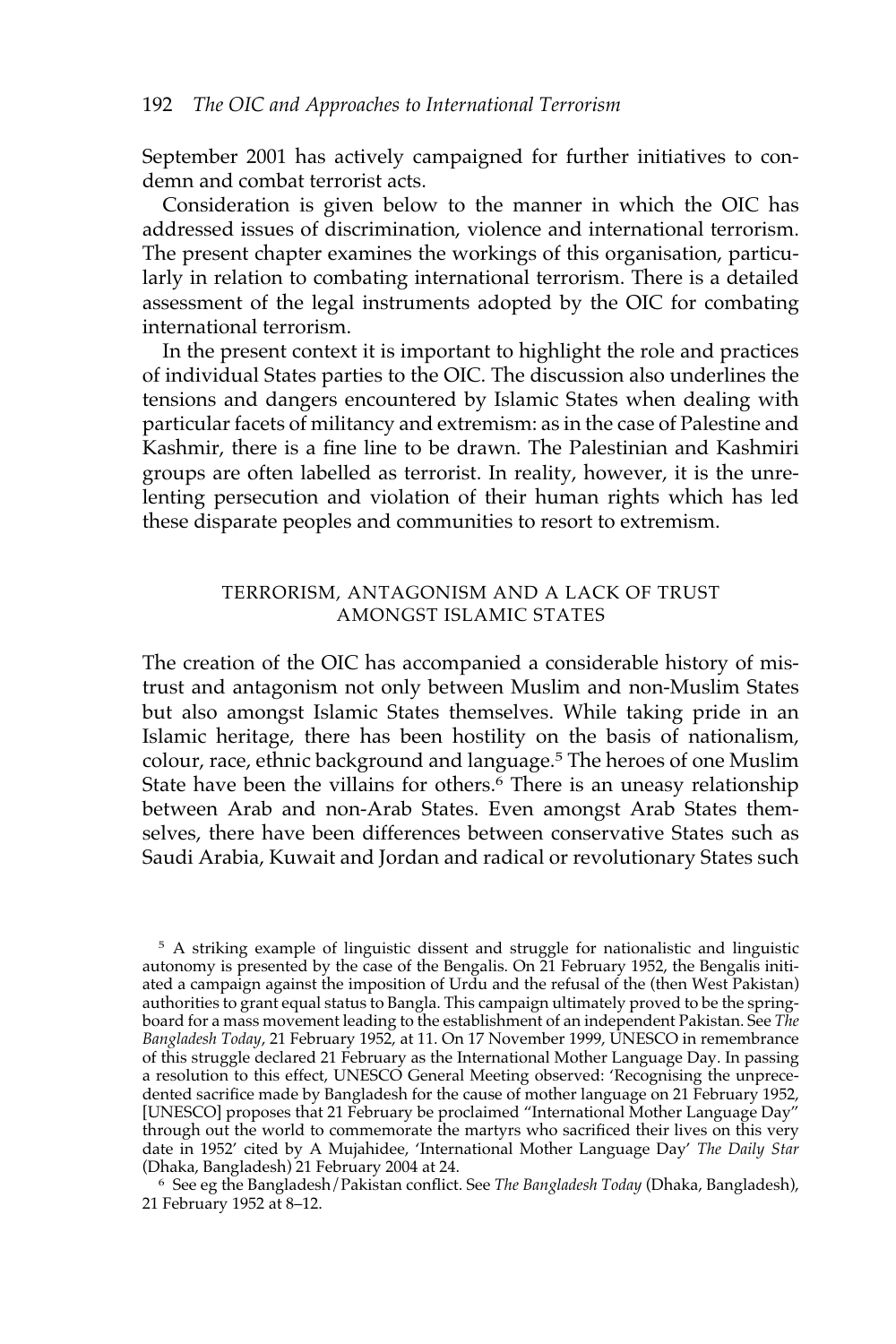as Iraq, Syria, Yemen and Libya.<sup>7</sup> Islamic States have engaged in territorial disputes, accompanied by accusations of human rights violations. The eight year Iran-Iraq war (1980–1988) and the invasion of Kuwait by Iraq in August 1990 represent two recent unfortunate examples of territorial disputes that escalated into full scale military interventions with unfortunate violations of international humanitarian and human rights laws.<sup>8</sup> There have been substantial accusations amongst Islamic States of promoting terrorists and insurgencies in neighbouring States. In its report to the Counter-Terrorism Committee, the government of Iraq made the following allegation against Iran:

Iran grants safe haven to numerous terrorist organisations, such as those known as the Supreme Council for Islamic Revolution in Iraq, the Badr Corps and the Islamic Da'wah Party, which are under the supervision of Iranian military secret agencies and are known to the international community through their terrorist acts both in the Arab world and elsewhere. These are extremist groups whose activity is based on the notion of terrorism (killing, destruction and kidnapping) as a strategy for achieving their ends. The Iranian Government has established these and other organizations on a religious extremist basis known to all. They have carried out dozens of terrorist acts against peace-loving citizens, civilian installations and governmental institutions in Iraq and we have a long record of their heinous crimes.<sup>9</sup>

The peoples of the Islamic world have also suffered at the hands of their rulers, politicians and statesmen. A number of Islamic States have witnessed corruption, nepotism, military rule, and absence of rule of law. Denials of human rights and 'internal self-determination' have generated considerable problems, leading to civil war, ethnic tensions and in some

 $8$  The tragic human rights record of Iraq was ultimately to provide justifications to the US and its allies for invading the country in March 2003. Commenting on the position adopted by Iraq, the late Professor McCoubrey makes the point that '[a] party to armed conflict who casts off significant legal constraints runs the risk of acquiring a "pariah" status in the view of nations, which may compromise neutral political support even from states which might otherwise be disposed to be friendly. The record of Iraq in the 1980–88 Gulf War, including the use of chemical weapons, and in the subsequent 1990–91 Gulf Conflict inflicted much damage upon Iraqi international relations, and played a role in the near-unanimous opposition to Iraq in the latter conflict'. H McCoubrey, *International Humanitarian Law: Modern Developments in the Limitation of Warfare* (Aldershot, Ashgate, 1998) 5.

<sup>9</sup> Responses of the Government of Iraq to the questions raised by the Chairman of the Counter-Terrorism Committee established pursuant to Resolution 1373 (2001) S/2002/943 (19 August 2002) at 9.

<sup>7</sup> H Moinuddin, *The Charter of the Islamic Conference and Legal Framework of Economic Cooperation Among its Member States: A Study of the Charter, the General Agreement for Economic, Technical and Commercial Co-operation and the Agreement for Promotion, Protection and Guarantee of Investments Among Member States of the OIC* (Oxford, Clarendon Press, 1987) at 70; BBC News UK edition, 'US Court Reveals Libya "Terror" Plot: A plea bargain in a US court has revealed details of an alleged Libyan plot to assassinate Saudi Arabia's de facto leader Crown Prince Abdullah 31 July 2004' <http://news.bbc.co.uk/1/hi/world/americas/3941475.stm> (30 September 2004).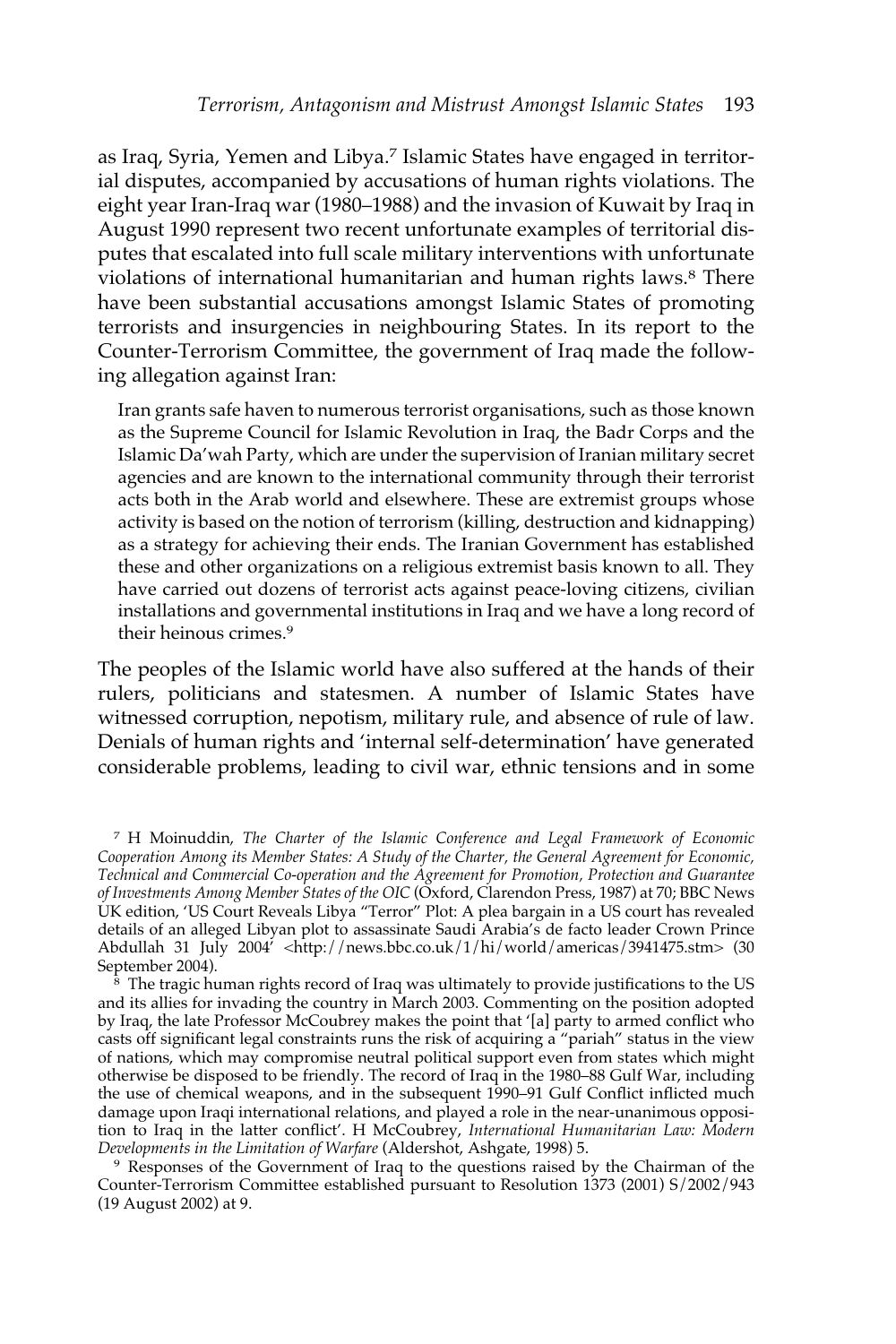cases secessionist movements.10 In his characterisation of 'violence-prone' Middle Eastern conflicts, Payne focuses almost exclusively on Islamic States of the region. He lists the 'clashes between Syria and Jordan, between Egypt and Libya, between Sudan and Libya, between Algeria and Morocco, and between Somalia and Ethiopia and civil wars in Chad, Oman, Sudan, Iraq, Morocco, Mauritania, and Yemen—not to mention the terrorism that blights the entire region'.<sup>11</sup>

## THE ESTABLISHMENT OF THE OIC: REACTING TO EXTERNAL AGGRESSION

Notwithstanding considerable divisions within the Islamic world, there has been a determined effort to resist external aggression and violence. Indeed, this was the driving force behind the establishment of OIC. The Arab-Israeli war (1967) was followed by the tragic arson attack against the Al-Aqsa Mosque on 21 August 1969.12 In the aftermath of the violent attack on the Al-Aqsa Mosque, the first Islamic Summit Conference was convened. The Conference, which was attended by Heads of State and representatives of twenty-four States as well as the Palestinian Observers, condemned the attack on the Mosque. It called upon Muslim States to promote co-operation and mutual assistance. A series of conferences took place between March 1970 and March 1972, leading to the formulation of a constitution for the organisation and the establishment of the OIC itself.13

The objectives and principles of the OIC reflect a determination not only to uphold international law, but also to fight violence and terrorism through peaceful means.<sup>14</sup> The Objectives and Principles of the organisations, according to the Charter, are as follows:

#### *A) Objectives:*

*The objectives of the Islamic Conference shall be*

*— to promote Islamic solidarity among Member States;* 

*— to consolidate cooperation among Member States in the economic, social, cultural, scientific and other vital fields of activities, and to carry out consultations among Member States in international organizations;* 

*— to endeavour to eliminate racial segregation, discrimination and to eradicate colonialism in all its forms;* 

<sup>10</sup> R Emerson, 'Self-Determination' (1971) 65 *American Journal of International Law* 459; J Rehman, 'Reviewing the Right of Self-Determination: Lessons from the Indian Experience' (2000) 29 *Anglo-American Law Review* 454.

<sup>11</sup> JL Payne, *Why Nations Arm* (Oxford, Basil Blackwell, 1989) 121**.**

<sup>12</sup> On the Arab-Israeli war see 'OIC in Brief' <http://www.oic-oci.org/> (27 September 2004).

<sup>13</sup> See Moinuddin, n 7 above.

<sup>14</sup> For the text of the OIC Charter, see 'Charter of the OIC' <http://www.oic-oci.org/>(27 September 2004).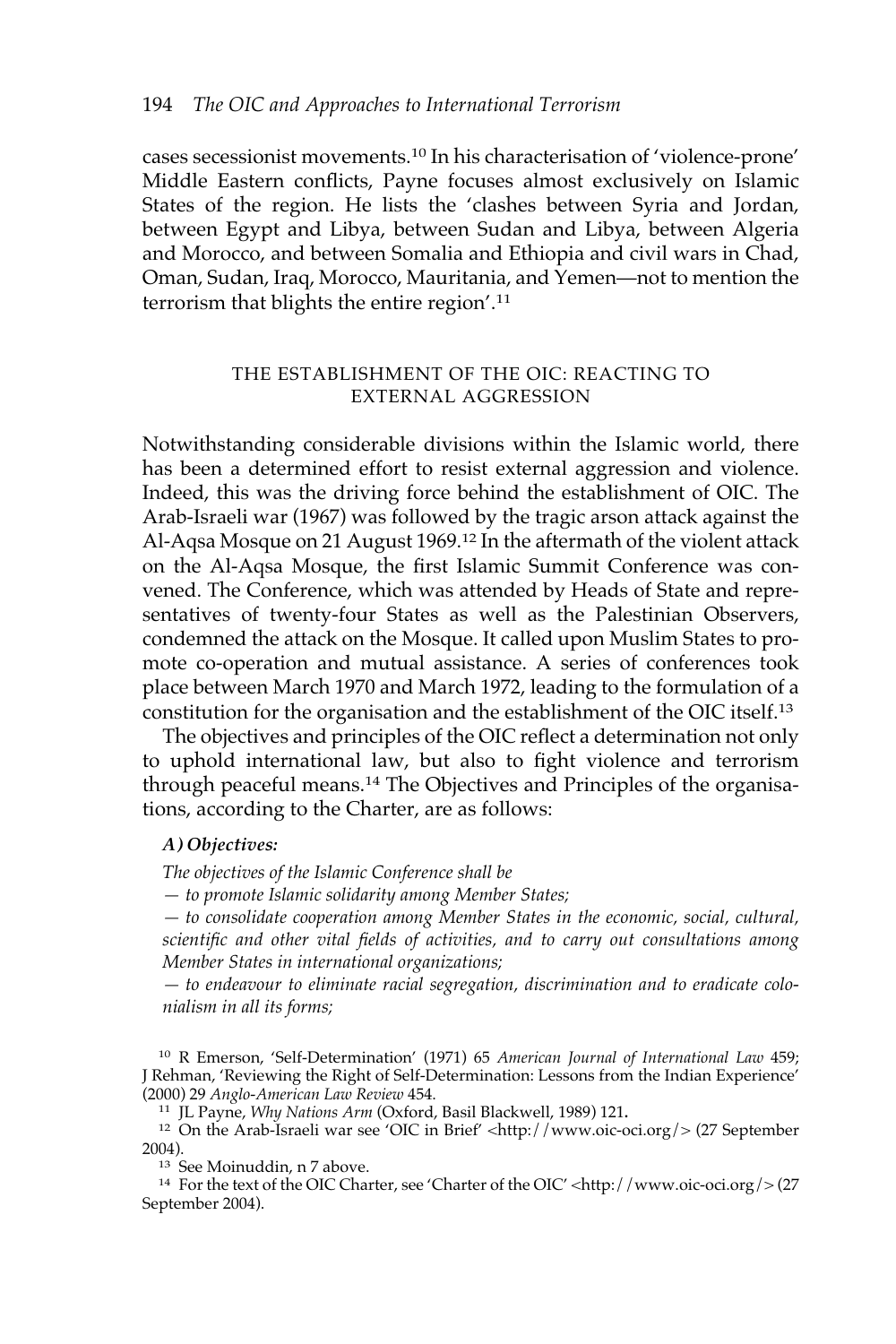*— to take necessary measures to support international peace and security founded on justice;* 

*— to coordinate efforts for the safeguarding of the Holy Places and support of the struggle of the people of Palestine, to help them regain their rights and liberate their land;* 

*— to back the struggle of all Muslim peoples with a view to preserving their dignity, independence and national rights;* 

*— to create a suitable atmosphere for the promotion of cooperation and understanding among Member States and other countries.*

## *B) Principles:*

*The Member States decide and undertake that, in order to realize the objectives mentioned in the previous paragraph, they shall be inspired and guided by the following principles:-* 

*— total equality between Member States;* 

*— respect of the right of self-determination, and non-interference in the domestic affairs of Member States;* 

*— respect of the sovereignty, independence and territorial integrity of each Member State; — settlement of any conflict that may arise by peaceful means such as negotiation, mediation, reconciliation or arbitration;* 

*— abstention from the threat or use of force against the territorial integrity, national unity or political independence of any Member State.*

A principal objective of the Charter of the OIC is to 'take necessary measures to support international peace and security founded on justice'. This is an important undertaking, re-affirming the commitment of the Member States to uphold international peace and security in accordance with international law. The reference to 'justice' is an unusual one; as an amorphous concept 'justice' or 'just action' could have varied forms of application. The OIC is also committed to eliminating racial segregation and discrimination, and eradicating all forms of colonialism. In the context of the Charter, these are important provisions. It is principally to the credit of the Islamic world that the norm of racial equality has been elevated to an established principle of general international law. All of the members of the OIC have a legacy of direct or indirect colonialism. During the latter part of 1960s and the early 1970s the Islamic world led the charge towards the eradication of all forms of colonialism and apartheid. This was a movement which was instrumental in adopting a series of international instruments for the abolition of racial discrimination and the demolition of colonisation, apartheid and racial oppression. In its Resolution 1510 (XV) of 12 December 1960, the General Assembly condemned all manifestations and practices of racial, religious and national hatred in the political, economic, educational and cultural spheres of the life of society as violations of the Charter of the United Nations and the provisions of the Universal Declaration on Human Rights.15

<sup>15</sup> GA Res 1510 (XV) Manifestation of Racial and National Hatred (12 December 1960).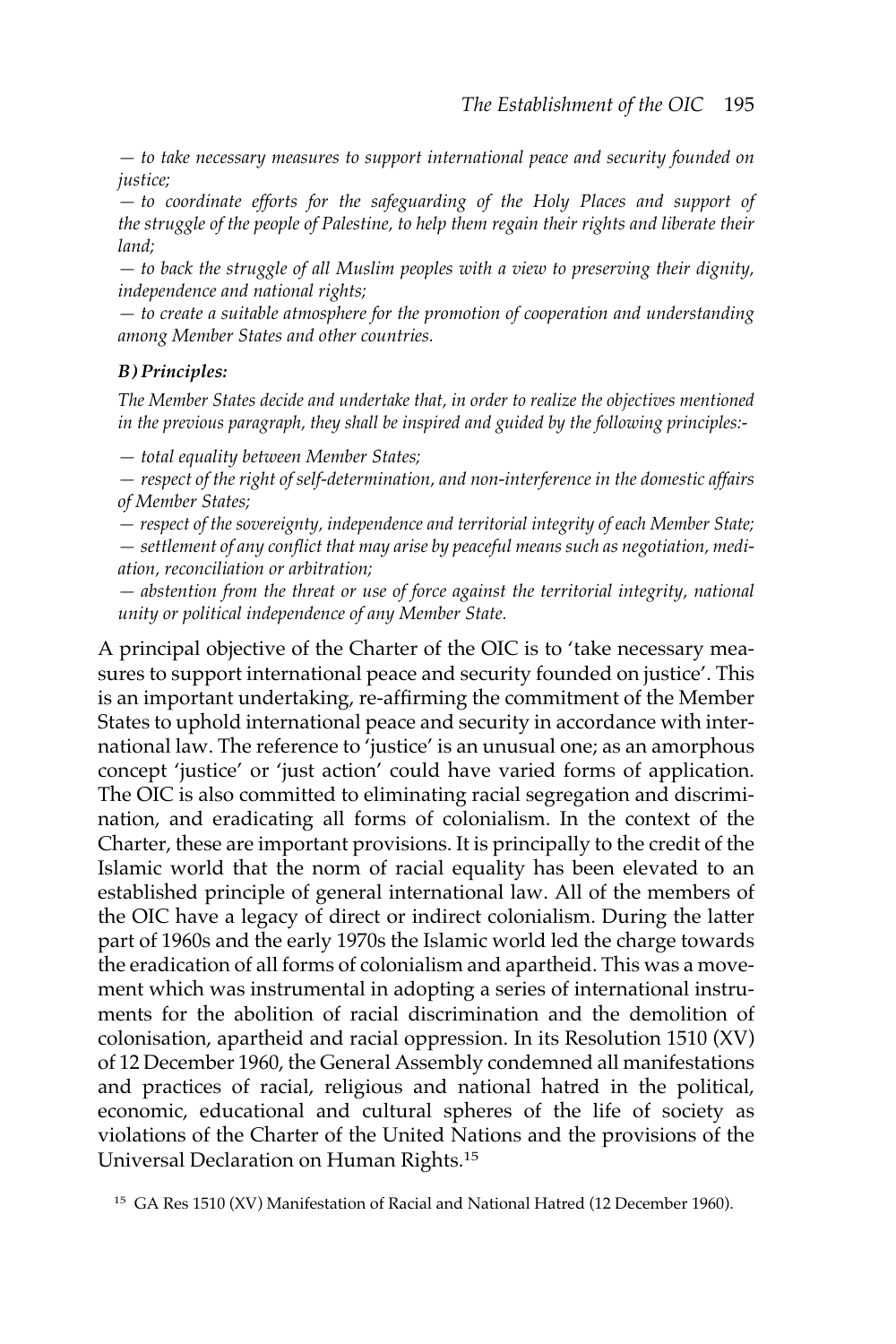In 1962, the General Assembly requested the Economic and Social Council to prepare a draft Declaration and Convention on the Elimination of All Forms of Racial Discrimination. The General Assembly in its Resolution 1904 (XVIII) adopted on 20 November 1963, proclaimed the Declaration on the Elimination of All Forms of Racial Discrimination.16 Two years later, the United Nations General Assembly adopted with overwhelming support, the Convention on the Elimination of All Forms of Racial Discrimination.<sup>17</sup> The Convention has been approved and ratified by an overwhelming majority of the Member States of the OIC. In 1973, with strong inspirational support from the Islamic States, the General Assembly adopted the Convention on the Suppression and Punishment of the Crime of Apartheid.18

This powerful approach on the part of Islamic States has had a tremendous effect on the development of human rights law: if the overall picture is assessed, it is highly persuasive to argue that as a consequence of the pressure exerted by the Islamic and the developing world, the prohibition of racial discrimination is now established as a norm of *jus cogens*. A divergence of opinion exists as to the content of *jus cogens.*<sup>19</sup> Taking a more liberal approach, as Judge Tanaka did in the *South West Africa Case*, it is possible to view the whole human rights regime as having a character of *jus cogens.* He says:

If we can introduce in the international field a category of law, namely *jus cogens*, recently examined by the International Law Commission, a kind of imperative law which constitutes the contrast to *jus depositivum*, capable of being changed by way of agreement between States, surely the law concerning the protection of human rights may be considered to belong to *jus cogens*. 20

On the other hand, an overtly generous view on *jus cogens* might stretch the concept to unacceptable limits so as to risk its indelibility, and it is important to bear in mind Professor Brownlie's cautionary remark that '[t]he major distinguishing feature of [the rules of *jus cogens*] is their relative indelibility'.<sup>21</sup> Nonetheless, regardless of the extent to which one

<sup>16</sup> Declaration on the Elimination of All Forms of Racial Discrimination, GA Res 1904 (XVIII) 20 November 1963.

<sup>17</sup> International Convention on the Elimination of All Forms of Racial Discrimination 1965; (1969) UKTS 77; Cmnd 4108; 60 UNTS 195; (1966) 5 ILM 352; adopted on 21 December 1965, entered into force 4 January 1969.

<sup>18</sup> International Convention on the Suppression and Punishment of the Crime of Apartheid Adopted and opened for signature, ratification by GA Res 3068 (XXVIII) (adopted 30 November 1973, entered into force 18 July 1976).

<sup>19</sup> For a consideration of the meaning of *jus cogens* see Articles 53 and 64 of the VCLT (1969); YBILC 1966, vol 247–8; see E Schwelb, 'Some Aspects of International *Jus Cogens* as Formulated by International Law Commission' (1967) 61 *American Journal of International Law* 946; M Whiteman, '*Jus Cogens* in International Law with a Projected List' (1977) 7 *Georgia Journal of International and Comparative Law* 607.

<sup>20</sup> *South West Africa Cases* [1966] ICJ Rep 6, at 298.

<sup>21</sup> I Brownlie, *Principles of Public International Law* 4th edn (Oxford, Clarendon Press, 1990) 513.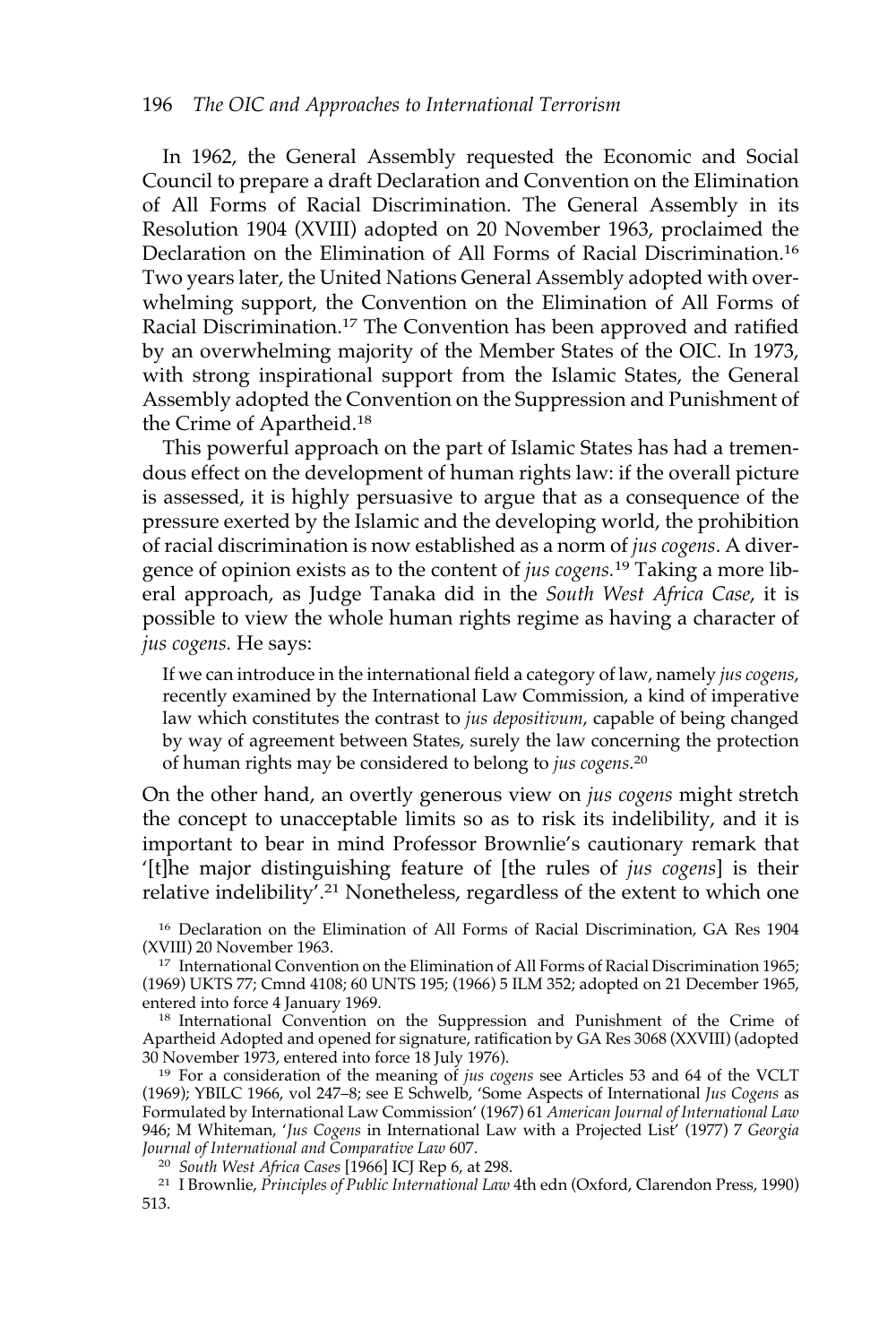is prepared to agree with Judge Tanaka, out of the general category of human rights, prohibition of racial discrimination stands out as a safe candidate for inclusion in the list of *jus cogens*. According to Schwelb:

[i]f there is a subject matter in the present-day international law which appears to be a successful candidate for regulation by peremptory norms, it is certainly the prohibition of racial discrimination.<sup>22</sup>

Mckean's point is persuasive when he suggests that even on a narrow view 'the principle of equality and non-discrimination are prime candidates for inclusion in the list of *jus cogens*'.23 He reiterates this view in a more assertive manner, saying that there are good reasons 'for accepting that the principles of equality and non-discrimination, in view of their nature as fundamental constituents of international law of human rights, are part of *jus cogens'.*<sup>24</sup> Dicta in both the *Barcelona Traction Case* <sup>25</sup> and the *Namibia Case*<sup>26</sup> reinforce this assertion. The judgment of the Court in the *Namibia Case* is absolutely clear on the position of international law in relation to non-discrimination. The Court, while condemning the '[o]fficical governmental policy pursued by South Africa to achieve a complete physical separation of races and ethnic groups in separate areas within the territory', took the view that

[t]hese measures establish limitations, exclusions or restrictions for the members of indigenous population [and that] to establish instead and to enforce, distinction, exclusions, restrictions and limitations exclusively based on grounds of race, colour, descent or national or ethnic origin which constitute a denial of fundamental human rights is a flagrant violation of the purposes and principles of the Charter.<sup>27</sup>

In the *Barcelona Traction Case,* in its description of the basic human rights in 'contemporary international law' the Court refers to 'protection from racial discrimination'.28 In a similar vein, the Court's position as reflected in cases such as *Western Sahara*<sup>29</sup> and the *East Timor Case*<sup>30</sup> provides a condemnation of denials of the right to racial equality and selfdetermination.<sup>31</sup>

<sup>22</sup> Schwelb, n 19 above, at 956.

<sup>23</sup> W Mckean, *Equality and Discrimination under International Law* (Oxford, Clarendon Press, 1983) at 282.

<sup>25</sup> *Barcelona Traction, Light and Power Co Case (Belgium v Spain)* [1970] ICJ Rep 3.

<sup>26</sup> *Legal Consequences for States of the Continued Presence of South Africa in Namibia (South West Africa) Notwithstanding Security Council Resolution 276* [1971] ICJ Rep 6.

- <sup>27</sup> *Ibid,* paras 130 and 131.
- <sup>28</sup> See above n 25, 3 (para 33).
- <sup>29</sup> *Western Sahara Case* [1975] ICJ Rep 12.
- <sup>30</sup> *East Timor Case* [1995] ICJ Rep 90.
- <sup>31</sup> See chapter 3 above.

<sup>24</sup> *Ibid*, at 283.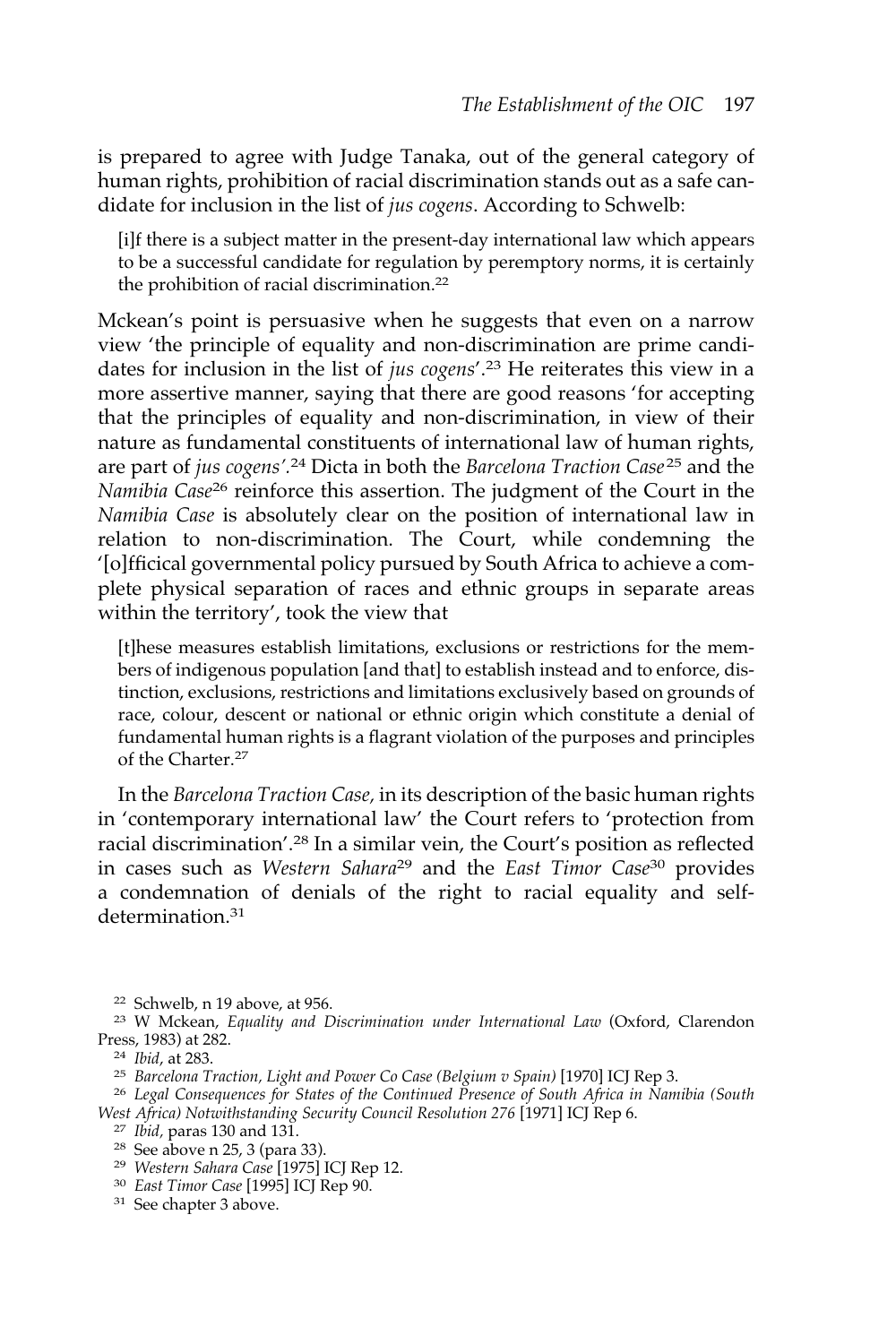#### 198 *The OIC and Approaches to International Terrorism*

Efforts to eradicate apartheid and racial discrimination have formed part of the overall effort to promote the right of self-determination. The Islamic world in its efforts to abolish apartheid and racial oppression elevated the status of self-determination to a legally binding right with a *jus cogens* character.32 While obstruction of the right to self-determination was an international crime, all States had to provide every possible form of assistance, including military support in aid of peoples struggling for a legitimate right to self-determination. As this study has examined elsewhere, the parameters of the right to self-determination have never been appropriately defined, nor is there consensus on the meaning of 'self'.33 There has been considerable debate as to the extent to which the right to self-determination applies outside the colonial context.<sup>34</sup> Regardless of the controversies surrounding the right to self-determination, the Islamic world is unanimous in projecting and affirming the right to self-determination for the people of Palestine.<sup>35</sup> There is also a substantial amount of evidence that Israel, as the oppressor, has been practicing a policy of apartheid and racial discrimination against the Palestinian people—a recent example of such practices is confirmed by the passage of the Nationality and Entry into Israel Law (2003).36

Thus amongst the least controversial entities recognised as having the right to self-determination are the Palestinian people; as shall be examined shortly, there are sound reasons for such a universal recognition. It is therefore hardly surprising to notice that the OIC Charter commits itself to 'support the struggle of the people of Palestine, to help them regain their

<sup>34</sup> See J Rehman, 'Reviewing the Right of Self-Determination: Lessons from the Experience of the Indian Sub-Continent' (2000) 29 *Anglo-American Law Review* 454.

<sup>35</sup> For commentaries see EW Said, *The Politics of Dispossession: the Struggle for Palestinian Self-Determination 1969–1994* (London, Chatto & Windus, 1994); H Cattan, *Palestine and International Law: the Legal Aspects of Arab-Israeli Conflict* (London, Longman, 1973); HB Talal, *Palestinian Self-Determination: A Study of the West Bank and Gaza Strip* (London, Quartet Books, 1981).

<sup>32</sup> On the right to self-determination see chapter 4 above.

<sup>33</sup> *Ibid.* For a general analysis of this right in international law see H Hannum, *Autonomy, Sovereignty and Self-Determination: The Accommodation of Conflicting Rights* (Philadelphia, University of Pennsylvania Press, 1990) 33; Y Blum, 'Reflections on the Changing Concept of Self-Determination' (1975) 10 *Israel Law Review* 509; R Emerson, 'Self-Determination' (1971) 65 *American Journal of International Law* 459; T Franck, 'Post-Modern Tribalism and the Right to Secession' in C Brölmann, R Lefeber and M Zieck (eds), *Peoples and Minorities in International Law* (Dordrecht, Martinus Nijhoff Publishers, 1993) 3–27; M Pomerance, *Selfdetermination in Law and Practice: The New Doctrine in the United Nations* (The Hague, Martinus Nijhoff Publishers, 1982); A Rigo-Sureda, *The Evolution of the Right of Self-determination: A study of United Nations Practice* (Leiden, Sijthoff, 1973).

<sup>36</sup> The Law aims to prevent family unification where one spouse is resident in Occupied Palestinian Territories. For implications of this Law on the Palestinians see the joint submission made by Al-Haq, the Palestinian Centre for Human Rights and Adalah to the UN Commission on Human Rights, 60th Session (15 March–23 April 2004) <http://www.pchrgaza.org/Commission/2004/CHR%20Item%206%20-%20Racism.pdf> (1 October 2004).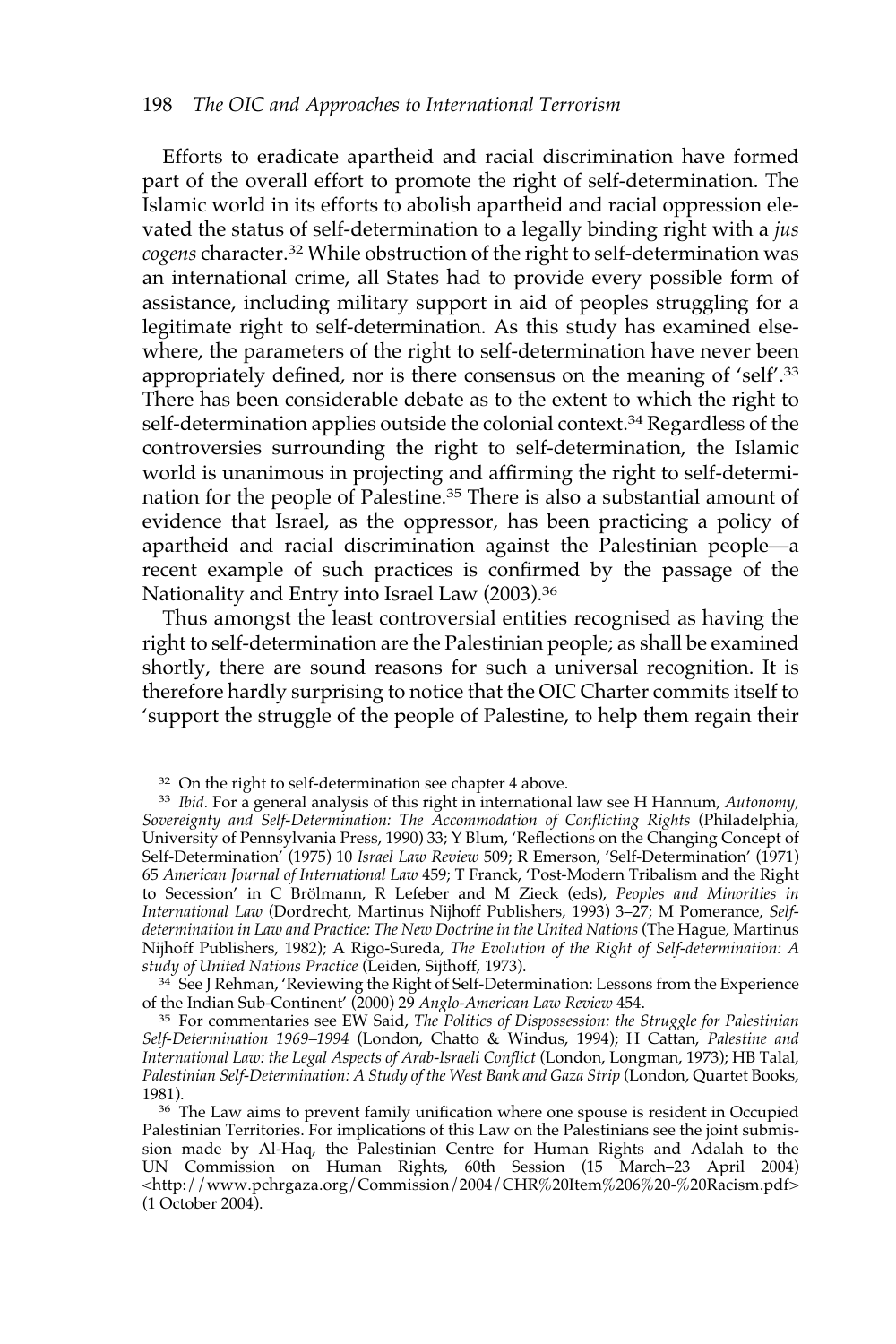rights and liberate their land'. Furthermore, in the light of the religious significance of Palestine, and the religious bias of the OIC, the Charter reference to 'coordinated efforts for safeguarding the [Muslim] Holy places' is entirely appropriate and justified.

The principles of the Organisation replicate established principles of international law. These principles include sovereign equality of Member States, respect for territorial integrity and independent Statehood. There is a commitment to resolve disputes through peaceful means and to abstain from threat or use of force contrary to the provisions of the United Nations Charter.<sup>37</sup> In the present context it is pertinent to elaborate upon the reference to the settlement of conflicts through peaceful means. This provision bears similarities to Article 2(3) of the United Nations Charter, according to which Member States are under an obligation to settle their disputes by peaceful means. The necessity of resolving disputes peacefully as opposed to resorting to the use of force or violence is a well-established principle of international law. A number of provisions of the United Nations Charter provide for dispute resolution through peaceful means. These include Articles 33 and 37 of the Charter. According to Article 33(1):

[t]he parties to any dispute, the continuance of which is likely to endanger the maintenance of international peace and security, shall, first of all, seek a solution by negotiation, enquiry, mediation, conciliation, arbitration, judicial settlement, resort to regional agencies or arrangements, or other peaceful means of their own choice.

The significance accorded to peaceful settlement of disputes within the OIC Charter is highlighted by the provisions relating to the International Islamic Court of Justice. Although the prospects of having an effective International Islamic Court of Justice appear unrealistic at the present time, a draft statute has nevertheless been produced.<sup>38</sup> The aforementioned provisions from the OIC Charter represent substantial commitments to rely upon the rule of law and to resort to judicial and legal mechanisms in resolving disputes; violence and terrorism are not to be tolerated, at least in the official practices of Member States. In addition to Palestine, there are other regions where Muslim interests have been undermined and they have been victims of foreign or alien occupation. Concerns have been raised by the OIC regarding Chechnya, Kashmir and more recently the US occupation of Iraq. These concerns of 'foreign occupation' led the OIC to submit alternative draft proposals to the

<sup>37</sup> Principles of OIC.

<sup>38</sup> See I Hussain, *Issues in Pakistan's Foreign Policy: An International Law Perspective* (Lahore, Progressive Publishers, 1988) 90–117.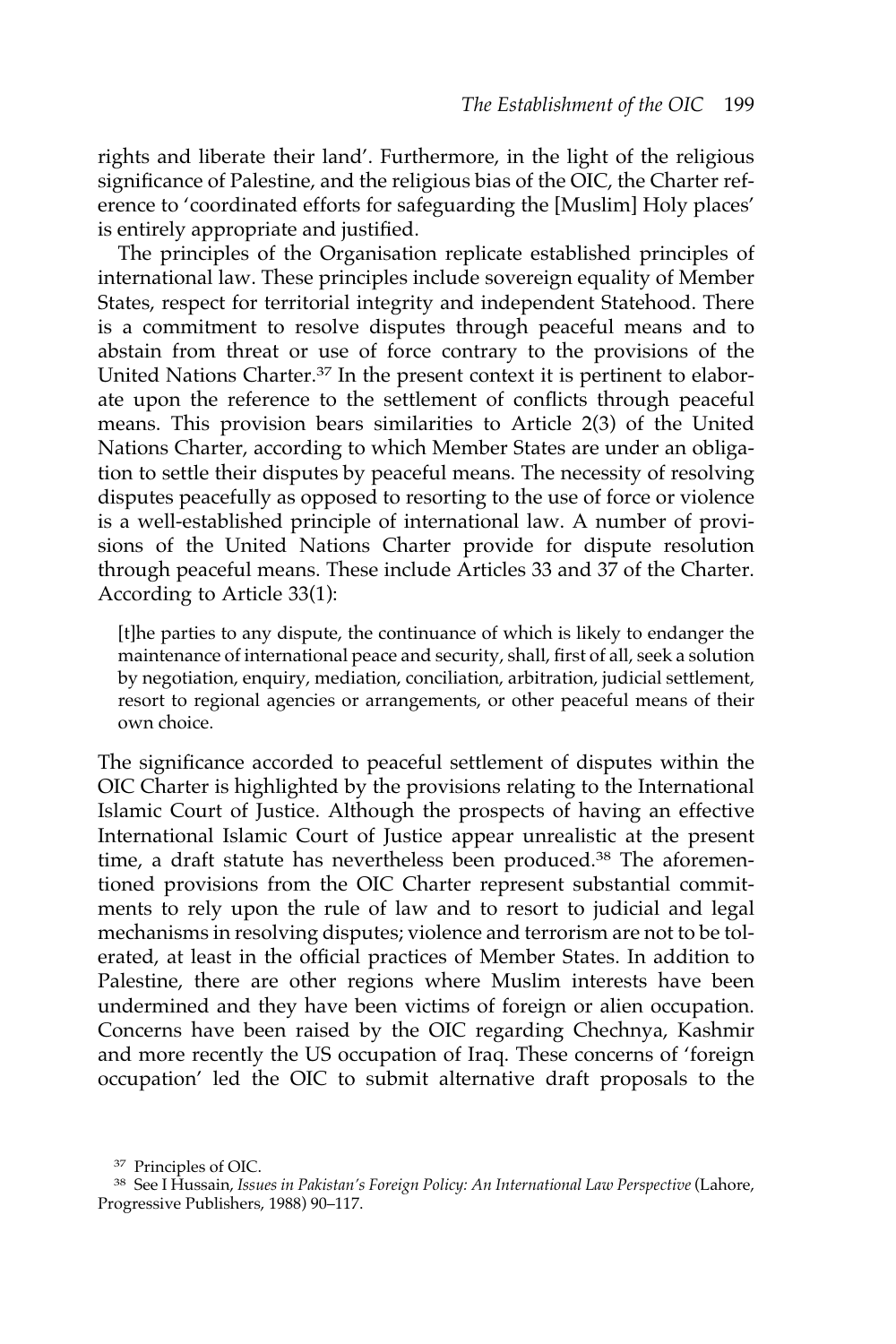Convention on Terrorism currently being drafted by the General Assembly's Ad Hoc Committee.39

The text of draft Article 18 as proposed by the Member States of the OIC reads as follows:

- 1 Nothing in this Convention shall affect other rights, obligations and responsibilities of States, peoples and individuals under international law, in particular the purposes and principles of the Charter of the United Nations, and international humanitarian law.
- 2 The activities of the parties during an armed conflict, including in situations of foreign occupation, as those terms are understood under international humanitarian law, which are governed by that law, are not governed by this Convention.
- 3 The activities undertaken by the military forces of a State in the exercise of their official duties, inasmuch as they are in conformity with international law, are not governed by this Convention.
- 4 Nothing in this article condones or makes lawful otherwise unlawful acts, nor precludes prosecution under other laws.40

# AGGRESSION AND TERRORISM VERSUS THE RIGHT TO SELF-DETERMINATION: CASES OF CRISES

# **The Kashmiris**<sup>41</sup>

The subject of the denial of the right to self-determination of the peoples of Kashmir and Palestine evokes considerable emotions on the part of Muslims; the redress of their grievances has been high on the agenda of Bin Laden and organisations such as al-Qaeda and Jaish-e-Mohammad. It is also the case that continuing violations of the rights of Kashmiris and Palestinians have led to enormous frustration, anger and mushrooming of militant organisations, willing to resort to force to achieve selfdetermination.

Kashmir has a bitter and painful political history, the roots of the conflict going back to the partition of India in 1947. The main constitutional instrument for determining the future position of the princely States such as

<sup>39</sup> See chapter 3 above. GA Res 51/210 of 17 December 1996, UN Doc A/RES/51/210; M Halberstam, 'The Evolution of the United Nations Position on Terrorism: From Exempting National Liberation Movements to Criminalizing Terrorism Whenever and Wherever and by Whom Committed' (2003) 41 *The Columbia Journal of Transnational Law* 573 at 579; also see SP Subedi, 'The UN Response to International Terrorism in the Aftermath of the Terrorist Attacks in America and the Problem of the Definition of Terrorism in International Law' (2002) 4 *International Law Forum du droit international* 159.

<sup>40</sup> See Report of the Ad Hoc Committee Established by GA Res 51/210 of 17 December 1996, GAOR, 57th Session A/57/37, Annex IV (28 January–1 February 2002).

<sup>41</sup> A Lamb, *Kashmir: A Disputed Legacy, 1846–1990* (Hertingfordbury, Roxford Books, 1991); A Azmi, *Kashmir: An Unparalleled Curfew* (Karachi, Panfwain Printing Press, 1990); T Ataöv, *Kashmir and Neighbours: Tale, Terror, Truce* (Aldershot, Ashgate, 2001).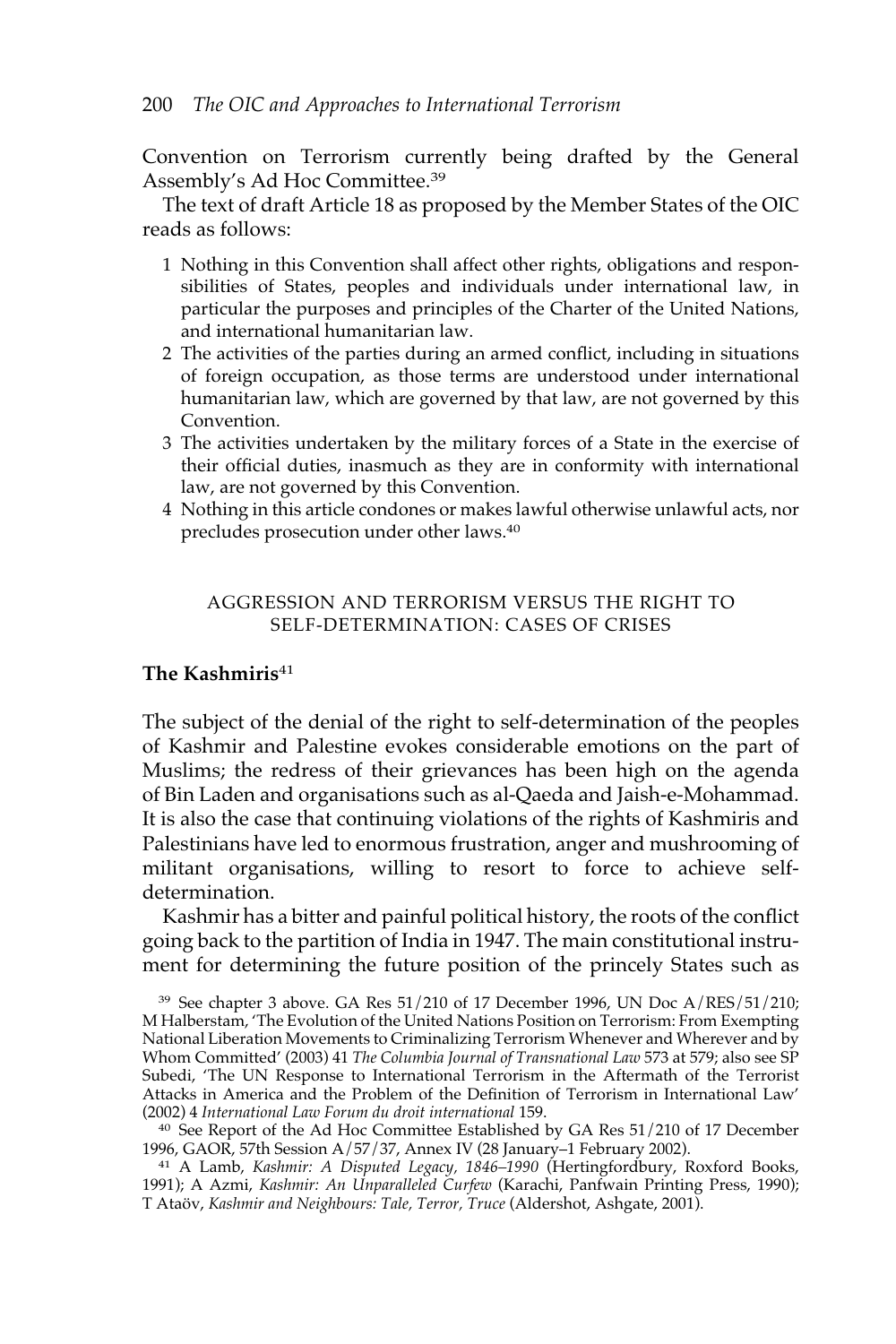Kashmir was the Indian Independence Act of 1947, section 7(1)(b) of which provided that:

The suzerainty of His Majesty over the Indian states lapses, and with it, all treaties and agreements in force at the date of the passing of this Act between His Majesty and the rulers of the Indian states, all functions exercisable by His Majesty at the date with respect to Indian states or the rulers thereof and all powers, rights, authority or jurisdiction exercisable by His Majesty at that date in or in relation to Indian states, by treaty, grant usage, sufferance or otherwise.<sup>42</sup>

Notwithstanding the presence of a number of complexities surrounding the issue of succession, the strict legal position appears to be that with the lapse of the agreements made with the British government, sovereignty reverted to the princely States which then had the option of accession to, merger or integration with the Dominions of India or Pakistan. In practice, however, a vast majority of States decided to accede to India or Pakistan before the Indian Independence Act came into force on 15 August 1947.43 In the case of the State of Jammu and Kashmir the Hindu ruler of a Muslim majority State vacillated in making a decision as to whether to accede to India or Pakistan. Amidst his hesitation and indecisiveness, the law and order situation deteriorated rapidly—Muslims from tribal areas were shocked and aggrieved by stories of atrocities being committed against their fellow Muslims in Kashmir. Thus an 'invasion' by the Azad Kashmir tribal peoples took place, this invasion having been instigated through the 'undoubted tales of horrible cruelties against their co-religionists in Jammu, coupled with heartening news of the insurrection, which first set them on their course of invasion'.44 Under the pressure of this growing conflict, in October 1947, the ruler of Jammu and Kashmir decided to appeal to India for help and acceded to India. Accession took place on the condition that on the restoration of order a referendum would be held in order for the people to determine their political destiny.<sup>45</sup> Indian troops

<sup>42</sup> For the text of the Act see S Mahmood, *Constitutional Foundations of Pakistan* (Lahore, Jang Publishers, 1989) at 31.

<sup>43</sup> See T Poulose, *Succession in International Law: A Study of India, Pakistan, Ceylon and Burma* (New Delhi, Orient Longman, 1974) 30–56.

<sup>44</sup> 'Jammu and Kashmir' *The Daily Telegraph* 12 January 1948 at 8.

<sup>45</sup> On 27 October 1947, Lord Mountbatten, the then Governor-General of India, in accepting the Kashmir Maharaja's offer of accession of the State with India noted as follows: 'In the special circumstances mentioned by your Highness, my Government has decided to accept the accession of Kashmir state to the Dominion of India. In consistence with their policy that, in the case of any state where the issue of accession has been the subject of dispute, the question of accession should be decided in accordance with the wishes of the peoples of the state, it is my Government's wish that, as soon as law and order have been restored in Kashmir and her soil cleared of the invader, the question of the state's accession should be settled by a reference to the people'. Letter of His Highness the Governor-General of India addressed to His Highness the Maharaja of Jammu and Kashmir, 27 October 1947 cited in KS Hasan (ed), *Documents on the Foreign Relations of Pakistan: The Kashmir Question* (Karachi, Institute of International Affairs, 1966) 57–8.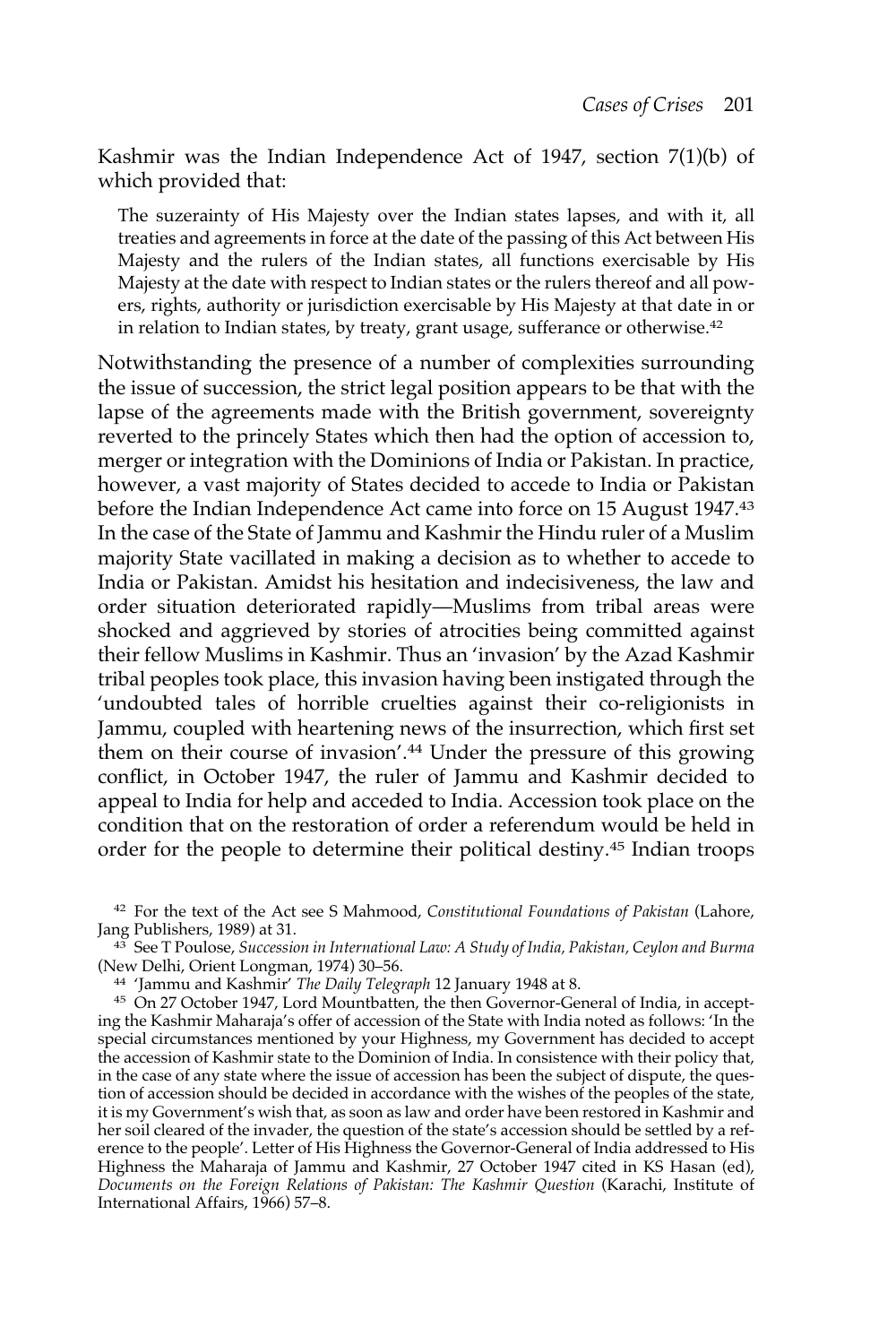were rushed into the territory and stopped the advance of the tribal army from Pakistan. The Line of Control established as a result of this action became the border between India and Pakistan, and also the line dividing the territory of Jammu and Kashmir between the Indian and Pakistani jurisdictions.

In the meantime, the partition of British India in August 1947 was to produce disastrous consequences not only for the Kashmiris but for the entire population of the Sub-Continent. The incision of India was illconsidered and arbitrary in nature and was to be the largest inter-State migration of the twentieth century. It resulted in the physical extermination of hundreds of thousands of men, women and children and created millions of refugees. Almost a million people were killed during this period; approximately eight million people migrated from India to Pakistan while there was a similar exodus of Hindus and Sikhs from Pakistan to India. In the aftermath of the partition, religious minorities were subjected to discrimination, persecution and genocide. The Muslim Kashmiris became a particular target of a sustained campaign of persecution and violation of fundamental human rights, including their right to self-determination.

Jammu and Kashmir also became a victim of the proxy war between India and Pakistan—the Kashmiri peoples becoming the main victims of this conflict. Notwithstanding the violations of the human rights of Kashmiris, India continues to defy international scrutiny through a reliance upon Article 2(7) of the United Nations—claiming the issue of Kashmir (and violations committed in the region) as a matter exclusively within its domestic jurisdiction.<sup>46</sup>

Despite the protracted nature of the Kashmir conflict, the role of the United Nations has been ineffectual. On 1 January 1948 India took the question of Kashmir before the United Nations Security Council with a formal complaint against Pakistan. India's complaint was lodged under Article 35 of Chapter VI, a Chapter dealing with 'Pacific Settlement of Disputes'. The subject of the complaint soon became entangled with claims of aggression and counter-claims of genocide. The Security Council, in its response adopted two resolutions. In its first Resolution of 17 January 1948, it asked both governments to refrain from aggravating the situation and to apprise the Council of any material changes to the situation.<sup>47</sup> By its second Resolution of 20 January 1948, the Council

<sup>46</sup> Article 2(7) of the Charter provides: Nothing contained in the present Charter shall authorise the United Nations to intervene in matters which are essentially within the domestic jurisdiction of any state or shall require the Members to submit such matters to settlement under the present Charter; but this principle shall not prejudice the application of enforcement measures under Chapter VII.

<sup>47</sup> SC Res S/651 (S/651/1948). Resolution adopted at the Two Hundred and Twenty-Ninth meeting of the Security Council, 17 January 1948.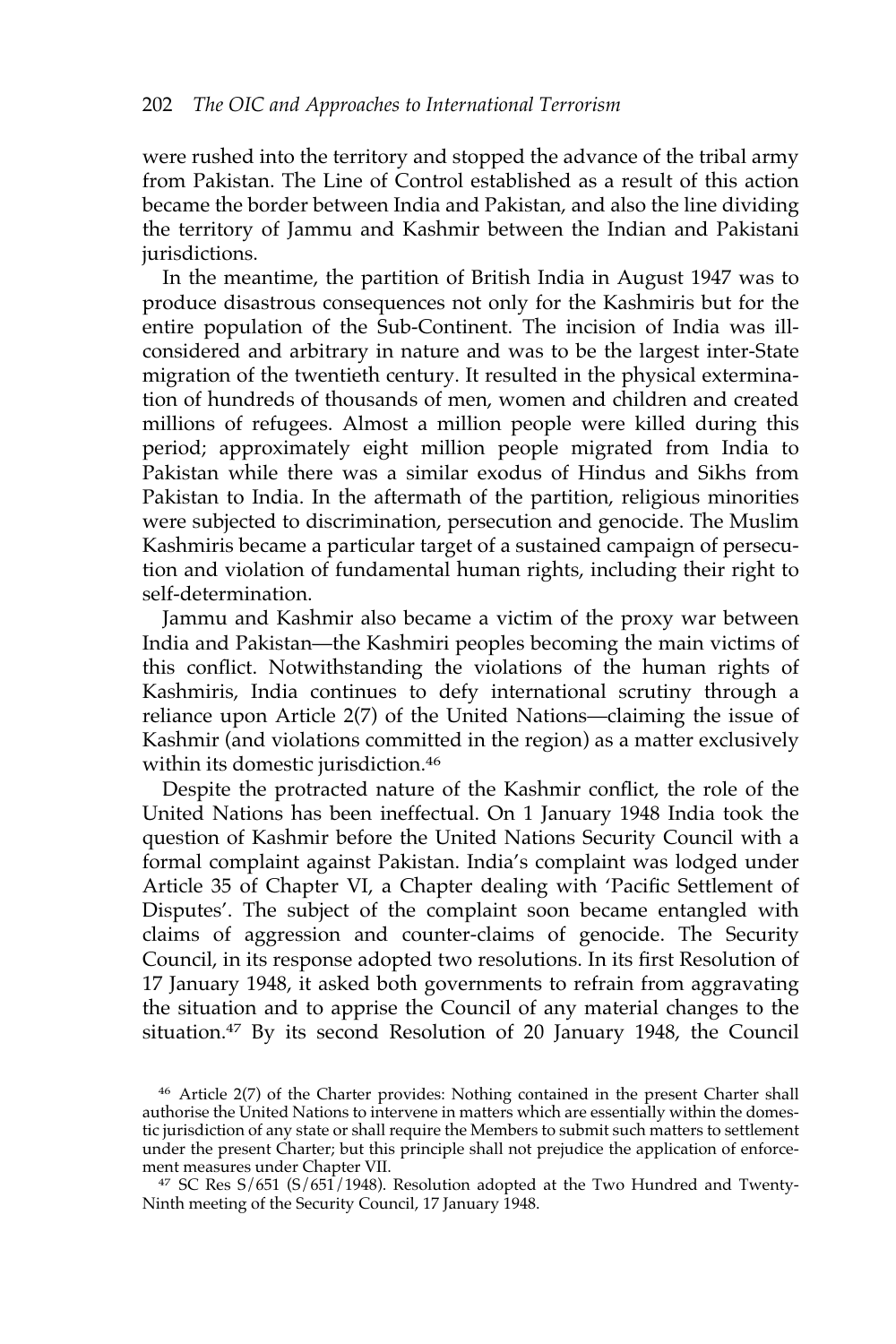established a Commission (the United Nations Commission for India and Pakistan—UNCIP). UNCIP consisted of three nominated members, one nominated by India and Pakistan each and the third by both States. UNCIP, based on its views and detailed negotiations with the two protagonists, adopted two resolutions.48 The essence of these resolutions, adopted on 13 August 1948 and 5 January 1949, was the withdrawal of troops, demilitarisation of the region, and the future of the territory to be decided through a free and impartial plebiscite. None of the objectives laid down by UNCIP could however be achieved. India, meanwhile, progressed towards a complete accession of Kashmir, through the use of the Kashmir constituent Assembly.

Despite the conflict being the source of two wars (1947–1949 and 1965), endangering peace and security (most recently in 1999), and encouraging terrorism and fundamentalism, the Security Council has never undertaken binding action under Chapter VII of the UN Charter.<sup>49</sup> On its part India contends that it has satisfied the right to self-determination, through local elections and using the Kashmir constituent Assembly as the ultimate constitutional mouthpiece. India continues to accuse Pakistan of continued military support of the 'Azad Kashmir Army' and of encouraging militancy and terrorism in the region. Pakistan, in turn, lays blame on India for denial of the right of self-determination to the people of Kashmir.50 The region clearly has been in the grip of militants. In the aftermath of 11 September 2001, the US administration placed various individuals and organisations on the list of terrorist organisations. These included a number of Kashmiri militant organisations, including Jaish-e-Mohammad, a group which has attacked Indian security forces

<sup>48</sup> For the text of these Resolutions see SK Sharma and SR Bakshi (eds), *Kashmir and the United Nations* (New Delhi, Anmol Publications, 1995) at 44–8.

<sup>49</sup> For legal analysis of the validity of the Security Council's Resolutions and the role of the Security Council in dispute resolution see SD Bailey, 'The Security Council' in P Alston (ed), *The United Nations and Human Rights: A Critical Appraisal* (Oxford, Clarendon Press, 1992) 304–36; SD Bailey, *Voting in the Security Council* (Bloomington, Ind, Indiana University Press, 1969); SD Bailey, *The Procedure of the UN Security Council* (Oxford, Clarendon Press, 1988); R Higgins, 'The Place of International Law in the Settlement of Disputes by the Security Council' (1970) 64 *American Journal of International Law* 1; RA Brand, 'Security Council Resolutions: When do they Give Rise to Enforceable Legal Rights? The United Nations Charter, the Byrd Amendment and a Self Executing Treaty Analysis' (1976) 9 *Cornell International Law Journal* 298; MC Wood, 'Security Council Working Methods and Procedures: Recent Developments' (1996) 45 *International & Comparative Law Quarterly* 150; B Fassbender, *UN Security Council Reform and the Right of Veto: A Constitutional Perspective* (The Hague, Kluwer Law International, 1998); D Sarooshi, *The United Nations and the Development of Collective Security: The Delegation by the UN Security Council of its chapter VII Powers* (Oxford, Clarendon Press, 1999).

<sup>50</sup> See I Hussain, *Kashmir Dispute: An International Law Perspective* (Islamabad, National Institute of Pakistan Studies, 1998); RG Wirsing, 'Kashmir Conflict: The New Phase' in CH Kennedy (ed), *Pakistan: 1992* (Boulder, Col, Westview Press, 1993) 133–65.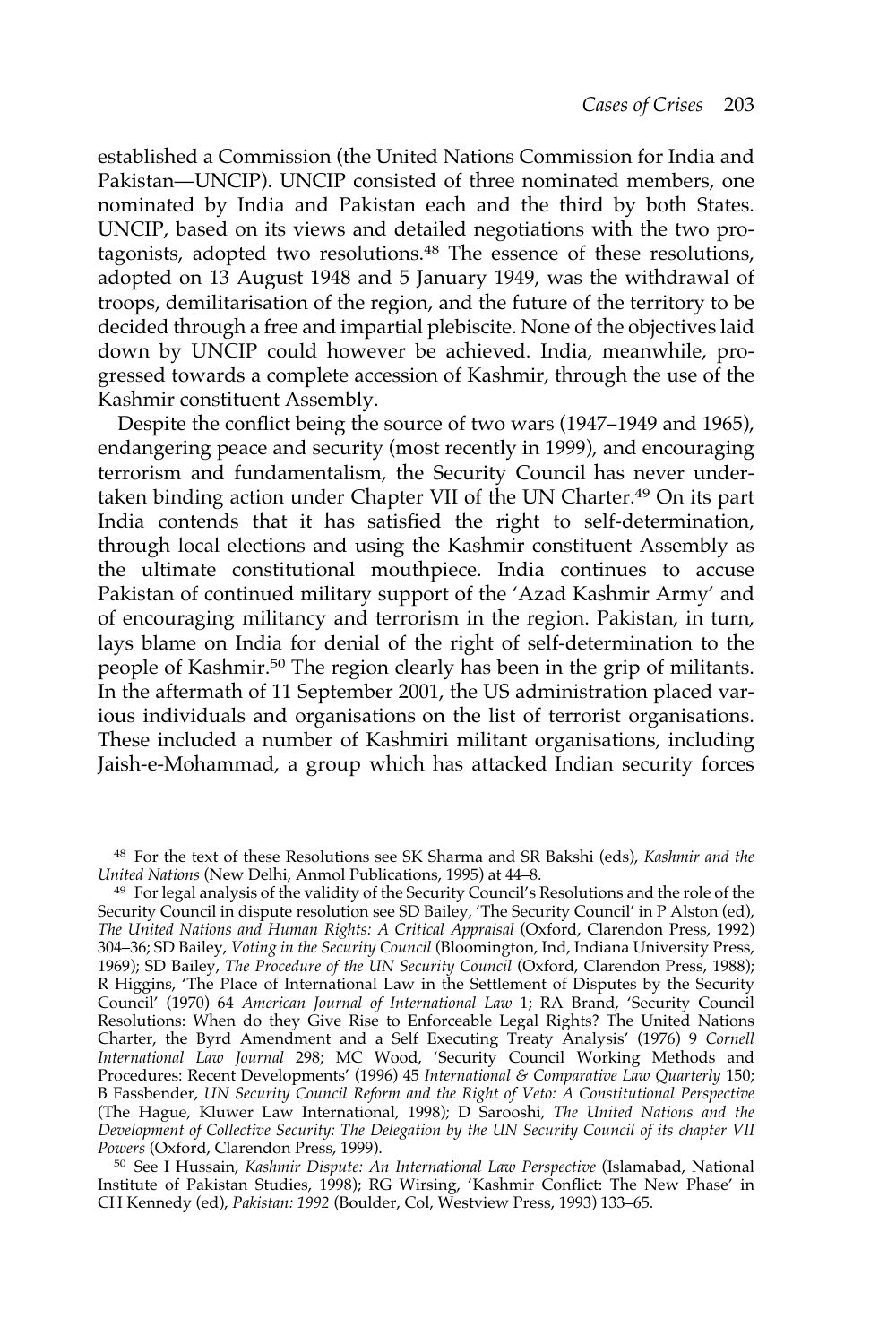and claimed responsibility for suicide bombing in Srinagar in October 2001.51

The lack of enthusiasm of both India and Pakistan to resolve the dispute through peaceful means is also evident in their reticence to approach mechanisms of conflict resolution. Both countries have accepted the compulsory jurisdiction of the Court, although their accompanying declarations are very restrictive in scope. Pakistan's declaration pursuant to Article 36(2) excludes from the jurisdiction of the Court all disputes relating to questions which fall exclusively within the domestic jurisdiction of Pakistan*.* <sup>52</sup> A similar approach is adopted by India. In its most recent declaration entered on 15 September 1974 India excludes from the jurisdiction of the International Court of Justice, inter alia, those matters which are essentially within its domestic jurisdiction. In order to ensure that no challenges regarding international frontiers with Pakistan and Bangladesh are raised before the World Court, India's declaration excludes the Court's jurisdiction for all disputes with present or previous Commonwealth Member States. Furthermore the Court is denied jurisdiction in disputes 'relating to or connected with facts or situations of hostilities, armed conflicts, individual or collective actions taken in self-defence, resistance to aggression . . .' and disputes with India concerning or relating inter alia to its frontiers or any other matter concerning boundaries.53 The intention of such a narrow and limited declaration is clearly to forestall efforts to have the Kashmir issue adjudicated by the World Court.

In addition to the United Nations, the subject of the rights of the Kashmiri peoples has frequently been raised by the OIC. In innumerable Resolutions the OIC has campaigned for the protection of their civil and political rights and granting them their inalienable and fundamental right of self-determination.<sup>54</sup> The OIC set up a Kashmiri Contact Group in 1994

<sup>51</sup> See Foreign Terrorist Organisations: Designation of Ansar-al-Islam (AI), Re-designation of three others. Press Statement Richard Boucher, Spokesman, Washington, DC, US Department of State, 22 March 2004 <http://www.state.gov/r/pa/prs/ps/2004/ 30649.htm> (29 September 2004); B Zagaris, 'Financial Aspects of the War on Terror: The Merging of the Counter-Terrorism and Anti-Money Laundering Regimes' (2002) 34 *Law and Policy International Business* 45, 53.

<sup>52</sup> See <http://www.icj-cij.org/icjwww/ibasicdocuments/ibasictext/ibasicdeclarations.ht> for the text of the Declaration (1 October 2004).

 $53$  For the text of the Declaration see <http://www.icj-cij.org/icjwww/ibasicdocuments/ibasictext/ibasicdeclarations.htm> (1 October 2004).

<sup>54</sup> The OIC has thus far passed three Jammu and Kashmir related Resolutions expressing solidarity with the peoples of Kashmir and reiterating their inalienable right of selfdetermination. For further details see <http://www.pakistan.gov.pk/foreignaffairsdivision/policies/pak-int/pak-org/pak-org.jsp> (1 July 2004). A number of declarations have also been passed. The most recent declaration was adopted during the tenth session of the Islamic Summit Conference Putrajaya, Malaysia, 11–18 October 2003. See OIC 'Declaration on Jammu and Kashmir' <http://www.bernama.com/oicsummit/ speechr.php?id=75&cat=BI> (1 October 2004).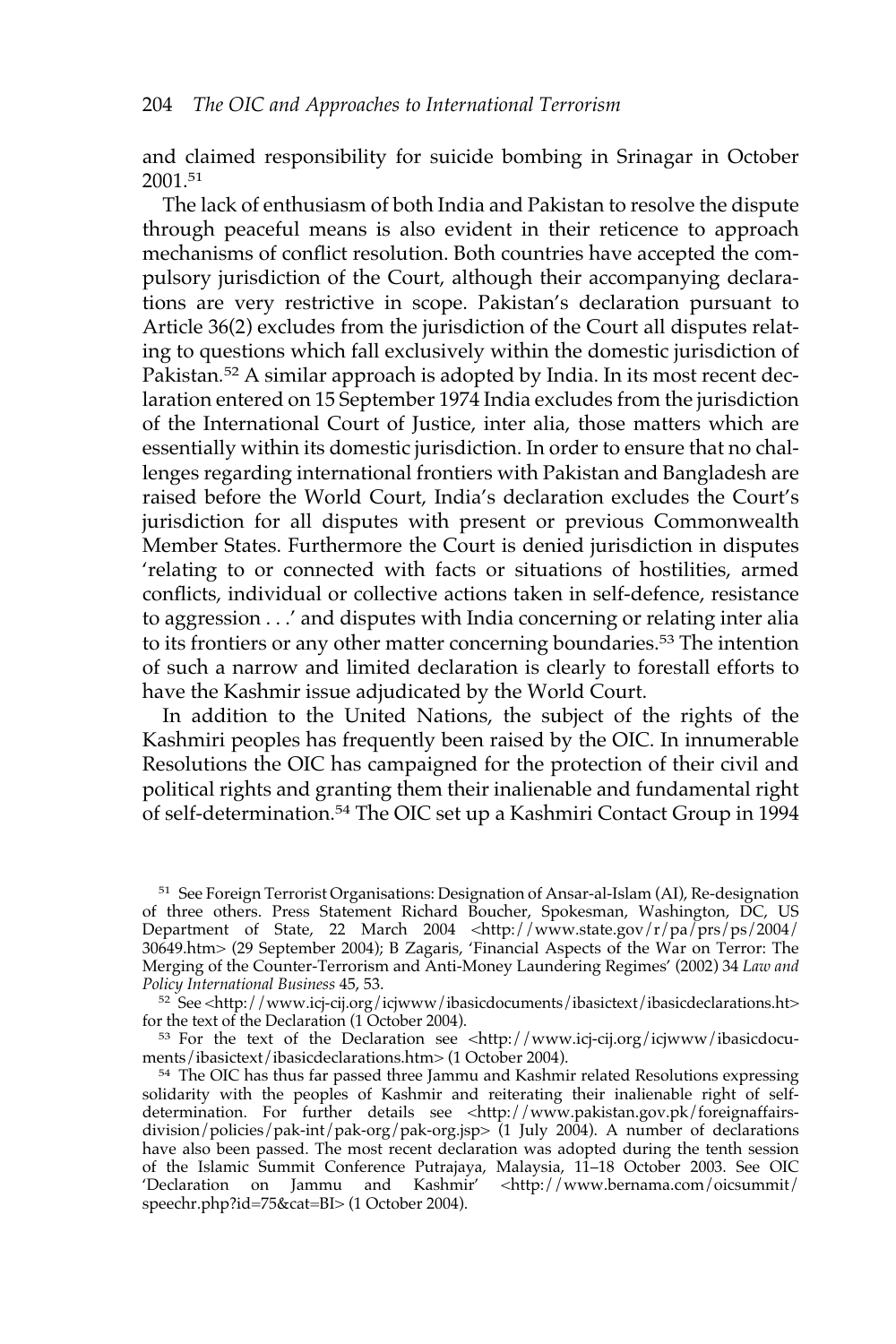with the objective of further canvassing the cause of Kashmiris. The headquarters of the group are in New York. The group, which consists of five members, includes Pakistan, Turkey, Niger, Saudi-Arabia and the OIC's Secretary-General's representative. India and Pakistan have recently entered into a further peace initiative promising resolution to all their outstanding disputes, including Kashmir.55 In reality, however, there continue to be frequent incidents of extra-judicial killings, arbitrary detentions and torture perpetuated by the Indian security forces. In addition, thousands of people have 'disappeared'—possibly executed without any information as to their whereabouts being given to their families and friends.56 The cycle of persecution and repression has given rise to militancy amongst Kashmir Muslims. Many of the Muslim Kashmiri groups have without a doubt a history of violence—they have been brutalised at the hands of the Indian army and State authorities. However, with the denial of all avenues to a peaceful dialogue they resort to militancy and extremism.

### **The Palestinians**<sup>57</sup>

The Palestinians have a lot in common with the Kashmiri Muslims. There are many similarities in their historical backgrounds. In both cases, Britain was the imperial power in charge, an imperialism dependent on a policy of 'divide and rule'. In Kashmir as well as in Palestine, religious and nationalist sentiments unleashed irreversible forces of hatred and repulsion; amidst this quagmire Jews and Muslims of Palestine (much like the Hindus, Muslims and Sikhs of Kashmir) found it difficult to accept the possibility of co-existence.

In the case of Palestine, the problem of Jewish immigration in the first half of the twentieth century signalled a major change to the physical geography. Towards the end of the nineteenth century, the Jewish population was no more than 25,000, and they lived amongst the Palestinians, who numbered 550,000.58 As in the case of Kashmir, Britain

<sup>55</sup> S Majumder, 'Analysis: Making Determined Progress' BBC News 6 September 2004  $\langle$ http://news.bbc.co.uk/1/hi/world/south\_asia/3631550.stm> (1 October 2004).

<sup>56</sup> On 'disappearances' in Kashmir see Amnesty International Report <http://web.amnesty.org/library/Index/engASA200021999> (28 September 2004).

 $57$  There is a significant amount of legal literature on this subject. Note reference made to studies n 35 above; also see I Abu-Lughod (ed), *The Arab-Israeli Confrontation of June 1967: An Arab Perspective* (Ann Arbor, UMI Books on Demand, 1996); W Laqueur, *The Road to War, 1967: The Origins of the Arab-Israel Conflict* (London, Weidenfeld & Nicolson, 1968); A Cassese, *Self-Determination of Peoples: A Legal Reappraisal* (Cambridge, Cambridge University Press, 1995); N Guyatt, *The Absence of Peace: Understanding the Israeli-Palestinian Conflict* (London, Zed Books, 1998); C Bell, *Peace Agreements and Human Rights* (Oxford, Oxford University Press, 2000).

<sup>58</sup> See Guyatt, n 57 above, at 2.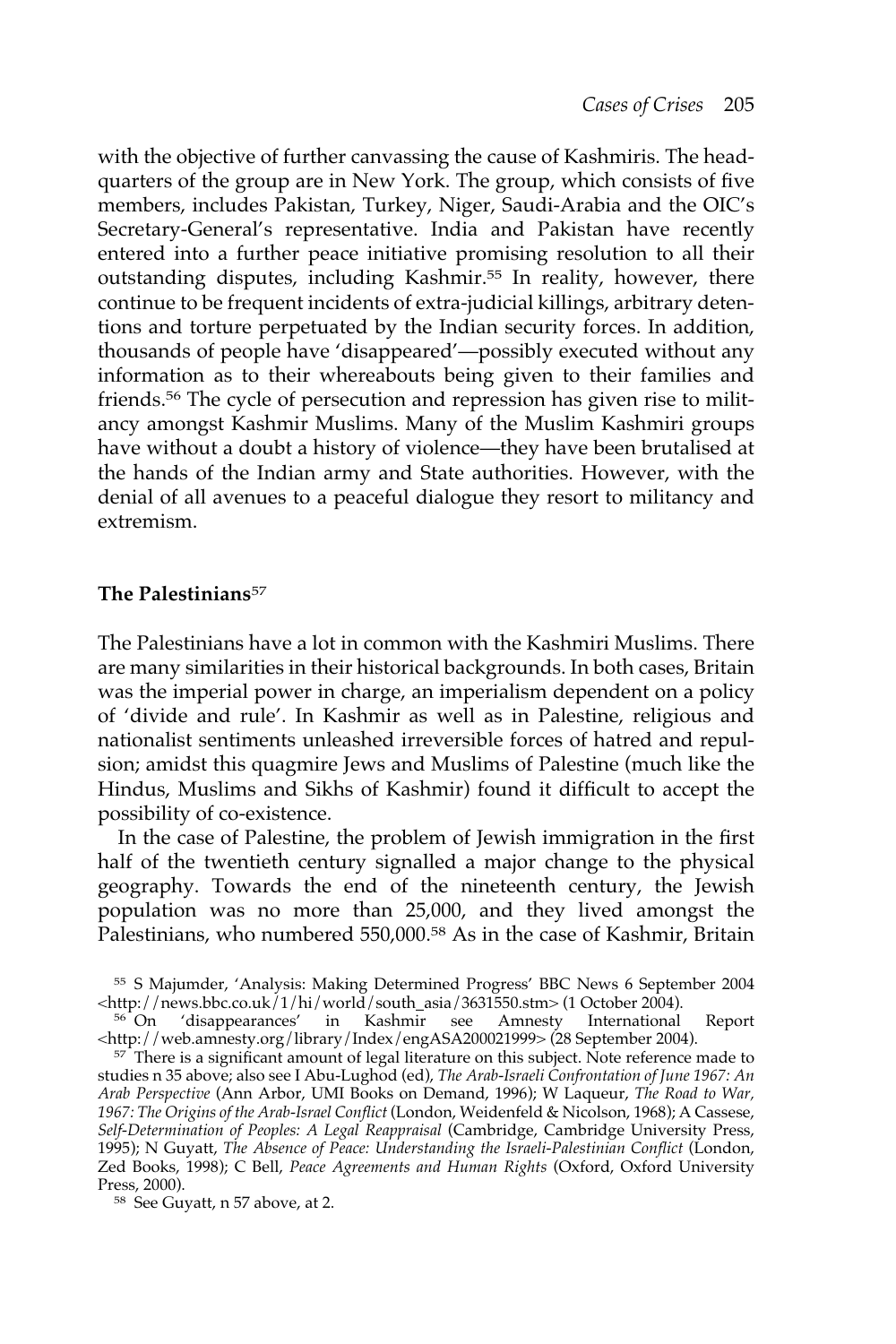exploited the religious and nationalistic divisions within the local population.<sup>59</sup> In order to gain support of the Arabs in the British war against the Ottomans, Palestinian Arabs were enticed with the prospect of an independent State.<sup>60</sup> Soon thereafter, in 1918, the British Foreign Secretary, Lord Balfour, produced the famous Balfour Declaration promising a 'homeland' for the Jewish people.61 The Balfour Declaration, the prospect of a Jewish State and the terrible atrocities committed against the Jews in Europe prompted huge Zionist migrations into Palestinian lands. By 1947, the Jewish population in Palestine had swelled to over 600,000.62

The terrible annihilation which the Jewish people suffered during the Second World War evoked enormous emotions. However, out of this tragedy emerged the ambitious plot of replacing Palestine with a permanent Jewish homeland—the State of Israel. In the process of creating Israel, terrible violations of human rights were to take place. The newly arrived Jews took over the lands, properties and livelihoods of the native Palestinians. It was ironic that many of the atrocities that had been visited upon innocent Jews by the Nazis were to be repeated by the Jews themselves against the Palestinians. Echoing this sentiment, Guyatt makes the following observations:

. . . the re-emergence of anti-semitism in parts of Europe was a strong incentive for Jews to migrate, especially after Hitler's consolidation of power in 1933. However, the terrible developments in Europe should not be allowed to obscure the Palestinian perspective on Jewish immigration. The Palestinian people were clearly not to blame for the rise of Hitler, or of his racist agenda. Although some Israelis have tried to implicate Palestinians in the Nazi genocide, it is undeniable that the indigenous population of Palestine played no part whatsoever in the cleansing of Jewish areas of Europe. Instead the Palestinians were faced in the 1930s and the 1940s with the loss of their own lands at the hands of Jewish victims fleeing to Palestine to escape Hitler. In Palestine, there was no just compromise between the Palestinians and the Jewish settlers; instead the sins visited on European Jews were subsequently visited on Palestinians entirely innocent of the initial crimes.<sup>63</sup>

After the end of the Second World War, Britain referred the matter of Palestine's future to the newly established United Nations. The United Nations General Assembly responded through the creation of a United Nations Special Committee on Palestine (UNSCOP) to propose a solution for the territory.<sup>64</sup> UNSCOP could not adopt a unanimous view. A

- <sup>60</sup> *Ibid.*
- <sup>61</sup> *Ibid.*
- <sup>62</sup> Guyatt, n 57 above, at 2.
- <sup>63</sup> *Ibid,* at 3 (footnote omitted).
- <sup>64</sup> Cassese, n 57 above, at 234.

<sup>59</sup> Bell, n 57 above, at 70.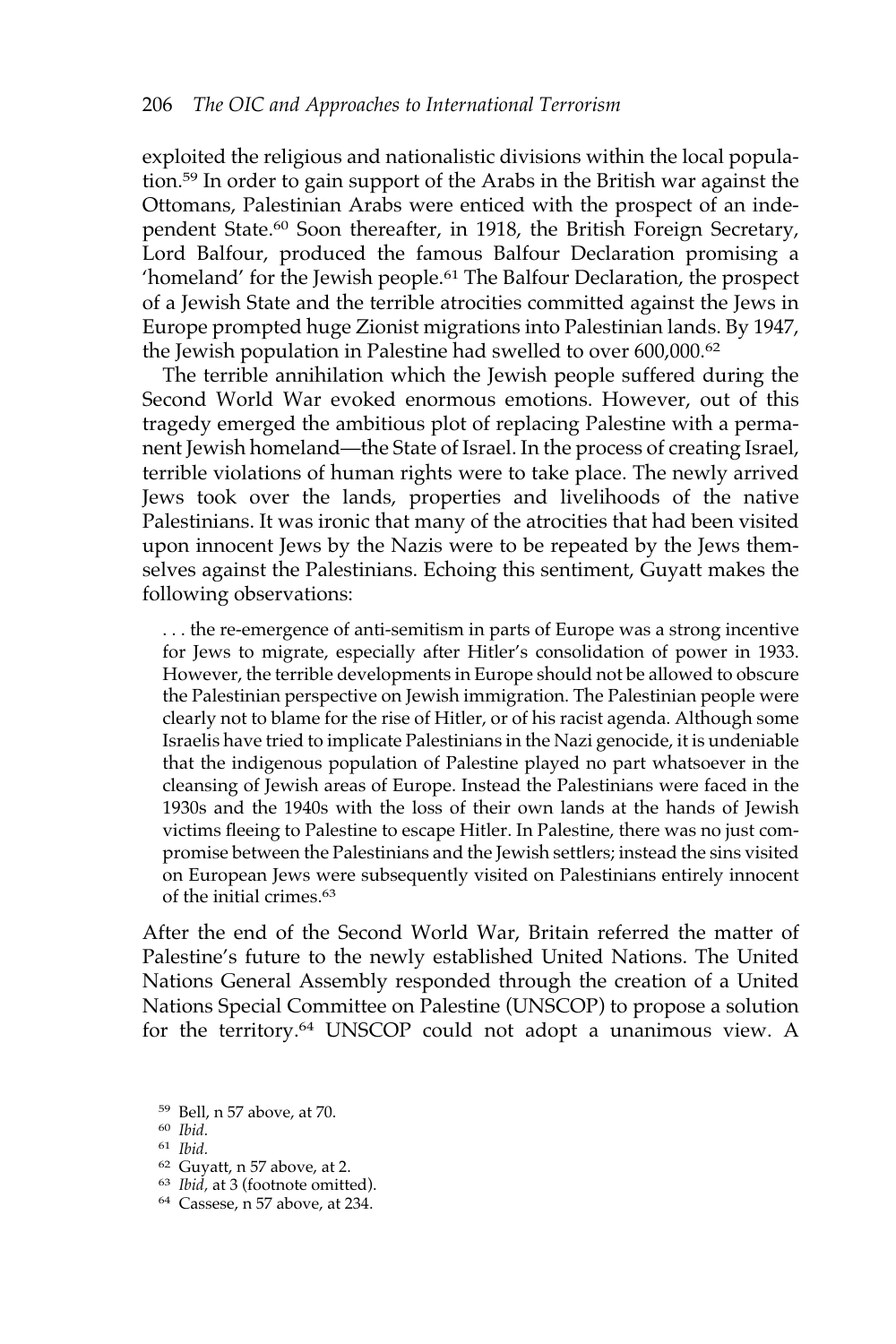majority recommended partition and the creation of two independent States. In addition, there was to be an internationalised zone consisting of Jerusalem. The minority view, however, was the establishment of a federal union consisting of autonomous Palestinian and Jewish zones.<sup>65</sup> The General Assembly ultimately opted for the partition plan. Through its Resolution 18(II) of 29 November 1947, the General Assembly recommended the creation of three separate entities within the mandated territory: a Jewish State, a Palestinian State and an international zone (consisting of the holy city of Jerusalem) under UN supervision.<sup>66</sup> There was unfortunately a bias in the UN plan which proved a recipe for future disasters. It granted Jews—by then a third of the population of Palestine— 56 per cent of the land. Such a plan was unacceptable to the Palestinian people who felt betrayed, cheated and humiliated.<sup>67</sup> Amidst the withdrawal of the British, and an escalation of the conflict, the Zionist leadership announced the setting up of the State of Israel on 14 May 1948. The unacceptability of the proposed partition plan led to a civil war also involving the new State of Israel and its Arab Muslim neighbour States.<sup>68</sup> By the time the hostilities ended in 1949, the State of Israel had made further substantial territorial gains. The conflict also resulted in the creation of tens of thousands of Palestinian refugees, residing in squalor in makeshift camps in the West Bank, Gaza and Jordan.69

Further occupation of Palestinian lands was to take place during 1967, a consequence of pre-emptive war imposed by Israel.<sup>70</sup> The 1967 war (the six-day war) brought additional misery and upheavals for the Palestinians. Over 100,000 people were displaced with the Israeli occupation of the Golan Heights and Quneitra region. Around 160,000 refugees from the West Bank along with 15,000 refugees from the Gaza Strip had to escape to East Jordan. They were subsequently to be joined by another quarter of a million Palestinian refugees, formerly residents of the West Bank and the Gaza Strip.<sup>71</sup>

<sup>65</sup> *Ibid.*

<sup>69</sup> According to Takkenberg, 'some 750,000 Palestinians had fled their homes and were living in make shift refugee camps in the Gaza Strip, the West Bank, Jordan, Lebanon and Syria. Holocaust survivors from Europe's displaced persons camps flocked into Israel and took over the farms and homes of the departed Arabs. The first wave of oriental Jews also came in: For many of them it was like entering the gates of Paradise. For the Palestinians a long misery had begun'. L Takkenberg, *The Status of Palestinian Refugees in International Law* (Oxford, Clarendon Press, 1998) at 13.

<sup>71</sup> Takkenberg, n 69 above, at 17–18.

<sup>66</sup> For the text of the Resolution see Israel Ministry of Foreign Affairs, Future Government of Palestine—General Assembly Resolution 181–II (29 November 1947) <http://www.mfa.gov.il/ MFA/Foreign%20Relations/Israels%20Foreign%20Relations%20since%201947/1947- 1974/Future%20Government%20of%20Palestine-%20General%20Assembly%20R > (2 October 2004).

 $67$  Guyatt, n 57 above, at 4-6.

<sup>68</sup> Bell, n 57 above, at 71.

<sup>70</sup> See Cassese, n 57 above, at 234.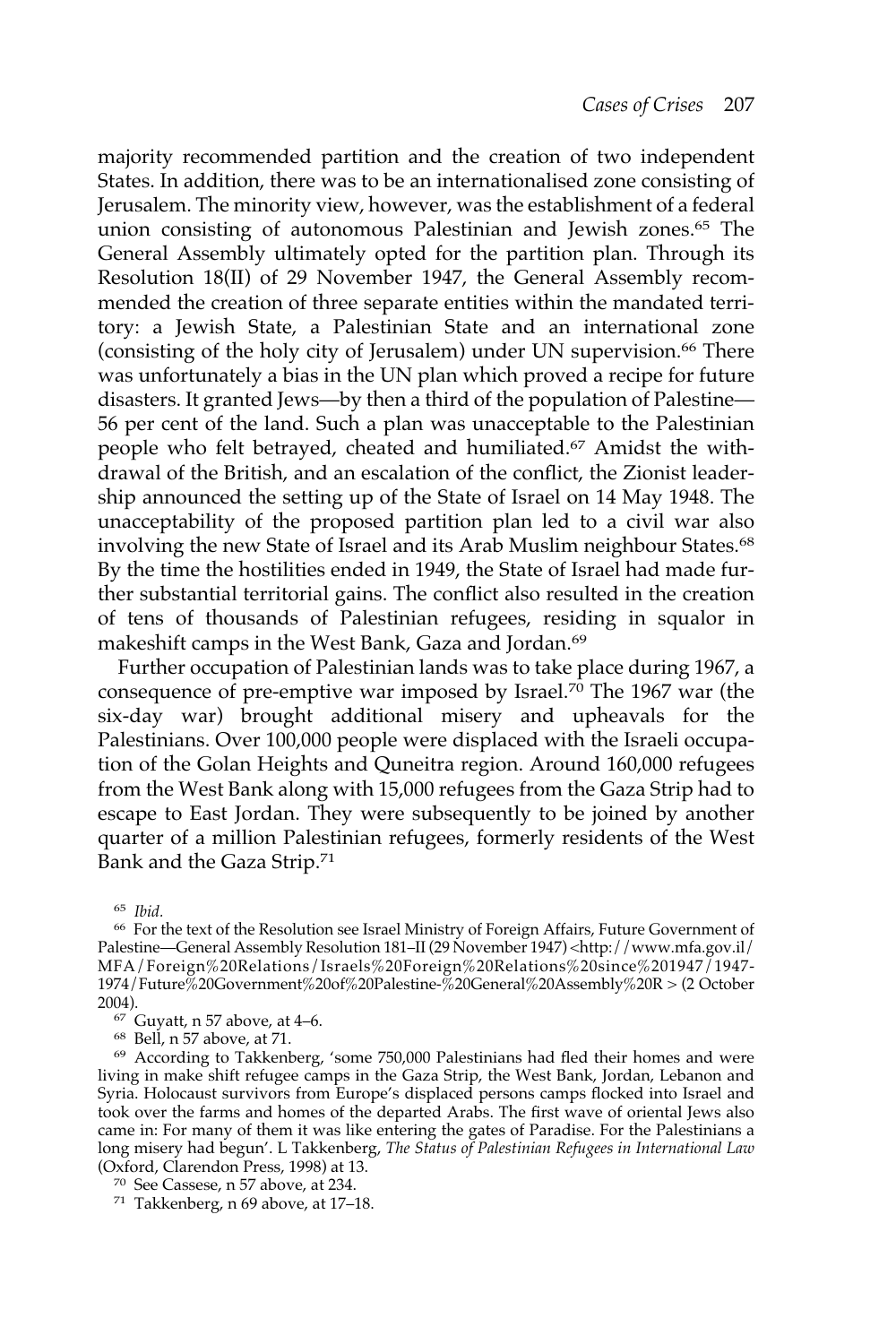After the ceasefire, Israel occupied the Gaza Strip, the West Bank, East Jerusalem, Sania Desert and the Golan Heights. The Sania Desert was returned to Egypt as a consequence of the agreement at Camp David (September 1978). All other territories have, however, remained in Israeli possession.72 Notwithstanding substantial international pressure and internal uprising (most recently reflected through an *intifada*) Israel has continued with the policy of occupation of Palestinian lands. In order to consolidate its hold on the illegal occupation, Jewish settlements have been expanded and developed. The Palestinians have been forcibly deprived of all of their fundamental human rights, including their right to existence and that of self-determination. They are excluded from their properties and possessions; dubbed as terrorists they are hounded, persecuted and tortured by the Israeli military on a daily basis. Israel refuses to acknowledge the illegality of its occupation, and there is a continuation of the policy of persecution, repression, extra-judicial killings and physical extermination of the Palestinian Muslims.73

In a further effort to encroach on Palestinian lands and to deprive Palestinians of their livelihoods, Israel recently embarked upon the task of building of a wall, the so-called 'security wall'.74 The construction of this wall has been criticised by the international community, and declared unlawful by an advisory opinion of the International Court of Justice.75 The international community—with very few exceptions—has also supported the cause of the Palestinians. Amongst numerous of its Resolutions, the United Nations General Assembly has reiterated the Palestinian right to self-determination. The General Assembly Resolution of 10 December 1969 accords recognition to the 'inalienable rights of the Palestinians';<sup>76</sup> the Resolution of 8 December 1970 deems the Palestinians 'entitled to equal rights and self-determination, in accordance with the Charter of the United Nations';77 and General Assembly Resolution of

<sup>72</sup> Takkenberg, n 69 above, at 17–18*.*

<sup>75</sup> ICJ Advisory Opinion, *Legal Consequences of the Construction of a Wall in the Occupied Palestinian Territory* <http://www.icj-cij.org/icjwww/idecisions.htm> (3 October 2004).

<sup>76</sup> GA Res 2535(XXIV) 10 December 1969 (United Nations Relief and Works Agency for Palestine Refugees in the Near East) A/RES/2535(XXIV)A–C.

<sup>77</sup> GA Res 2672 (XXV) United Nations Relief and Works Agency for Palestine Refugees in the Near East A/RES/2672 (XXV) A–D (8 December 1970). The General Assembly *Recognising* inter alia, that the problem of the Palestinian Arab refugees has arisen from the denial of their inalienable rights under the Charter of the United Nations and the Universal Declaration of Human Rights,

*Recalling* its resolution 2535 B (XXIV) of 10 December 1969, in which it reaffirmed the inalienable rights of the people of Palestine,

<sup>73</sup> See O Ben-Naftali and KR Michaeli, 'Justice-Ability: A Critique of the Alleged Non-Justiciability of Israel's Policy of Targeted Killings' (2003) 1 *Journal of International Criminal Justice* 368.

<sup>74</sup> See J Freedland, 'Through the Heart: Israel's 100km 'security barrier' makes life a misery, and a two-state solution a virtual impossibility' *The Guardian* 26 May 2004 at 21; 'Israel's Wall is "Illegal"' *Times* 9 July 2004 at 19.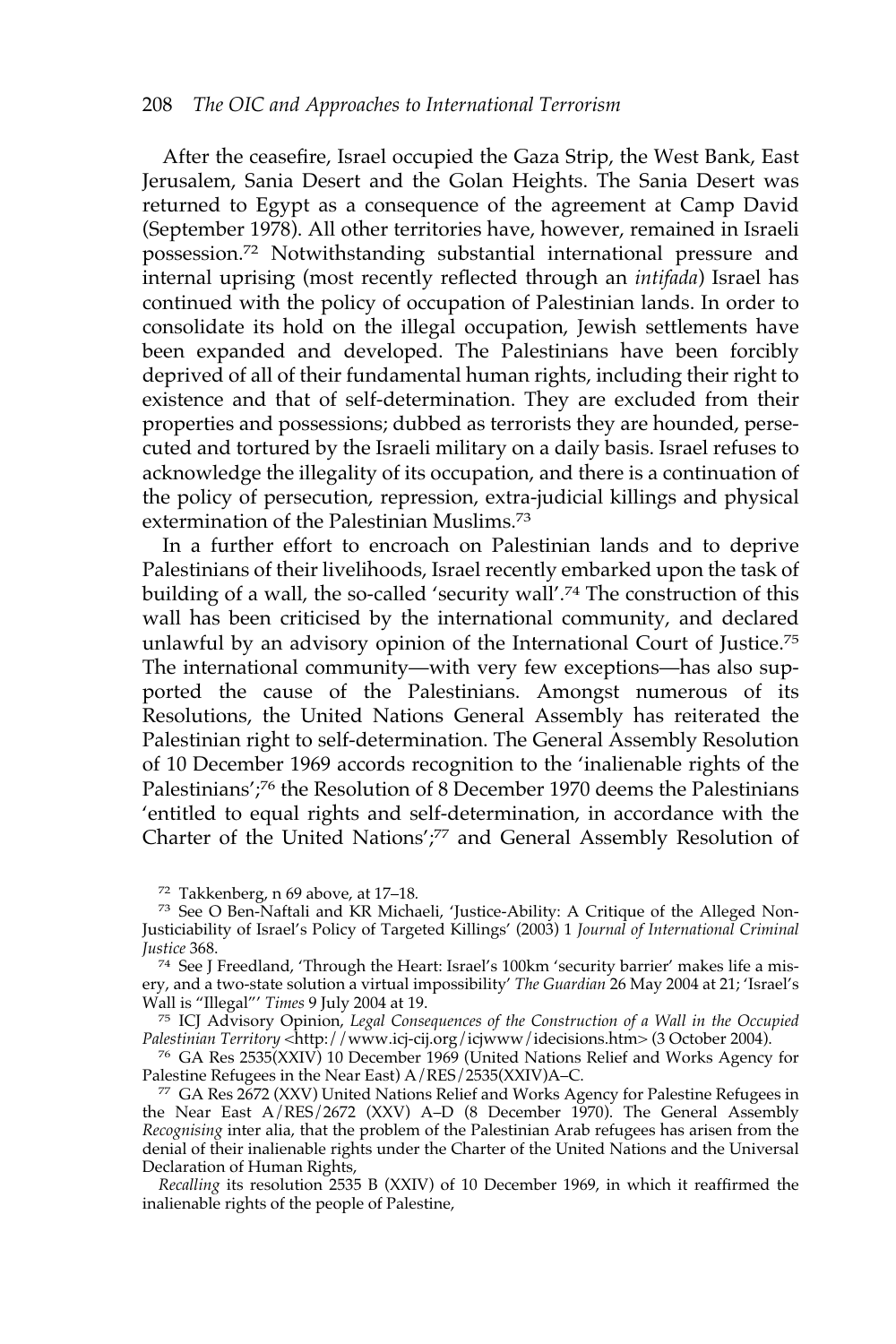22 November 1974 reaffirms the Palestinians' right to self-determination.78 The Security Council of the United Nations has also passed innumerable resolutions requiring Israel to withdraw from occupied territories. In the aftermath of the Israeli-Arab war of 1967, the Security Council passed Resolution 242 demanding a withdrawal of Israeli forces from the lands occupied as a consequence of the war.79 An additional resolution reiterating withdrawal and termination of all military activities was adopted in 1973.80 In the 1980s and 1990s the Council passed a series of Resolutions emphasising the unacceptability of acquisition of territory through the use of force.81 There has also been some progress in developing a peace dialogue through such initiatives as the Camp David, Madrid and Oslo negotiations.<sup>82</sup>

From this discussion, it is obvious that there is no shortage of concern for the plight of the Palestinians. Having said that, in retrospect (and in the light of insensitive and belligerent policies instituted by Israel post 11 September 2001) not much appears to have been achieved. The Israelis have the one unwavering staunch ally—the United States—whose power and influence in this uni-polar world order remains critical. United States foreign policy has been inconsistent, often acting against the interests and aspirations of the Palestinians. Under the current republican regime of President George W Bush the US approach has been particularly disappointing. Notwithstanding consistent and blatant violations of international law by the Israelis, the United States' attitude is one of continued support for Israel. The Palestinians feel particularly aggrieved at the United States' lack of sensitivity for their cause; instead there appears to be an active and sustained campaign of assisting and promoting Israel in its ruthless, unlawful policies of repression and illegal occupation of Palestinian lands.83

*Bearing in mind* the principle of equal rights and self-determination of peoples enshrined in Articles 1 and 55 of the Charter and more recently reaffirmed in the Declaration on Principles of International Law concerning Friendly Relations and Co-operation among States in accordance with the Charter of the United Nations,

- 1. *Recognizes* that the people of Palestine are entitled to equal rights and selfdetermination, in accordance with the Charter of the United Nations;
- 2. *Declares* that full respect for the inalienable rights of the people of Palestine is an indispensable element in the establishment of a just and lasting peace in the Middle East.
- <sup>78</sup> Question of Palestine, A/RES/3236 (XXIX), GA Res 22 November 1974.
- <sup>79</sup> See SC Res 242 S/RES/242 (22 November 1967).
- <sup>80</sup> SC Res 338 S/RES/338 (22 October 1973).

<sup>81</sup> See SC Res 1322 S/RES/1322 (7 October 2000); SC Res 476 S/RES/476 (30 June 1980); SC Res 478 S/RES/478 (20 August 1980); SC Res 672 S/RES/672 (12 October 1990); SC Res 1073 S/RES/1073 (28 September 1996).

<sup>82</sup> For a useful discussion of these initiatives see Bell, n 57 above, at 81–91.

83 For a recent example of such an action note the United States opposition to Security Council Resolution aimed at preventing the removal of the Palestinian leader, Yasir Arafat. UN Doc S/2003/891 examined by SD Murphy, 'Contemporary Practice of the United States Relating to International Law: International Organization: UN Resolution Demanding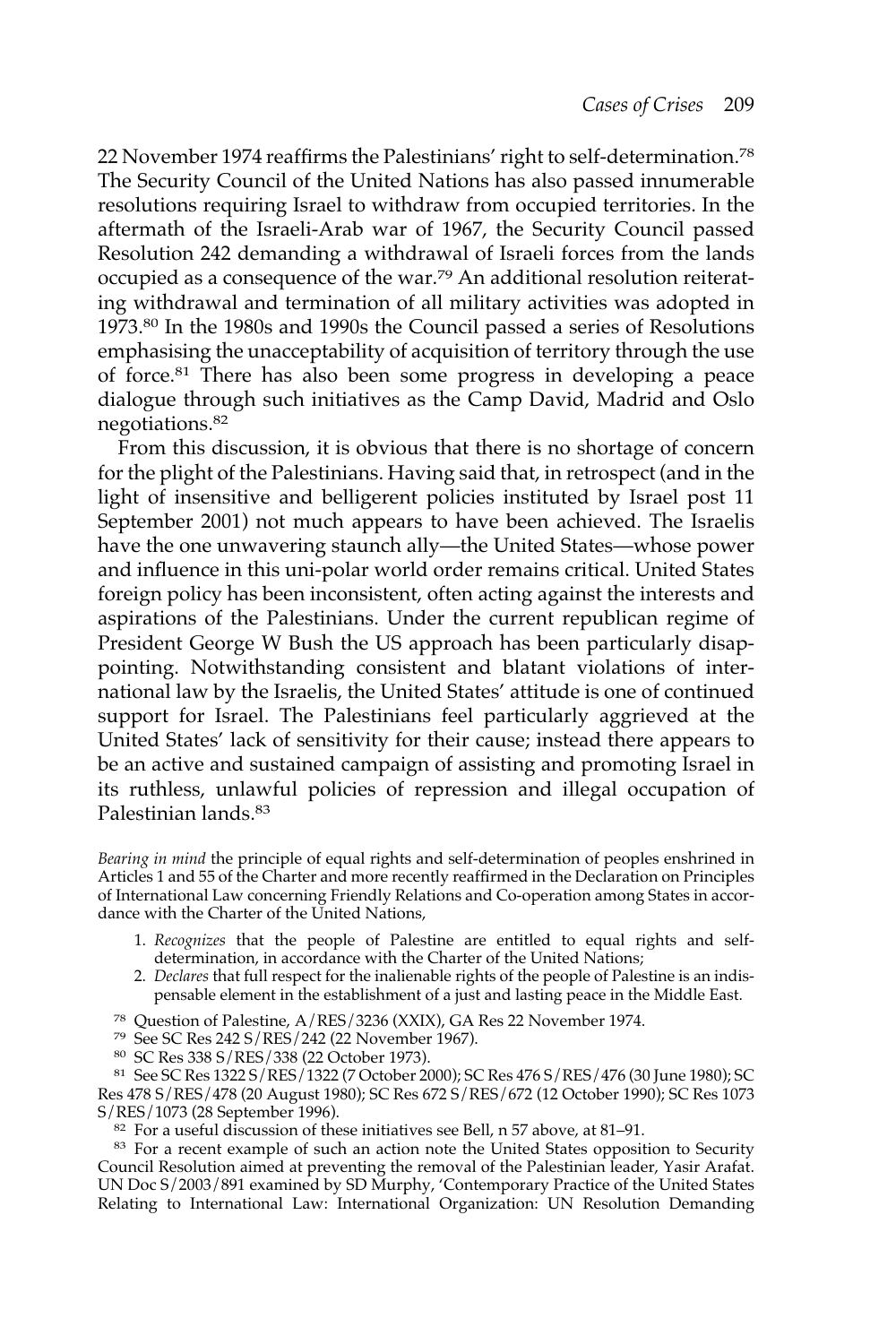# THE OIC AND LEGAL INSTRUMENTS COMBATING INTERNATIONAL TERRORISM

The OIC has repeatedly taken the position that the subject of international and regional terrorism needs to be reviewed comprehensively. Such a comprehensive review would include examination of substantive issues. Conceptual and definitional problems would also need to be revisited. In its Ninth Summit (in Doha, the State of Qatar during 12–13 November 2000), the final communiqué dealt with the issue of definition of terrorism in the following terms:

The Conference expressed again its support for the convening of a conference under the aegis of the United Nations to define the concept of terrorism and make a distinction between terrorism and people's struggle for national liberation.<sup>84</sup>

This position had been repeated in the Declaration that emerged from the Ninth Summit, where the OIC took the view that:

We again condemn all forms and manifestations of terrorism whatever its source as reflected in the unanimous adoption of the Agreement of the Organization of the Islamic Conference on Combating Terrorism, and in the repeated promises for the convening of a World Conference under the auspices of the United Nations to address this phenomenon in an effective manner away from racism and bias and to consider effective ways and means to eradicate it. We reaffirm here that a clear separation must be made between terrorism, on the one hand, and people's struggle for national liberation including the struggle of the Palestinian people and the elimination of foreign occupation and colonial hegemony as well as for regaining the right to self-determination, on the other hand.<sup>85</sup>

The OIC has been at the forefront in its efforts to deal with international, regional and domestic terrorism. The primary instrument in this regard is the Convention of the OIC on Combating International Terrorism. The Convention was adopted at Ouagadougou on 1 July 1999. The preamble to the treaty is of particular significance since it not only condemns terrorism as a violation of *Sharia* principles but also establishes the essential relationship between terrorist acts and breaches of fundamental human rights. The preamble provides inter alia:

<sup>84</sup> Ninth OIC Summit, Doha, State of Qatar, 16–17 Sha'ban 1421 H, 13 November 2002 (Final Communiqué).

<sup>85</sup> *Ibid.*

that Israel not Deport or Threaten Palestinian President' (2004) 98 *American Journal of International Law* 171; also see J Quigley, 'International Law violations by the United States in the Middle East as a factor behind Anti-American Terrorism' (2002) 63 *University of Pittsburgh Law Review* 815.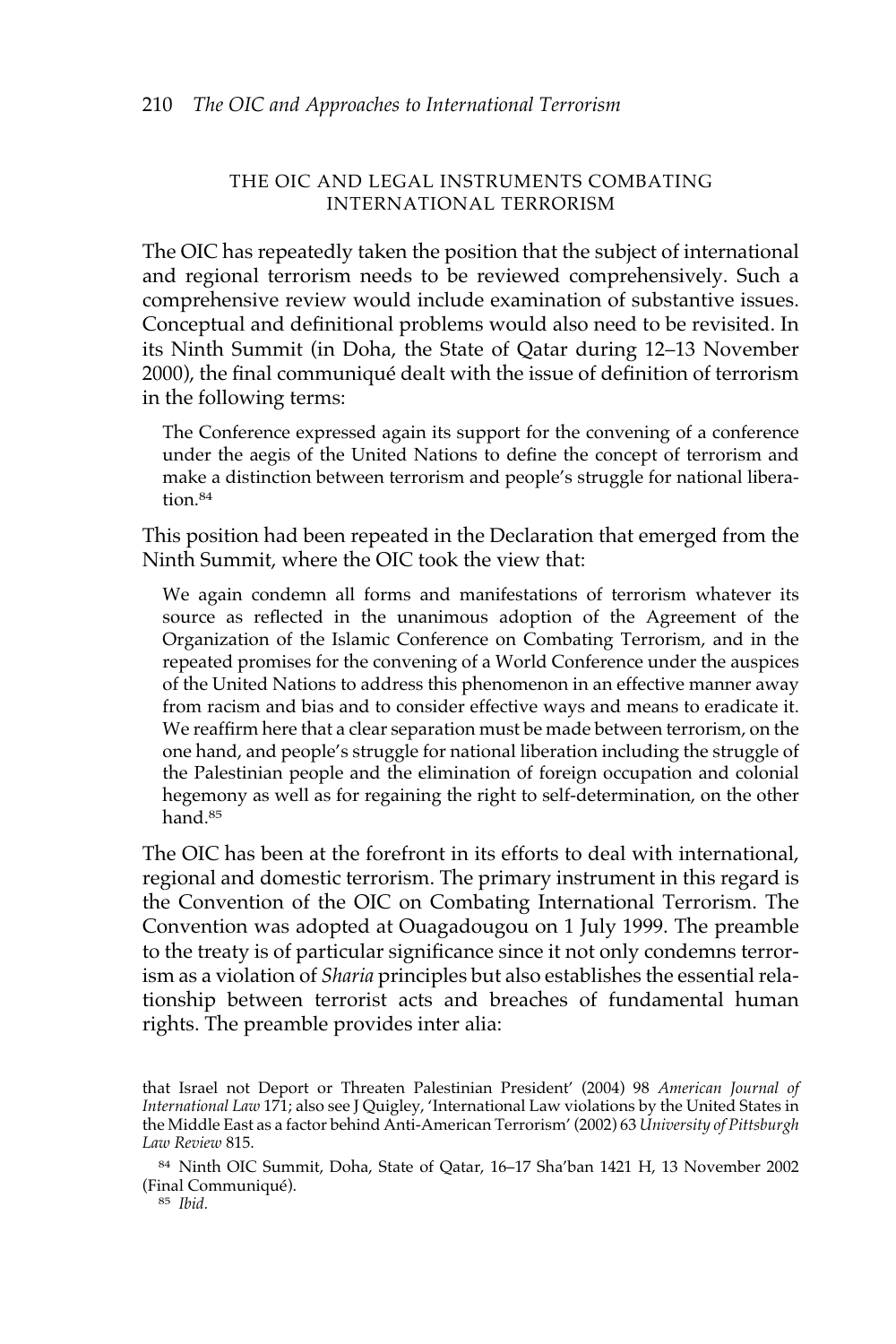Pursuant to the tenets of the tolerant Islamic *Sharia* which reject all forms of violence and terrorism, and in particular those based on extremism and call for protection of human rights, which provisions are paralleled by the principles and rules of international law founded on cooperation between peoples for the establishment of peace

Abiding by the lofty, moral and religious principles particularly the provisions of the Islamic *Sharia* as well as the human heritage of the Islamic *Ummah* . . .

The preamble goes on to affirm principles of general international law, *inter alia* sovereignty, territorial integrity, political independence and non-intervention in domestic affairs. There is also an important acknowledgement of the right to self-determination and a firm belief that 'terrorism constitutes a gross violation of human rights in particular the right to freedom and security, as well as an obstacle to the free functioning of institutions and socio-economic development, as it aims at destabilizing States'. With such strong preambular condemnation of international terrorism, the text of the treaty provides a detailed definition of terrorism.

# **Defining Terrorism**

We have noted in our earlier analysis the difficulties associated with defining terrorism.<sup>86</sup> In the light of these difficulties, it is positive to find a comprehensive definition of terrorism within the text of an international treaty. The definition is further elaborated by references to additional treaties dealing with the subject. Article 1(2) of the Convention defines terrorism as:

any act of violence or threat thereof notwithstanding its motives or intentions perpetrated to carry out an individual or collective criminal plan with the aim of terrorizing people or threatening to harm them or imperilling their lives, honour, freedoms, security or rights or exposing the environment or any facility or public or private property to hazards or occupying or seizing them, or endangering a national resource, or international facilities, or threatening the stability, territorial integrity, political unity or sovereignty of independent States.

Terrorism is given a very broad meaning. According to the above definition an act is regarded as a terrorist act if its aim is to terrorise people or threaten them with harm. The threat need not be a specific one so long as it endangers lives, honour, rights, freedoms and security of the individuals concerned. Terrorism could also be directed against the State, its stability, territorial integrity, sovereignty and independence. Furthermore, terrorism could be conducted against public as well as private property through seizure or an unacceptable level of damage. Environmental

<sup>86</sup> See chapter 3 above.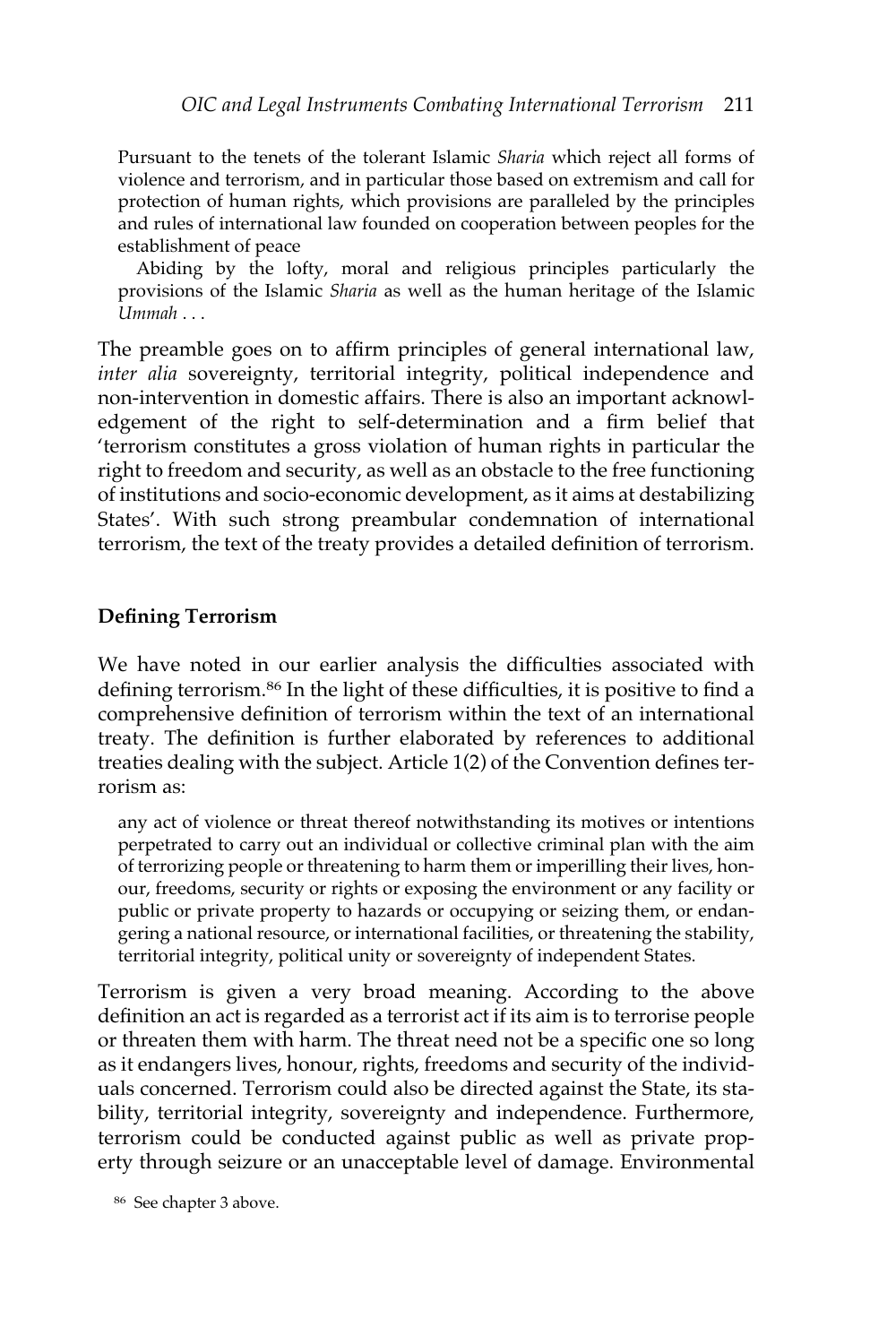concerns are at the forefront, a direct consequence of some of the most tragic conflicts entered into by OIC Member States themselves. The eight-year Iran-Iraq war was a travesty so far as environmental issues were concerned. Similarly, deliberate damage was inflicted upon the environment in the aftermath of the Iraqi invasion of Kuwait in August 1990.<sup>87</sup> Substantial damage to the environment and natural resources occurred in Iraq as a consequence of recent United States and allied military intervention. One of the critical subjects which needs to be assessed is the liability of the Coalition forces in the aftermath of the US invasion of March 2003. Significant evidence of widespread abuse of the human, financial, cultural and historical resources of Iraq has now emerged.<sup>88</sup> Under general international law and in international humanitarian law, the occupation forces remain liable for damage and harm inflicted during their occupation.

In its section on definitions, the OIC Convention elaborates on the meaning of 'terrorist crimes'. By this it is meant:

any crime executed, started or participated in order to realize a terrorist objective in any of the Contracting States or against its nationals, assets or interests or foreign facilities and nationals residing in its territory punishable by its internal law.

There then follows a list of International Conventions which further define the concept of international terrorism. All acts stated in the following Conventions are enshrined as terrorism:

a) Convention on 'Offences and Other Acts Committed on Board Aircrafts' (Tokyo, 14.9.1963).

b) Convention on 'Suppression of Unlawful Seizure of Aircraft' (The Hague, 16.12.1970).

c) Convention on 'Suppression of Unlawful Acts Against the Safety of Civil Aviation' signed at Montreal on 23.9.1971 and its Protocol (Montreal, 10.12.1984).

d) Convention on the 'Prevention and Punishment of Crimes Against Persons Enjoying International Immunity, Including Diplomatic Agents' (New York, 14.12.1973).

e) International Convention Against the Taking of Hostages (New York, 1979).

f) United Nations Law of the Sea Convention of 1982 and its related provisions on piracy at sea.

<sup>87</sup> G Plant, *Environmental Protection and the Law of War: A 'Fifth Geneva' Convention on the Protection of the Environment in the Time of Armed Conflict* (London, John Wiley, 1992); see J Rehman, 'Islamic Law and Environmental Regulations: An Analysis of the Rules and Principles contained in the *Sharia* and Modern Muslim States Practices' paper prepared for the University of Tezukayama (Japan), January 2004 (Unpublished, on file with the author).

<sup>88</sup> See 'The "Taguba Report" on Treatment of *Abu Ghraib* Prisoners in Iraq' <http://news.findlaw.com/hdocs/docs/iraq/tagubarpt.html> (30 July 2004); 'The Roots of Torture: The Road to Abu Ghraib Began After 9/11, When Washington Wrote New Rules to Fight a New Kind of War'. *The Newsweek World News* (United States, 24 May 2004).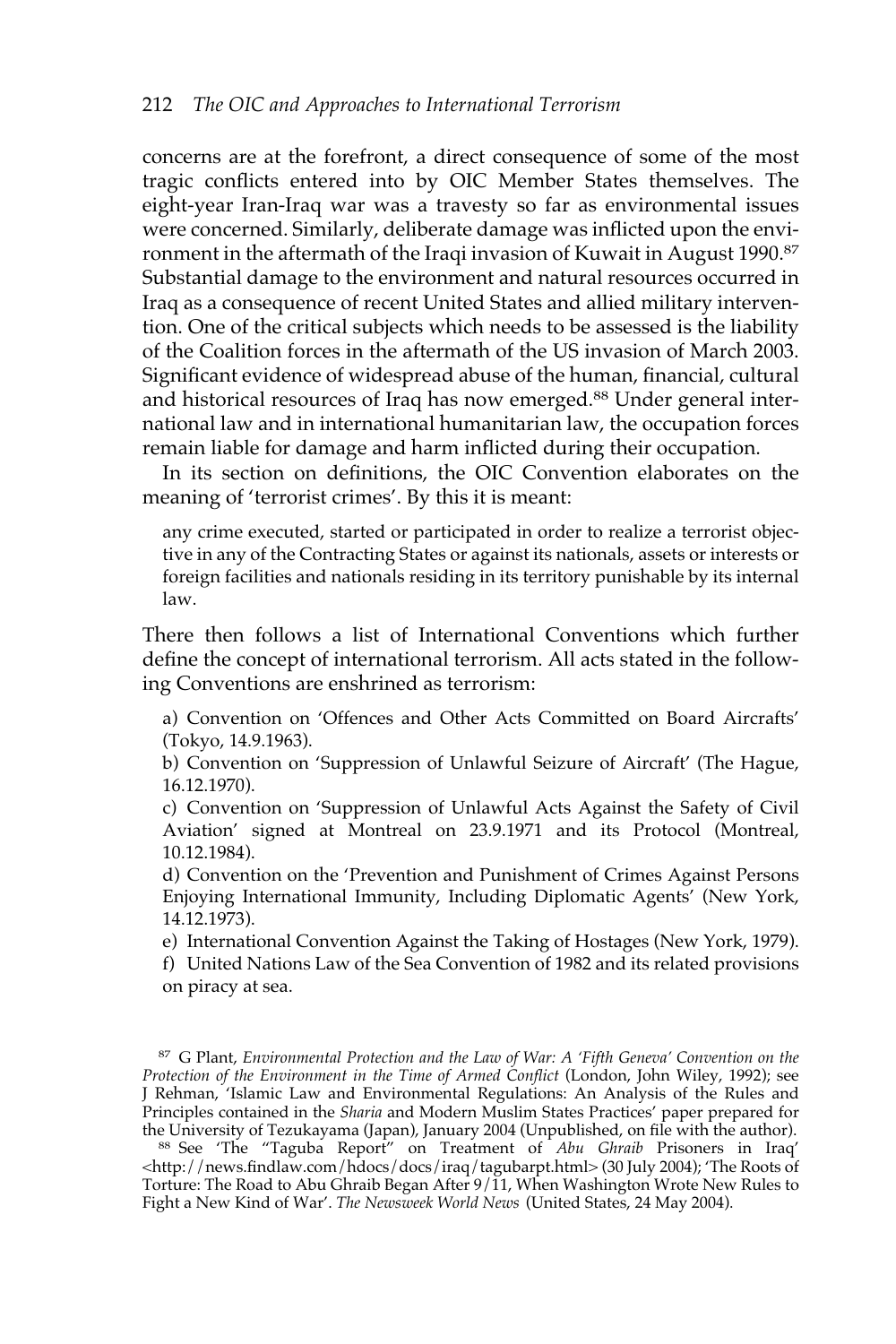g) Convention on the 'Physical Protection of Nuclear Material' (Vienna, 1979).

h) Protocol for the Suppression of Unlawful Acts of Violence at Airports Serving International Civil Aviation-Supplementary to the Convention for the Suppression of Unlawful Acts Against the Safety of Civil Aviation (Montreal, 1988).

i) Protocol for the Suppression of Unlawful Acts Against the Safety of Fixed Platforms on the Continental Shelf (Rome, 1988).

j) Convention for the Suppression of Unlawful Acts Against the Safety of Maritime Navigation (Rome, 1988).

k) International Convention for the Suppression of Terrorist Bombings (New York, 1997).

l) Convention on the Marking of Plastic Explosives for the purposes of Detection (Montreal, 1991)

This is a comprehensive list of treaties that exist in the international arena tackling international terrorism. The commitment to eradicate all forms of terrorism remains firm; the clause in Article 2(4) excluding States that have not ratified any of the aforementioned conventions is rendered largely redundant due to a significant ratification of anti-terrorism treaties by Islamic States.

The Convention nevertheless presents a strong affirmation of the right of self-determination. Accordingly, therefore, peoples' struggle against foreign aggression and colonial or racist regimes is not to be considered a terrorist crime. Self-determination is a well-established right in international law, and as we have noted already, one with a *jus cogens* character. Peoples' struggle, including an armed struggle to gain the right to self-determination is not to be regarded as terrorism.<sup>89</sup> The international community remains under an obligation to support peoples struggling for their right to self-determination. There is thus a substantial risk of conflict between a people's struggle for self-determination, which involves an armed uprising and resistance on the one hand, and the complete prohibition of terrorist activities and all forms of violence on the other. This apparently conflicting approach has been regarded as generating 'a great amount of confusion<sup>'90</sup> and has been criticised in various quarters.<sup>91</sup> There is substance in such criticisms. For members of the OIC the struggle for liberation and self-determination is only legitimate when conducted 'in accordance with the principles of international law'.92 When applied within the domestic context of Member States such provisions reveal

<sup>89</sup> Article 2(a).

<sup>90</sup> Report by the International Bar Association's Task Force on International Terrorism, *International Terrorism: Legal Challenges and Responses* (Ardsley NY, Transnational Publishers, 2003) at 2.

<sup>91</sup> *Ibid.*

<sup>92</sup> Article 2(a).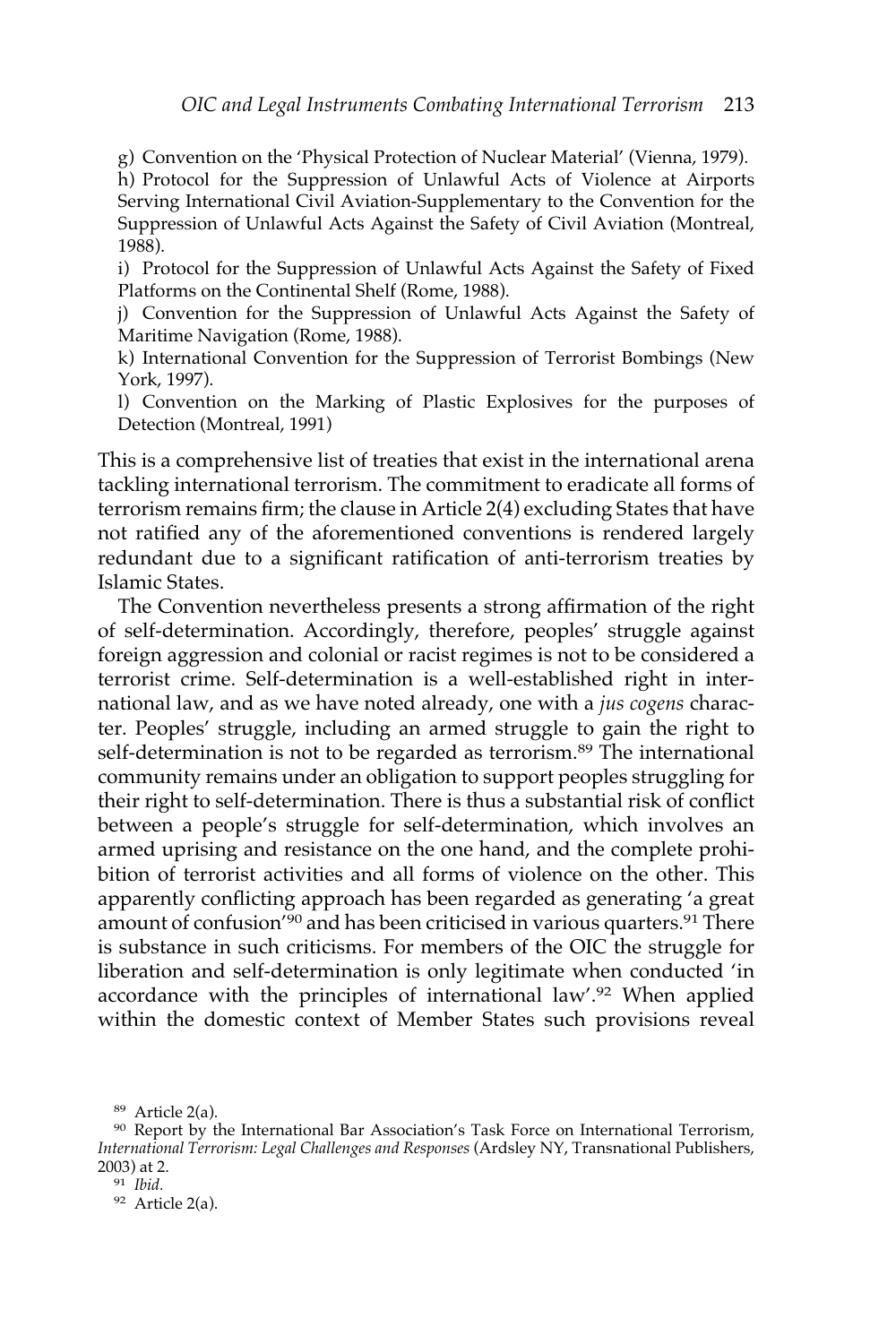troubling features. Many of the States have inherently undemocratic systems of governance; denials of the 'internal' right of self-determination and negation of rule of law are widespread.93

According to established principles within the Convention, an example of the breach of norms of international law would be where aggression is conducted against kings, heads of State, their spouses, or their descendants.94 Any form of aggression is impermissible against crown princes, vice-presidents or others enjoying diplomatic immunity.95 Similarly no cause or political motivation can justify murder, robbery of individuals and sabotage or destruction of public property.<sup>96</sup> Furthermore, crimes in the nature of illegal drug trafficking, money laundering and financing of terrorists cannot be condoned, whatever the motives behind such an act.<sup>97</sup>

#### **Fundamentals of Islamic Cooperation for Combating Terrorism**

Part II of the Convention, entitled 'Foundations of Islamic Cooperation for Combating Terrorism', addresses a range of issues. There is first and foremost a commitment on the part of State parties not to initiate or participate in the organisation or financing of terrorists acts.98 There is secondly a commitment to prevent and combat terrorist crimes and to undertake preventative measures. Such measures include barring their territories from being areas of planning and organisation of terrorist acts. States parties undertake to co-operate in combating international terrorism; they are obliged to co-ordinate with other Contracting States, in particular those which suffer from similar and common terrorist acts.<sup>99</sup> Such co-operation can be evidenced in detecting transportation, importing, stockpiling and use of weapons and other means of aggression unless it is intended for a specific purpose. The States parties also undertake to develop and strengthen systems of surveillance, which also entails securing borders and land, sea and air passages to prevent infiltration. There is also a commitment to re-enforce protection, security and safety of diplomatic and consular persons and missions and to protect personnel in international organisations. State parties undertake to promote intelligence activities and co-ordinate them with the intelligence activities of each Contracting State pursuant to their respective intelligence policies, with the view to exposing the objectives of terrorist groups and organisations thwarting

<sup>93</sup> See J Rehman, *The Weaknesses in the International Protection of Minority Rights* (Kluwer Law International, The Hague, 2000).

 $94$  Article 2(c)(1).

<sup>95</sup> Article 2(c)(2)(3).

<sup>96</sup> Article 2(d).

<sup>97</sup> Article 2(a).

<sup>98</sup> Article 3(1).

<sup>99</sup> Article 3(2).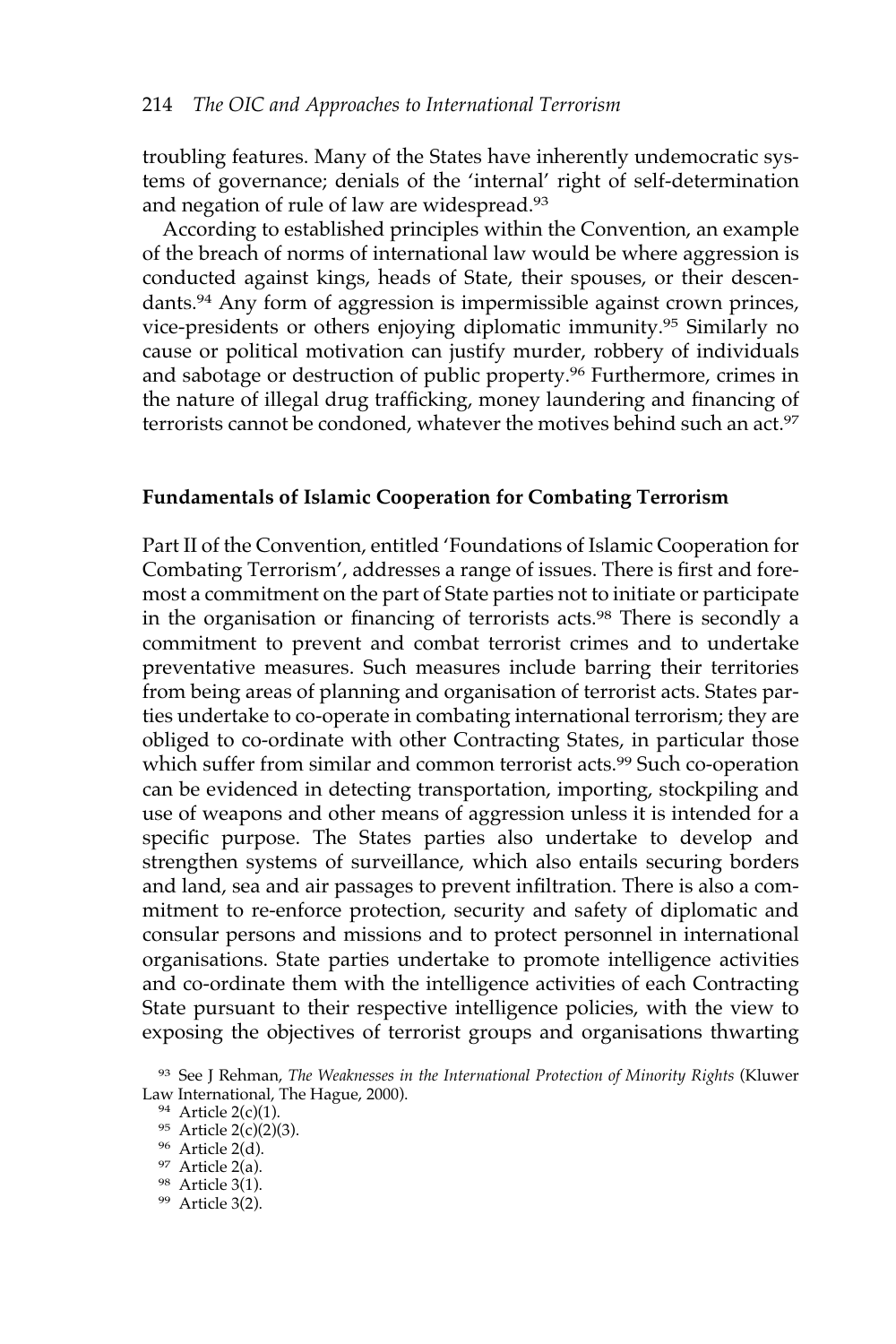their designs and revealing the extent of their danger to security and stability. States parties also undertake to set up a database to collect and analyse data on terrorist elements and their movements. This database is intended to be regularly monitored and reviewed.100

The Convention sets out a commitment to arrest those who have committed terrorist acts. There is an obligation either to submit the case to competent authorities for the purpose of prosecution in national courts or to extradite the individuals concerned in accordance with the rules laid out. This provision is a reaffirmation of the principle of *aut dedere aut judicare*, a fundamental norm of international law relating to terrorism. The State parties also undertake to provide effective protection to individuals working in the field of criminal justice and to witnesses and investigators. There is an obligation to render all necessary assistance to the victims of terrorist acts 101

Division II of the treaty provides further details regarding Areas of cooperation. There is an emphasis on exchange of information. Information is to be exchanged on all areas, including activities and crimes committed by:

terrorist groups, their leaders, their elements, their headquarters, training, means and sources that provide finance and weapons, types of arms, ammunition and explosives utilized as well as other ways and means to attack, kill and destroy.102

The co-operation extends to confiscation of arms, weapons, explosives and any other incendiary or terrorist device.103 Another key element of cooperation is the pledge by Member States to support each other in the investigation of terrorist offences. In the broader picture, there is an undertaking to have an exchange of expertise, to exchange studies and to enhance research on combating terrorist acts.104 States parties also commit themselves to providing technical assistance and to holding joint sessions. There is to be further co-operation in the field of education, which advances an ideology of tolerance and human values.<sup>105</sup> This is a particularly significant view since it challenges the stereotypical prejudicial vision of Islam as retrogressive and decadent. It provides:

Promoting information activities and supporting the mass media in order to confront the vicious campaign against Islam, by projecting the true image of tolerance of Islam, and exposing the designs and danger of terrorist groups against the stability and security of Islamic States.106

- <sup>101</sup> Division I, Article 3(B)4.
- <sup>102</sup> Division II, Article 4(1)(a).
- $103$  Division II, Article  $4(1)(4)(b)$ .

- <sup>105</sup> Division II, Article 4(1)(1)—Education and Information Field.
- <sup>106</sup> Division II, Article 4(1)(1)—Education and Information Field*.*

<sup>100</sup> Division I, Article 3(A)8.

<sup>104</sup> Division II, Article 4(1)(1)—Exchange of Information.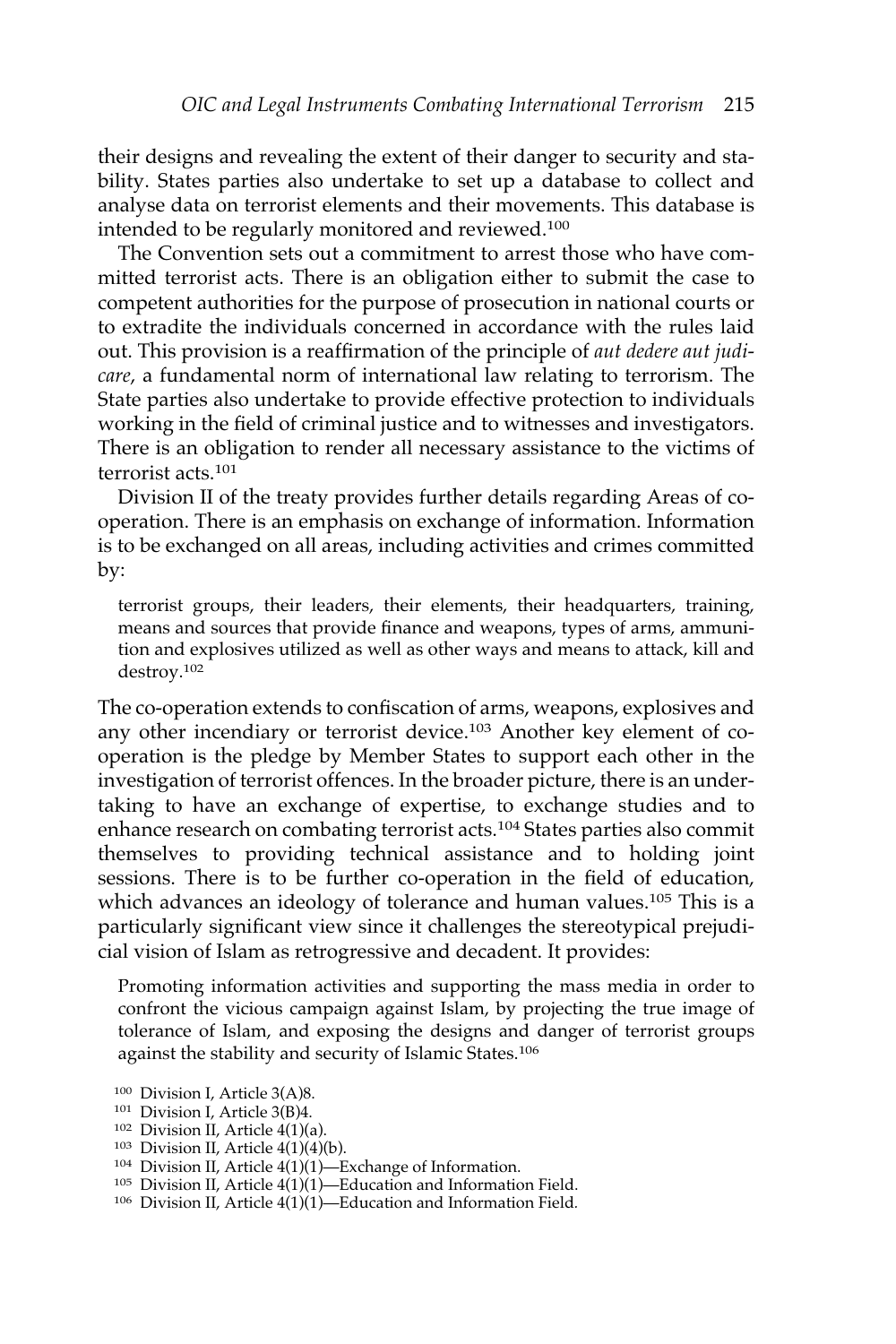The Convention urges States parties to introduce in their educational curricula lessons of humanity and tolerance. In earlier discussion, we examined the flexibility that is inherent in *Sharia*. <sup>107</sup> In order to adapt to developing norms of social existence, the value of *Ijtihad* was emphasised.108 The same point and reliance upon *Ijtihad* is relied upon by the Convention when it notes:

Supporting efforts aimed at keeping abreast of the age by introducing an advanced Islamic thought based on ijtihad by which Islam is distinguished.

The Convention provides for co-operation in the judicial field.<sup>109</sup> While emphasising the significance of extradition, it notes that extradition is not permissible in a range of instances,<sup>110</sup> including situations where the offence is one of a political nature, where the extradition is sought solely for dereliction of military obligations, if the action at the time of the extradition request has elapsed, if there is a tenuous connection of the State requesting extradition, if pardon was granted and included the perpetrators of these crimes, or if the legal system of the requested State does not permit extradition of its nationals.111

Section II of the Convention is dedicated to what is termed 'Rogatory Commission'.112 Article 9 sets out the obligations of States in this respect. It notes:

Each Contracting State shall request from any other Contracting State to undertake in its territory rogatory action with respect to any judicial procedures concerning an action involving a terrorist crime and in particular:

- (1) To hear witnesses and testimonies taken as evidence.
- (2) To communicate legal documents.
- (3) To implement inquiry and detention procedures.
- (4) To undertake on the scene inspection and analyse evidence.
- (5) To obtain necessary evidence or documents or records or their certified copies.

In its efforts to combat terrorism the Convention lays particular emphasis upon exchange of information among Member States, co-operation in the investigation of alleged terrorist acts, exchange of expertise and technical assistance and extradition of offenders. A special emphasis is placed upon judicial co-operation, exchange of evidence, and extradition. The Convention provides for very detailed implementation procedures; indeed some of the provisions of the implementing procedures are so

<sup>107</sup> See chapter 2 above.

<sup>108</sup> *Ibid.*

<sup>109</sup> See Chapter II, Section 1, Article 5.

<sup>110</sup> *Ibid.*

<sup>111</sup> See Chapter II, Article 6(3)–(8).

<sup>112</sup> See Section II, Article 9.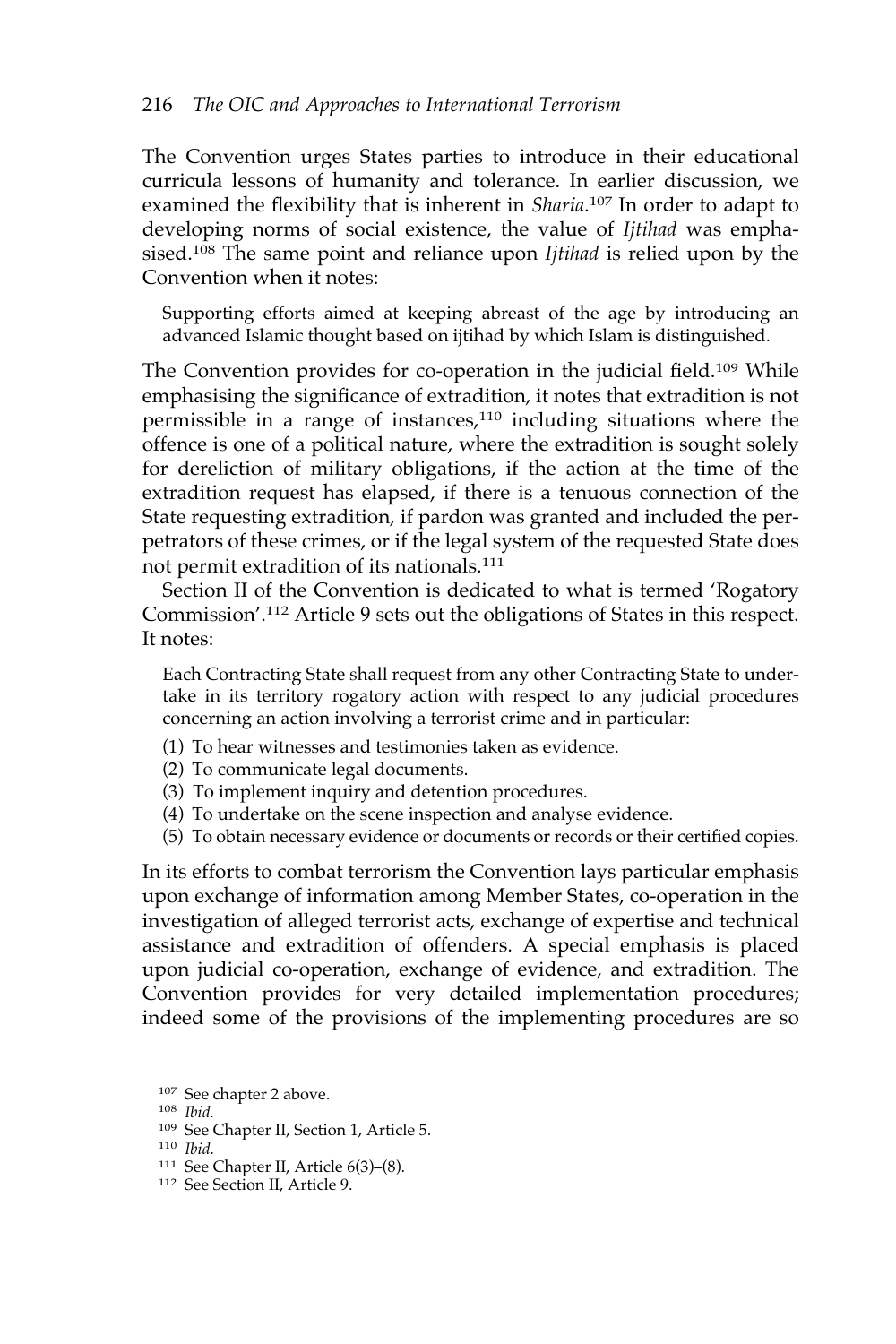detailed that they appear more in the nature of supplementary executive ordinances than the body of the treaty. Chapter I, Part III, Article 23, for example, requires that a detailed and comprehensive extradition request is to be submitted in writing, with the original (or authenticated copy of) the indictment, arrest, order or any other instrument of identical weight.<sup>113</sup> According to Article 24, the judicial authorities in the requesting State may also seek preventative orders subject to the arrival of an extradition request.<sup>114</sup> The maximum duration of preventative detention is sixty days.115 There are also significant and detailed provisions for protecting witnesses and experts. For a requesting State to secure the presence of witnesses the summons are to include appropriate terms including allowances for travel expenses, accommodation etc.116 No coercive means are to be used to force the presence of witnesses,<sup>117</sup> nor can they be detained or prosecuted while providing evidence.<sup>118</sup>

Part IV of the treaty deals with final provisions. Article 39 provides that after ratification or accession State parties are required to deposit the instrument with the General Secretariat of the OIC. The Secretariat shall inform all Member States of the details of the deposition. According to Article 40(1) the Convention is to enter into force thirty days after the deposit of the seventh instrument of ratification or accession at the OIC General Secretariat. Article 41 provides that it is impermissible for any State party to make any reservations, explicitly or implicitly to act in conflict with the provisions of the Convention. While it is permissible to withdraw from the Convention, it can operate only when a written request is made to the Secretary General and with a lapse of six months since such a request was made.<sup>119</sup>

# THE ROLE OF THE OIC AND ITS MEMBER STATES IN THE AFTERMATH OF 11 SEPTEMBER 2001

In the aftermath of attacks in the United States on 11 September 2001 there was condemnation of terrorist acts by individual Members as well as by the Organisation itself. All Member States expressed their deepest regret and passed condolences to the families of individuals who died on 11 September. This expression of tragedy was without any exceptions or reservations. There was also an urgency to distance Islam and *Sharia* from

- <sup>113</sup> See Chapter I, Part III, Article 23.
- <sup>114</sup> *Ibid,* Article 24.
- <sup>115</sup> Article 26.
- <sup>116</sup> Article 35.
- <sup>117</sup> Article 35.
- <sup>118</sup> Article 36(1)(2).
- <sup>119</sup> Article 42(1)(2).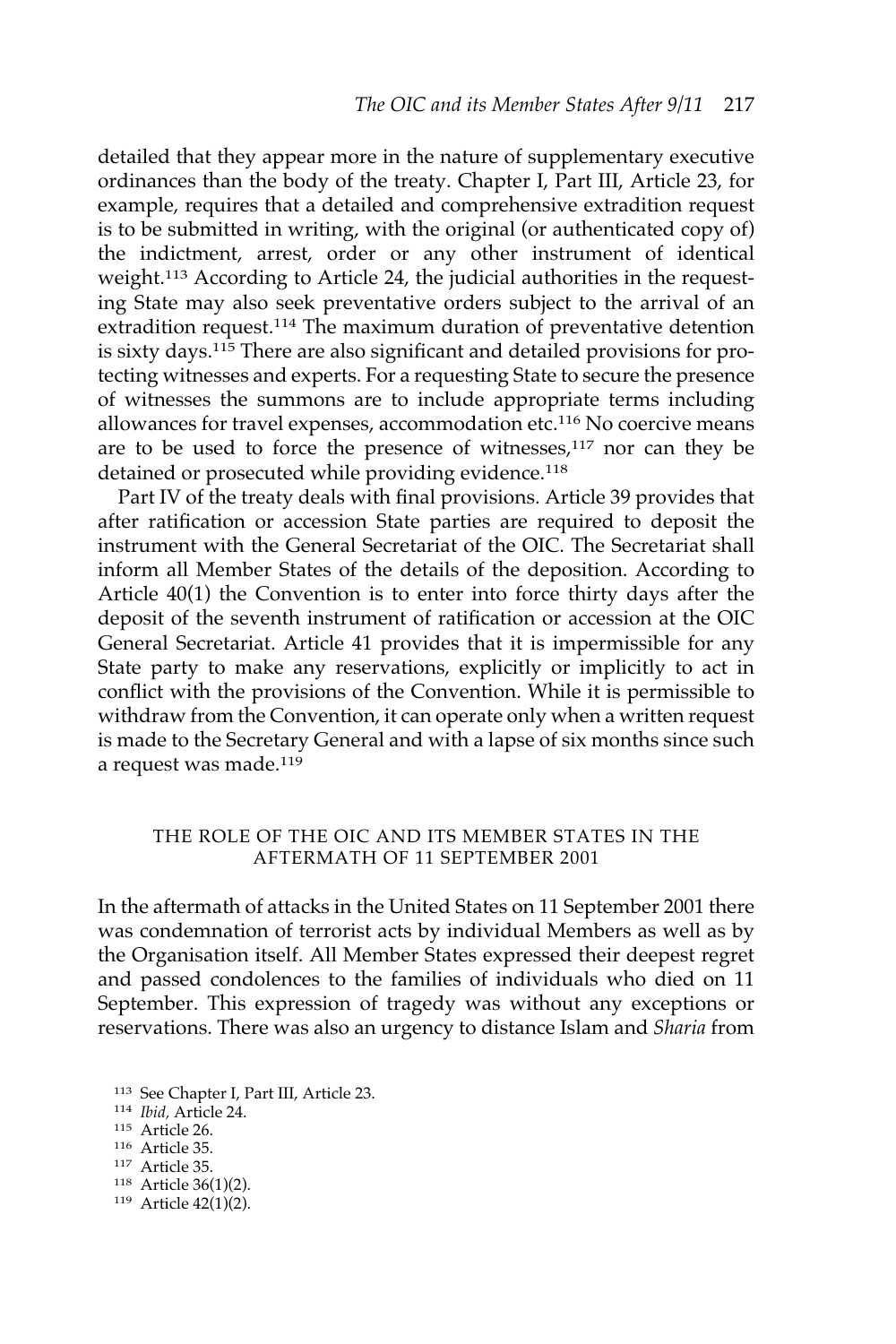the motives of terrorist hijackers. The same sentiments were advanced by the OIC in its final communiqué of the Ninth extra-ordinary Session of the Islamic Conference of Foreign Minster (ICFM), in Doha, Qatar. The conference stressed that:

such shameful terrorist acts [as those of 11 September 2001] are opposed to the tolerant message of Islam which spurns aggression, calls for peace, co-existence, tolerance and respect among people, highly prizes the dignity of human life and prohibits killing of the innocent. It further rejected any attempts alleging the existence of any connection or relation between the Islamic faith and the terrorist acts as such are not in the interest of the multilateral efforts to combat terrorism and further damage relations among peoples of the world. It stressed the need to undertake a joint effort to promote dialogue and create links or contacts between the Islamic world and the west in order to reach mutual understanding and building bridges of confidence between the two civilizations.120

The resolve to condemn terrorism in all its forms was apparent in the Kuala Lumpur Declaration on International Terrorism adopted at the extra-ordinary Session of the Islamic Conference of the Foreign Ministers on Terrorism.121 In this Declaration the Ministers present their response to the 11 September attacks.122 Invoking Islamic solidarity, they recall the earlier measures that had been adopted by the OIC for combating international terrorism, in particular the OIC Convention on Terrorism, the Code of Conduct for Combating International Terrorism, the Declaration of the Ninth extra-ordinary Session of ICFM and other relevant Resolutions passed by the Conference.123 In two important provisions the Declaration reaffirms the commitment to 'the principles and true teachings of Islam which abhor aggression, value peace, tolerance and respect as well as prohibiting the killing of innocent people'<sup>124</sup> and reject 'any attempt to link Islam and Muslims to terrorism as terrorism has no association with any religion, civilization or nationality'.125 There is an absolute and unequivocal condemnation of terrorism in all its manifestations and forms, the Declaration regarding terrorism as a serious threat to international peace and security and a grave violation of human rights.126

<sup>120</sup> Final Communiqué of the Ninth Extraordinary Session of the Islamic Conference of Foreign Ministers, Doha, Qatar, 10 October 2001.

<sup>&</sup>lt;sup>121</sup> Declaration on International Terrorism adopted at the extraordinary session of the Islamic Conference of the Foreign Ministers on Terrorism, Kuala Lumpur, adopted 3 April 2002, text available at <http://www.oic-oci.org/english/fm/11\_extraordinary/declaration. htm> (12 October 2004).

<sup>122</sup> *Ibid*, Article 1.

<sup>123</sup> *Ibid*, Article 2.

<sup>124</sup> *Ibid*, Article 4.

<sup>125</sup> *Ibid*, Article 5.

<sup>126</sup> *Ibid*, Article 7: We unequivocally condemn acts of international terrorism in all its forms and manifestations, including state terrorism, irrespective of motives, perpetrators and victims as terrorism poses a serious threat to international peace and security and is a grave violation of human rights.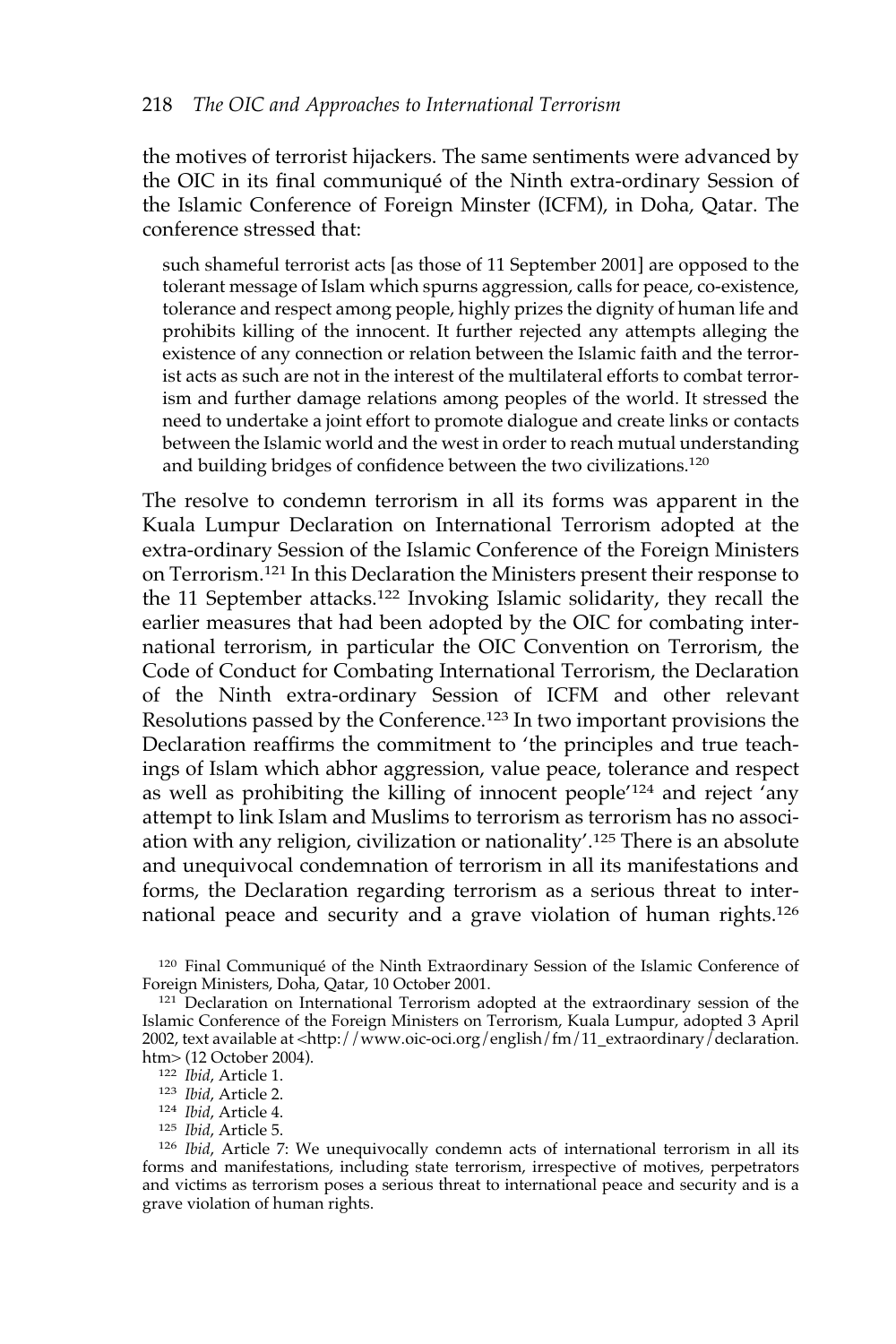There is also a reiteration of the norms of international law, in particular the support of peoples under colonial, alien and foreign occupation. The Declaration acknowledges the strength and binding nature of all relevant United Nations Security Council Resolutions, in particularly Security Council Resolution 1373.127 There is also an interest in expediting accession or ratification of relevant international Conventions and Protocols relating to anti-terrorism. The struggle of the Palestinian people for self-determination is commended and members advocate the necessity for an independent Palestinian State to be established. By the same token there is condemnation of Israel for:

escalating military campaign against the Palestinian people, including the daily brutalization and humiliation of its civilians, resulting in mounting casualties, strangulation of the Palestinian economy, systematic and indiscriminate destruction of houses and residential facilities as well as infrastructure, institutions and structures of the Palestinian National Authority.128

There is an urgency on the part of the Foreign Ministers to address the main causes of terrorism. The Declaration pleads against unilateral action against any Islamic country, on the ostensible basis of combating international terrorism. While such a unilateralist approach is seen as contrary to international law, this has been precisely the course adopted by the United States against several Members of the Organisation. The most recent example is the use of military force against Iraq. The Kuala Lumpur Declaration presents a Plan of Action, whereby a thirteen member openended Ministerial Level OIC Committee on International Terrorism is established.<sup>129</sup> The Committee is required to present its recommendations to Member States and to the ICFM for consideration and action. The mandate of the Committee is to create:

1 Measures to strengthen OIC cooperation and coordination in combating international terrorism;

2 Ways of expediting the implementation of the OIC Code of Conduct and the Convention on Combating International Terrorism;

3 Measures in projecting the true image of Islam. These include holding seminars and workshops to promote a better understanding of Islam and its principles;

4 Measures in strengthening dialogue and understanding among different civilizations, cultures and faiths, for instance, by building on initiatives such as the United Nations Dialogue Among Civilizations and the OIC-EU Joint Forum on Harmony and Civilization;

5 Other measures, as appropriate and in accordance with the Charter of the OIC as well as Summit and ICFM resolutions, in response to developments affecting Muslims and Islam arising from action to combat terrorism.

<sup>127</sup> *Ibid*, Plan of Action, Articles 6 and 7.

<sup>128</sup> *Ibid*, Article 12.

<sup>129</sup> *Ibid*, Plan of Action.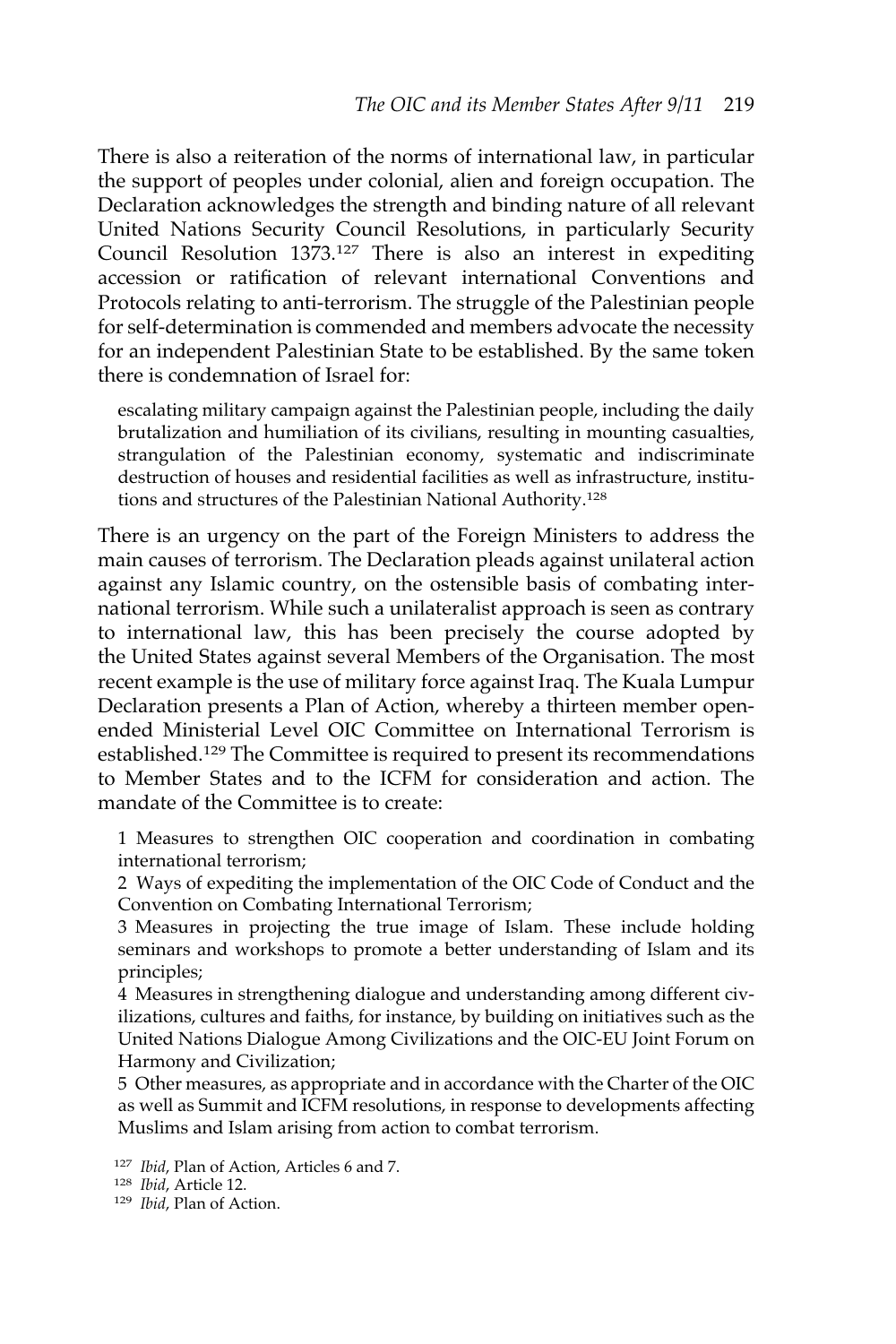#### CONCLUSIONS

The present chapter has examined the role of the OIC in combating international and regional outbursts of terrorism. In the light of various initiatives undertaken to deal with terrorism, the OIC deserves credit. The Organisation is also to be applauded for its role in condemning and curbing terrorist and sectarian movements that have surfaced within Islamic States. As this chapter has discussed, there is great value in the OIC's Convention on Terrorism. The Convention not only represents a symbolic opposition to acts of terror, many of its provisions are well articulated and in an appropriate environment should provide a workable framework. Notwithstanding these positive and valuable approaches, the Organisation remains deficient in dealing with the dangers of terrorism. This is particularly the case when substantial threats emanate from non-State actors such as al-Qaeda. Our examination has revealed the terrible atrocities that are being visited upon the people of Palestine and Kashmir; such an environment provides a prefect breeding ground for new recruits for al-Qaeda and other radical organisations.

The plethora of institutions that form parts of the OIC appear disjointed and lack co-ordination. There are also considerable practical difficulties attached to the implementation of the Terrorism Convention. The constitutional structures of many of the States that form part of the Organisation represent a significant impediment. In the existing phase of international relations the character of Islamic States is under review. Several of the Islamic regimes have been castigated as supporters of terrorism. There is some validity in accusations and recriminations against a number of governments currently in charge of Islamic States—they regularly invoke the tools of oppression, violence and terrorism to perpetuate their existence. Terrorism features prominently in the denials of their peoples' legitimate rights and negation of the right to 'internal' self-determination. In addition, several regimes have been implicated in the exportation of terrorism overseas, a feature which is highly troubling and problematic.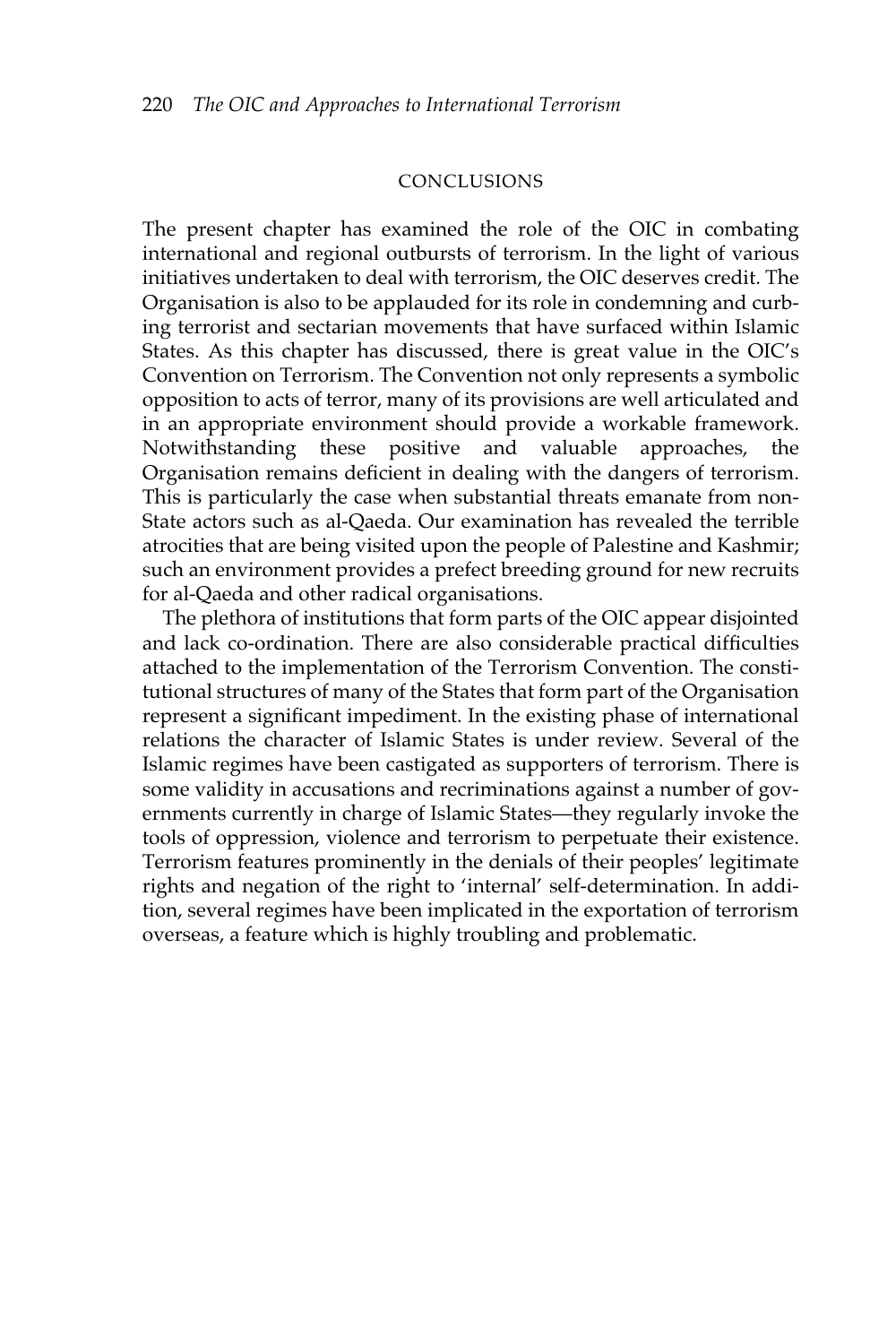# *Concluding Observations*

#### POSITIONING ISLAM WITHIN THE CONTEXT OF INTERNATIONAL TERRORISM

SLAM AND ITS values are a point of contention in the world order that has been constructed after 11 September 2001. There is much debate about the credentials of Islam in the context of terrorism. Critics of Islam continue SLAM AND ITS values are a point of contention in the world order that has been constructed after 11 September 2001. There is much  $\mathsf L$  debate about the credentials of Islam in the context of terrorism. Critics which sanctions violence and terrorism.<sup>1</sup> Islamic values are also often regarded as violating internationally recognised human rights.<sup>2</sup> There is no denying the fact that there are stresses and strains in the interpretation of any faith, religion or ideology: as a great religion, Islam has been subjected to divergent interpretations. It is also an undeniable and unfortunate reality that many contemporary Islamic States have undemocratic and authoritarian regimes, which perpetuate their existence through fear, violence and terrorism. While it is tragic that independent Statehood for Islamic countries rarely went hand in hand with order and cohesion, the political elite itself has to account for subsequent legal and political instability. Many of these elites continued with the policies of their former European masters.3 Others, in opposition, turned towards religious ideologies or ethnic and nationalistic loyalties to jostle for power. Islam and imposition of *Sharia* therefore became part of the political rhetoric. The vision of the *Sharia* portrayed by the Taliban in Afghanistan (1996–2003), or by General Zia-ul-Haq in Pakistan (1977–1988) and President Ja'far Nimeiri in Sudan (1969–1985) was self-promotional: it was brutal, unforgiving and did not accord with the egalitarian and humanitarian notion also emanating from classical and modern Islamic

<sup>&</sup>lt;sup>1</sup> See the introductory chapter of this book.

<sup>&</sup>lt;sup>2</sup> *Ibid.* In particular note the comments made by the Italian Prime Minister Silvio Berlusconi.

<sup>3</sup> See J Rehman and N Roy, 'South Asia' in Minority Rights Group (ed), *World Directory of Minorities* (London, MRG, 1997) 534–69, at 534; P Thornberry, 'Self-Determination, Minorities, Human Rights: A Review of International Instruments' (1989) 38 *International & Comparative Law Quarterly* 867.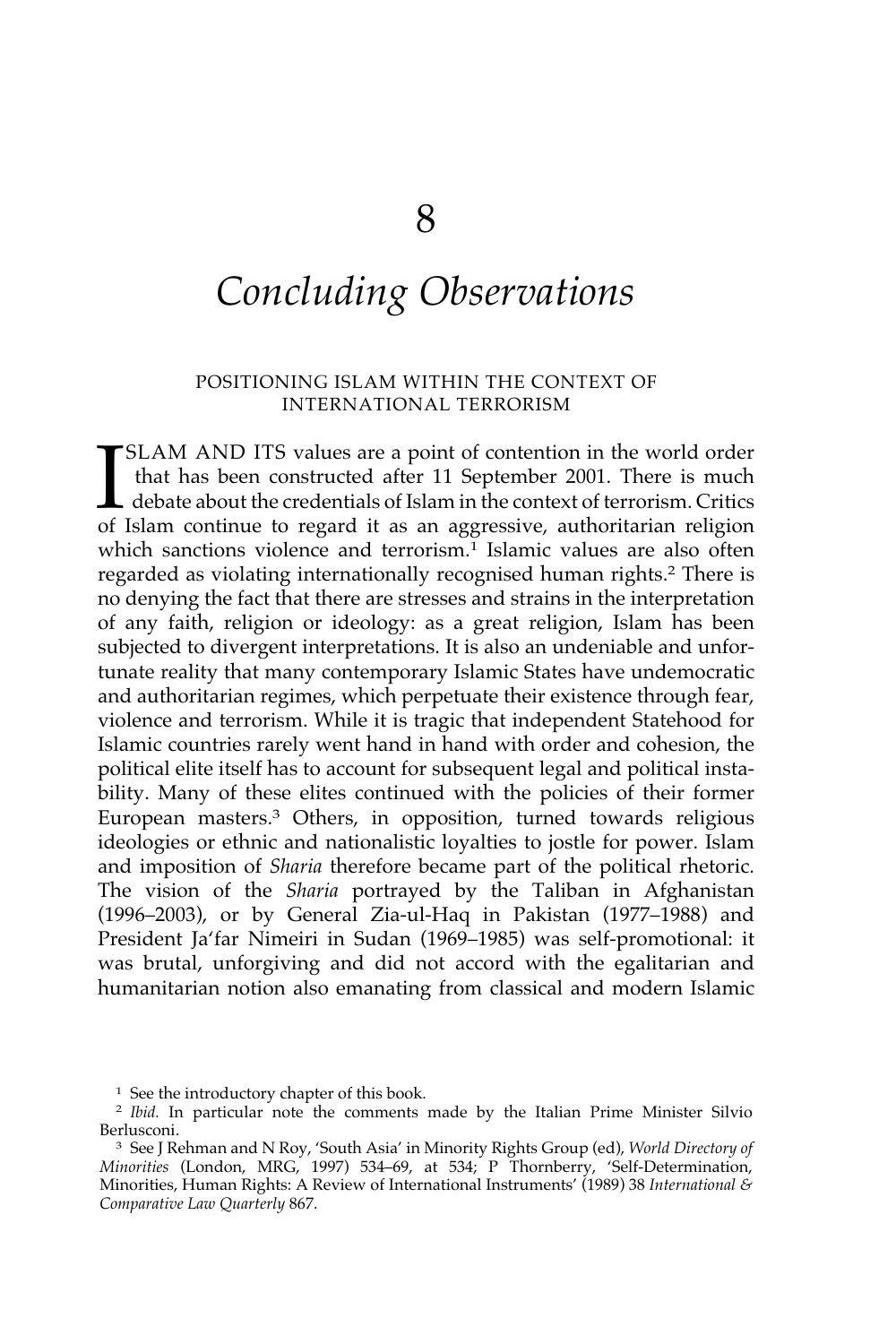jurisprudence.<sup>4</sup> The primary deduction that could be derived from the experiences of Afghanistan, Iran, Pakistan and the Sudan is that schemes of Islamisation have been deployed to perpetuate and prolong undemocratic and arbitrary dictatorial regimes.

Opponents of Islam, as well as the extremist segments within the Islamic community, are likely to interpret *Sharia* as insensitive to modern international law and human rights. The present study has, however, challenged the myopic vision which perceives Islamic values as rigid and stagnated. It has also demonstrated that if understood rationally, the *Sharia* principles are not antithetical to promoting international law and a just legal order. An examination of the sources and content of the *Sharia* reveals a breadth and flexibility which reflects modern values of international law and human rights. It is this flexibility and breadth which has allowed conservative Islamic States such as Pakistan to fully endorse the standards established in the Universal Declaration on Human Rights and the Convention on the Elimination of All Forms of Discrimination against Women.5

The Islamic concept of *Jihad* is often erroneously labelled as synonymous with aggressive war and terrorist acts. In its essence, *Jihad* is an expression of endeavour and exertion in the cause of Allah: the principal form of *Jihad*, according to the *Sunna* of the Prophet, being acts of persuasion as opposed to aggression or violence.6 The modern interpretation of *Jihad* authorising the use of force is limited to exceptional instances of selfdefence—this is in consonance with the principles set out in the United Nations Charter.<sup>7</sup>

Islam is not, as some critics would argue, all about wars of aggression. In fact, as has been explored in the course of this work, the *Sharia* and *Siyar* have made monumental contributions to general international law and in establishing peaceful relations amongst nations and communities. Classical as well as modern Islamic legal systems criminalise acts of terrorism—it has been contended forcefully that if the trials of those

<sup>4</sup> On the Taliban see A Rashid, *Taliban: Militant Islam, Oil and Fundamentalism in Central Asia* (New Haven and London, Yale University Press, 2000); MJ Gohari, *The Taliban: Ascent to Power* (Karachi, Oxford University Press, 2000); on President Zia-ul-Haq's Islamisation policies and their after-effects see J Rehman, 'Minority Rights and Constitutional Dilemmas of Pakistan' (2001) 19 *Netherlands Quarterly of Human Rights* 417; on Sudan see C Eprile, *Sudan: The Long War* (London, Institute for the Study of Conflict, 1972); G Morrison, *The Southern Sudan and Eritrea: Aspects of Wider African Problems* (London, Minority Rights Group, 1973); AE Mayer, *Islam and Human Rights: Tradition and Politics,* 2nd edn (Boulder, Col, Westview Press, 1995) 156–9.

<sup>5</sup> See J Rehman, 'Accommodating Religious Identities in an Islamic State: International Law, Freedom of Religion and the Rights of Religious Minorities' (2000) 7 *International Journal on Minority and Group Rights* 139; SS Ali and J Rehman, 'Freedom of Religion versus Equality in International Human Rights Law: Conflicting Norms or Hierarchical Human Rights (A Case Study of Pakistan)' (2003) 21 *Nordic Journal of Human Rights* 404.

<sup>6</sup> See chapter 1 above.

<sup>7</sup> See Article 2(4) and Article 51 of the United Nations Charter.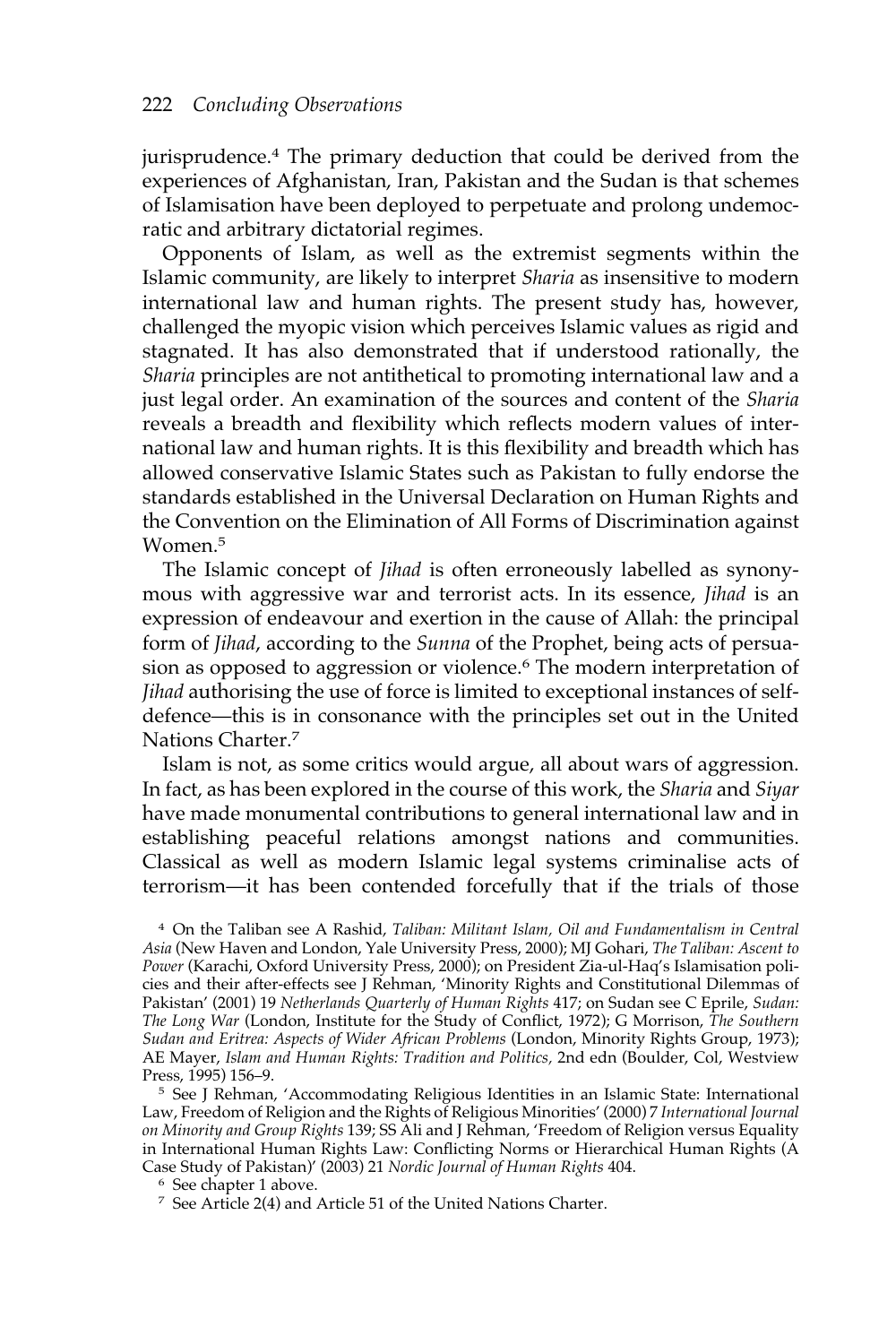involved in the 11 September attacks were conducted under Islamic laws their outcome would be unlikely to be different from trials held in other domestic or international legal systems.<sup>8</sup>

Modern Islamic States, conscious of the need to build a peaceful coexistence, have unequivocally accepted laws prohibiting the use of force. The commitment to condemn all forms of terrorism was evident in the absolute denunciation of the 11 September attacks.9 Furthermore, the closest allies of the United States in the so-called 'war on terrorism' are from the Islamic world.

## RATIONALISING THE DEBATE ON A CULTURE OF CONFLICT AND THE 'CLASH OF CIVILISATIONS'

In common with other great civilisations, the Islamic world has experienced momentous changes. At its zenith, Islam was the focus of attention and the cradle of human civilisation. The rationale for its dominance and prevalence was that:

It was the best social and political order the times could offer. It prevailed because everywhere it found politically apathetic people robbed, oppressed, bullied, uneducated, and unorganised and it found selfish and unsound governments out of touch with people. It was the broadest, freshest and cleanest political idea that had yet come into actual activity in the world.10

Over time, however, the freshness and creativity behind the original Islamic ideology gave way to factionalism and in-fighting. Islamic legal approaches also faced stagnation—all doors to *Ijtihad*, it was argued, had been closed.11 In a state of stagnation, Islamic communities found themselves overpowered and dominated by others who were more strategic, manipulative and powerful. Islamic laws and indigenous systems of governance were further disturbed by the misfortunes of colonialism. Islamic legal systems were removed and replaced by schemes whose objectives pure and simple were exploitation, abuse and subjugation. European colonialism legitimised racial superiority, slavery, ethnic cleansing and genocide.12 In its historic developments, it has to be conceded that international law sanctified all acts of mass terrorism so

<sup>8</sup> See FE Vogal, 'The Trial of Terrorists Under Classical Islamic Law' (2002) 43 *Harvard International Law Journal* 53, at 63–4.

<sup>9</sup> See the final Communiqué of the Ninth Extraordinary Session of the Islamic Conference

<sup>&</sup>lt;sup>10</sup> HG Wells, The Outline of History: Being a Plain History of Life and Mankind (London, Cassell, 1925) at 613–14.

<sup>11</sup> NJ Coulson, *A History of Islamic Law* (Edinburgh, Edinburgh University Press, 1964) at 202.

<sup>12</sup> J Strawson, 'Introduction: In the name of Law' in J Strawson (ed), *Law After Ground Zero* (London, GlassHouse Press, 2002) at xix and xx.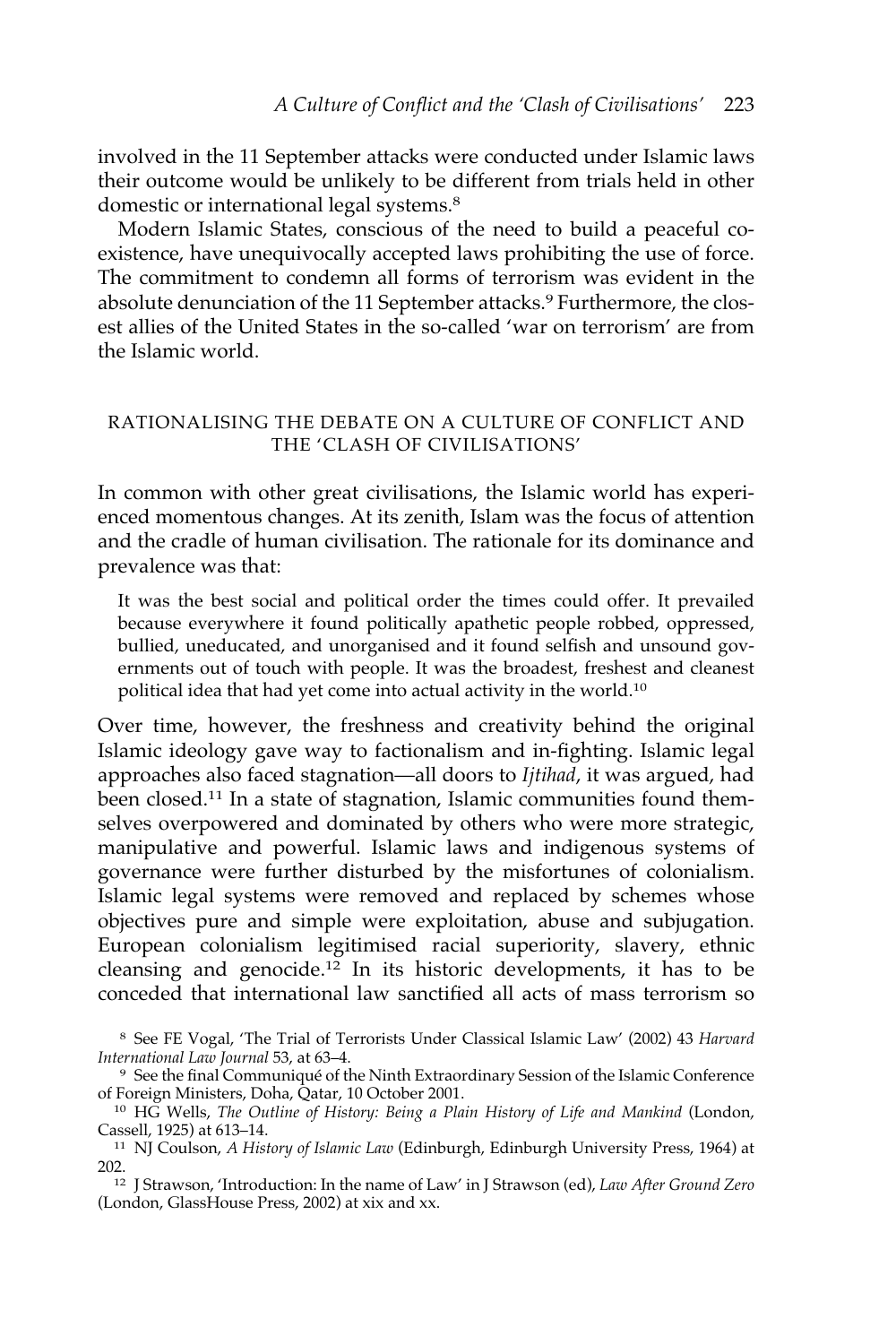long as these were conduct by 'civilised nations' over colonised indigenous people. The contemporary post-colonial world that emerged in the aftermath of the Second World War was fashioned in the vision of the imperialist political elite.<sup>13</sup> New States were carved out in a design hitherto established by the European powers, containing a recipe for future ethnic and political conflict. More problematic were the schemes and designs for preserving the global political and legal order. The tool of western imposition was established through the powers and composition of the Security Council. This was a body designed to maintain and enforce international peace and security. A designation of permanent membership and veto power was introduced to ensure that law or politics could not adopt a course detrimental to specific interests. It was a legal order in denial of justice, equity and fairness for all the peoples of the world. The Islamic world has suffered at the hands of this unfairness of international law. The Security Council has proved to be least supportive in matters which mean the most to the Muslim peoples—the role of individual members of the Council, particularly the United States, in support of Israel has been disappointing and has provoked resentment.

Notwithstanding the blatant and shocking violations of human rights perpetuated by the State of Israel, there is little condemnation emanating from the United States or Europe. Palestinians, on the other hand, are frequently condemned as terrorists. Israel—with complete impunity continues to perpetuate practices of racial and religious oppression, extrajudicial killings, torture, and forcible exclusion of millions of Palestinians out of their homelands. Palestinians are denied their most fundamental and inalienable right of self-determination. Nearly half of the Palestinian population has been forced into refugeeism and statelessness, having to suffer humiliation on a daily basis: witnessing their families and friends brutalised and degraded it is little surprise that many resort to extremism and militancy.14

Inherent in the international stance are policies bearing 'doublestandards'. No tangible action has been taken against Israel for its violations of human rights, development of nuclear arsenal, weapons of mass of destruction or for its innumerable breaches of United Nations Security Council Resolutions. Yet, individual members of the Council continued to bomb Iraq intermittently during the 1990s and were eventually unable to resist its invasion in March 2003 on suspicion that the regime

<sup>13</sup> See the discussion on the concept of *uti possidetis* and its implication on the modern State structures—chapter 1 above.

<sup>&</sup>lt;sup>14</sup> See chapter 7 above. See in particular examination of the Palestinian issue by N Guyatt, *The Absence of Peace: Understanding the Israeli-Palestinian Conflict* (London, Zed Books, 1998); C Bell, *Peace Agreements and Human Rights* (Oxford, Oxford University Press, 2000); L Takkenberg, *The Status of Palestinian Refugees in International Law* (Oxford, Clarendon Press, 1998).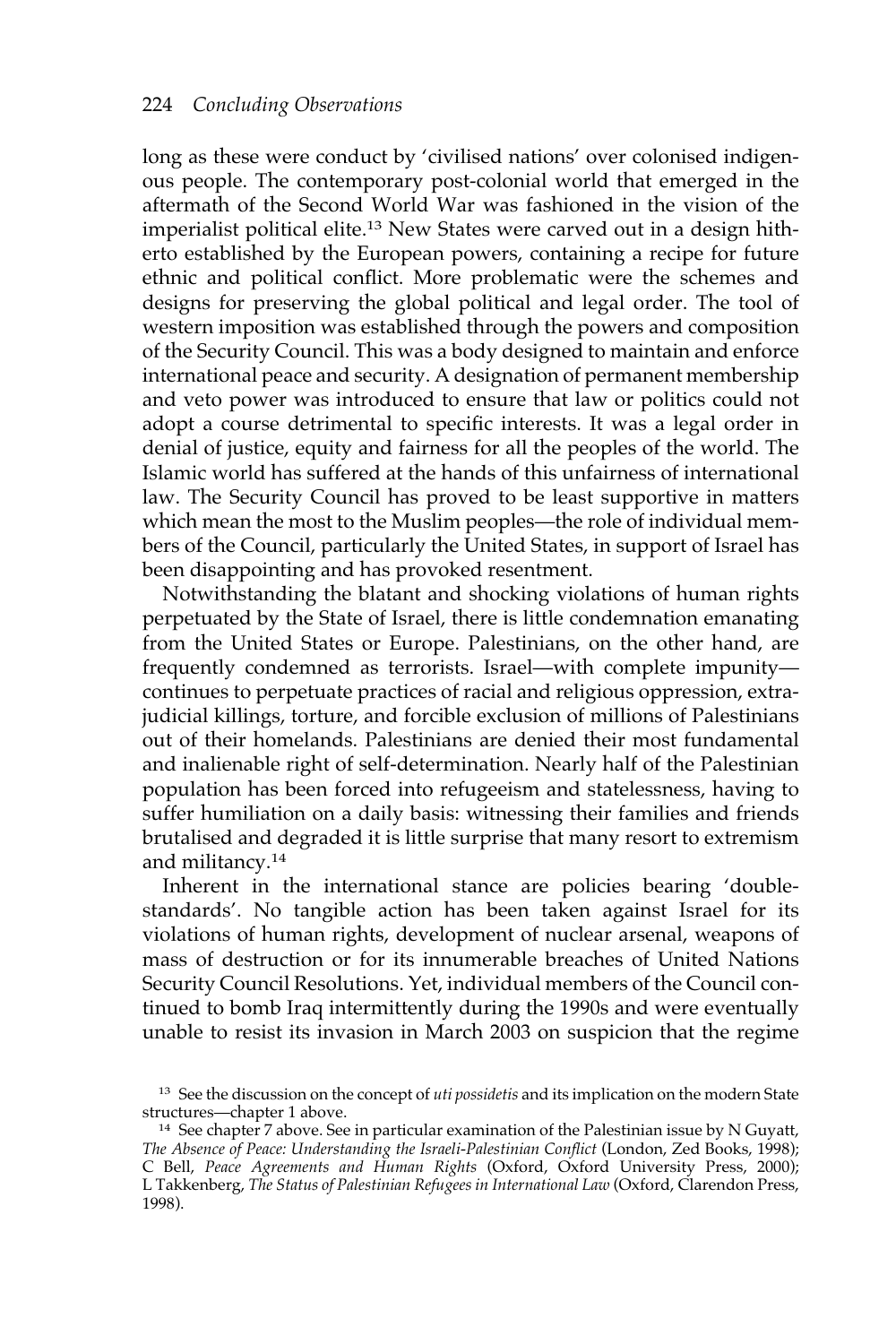was developing weapons of mass destruction in breach of Security Council Resolutions.15 The build up to the invasion of Iraq also saw a human rights argument advanced by the United States and the United Kingdom. President Saddam Hussein's dictatorial government and Iraq's repression of its ethnic and religious communities were put forward as additional grounds for justifying invasion and removal of the regime. This argument is fallacious in that for decades Saddam Hussein conducted such actions with the knowledge and support of the United States. Furthermore, the promotion and protection of human rights has only been a factor when its suits the political ambitions of powerful States; the worst violators of human rights in the neighbourhood of Iraq continue to be the closest allies and friends of the United States.16 Indeed this so-called 'war on terrorism' has presented an excuse to dictatorial and autocratic regimes across the globe to repress, ignore and violate fundamental human rights—the world is silent and even appreciative of such actions so long as these regimes continue to purport allegiance to the ambitions of United States foreign policy.17 Such duplicity, double-standards and selectivity have troubled not only the Muslim communities but also others who retain an objective vision of law and politics. According to a leading international lawyer, Professor Brownlie:

The issue of selectivity can lead to claims of human rights violations being used as a powerful political weapon. Probably the most egregious example of this is provided by the case of Iraq. The Iraq-Iran War raged for eight years (1980–8). Iran was not the aggressor. During the conflict leading Western powers gave assistance to the Iraqi Government in the form of matrices for chemical weapons (which were used against Iran) and satellite intelligence. The Security Council took no action under Chapter VII of the Charter. In contrast, in the period from 1991 up to the United States attack on Iraq in March 2003, the same State took a strong line on the bad rights record of the Iraqi regime and the attack was

<sup>15</sup> For a useful discussion see D McGoldrick, *From '9–11' to the 'Iraq War 2003': International Law in an Age of Complexity* (Oxford, Hart, 2004) 47–86.

<sup>16</sup> Note the criticisms of violations of human rights conducted in the US Middle Eastern allies such as Saudi Arabia and Kuwait. See Amnesty International's Reports for 2004 on Saudi Arabia <http://web.amnesty.org/report2004/sau-summary-eng> (23 September 2004); and Amnesty International's Report for 2004 on Kuwait <http://web.amnesty.org/ report2004/kwt-summary-eng> (23 September 2004).

<sup>17</sup> A recent Amnesty International Report reinforces this point when it notes: '[t]he impact of the so called "war on terror" (henceforth "war on terror") on human rights in the Gulf and the Arabian Peninsula has been profound and far reaching. Governments in the region and the US government have treated nationals and residents of the area with a disturbing disregard for the rule of law and fundamental human rights standards. The results have been mass arrests, prolonged detention without charge or trial, incommunicado detention, torture and ill treatment, strict secrecy surrounding the fate and whereabouts of some detainees, and apparent extra-judicial killings. These human rights violations have had profound effects not only on individual victims but also on their relatives and the general human rights situation in the region.' See Amnesty International, 'The Gulf and the Arabian Peninsula: Human rights fall victim to the "War on Terror"' (22 June 2004) AI Index: MDE 04/002/2004 <http://web. amnesty.org/library/Index/ENGMDE040022004?open&of=ENG-USA> (1 October 2004).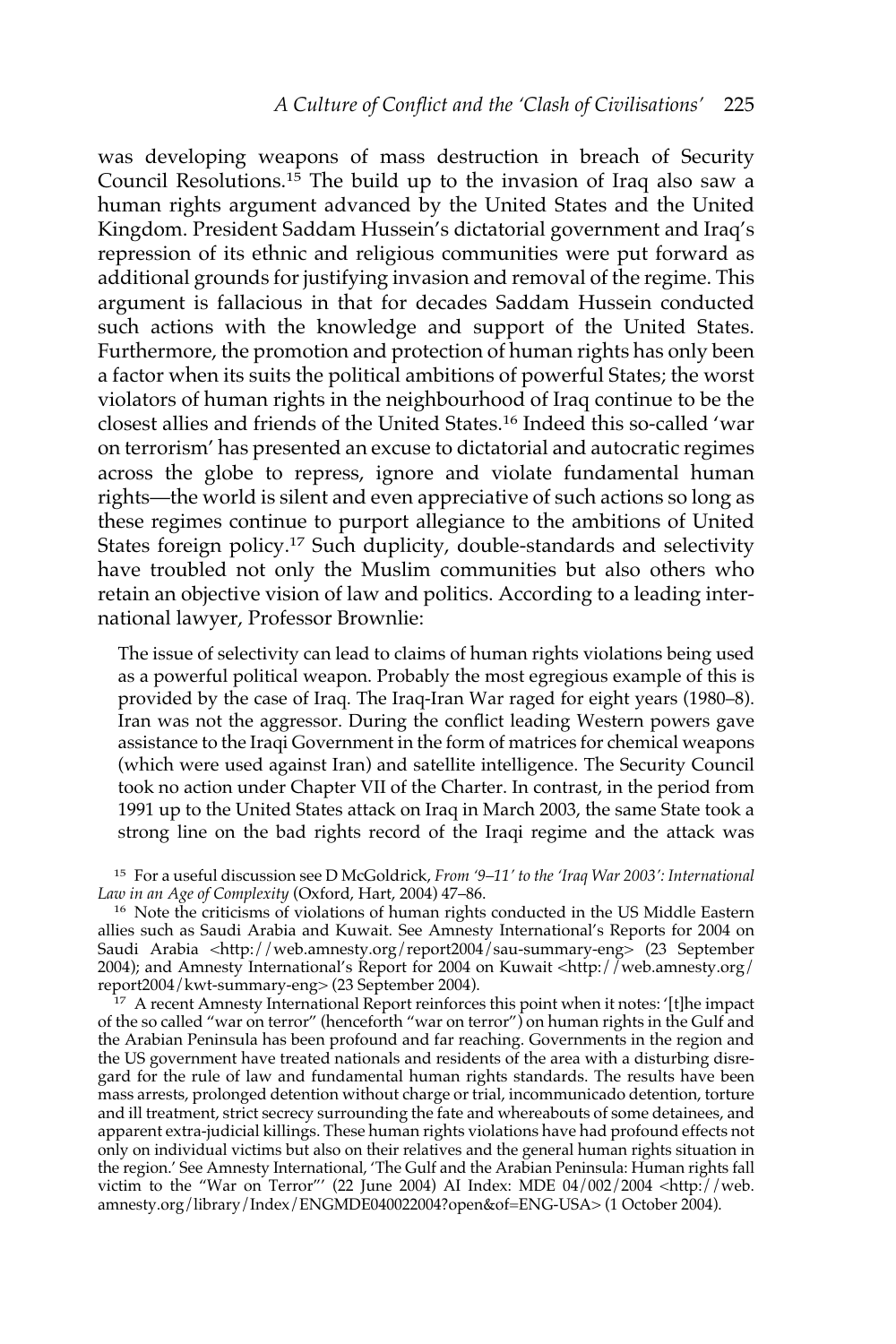justified in public statements in part by reference to human rights factor. Here is revealed a purely cyclical version of human rights, contingent upon collateral political considerations.18

This study has taken the view that, more than religious disagreements, it is the economic and political inequalities which have contributed to this so-called 'clash of civilisations'. Beliefs based around religion, culture or values are often used as instruments to perpetuate these economic, political and social inequities. The Muslim populations—disenchanted and disillusioned by their own leaders—are effectively deprived of any political and economic leverage. Their economic and socials needs and requirements are frequently ignored. They suffer from poverty, hopelessness and disenfranchisement. In the growing spiral of violence and economic inequities currently raging in Palestine, Iraq, Chechnya, Afghanistan and other parts of the world, Muslims are likely to be the biggest losers.

It is unfortunate that modern international law itself has perpetuated a vicious and unjust pattern of world governance in which the unscrupulous, powerful and rich States dominate at the expense of all others. As this study has noted, there were precious few tears shed when in 1988 the Iranian Airliner was downed by the United States, killing all 286 passengers on board. Similarly there was little remorse at the bombing of Libya in 1986, the lengthy sanctions imposed on Libya and Iraq, the bombing of Sudan or the recent missile attack killing six Yemeni individuals in 2002.19 There are tens of thousands of Afghanis who have become victims of allied bombings since October 2001. Like the victims of 11 September 2001, they too are innocent of any crime, and yet there is no pain felt for them, there are no services held for them, there are no memorials in their honour. Furthermore, as shall be examined in the next section, hundreds of civilians continue to languish in the United States base of Guantánamo, denied their fundamental rights. There is also the war in Iraq, which defies both reason and international law and yet is being justified and pursued with intensity.<sup>20</sup> In the wider scheme of things, it is the grievances and frustrations of these marginalised Muslim communities that are likely to fuel the clash of civilisations.

<sup>18</sup> I Brownlie, *Principles of Public International Law* 6th edn (Oxford, Oxford University Press, 2003) at 557.

<sup>19</sup> See C Downes, '"Targeted Killings" in an Age of Terror: The Legality of the Yemen Strike' (2004) 9 *Journal of Conflict and Security Law*, 277; J Quigley, 'International Law Violations by the United States in the Middle East as a Factor behind Anti-American Terrorism' (2002) 63 *University of Pittsburgh Law Review* 815.

<sup>20</sup> The verdict of Kofi Annan, the United Nations Secretary-General, represents the position in so far as the United Nations Organisation and the Charter is concerned. He notes, 'I have indicated it [ie the invasion of Iraq] was not in conformity with the UN charter from our point of view, from the charter point of view, it was illegal.' BBC News UK edition, 'Iraq War Illegal, Says Annan: The United Nations Secretary-General Kofi Annan has told the BBC the US-led invasion of Iraq was an illegal act that contravened the UN Charter' 16 September 2004 <http://news.bbc.co.uk/1/hi/world/middle\_east/3661134.stm> (18 October 2004).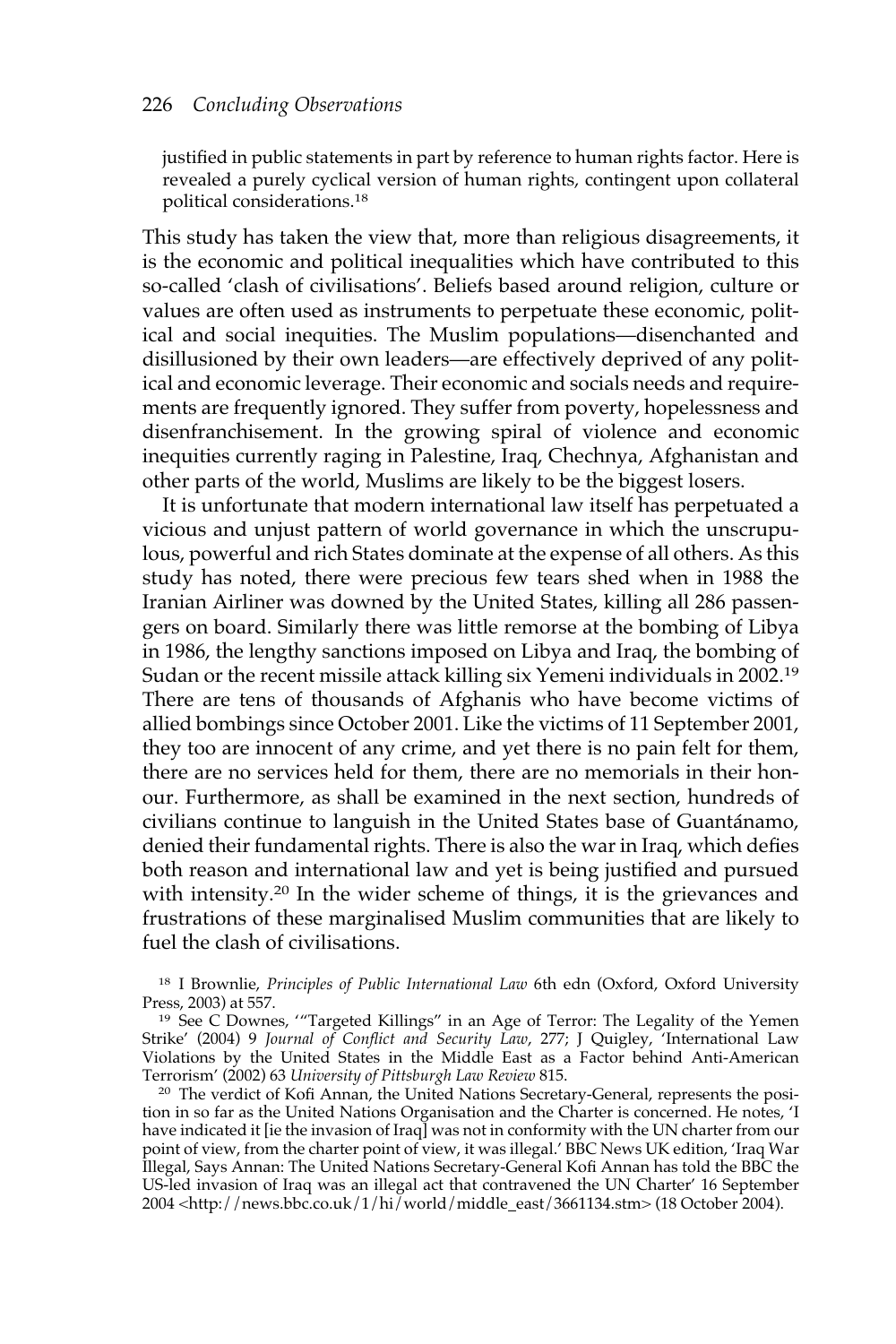#### 11 SEPTEMBER, ISLAMOPHOBIA AND THE FUTURE FOR MUSLIMS

One unfortunate consequence of the events of 11 September 2001 has been a growth in Islamophobia, that is, fear or hatred of Muslims and Islam. The attacks were condemned by the whole of the international community, including Muslims living in every part of the globe. Despite that, there was an immediate backlash against Muslims, many in the west associating Islam with violence and terrorism.21 The consequences for Muslim minorities in the United States, the United Kingdom and many parts of the western world have been particularly deplorable. The United States and Western Europe witnessed a serious public and political reaction to the attacks of 11 September. In many quarters, Muslim minorities were immediately castigated. Their physical presence was questioned and their loyalties were doubted. There were attacks on Muslim communities, leading to loss of life. There was a dramatic rise in hate crimes against Muslims in the United States, with the Federal Bureau of Investigation reporting a dramatic escalation of 1600 per cent in incidents largely consisting of assaults and intimidation.22 Hundreds of young men were detained, interned, incarcerated or deported. Having not itself been the subject of an attack, a more sober response from the United Kingdom was anticipated.23 However, there was an unprecedented surge in violence against Muslims in the aftermath of 11 September 2001 within the United Kingdom. According to one Muslim organisation, the Islamic Human Rights Commission, during September 2001 a total of 206 incidents of assault, violence, verbal and physical abuse and other forms of malicious acts were recorded in Britain.<sup>24</sup>

<sup>23</sup> *Ibid.*

<sup>&</sup>lt;sup>21</sup> Note Comments made by the Special Rapporteur of the Commission on Human Rights on Contemporary Forms of Racism, Racial Discrimination, Xenophobia and Related Intolerance (E/CN.4/2002/24), paras 12–38, available at <http://ods-dds-ny.un.org/doc/ UNDOC/GEN/G02/108/31/PDF/G0210831.pdf?OpenElement> (11 October 2004).

<sup>22</sup> See PA Thomas, 'September 11th and Good Governance' (2002) 53 *Northern Ireland Legal Quarterly* 366, at 389.

<sup>24</sup> Islamic Human Rights Commission, *UK Today: The Anti-Muslim Backlash in the Wake of 11th September 2001* (London, 2001). Expanding on some of these incidents, a recent report notes that in the aftermath of 11 September 2001 'Muslim adults and children were attacked, physically and verbally. They were punched, spat at, hit with umbrellas at bus stops, publicly doused with alcohol and pelted with fruits and vegetables. Dog excrement and fireworks were pushed through their letterboxes and bricks were thrown through their windows. They were called murderers and excluded from social gatherings. One woman in Swindon was hospitalised after being beaten with a metal baseball bat; two Cambridge University students had their headscarves ripped off, in broad daylight outside a police station; Saba Zaman, who, in July 2001, had her scarf pulled off and two of her ribs broken in Tooting, London was stopped and searched by the police three times in two weeks following the terrorist attacks in the United States of America (USA). In west London, an Afghani taxi driver Hamidullah Gharwal, was attacked shortly after 11 September, and left paralysed from the neck down . . . Vandals attacked mosques and Asian-run businesses around the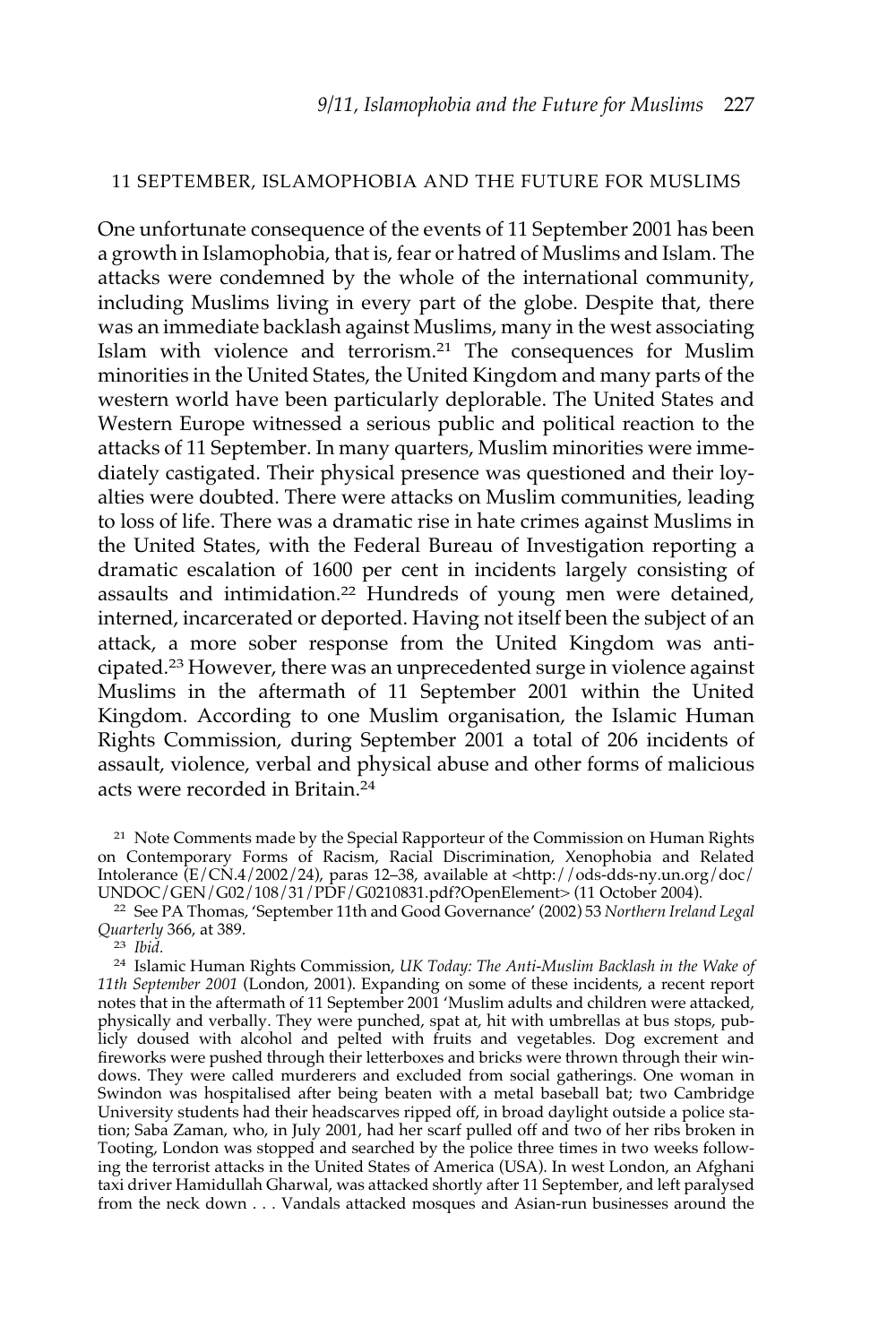Peoples within Muslim majority States have also felt uncomfortable at the manner in which their governments have acquiesced and supported United States foreign policy. The United States and United Kingdom governments have brought forth evidence which, according to them, justifies the continual bombing of Afghanistan as well as the invasion and occupation of Iraq. The arguments for invading Iraq having been discredited (and with the loss of credibility in all western intelligence gathering services) there are at present huge masses of Muslim peoples who have developed misgivings about the motives behind prosecution of the 'war on terrorism'—they are demanding transparency, fairness and justice in providing evidence, and absolute compliance with human rights standards in the case of trials and convictions.

A further deeply disturbing feature has been the torture, abuse and humiliation of Muslim men, women and children. Evidence has now been brought of the continual torture and violation of fundamental rights of the detainees of Guantánamo Bay in Cuba (also known as Camp X-Ray).<sup>25</sup> Since 11 January 2002, when the first twenty captives from Afghanistan were transferred to the camp, over 600 captives (including women and children) have been sent to this base. A vast majority of adults have since been detained, and held incommunicado without charges being brought against them.26 Men are held in wire 'cages' measuring eight feet by six feet and in circumstances described by Amnesty International as 'falling below minimum standards for humane behaviour'.27

Since the detainees are predominantly Muslim by faith, their continued detention is also a major concern for British minority communities. Their detention has heightened concerns over a foreign policy based on racial and religious discrimination. Muslim human rights organisations regard the Guantánamo captivities as evidence of the United Kingdom government pursing an Islamophobic agenda.<sup>28</sup> Representations and legal challenges against many of the detainees have ended largely in

country. Nine pigs' heads were dumped outside a mosque in Exeter. Many [Muslims] were said not to have reported attacks because of fear of reprisals'. H Ansari, *Muslims in Britain* (London, Minority Rights Group, 2002) at 4.

<sup>25</sup> E Katselli and S Shah, 'September 11 and the UK Response' (2003) 52 *International & Comparative Law Quarterly* 245, at 250.

<sup>&</sup>lt;sup>26</sup> See Amnesty International, 'Hundreds Still Held by US government in Guantánamo Bay' (April 2004) <http://web.amnesty.org/wire/April2004/guantanamo> (2 October 2004); Amnesty International, 'Guantánamo Bay: a human rights scandal' <http://web.amnesty.org/ pages/guantanamobay-index-eng> (2 October 2004).

 $^{27}$  Cited in P Thomas, n 22 above, at 379; also see United States of America, Memorandum to the US Government on the rights of people in US custody in Afghanistan and Guantánamo Bay AI Index 51/053/2002 http://web.amnesty.org/library/Index/ENGAMR510532002 (15 April 2002).

<sup>&</sup>lt;sup>28</sup> See Islamic Human Rights Commission, 'Failure to Repatriate Britons Masks Islamophobic Policy', London, 11 August 2003.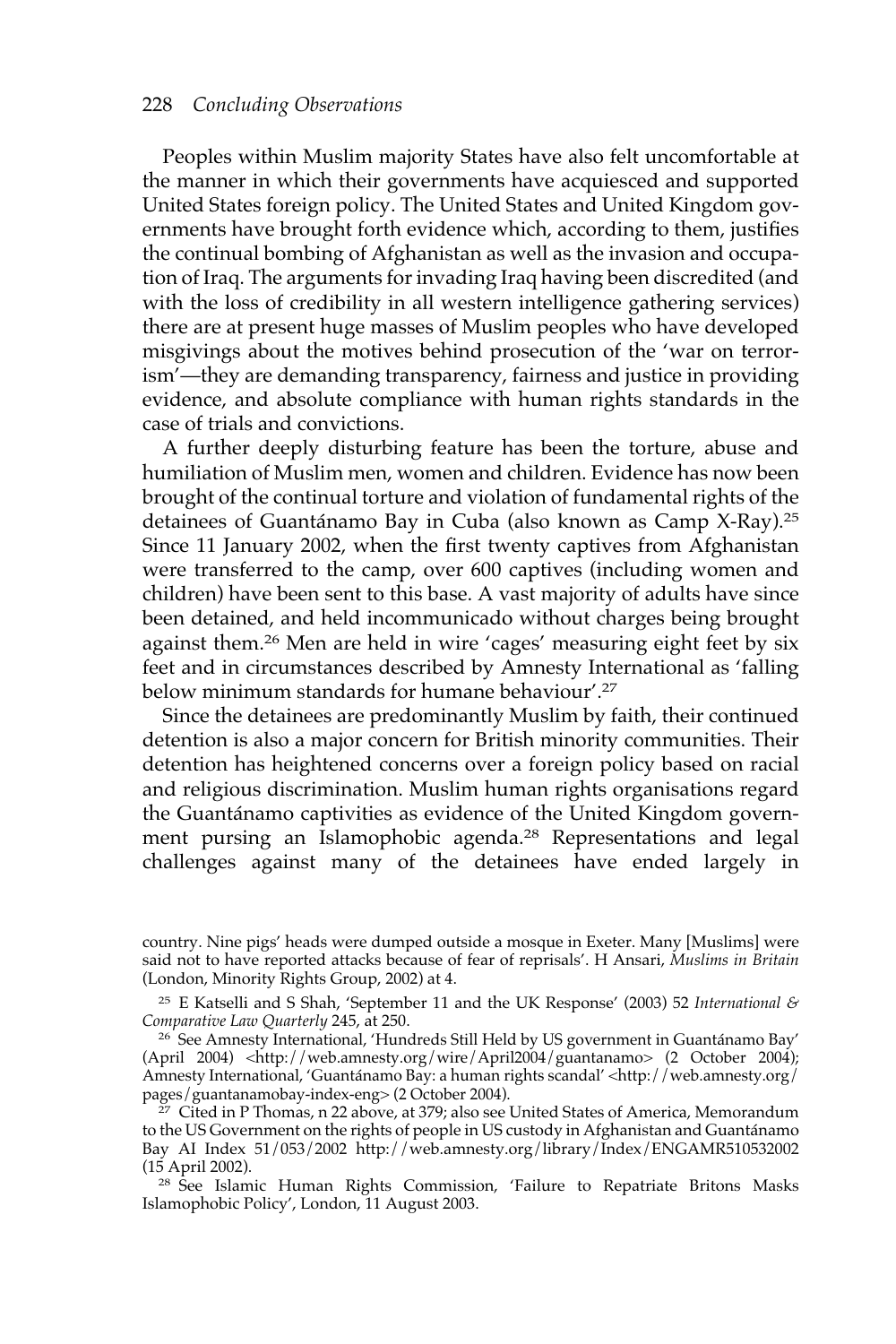disappointment. Although the last four British detainees were released from Guantánamo in January 2005, they have complained of torture and abuse.<sup>29</sup>

In detaining individuals at Guantánamo, the United States has expressed disdain for norms of international human rights laws and international humanitarian laws.30 The US administration refuses to apply Article 4 of the third Geneva Convention 1949, which defines 'prisoners of war'.31 The provision of prisoner of war status remains critical for the captured detainees. They are entitled to a series of rights, including exemption for lawful acts of war, humane treatment and the right to be given a fair trial.<sup>32</sup> At the same time the current US administration has decided to hold trials for some individuals in military commissions specially constituted under a Presidential Order of 13 November 2001.33 The military commissions undermine the fundamental principles of law and contradict sacrosanct norms of separation of powers. The Order authorises the President to be the Prosecutor, Judge and Jury at the same time. The commissions lack independence and impartiality. They are therefore a travesty of justice, violating the United States' own commitment to international human rights laws. They have been likened to 'kangaroo courts'.34 The detention of individuals and the setting up of the military commissions has been condemned by a variety of sources as a gross violation of international law. In its report issued on 5 September 2002, Amnesty International stated that the continued detention of individuals in Guantánamo Bay was a violation of international law.35 The organisation demanded that the detainees be entitled to fundamental rights as provided by international humanitarian and human rights laws. Similar views were echoed by

<sup>29</sup> See *Abbasi (R on application of ) v Secretary of State for Foreign and Commonwealth Office* [2002] EWCA Civ 1316.

<sup>30</sup> Katselli and Shah, n 25 above, at 250.

<sup>31</sup> See the Geneva Convention III Relative to the Treatment of Prisoners of War (adopted 12 August 1949, entered into force 21 October 1950) TIAS No 3364, 6 UST 3316. Text of the treaty is available at the website of the Office of the High Commissioner for Human Rights <http://www.unhchr.ch/html/intlinst.htm> (26 September 2004).

<sup>32</sup> *Ibid.*

<sup>33</sup> The Military Order is entitled 'Detention, Treatment and Trial of Certain Non-Citizens in the War Against Terrorism' (Military Order) 66 Fed Reg 57,833 (16 November 2001).

<sup>34</sup> HH Koh, 'Agora: Military Commissions—The Case against Military Commissions' (2002) 96 *American Journal of International Law* 337–44, at 339.

<sup>35</sup> See Amnesty International's Memorandum to the US Government on the Rights of Individuals in US Custody in Afghanistan and Guantánamo Bay of 15 April 2002 at <http://web.amnesty.org/ai.nsf/recent/AMR510532002> (22 September 2004). Also see the allegations made by the three British detainees of Guantánamo; V Dodd and T Branigan, 'Questioned at Gunpoint, Shackled, Forced to Pose Naked: British Detainees tell their Stories of Guantánamo Bay' Special Report, Guantánamo Bay, *Guardian Unlimited* 4 August 2004 <http://www.guardian.co.uk/guantanamo/story/0,13743,1275560,00.html> (27 September 2004).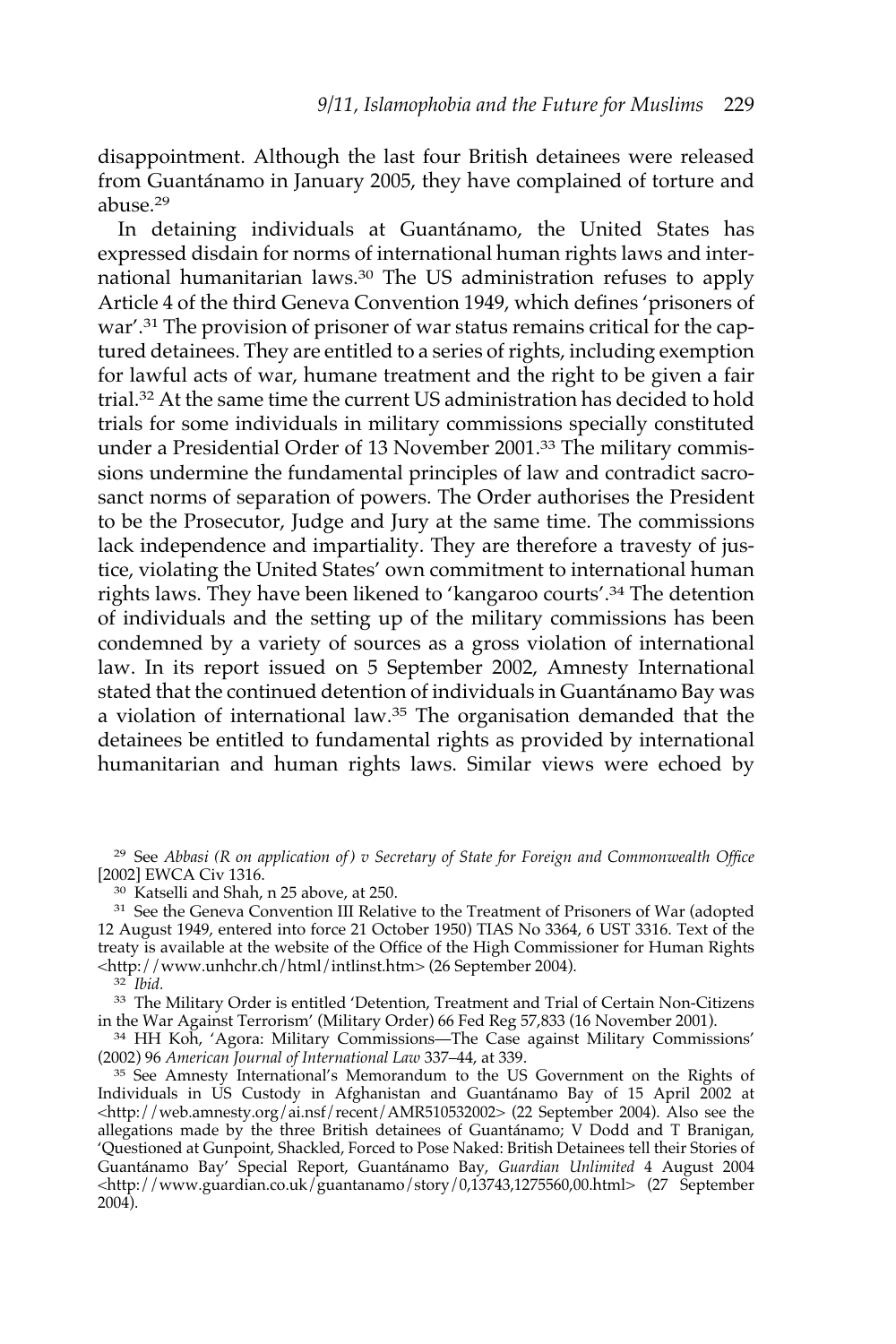the then High Commissioner, Mary Robinson,<sup>36</sup> and leading international law experts.<sup>37</sup>

There is an increasing amount of evidence of maltreatment, abuse and degradation in Iraq.<sup>38</sup> It has now been established that many innocent individuals were taken into custody, with little or no evidence of their involvement in international terrorism. These policies reflect a disdain on the part of the United States towards the fundamental human rights of the Iraqi people. The ultimate responsibility for accountability for these violations and injustices is placed upon the international community led by the world's great powers. With such disregard for human rights values, critics from the Islamic world are bound to agree with Strawson's view that '[t]he West's responses to September 11 demonstrate that the shallowness of its human rights culture does not grant it the podium to lecture the world on democracy and rule of law'.39

<sup>36</sup> See the statement made by the (former) High Commissioner for Human Rights on the Detention of Taliban and al-Qaeda prisoners at the US Base in Guantánamo Bay, Cuba, 16 January 2002. For further details see the Office of the UN High Commissioner for Human Rights <http://www.unhchr.ch/html/hchr.htm> (30 March 2004).

<sup>37</sup> Professor Koh in his thought-provoking paper makes the observation that 'should those culprits [involved in the 11 September attacks] be captured, the United States must try, not lynch, them to promote four legal values higher than vengeance: holding them *accountable*for their crimes against humanity; *telling the world the truth* about these crimes; reaffirming that such acts violate all *norms* of civilized society; and demonstrating that law abiding societies, unlike terrorists *respect human rights* by channelling retribution into criminal punishment for even the most heinous outlaws. The Military Order undermines each of these values' Koh, n 34 above, at 340–1.

<sup>38</sup> Note the evidence of abuse conducted by the US military in Abu Ghraib prison, Iraq.

<sup>39</sup> Strawson, 'Introduction: In the name of Law' in J Strawson (ed), n 12 above, at xx.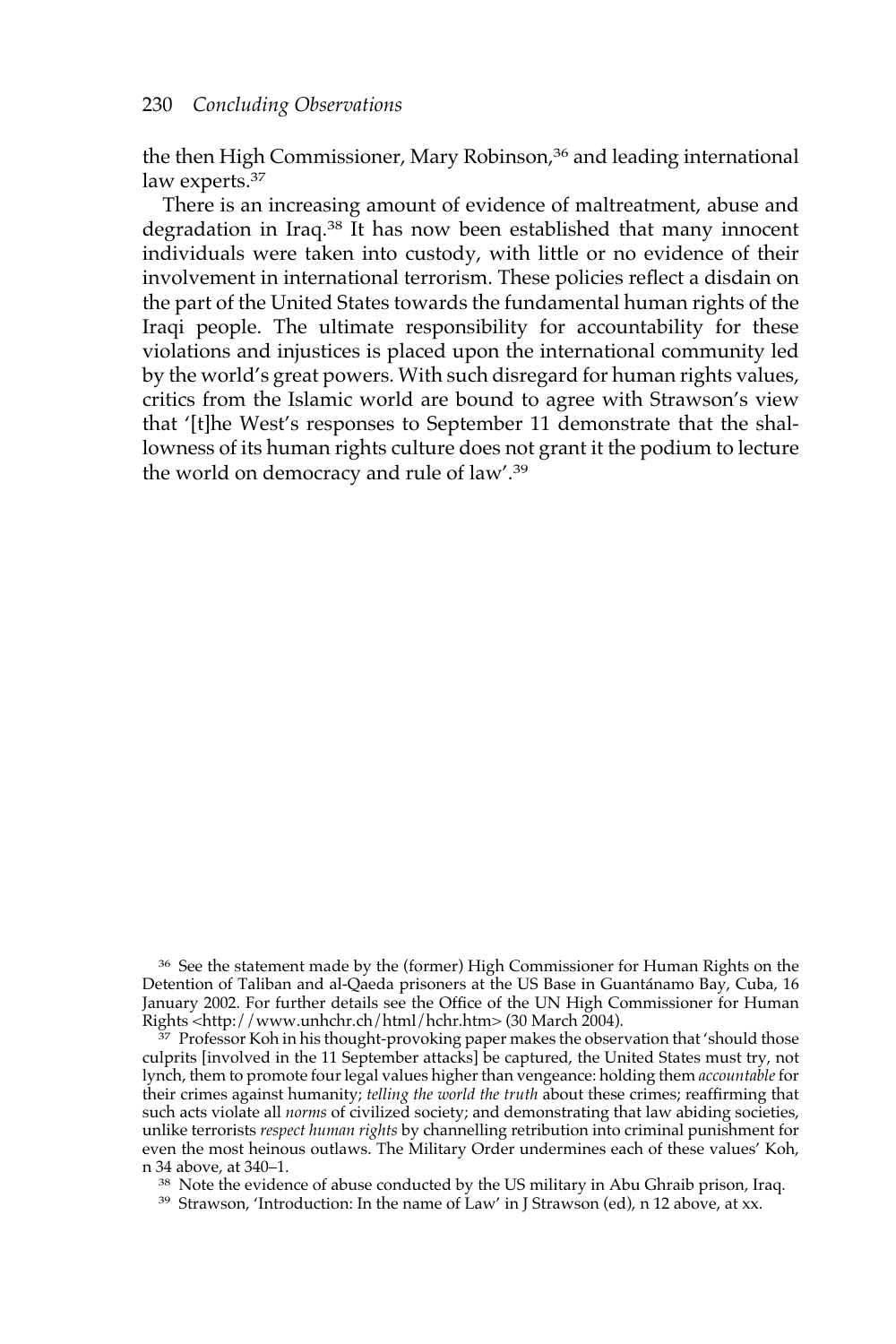# *Select Bibliography*

#### BOOKS

- ABU-LUGHOD, I, (1996) (ed), *The Arab-Israeli Confrontation of June 1967: An Arab Perspective* (Ann Arbor, UMI Books on Demand).
- ADAMEC, LW, (2001) *Historical Dictionary of Islam* (Maryland and London, The Scarecrow Press, Lanham).
- AGRAWALA, SK, (1973) *Aircraft Hijacking and International Law* (Bombay, NM Tripathi Private Limited).
- ALEXANDER, Y (ed), (1976) *International Terrorism: National, Regional and Global Perspectives* (New York, Praeger).
- —— (1992) *International Terrorism: Political and Legal Documents* (Dordrecht, Martinus Nijhoff Publishers).
- ALEXANDROWICZ, CH, (1973) *The European—African Confrontation: A Study in Treaty Making* (Leiden, Sijthof).
- ALI, SS, (2000) *Gender and Human Rights in Islam and International Law: Equal Before Allah, Unequal Before Man?* (The Hague, Kluwer Law International).
- AL-KĀSĀANI, ALĀ AL-DĀN, (1910) *Kitāb Badai' al-Sana'i fi Tartib al Shar'ia* vol 7 (Cairo: al-Mtaba 'a al-Jamaliyya).
- AL-M<del>Usawi, SH, (1997) Manhajul-Fiqhil-Islami</del>, A Course in the Islamic Jurisprudence (Tehran, Islamic Culture and Relations Organisation).
- ALSTON, P (ed), (1992) *The United Nations and Human Rights: A Critical Appraisal* (Oxford, Clarendon Press).
- AN-NA'IM, AA, (1990) *Toward an Islamic Reformation: Civil Liberties, Human Rights and International Law* (Syracuse NY, Syracuse University Press).
- ANSARI, H, (2002) *Muslims in Britain* (London, Minority Rights Group).
- ASAD, M, (1980) *The Message of the Qur'an*: *Translated and Explained by Muhammad Asad* (Gibraltar, Dar Al-Andalus).
- ATAÖV, T, (2001) *Kashmir and Neighbours: Tale, Terror, Truce* (Aldershot, Ashgate).
- AZMI, A, (1990) *Kashmir: An Unparalleled Curfew* (Karachi, Panfwain Printing Press).
- BADAWI, MAZ, (1978) *The Reformers of Egypt*, (London, Croom Helm).
- BADERIN, MA, (2003) *International Human Rights and Islamic Law* (Oxford, Oxford University Press).
- BAILEY, SD, (1988) *The Procedure of the UN Security Council* (Oxford, Clarendon Press).
- BALJON, JMS, (1968) *Modern Muslim Koran Interpretation* (Leiden, EJ Brill).
- BANTEKAS, I and NASH, S (2003) *International Criminal Law* 2nd edn (London, Cavendish).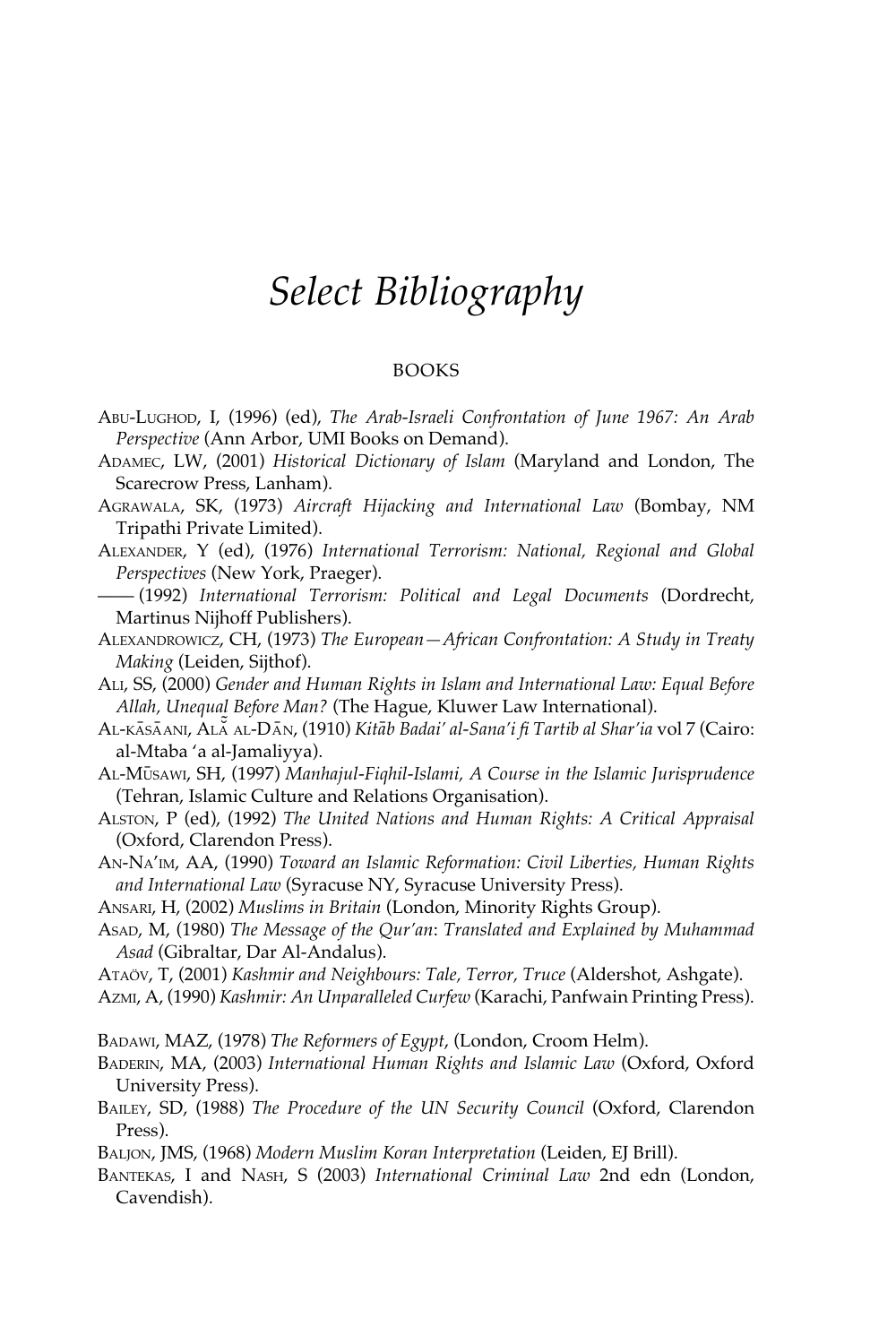- BARKER, JC, (1996) *The Abuse of Diplomatic Privileges and Immunities: A Necessary Evil* (Aldershot, Dartmouth).
- BASSIOUNI, MC (ed), (1982) *The Islamic Criminal Justice System* (London, Oceana Publications).

—— (1988) *Legal Responses to Terrorism: US Procedural Aspects* (Dordrecht, Martinus Nijhoff Publishers).

—— (2001) *International Terrorism: Multilateral Conventions (1937–2001)* (Ardsley NY, Transnational Publishers).

BEINART, W and DUBOW, S (ed), (1995) *Segregation And Apartheid in Twentieth-Century South Africa* (London, Routledge).

BELL, C, (2000) *Peace Agreements and Human Rights* (Oxford, Oxford University Press).

- BOOTH, K and DUNNE, T (eds), (2002) *Worlds in Collision: Terror and the Future of Global Order* (London, Palgrave).
- BRÖLMANN, C, LEFEBER, R and ZIECK, M (eds), (1993) *Peoples and Minorities in International Law* (Dordrecht, Martinus Nijhoff Publishers).
- BROWNLIE, I, (2003) *Principles of Public International Law*, 6th edn (Oxford, Oxford University Press).

CALLARD, K, (1957) *Pakistan: A Political Study* (London, Allen and Unwin).

- CAPOTORTI, F, (1991) *Special Rapporteur: Study on the Rights of Persons Belonging to Ethnic, Religious and Linguistic Minorities,* United Nations Sales No.E.78.XIV.I 1978, reprinted, New York, United Nations Centre for Human Rights, United Nations Sales No E.91.XIV.2.
- CARTER, BE, (1988) *International Economic Sanctions: Improving the Haphazard US Legal Regime* (Cambridge, Cambridge University Press).
- CASSESE, A, (1989) *Terrorism, Politics and Law: The Achille Lauro Affair* (Cambridge, Polity Press).
- —— (1995) *Self-Determination of Peoples: A Legal Reappraisal* (Cambridge, Cambridge University Press).
- CATTAN, H, (1973) *Palestine and International Law: the Legal Aspects of Arab-Israeli Conflict* (London, Longman).

CHADWICK, E, (1996) *Self-determination, Terrorism and the International Humanitarian Law of Armed Conflict* (The Hague, Martinus Nijhoff Publishers).

CHAUDHRI, MA, (1994) *The Muslim Ummah and Iqbal* (Islamabad, National Institute of Historical and Cultural Research).

- COULSON, NJ, (1964) *A History of Islamic Law* (Edinburgh, Edinburgh University Press).
- COURBAGE Y and FARGUES, P, (1997) *Christians and Jews Under Islam* (London, IB Tauris).

DEMBINSKI, L, (1988) *The Modern Law of Diplomacy: External Mission of States and International Organizations* (Dordrecht, Martinus Nijhoff Publishers).

DENNY, FM, (1994) *An Introduction to Islam* (New York, Macmillan Pub Co).

DOI, AR, (1997) *Sharíah: The Islamic Law* (London, Taha Publishers).

DUBOW, S, (2000) *The African National Congress* (Sutton, Stroud).

EATON, G, (1994) *Islam and the Destiny of Man* (Cambridge, Islamic Text Society).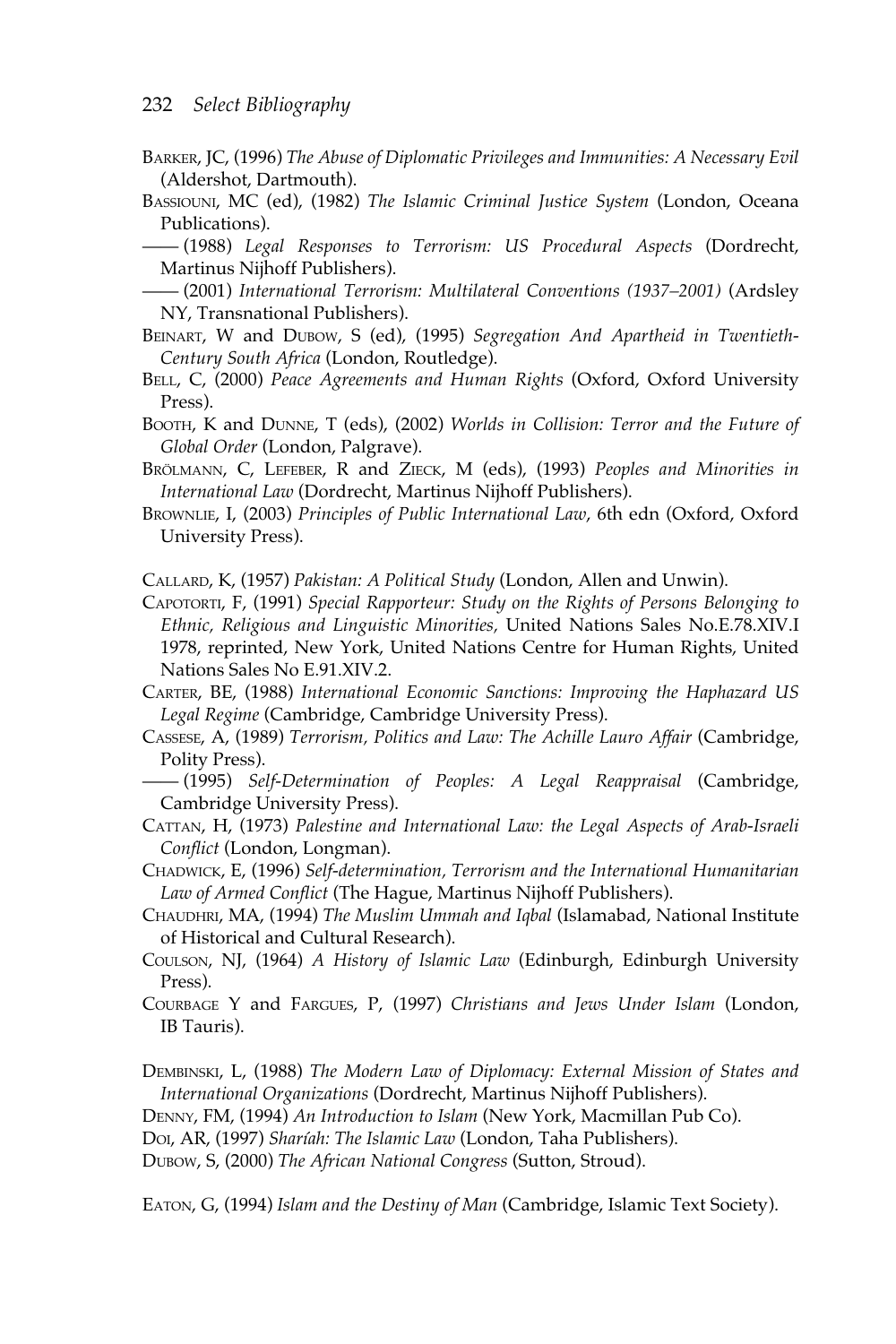- ELAGAB, OY, (1995) *International Law Documents Relating to Terrorism* (London, Cavendish).
- EL-ASHKER, AA, (1987) *The Islamic Business Enterprise* (London, Wolfboro, NH, Croom Helm).
- EPRILE, C, (1972) *Sudan: The Long War* (London, Institute for the Study of Conflict).
- ESPOSITO, JL (ed), (1999) *The Oxford History of Islam* (Oxford, Oxford University Press).
- —— (1992) *The Islamic Threat: Myth or Reality?* (Oxford, Oxford University Press).

—— (1995) *The Oxford Encyclopaedia of the Modern Islamic World* vols II and III (New York, Oxford University Press).

EVANS, MD (ed), (2003) *International Law* (Oxford, Clarendon Press).

—— (1997) *Religious Liberty and International Law in Europe* (Cambridge, Cambridge University Press).

- FASSBENDER, B, (1998) *UN Security Council Reform and the Right of Veto: A Constitutional Perspective* (The Hague, Kluwer Law International).
- FEIN, H (ed), (1992) *Genocide Watch* (New Haven and London, Yale University Press).
- FERRARI, S and BRADNEY, A (eds), (2000) *Islam and European Legal Systems* (Aldershot, Ashgate).
- FREEDMAN, L *et al*, (1986) *Terrorism and International Order* (London, Routledge and Kegan Paul).
- FREY, LS and FREY, ML, (1999) *The History of Diplomatic Immunity* (Columbus, Ohio State University Press).

GASCOIGNE, B, (1991) *The Great Moghuls* (London, Cape).

- GIBB, HAR and KRAMERS, JH (eds), (1953) *Shorter Encyclopaedia of Islam* (Ithaca, NY, Cornell University Press).
- GIBB, HAR, (1949) *Mohammedanism: An Historical Survey* (London, Oxford University Press).
- GLEDHILL, A, (1957) *Pakistan, The Development of its Laws and Constitution* (London, Stevens and Sons Ltd).
- GLENN, HP, (2000) *Legal Traditions of the World: Sustainable Diversity in Law* (Oxford, Oxford University Press).
- GOHARI, MJ, (2000) *The Taliban: Ascent to Power* (Karachi, Oxford University Press).
- GUYATT, N, (1998) *The Absence of Peace: Understanding the Israeli-Palestinian Conflict* (London, Zed Books).

HAIDER, SM (ed), (1978) *Islamic Concept of Human Rights* (Lahore, Book House).

HALLAQ, WB, (2001) *Authority, Continuity and Change in Islamic Law* (Cambridge, Cambridge University Press).

- HALM, HH, (1991) *Shiism* (Edinburgh, Edinburgh University Press).
- HAMIDULLAH, M, (1977) *Muslim Conduct of State: Being a Treaties on Siyar, that is Islamic Notion of Public International Law, Consisting of the Laws of Peace, War and Neutrality, Together with precedents from Orthodox Practices and Precedent by a Historical and General Introduction* (Lahore, Sh Muhammad Ashraf).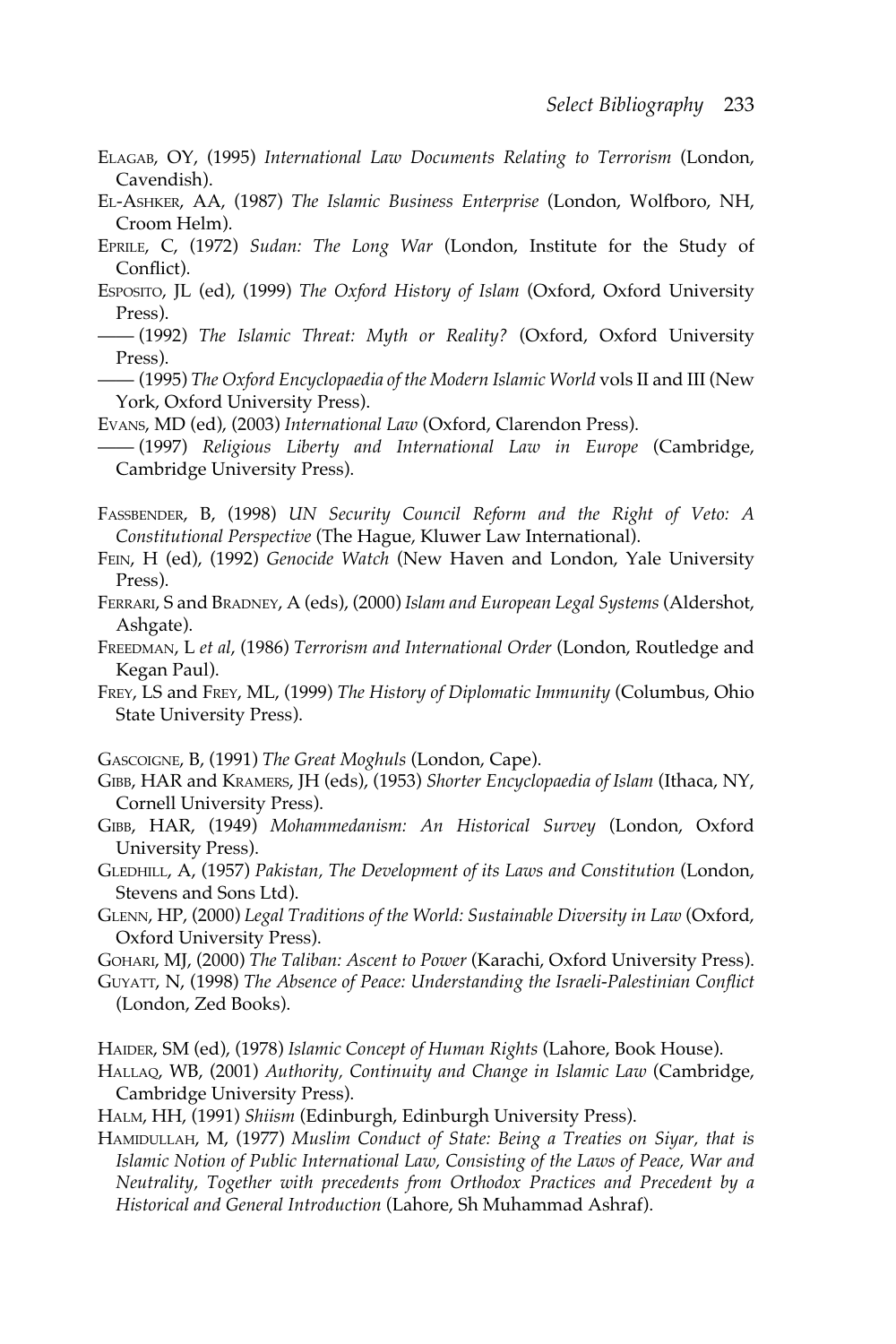- HANNUM, H, (1990) *Autonomy, Sovereignty and Self-Determination: The Accommodation of Conflicting Rights* (Philadelphia, University of Pennsylvania Press).
- HARDY, M, (1968) *Modern Diplomatic Law* (Manchester, Manchester University Press).
- HARDY, P, (1972) *The Muslims of British India* (London, Cambridge University Press).
- HARRIS, DJ, (1998) *Cases and Materials on International Law* 5th edn (London, Sweet & Maxwell).
- HASAN KS (ed), (1966) *Documents on the Foreign Relations of Pakistan: The Kashmir Question* (Karachi, Institute of International Affairs).
- HASSAN, A, (1982) *The Early Developments of Islamic Jurisprudence* (Islamabad).
- HENKIN, L (ed), (1981) *The International Bill of Rights: The Covenant on Civil and Political Rights* (New York, Columbia University Press).
- HIGGINS, R and FLORY, M (eds), (1997) *Terrorism and International Law* (London, Routledge).
- HIGGINS, R, (1994) *Problems and Process: International Law and How we use it* (Oxford, Clarendon Press).
- HUFBAUER, GC, *et al*, (1985) *Economic Sanctions Reconsidered: History and Current Policy* (Washington DC, Institute for International Economics).
- HUNTINGTON, SP, (1996) *The Clash of Civilizations and the Remaking of World Order* (London, Simon & Schuster).
- HUREWITZ, JC (ed), (1975) *The Middle East and North Africa in World Politics: A Documentary Record—European Expansion 1535–1914* (New Haven, Yale University Press).
- HUSSAIN, I, (1988) *Issues in Pakistan's Foreign Policy: An International Law Perspective* (Lahore, Progressive Publishers).
- —— (1998) *Kashmir Dispute: An International Law Perspective* (Islamabad, National Institute of Pakistan Studies).
- IKRAM, SM, (1969) *Muslim Civilization in India* (New York, Columbia University Press).
- INALCIK, H, (1994) *The Ottoman Empire: the Classical Age 1300–1600* (London, Phoenix).
- JAHAN, R, (1972) *Pakistan: Failure in National Integration* (New York, Columbia University Press).
- JALAL*,* A, (1985) *The Sole Spokesman: Jinnah, the Muslim League, and the Demand for Pakistan* (Cambridge, Cambridge University Press).
- KAMAL, A, (1987) *Pakistan: Political and Constitutional Dilemmas* (Karachi, Pakistan Law House).
- KAMALI, MH, (1991) *Principles of Islamic Jurisprudence* (Cambridge, Islamic Text Society).
- KARANDIKAR, MA, (1968) *Islam in India's Transition to Modernity* (Bombay, Orient Longmans).
- KAUSER, Z, (1994) *Islam and Nationalism: An Analysis of the Views of Azad, Iqbal and Maududi* (Kuala Lumpur, AS Noordeen).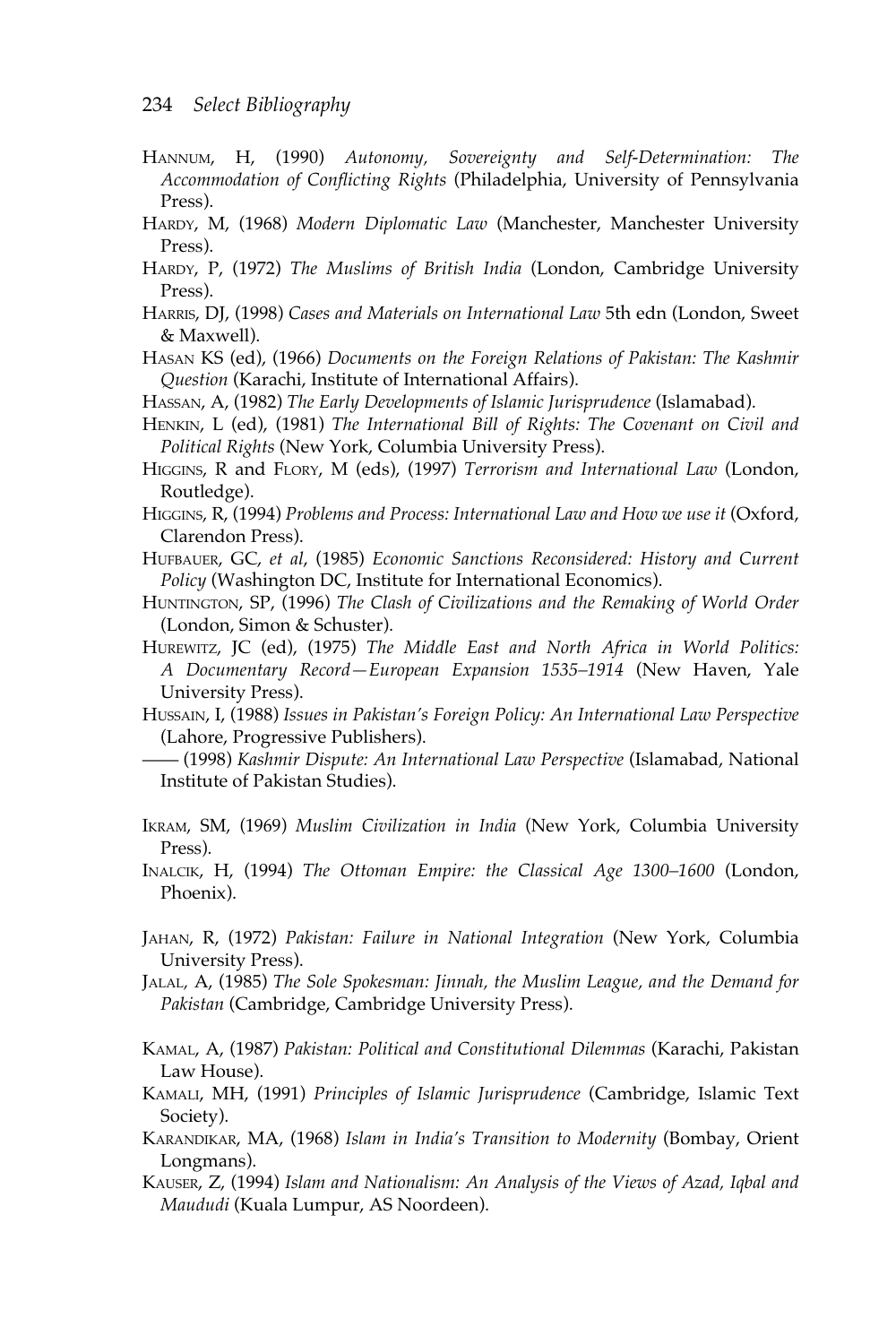- KEDOURIE, E, (1997) *Afghani and Abduh: An Essay on Religious Unbelief and Political Activism in Modern Islam* (London, Frank Cass & Co Ltd).
- KENNEDY, CH (ed), (1993) *Pakistan: 1992* (Oxford, Westview Press).
- KHADDURI, M, (1955) *War and Peace in the Law of Islam* (Baltimore and London, Johns Hopkins University Press).
	- —— (1966) *The Islamic Law of Nations—Shayba*–*nı*–*'s Siyar: Translated with an Introduction, Notes and Appendices by M Khadduri* (Baltimore, Maryland, Johns Hopkins University Press).
- KHALILIEH, HS, (1998) *Islamic Maritime Law: An Introduction* (Brill, Leiden).
- KHAN, R, (1999) *The American Papers: Secret and Confidential India-Pakistan-Bangladesh Documents 1965–1973* (Karachi, Oxford University Press).
- KHARE, RS (ed), (1999) *Perspectives on Islamic Law, Justice and Society* (Lanham, Md, Rowman and Littlefield Publishers).
- KOSKENNIEMI, M, (2002) *The Gentle Civilizer of Nations: The Rise and Fall of International Law, 1870–1960* (Cambridge, Cambridge University Press).
- KRAMER, MS (ed), (1987) *Shi'ism, Resistance and Revolution* (Boulder, Col, Westview Press).
- KUPER, L, (1981) *Genocide: Its Political Use in the Twentieth Century* (New Haven and London, Yale University Press).
- —— (1984) *International Action Against Genocide* (London, Minority Rights Group).

- LAMB, A, (1991) *Kashmir: A Disputed Legacy, 1846–1990* (Hertingfordbury, Roxford Books).
- LAMBERT, J, (1990) *Terrorism and Hostages in International Law: A Commentary on the Hostages Convention 1979* (Cambridge, Grotius Publishers).
- LANDAU, R, (1958) *Islam and the Arabs* (London, George Allen and Unwin Ltd).
- LAPONCE, JA, (1960) *The Protection of Minorities* (Berkeley and Los Angeles, University of California Press).
- LAQUEUR, W and ALEXANDER, Y (eds), (1987) *The Terrorism Reader: A Historical Anthology* (New York, New American Library, Penguin).

—— (1968) *The Road to War, 1967: The Origins of the Arab-Israel Conflict* (London, Weidenfeld & Nicolson).

- LEE, RS (eds), (2001) *The International Criminal Court: Elements of Crimes and Rules of Procedure and Evidence* (Ardsley NY, Transnational Publishers).
- LEWIS, B, (1984) *The Jews of Islam* (Princeton, NJ, Princeton University Press).

LITTLE, D *et al* (eds), (1988) *Human Rights and Conflict of Cultures: Western and Islamic Perspectives on Religious Liberty* (Columbia, University of South Carolina Press).

- LODGE, J (ed), (1981) *Terrorism: A Challenge to the State* (Oxford, Martin Robertson).
- MACGOLIOUTH, DS, (1905) *Muhammad and the Rise of Islam* (London and New York, GP Putnam Sons).
- MACLAGAN, E, (1972) *The Jesuits and the Great Mogul* (New York, Octagon Books). MAHMASSANI, S, (1979) *Arkan Huquq-al-Insan* (Beirut, Dar-'ilmli'-Malayin).
- MAHMOOD, S, (1989) *Constitutional Foundations of Pakistan* (Lahore, Jang Publishers).
- MAHMOUDI, S *et al* (eds), (1990) *Festskrift Till Lars Hjerner: Studies in International Law* (Stockholm, Norstedt).

<sup>—— (1985)</sup> *The Prevention of Genocide* (New Haven, Yale University Press).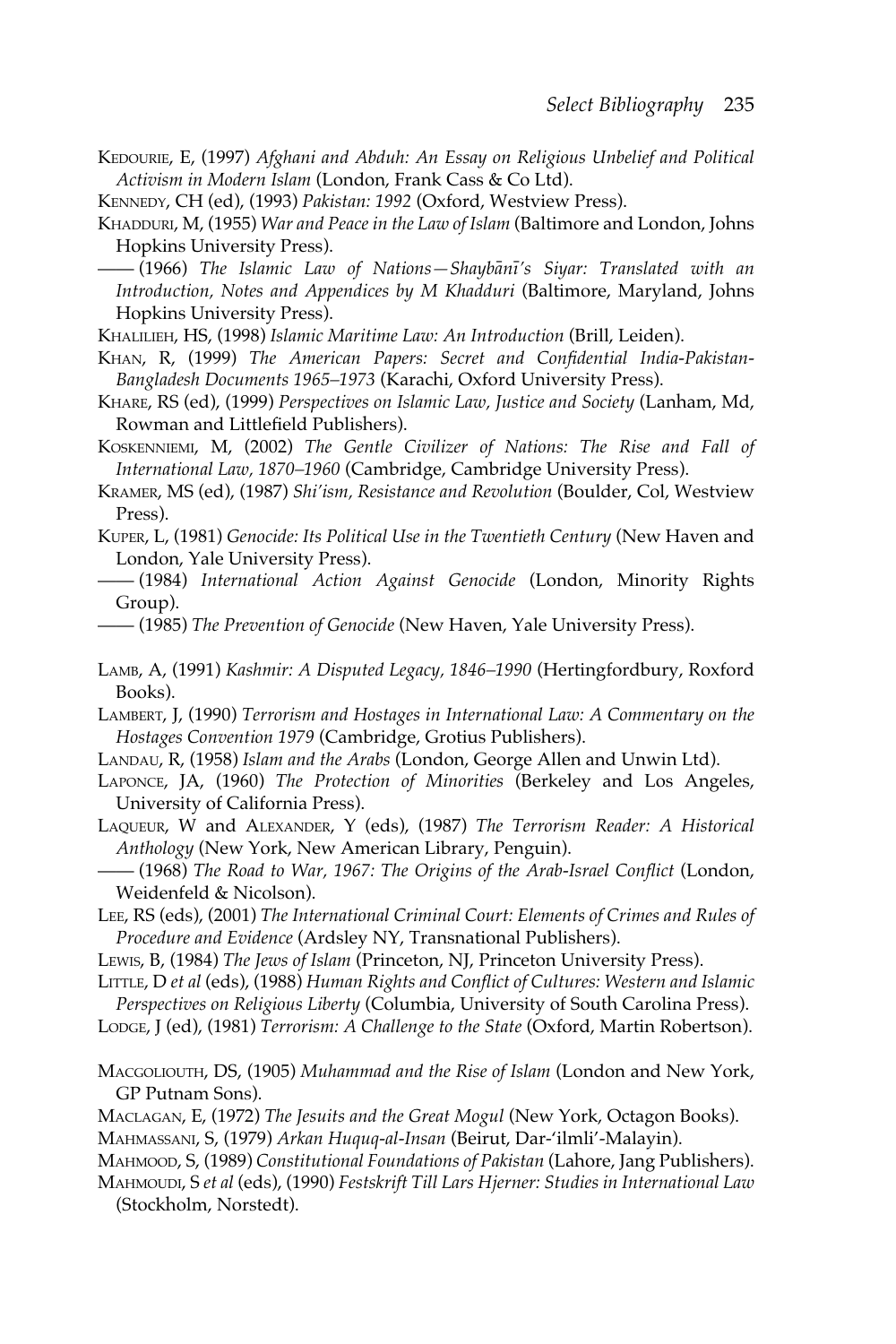- MALANCZUK, P, (1997) *Akehurst's Modern Introduction to International Law* 7th rev edn (London, Routledge) 224.
- MALEKIAN, F, (1994) *The Concept of Islamic International Criminal Law: A Comparative Study* (London, Graham & Trotman).
- MANSFIELD, P, (1973) *The Ottoman Empire and Its Successor* (London, Macmillan).
- MANZOOR, IBN, (1955) Lisān Al-Arab vol XII (Beriut, Dar Sader).
- MAS'UD, MK, (1995) *Iqbal's Reconstruction of Ijtihad* (Islamabad, Islamic Research Institute).
- MATTINGLY, G, (1988) *Renaissance Diplomacy* (New York, Dover Publications).
- MAYER, AE, (1995) *Islam and Human Rights: Tradition and Politics,* 2nd edn (Boulder, Col, Westview Press).
- MCCARTHY, J, (2000) *The Ottoman Peoples and the End of Empire* (London: Hodder and Stoughton).
- MCCOUBREY, H, (1998) *International Humanitarian Law: Modern Developments in the Limitation of Warfare* 2nd edn (Aldershot, Ashgate).
- MCGOLDRICK, D, (2004) *From '9–11' to the 'Iraq War 2003': International Law in an Age of Complexity* (Oxford, Hart).
- MCKEAN, W, (1983) *Equality and Discrimination under International Law* (Oxford, Clarendon Press).
- MCNAIR, AD, (1956) *International Law Opinions: Selected and Annotated* vol 1, (Cambridge, Cambridge University Press).
- MCWHINNEY, E, (1975) *The Illegal Diversion of Aircraft and International Law* (Leyden, Sijthoff).
- —— (1987) *Aerial Piracy and International Terrorism: The Illegal Diversion of Aircraft and International Law* 2nd rev edn (Dordrecht, Martinus Nijhoff Publishers).
- MEENAI, SA, (1989) *The Islamic Development Bank: A Case-Study of Islamic Co-operation* (London and New York, Kegan Paul International).
- MERRILLS, JG, (1998) *International Dispute Settlement* (Cambridge, Cambridge University Press).
- MINORITY RIGHTS GROUP (ed), (1997) *World Directory of Minorities* (London, Minority Rights Group).
- MOINUDDIN, H, (1987) *The Charter of the Islamic Conference and Legal Framework of Economic Cooperation Among its Member States: A Study of the Charter, the General Agreement for Economic, Technical and Commercial Co-operation and the Agreement for Promotion, Protection and Guarantee of Investments Among Member States of the OIC* (Oxford, Clarendon Press).
- MORRISON, G, (1973) *The Southern Sudan and Eritrea: Aspects of Wider African Problems* (London, Minority Rights Group).
- MULLA, DF, (1990) *Principles of Mahamedan Law* 18th edn (Lahore, PLD Publishers).
- NUSSBAUM, A, (1954) *A Concise History of the Law of Nations*, revised edn (New York, Macmillan Co).
- O'CONNOR, JF, (1991) *Good Faith in International Law* (Aldershot, Hants).
- PACKER, J and MYNTTI, K (eds), (1993) *The Protection of Ethnic and Linguistic Minorities in Europe* (Turku/Åbo, Åbo Akademi, Institute for Human Rights, Åbo Akademi University).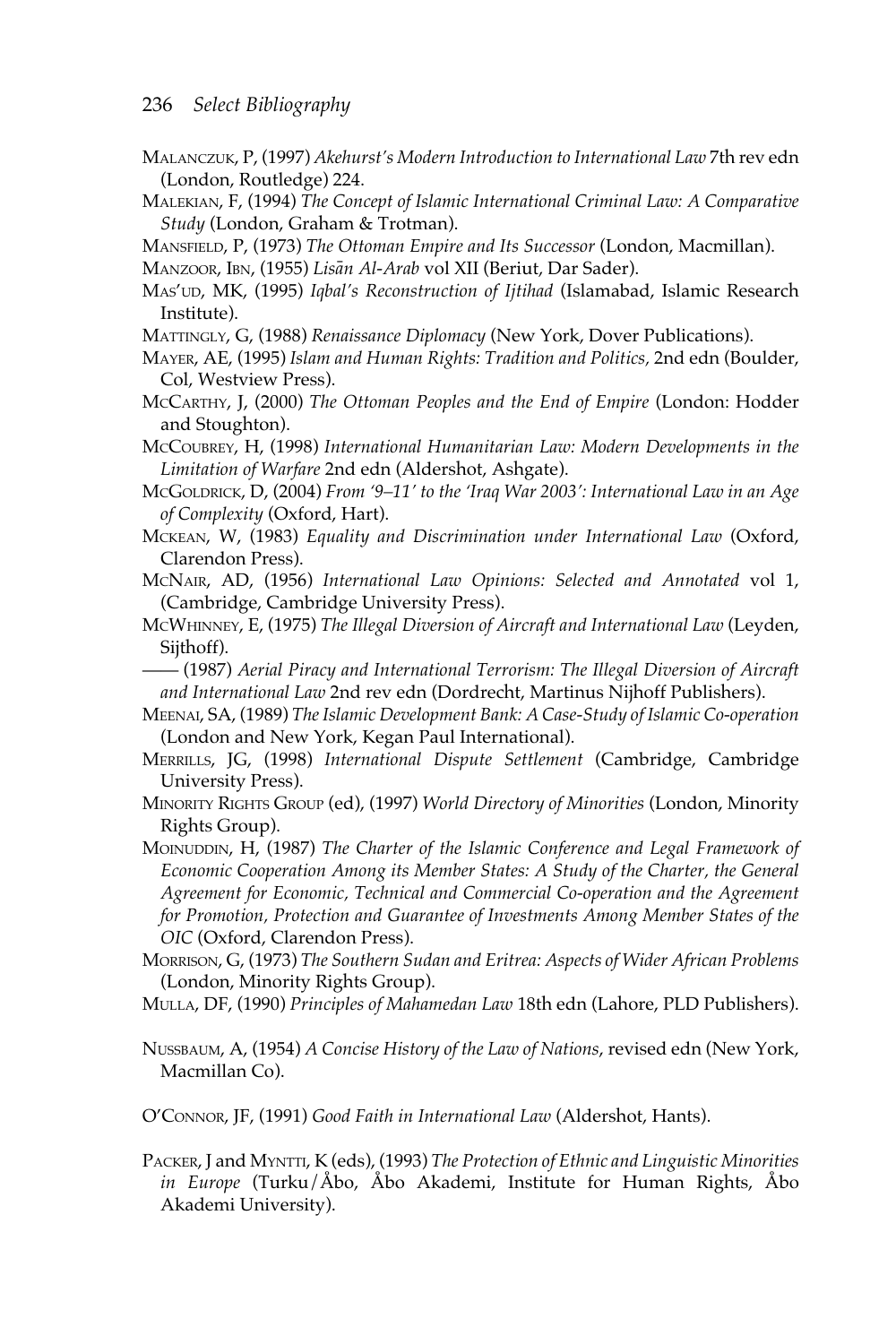- PARWEZ, GA, (1960) *Lughat-ul-Quran: Lexicon of the Qur'an—In Four Volumes* (Lahore).
- PATTERSON, H, (1997) *The Politics of Illusion: A Political History of the IRA* (London, Serif).
- PAYNE, JL, (1989) *Why Nations Arm* (Oxford: Basil Blackwell).
- PLANT, G, (1992) *Environmental Protection and the Law of War: A 'Fifth Geneva' Convention on the Protection of the Environment in the Time of Armed Conflict* (London, John Wiley).
- POMERANCE, M, (1982) *Self-Determination in Law and Practice: The New Doctrine in the United Nations* (The Hague, Martinus Nijhoff Publishers).
- PORTER, J (ed), (1982) *Genocide and Human Rights: A Global Anthology* (Washington, DC, University Press of America).
- POULOSE, T, (1974) *Succession in International Law: A Study of India, Pakistan, Ceylon and Burma* (New Delhi, Orient Longman).
- QURESHI, AH (ed), (2002) *Perspectives in International Economic Law* (The Hague, Kluwer Law International).
- RAHIM, A, (1911) *The Principles of Muhammadan Jurisprudence According to the Hanafi, Maliki, Shafi'i and Hanbali Schools* (London, Luzac).
- RASHID, A, (2000) *Taliban: Militant Islam, Oil and Fundamentalism in Central Asia* (New Haven and London, Yale University Press).
- RAY, ND, (1995) *Arab Islamic Banking and the Renewal of Islamic Law* (London, Graham and Trotman).
- REHMAN, J, (2000) *The Weaknesses in the International Protection of Minority Rights* (The Hague, Kluwer Law International).
- Report by the International Bar Association's Task Force on International Terrorism, (2003) *International Terrorism: Legal Challenges and Responses* (Ardsley NY, Transnational Publishers).
- RICHARDS, DS (eds), (1970) *Islam and the Trade of Asia: A Colloquium* (Oxford, Bruno Cassirer).
- RIGO-SUREDA, A, (1973) *The Evolution of the Right of Self-Determination: A Study of United Nations Practice* (Leiden, Sijthoff).
- ROBERTSON, AH and MERRILLS, JG, (1996) *Human Rights in the World: An Introduction to the Study of the International Protection of Human Rights* (Manchester, Manchester University Press).
- SAEED, A, (1999) *Islamic Banking and Interest: A Study of the Prohibition of Riba and its Contemporary Interpretation* (Leiden, Brill).
- SAID, EW, (1994) *The Politics of Dispossession: the Struggle for Palestinian Self-Determination 1969–1994* (London, Chatto & Windus).
- SALEH, NA, (1986) *Unlawful Gain and Legitimate Profit in Islamic Law: Riba, Gharar and Islamic Banking* (Cambridge, Cambridge University Press).
- SAROOSHI, D, (1999) *The United Nations and the Development of Collective Security: The Delegation by the UN Security Council of its chapter VII Powers* (Oxford, Clarendon Press).
- SCHACHT, J and BOSWORTH, CE (eds), (1974) *The Legacy of Islam* (Oxford, Clarendon Press).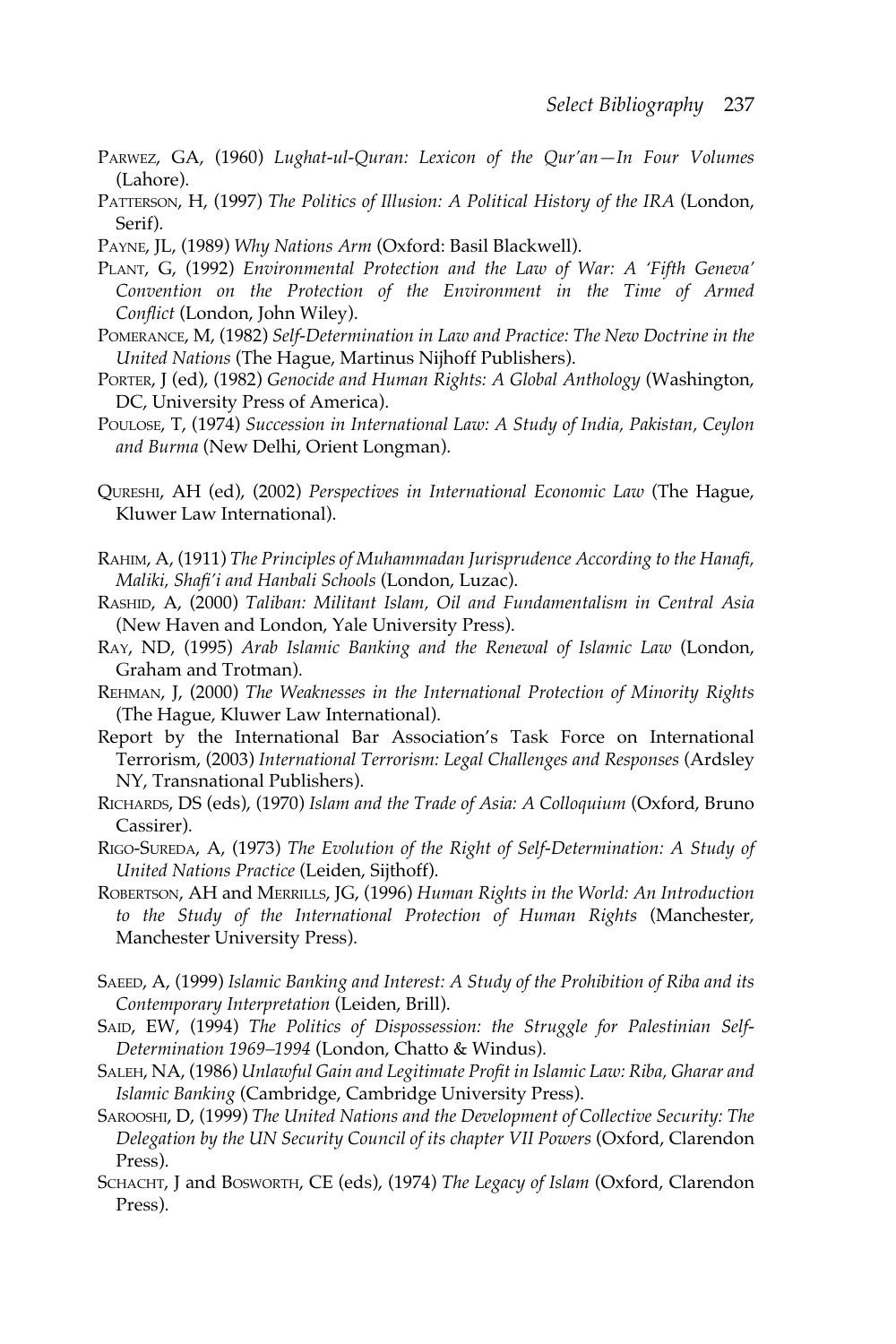—— (1964) *An Introduction to Islamic Law* (Oxford, Clarendon Press).

- SCHACHTER, O, (1991) *International Law in Theory and Practice* (Dordrecht, Martinus Nijhoff Publishers).
- SEN, B, (1988) *A Diplomat's Handbook of International Law and Practice* 3rd edn (Dordrecht, Martinus Nijhoff Publishers).
- SHARMA, SK and BAKSHi, SR (eds), (1995) *Kashmir and the United Nations* (New Delhi, Anmol Publications).
- SHAW, MN, (1986) *Title to Territory in Africa: International Legal Issues* (Oxford, Oxford University Press).
- —— (2003) *International Law* 5th edn (Cambridge, Cambridge University Press).
- SIDDIQI, MN, (1981) *Muslim Economic Thinking: A Survey of Contemporary Literature* (Jeddah, International Centre for Research in Islamic Economics, King Abdul Aziz University).
- SMITH, MLR, (1995) *Fighting for Ireland?: The Military Strategy of the Irish Republican Movement* (London, Routledge).
- SOONS, AHA (ed), (1990) *International Arbitration: Past and Prospects, A Symposium to Commemorate the Centenary of the Birth of Professor JHW Verzijl* (Dordrecht, Martinus Nijhoff Publishers).
- STRAWSON, J (ed), (2002) *Law After Ground Zero* (London, GlassHouse Press).
- STUYT, AM, (1990) *Survey of International Arbitration 1794–1989* (Dordrecht, Martinus Nijhoff Publishers).
- SULLIVAN, JG (ed), (1995) *Embassies Under Siege: Personal Accounts by Diplomats on the Front Line* (Washington, Brassey's).
- TAHZIB, BG, (1996) *Freedom of Religion or Belief: Ensuring Effective International Legal Protection* (The Hague, Martinus Nijhoff Publishers).
- TAKKENBERG, L, (1998) *The Status of Palestinian Refugees in International Law* (Oxford, Clarendon Press).
- TALAL, HB, (1981) *Palestinian Self-Determination: A Study of the West Bank and Gaza Strip* (London, Quartet Books).
- THORNBERRY, P, (1991) *International Law and the Rights of Minorities* (Oxford, Clarendon Press).
- TOMLINSON, BR, (1976) *The Indian National Congress and the Raj, 1929–1942: The Penultimate Phase* (London, Macmillan).
- VAJPEYI, D and MALIK, Y (eds), (1989) *Religious and Ethnic Minority Politics in South Asia* (Glendale, Riverdale Company Publishers).
- VAN DYKE, VV, (1985) *Human Rights, Ethnicity and Discrimination* (Westport, Conn and London, Greenwood Press).
- VERCHER, A, (1992) *Terrorism in Europe: An International Comparative Legal Analysis* (Oxford, Clarendon Press).
- VOGEL, FE, and HAYES III, SL, (1998) *Islamic Law and Finance: Religion, Risk and Return* (The Hague, Kluwer Law International).
- WALKER, CP, (2002) *Blackstone's Guide to Anti-Terrorism Legislation* (Oxford, Oxford University Press).
- WALLIULLAH, M, (1982) *Muslim Jurisprudence and the Quranic Law of Crimes* (Lahore, IBS).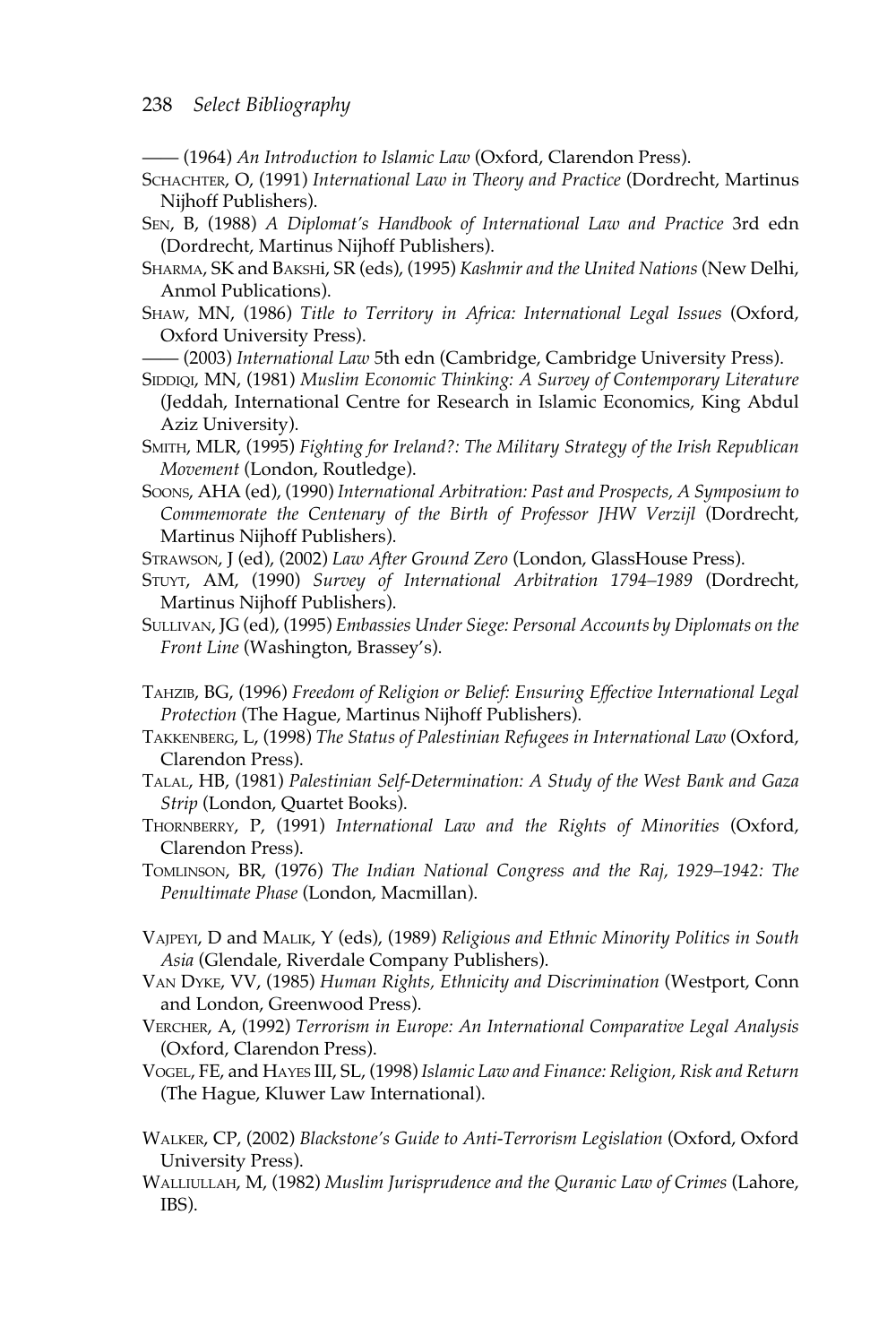- WEERAMANTRY, CG, (1988) *Islamic Jurisprudence: An International Perspective* (London, Macmillan Press).
- WEISS, BG, (1998) *The Spirit of Islamic Law* (Athens, GA, University of Georgia Press).
- WELLS, HG, (1925) *The Outline of History: Being a Plain History of Life and Mankind* (London, Cassell).
- WOLPERT, S, (1989) *A New History of India* (Oxford, Oxford University Press).
- YE'OR, B, (1985) *The Dhimmi: Jews and Christians Under Islam* (London and Toronto, Associated University Press).
- ZAWATI, HM, (2001) *Is Jiha*–*d a Just War? War, Peace, and Human Rights Under Islamic and Public International Law* (Lewiston, NY, Edwin Mellen Press).
- ZWEIGERT, K and KÖTZ, H, (1998) *Introduction to Comparative Law* 3rd edn (Oxford, Clarendon Press).

## ARTICLES

- ABEYRATNE, RIR, (1985) 'Hijacking and the Tehran Incident—A World in Crisis' 10 *Air Law* 120.
- AFSHARI, R, (1994) 'An Essay on Islamic Cultural Relativism in the Discourse of Human Rights' 16 *Human Rights Quarterly* 235.

AHMAD, M, (1975) 'Umma—The idea of a Universal Community' *Islamic Studies* 27.

AKINSANYA, A, (1985) 'The Dikko Affair and Anglo-Nigerian Relations' 34 *International & Comparative Law Quarterly* 602.

ALEXANDROWICZ, CH, (1965–66) 'Kautilyan Principles and the Law of Nations' 41 *British Yearbook of International Law* 301.

—— (1968) 'The Afro-Asian World and the Law of Nations' 123 (I) *Recueil des Cours de l'Académie de Droit International* 121.

ALI SS, (1997) 'The Conceptual Foundations of Human Rights: A Comparative Perspective' 3 *European Public Law* 261.

—— and REHMAN, J, (2003) 'Freedom of Religion versus Equality in International Human Rights Law: Conflicting Norms or Hierarchical Human Rights (A Case Study of Pakistan)' 21 *Nordic Journal of Human Rights* 404.

- AN-NA'IM, AA, (1986) 'The Islamic Law of Apostasy and its Modern Applicability: A Case from the Sudan' *Religion* 16, 197.
- —— (1987) 'Religious Minorities under Islamic Law and the Limits of Cultural Relativism' 9 *Human Rights Quarterly* 1.
- AUST, A, (2000) 'Lockerbie: The Other Case' 49 *International & Comparative Law Quarterly* 278.
- AZRT, DE, (2002) 'The Role of Compulsion in Islamic Conversion: Jihad, Dhimma and Rida' 8 *Buffalo Human Rights Law Review* 15.
- BADR, GM, (1978) 'Islamic Law: Its Relations to Other Legal Systems' 26 *American Journal of Comparative Law* 188.
- BALDWIN, FN Jr, (2002) 'Organised Crime, Terrorism, and Money Laundering in the Americas' 15 *Florida Journal of International Law* 3.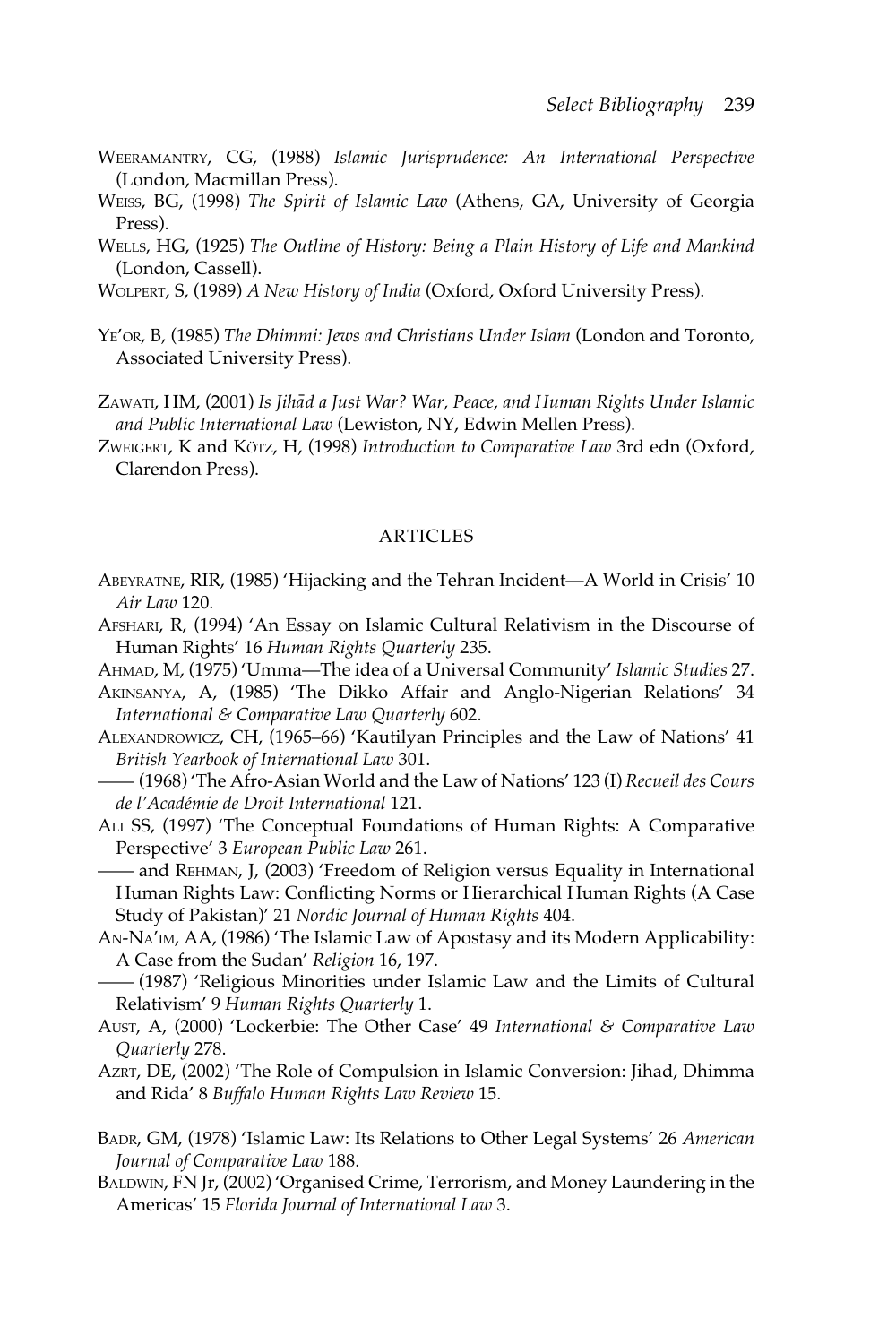- BANTEKAS, I, (2003) 'The International Law of Terrorist Financing' 97 *American Journal of International Law* 315.
- BASSIOUNI, CM, (2000) 'Foreword: Assessing "Terrorism" into the New Millennium' 12 *De Paul Business Law Journal* 1.
- BASSIOUNI, MC, (1980) 'Protection of Diplomats under Islamic Law' 74 *American Journal of International Law* 609.
- BAXTER, R, (1974) 'A Sceptical Look at the Concept of Terrorism' 7 *Akorn Law Review* 380.
- BILAL, G, (1999) 'Islamic Finance: Alternatives to the Western Model' 23 *Fletcher Forum of World Affairs* 145.
- BLACK, R, (1999) 'Analysis: The Lockerbie Disaster' 3 *Edinburgh Law Review* 85.
- BLAKESLEY, CL, (1989) 'Terrorism, Law and our Constitutional Order' 60 *University of Colorado Law Review* 471.
- BLEICHER, SA, (1969) 'The Legal Significance of Re-Citation of General Assembly Resolutions' 63 *American Journal of International Law* 444.
- BLUM, Y, (1975) 'Reflections on the Changing Concept of Self-Determination' 10 *Israel Law Review* 509.
- BOISARD, MA, (1980) 'On the Probable Influence of Islam on Western Public and International Law' 11 *International Journal of Middle East Studies* 429.
- BRAND, RA, (1976) 'Security Council Resolutions: When do they Give Rise to Enforceable Legal Rights? The United Nations Charter, the Byrd Amendment and a Self Executing Treaty Analysis' 9 *Cornell International Law Journal* 298.
- BROWN, D, (2003) 'Use of Force against Terrorism after September 11th: State Responsibility, self-defense and other Responses' 11 *Cordozo Journal of International and Comparative Law* 1.
- BROWN, J, (1988) 'Diplomatic Immunity: State Practice under the Vienna Convention on Diplomatic Relations' 37 *International & Comparative Law Quarterly* 53.
- BYERS, M, (2002) 'Terrorism, the Use of Force and International Law after 11 September' 51 *International & Comparative Law Quarterly* 401.
- CASSESE, A, (1989) 'The International Community's "Legal" Response to Terrorism' 38 *International & Comparative Law Quarterly* 589.
- CHARNOVITZ, S, (1998) 'The Moral Exception in Trade Policy' 38 *Virginia Journal of International Law* 689.
- CHENG, B, (1965) 'United Nations Resolutions on Outer Space: "Instant" International Customary Law?' *5 Indian Journal of International Law* 23.
- CHENUMOLU, S, (2003) 'Revamping International Securities Law to Break the Financial Infrastructure of Global Terrorism' 31 *The Georgia Journal of International and Comparative Law* 385.
- CLARK, B, (1991) 'The Vienna Convention Reservations Regime and the Convention on Discrimination against Women' 85 *American Journal of International Law* 281.
- COCKAYNE, J, (2002) 'Islam and International humanitarian law: From a Clash to a Conservation between Civilizations' 84 *International Review of the Red Cross* 597.
- COOK, RJ, (1990) 'Reservations to the Convention on the Elimination of All forms of Discrimination against Women' 30 *Virginia Journal of International Law* 643.
- DEMPSEY, PS, (2003) 'Aviation Security: The Role of Law in the War Against Terrorism' 41 *ColJTL* 649.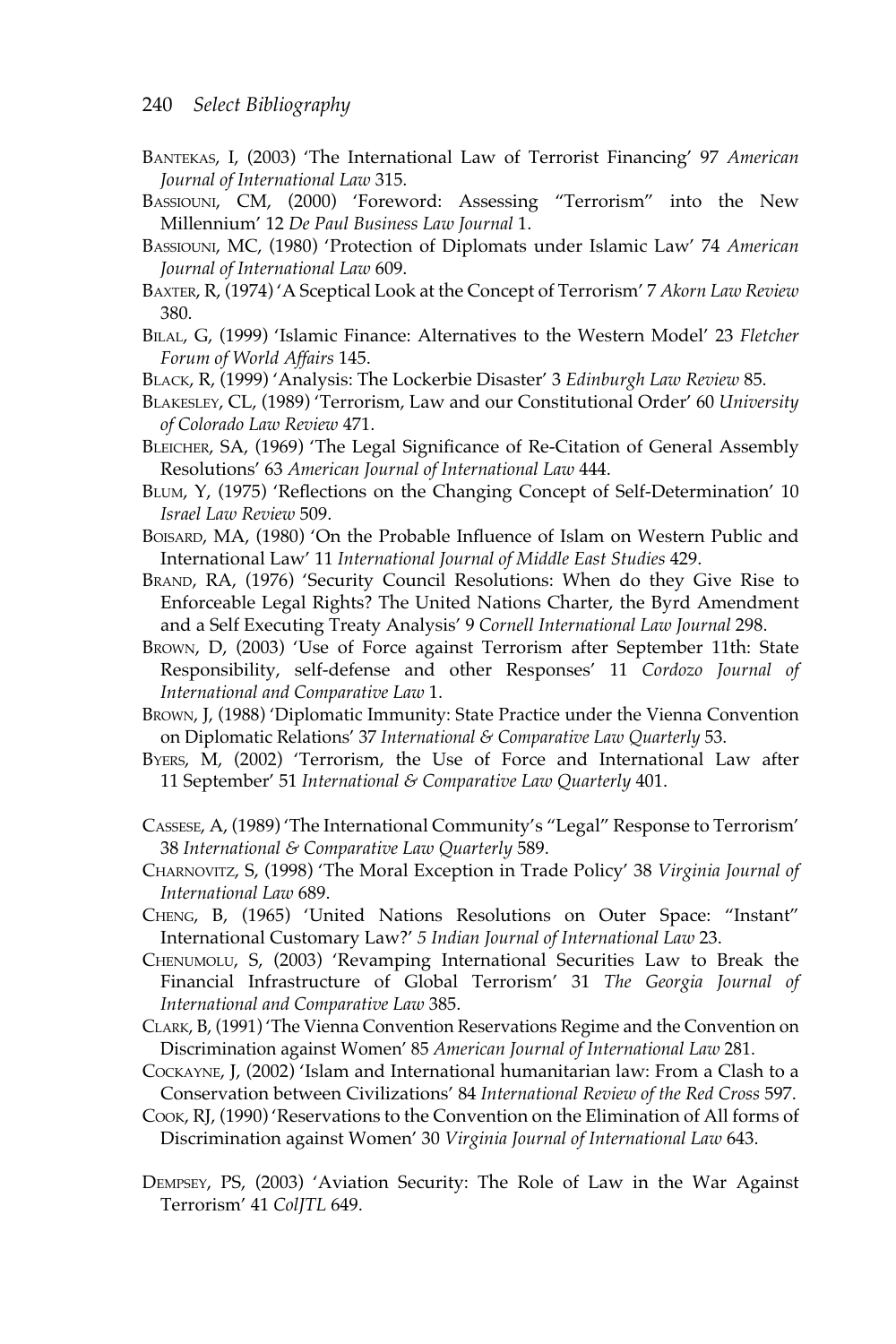DINSTEIN, Y, (1989) 'Terrorism as an International Crime' 19 *IYBHR* 55.

- DOWNES, C, (2004) '"Targeted Killings" in an Age of Terror: The Legality of the Yemen Strike' 9 *Journal of Conflict and Security Law*, 277.
- EHRENBERG, DS, (1995) 'The Labor Link: Applying the International Trading System to Enforce Violations of Forced and Child Labor' 20 *Yale Journal of International Law* 361.
- EL-AYOUTY, Y, (1999) 'International Terrorism under the Law' 5 *ILSA Journal of International and Comparative Law* 485.
- ELGAVISH, D, (2000) 'Did Diplomatic Immunity Exist in the Ancient Near East? 2 *Journal of the History of International Law* 73.
- EMANUELLI, C, (1975) 'Legal Aspects of Aerial Terrorism: The Piecemeal vs. the Comprehensive Approach' 10 *Journal of International Law and Economics* 503.
- EMERSON, R, (1971) 'Self-Determination' 65 *American Journal of International Law* 459.
- ENTELIS, J, (1997) 'International Human Rights: Islam's Friend or Foe? Algeria as an Example of the Compatibility of International Human Rights regarding Women's Equality and Islamic Law' 20 *Fordham International Law Journal* 1251.
- EVANS, AE, (1969) 'Aircraft Hijacking: Its Causes and Cure' 63 *American Journal of International Law* 695.
- EVANS, SE, (1994) 'The Lockerbie Incident Cases: Libyan-Sponsored Terrorism, Judicial Review and the Political Question Doctrine' 18 *Maryland Journal of International Law and Trade* 21.
- FALK, R, (1980) 'The Iran Hostage Crisis: Easy Answers and Hard Questions' 74 *American Journal of International Law* 411.
- FIORITA, D, (1995) 'Aviation Security: Have All the Questions Been Answered' 20 *Annals Air Space Law* 69.
- FITZGERALD GF, (1969) 'Development of International Legal Rules for the Repression of the Unlawful Seizure of Aircraft' 7 *Canadian Yearbook of International Law* 269.
- FRANK, JA, 'A Return to Lockerbie and the Montreal Convention in the Wake of September 11th Terrorist Attacks: Ramifications of Past Security Council and the International Court of Justice' (2002) 30 *Denver Journal of International Law and Policy* 532.
- FRANK, JNB and REHMAN, J, (2003) 'Assessing the legality of the Attacks by the International Coalition against Terrorism against Al-Qaeda and Taliban in Afghanistan: An Inquiry into the Self-Defence Argument under Article 51 of the United Nations Charter' 67 *Journal of Criminal Law* 415.
- GARCIA-MORA, M, (1962) 'The Nature of Political Offenses: A Knotty Problem of Extradition Law' 48 *Virginia Law Review* 1226.
- GHANDHI PR, and BARKER JC, (2000) 'The Pinochet Judgment: Analysis and Implications' 40 *Indian Journal of International Law* 657.
- GILL, TD, (1988) 'The law of armed attack in the Nicaragua case' 1 *Hague Yearbook of International Law* 30.
- GOODING, GV, (1987) 'Fighting Terrorism in the 1980's: The Interception of the Achille Lauro Hijackers' 12 *Yale Journal of International Law* 158.
- GREEN, LC, (1976) 'Rescue at Entebbe—Legal Aspects' 6 *IHYBR* 312.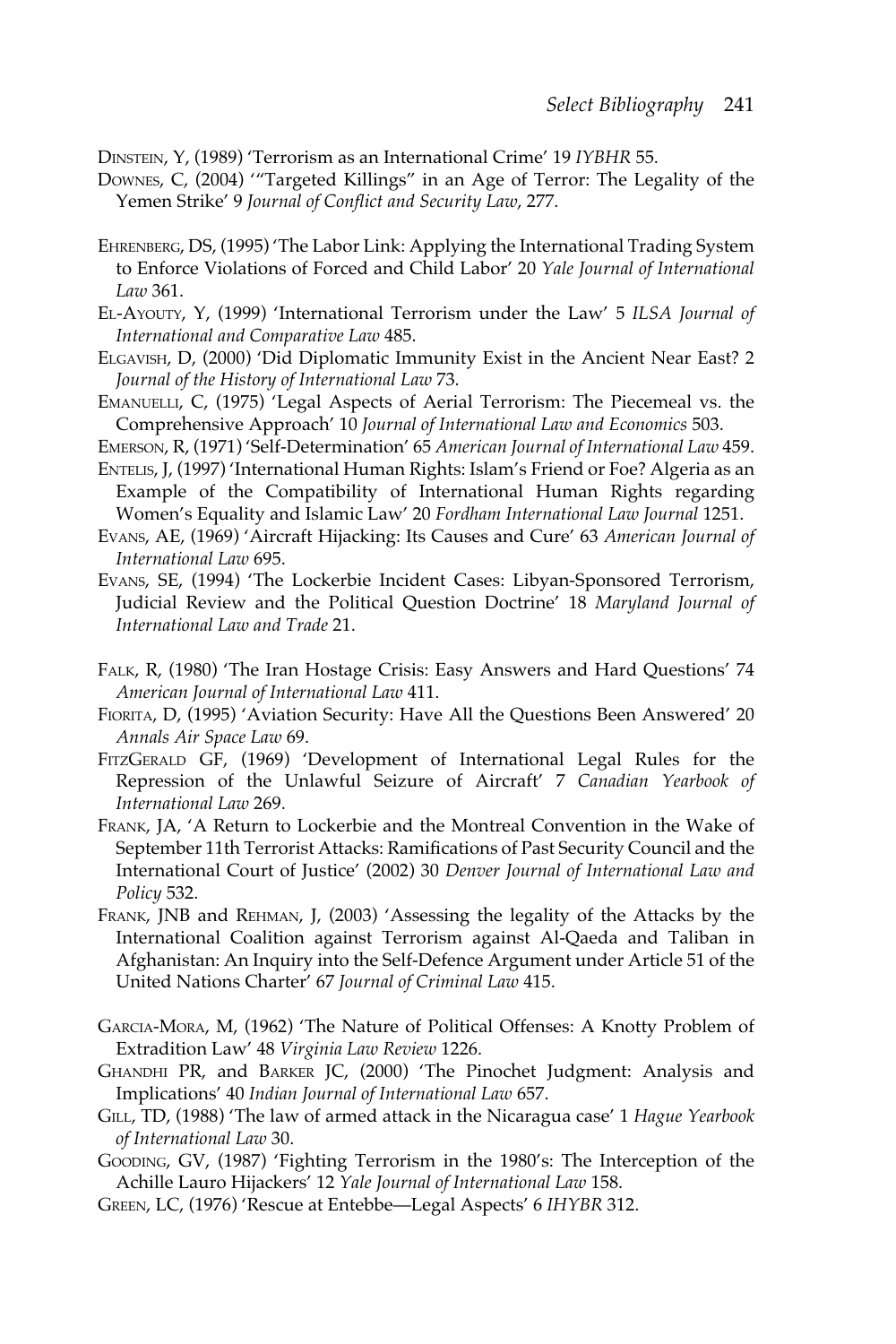—— (1988) 'Terrorism, the Extradition of Terrorists and the "Political Offence" Defence' 31 *German Yearbook of International Law* 337.

—— (1989) 'Terrorism and Armed Conflict: The Plea and the Verdict' 19 *IYBHR* 131.

GROSS, L, (1948) 'The Peace of Westphalia 1648–1948' 42 *American Journal of International Law* 20.

—— (1980) 'The Case Concerning United States Diplomatic and Consular Staff in Tehran: Phase of Provisional Measures' 74 *American Journal of International Law* 395.

GRZYBOWSKI, K, (1981) 'The Regime of Diplomacy and the Tehran Hostages' 30 *International & Comparative Law Quarterly* 42.

HALBERSTAM, M, (1988) 'Terrorism on the High Seas: The Achille Lauro, Piracy, and the IMO Convention on Maritime Safety' 82 *American Journal of International Law* 269.

—— (1989) 'Terrorist Acts against and on Board Ships' 19 *IYBHR* 331.

—— (2003) 'The Evolution of the United Nations Position on Terrorism: From Exempting National Liberation Movements to Criminalizing Terrorism Whenever and Wherever and by Whom Committed' 41 *ColJTL* 573.

HARGROVE, JL, (1987) 'The Nicaragua judgment and the Future of the Law of force and self-defence, 81 *American Journal of International Law* 135**.**

HIGGINS, R, (1970) 'The Place of International Law in the Settlement of Disputes by the Security Council' 64 *American Journal of International Law* 1.

—— (1985) 'The Abuse of Diplomatic Privileges and Immunities: Recent United Kingdom Experience' 79 *American Journal of International Law* 641.

- IQBAL, Z, (1997) 'Islamic Financial Systems' 34 *Finance and Development* 42.
- JOYNER, CC (1989) 'Suppression of Terrorism on the High Seas: The 1988 IMO Convention on the Safety of Maritime Navigation' 19 *IYBHR* 343.
- KATSELLI, E and SHAH S, (2003) 'September 11 and the UK Response' 52 *International & Comparative Law Quarterly* 245.
- KELLMAN, B, (2001) 'Biological Terrorism: Legal Measures for Preventing Catastrophe' 24 *Harvard Journal of Law and Public Policy* 417.
- KHADDURI, M, (1956) 'Islam and the Modern Law of Nations' 50 *American Journal of International Law* 358.
- —— (1959) 'The Islamic System: Its Competition and Co-existence with Western Systems' *Proceedings of the American Society of International Law* 49.

KHAN, CN, (1963) 'Commonwealth of Muslim States' *Voices of Islam* 41.

KIRGIS JR. FL, (1994) 'The Degrees of Self-Determination in the United Nations Era' 88 *American Journal of International Law* 304.

KLIP, A and MACKAREL M, (1999) 'The Lockerbie Trial—A Court in the Netherlands' 70 *Revue International de Droit Penale* 777.

KOH, HH, (2002) 'Agora: Military Commissions—The Case against Military Commissions' 96 *American Journal of International Law* 337.

KOSKENNIEMI, M, (1994) 'National Self-Determination Today: Problems of Legal Theory and Practice' 43 *International & Comparative Law Quarterly* 241.

LAGODNY, O, (1989) 'The European Convention on the Suppression of Terrorism: A Substantial Step to Combat Terrorism' 60 *University of Colorado Law Review* 583. LAQUEUR, W, (1986) 'Reflections on Terrorism' 65 *Foreign Affairs* 86.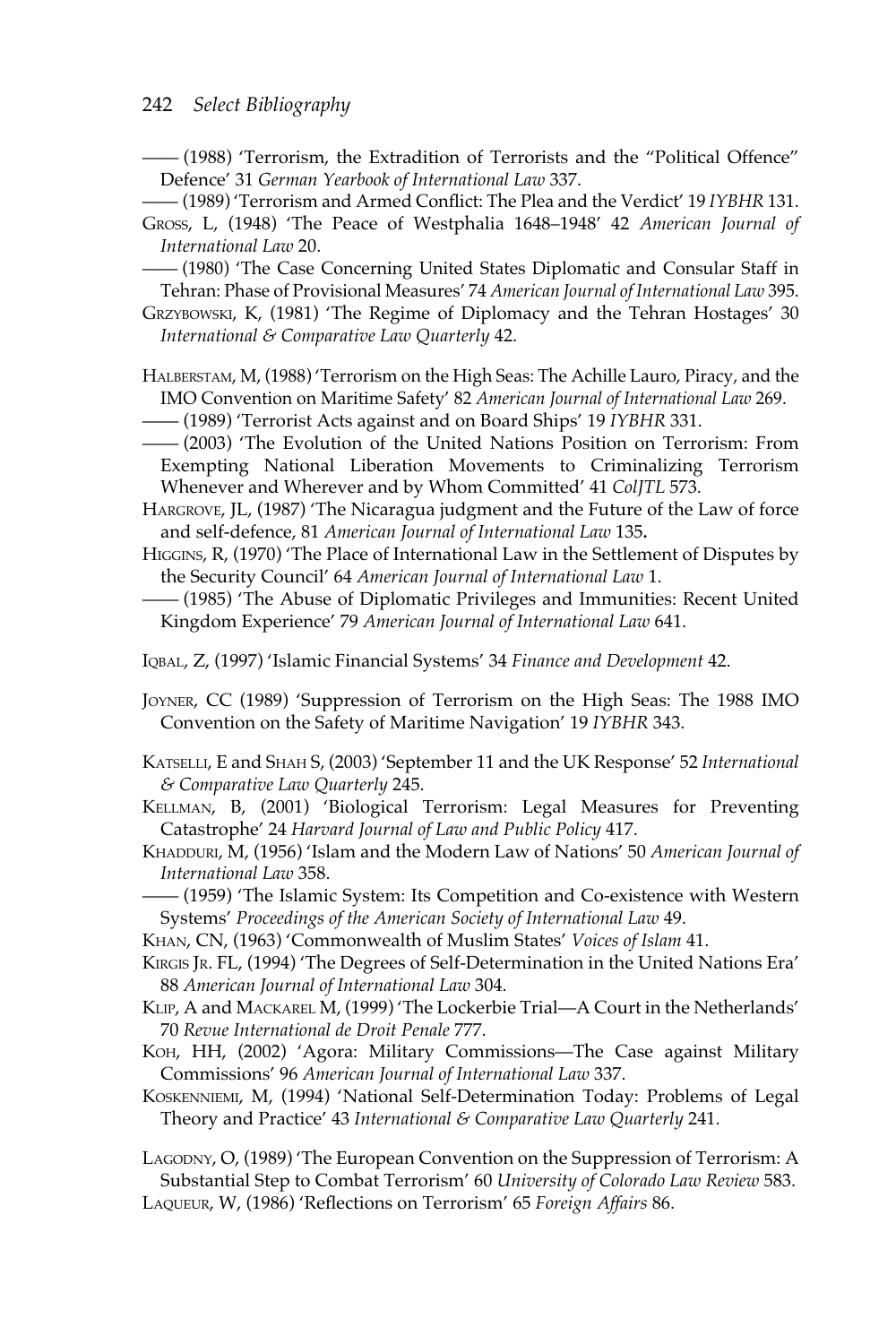- LARSEN, MD, (1987) 'The Achille Lauro Incident and the Permissible Use of Force' 9 *Loyola of Los Angeles Journal of International and Comparative Law* 481.
- LEADER, S and WIENCEK, D (2000) 'Drug Money: The Fuel for Global Terrorism' 12 *Jane's Intelligence Review* 49.
- LEE, BA, (1964) 'The Legal Ramifications of Hijacking Airplanes' *American Bar Association* 1034.
- LEVITT, G, (1986) 'Is "Terrorism" Worth Defining?' 13 *Ohio Northern University Law Review* 97.
- LEVITT, M, (2003) 'Iraq, US and the War on Terror: Stemming the Flow of Terrorist Financing Practical and Conceptual Challenges' 27 *The Fletcher Forum of World Affairs Journal* 59.
- LOMBARDI, CB, (1998) 'Islamic Law as a Source of Constitutional Law in Egypt: The Constitutionalization of the *Sharia* in a Modern Arab State' 37 *ColJTL* 81.
- MACDONALD, RSTJ, (1986) 'The Nicaragua Case: New Answers to Old Questions?' *Canadian Year Book of International Law* 127.
- MAHMASSANI, S, (1966) 'The Principles of International Law in the Light of Islamic Doctrine' 117(I) *Recueil des Cours de l'Académie de Droit International* 205.
- MANNING, S, (1996) 'The United States Response to International Air Safety' 61 *Journal of Air Law and Commerce* 505.
- MARCELLA, D, (1999) 'Passport to Justice: Internationalizing the Political Question Doctrine for Application in the World Court' 40 *Harvard International Law Journal* 81.
- MCCREDIE, J, (1986) 'Contemporary Uses of Force against Terrorism: The United States Response to Achille Lauro—Question of Jurisdiction and its Exercise' 16 *Georgia Journal of Comparative and International Law* 435.
- MCGINLEY, GP, (1985) 'The Achille Lauro Affair—Implications for International Law' 52 *Tennesse Law Review* 691.
- MELLOR, JSC, (2002) 'Missing the Boat: The Legal and Practical Problems of the Prevention of Maritime Terrorism'. 18 *American University International Law Review* 341.
- MURPHY, JF, (1986). 'The Future of Multilateralism and Efforts to Combat International Terrorism' 25 *ColJTL* 35.
- —— (1989) 'Defining International Terrorism: A Way Out of the Quagmire' 19 *IYBHR* 13.
- MURPHY, SD, (2003) 'Contemporary Practice of the United States Relating to International Law: Settlement of Dispute—Libyan Payment to Families of Pan Am Flight 103 Victims' 97 *American Journal of International Law* 987.
- MUSHKAT, R, (1987) 'Is War Ever Justifiable? A Comparative Survey' 9 *Loyola of Los Angeles International and Comparative Law Journal* 227.
- NALDI, GJ, (1987) 'The Case Concerning the Frontier Dispute (Burkina Faso/Republic of Mali): *Uti Possidetis* in an African Perspective' 36 *International & Comparative Law Quarterly* 893.
- NICHOLS, PM, (1996) 'Trade without Values' 90 *North Western University Law Review*, 658.
- OBA, AA, (2002) 'Islamic Law as Customary Law: The Changing Perspective in Nigeria' 51 *International & Comparative Law Quarterly* 817.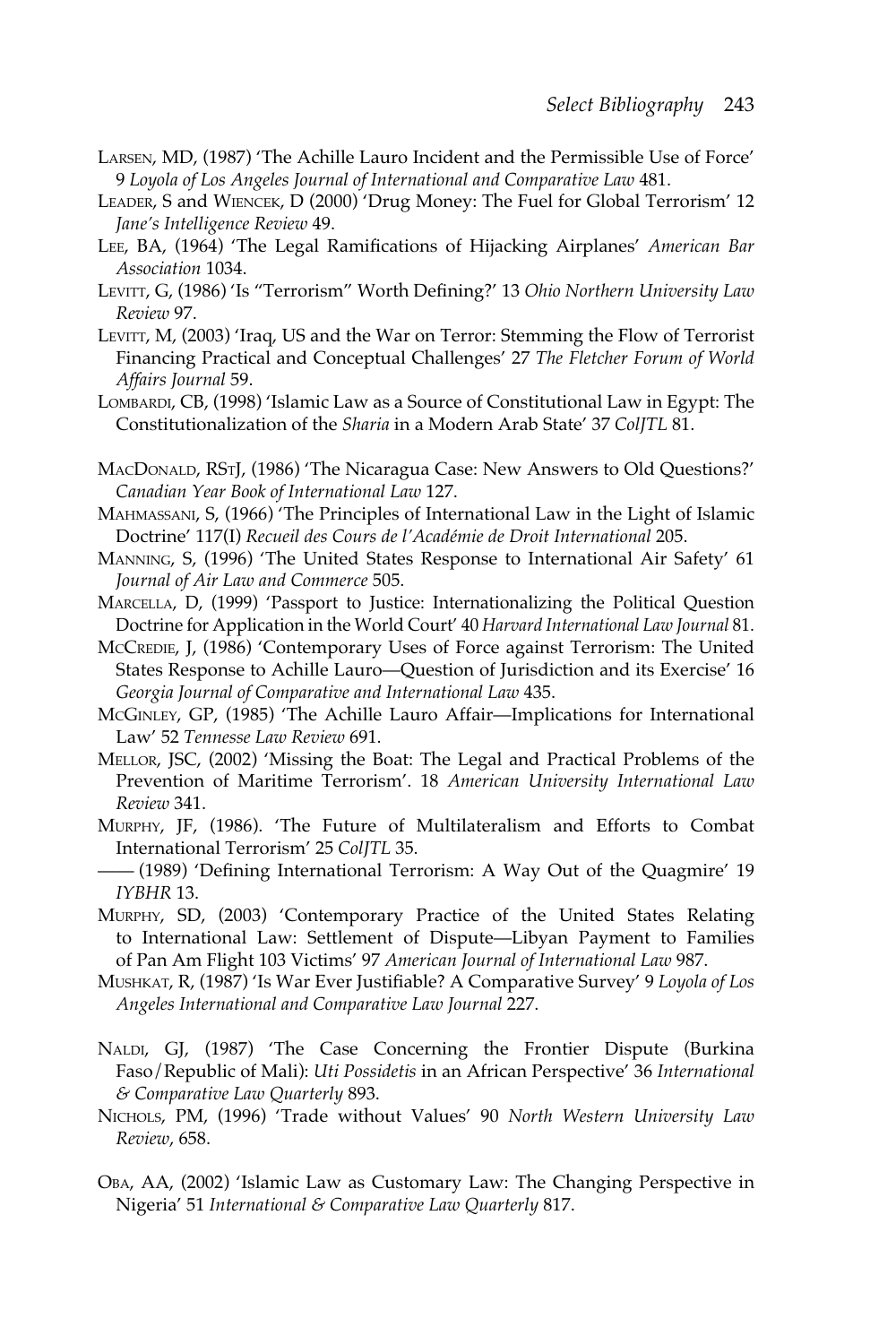- PANCRACIO, J-P, (1985) 'L'affaire de L'Achille Lauro et Le Droit International' 31 *Annuarie Français de Droit International* 219.
- PANTER-BRICK, SK, (1968) 'The Right to Self-Determination: Its Application to Nigeria' 44 *International Affairs* 254.
- PAUST, JJ, (1987) 'Extradition and United States Prosecution of Achille Lauro Hostage-Takers: Navigating the Hazards' 20 *Vanderbilt Journal of Transnational Law* 235.
- —— (2002) 'Use of Armed Force against Terrorists in Afghanistan, Iraq, and Beyond' 35 *Cornell International Law Journal* 533.
- QUIGLEY, J, (2002) 'International Law violations by the United States in the Middle East as a factor behind Anti-American Terrorism' 63 *University of Pittsburg Law Review* 815.
- RAMZANI, RK, (1959) 'The Shi'i System: Its Conflict and Inter-action with Other Systems' *Proceedings of the American Society of International Law* 53.
- REHMAN, J, (1994) 'Self-Determination, State Building and the Muhajirs: An International Legal Perspective of the Role of the Indian Muslim Refugees in the Constitutional Development of Pakistan' 3 *Contemporary South Asia* 111.
- —— (1998) 'International Law and Indigenous Peoples: Definitional and Practical Problems' 3 *Journal of Civil Liberties* 224.
- —— (1998) 'Minority Rights in International Law: Raising the Conceptual Issues' 72 *Australian Law Journal* 615.
- —— (1999) 'Accommodating National Identity: New Approaches to International and Domestic Law—Concluding Reflections' 6 *International Journal on Minority and Group Rights* 267.
- —— (2000) 'Accommodating Religious Identities in an Islamic State: International Law, Freedom of Religion and the Rights of Religious Minorities' 7 *International Journal on Minority and Group Rights* 139.
	- —— (2000) 'Reviewing the Right of Self-Determination: Lessons from the Experience of the Indian Sub-Continent' 29 *Anglo America Law Review* 454.
- —— (2001) 'Minority Rights and Constitutional Dilemmas of Pakistan' 19 *Netherlands Quarterly Human Rights* 417.
	- —— (2005) 'International Terrorism, *Sharia* and Muslim Minorities in Europe: Islamophobia after 9/11' 3 *European Yearbook of Minority Issues* 217.
- REINISCH, A, (2001) 'Developing Human Rights and Humanitarian Law Accountability of the Security Council for the Imposition of Economic Sanctions' 95 *American Journal of International Law* 851.
- RHEE, JL, (2000) 'Rational and Constitutional Approaches to Airline Safety in the face of Terrorist Threats' 49 *DePaul Law Review* 847.
- RIGA, PJ, (1991) 'Islamic Law and Modernity: Conflict and Evolution' 36 *American Journal of Jurisprudence* 103.
- RODLEY, NS, (1989) 'Human Rights and Humanitarian Intervention: The Case Law of the World Court' 38 *International & Comparative Law Quarterly* 321.
- ROGERS, J, (1997) 'Bombs, Borders and Boarding: Combating International Terrorism at US Airports and the Fourth Amendment' 20 *Suffolk Transnational Law Review* 501.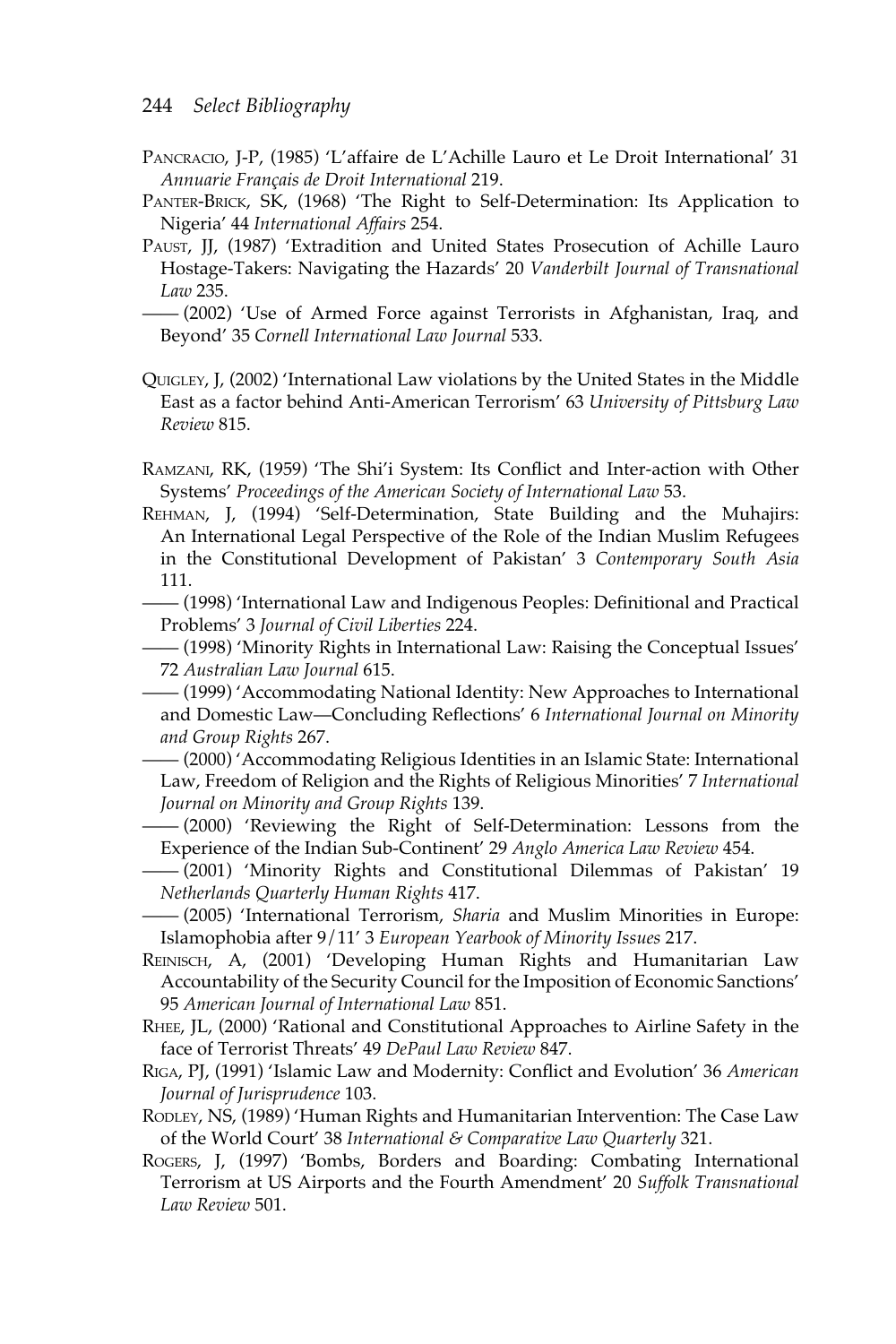- ROMERO, J, (2003) 'Prevention of Maritime Terrorism: The Container Security' 4 *Chicago Journal of International Law* 597.
- ROSAND, E, (2003) 'Security Council Resolution 1373, the Counter-Terrorism Committee, and the Fight Against Terrorism' 97 *American Journal of International Law* 333.
- ROSENSTOCK, R, (1980) 'International Convention against the Taking of Hostages: Another International Community Step Against Terrorism' 9 *Journal of International Law and Policy* 169.
- ROZAKIS, CL, (1974) 'Terrorism and the Internationally Protected Persons in the light of ILC Draft Article' 23 *International & Comparative Law Quarterly* 32.
- SCHABAS, WA, (1996) 'Reservations to the United Nations Convention on the Rights of the Child' 18 *Human Rights Quarterly* 472.
- SCHACHT, J, (1959) 'Islamic law in Contemporary States' 8 *American Journal of Comparative Law* 133.
- SCHEWELB, E, (1967) 'Some Aspects of International *Jus Cogens* as Formulated by International Law Commission' 61 *American Journal of International Law* 946.
- SCHMID, AP, (1996) 'The Links Between Transnational Organized Crimes and Terrorist Crimes' 2 *Transnational Organised Crime* 40.
- SENIAWSKI, BL, (2001) 'Note—Riba Today: Social Equity, the Economy and Doing Business under Islamic Law' 39 *ColJTL* 701.
- SEZNEC, J-F, (1999) 'Ethics, Islamic Banking and the Global Financial Market', 23 *Fletcher Forum of World Affairs* 161.
- SHAABAN, HS, (1999) 'Commercial Transactions in the Middle East: What Law Governs'? 31 *Law and Policy International Business* 157.
- SHAW, MN, (1978) 'Some Legal Aspects of the Entebbe Incident' 1 *Jewish Law Annual* 232.
- SHUBBER, S, (1968–1969) 'Is Hijacking of Aircraft Piracy in International Law?' 43 *British Yearbook of International Law* 193.
- SHUBBER, S, (1973) 'Aircraft Hijacking under the Hague Convention 1970—A New Regime' 22 *International & Comparative Law Quarterly* 687.
- SLOAN, B, (1987) 'General Assembly Resolutions Revisited: (Forty Years Later)' 58 *British Yearbook of International Law* 39.
- STOVALL, HL, (2000) 'Arab Commercial Laws—Into the Future' 34 *International Law* 839.
- SUBEDI, SP, (2002) 'The UN Response to International Terrorism in the Aftermath of the Terrorist Attacks in America and the Problem of the Definition of Terrorism in International Law' 4 *International Law Forum du droit International* 159.
- TAYLOR, JM, (2003) 'Islamic Banking—The Feasibility of Establishing an Islamic Bank in the United States' 40 *American Business Law Journal* 385.
- THOMAS, PA, (2002) 'September 11th and Good Governance' 53 *Northern Ireland Legal Quarterly* 366.
- THOMPSON, D, (1983) 'The Evolution of the Political Offense Exception in an Age of Modern Political Violence' 9 *Yale Journal of World Public Order* 315.
- THORNBERRY, P, (1989) 'Self-Determination, Minorities, Human Rights: A Review of International Instruments' 38 *International & Comparative Law Quarterly* 867.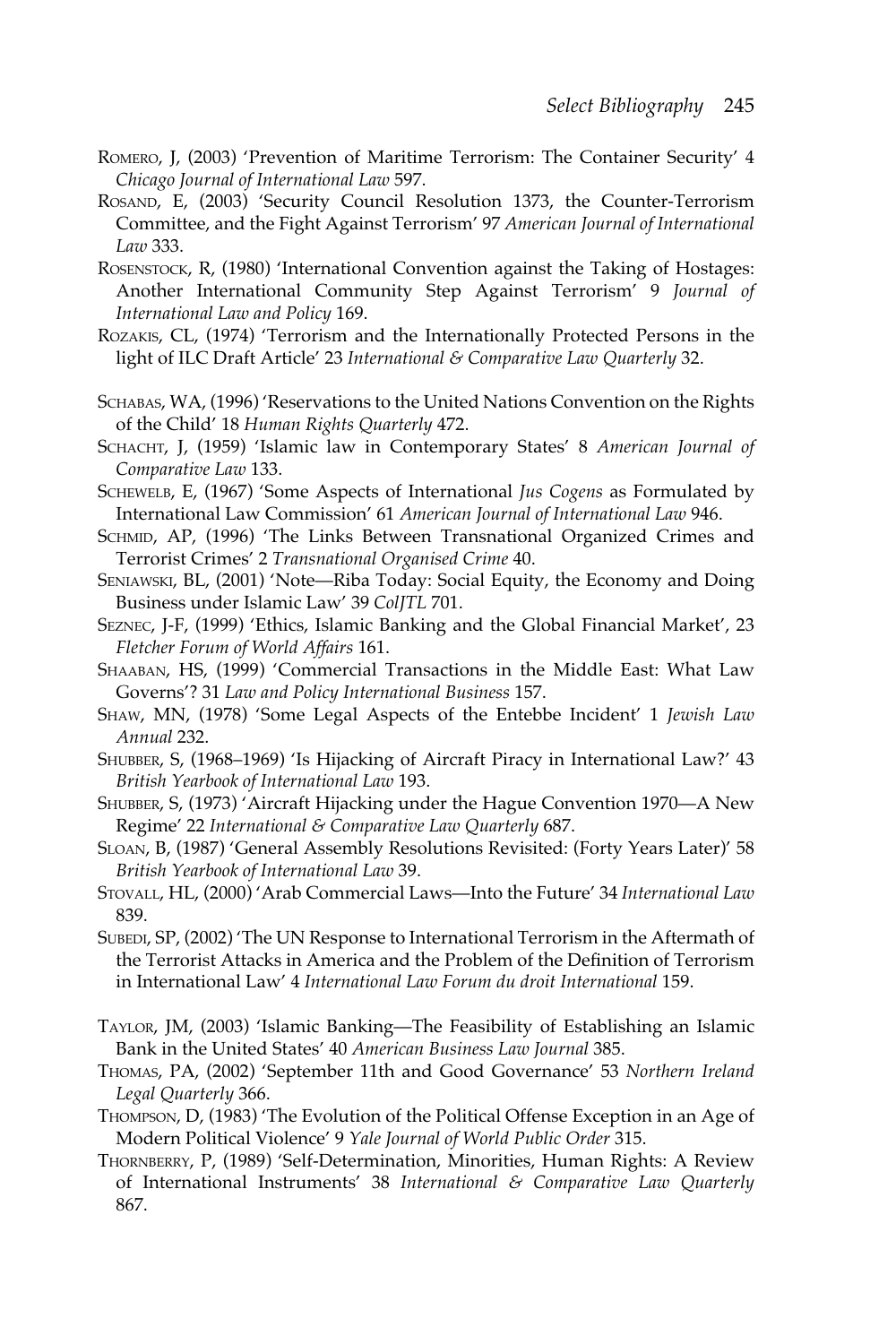- TOMUSCHAT, C, (1983) 'Protection of Minorities under Article 27 of the International Covenant on Civil and Political Rights' *Völkerrecht als Rechtsordnung, Internationale Gerichtsbarkeit, Menschenrechte, Festschrift für Herman Mosler*, 949.
- TRAHAN, J, (2002) 'Terrorism Conventions: Existing Gaps and Different Approaches' 8 *New England Journal of International and Comparative Law* Annual 215.
- TROOBOFF, PD, (1989) 'Aircraft Piracy, Federal Jurisdiction, Non-Resident Aliens on Foreign Soil' 83 *American Journal of International Law* 94.
- VAN DEN WYNGAERT, C, (1989) 'The Political Offence Exception to Extradition: How to Plug the "Terrorists Loophole" without Departing from Fundamental Human Rights' 19 *IYBHR* 297.
- VEROSTA, S, (1964) 'International Law in Europe and West Asia between 100 and 650 AD' 113 (III) *Recueil des Cours de l'Académie de Droit International* 491.
- VERWEY, WD, (1981) 'The International Hostages Convention and the National Liberation Movements' 75 *American Journal of International Law* 69.
- VOGAL, FE (2002) 'The Trial of Terrorists Under Classical Islamic Law' 43 *Harvard International Law Journal* 53.
- VON MEHREN, RB and KOURIDES, PN, (1981) 'International Arbitration Between States and Foreign Private Parties: The Libyan Nationalization Cases' 75 *American Journal of International Law* 478.
- WEISS, B, (1978) 'Interpretation in Islamic Law: The Theory of Ijtihad' 26 *American Journal of Comparative Law* 367.
- WHITEMAN, M, (1977) 'Jus Cogens in International Law with a Projected List' 7 *Georgia Journal of International and Comparative Law* 607.
- WOOD, MC, (1996) 'Security Council Working Methods and Procedures: Recent Developments' 45 *International & Comparative Law Quarterly* 150.
- WOUTERS, J and NAERT, F, (2003) 'The European Union and "September 11"' 13 *Indiana International and Comparative Law Review* 719.
- YOUNG, E, (1964) 'The Development of the Law of Diplomatic Relations' *British Yearbook of International Law* 141.
- ZAGARIS, B, (2002) 'Financial Aspects of the War on Terror: The Merging of the Counter-Terrorism and Anti-Money Laundering Regimes' 34 *Law and Policy International Business* 45.
- —— (2002) 'G-20 Nations Agree to Freeze Terrorist Assets and IMF will Provide Technical Aid' 18 *International Enforcement Law Reports* 29.
- ZAPPALÀ, S, (2001) 'Do Heads of State in Office Enjoy Immunity from Jurisdiction for International Crimes: The Ghaddafi Case Before the French Cours de Cassation ' 12 *European Journal of International Law* 595.
- ZUBEL, E, (1999) 'The Lockerbie Controversy: Tension Between the International Court of Justice and the Security Council' 5 *Annual Survey of International and Comparative Law* 259.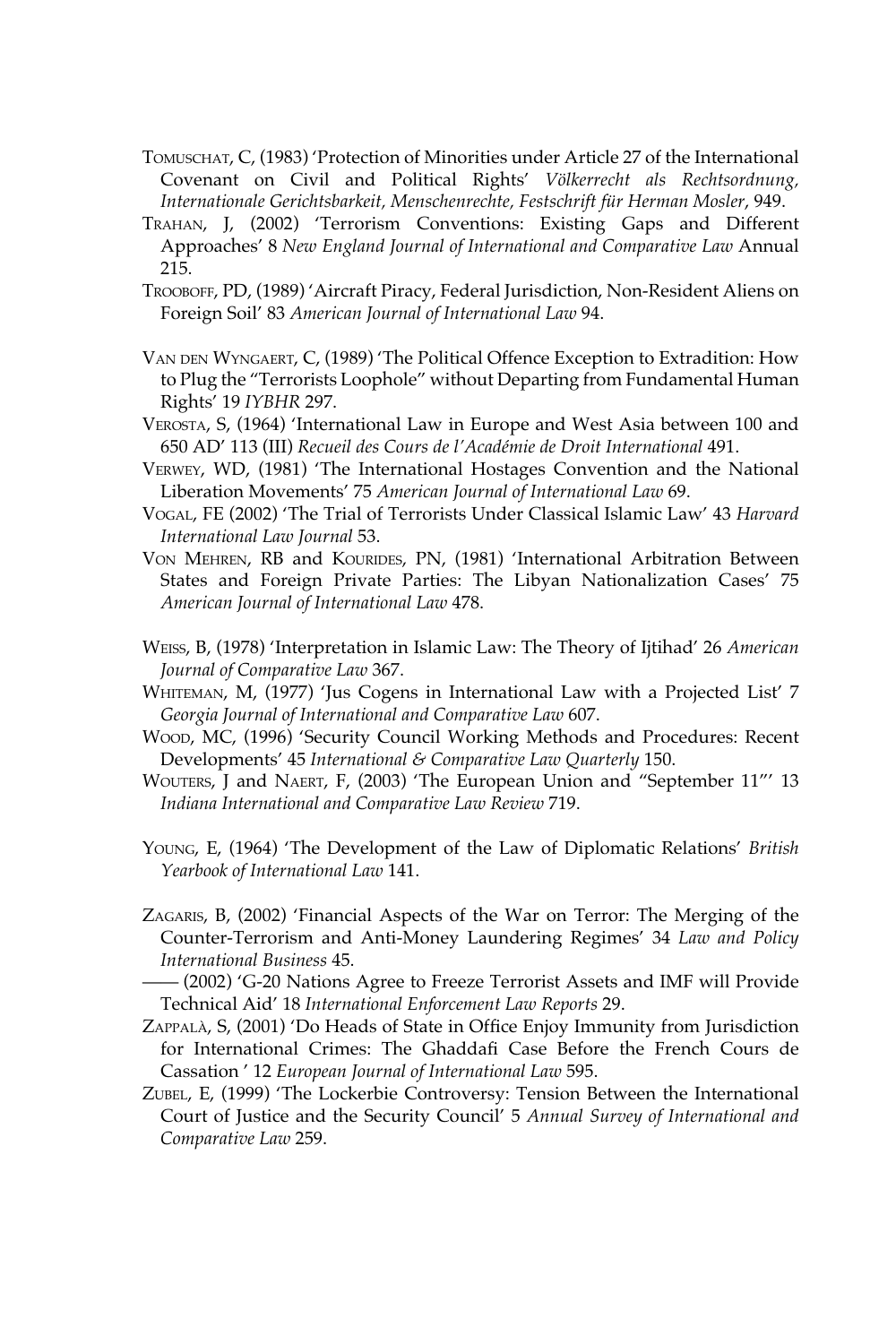## *Index*

Abbas, Abul, 154 Abbassids, 22 Abu Bakar, 19 Abu Hanifa, 20, 48 *Achille Lauro,* 6, 109, 153–5, 156, 159 aerial terrorism: accountability, 151 aircraft definition, 134 conventions, 82, 92–3, 132–9 cooperation, 136 dispute settlement, 161 generally, 130–151 hijacking, 79, 81, 131–2 history, 131–2 and Islamic states, 141–2 jurisdiction, 115, 135, 137–8 Lockerbie *see* Lockerbie bombing Trans-World incident, 142 UTA incident, 142, 145 Afghanistan: economic inequities, 226 Hanafi school, 20 history, 26 Islamisation, 222 Muslim empire, 22 permanent sovereignty over natural resources, 102 ratification of aerial terrorism conventions, 140 support for terrorism, 166 Taliban, 74, 141, 142–3, 166–7, 221 use of force against, 143–4, 228 African Union/ OAS, 81–2, 83, 93, 149 aggression, definition, 86–7 Agrawala, SK, 131 *ahal al-kitab* (peoples of the Book), 61, 62, 63, 69 Akbar, Emperor, 64–5 Al Barakaat, 184 Al Taqwa, 184 Alamgir, Emperor, 65 al-Aqsa mosque, 27, 38, 194 Albania, 187 Al-Barudy, Mr, 67 Alexander, King of Yugoslavia, 85 Alexander the Great, 60–1 Alexandrowicz, CH, 64 Algeria: exclusion of ICJ jurisdiction, 117 and extradition of hostage takers, 110

independence war, 105 and liberation movements, 84, 104, 107 and Morocco, 194 ratification of aerial terrorism conventions, 139, 140 and territorial integrity, 111 terrorism finance, 187–8 Algiers, 81, 93 Alī Ibn Abī Tālib, 19, 50, 58 Al-Kāsāani, Ală al-Dān, 52 Al-Megrahi, Abdel Basset, 145, 147, 150 al-Qaeda, 141, 142, 143, 166, 176, 184, 185, 200 Al-Quds Committee, 41 Al-Quds Fund, 32 *amân,* 49–50, 117 Amnesty International, 229–230 analogy, 14–15, 18 Anasar-al-Islam, 184 'Anduk, Muhammad, 15 An-Na'im, AA, 56 apartheid, 195, 196, 197, 198 apostasy, 67, 68 Arab League, 79–80, 83, 93, 140, 149 Arabia, 21, 50, 60 Arabic, teaching, 29 Arafat, Yassar, 154, 159 arbitration, Islamic tradition, 50–1 Asad, Muhammed, 179–180 assignment of debts, 47 Assyrians, 83 Austria, 155, 159 *aut dedere aut judicare,* 77, 109, 115, 155, 157, 171–2 *aval,* 47 aviation *see* aerial terrorism Babur, 64 Badawi, Zaki, 58 Baghdad, 20, 47 Bahrain, 128, 139, 140, 188 Balfour Declaration, 206 Bangladesh, 102, 184 banking: *hawala,* 182–3 Islamic banking system, 2, 178–181 Bantekas, I, 183 Barthou, Louis, 85 Basra, 47 Bassiouni, Cherif, 19, 117–118, 125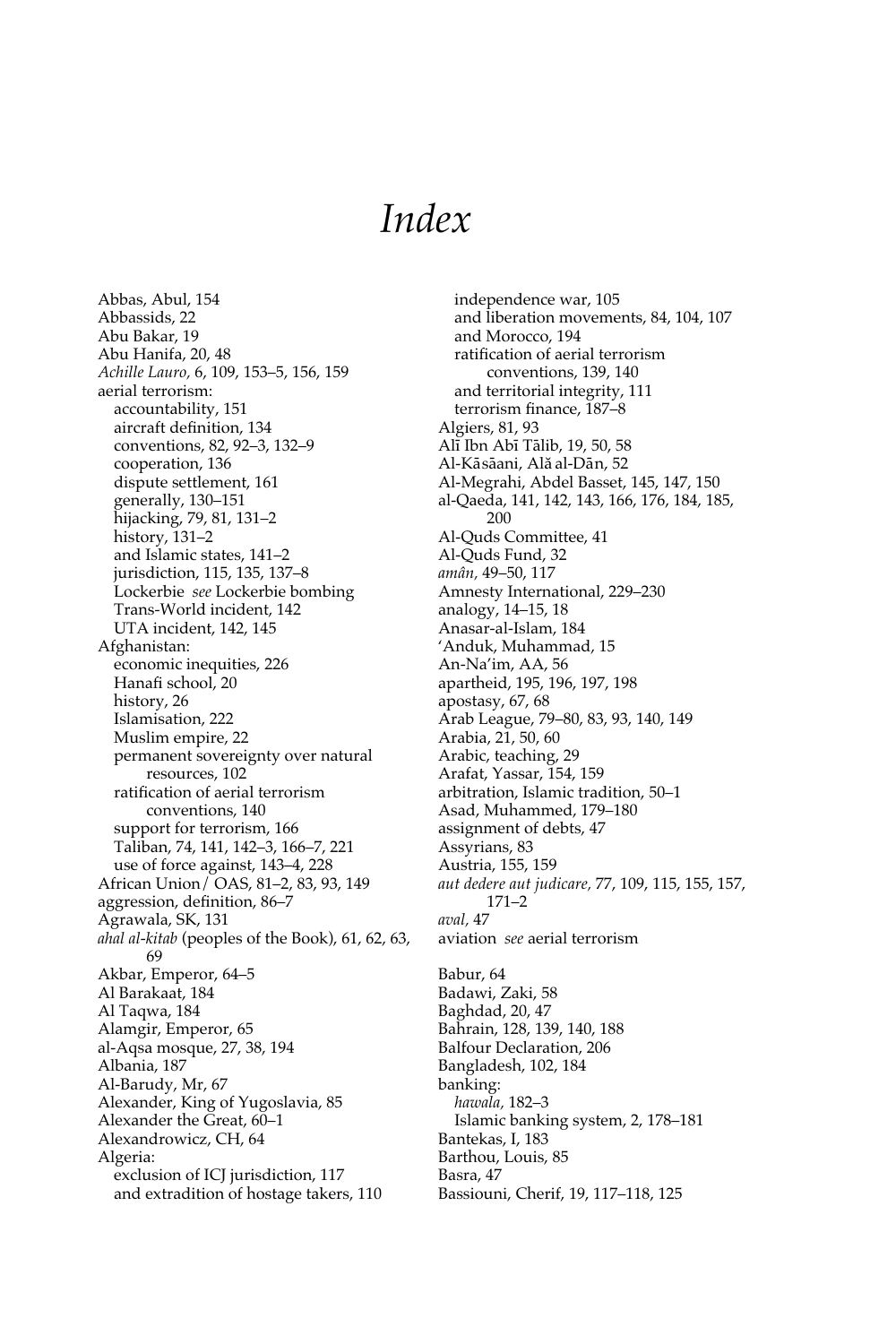Baxter, R, 73 Benghazi, 35 Berlin, fall of Berlin Wall, 7 Berlusconi, Silvio, 1 Biaharis, 184 bills of exchange, 47 Bilquis, Queen of Sheba, 117 Bin Laden, Usama, 7, 74, 85, 143, 166, 176, 178, 183, 200, 228 Brownlie, Ian, 196–7, 225–6 Buddhists, 64 Burkino-Faso, ratification of aerial terrorism conventions, 140 Bush, George W, 183, 209 Cairo, 22, 39, 154 caliphs, 11 Cameroon, 140 Carter, Jimmy, 124 Carthage, 83 Cassese, A, 155 Cassin, René, 66 Chad, 140, 194 charitable institutions, 181–2 Chechnya, 182, 199, 226 chemical weapons, 94, 225 children, human rights, 177–8 China, 96, 148 Christianity, religious intolerance, 62, 63 civil war, 193, 194 clash of civilisations, 7–9, 57, 223–6 Cold War, end, 89–92 Colombia, 183 colonialism, 24–6, 84, 195 Comoros, 140 conflict resolution: Islamic tradition, 50–1 OIC principles, 28 United Nations, 199, 202 Constantinople, 22 constitutions, and Islam, 27 consular immunities *see* internationally protected persons cooperation: aerial terrorism, 136 financing terrorism, 172–4 Islamic counter-terrorism, 214–217 Maritime Terrorism Convention, 158 protection of internationally protected persons, 115 Cordoba, 22 corruption, 193 Coulson, NJ, 13 Council of Europe, terrorism convention, 80 criminal law, and *Qur'an,* 17 culture, 30, 41

Dakar, 34 Damascus, 22, 55 *Dar-ul-Harb,* 55 *Dar-ul-Islam,* 49, 50, 55 deduction, 18 Delhi, 64 Dembinski, L, 114 Dempsey, PS, 136 *dhimmis,* 61, 63 Dikko incident, 128 diplomatic immunities *see* internationally protected persons discrimination: fair trial of hostage takers, 110 and OIC objectives, 195 race discrimination, 196–8 and United Nations, 195–6 women, 178 dispute settlement: aerial terrorism, 161 Financing Terrorism Convention, 174–5 Doha, 89, 210, 218 Druses, 67 Eaton, G, 60–1, 62–3 Egypt: and *Achille Lauro,* 109, 154 Camp David agreement, 208 Fatimids, 22 Hanafi school, 20 and liberation movements, 104 and Libya, 194 Maliki school, 20 Rome embassy, 128 Shafi school, 21 and territorial integrity, 111 and terrorism conventions, 139, 155, 159 Egyptian Study, 39 Elagab, OY, 97 El-Ayouty, Yassin, 59, 178 enemy aliens, 50 Entebbe raid, 99, 141–2 environmental protection, 212 error, *Hadith*, 21 espionage, 119 Ethiopia, 166, 194 eurocentricism, 44 European Union, 26, 80–1 explosives, 94 extradition: aerial terrorism, 135, 137, 138 *aut dedere aut judicare,* 77, 109, 115, 155, 157, 171–2 crimes against internationally protected persons, 115–116 and fair trial, 110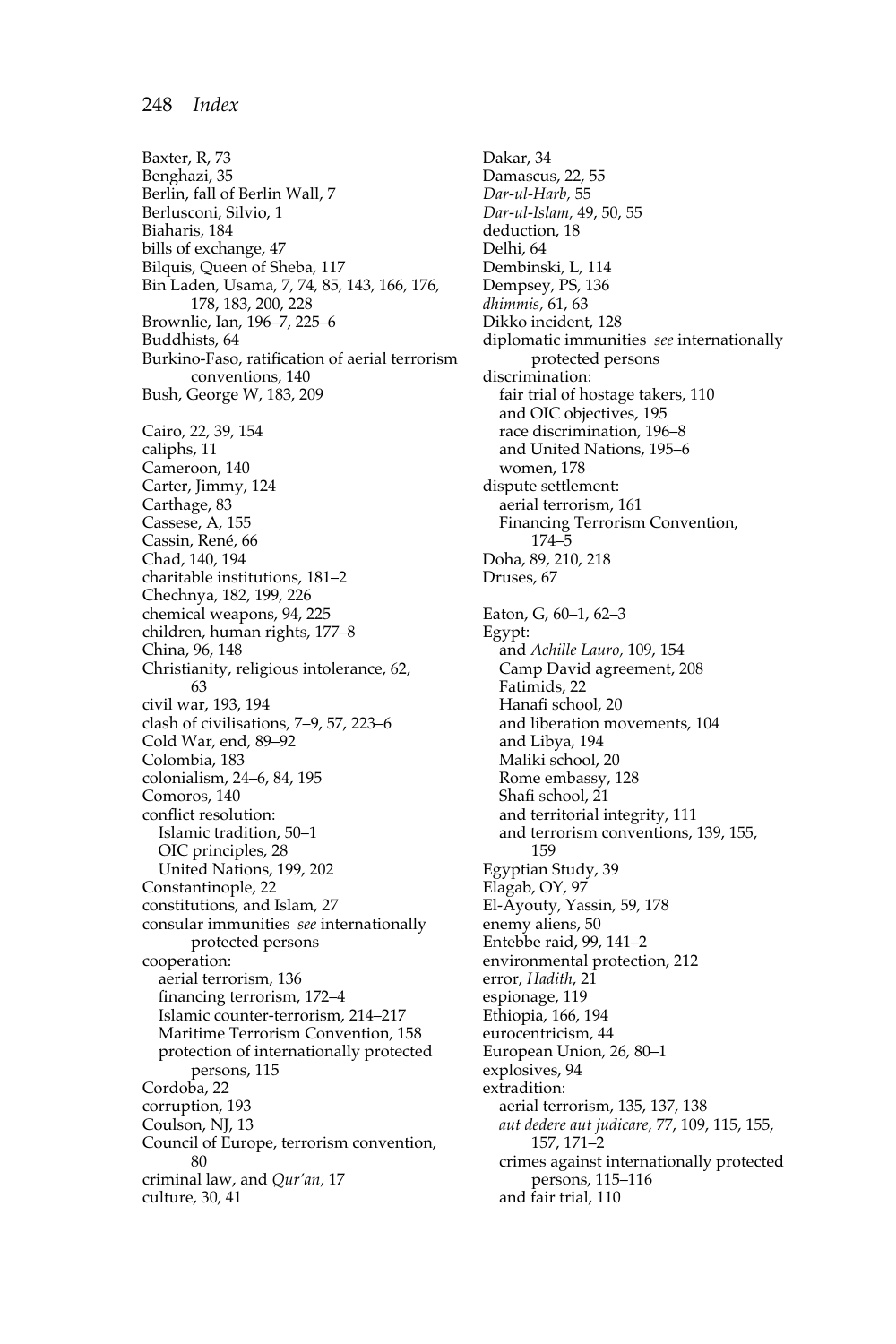financing terrorism, 171–2 hostage-takers, 101, 108–112 maritime terrorism, 157, 161 fair trials, 110, 116, 229 Falk, Richard, 124 FAO, 27 Fatimids, 22 Fez, 33, 34 Fhimah, Al-Amin Khalifa, 145, 147 financial institutions: financing terrorism, 2 *hawala* system, 182–3 Islamic systems, 176–183 financing terrorism: 9/11, impact on Islamic communities, 183–6 1999 Convention, 165, 168–183 cooperation obligations, 172–4 criminal offences, 168–170 debate, 6–7 dispute settlement, 174–5 extradition or prosecution, 171–2 freezing funds, 171, 183–6 and Islamic financial systems, 2, 176–183 Islamic states, 186–9 jurisdiction, 171 legal persons, 170 options, 163 and Palestinians, 32, 182 prevention obligations, 173–4 and United Nations, 165–8 France, 24, 47, 84, 85, 105, 153 Francis I, King of France, 48 Franz Ferdinand, Archduke, 84 freedom of movement, 98–9 freezing funds, 171, 183–6 Friedman, TL, 1 Gambia, 140 Geneva Conventions *see* humanitarian law genocide, 59, 223 Germany, 99, 154 Ghaddafi, Colonel, 127 good faith, 12 Greece, 142, 154 Guantánamo, 226, 228 Guinea, 104, 140

Guinea-Bissau, 140 Guyana, 140 Guyatt, N, 206 *Hadith,* 13, 20, 21 Halberstam, M, 156 Hamas, 184

Hamza, 118 Hanafi school, 19, 20

Hamidullah, Muhammad, 98

EU Framework Decision on Terrorism, 81 European Convention on Terrorism, 80 extradition, 101, 108–12 fair trial, 110 and humanitarian law, 105–8 internationally protected persons, 97–8, 113–114 Islamic perspectives, 101–112 jurisdiction, 108–12 liberation movements, 101–4 SAARC Convention, 82 *Sharia,* 98 and territorial integrity principle, 111–112 war crime, 108 Hoveida, Fereydoun, 66 *Hudood,* 119 human rights: children, 177–8 fair trial, 110, 116, 229 and hostage-taking, 98–9 and Islam, 221 Islamic state practices, 2, 221 and Israel, 224 *jus cogens,* 196 and Maritime Terrorism Convention, 157–9 occupied Iraq, 230 Palestinians, 206, 208 private life, 185 property rights, 185 Universal Declaration, 66–8 US troops in Iraq, 9 and war on terrorism, 95 humanitarian law: conventions, 94–5 and hostage-taking, 105–8 Islamic contribution, 105 Islamic origins, 53 and Islamic states, 105–8 Huntingdon, SP, 57 Hussein, Saddam, 74, 225 Ibn al-Nawwãha, 118 Ibn Athal, 118

Hanbali school, 19, 21 *hawala,* 2, 47, 182–3 heads of state, 115 Hindus, 62, 64 *Hirabah,* 59 Hitler, Adolf, 206 Hizbollah, 184 hostage-taking:

> definition, 100, 108 denial of human rights, 98–9

1979 Convention, 77, 79, 99–101, 103

Ibn Hanbal, Ahmad, 21 Ibn Taimiya, 21 ICTVTR, 31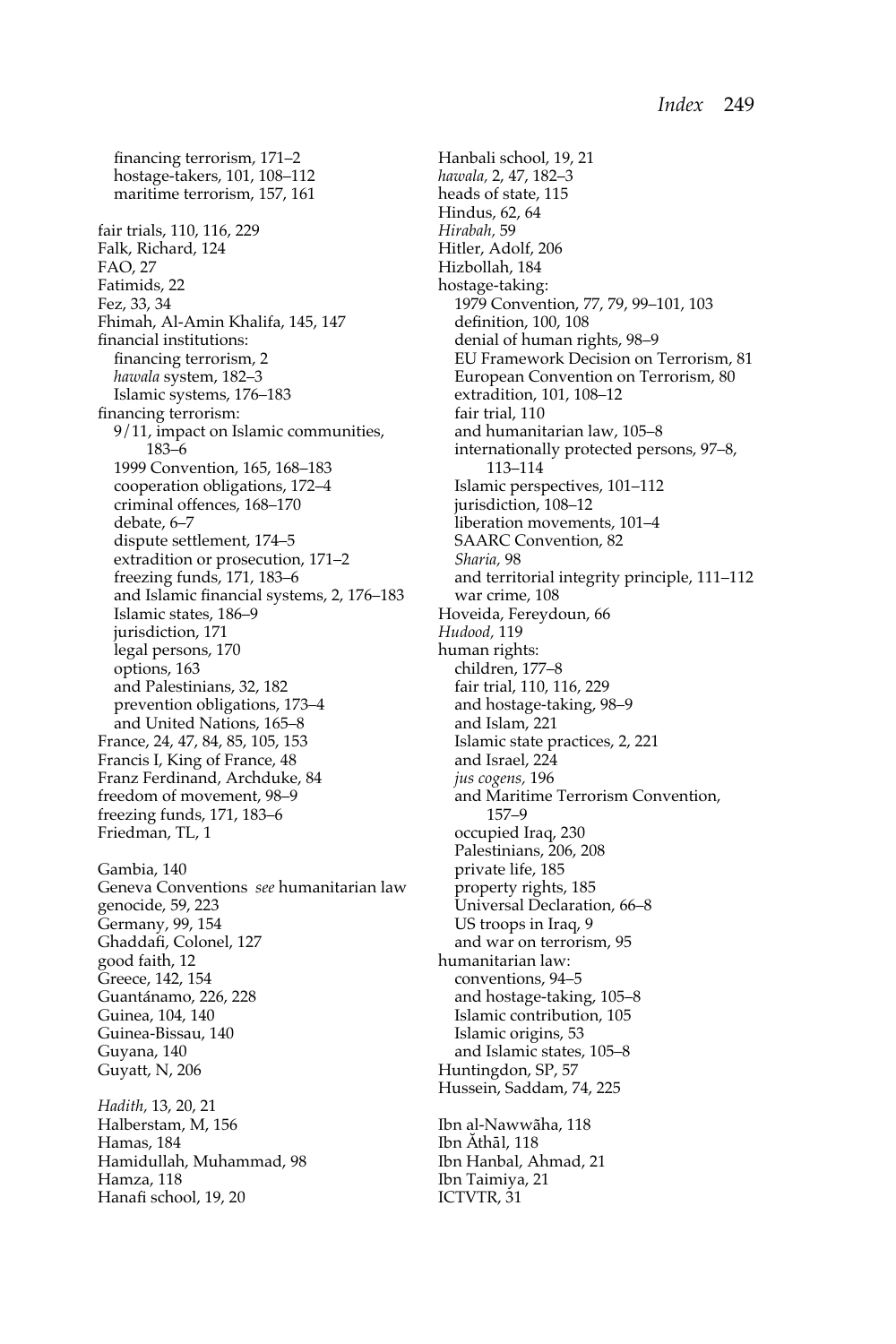identity, Islamic identity, 5, 26–7, 43, 191 *ijma,* 11, 14, 21 *ijtihad,* 11, 14–15, 18, 19, 21, 51, 216, 223 Imam, 19 imperialism, 24–6, 84, 195 *inân,* 47–8 India: Hanafi school, 20 Independence Act 1947, 201 Indian National Congress, 85 Indo-Pakistan conflict, 105 Jammu state, 201, 202 Kashmir, 85, 89, 105, 182, 183, 192, 199, 204–5 minority rights, 65 Muslim empire, 22, 23, 24, 63–5 Muslim League, 85 partition, 202 Penal Code, 25 religious tolerance, 64–5 Shafi school, 21 Indonesia, 21, 25, 102, 140 Infra-Structure Fund, 39 interest *see riba* (usury) international armed conflicts, 107 International Association of Islamic Banks, 34 International Bar Association, 185–6 International Civil Aviation Authority, 92, 132, 134, 136, 144 International Commission for the Preservation of Islamic Cultural Heritage (ICPICH), 32 International Court of Justice: and discrimination, 197 exclusions of jurisdiction, 116–117, 139, 140, 141, 204 Lockerbie, 148–9 *Nicaragua* case, 166 International Crescent, 35 International Islamic Court of Justice, 29, 199 International Islamic News Agency, 38, 40 international law: enforcement mechanisms, 85 Islamic tradition, 45–51 and *Jihad,* 53–60 milestones, 7 sources, 13, 14 International Law Commission, 86, 114 International Maritime Organisation, 92, 155, 159 International Monetary Fund (IMF), 164, 177 internationally protected persons: abuse of immunity, 126–9 cooperation, 115 definition, 115

diplomatic bags, 128 generally, 112–129 hostage-taking, 97–8, 113–114 and Islamic states, 116–123, 120–3 jurisdiction, 115 New York Convention, 112, 113–117 origins of immunities, 49 *Sharia,* 6, 98, 117, 123, 125 Vienna Conventions, 112, 119–120, 122, 125–8 vulnerability, 112–113 Interpol, 174 Iqbal, Muhammad, 15 Iran: American embassy hostages, 99, 112, 120–6 and human rights, 66 Iran-Iraq war, 193, 212, 225 Islamisation, 222 Safavids, 23 Shah, 120, 121, 124 terrorism of liberation movements, 103 and US state terrorism, 74 USS Vincennes incident, 144–5, 226 Iran Aid, 182 Iraq: attacks on UN personnel, 113 economic inequities, 226 and extradition of hostage takers, 110 and ICJ jurisdiction, 117 invasion *see* Iraq invasion 2003 invasion of Kuwait, 193, 212 Iran-Iraq war, 193, 212, 225 Iraq/Pakistan incident 1973, 126–7 and Lockerbie, 140 non-recognition of Israel, 117, 139 victim of terrorism, 74 Iraq invasion 2003: and definition of terrorism, 88 double standards, 224–5 human rights abuses, 9, 230 illegality, 226 justification, 228 Muslim issue, 199 and terrorism, 108 and United Nations, 8 Ireland, IRA, 84 Islam: assassinations, 58 banking system, 178–181 civilisation, 2, 223 and diplomatic immunities, 117–119, 123, 125 dissemination of culture, 29 expansion, 22, 60 financial systems, 176–183 history of violence, 58–60 and human rights, 221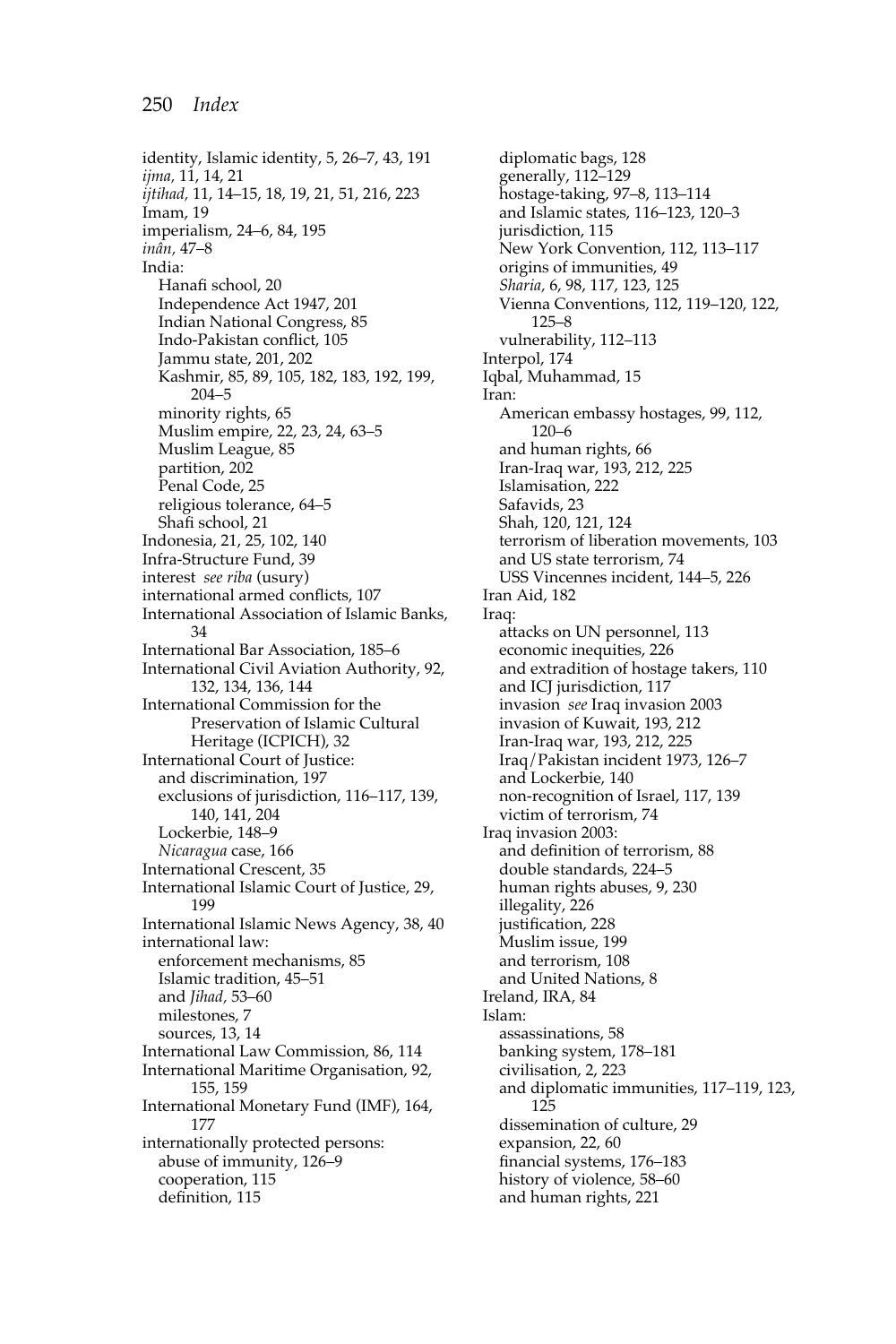meaning, 10 Meccan stage, 17–18 Medina stage, 17 Muslim empire, 60 origins, 53 schools of thought, 18–21 and state constitutions, 27 violent image, 2, 44 Islamabad, 35 Islamaphobia, 2–3, 141, 227–230 Islamic Banking Portfolio, 39 Islamic Centre for the Development of Trade (ICDT), 31 Islamic Chamber of Commerce, Industry and Community Exchange (ICCI), 33 Islamic Council, 68 Islamic Development Bank, 38–9, 180 Islamic Educational, Scientific and Cultural Organisation (ISESCO), 38, 40 Islamic Fiqh Academy, 31 Islamic Institute for Technology (ITT), 31 Islamic Research and Training Institute (IRTI), 39 Islamic Shipowners Association (ISA), 36 Islamic Solidarity Fund, 31–2 Islamic states: and *Achille Lauro,* 153–5, 159 aerial terrorim incidents, 141–2 and aerial terrorism, 139–141 antagonism among, 192–4 colonial impact, 24–6 contribution to humanitarian law, 105 diplomatic immunities, 117–123 domination by western world, 5 and financing terrorism, 186–9 history, 21–4 and hostage-taking, 98 human rights records, 221 and international law, 26–7 and internationally protected persons, 116–117, 120–3 Islamic identity, 5, 26–7, 43, 191 and liberation movements, 102–5 and maritime terrorism, 159–161 post-9/11 counter-terror, 217–219 and religious tolerance, 65–9 and right of self-determination, 102–4 Islamic States Broadcasting Organisation (ISBO), 38, 39–40 Israel: apartheid policy, 198 Arab-Israeli conflict, 105 definition of terrorism, 88 Entebbe raid, 141–2 extradition to, 161

imperialist agenda, 9 non-recognition by Arab states, 117, 139, 140, 141 and Palestine, 205–9 race discrimination, 198 violation of human rights, 224 Istanbul, 36 *istihsan,* Malaki school, 20 Italy, 24, 128, 154, 155, 159 Jacobins, 83–4 Jafar al-Sadiq, 19 Jaffari school, 19 Jaish-e-Mohammad, 200, 203–4 Jeddah, 33, 34, 38 Jehangir, Emperor, 64 Jerusalem, al-Aqsa mosque, 27, 38, 194 Jerusalem Committee, 41 Jews, 62 *Jihad:* financing, 181–2 meaning, 45, 51–2, 222 and modern international law, 53–60 *Qur'an,* 51, 54–5 terminology, 51, 52 use of force, 51, 53–60 Jordan, 110, 117, 161, 192, 194, 207 Joyner, CC, 160 *jus cogens,* 99, 101, 196, 197, 198 just war, 45, 104 Kadi, Yassin, 184–5 Karachi, 33 Kashmir: financing cause, 182, 183 Muslim issue, 199 and OIC, 204–5 self-determination, 85, 89, 105, 200–5 terrorism, 192 UNCIP, 203 and United Nations, 202–3 Kenya, 166, 183 Khadduri, Majid, 52, 55–6, 57–8, 61, 62 Khalid-ibn-al-walid, 55 *Khalifas,* 11 Khan, Muhammad Zafarullah, 67 Khomeini, Ayatollah, 120, 121, 124, 125 Klinghoffer, Leon, 154, 156 Kötz, H, 22 Kuala Lumpur Declaration, 218, 219 Kuwait, 117, 128, 140, 141, 160, 161, 192, 193, 212 Lambert, J, 110–111, 183 Landau, Rom, 55 League of Nations, 7, 75, 86 Lebanon, 67, 142 legal persons, 170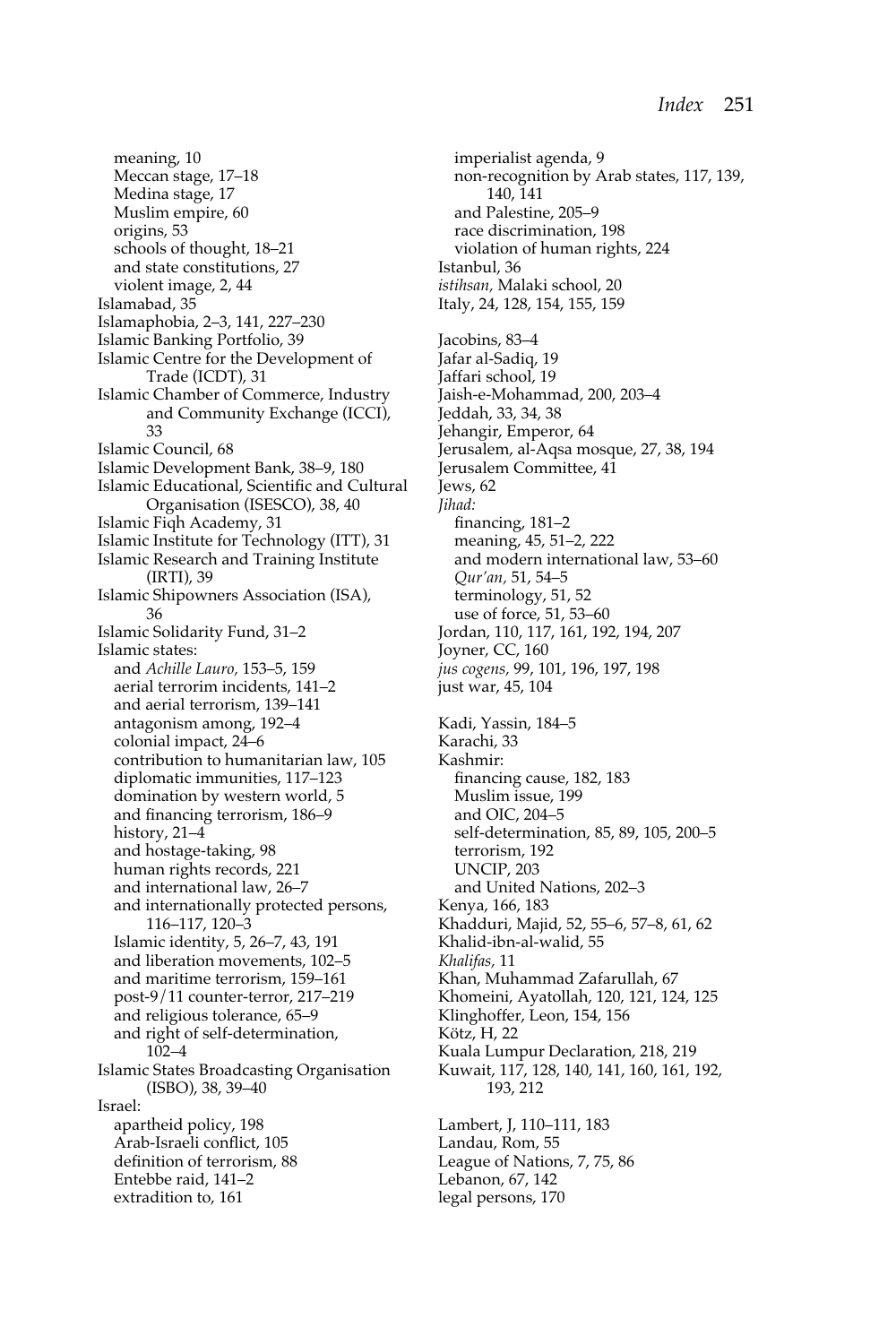Levitt, M, 163 liberation movements: and hostage-taking, 98, 101–8 international armed conflicts, 107 and Islamic states, 105 Palestinian movements, 184 and terrorism, 84–5, 87, 88–90, 213 Libya: and *Achille Lauro,* 153–4 and aerial terrorism convention, 140 diplomatic bags, 128 and Egypt, 194 and liberation movements, 104 Lockerbie *see* Lockerbie bombing London embassy incident, 127–8 and Sudan, 194 support for terrorism, 166 and territorial integrity, 111 and US state terrorism, 74, 226 UTA incident, 142, 145 Lockerbie bombing: accountability, 6, 161 extradition from Libya, 138 generally, 144–150 gross violation of international law, 137 ICJ jurisdiction, 140 impact, 142 trial, 149–150 UN sanctions, 147–8 and United Nations Security Council, 145–8, 151 Losotho, 104 *madrisas,* 36–7, 182 Mahmassani, S, 12, 47, 49, 50, 69–70 Makkah Al Mukarramah Tarif, 35, 36 Malaysia, 21, 26, 78 Mali, 140 Malik ibn Anas, 20 Maliki school, 19, 20 maritime terrorism: *Achille Lauro,* 153–5 conventions, 93, 152–3, 155–7 definition, 156 extradition, 157, 161 generally, 152–161 history, 130 human rights issues, 157–9 and Islamic states, 159–161 jurisdiction, 115, 157 murder, 156 offshore installations, 158 piracy, 152 Mauritania, 140, 194 McKean, W, 197 Mecca, 33, 37, 118 mediation, 50–1 Medina, 20, 54

minority rights, 45, 61, 65 *Mjutahid,* meaning, 15 Moinuddin, H, 23, 58 Morocco, 139, 140, 194 Muawiyah ibn Abi Sufyan, 19, 59 *mudaraba,* 180 *mufawada,* 47 Mughals, 23, 63–5 Muhammad Bin-Qasim, 64 Muhammad, Prophet: arbitration, 50 charity, 181 death, 18, 60 diplomatic immunity, 118–19 *Hijrat,* 58 international agreements, 46 *Jihad,* 51, 58 persecution, 54, 58 source of law, 11, 12, 14 succession, 19 trade, 47 Munich Olympics 1972, 88, 99 murder, 156 Musaylama the liar, 118 *Musharaka,* 180 Musharraf, Pervez, 184 Mushkat, Roda, 56–7 Muslim World League, 68 Najran, 46, 118, 119 *Naskh,* 17, 18 natural resources, permanent sovereignty over, 102 Nazism, 84 nepotism, 193 Netherlands, 25, 114, 149, 150 new world order, 7–9, 221 Nicaragua, 166 Niger, 32, 140, 142, 205 Nigeria, 102, 104, 111, 128, 140 Nimeiri, Ja'far, 221 Nizammiyya courts, 24 nuclear materials, Convention, 79 Nuremberg Tribunal, 86, 99 occupied territories, and terrorism, 78, 88–9 OCOSOC, 26 offshore installations, 158 Oman, 88, 139, 140, 194 OPEC, 114 Organisation of Islamic Capitals and Cities, 34–5 Organisation of the Islamic Conference (OIC): affiliated institutions, 33 Al-Quds Committee, 41 Charter, 28, 43, 195 counter-terror policy, 210–217 culture, 41–2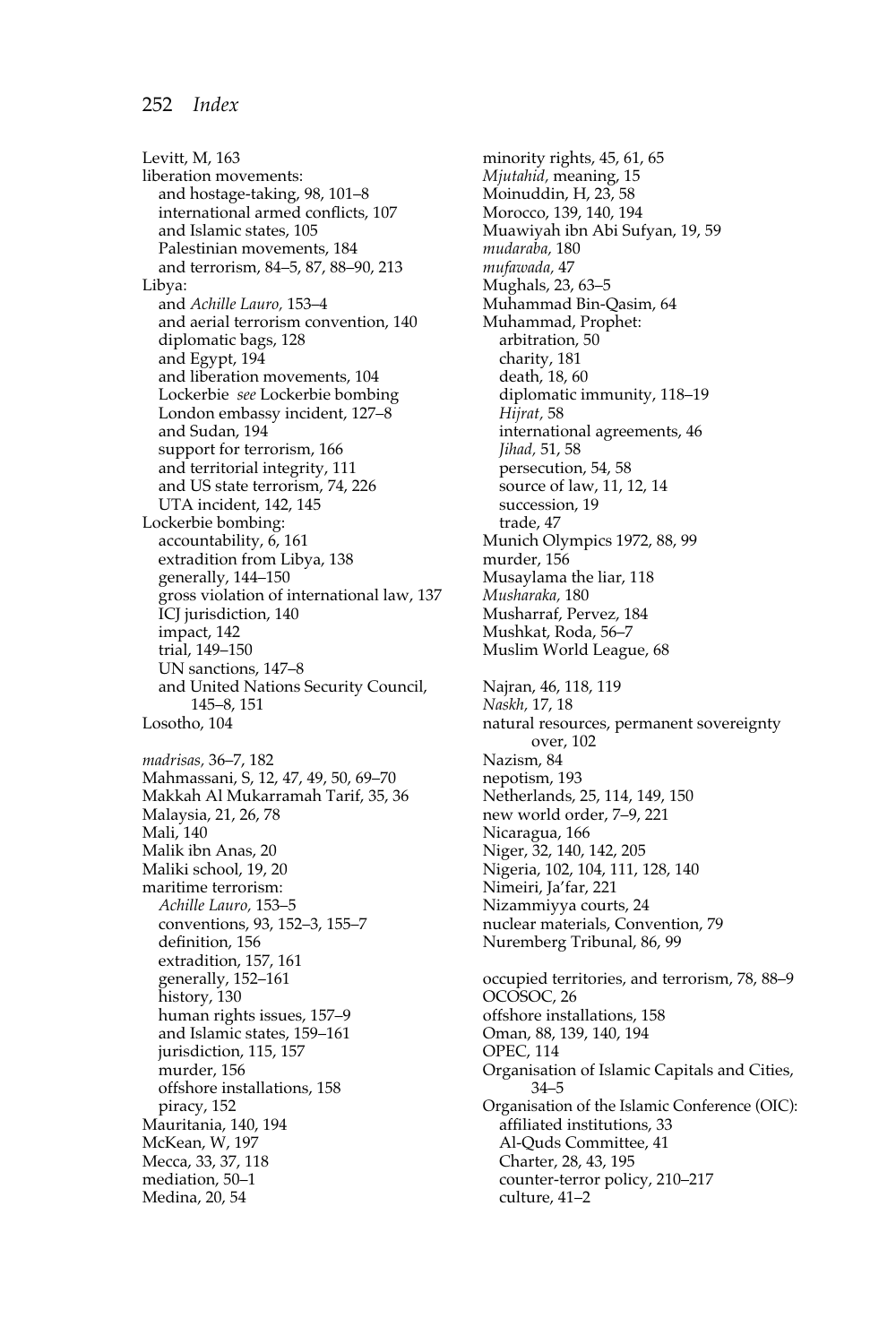definition of terrorism, 89 draft UN Terrorism Convention, 88–9, 200 institutions, 28–30 investment guarantees, 37 and Islamic identity, 5, 27 and Kashmir, 204–5 and Lockerbie, 149 membership, 27 objectives, 28, 43, 191 origins, 27 post-9/11 counter-terror, 217–219 principles, 28, 195, 199 reaction to external aggression, 194–200 role, 7 science and technology, 42 standing committees, 37, 40–2 subsidiary organisations, 30–42 terrorism convention, 93, 191, 210–217 and terrorism finance, 186 trade cooperation, 37, 42 and Usama Bin Laden, 143 Ottoman empire, 22, 24, 48–9, 63 pagans, 61, 62 Pakistan: 1986 Pan American hijacking, 100 counter-terrorism legislation, 96 and extradition of hostage takers, 110 and ICJ jurisdiction, 117 Indo-Pakistan conflict, 105 Iraq/ Pakistan incident 1973, 126–7 Islamisation, 221, 222 and Kashmir *see* Kashmir secession claims, 102 terrorism finance, 189 and Universal Declaration of Human Rights, 66–7 Palestinian Islamic Jihad, 184 Palestinians: 1967 war, 207 *Achille Lauro,* 153–5 Al-Quds Fund, 32 economic inequalities, 226 financing cause, 32, 182 human rights, 9, 208 and humanitarian law, 105 jurisdiction, 109 OIC support, 198 right to self-determination, 88–9, 205–9 'security wall', 208 and terrorism, 85, 88–9, 192, 224 and United Nations, 206–7, 208–9 partnerships, 47 Parwez, GA, 16 Payne, JL, 57, 194 piracy, 130, 152 polytheists, 61, 62

Port Said, 153, 154 Portugal, 140 Postal Union, 94 prisoners of war, 229 prisoners, *Sharia,* 98 private life, respect for, 185 *qadis,* origins, 23–4 Qatar, 140, 188 *Qisas,* 119 *qiyas,* 11, 14, 15, 20 *Qur'an:* diplomatic immunity, 117–118, 125 finance, 178 and genocide, 59 injustice, 179 and international law, 45–6 *Jihad,* 51, 54–5 nature, 17 persecution of Muslims, 54 primary source of law, 11–13, 16, 18 *riba,* 180 *Zakat,* 181 Qutbudin Aibak, 64 Rabat, 27, 28, 38 Rabita Trust, 184 Rajputs, 64 religious tolerance: and Christianity, 62, 63 India, 63–5 Islamic tradition, 60–5 modern state practice, 65–9 stereotypes, 45 Universal Declaration of Human Rights, 66–8 reprisals, 155 Research Centre for Islamic History, Art and Culture (IRCICA), 30 *riba* (usury), 23, 46, 177, 178–181 right to liberty, 98–9, 157 right to life, 157 right to security, 157 Robinson, Mary, 230 Romans, 83 rule of law, 193, 199 *Sabil Allah,* 181 Saeed, Abduallah, 179 Safavids, 23 Saudi Arabia, 192 diplomatic bags, 128 and Kashmir, 205 permanent sovereignty over natural resources, 102 and terrorism, 59 and terrorism conventions, 140, 160, 188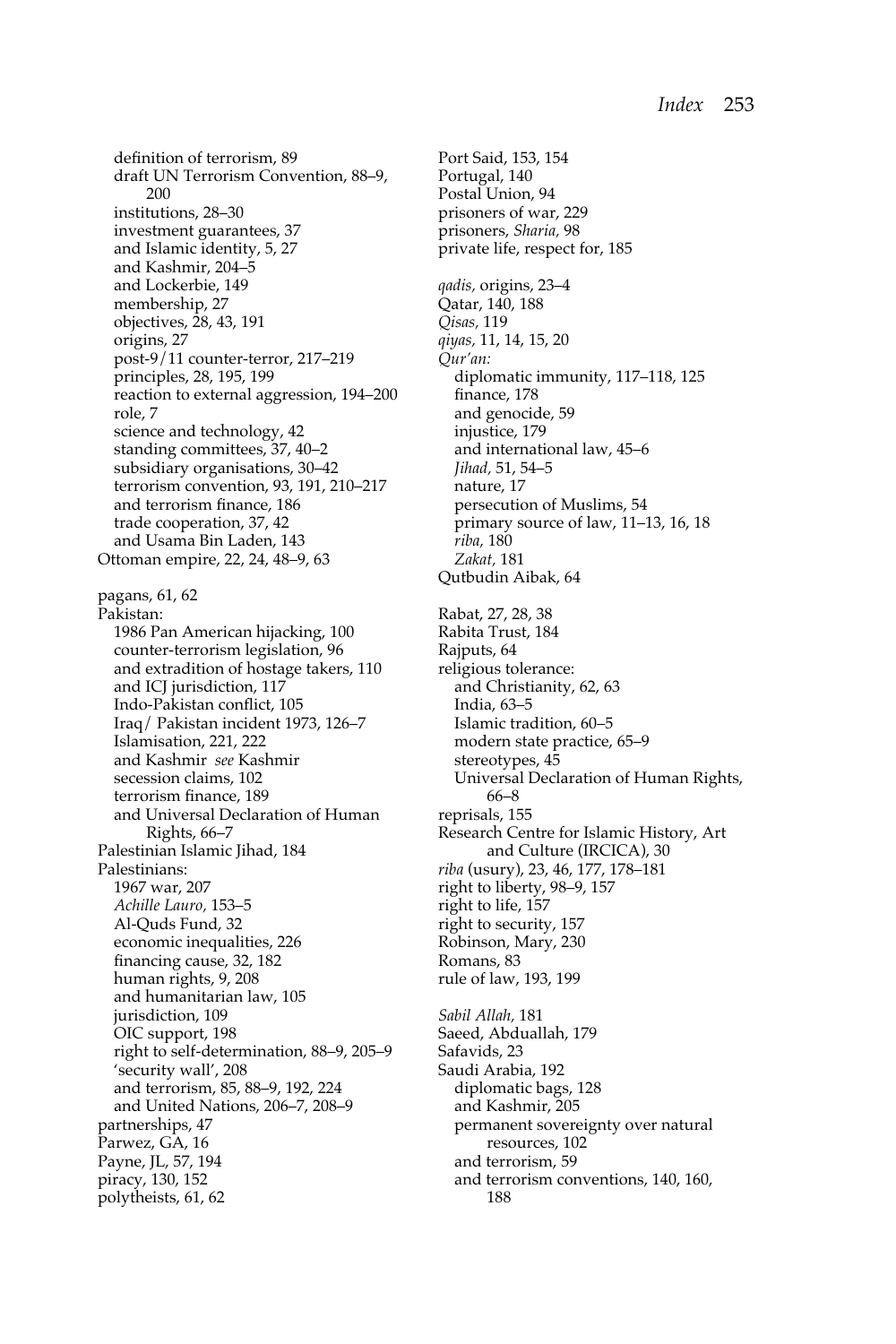Saudi Arabia (*cont*.): and Universal Declaration of Human Rights, 67, 68 Schwelb, E, 197 science and technology, 42 self-defence, 58 self-determination, right to: international law, 101 interpretation by Islamic states, 102–4 *jus cogens,* 198 Kashmir, 200–5 OIC principle, 28 Palestinians, 205–9, 224 permanent sovereignty over natural resources, 102 secession claims, 102 and terrorism, 98, 101–4, 213 Senegal, 42, 140 September 11 attacks: impact on Islamic communities, 183–6 and Islamaphobia, 2, 227–230 Islamic counter-terrorism, 217–219 milestone, 8, 130, 141 new world order, 221 use of retaliatory force, 142–4 SESRTCIC, 30 Shafi, Muhammad ibn Idris al-, 20 Shafi'i school, 19, 20–21 Shajahan, Emperor, 64, 65 *Sharia:* and 9/11 hijackers, 217–218 controversy, 1–2 diplomatic immunities, 6, 98, 117, 123, 125 evolution, 16–17, 43 finance guidelines, 176 and hostage taking, 98 and international law, 45–51 interpretations, 4 and Islamic identity, 5 legal norms, 17–18 meaning, 10 and modern banking, 179 and modernity, 2, 179, 222 scope, 10–11, 15–17 sources of law, 11–15 and Taliban, 221 and terrorism, 3–4 Shias, 18, 19, 23 shipping *see* maritime terrorism Shiraz, 122, 123 Sierra Leone, 140 *Siyar:* development, 11 diplomatic immunities, 117, 123, 125 and international law, 45–51 interpretations, 23 sources, 11–15, 23

and terrorism, 3–4 slavery, 223 Somalia, 102, 177, 194 sources of law: primary sources, 11–13 secondary sources, 14–15 South Africa, 84, 140, 197 South Asian Association for Regional Cooperation (SAARC), 82, 94 Soviet Union, 110 Spain, 22 Sports Federation of Islamic Solidarity Causes, 35 Stalinism, 84 state sovereignty: equality, 199 and global order, 72 OIC principle, 28, 199 permanent sovereignty over natural resources, 102 territorial integrity, 111–112, 142, 199 Strawson, J, 25 Sudan, 74, 221 civil war, 194 Islamisation, 221, 222 and Libya, 194 and Lockerbie, 140 Penal Code, 25 Peoples Liberation Army, 89 ratification of aerial terrorism conventions, 140 secession claims, 102 support for terrorism, 166 US bombing, 226 Suez crisis, 105 suicide bombings, 59–60 Sulaiman, Prophet, 117–118 Sulayman the Magnificent, 48 *Sunna,* 11, 12–13, 16, 18, 21, 45, 125 Sunnis, 14, 18, 19, 19–21 Suriname, 140 *Surras,* 18 Sweden, 113–114 Syria, 103, 110, 111, 117, 139, 153, 193, 194 Tabriz, 122, 123 *tahkim,* 50–1 Taliban, 74, 141, 142–3, 166–7, 221 Tamil Tigers, 89 Tanzania, 104, 111, 166, 183 *taqlid,* 15 Tartus, 153 *Tazir,* 119, 120 territorial integrity, 111–112, 142, 199 terrorism: 1937 Convention, 75, 86 African Union Convention, 81–2, 83 Arab League Convention, 79–80, 83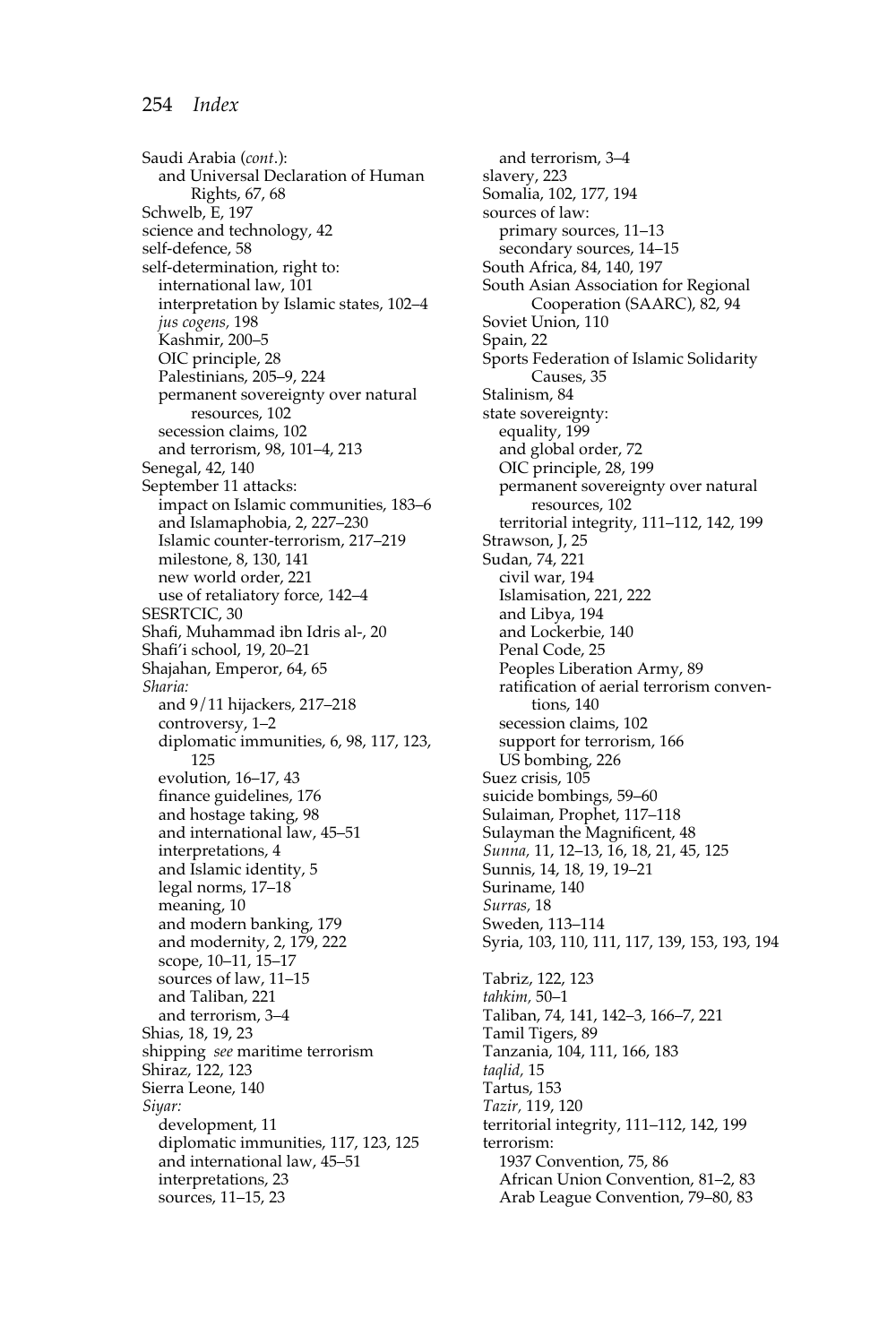aviation *see* aerial terrorism causes, 88 counter-terrorism, 84 breaches of international law, 8 excuse for repression, 83, 225 and human rights, 95 Islamic cooperation, 214–17 OIC, 210–217 subjectivity, 100 definition, 5–6, 71–83, 210, 210–214 draft UN Convention, 77–9, 200 end of Cold War, 89–92 EU framework decision, 80–1 European Convention, 80 financing *see* financing terrorism history, 83–4 hostages *see* hostage-taking international conventions, 92–5 and Islam, 3–4, 59–60 and *Jihad,* 51 liberation movements, 84–5, 87, 88–90, 213 motivations, 72, 88 and occupied territories, 78, 88–9 OIC Convention, 88–9, 191 and post-9/11 Islamic states, 217–219 regional conventions, 79–83 SAARC Convention, 82, 94 shipping *see* maritime terrorism state terrorism, 74–5, 84 threat, 71 UN Counter-Terrorism Committee, 91, 168, 185 and United Nations, 86–7, 90–2 Togo, 140 torture debate, 96 trade, 42, 47–9 Trahan, J, 137–8 Trans-World incident, 142 treaties, and Islam, 45–6 Tunisia, 117, 139, 140, 154 Turkey, 20, 24, 26, 205 Turks, 22, 63 Udovitch, AL, 47 Uganda, 32–3, 140, 142 Uhud, battle of, 118 *Ummah,* 14, 21–2, 43, 178 Ummayids, 19, 22, 23 UNCTAD, 26 UNDP, 27 UNESCO, 29 Unit Trust Investment Fund, 39 United Arab Emirates, 139, 140 United Kingdom: and *Achille Lauro,* 154 colonialism, 24 counter-terrorism legislation, 96

Dikko incident, 128 financing of terrorism, 7 freezing funds, 184–5 invasion of Iraq, 228 Islamaphobia, 227, 228 Libyan embassy incident, 127–8 Lockerbie *see* Lockerbie bombing support for US, 8 United Nations: anti-discrimination, 195–6 definition of terrorism, 88 and internationally protected persons, 114 and Palestine, 206–7, 208–9 prohibition of use of force, 45, 60, 199 and terrorism, 76, 77–9, 86–7, 90–2 and terrorism finance, 165–8 United Nations Security Council: and 9/11, 143 Counter-Terrorism Committee, 91, 168, 185 and Iraq invasion, 8 and Iraq-Iran war, 225 and Kashmir, 202–3 and Lockerbie, 145–8, 151 Resolution 1373, 78–9, 91–2, 167–8, 187, 219 western world dominance, 5 United States: and *Achille Lauro,* 154, 155 bombing of Libya, 226 bombing of Sudan, 226 breach of international law, 229–230 counter-terrorism legislation, 96 draft terrorism convention, 76 embassy bombings, 166 financing of terrorism, 7 freezing funds, 183–5 imperialism, 8–9 internal repression of Muslims, 8 Iran hostages, 99, 112, 120–6 Iraq Liberation Act, 74 Israel policy, 209 Lockerbie *see* Lockerbie bombing use of force, 142–4, 155 USS Cole, 153 USS Vincennes incident, 144–5, 226 war on terrorism, 8, 225 use of force: against hostage takers, 100 and *Jihad,* 51, 53–60 OIC principles, 28, 199 reprisals, 155 self-defence, 58 UN prohibition, 45, 60, 199 US resort to, 142–4, 155 UTA incident, 142, 145 Uthmān ibn 'Affān, 12, 19, 58